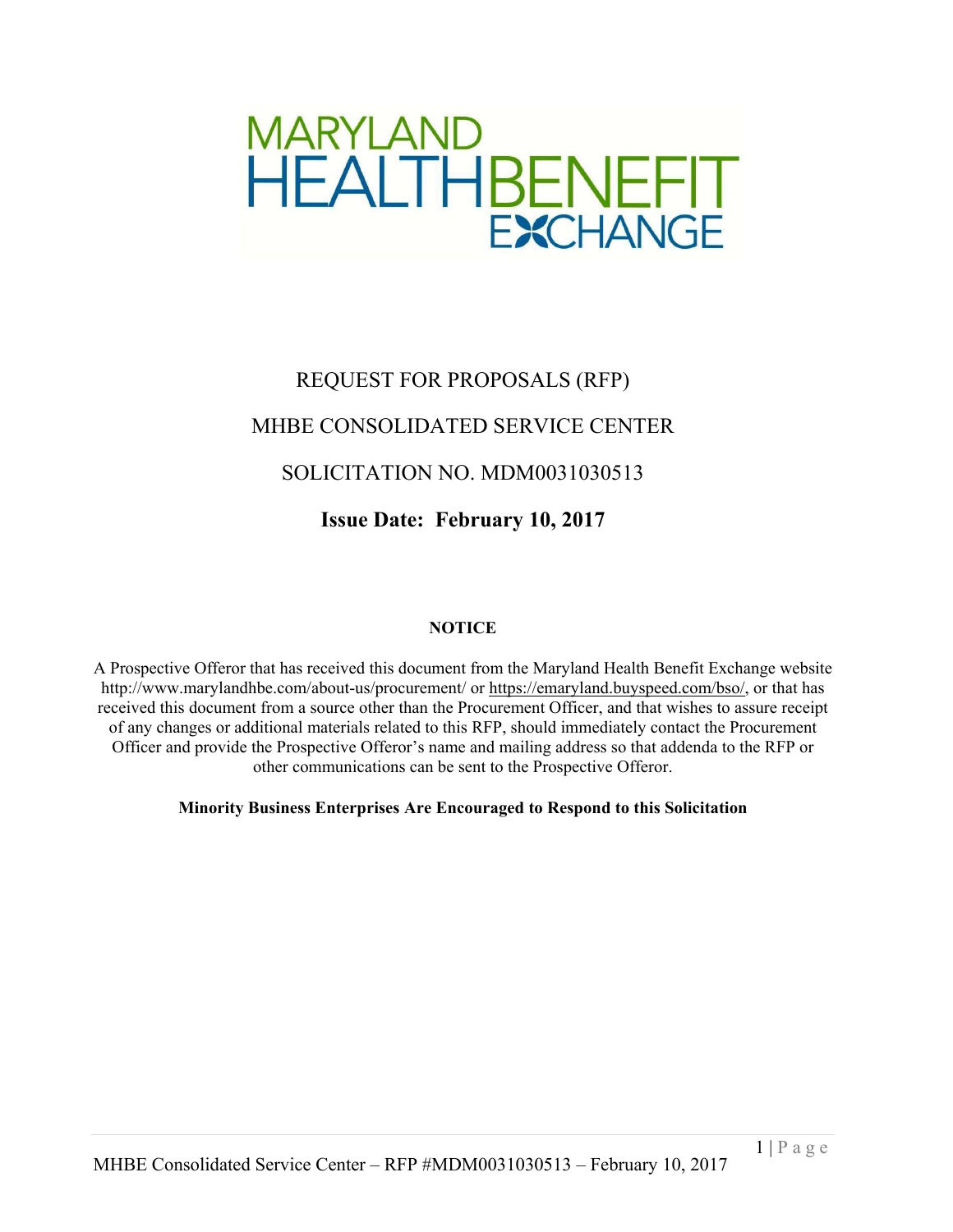#### **STATE OF MARYLAND NOTICE TO VENDORS**

In order to help us improve the quality of State solicitations, and to make our procurement process more responsive and business friendly, we ask that you take a few minutes and provide comments and suggestions regarding this solicitation. Please return your comments with your response. If you have chosen not to respond to this Contract, please email or fax this completed form to the attention of the Procurement Officer (see Key Information Sheet below for contact information).

# **Title: MHBE Consolidated Service Center Solicitation No: MDM0031030513**

- 1. If you have chosen not to respond to this solicitation, please indicate the reason(s) below:
- ( ) Other commitments preclude our participation at this time.
- ( ) The subject of the solicitation is not something we ordinarily provide.
- ( ) We are inexperienced in the work/commodities required.
- ( ) Specifications are unclear, too restrictive, etc. (Explain in REMARKS section.)
- ( ) The scope of work is beyond our present capacity.
- ( ) Doing business with the State of Maryland is simply too complicated. (Explain in REMARKS section.)
- ( ) We cannot be competitive. (Explain in REMARKS section.)
- ( ) Time allotted for completion of the Bid/Proposal is insufficient.
- ( ) Start-up time is insufficient.
- ( ) Bonding/Insurance requirements are restrictive. (Explain in REMARKS section.)
- ( ) Bid/Proposal requirements (other than specifications) are unreasonable or too risky. (Explain in REMARKS section.)
- ( ) MBE requirements. (Explain in REMARKS section.)
- ( ) Prior State of Maryland contract experience was unprofitable or otherwise unsatisfactory. (Explain in REMARKS section.)
- ( ) Payment schedule too slow.
- $( )$  Other:

2. If you have submitted a response to this solicitation, but wish to offer suggestions or express concerns, please use the REMARKS section below. (Attach additional pages as needed.).

 $\mathcal{L}_\mathcal{L} = \{ \mathcal{L}_\mathcal{L} = \{ \mathcal{L}_\mathcal{L} = \{ \mathcal{L}_\mathcal{L} = \{ \mathcal{L}_\mathcal{L} = \{ \mathcal{L}_\mathcal{L} = \{ \mathcal{L}_\mathcal{L} = \{ \mathcal{L}_\mathcal{L} = \{ \mathcal{L}_\mathcal{L} = \{ \mathcal{L}_\mathcal{L} = \{ \mathcal{L}_\mathcal{L} = \{ \mathcal{L}_\mathcal{L} = \{ \mathcal{L}_\mathcal{L} = \{ \mathcal{L}_\mathcal{L} = \{ \mathcal{L}_\mathcal{$ 

#### REMARKS:

| Vendor Name:           | Date:                                                                                                                                                                                                                                      |
|------------------------|--------------------------------------------------------------------------------------------------------------------------------------------------------------------------------------------------------------------------------------------|
| <b>Contact Person:</b> |                                                                                                                                                                                                                                            |
| Address:               | $\overline{\phantom{a}}$ . The contract of the contract of the contract of the contract of the contract of the contract of the contract of the contract of the contract of the contract of the contract of the contract of the contract of |
| E-mail Address:        |                                                                                                                                                                                                                                            |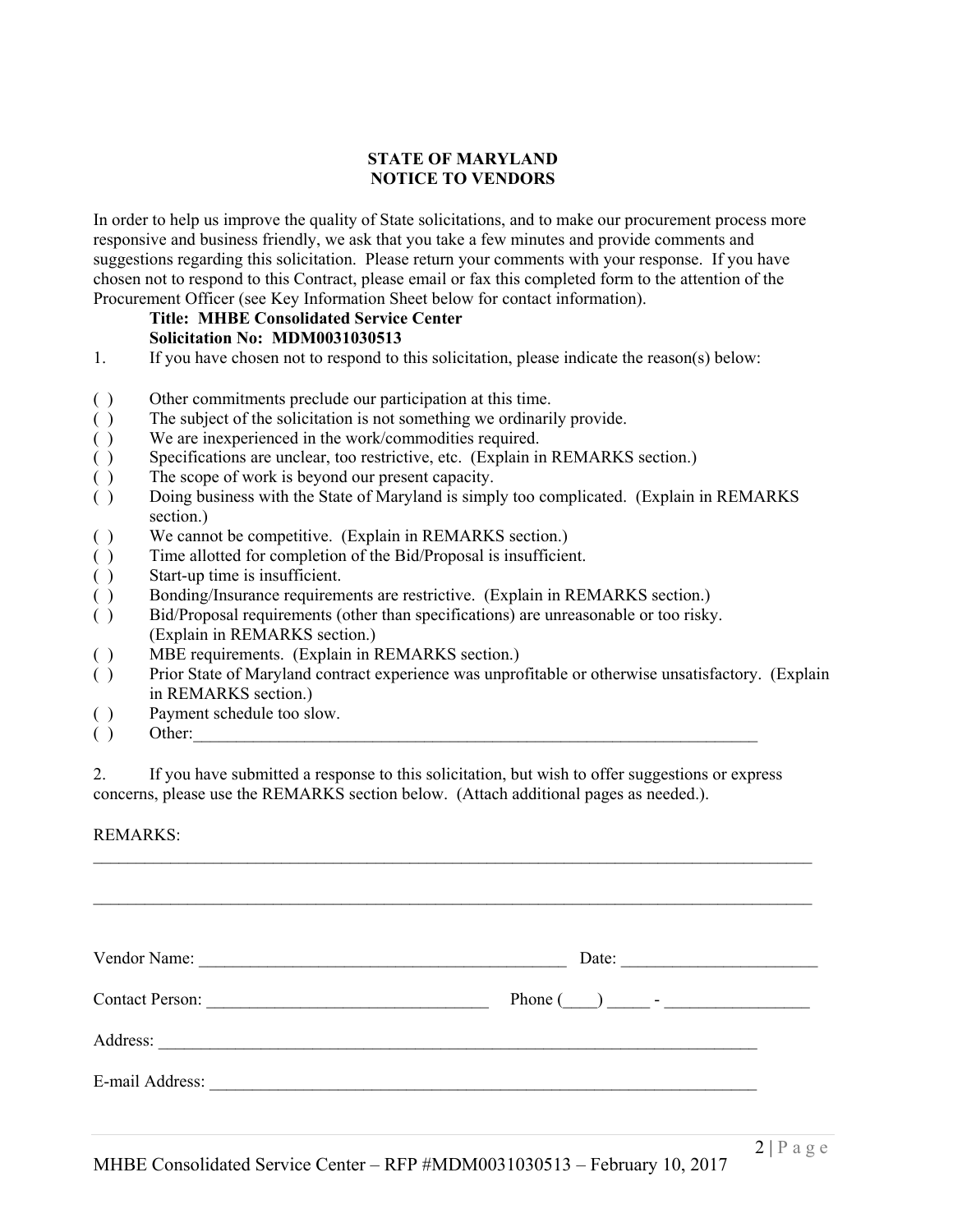# **STATE OF MARYLAND MARYLAND HEALTH BENEFIT EXCHANGE RFP KEY INFORMATION SUMMARY SHEET**

| <b>Request for Proposals:</b>   | <b>MHBE CONSOLIDATED SERVICE CENTER</b>                                                                                                                                                        |
|---------------------------------|------------------------------------------------------------------------------------------------------------------------------------------------------------------------------------------------|
| <b>Solicitation Number:</b>     | MDM0031030513                                                                                                                                                                                  |
| <b>RFP Issue Date:</b>          | <b>February 10, 2017</b>                                                                                                                                                                       |
| <b>Procurement Officer:</b>     | <b>Michelle Compton</b><br><b>Maryland Health Benefit Exchange</b><br>750 East Pratt Street, 16th floor<br>Baltimore, MD, 21202<br>Phone: 410-547-8152<br>e-mail: hix.procurement@maryland.gov |
| <b>Contract Monitor:</b>        | LeeAnn Sapp, Manager, Consolidated Service Center<br><b>Maryland Health Benefit Exchange</b><br>750 East Pratt Street, 16th floor<br>Baltimore, MD, 21202                                      |
| Proposals are to be sent to:    | <b>Michelle Compton, Procurement Officer</b><br><b>Maryland Health Benefit Exchange</b><br>e-mail: hix.procurement@maryland.gov                                                                |
|                                 | Note: Proposals are to be emailed to the Procurement<br>Officer at the e-mail address above                                                                                                    |
| <b>Pre-Proposal Conference:</b> | February 22, 2017 1:00 PM Local Time<br>901 Elkridge Landing Road, 2 <sup>nd</sup> Floor<br>Linthicum Heights, MD 21090                                                                        |
| <b>Closing Date and Time:</b>   | March 15, 2017, 2:00 PM, Local Time                                                                                                                                                            |
| <b>MBE Subcontracting Goal:</b> | 10%                                                                                                                                                                                            |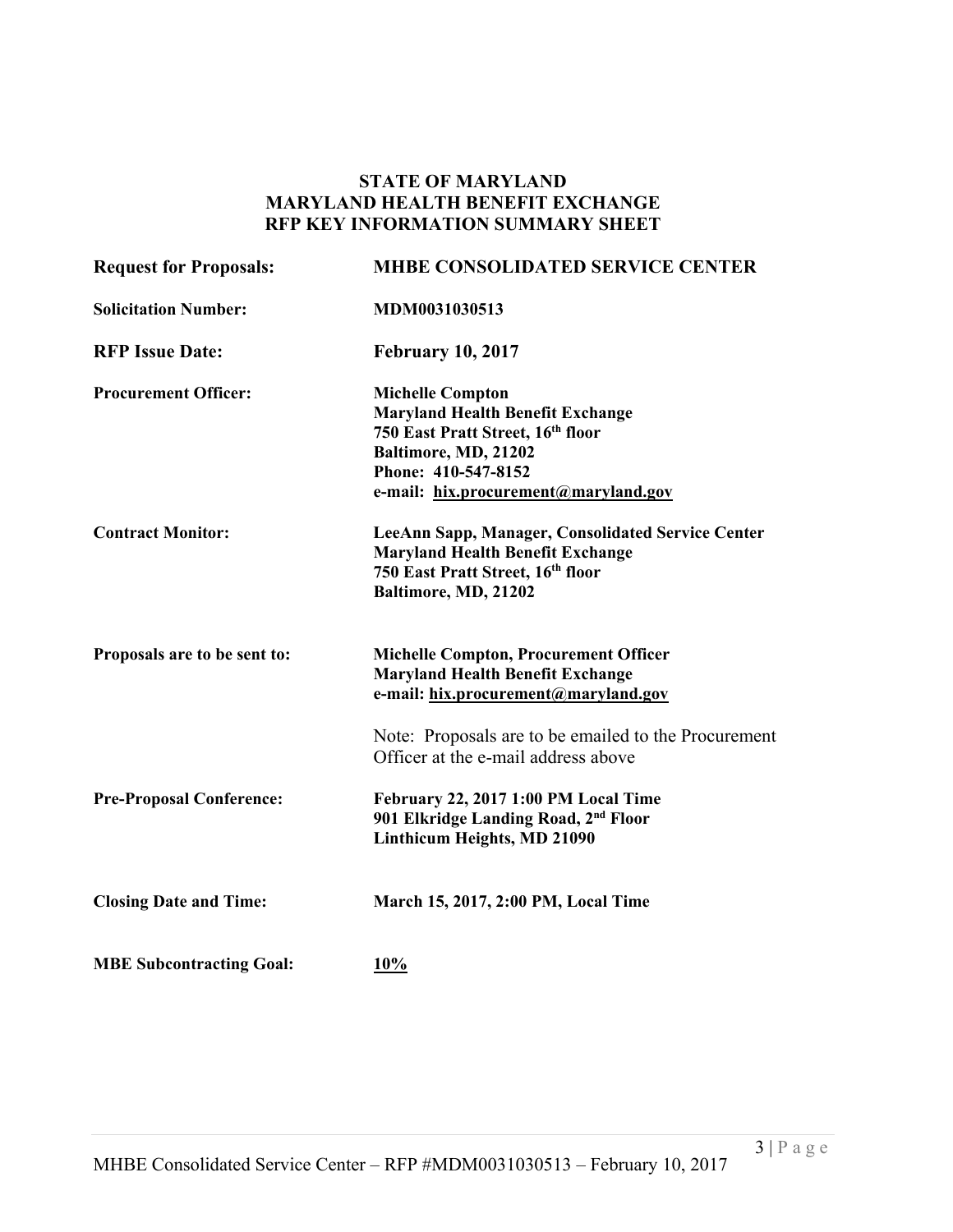# Contents

|      | <b>SECTION 1 - GENERAL INFORMATION</b>       | $\tau$ |
|------|----------------------------------------------|--------|
| 1.1  | <b>Summary Statement</b>                     | $\tau$ |
| 1.2  | Abbreviations and Definitions                | 7      |
| 1.3  | Contract Type                                | 12     |
| 1.4  | <b>Contract Duration</b>                     | 12     |
| 1.5  | Procurement Officer                          | 12     |
| 1.6  | <b>Contract Monitor</b>                      | 13     |
| 1.7  | Pre-Proposal Conference                      | 13     |
| 1.8  | eMarylandMarketplace                         | 13     |
| 1.9  | Questions                                    | 14     |
| 1.10 | Procurement Method                           | 14     |
| 1.11 | Proposals Due (Closing) Date and Time        | 14     |
| 1.12 | Multiple or Alternate Proposals              | 15     |
| 1.13 | Economy of Preparation                       | 15     |
| 1.14 | <b>Public Information Act Notice</b>         | 15     |
| 1.15 | <b>Award Basis</b>                           | 15     |
| 1.16 | Oral Presentation                            | 15     |
| 1.17 | Duration of Proposal                         | 15     |
| 1.18 | Revisions to the RFP                         | 16     |
| 1.19 | Cancellations                                | 16     |
| 1.20 | <b>Incurred Expenses</b>                     | 16     |
| 1.22 | <b>Offeror Responsibilities</b>              | 16     |
| 1.23 | <b>Substitution of Personnel</b>             | 17     |
| 1.24 | <b>Mandatory Contractual Terms</b>           | 20     |
| 1.25 | Bid/Proposal Affidavit                       | 20     |
| 1.26 | Contract Affidavit                           | 20     |
| 1.27 | Compliance with Laws/Arrearages              | 20     |
| 1.28 | Verification of Registration and Tax Payment | 20     |
| 1.29 | <b>False Statements</b>                      | 20     |
| 1.30 | Payments by Electronic Funds Transfer        | 21     |
| 1.31 | <b>Prompt Payment Policy</b>                 | 21     |
|      |                                              |        |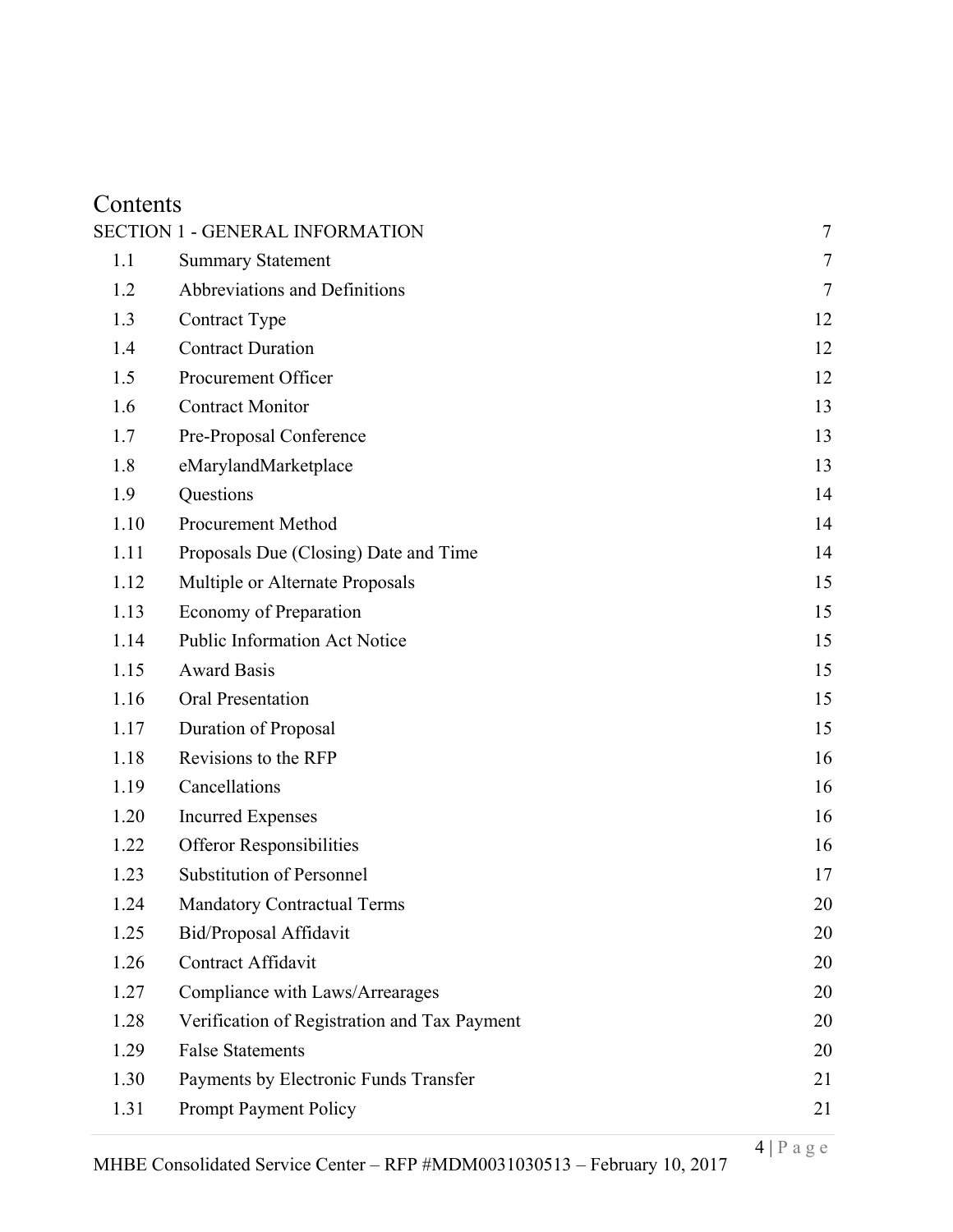| 1.32  | <b>Electronic Procurements Authorized</b>                                | 21 |
|-------|--------------------------------------------------------------------------|----|
| 1.33  | Minority Business Enterprise Goal                                        | 22 |
| 1.34  | Federal Funding Acknowledgement                                          | 25 |
| 1.35  | Conflict of Interest Affidavit and Disclosure                            | 26 |
| 1.36  | Non-Disclosure Agreement                                                 | 26 |
| 1.37  | Non-Exchange Entity Agreement                                            | 26 |
| 1.38  | HIPAA — Business Associate Agreement                                     | 26 |
| 1.39  | Nonvisual Access                                                         | 27 |
| 1.40  | Mercury and Products That Contain Mercury                                | 27 |
| 1.41  | Performance Bond                                                         | 27 |
| 1.42  | <b>Surety Bond Assistance Program</b>                                    | 28 |
|       | <b>SECTION 2 - MINIMUM QUALIFICATIONS</b>                                | 29 |
| 2.1   | <b>Offeror Minimum Qualifications</b>                                    | 29 |
|       | <b>SECTION 3 - SCOPE OF WORK</b>                                         | 30 |
| 3.1   | <b>Background and Purpose</b>                                            | 30 |
| 3.2   | Scope of Work                                                            | 30 |
| 3.2.1 | <b>Contractor Requirements</b>                                           | 31 |
| 3.2.2 | Deliverables                                                             | 41 |
| 3.3   | <b>Transition Plan</b>                                                   | 45 |
| 3.4   | Service Level Agreements (SLA)                                           | 48 |
|       | <b>SLA Liquidated Damages</b><br>3.4.1                                   | 48 |
|       | <b>SLA Effective Date</b><br>3.4.2                                       | 48 |
|       | 3.4.3<br><b>SLA</b> Reporting                                            | 49 |
|       | Credit for failure to meet SLA<br>3.4.4                                  | 49 |
|       | 3.4.5<br>Root Cause Analysis                                             | 49 |
|       | Service Level Metrics and Measurements<br>3.4.6                          | 50 |
|       | The Contractor shall comply with the following metrics and measurements: | 50 |
| 3.5   | <b>Liquidated Damages</b>                                                | 53 |
| 3.6   | <b>Problem Escalation Procedure</b>                                      | 61 |
| 3.7   | <b>Staffing Requirements/Plan</b>                                        | 62 |
| 3.8   | <b>Security Requirements</b>                                             |    |
| 3.9   | <b>Insurance Requirements</b>                                            | 66 |
| 3.10  | Invoicing                                                                | 67 |
| 3.11  | <b>MBE</b> Reports                                                       | 68 |
| 3.12  | <b>Work Hours</b>                                                        | 68 |
|       |                                                                          |    |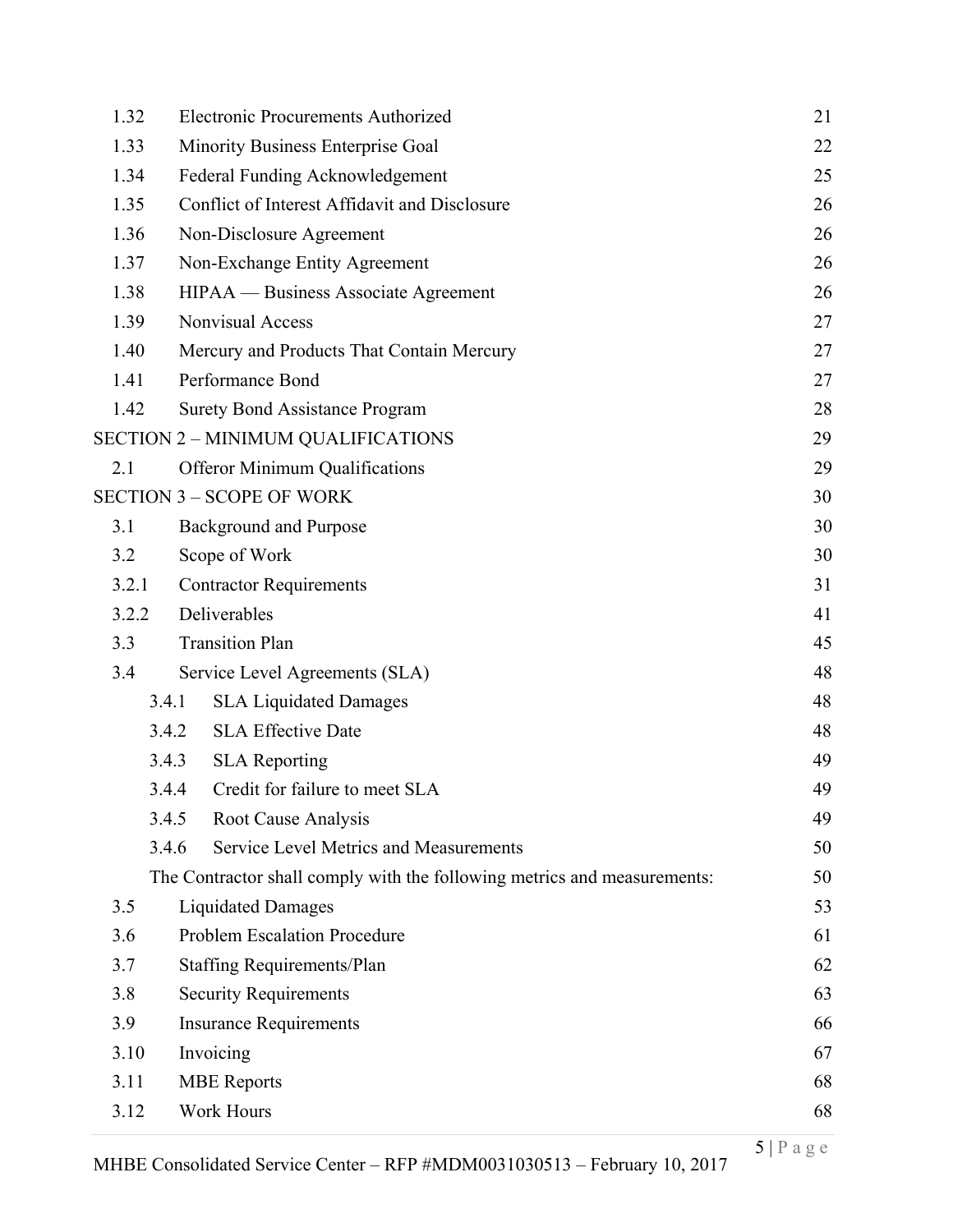|                  | <b>SECTION 4 - PROPOSAL FORMAT</b>                                                  | 70  |
|------------------|-------------------------------------------------------------------------------------|-----|
| 4.1              | Proposal Submission                                                                 | 70  |
| 4.2              | Proposals                                                                           | 70  |
| 4.3              | <b>Electronic Delivery</b>                                                          | 70  |
| 4.4              | Volume I – Technical Proposal                                                       | 71  |
| 4.5              | Volume II – Financial Proposal                                                      | 76  |
| <b>PROCEDURE</b> | SECTION 5 - EVALUATION COMMITTEE, EVALUATION CRITERIA, AND SELECTION                | 76  |
| 5.1              | <b>Evaluation Committee</b>                                                         | 76  |
| 5.2              | Technical Proposal Evaluation Criteria                                              | 76  |
| 5.3              | Financial Proposal Evaluation Criteria                                              | 77  |
| 5.4              | <b>Selection Procedures</b>                                                         | 77  |
| 5.5              | Documents Required upon Notice of Recommendation for Contract Award                 | 78  |
|                  | <b>RFP ATTACHMENTS</b>                                                              | 79  |
|                  | <b>ATTACHMENT A - CONTRACT</b>                                                      | 81  |
|                  | <b>ATTACHMENT B - BID/PROPOSAL AFFIDAVIT</b>                                        | 98  |
|                  | ATTACHMENT C - CONTRACT AFFIDAVIT                                                   | 104 |
|                  | ATTACHMENTS D – MINORITY BUSINESS ENTERPRISE FORMS                                  | 108 |
|                  | ATTACHMENT E – PRE-PROPOSAL CONFERENCE RESPONSE FORM                                | 141 |
|                  | ATTACHMENT F - FINANCIAL PROPOSAL INSTRUCTIONS                                      | 142 |
|                  | ATTACHMENT F - FINANCIAL PROPOSAL FORM                                              | 143 |
|                  | ATTACHMENT G - FEDERAL FUNDS ATTACHMENT                                             | 144 |
|                  | ATTACHMENT G-1 - CERTIFICATION AGAINST LOBBYING                                     | 146 |
|                  | <b>ATTACHMENT G-2</b>                                                               | 147 |
|                  | ATTACHMENT H- CONFLICT OF INTEREST AFFIDAVIT AND DISCLOSURE                         | 150 |
|                  | ATTACHMENT I – NON-DISCLOSURE AGREEMENT                                             | 151 |
|                  | NON-DISCLOSURE AGREEMENT - ATTACHMENT I-1                                           | 154 |
|                  | NON-DISCLOSURE AGREEMENT - ATTACHMENT I-2                                           | 155 |
|                  | ATTACHMENT J – NON-EXCHANGE ENTITY AGREEMENT                                        | 156 |
|                  | EXHBIT 1 TO NON-EXCHANGE ENTITY AGREEMENT FORM OF NOTIFICATION TO<br><b>MHBE OF</b> | 166 |
|                  | <b>ATTACHMENT K - PERFORMANCE BOND</b>                                              | 168 |
|                  | ATTACHMENT L - BUSINESS ASSOCIATE AGREEMENT                                         | 171 |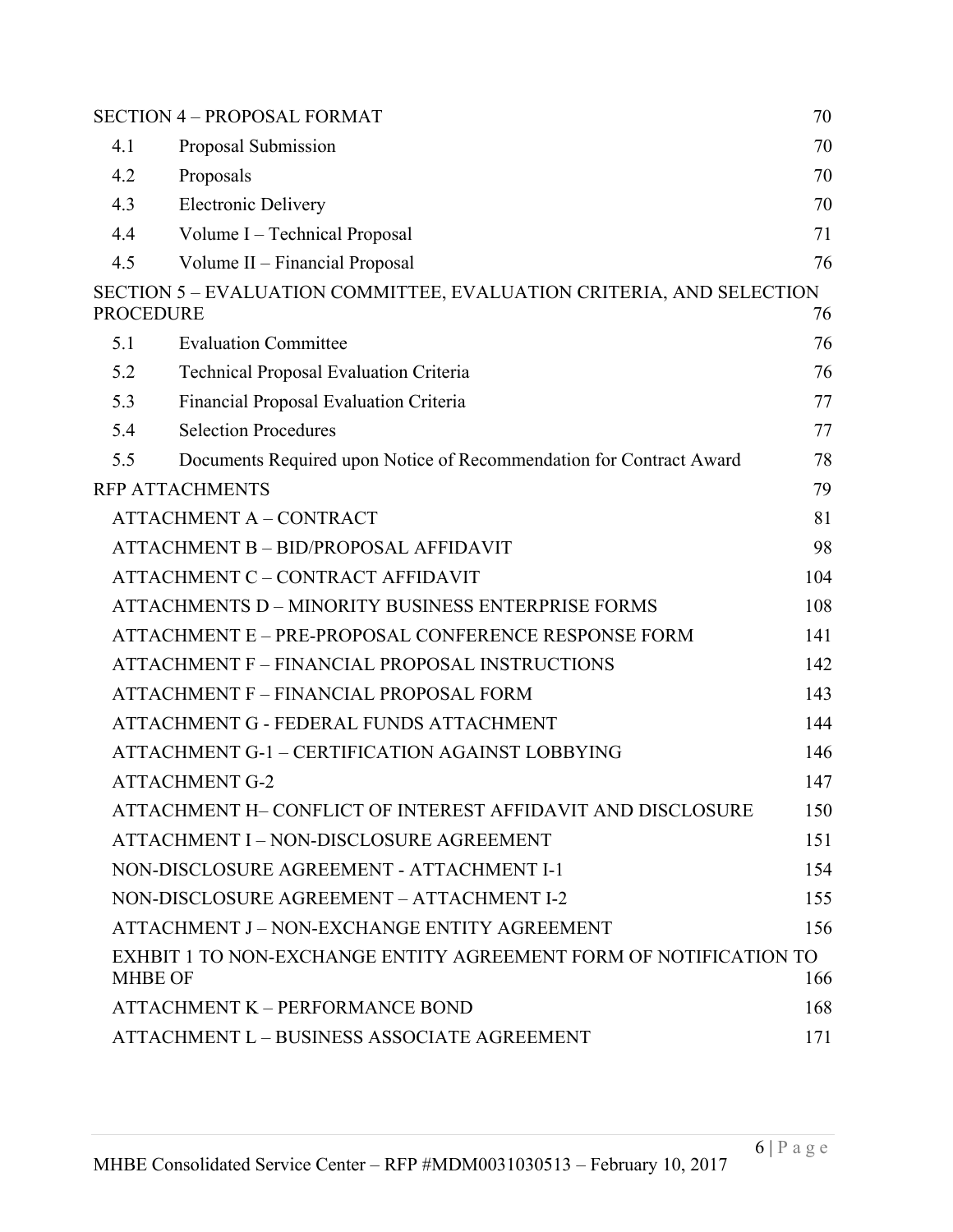# **SECTION 1 - GENERAL INFORMATION**

#### **1.1 Summary Statement**

- 1.1.1 The Maryland Health Benefit Exchange (MHBE) is issuing this Request for Proposals (RFP) to procure the services of a qualified Offeror to perform services for its integrated consolidated service center functions.
- 1.1.2 It is MHBE's intention to obtain services, as specified in this RFP, through a Contract between the selected Offeror and the MHBE. The anticipated duration of services to be provided under this Contract is two(2) years with three (3), one-year renewal options. See Section 1.4 for more information.
- 1.1.3 The MHBE intends to make a single award as a result of this RFP. See RFP Section 1.15 for more information.
- 1.1.4 An Offeror, either directly or through its subcontractor(s), must be able to provide all services and meet all of the requirements requested in this solicitation. The successful Offeror (the Contractor) shall remain responsible for Contract performance regardless of subcontractor participation in the work.

#### **1.2 Abbreviations and Definitions**

| <b>Term</b>                 | <b>Definition</b>                                                            |
|-----------------------------|------------------------------------------------------------------------------|
| Affordable Care Act         | The Patient Protection and Affordable Care Act of 2010 (Pub. L. 111-148) as  |
| (ACA)                       | amended, including by the Health Care and Education Reconciliation Act of    |
|                             | 2010 (Public Law No. 111-152), and all regulations promulgated pursuant      |
|                             | thereto.                                                                     |
| Agency                      | The Maryland Health Benefit Exchange (MHBE).                                 |
| Annual Right to             | Recipient who has been continuously enrolled in the same MCO during the      |
| Change (ARC)                | preceding twelve (12) months may change to a different MCO during this       |
|                             | period.                                                                      |
| Authorized Third            | An individual who has authority to act on someone's behalf such as an agent  |
| Party                       | or broker.                                                                   |
| Average Speed to            | Average length of time between when the call leaves the IVR and when it is   |
| Answer                      | answered by a CSR.                                                           |
| Business Day(s)             | The official working days of the week to include Monday through Friday.      |
|                             | Official working days exclude State Holidays (see definition of "Normal      |
|                             | State Business Hours" below).                                                |
|                             |                                                                              |
| <b>COBRA</b>                | Consolidated Omnibus Budget Reconciliation Act.                              |
| <b>COMAR</b>                | Code of Maryland Regulations (available on-line at www.dsd.state.md.us).     |
|                             |                                                                              |
| <b>Consolidated Service</b> | Formal and contractual name for the call center.                             |
| Center (CSC)                |                                                                              |
| Consumer                    | Individual seeking assistance in determining eligibility for health care     |
|                             | coverage and/or enrollment assistance for themselves and/or their household. |
| Contract                    | The Contract awarded to the successful Offeror(s) pursuant to this RFP, the  |
|                             | form of which is attached to this RFP as Attachment A.                       |

For purposes of this RFP, the following abbreviations or terms have the meanings indicated below: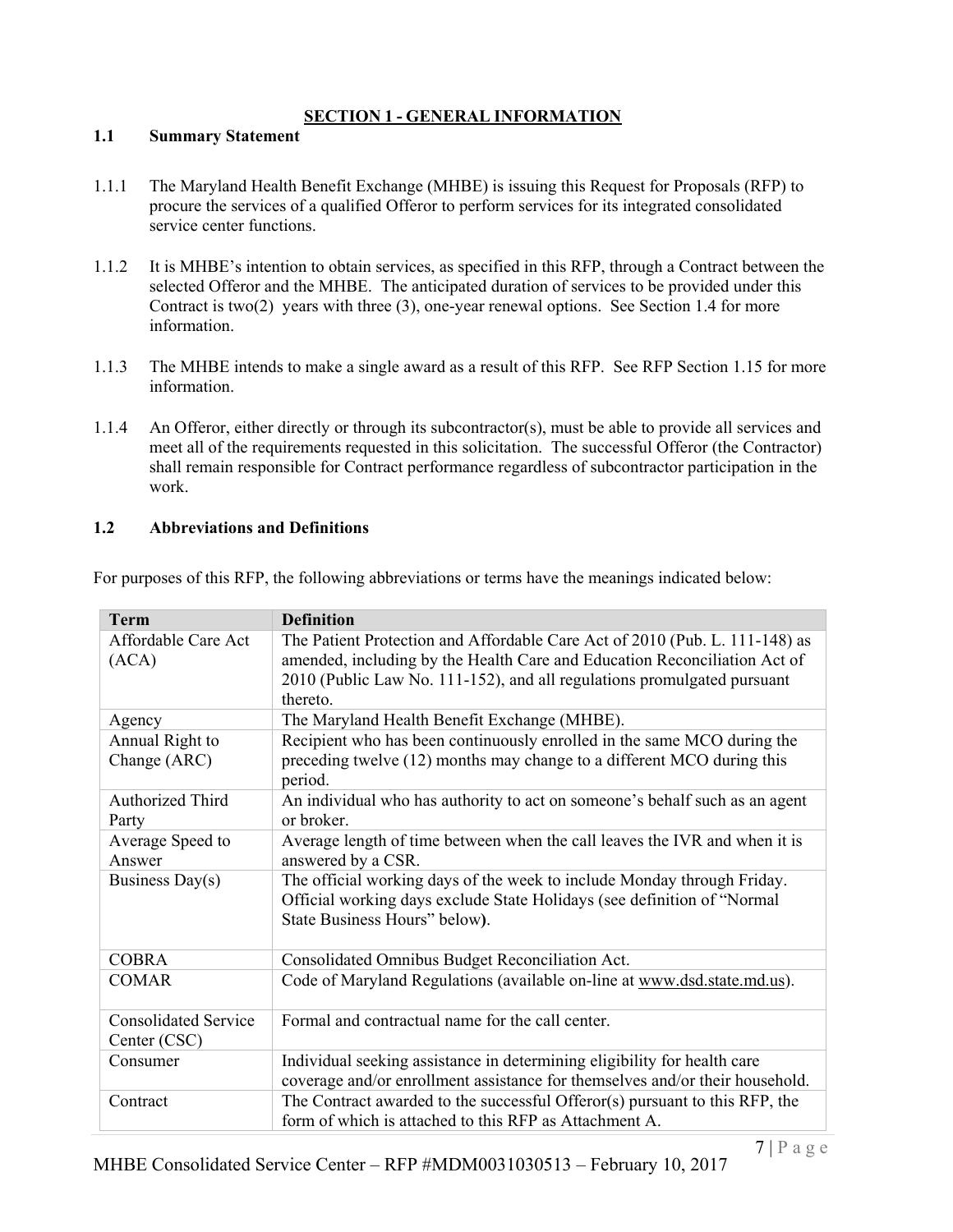| Consumer Portal (CP)                                 | Consumer Portal is the public facing website component of the HBX System<br>that offers users the ability to apply for health insurance coverage online.                                                                                                                                                                                                                                                                                                                                                                                                              |
|------------------------------------------------------|-----------------------------------------------------------------------------------------------------------------------------------------------------------------------------------------------------------------------------------------------------------------------------------------------------------------------------------------------------------------------------------------------------------------------------------------------------------------------------------------------------------------------------------------------------------------------|
| Contract<br>Commencement                             | The date the Contract is signed by the MHBE following execution by a<br>successful Offeror and any required approvals of the Contract, including<br>approval by the MHBE Board of Trustees, if such approval is required. See<br>Section 1.4.                                                                                                                                                                                                                                                                                                                         |
| <b>Contract Monitor</b>                              | The MHBE representative identified in RFP $\S$ 1.6 who is primarily<br>responsible for Contract administration functions, including issuing written<br>direction, invoice approval, monitoring the Contract to ensure compliance<br>with the terms and conditions of the Contract, and achieving completion of<br>the Contract on budget, on time, and within scope. The Contract Monitor<br>may authorize in writing one or more State representatives to act on behalf of<br>the Contract Monitor in the performance of the Contract Monitor's<br>responsibilities. |
| Contractor(s)                                        | The successful Offeror(s) awarded the Contract as a result of this RFP.                                                                                                                                                                                                                                                                                                                                                                                                                                                                                               |
| Coverage Month                                       | A month in which qualified plan coverage is effective.                                                                                                                                                                                                                                                                                                                                                                                                                                                                                                                |
| <b>CRM</b> Incident                                  | Term used to refer to a record of a consumer request in the CRM. The<br>Incident is assigned a reference number.                                                                                                                                                                                                                                                                                                                                                                                                                                                      |
| <b>Customer Service</b><br>Representatives<br>(CSRs) | Official name of service center staff managing inbound/outbound calls                                                                                                                                                                                                                                                                                                                                                                                                                                                                                                 |
| Customer<br>Relationship<br>Management (CRM)         | Database utilized by all Exchange workers to record and work on customer-<br>related transactions.                                                                                                                                                                                                                                                                                                                                                                                                                                                                    |
| Department of Health<br>and Mental Hygiene<br>(DHMH) | The unit of State Government that oversees Medicaid and MCHIP                                                                                                                                                                                                                                                                                                                                                                                                                                                                                                         |
| Disenrollment/<br>Transfer                           | The process of disenrolling a member from one MCO and enrolling that same<br>member into another MCO with one system transaction.                                                                                                                                                                                                                                                                                                                                                                                                                                     |
| eMaryland<br>Marketplace (eMM)                       | Maryland's online procurement system.                                                                                                                                                                                                                                                                                                                                                                                                                                                                                                                                 |
| Employee                                             | Has the meaning provided in 45 C.F.R. § 155.20; includes any individual<br>employed for wages or salary by an employer.                                                                                                                                                                                                                                                                                                                                                                                                                                               |
| Employer                                             | Has the meaning provided in 45 C.F.R. § 155.20; includes an individual or<br>organization that employs one or more employees.                                                                                                                                                                                                                                                                                                                                                                                                                                         |
| <b>Enrollment Broker</b>                             | Current entity that performs managed care enrollment functions. These<br>functions will be incorporated into roles and functions within the MHBE call<br>center.                                                                                                                                                                                                                                                                                                                                                                                                      |
| Go-Live Date                                         | The date on which the Contractor(s) must begin providing all services<br>required by this solicitation.                                                                                                                                                                                                                                                                                                                                                                                                                                                               |
| Handled Call                                         | Handled call is defined as a call where a CSR and a consumer interact. It<br>does not include dropped calls lasting less than 30 seconds, dead air or<br>abandoned calls.                                                                                                                                                                                                                                                                                                                                                                                             |
| <b>HBX</b>                                           | Synonymous with "System". See definition of "System".                                                                                                                                                                                                                                                                                                                                                                                                                                                                                                                 |
| Head of Household<br>(HOH)                           | The head of a household consisting of one or more HealthChoice recipients.<br>The HOH is the only recipient in that household who can choose a Managed<br>Care Organization and Primary Care Provider for all household members.                                                                                                                                                                                                                                                                                                                                      |
| HealthChoice                                         | The Medical Assistance statewide mandatory Managed Care program<br>administered by the DHMH pursuant to COMAR 10.09.62 - 10.09.73 and                                                                                                                                                                                                                                                                                                                                                                                                                                 |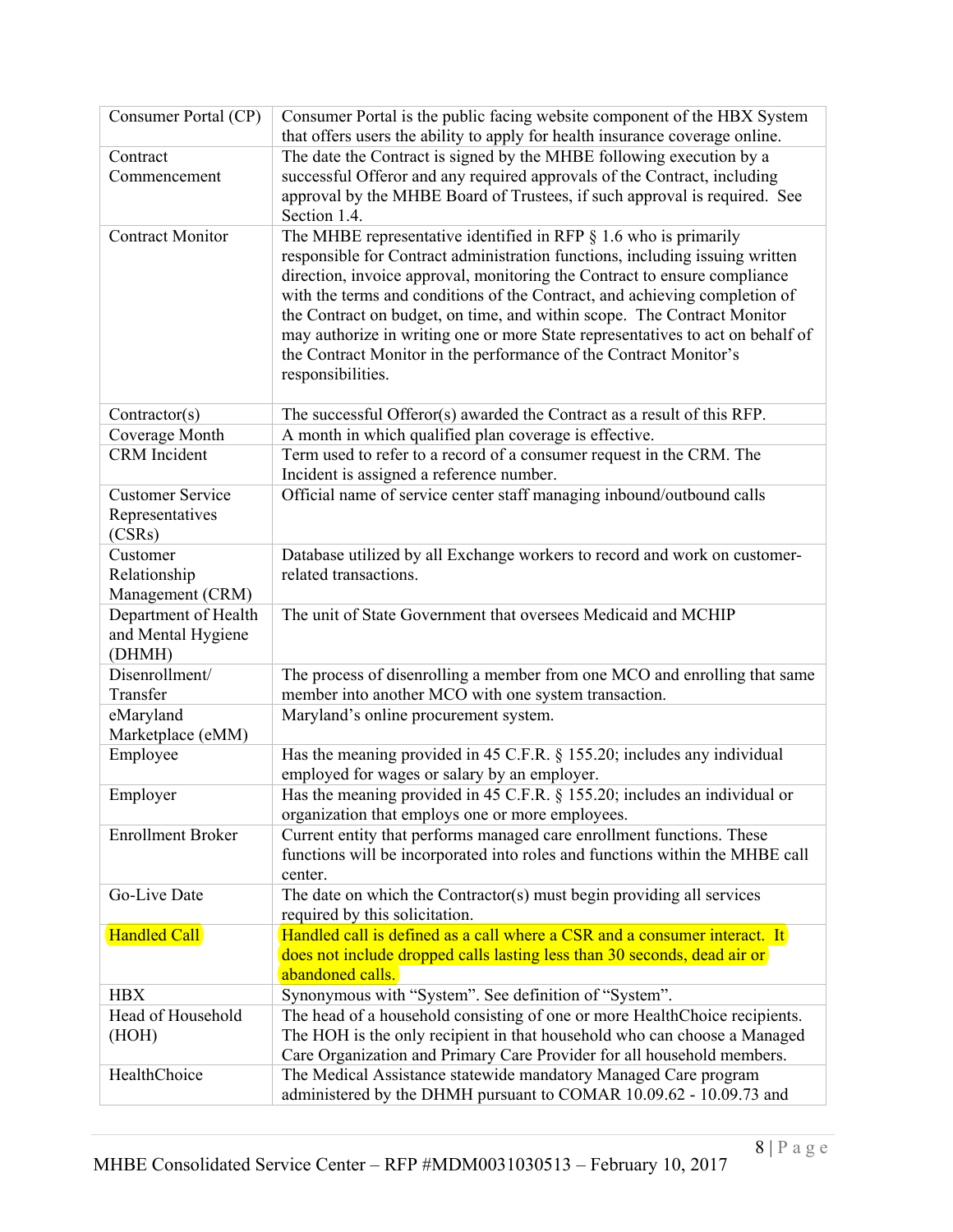|                                                                  | Title XIX of the Social Security Act and other applicable laws and waivers to<br>furnish and to pay for medical services for eligible individuals.                                                                                                                                                                                                                                                                                                                                                                                                                                                                                                                                                                                                                                                                                                                                                                                                                                                                                                                                                                                                                                                                                                                                                                                      |
|------------------------------------------------------------------|-----------------------------------------------------------------------------------------------------------------------------------------------------------------------------------------------------------------------------------------------------------------------------------------------------------------------------------------------------------------------------------------------------------------------------------------------------------------------------------------------------------------------------------------------------------------------------------------------------------------------------------------------------------------------------------------------------------------------------------------------------------------------------------------------------------------------------------------------------------------------------------------------------------------------------------------------------------------------------------------------------------------------------------------------------------------------------------------------------------------------------------------------------------------------------------------------------------------------------------------------------------------------------------------------------------------------------------------|
| <b>Health Service Needs</b><br><b>Information Form</b><br>(HSNI) | Instrument designed to establish the recipient's basic health status and<br>identify individuals in need of expedited contact or services from their<br>selected MCO.                                                                                                                                                                                                                                                                                                                                                                                                                                                                                                                                                                                                                                                                                                                                                                                                                                                                                                                                                                                                                                                                                                                                                                   |
| <b>Inbound File</b><br>Processing                                | Generation of files by the interfacing systems which are processed by the<br>HBX.                                                                                                                                                                                                                                                                                                                                                                                                                                                                                                                                                                                                                                                                                                                                                                                                                                                                                                                                                                                                                                                                                                                                                                                                                                                       |
| Incident                                                         | The act of violating an explicit or implied Security policy, which includes<br>attempts (either failed or successful) to gain unauthorized Access to a system<br>or its data, unwanted disruption or denial of service, the unauthorized use of a<br>system for the processing or storage of data; and changes to system hardware,<br>firmware, or software characteristics without the owner's knowledge,<br>instruction, or consent. Incidents include the loss of data through theft or<br>device misplacement, loss or misplacement of hardcopy documents, and<br>misrouting of mail, all of which may have the potential to put the data at risk<br>of unauthorized<br>Access, use, disclosure, modification or destruction. While certain adverse<br>events, (e.g., floods, fires, electrical outages, excessive heat, etc.) can cause<br>system crashes, they are not considered incidents. An Incident becomes a<br>Breach when there is the loss of control, compromise, unauthorized<br>disclosure, unauthorized acquisition, unauthorized, or any similar term<br>referring to situations where persons other than authorized users and for an<br>other than authorized purpose have Access or potential Access to personally<br>identifiable information or personal health information, whether physical or<br>electronic. |
| <b>Incumbent Contractor</b>                                      | The Contractor currently performing the System operations services to be<br>assumed by Contractor as a result of this RFP.                                                                                                                                                                                                                                                                                                                                                                                                                                                                                                                                                                                                                                                                                                                                                                                                                                                                                                                                                                                                                                                                                                                                                                                                              |
| <b>Interactive Voice</b><br>Response (IVR)                       | Automated telephony system that interacts with callers, gathers information<br>and routes calls to the appropriate recipient.                                                                                                                                                                                                                                                                                                                                                                                                                                                                                                                                                                                                                                                                                                                                                                                                                                                                                                                                                                                                                                                                                                                                                                                                           |
| IRS Form 1095-A                                                  | IRS tax form that serves as proof that Quality Health Plan consumers and<br>members of household met the Affordable Care Act requirement to have<br>health coverage. The form is also used to file a federal income tax return and<br>report any received tax credits.                                                                                                                                                                                                                                                                                                                                                                                                                                                                                                                                                                                                                                                                                                                                                                                                                                                                                                                                                                                                                                                                  |
| IRS Form 1095-B                                                  | IRS tax form that serves as proof that Medicaid consumers and members of<br>household met the Affordable Care Act requirement to have health coverage.                                                                                                                                                                                                                                                                                                                                                                                                                                                                                                                                                                                                                                                                                                                                                                                                                                                                                                                                                                                                                                                                                                                                                                                  |
| Key Personnel                                                    | All personnel identified in the solicitation as such, or personnel identified by<br>the Offeror in its Proposal that are essential to the work being performed<br>under the Contract. See RFP Section 1.23 and 4.4.2.7. Key Personnel shall<br>include, at a minimum: Project Director, Account Manager, Operations<br>Manager, Training Manager, Quality Assurance Manager, and Workforce<br>Manager.                                                                                                                                                                                                                                                                                                                                                                                                                                                                                                                                                                                                                                                                                                                                                                                                                                                                                                                                  |
| Local Time                                                       | Time in the Eastern Time zone as observed by the State of Maryland. Unless<br>otherwise specified, all stated times shall be Local Time, even if not expressly<br>designated as such.                                                                                                                                                                                                                                                                                                                                                                                                                                                                                                                                                                                                                                                                                                                                                                                                                                                                                                                                                                                                                                                                                                                                                   |
| Managed Care                                                     | A system of primary care and other medical services that are provided and<br>coordinated by HealthChoice providers in accordance with the provisions of<br>COMAR 10.09.62 -10.09.73 Maryland Medicaid Managed Care Program.                                                                                                                                                                                                                                                                                                                                                                                                                                                                                                                                                                                                                                                                                                                                                                                                                                                                                                                                                                                                                                                                                                             |
| Managed Care<br>Organization (MCO)                               | Any entity which DHMH contracts to provide primary care and certain other<br>medical services to HealthChoice recipients on a capitated (per member per<br>month) basis.                                                                                                                                                                                                                                                                                                                                                                                                                                                                                                                                                                                                                                                                                                                                                                                                                                                                                                                                                                                                                                                                                                                                                                |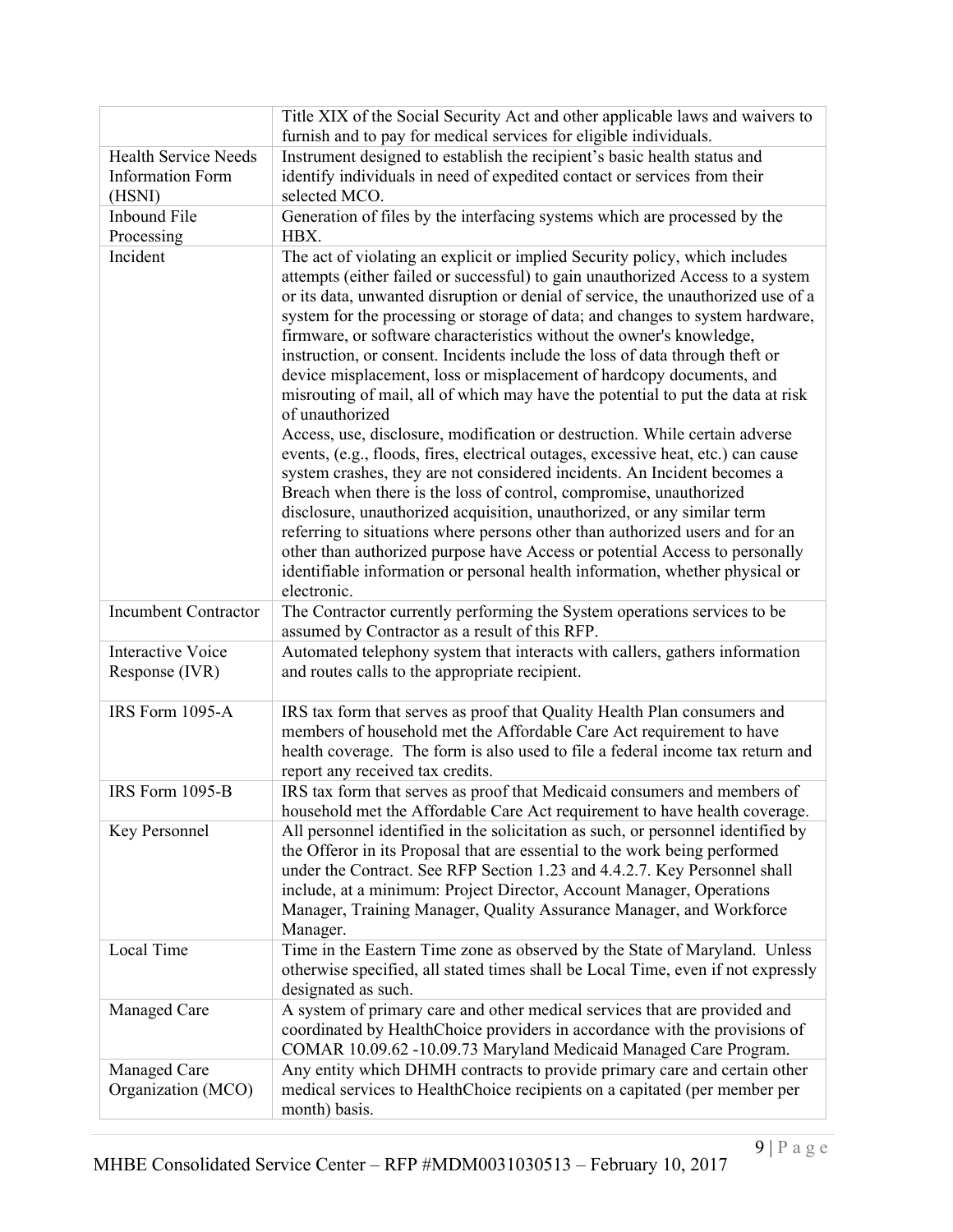| Maryland Health<br>Benefit Exchange<br>(MHBE or Exchange<br>or Agency) | The unit of Maryland State government issuing this RFP.                                                                                                                                                                                                                                                                                                                                                                                                                                                                                                                                                                                                                                                                                                                                                                                                                                  |
|------------------------------------------------------------------------|------------------------------------------------------------------------------------------------------------------------------------------------------------------------------------------------------------------------------------------------------------------------------------------------------------------------------------------------------------------------------------------------------------------------------------------------------------------------------------------------------------------------------------------------------------------------------------------------------------------------------------------------------------------------------------------------------------------------------------------------------------------------------------------------------------------------------------------------------------------------------------------|
| Maryland Health<br>Connection (MHC)                                    | The MHBE web-based eligibility and enrollment application.                                                                                                                                                                                                                                                                                                                                                                                                                                                                                                                                                                                                                                                                                                                                                                                                                               |
| <b>Material Disruptions</b>                                            | When the IVR cannot receive calls, play the appropriate message and<br>distribute the calls according to approved programming.                                                                                                                                                                                                                                                                                                                                                                                                                                                                                                                                                                                                                                                                                                                                                           |
| Medicaid                                                               | The program administered by the State under Title XIX, which provides<br>comprehensive medical and other health related care for eligible categorically<br>and medically needy persons. This is also referred to as Medical Assistance.                                                                                                                                                                                                                                                                                                                                                                                                                                                                                                                                                                                                                                                  |
| Maryland Children's<br>Health Program<br>(MCHP)                        | This program gives full health benefits for eligible children up to age 19.                                                                                                                                                                                                                                                                                                                                                                                                                                                                                                                                                                                                                                                                                                                                                                                                              |
| Normal State<br><b>Business Hours</b>                                  | Normal State Business Hours are 8:00 a.m. - 5:00 p.m. Monday through<br>Friday except State Holidays, which can be found at:<br>www.dbm.maryland.gov - keyword: State Holidays.                                                                                                                                                                                                                                                                                                                                                                                                                                                                                                                                                                                                                                                                                                          |
| Notice to Proceed<br>(NTP)                                             | A written notice from the Procurement Officer that work on the Contract shall<br>begin on a specified date. Additional NTPs may be issued by either the<br>Procurement Officer or the Contract Monitor regarding the start date for any<br>service included within this solicitation with a delayed or non-specified<br>implementation date.                                                                                                                                                                                                                                                                                                                                                                                                                                                                                                                                             |
| Notice to Proceed<br>Date                                              | The date specified in an NTP for work on the Contract to begin                                                                                                                                                                                                                                                                                                                                                                                                                                                                                                                                                                                                                                                                                                                                                                                                                           |
| Offeror                                                                | An entity that submits a proposal in response to this RFP                                                                                                                                                                                                                                                                                                                                                                                                                                                                                                                                                                                                                                                                                                                                                                                                                                |
| Open Enrollment<br>Period                                              | Period of time for consumers to renew and sign up for quality health plan<br>coverage for the new year. Typically a 3-month period during November-<br>January. Consumers can sign up for coverage to begin effective January,<br>February and March. Call center volumes are at highest during this period<br>and requires additional staffing.                                                                                                                                                                                                                                                                                                                                                                                                                                                                                                                                         |
| Personally<br>Identifiable<br>Information (PII)                        | Personally Identifiable Information (PII) as defined by U.S. Office of<br>Management and Budget Memorandum M-07-16 (May 22, 2007) ("PII refers<br>to information which can be used to distinguish or trace an individual's<br>identity, such as their name, social security number, biometric records, etc.,<br>alone, or when combined with other personal or identifying information<br>which is linked or linkable to a specific individual, such as date and place of<br>birth, mother's maiden name, etc.") PII is a broad category of information<br>that includes subsets of other information, such as Personal Health<br>Information (PHI) and "personal information", as the latter term is used in the<br>following sections of the Maryland Code Annotated: Section 14-3501(d) of<br>the Commercial Law Article and Section $10-1301(c)$ of the State Government<br>Article. |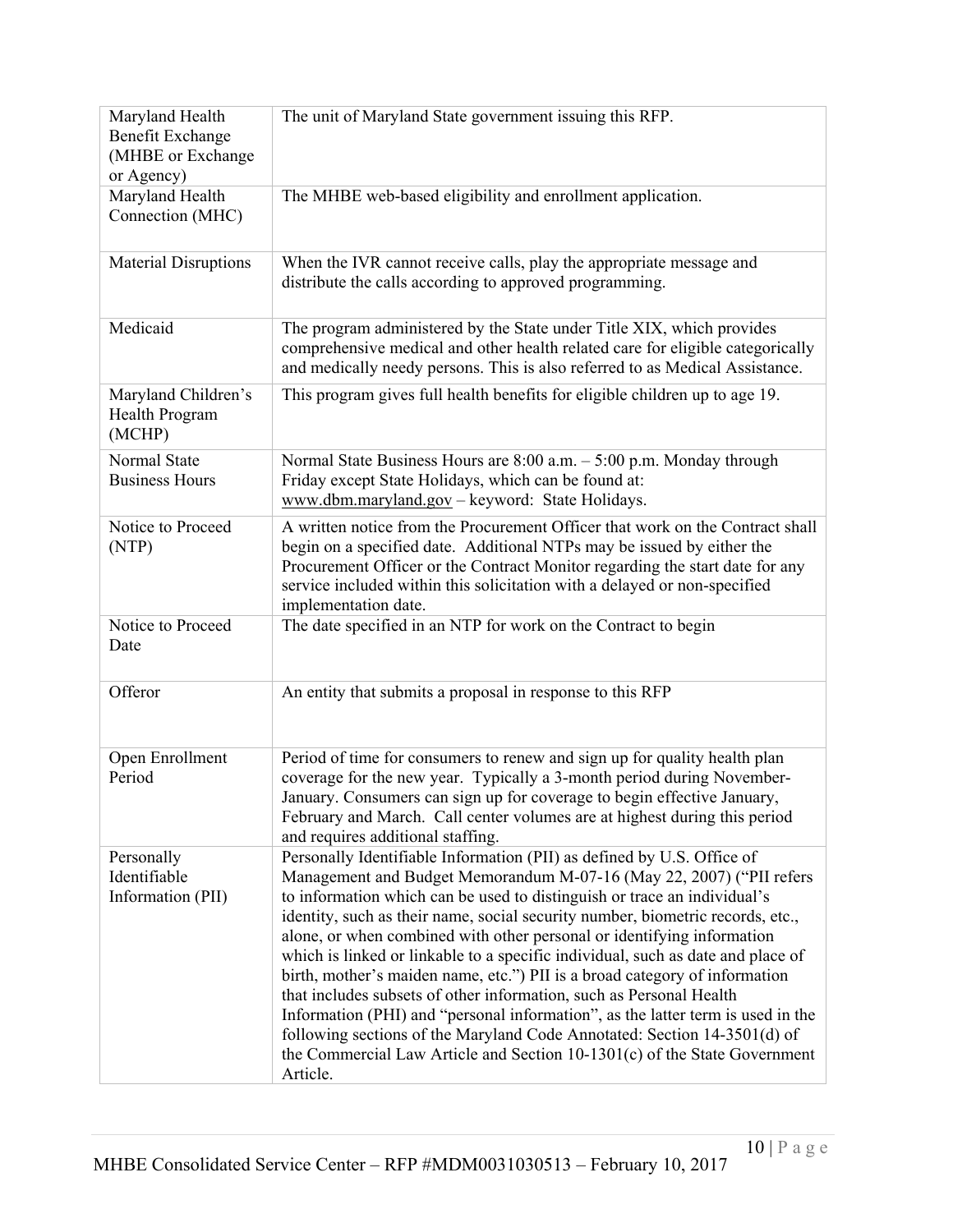| Primary Care<br>Provider (PCP)                          | A practitioner (listed in COMAR 10.09.66.05) who is the primary coordinator<br>of care for the Enrollee and whose responsibility is to provide accessible,<br>continuous, comprehensive, and coordinated health care services covering the<br>full range of benefits required by the Maryland Medicaid Managed Care<br>Program.                                                                                                                                                                                                                                                                                                                                                        |
|---------------------------------------------------------|----------------------------------------------------------------------------------------------------------------------------------------------------------------------------------------------------------------------------------------------------------------------------------------------------------------------------------------------------------------------------------------------------------------------------------------------------------------------------------------------------------------------------------------------------------------------------------------------------------------------------------------------------------------------------------------|
| Procurement Officer                                     | The MHBE representative identified in RFP $\S$ 1.5 who is responsible for the<br>Contract, determining scope issues and is the only MHBE representative that<br>can authorize changes to the Contract.                                                                                                                                                                                                                                                                                                                                                                                                                                                                                 |
| Proposal                                                | As appropriate, either or both of an Offeror's Technical or Financial<br>Proposal.                                                                                                                                                                                                                                                                                                                                                                                                                                                                                                                                                                                                     |
| Protected Health<br>Information (PHI)                   | Has the meaning provided in 45 C.F.R. § 160.103; generally, information<br>transmitted or maintained in any form or medium that is (1) created or<br>received by a health care provider, health plan, employer, or health care<br>clearinghouse and (2) relates to the past, present, or future physical or mental<br>health or condition of an individual; the provision of health care to an<br>individual; or the past, present, or future payment for the provision of health<br>care to an individual; and (i) that identifies the individual; or (ii) with respect<br>to which there is a reasonable basis to believe the information can be used to<br>identify the individual. |
| Quality Health Plan<br>(QHP)                            | Under the Affordable Care Act (ACA) is a Qualified Health Plan (QHP) is an<br>insurance plan that is certified by the Health Insurance Marketplace, and<br>meets ACA requirements such as coverage of essential health benefits.                                                                                                                                                                                                                                                                                                                                                                                                                                                       |
| <b>Request for Proposals</b><br>(RFP) or Solicitation   | This Request for Proposals for the MHBE, including any amendments /<br>addenda thereto.                                                                                                                                                                                                                                                                                                                                                                                                                                                                                                                                                                                                |
| Security or Security<br>Measures                        | The technology, policy and procedures that a) protect and b) control access to<br>networks, systems, and data.                                                                                                                                                                                                                                                                                                                                                                                                                                                                                                                                                                         |
| Service Level<br>Agreement (SLA)                        | Measurable levels governing Contractor performance and establishing<br>associated liquidated damages for failure to meet those performance<br>standards.                                                                                                                                                                                                                                                                                                                                                                                                                                                                                                                               |
| Service Level<br><b>Agreement Activation</b><br>Date(s) | The date(s) on which the SLA requirements shall commence under the<br>Contract; see RFP § 3.4.2                                                                                                                                                                                                                                                                                                                                                                                                                                                                                                                                                                                        |
| Service Level                                           | Service Level measures the percentage of calls answered within a certain<br>number of seconds from calls offered.                                                                                                                                                                                                                                                                                                                                                                                                                                                                                                                                                                      |
| Schedule Adherence                                      | Schedule adherence is measured by taking the total time a call center agent is<br>available and dividing it by the time they are scheduled to work, expressed as<br>a percentage. Schedule adherence can take into account time spent on breaks<br>or doing non-call related work.                                                                                                                                                                                                                                                                                                                                                                                                     |
| State                                                   | The State of Maryland, including the MHBE and the Department of Health<br>and Mental Hygiene (DHMH).                                                                                                                                                                                                                                                                                                                                                                                                                                                                                                                                                                                   |
| Subcontractor                                           | An agent, service provider, supplier, or vendor selected by the Contractor to<br>provide subcontracted services or products under the direction of the<br>Contractor or other Subcontractors, and including any direct or indirect<br>Subcontractors of a Subcontractor.                                                                                                                                                                                                                                                                                                                                                                                                               |
| System or HBX                                           | The MHBE's underlying mission critical IT systems and applications are<br>collectively referred to as the HBX System ("HBX") or the "System". The<br>System has two major web application components, namely, the Consumer<br>Portal (CP) that the Maryland residents access to seek health insurance<br>coverage, and the Worker Portal (WP) that supports approximately 1,800                                                                                                                                                                                                                                                                                                        |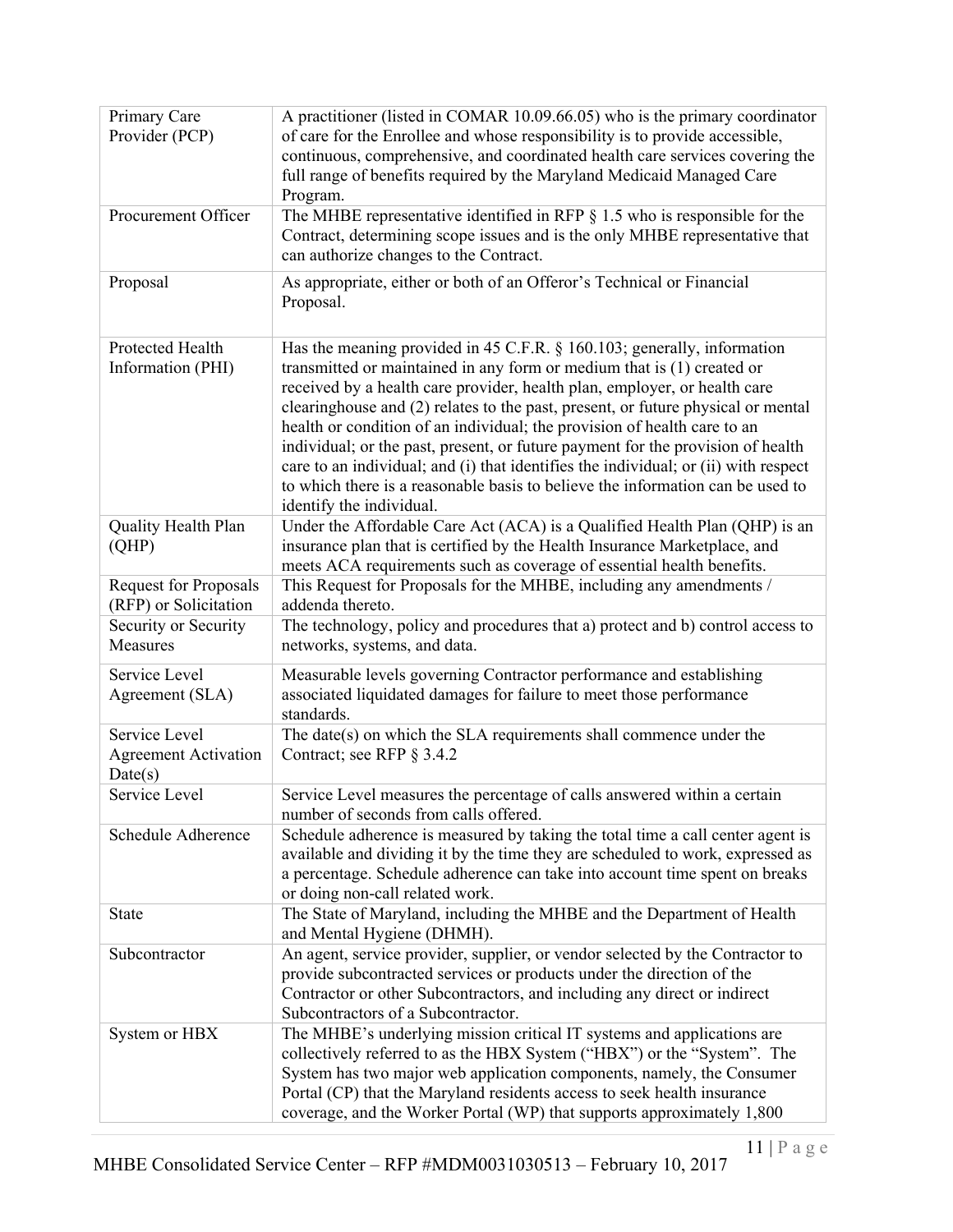|                              | social and health exchange workers, producers and navigators to provide<br>various services for the consumers.                                                                                                                          |
|------------------------------|-----------------------------------------------------------------------------------------------------------------------------------------------------------------------------------------------------------------------------------------|
| <b>System Availability</b>   | The period of time the System is operational and accessible.                                                                                                                                                                            |
| <b>Technical Safeguards</b>  | The technology and the policy and procedures for its use that protect PII and<br>control access to it.                                                                                                                                  |
| <b>Total Evaluated Price</b> | The Offeror's total evaluated price for services in response to this solicitation,<br>included in the Financial Proposal with Attachment D - Financial Proposal<br>Form, and used in the evaluation of Proposals (see RFP Section 5.3). |
| Working $Day(s)$             | Same as "Business Day(s)".                                                                                                                                                                                                              |
| Worker Portal or WP          | Worker Portal is the non-public facing website component of the HBX<br>system that provides the capabilities for the MHBE authorized workers to<br>facilitate the health insurance enrollment process.                                  |

#### **1.3 Contract Type**

The Contract resulting from this solicitation shall be an Indefinite Quantity Contract with fixed price in compliance with COMAR 21.06.03.06. Operational costs shall be a fixed monthly cost and the per call rate shall be a fixed unit cost as described in the Financial Proposal (ATTACHMENT F). .

#### **1.4 Contract Duration**

- 1.4.1 The Contract that results from this solicitation shall commence as of the date the Contract is fully executed by both Parties (the "Commencement Date"), following any required approvals of the Contract, including approval by the MHBE Board of Trustees.
- 14.2 The duration of the Contract will be for a base term of two years from the Commencement Date for the provision of all services required by the Contract and the requirements of this solicitation. The Contract may be extended for three periods of one year each at the sole discretion of the MHBE and at the prices quoted in the Financial Proposal for Option Years.
- 1.4.3 During the Transition-In Period (refer to RFP Section 3.3), the Contractor shall perform Transition-In activities such as are necessary to enable the Contractor to begin the successful performance of all Contract activities as of the end of the Transition-In period. The Transition-In period shall be no longer than 90 calendar days. Contractor shall perform all activities required by the Contract, including the requirements of this solicitation, the offerings in its Technical Proposal, and any activities it performs during the Transition-In Period, for the compensation described in its Financial Proposal.
- 1.4.4 The Contractor's obligations to pay invoices to subcontractors that provided services during the Contract term, as well as the audit, confidentiality, document retention, and indemnification obligations of the Contract (see Attachment A) shall survive expiration or termination of the Contract and continue in effect until all such obligations are satisfied.

#### **1.5 Procurement Officer**

The sole point of contact in the MHBE for purposes of this solicitation prior to the award of any Contract is the Procurement Officer at the address listed below: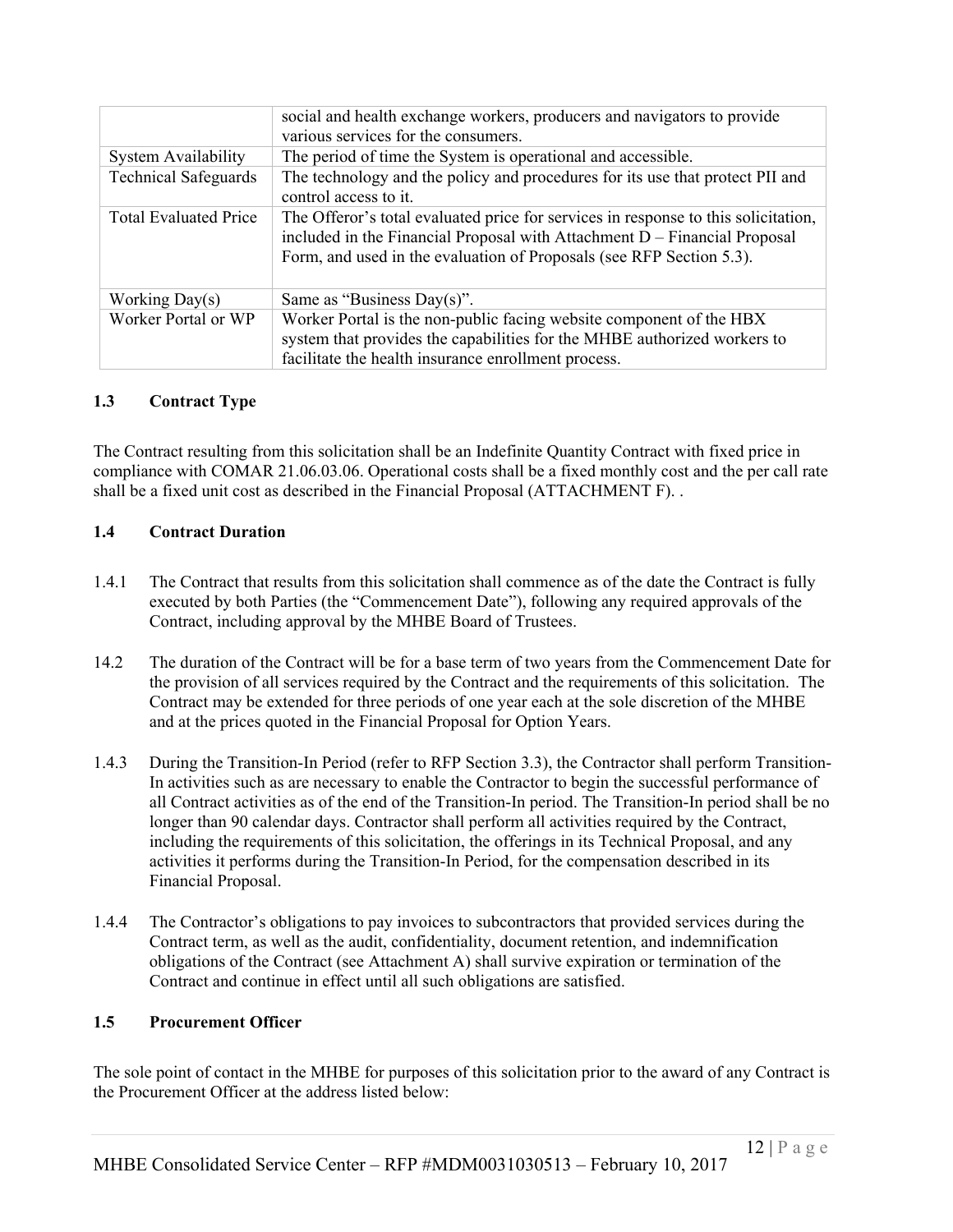Ms. Michelle Compton Procurement Officer Maryland Health Benefit Exchange 750 East Pratt Street, 16<sup>th</sup> Floor Baltimore, MD 21202 Phone Number: 410-547-8152 E-mail: hix.procurement@maryland.gov

The MHBE may change the Procurement Officer at any time by written notice.

# **1.6 Contract Monitor**

The Contract Monitor is:

Ms. LeeAnn Sapp Manager, Consolidated Service Center, Maryland Health Benefit Exchange 750 East Pratt Street, 16th Floor Baltimore, MD 21202 Phone Number: 410-547-8150 Email: <u>leeann.sapp</u>@maryland.gov

The MHBE may change the Contract Monitor at any time by written notice.

# **1.7 Pre-Proposal Conference**

A Pre-Proposal Conference (the Conference) will be held on February 22, 2017 beginning at 1:00 PM Local Time, at 901 Elkridge Landing Road, Linthicum Heights, MD 21090, Second Floor, Training Room. All prospective Offerors are encouraged to attend in order to facilitate better preparation of their Proposals.

The Conference will be summarized. As promptly as is feasible subsequent to the Conference, a summary of the Conference and all questions and answers known at that time will be distributed to all prospective Offerors known to have received a copy of this RFP. This summary, as well as the questions and answers, will also be posted on eMaryland Marketplace and the MHBE website. See RFP Section 1.8.

In order to assure adequate seating and other accommodations at the Conference, please e-mail the Pre-Proposal Conference Response Form to the attention of the Procurement Officer no later than 4:00 PM Local Time on February 11, 2017 (final date for submission of Attachment E). The Pre-Proposal Conference Response Form is included as **Attachment E** to this RFP. In addition, if there is a need for sign language interpretation and/or other special accommodations due to a disability, please notify the Procurement Officer no later than (final date for request for special accommodations). The MHBE will make a reasonable effort to provide such special accommodation.

# **1.8 eMarylandMarketplace**

Each Offeror is required to indicate its eMaryland Marketplace (eMM) vendor number in the Transmittal Letter (cover letter) submitted at the time of its Proposal submission to this RFP.

eMM is an electronic commerce system administered by the Maryland Department of General Services. In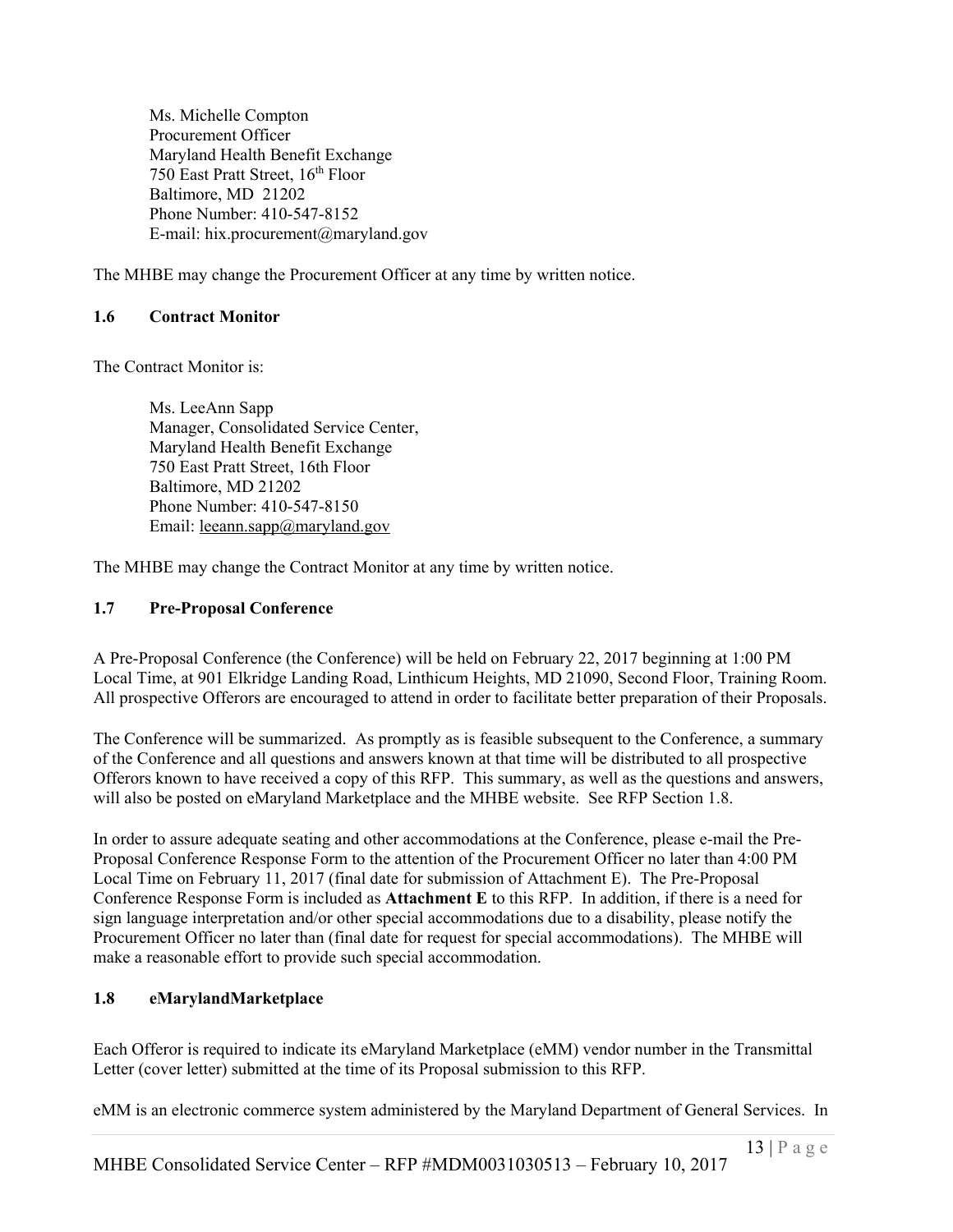addition to using the MHBE website http://www.marylandhbe.com/about-us/procurement/, and possibly other means for transmitting the RFP and associated materials, the solicitation and summary of the Pre-Proposal Conference, Offeror questions and the Procurement Officer's responses, addenda, and other solicitation-related information will be provided via eMM.

In order to receive a contract award, a vendor must be registered on eMM. Registration is free. Go to https://emaryland.buyspeed.com/bso/login.jsp, click on "Register" to begin the process, and then follow the prompts.

# **1.9 Questions**

Written questions from prospective Offerors will be accepted by the Procurement Officer prior to the Conference. If possible and appropriate, such questions will be answered at the Conference. (No substantive question will be answered prior to the Conference.) Questions to the Procurement Officer shall be submitted via e-mail to the following e-mail address: hix.procurement@maryland.com. Please identify in the subject line the Solicitation Number and Title. Questions, both oral and written, will also be accepted from prospective Offerors attending the Conference. If possible and appropriate, these questions will be answered at the Conference.

Questions will also be accepted subsequent to the Conference and should be submitted to the Procurement Officer (**see above email address**) in a timely manner. Questions are requested to be submitted by 2:00 PM, March 10, 2017. The Procurement Officer, based on the availability of time to research and communicate an answer, shall decide whether an answer can be given before the Proposal due date. Time permitting, answers to all substantive questions that have not previously been answered, and are not clearly specific only to the requestor, will be distributed to all vendors that are known to have received a copy of the RFP in sufficient time for the answer to be taken into consideration in the Proposal.

#### **1.10 Procurement Method**

This Contract will be awarded in accordance with the Competitive Sealed Proposals method under Section II.B of MHBE's Procurement Policies and Procedures.

#### **1.11 Proposals Due (Closing) Date and Time**

Proposals, in the form set forth in Section 4.2 "Proposals" must be received by the Procurement Officer at the e-mail address listed on the Key Information Summary Sheet, no later than **March 15, 2017, 2:00 PM** Local Time on in order to be considered.

Requests for extension of this time or date will not be granted. Except as provided in COMAR 21.05.03.02.F and 21.05.02.10, Proposals received after the due date and time listed in this section will not be considered.

Proposals may be modified or withdrawn by written notice received by the Procurement Officer before the time and date set forth in this section for receipt of Proposals.

#### **Proposals must be submitted by e-mail. Proposals will not be opened publicly.**

Vendors not responding to this solicitation are requested to submit the "Notice to Vendors" form, which includes company information and the reason for not responding (e.g., too busy, cannot meet mandatory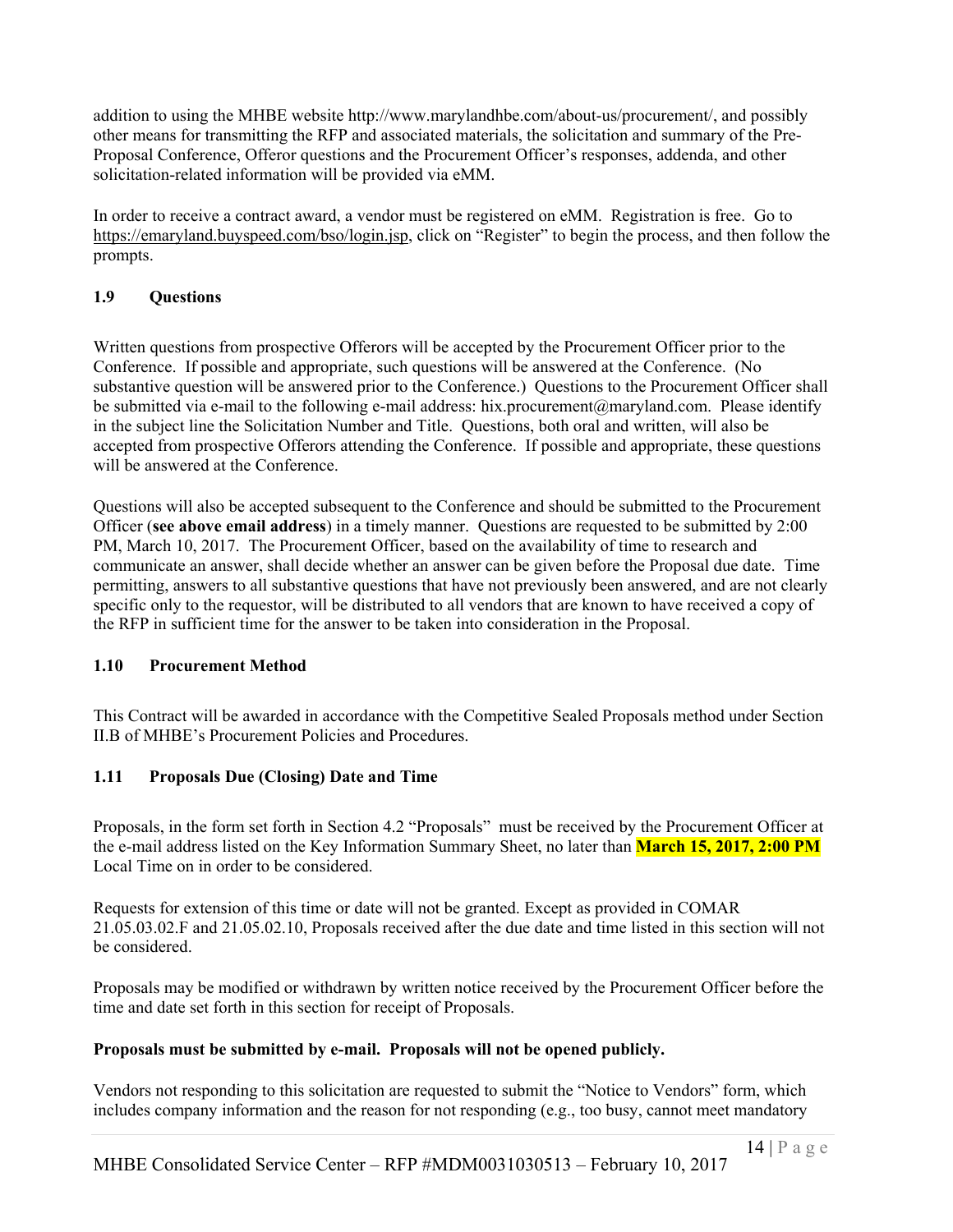requirements, etc.). This form is located in the RFP immediately following the Title Page (page ii).

# **1.12 Multiple or Alternate Proposals**

Multiple and/or alternate Proposals will not be accepted.

# **1.13 Economy of Preparation**

Proposals should be prepared simply and economically and provide a straightforward and concise description of the Offeror's Proposal to meet the requirements of this RFP.

# **1.14 Public Information Act Notice**

An Offeror should give specific attention to the clear identification of those portions of its Proposal that it considers confidential and/or proprietary commercial information or trade secrets, and provide justification why such materials, upon request, should not be disclosed by the State under the Public Information Act, Md. Code Ann., General Provisions Article, Title 4. (Also, see RFP Section 4.4.2.2 "Claim of Confidentiality"). This confidential and/or proprietary information should be identified by page and section number and placed after the Title Page and before the Table of Contents in the Technical Proposal and if applicable, separately in the Financial Proposal.

Offerors are advised that, upon request for this information from a third party, the MHBE is required to make an independent determination whether the information must be disclosed.

# **1.15 Award Basis**

The Contract shall be awarded to the responsible Offeror submitting the Proposal that has been determined to be the most advantageous to the State, considering price and evaluation factors set forth in this RFP for providing the services as specified in this RFP. In order for MHBE to achieve its overall minority participation goal, MHBE may recommend and award a contract to a certified minority business enterprise or to a person whose offer otherwise reflects the greatest amount of certified MBE or minority participation in the event of two or more offers in which the Offerors' Technical and Price proposals are determined by the Procurement Officer to be equally most advantageous to the State. The MBE documentation required by COMAR 21.11.03.10B(2)-(6) shall be used in making this determination. See RFP Section 5 for further award information.

#### **1.16 Oral Presentation**

Offerors may be required to make oral presentations to State representatives. Offerors must confirm in writing any substantive oral clarification of, or change in, their Proposals made in the course of discussions. Any such written clarifications or changes then become part of the Offeror's Proposal and are binding if the Contract is awarded. The Procurement Officer will notify Offerors of the time and place of oral presentations.

# **1.17 Duration of Proposal**

Proposals submitted in response to this RFP are irrevocable for 120 days following the closing date for submission of Proposals or best and final offers if requested. This period may be extended at the Procurement Officer's request only with the Offeror's written agreement.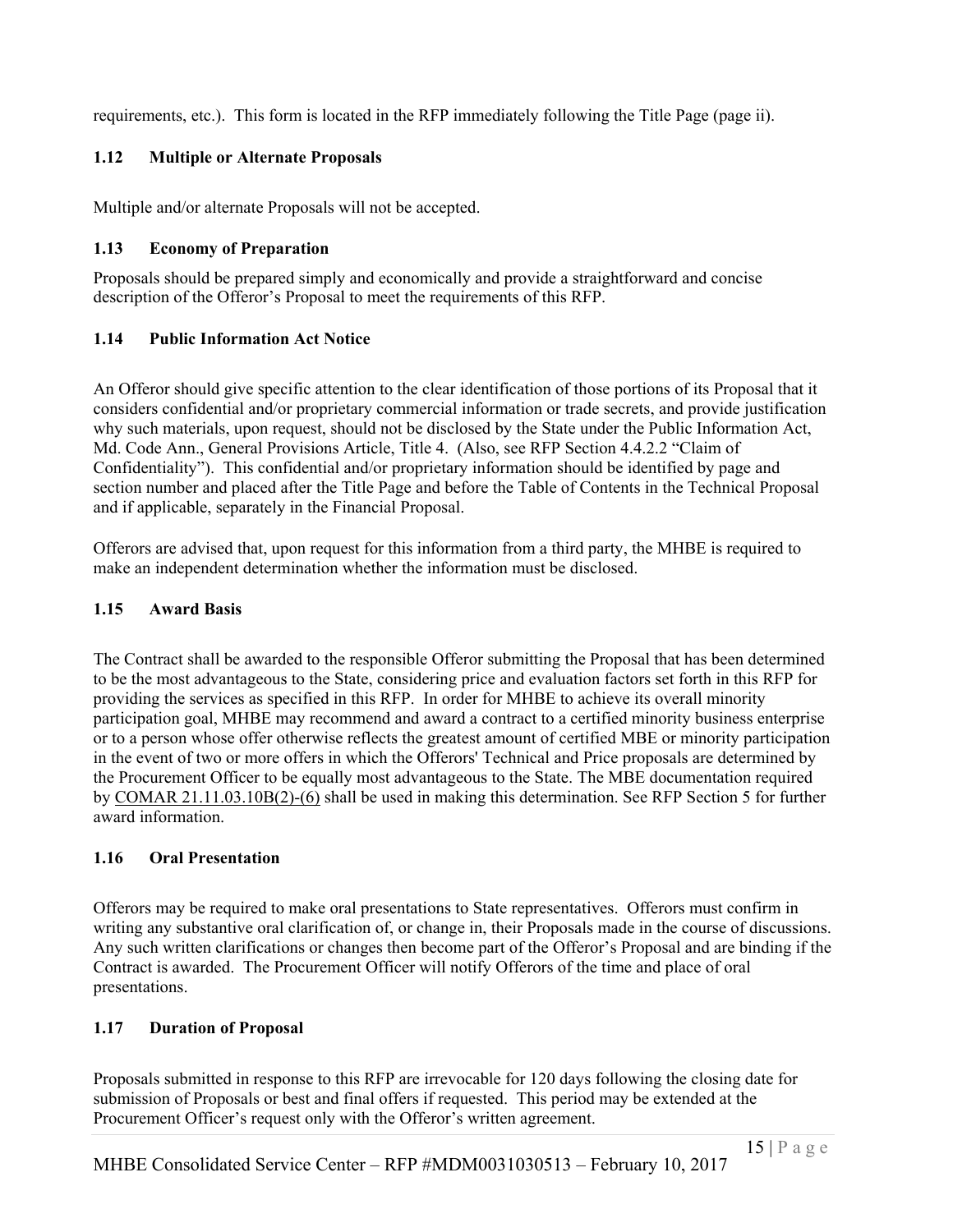# **1.18 Revisions to the RFP**

If it becomes necessary to revise this RFP before the due date for Proposals, the MHBE shall endeavor to provide addenda to all prospective Offerors that were sent this RFP or which are otherwise known by the Procurement Officer to have obtained this RFP. In addition, addenda to the RFP will be posted on the MHBE's procurement web page and through eMM. It remains the responsibility of all prospective Offerors to check all applicable websites for any addenda issued prior to the submission of Proposals. Addenda made after the due date for Proposals will be sent only to those Offerors that submitted a timely Proposal and that remain under award consideration as of the issuance date of the addenda.

Acknowledgment of the receipt of all addenda to this RFP issued before the Proposal due date shall be included in the Transmittal Letter accompanying the Offeror's Technical Proposal (see RFP Section 4.4.2.3). Acknowledgement of the receipt of addenda to the RFP issued after the Proposal due date shall be in the manner specified in the addendum notice. Failure to acknowledge receipt of an addendum does not relieve the Offeror from complying with the terms, additions, deletions, or corrections set forth in the addendum.

# **1.19 Cancellations**

The State reserves the right to cancel this RFP, accept or reject any and all Proposals, in whole or in part, received in response to this RFP, to waive or permit the cure of minor irregularities, and to conduct discussions with all qualified or potentially qualified Offerors in any manner necessary to serve the best interests of the State. The State also reserves the right, in its sole discretion, to award a Contract based upon the written Proposals received without discussions or negotiations.

#### **1.20 Incurred Expenses**

The State will not be responsible for any costs incurred by any Offeror in preparing and submitting a Proposal, in making an oral presentation, in providing a demonstration, or in performing any other activities related to submitting a Proposal in response to this solicitation.

#### **1.21 Protest/Disputes**

Any protest related, to this solicitation shall be subject to the provisions of Section VII of the MHBE Procurement Policies & Procedures. Any dispute related to the Contract shall be subject to the Disputes provisions of the Contract resulting from this RFP (refer to RFP Attachment A).

# **1.22 Offeror Responsibilities**

The selected Offeror shall be responsible for all products and services required by this RFP. All subcontractors must be identified and a complete description of their role relative to the Proposal ("Role") must be included in the Offeror's Proposal. If applicable, subcontractors utilized in meeting the established MBE participation goal(s) for this solicitation shall be identified as provided in the appropriate Attachment(s) of this RFP (see Section 1.33 "Minority Business Enterprise Goals").

If an Offeror that seeks to perform or provide the services required by this RFP is the subsidiary of another entity, all information submitted by the Offeror, including but not limited to references, financial reports, or experience and documentation (e.g. insurance policies, bonds, letters of credit) used to meet minimum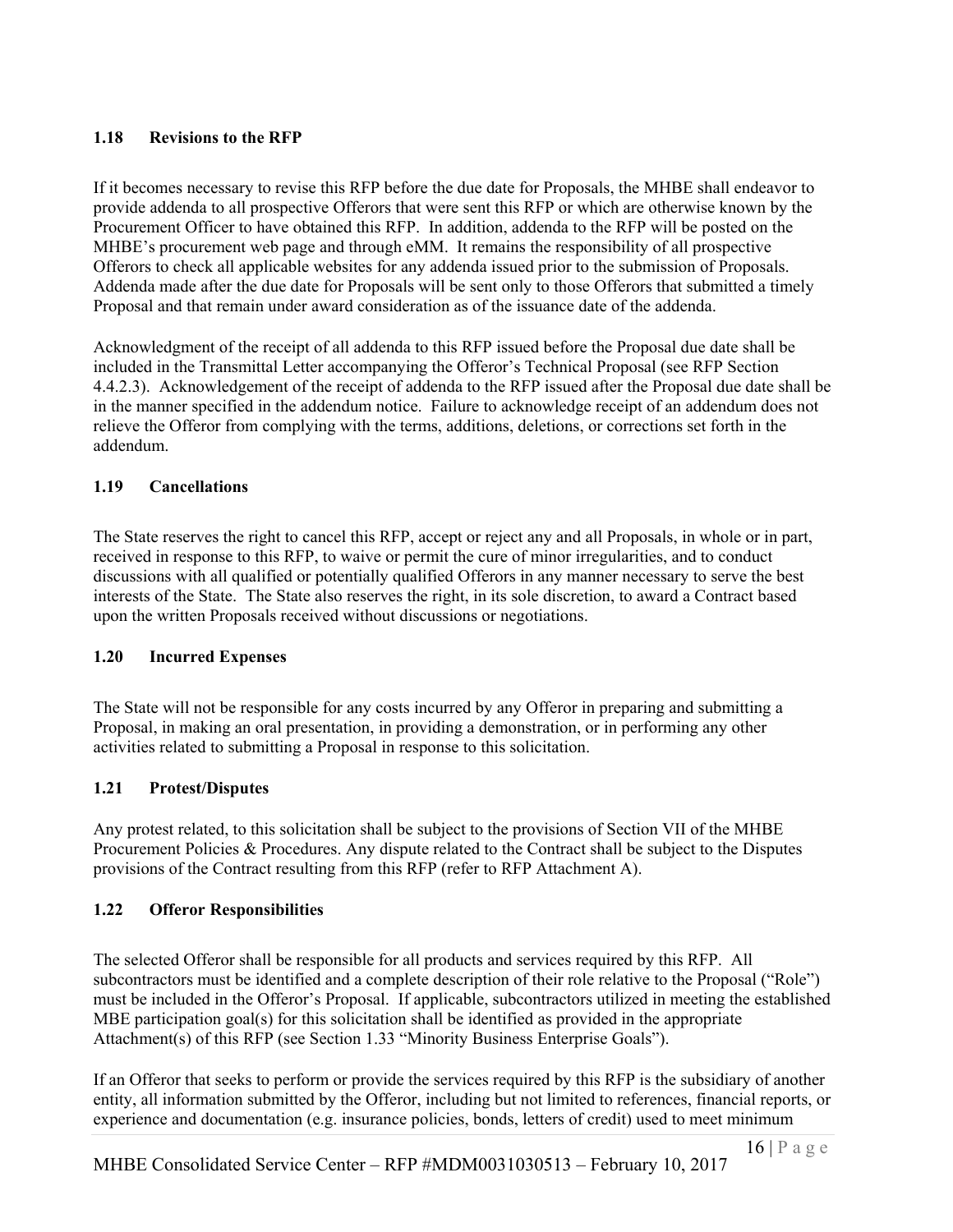qualifications, if any, shall pertain exclusively to the Offeror, unless the parent organization will guarantee the performance of the subsidiary. If applicable, the Offeror shall submit with its Proposal an explicit statement, signed by an authorized representative of the parent organization, stating that the parent organization will guarantee the performance of the subsidiary.

A parental guarantee of the performance of the Offeror under this Section will not automatically result in crediting the Offeror with the experience and/or qualifications of the parent under any evaluation criteria pertaining to the Offeror's experience and qualifications. Instead, the Contractor shall be evaluated on the extent to which the State determines that the experience and qualification of the parent are transferred to and shared with the Offeror, the parent is directly involved in the performance of the Contract, and the value of the parent's participation as determined by the State.

# **1.23 Substitution of Personnel**

#### A. Continuous Performance of Key Personnel

Unless substitution is approved per paragraphs B-D of this section, Key Personnel shall be the same personnel proposed in the Contractor's Technical Proposal, which will be incorporated into the Contract by reference. Such identified Key Personnel shall perform continuously for the duration of the Contract, or such lesser duration as specified in the Technical Proposal. Key Personnel may not be removed by the Contractor from working under this Contract, as described in the RFP or the Contractor's Technical Proposal, without the prior written approval of the Contract Monitor.

# B. Definitions

For the purposes of this section, the following definitions apply:

**Extraordinary Personal Circumstance** – means any circumstance in an individual's personal life that reasonably requires immediate and continuous attention for more than fifteen (15) days and that precludes the individual from performing his/her job duties under this Contract. Examples of such circumstances may include, but are not limited to: a sudden leave of absence to care for a family member who is injured, sick, or incapacitated; the death of a family member, including the need to attend to the estate or other affairs of the deceased or his/her dependents; substantial damage to, or destruction of, the individual's home that causes a major disruption in the individual's normal living circumstances; criminal or civil proceedings against the individual or a family member; jury duty; and military service call-up.

**Incapacitating** – means any health circumstance that substantially impairs the ability of an individual to perform the job duties described for that individual's position in the RFP or the Contractor's Technical Proposal.

**Sudden** – means when the Contractor has less than thirty (30) days' prior notice of a circumstance beyond its control that will require the replacement of any Key Personnel working under the Contract.

C. Key Personnel General Substitution Provisions

The following provisions apply to all of the circumstances of staff substitution described in paragraph D of this section.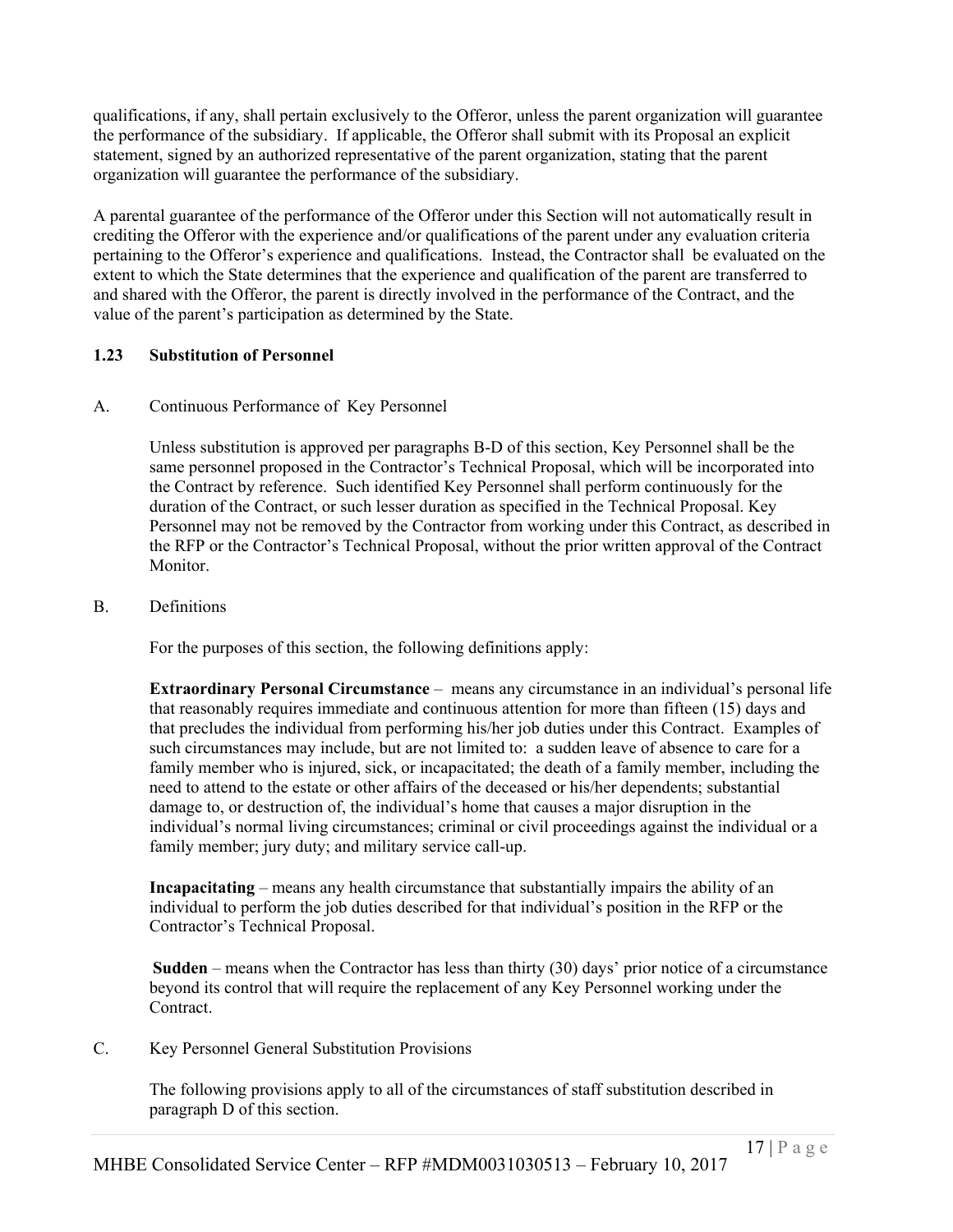- 1. The Contractor shall demonstrate to the Contract Monitor's satisfaction that the proposed substitute Personnel have qualifications at least equal to those of the Key Personnel for whom the replacement is requested.
- 2. The Contractor shall provide the Contract Monitor with a substitution request that shall include:
	- A detailed explanation of the reason(s) for the substitution request;
	- The resume of the proposed substitute personnel, signed by the substituting individual and his/her formal supervisor;
	- The official resume of the current personnel for comparison purposes; and
	- Any evidence of any required credentials.
- 3. The Contract Monitor may request additional information concerning the proposed substitution. In addition, the Contract Monitor and/or other appropriate State personnel involved with the Contract may interview the proposed substitute personnel prior to deciding whether to approve the substitution request.
- 4. The Contract Monitor will notify the Contractor in writing of: (i) the acceptance or denial, or (ii) contingent or temporary approval for a specified time limit, of the requested substitution. The Contract Monitor will not unreasonably withhold approval of a requested Key Personnel replacement.
- D. Replacement Circumstances
	- 1. Voluntary Key Personnel Replacement

To voluntarily replace any Key Personnel, the Contractor shall submit a substitution request as described in paragraph C of this section to the Contract Monitor at least fifteen (15) days prior to the intended date of change. Except in a circumstance described in paragraph D.2 of this clause, a substitution may not occur unless and until the Contract Monitor approves the substitution in writing.

2. Key Personnel Replacement Due to Vacancy

The Contractor shall replace Key Personnel whenever a vacancy occurs due to the sudden termination, resignation, leave of absence due to an Extraordinary Personal Circumstance, Incapacitating injury, illness or physical condition, or death of such personnel. (A termination or resignation with thirty (30) days or more advance notice shall be treated as a Voluntary Key Personnel Replacement as per Section D.1 of this section.).

Under any of the circumstances set forth in this paragraph D.2, the Contractor shall identify a suitable replacement and provide the same information or items required under paragraph C of this section within fifteen (15) days of the actual vacancy occurrence or from when the Contractor first knew or should have known that the vacancy would be occurring, whichever is earlier.

3. Key Personnel Replacement Due to an Indeterminate Absence

If any Key Personnel has been absent from his/her job for a period of ten (10) days due to injury, illness, or other physical condition, leave of absence under a family medical leave, or an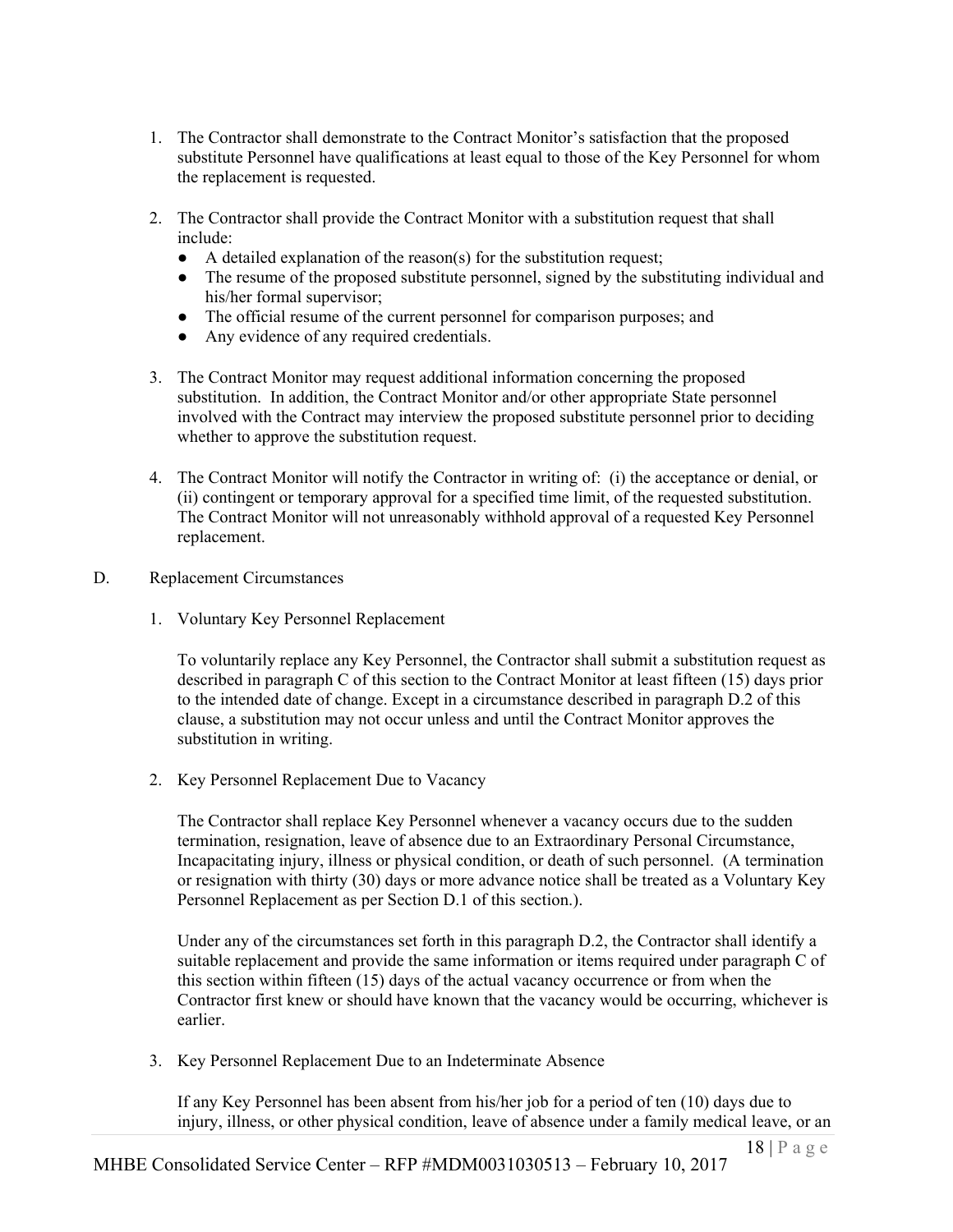Extraordinary Personal Circumstance and it is not known or reasonably anticipated that the individual will be returning to work within the next twenty (20) days to fully resume all job duties, before the 25th day of continuous absence, the Contractor shall identify a suitable replacement and provide the same information or items to the Contract Monitor as required under paragraph C of this section.

However, if this person is available to return to work and fully perform all job duties before a replacement has been authorized by the Contract Monitor, at the option and sole discretion of the Contract Monitor, the original personnel may continue to work under the Contract, or the replacement personnel will be authorized to replace the original personnel, notwithstanding the original personnel's ability to return.

- 4. Directed Personnel Replacement
	- a. The Contract Monitor may direct the Contractor to replace any personnel who are perceived as being unqualified, non-productive, unable to fully perform the job duties due to full or partial Incapacity or Extraordinary Personal Circumstance, disruptive, or known, or reasonably believed, to have committed a major infraction(s) of law, Agency, or Contract requirements. Normally, a directed personnel replacement will occur only after prior notification of problems with requested remediation, as described in paragraph 4.b. If after such remediation the Contract Monitor determines that the personnel performance has not improved to the level necessary to continue under the Contract, if at all possible at least fifteen (15) days notification of a directed replacement will be provided. However, if the Contract Monitor deems it necessary and in the State's best interests to remove the personnel with less than fifteen (15) days' notice, the Contract Monitor can direct the removal in a timeframe of less than fifteen (15) days, including immediate removal.

In circumstances of directed removal, the Contractor shall, in accordance with paragraph C of this section, provide a suitable replacement for approval within fifteen (15) days of the notification of the need for removal, or the actual removal, whichever occurs first.

b. If deemed appropriate in the discretion of the Contract Monitor, the Contract Monitor shall give written notice of any personnel performance issues to the Contractor, describing the problem and delineating the remediation requirement(s). The Contractor shall provide a written Remediation Plan within ten (10) days of the date of the notice and shall implement the Remediation Plan immediately upon written acceptance by the Contract Monitor. If the Contract Monitor rejects the Remediation Plan, the Contractor shall revise and resubmit the plan to the Contract Monitor within five (5) days, or in the timeframe set forth by the Contract Monitor in writing.

Should performance issues persist despite the approved Remediation Plan, the Contract Monitor will give written notice of the continuing performance issues and either request a new Remediation Plan within a specified time limit or direct the substitution of personnel whose performance is at issue with a qualified substitute, including requiring the immediate removal of the Key Personnel at issue.

Replacement or substitution of personnel under this section shall be in addition to, and not in lieu of, the State's remedies under the Contract or which otherwise may be available at law or in equity.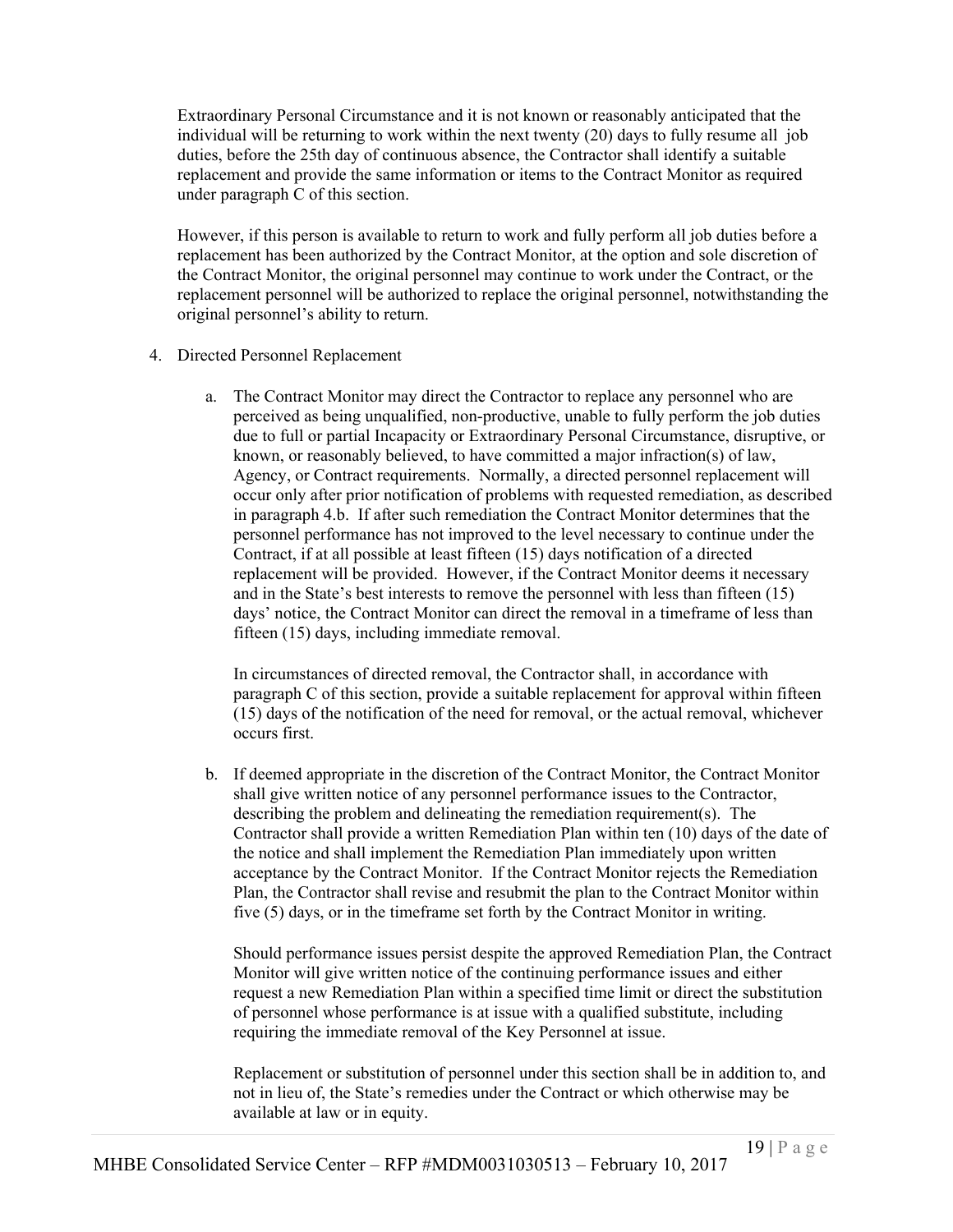# **1.24 Mandatory Contractual Terms**

By submitting a Proposal in response to this RFP, an Offeror, if selected for award, shall be deemed to have accepted the terms and conditions of this RFP and the Contract, attached herein as RFP **Attachment A**. Any exceptions to this RFP or the Contract shall be clearly identified in the Executive Summary of the Technical Proposal. **A Proposal may be rejected if it takes exception to these terms or fails to state that it has taken no exceptions (reference RFP Section 4.4.2.4).**

# **1.25 Bid/Proposal Affidavit**

A Proposal submitted by an Offeror must be accompanied by a completed Bid/Proposal Affidavit. A copy of this Affidavit is included as **Attachment B** of this RFP.

#### **1.26 Contract Affidavit**

All Offerors are advised that if a Contract is awarded as a result of this solicitation, the successful Contractor shall be required to complete a Contract Affidavit. A copy of this Affidavit is included as **Attachment C** of this RFP. This Affidavit must be provided within five (5) Business Days of notification of proposed Contract award. This Contract Affidavit is also required to be submitted by the Contractor with any Contract renewal, including the exercise of any options or modifications that may extend the Contract term. For purposes of completing Section "B" of this Affidavit (Certification of Registration or Qualification with the State Department of Assessments and Taxation), note that a business entity that is organized outside of the State of Maryland is considered to be a "foreign" business.

#### **1.27 Compliance with Laws/Arrearages**

By submitting a Proposal in response to this RFP, the Offeror, if selected for award, agrees that it will comply with all Federal, State, and local laws applicable to its activities and obligations under the Contract.

By submitting a response to this solicitation, each Offeror represents that it is not in arrears in the payment of any obligations due and owing the State, including the payment of taxes and employee benefits, and that it shall not become so in arrears during the term of the Contract if selected for Contract award.

# **1.28 Verification of Registration and Tax Payment**

Before a business entity can do business in the State it must be registered with the State Department of Assessments and Taxation (SDAT). SDAT is located at State Office Building, Room 803, 301 West Preston Street, Baltimore, Maryland 21201. The SDAT website is http://sdatcert3.resiusa.org/ucc-charter/.

It is strongly recommended that any potential Offeror complete registration prior to the due date for receipt of Proposals. An Offeror's failure to complete registration with SDAT may disqualify an otherwise successful Offeror from final consideration and recommendation for Contract award.

#### **1.29 False Statements**

Offerors are advised that Md. Code Ann., State Finance and Procurement Article, § 11-205.1 provides as follows: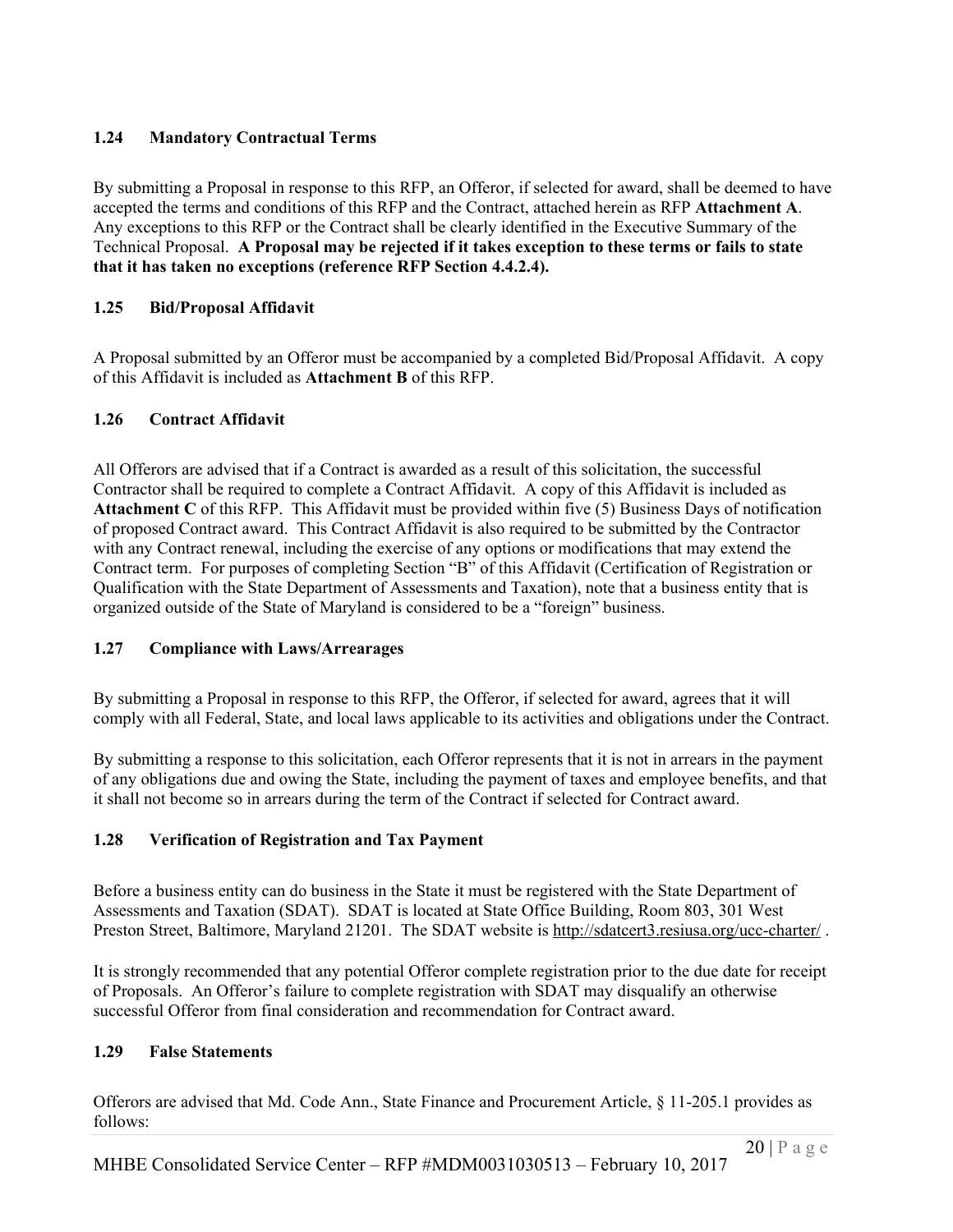- 1.29.1 In connection with a procurement contract a person may not willfully:
	- (a) Falsify, conceal, or suppress a material fact by any scheme or device;
	- (b) Make a false or fraudulent statement or representation of a material fact; or
	- (c) Use a false writing or document that contains a false or fraudulent statement or entry of a material fact.
- 1.29.2 A person may not aid or conspire with another person to commit an act under subsection (1) of this section.
- 1.29.3 A person who violates any provision of this section is guilty of a felony and on conviction is subject to a fine not exceeding \$20,000 or imprisonment not exceeding five years or both.

# **1.30 Payments by Electronic Funds Transfer**

By submitting a response to this solicitation, the Bidder/Offeror agrees to accept payments by electronic funds transfer (EFT) unless the State Comptroller's Office grants an exemption. Payment by EFT is mandatory for contracts exceeding \$200,000. The selected Bidder/Offeror shall register using the COT/GAD X-10 Vendor Electronic Funds (EFT) Registration Request Form. Any request for exemption must be submitted to the State Comptroller's Office for approval at the address specified on the COT/GAD X-10 form, must include the business identification information as stated on the form, and must include the reason for the exemption. The COT/GAD X-10 form may be downloaded from the Comptroller's website at:

http://comptroller.marylandtaxes.com/Government\_Services/State\_Accounting\_Information/Static\_Files/A PM/gadx-10.pdf

# **1.31 Prompt Payment Policy**

This procurement and the Contract to be awarded pursuant to this solicitation are subject to the Prompt Payment Policy Directive issued by the Governor's Office of Minority Affairs (GOMA) and dated August 1, 2008. Promulgated pursuant to Md. Code Ann., State Finance and Procurement Article, §§ 11-201, 13-205(a), and Title 14, Subtitle 3, and COMAR 21.01.01.03 and 21.11.03.01, the Directive seeks to ensure the prompt payment of all subcontractors on non-construction procurement contracts. The Contractor must comply with the prompt payment requirements outlined in the Contract, Section 29.3 "Prompt Payment" (see **Attachment A**). Additional information is available on GOMA's website at: http://goma.maryland.gov/Documents/Legislation/PromptPaymentFAQs.pdf

# **1.32 Electronic Procurements Authorized**

- A. Unless otherwise prohibited by law, MHBE may conduct procurement transactions by electronic means, including the solicitation, bidding, award, execution, and administration of a contract, as provided in the Maryland Uniform Electronic Transactions Act, Md. Code Ann., Commercial Law Article, Title 21.
- B. Participation in the solicitation process on a procurement contract for which electronic means has been authorized shall constitute consent by the Offeror to conduct by electronic means all elements of the procurement of that Contract which are specifically authorized under the solicitation or the Contract.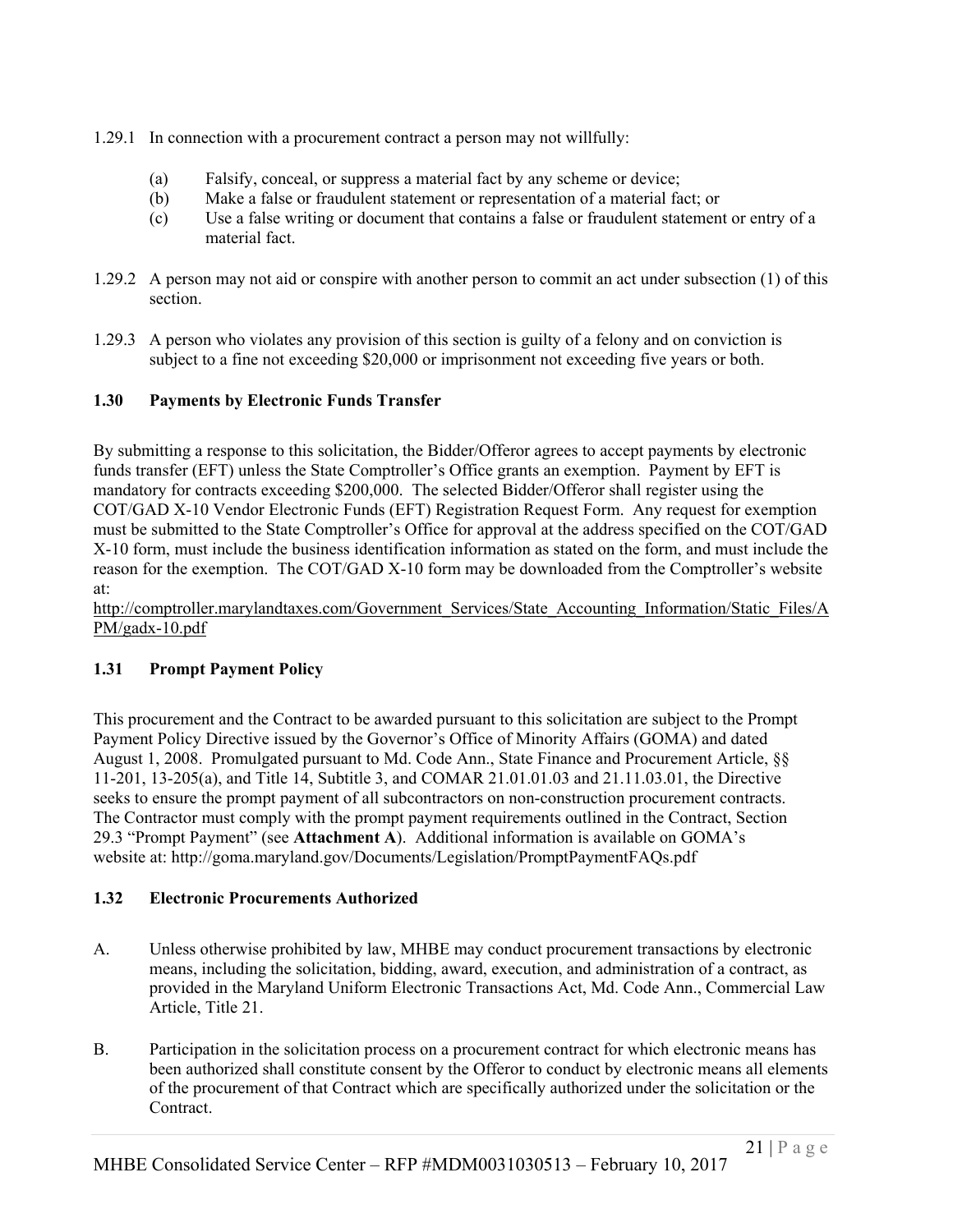- C. "Electronic means" refers to exchanges or communications using electronic, digital, magnetic, wireless, optical, electromagnetic, or other means of electronically conducting transactions. Electronic means includes facsimile, e-mail, internet-based communications, electronic funds transfer, specific electronic bidding platforms (e.g., https://emaryland.buyspeed.com/bso/), and electronic data interchange.
- D. In addition to specific electronic transactions specifically authorized in other sections of this solicitation (e.g.,  $\S 1.30$  "Payments by Electronic Funds Transfer"), the following transactions are authorized to be conducted by electronic means on the terms described:
	- 1. The Procurement Officer may conduct the procurement using eMM or e-mail to issue:
		- (a) the solicitation (RFP);
		- (b) any amendments;
		- (c) pre-Proposal conference documents;
		- (d) questions and responses;
		- (e) communications regarding the solicitation or Proposal to any Offeror or potential Offeror;
		- (f) notices of award selection or non-selection; and
		- (g) the Procurement Officer's decision on any Bid protest or Contract claim.
	- 2. An Offeror or potential Offeror may use e-mail to:
		- (a) ask questions regarding the solicitation;
		- (b) submit the Proposal (including technical and financial);
		- (c) reply to any material received from the Procurement Officer by electronic means that includes a Procurement Officer's request or direction to reply by e-mail, but only on the terms specifically approved and directed by the Procurement Officer;
		- (d) submit a "No Bid/Proposal Response" to the solicitation; and
		- (e) submit documents determined by the MHBE to require original signatures (contract execution or modifications).
	- 3. The Procurement Officer, the Contract Monitor, and the Contractor may conduct day-to-day Contract administration utilizing e-mail, facsimile, or other electronic means if authorized by the Procurement Officer or Contract Monitor.
	- 4. Notwithstanding the foregoing provisions of this Section 1.32, MHBE requires all Transmittal Letters, Proposals and any Contract resulting from this RFP to contain original signatures executed in ink by a person authorized to bind the Contractor. However, the Contractor may scan and submit electronically any document containing such original signature(s). The Contract may be signed by the Parties in counterparts, each of which shall be deemed to be an original but all of which, taken together, shall constitute one and the same Contract.

# **1.33 Minority Business Enterprise Goal**

#### 1.33.1 **Establishment of Goal**

An overall MBE subcontractor participation goal of **10%** of the total contract dollar amount as set forth in the Offeror's Price Proposal (Attachment F), including all option years, has been established for this procurement.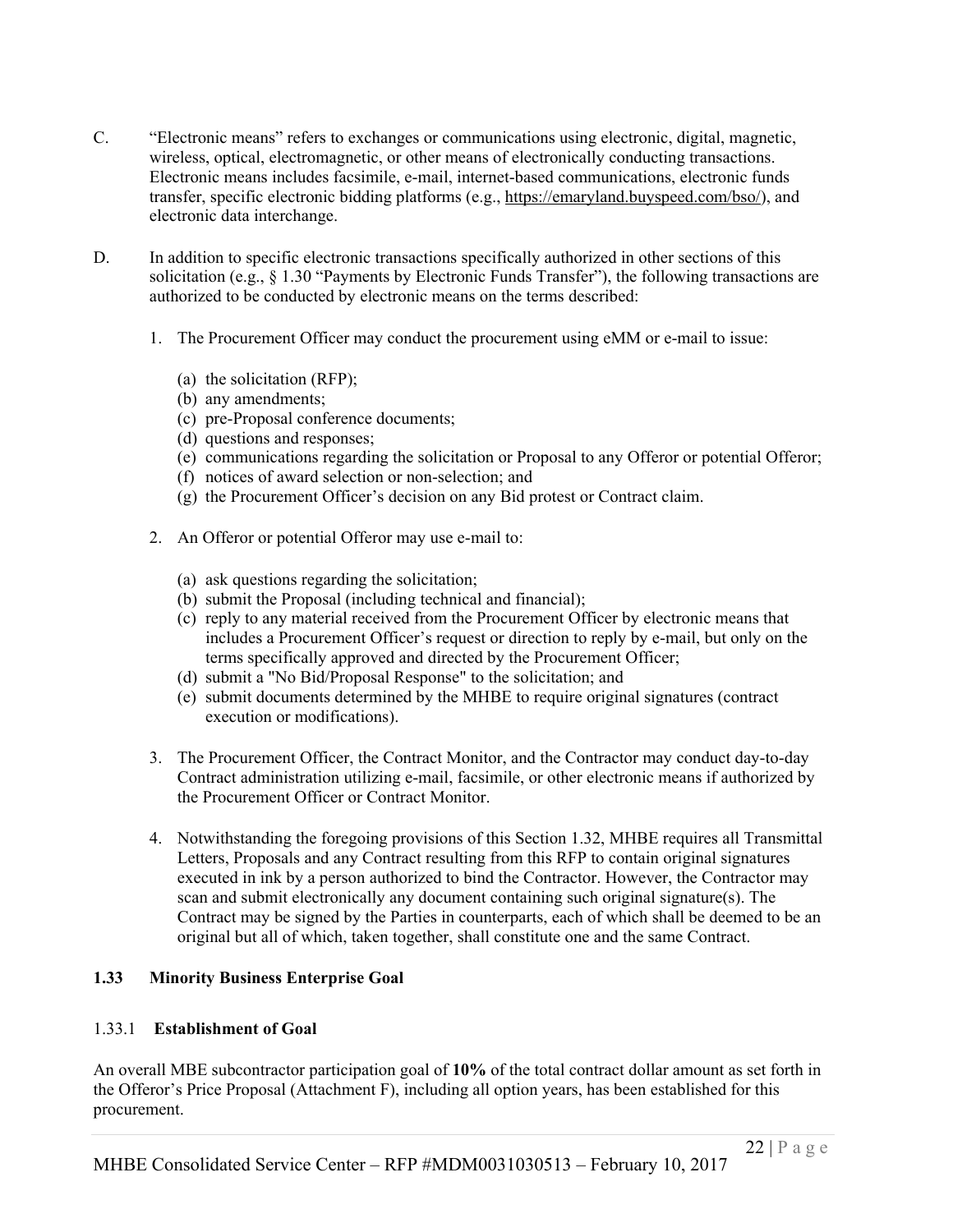The Contractor is encouraged to use a diverse group of subcontractors and suppliers from any/all of the various MBE classifications to meet the remainder of the overall MBE participation goal.

There are no MBE subcontractor participation subgoals for this procurement.

1.33.2 **Attachments D-1 to D-5** – The following Minority Business Enterprise participation instructions, and forms are provided to assist Offerors:

| <b>Attachment D-1A</b> | MBE Utilization and Fair Solicitation Affidavit & MBE Participation |
|------------------------|---------------------------------------------------------------------|
|                        | Schedule (must be submitted with Proposal)                          |
| <b>Attachment D-1B</b> | Waiver Guidance                                                     |
| <b>Attachment D-1C</b> | Good Faith Efforts Documentation to Support Waiver Request          |
| <b>Attachment D-2</b>  | <b>Outreach Efforts Compliance Statement</b>                        |
| <b>Attachment D-3A</b> | MBE Subcontractor Project Participation Certification               |
| <b>Attachment D-3B</b> | MBE Prime Project Participation Certification                       |
| <b>Attachment D-4A</b> | Prime Contractor Paid/Unpaid MBE Invoice Report                     |
| <b>Attachment D-4B</b> | <b>MBE Prime Contractor Report</b>                                  |
| <b>Attachment D-5</b>  | Subcontractor/Contractor Unpaid MBE Invoice Report                  |

- 1.33.3 A Offeror shall include with its Proposal a completed MBE Utilization and Fair Solicitation Affidavit (**Attachment D-1A**) whereby:
	- (a) The Offeror acknowledges the certified MBE participation goal and commits to make a good faith effort to achieve the goal, or requests a waiver, and affirms that MBE subcontractors were treated fairly in the solicitation process; and
	- (b) The Offeror responds to the expected degree of MBE participation, as stated in the solicitation, by identifying the specific commitment of certified MBEs at the time of Proposal submission. The Offeror shall specify the percentage of total contract value associated with each MBE subcontractor identified on the MBE participation schedule, including any work performed by the MBE Prime (including a Prime participating as a joint venture) to be counted towards meeting the MBE participation goals.
	- (c) An Offeror requesting a waiver should review Attachment D-1B (Waiver Guidance) and D-1C (Good Faith Efforts Documentation to Support Waiver Request) prior to submitting its request.

#### *If an Offeror fails to submit a completed Attachment D-1A with the Bid/Proposal as required, the Procurement Officer shall determine that the Proposal is not reasonably susceptible of being selected for award.*

- 1.33.4 Offerors are responsible for verifying that each MBE (including any MBE Prime and/or MBE Prime participating in a joint venture) selected to meet the goal subsequently identified in **Attachment D-1A** is appropriately certified and has the correct NAICS codes allowing it to perform the committed work.
- 1.33.5 Within ten (10) Business Days from notification that it is the recommended awardee or from the date of the actual award, whichever is earlier, the Offeror must provide the following documentation to the Procurement Officer.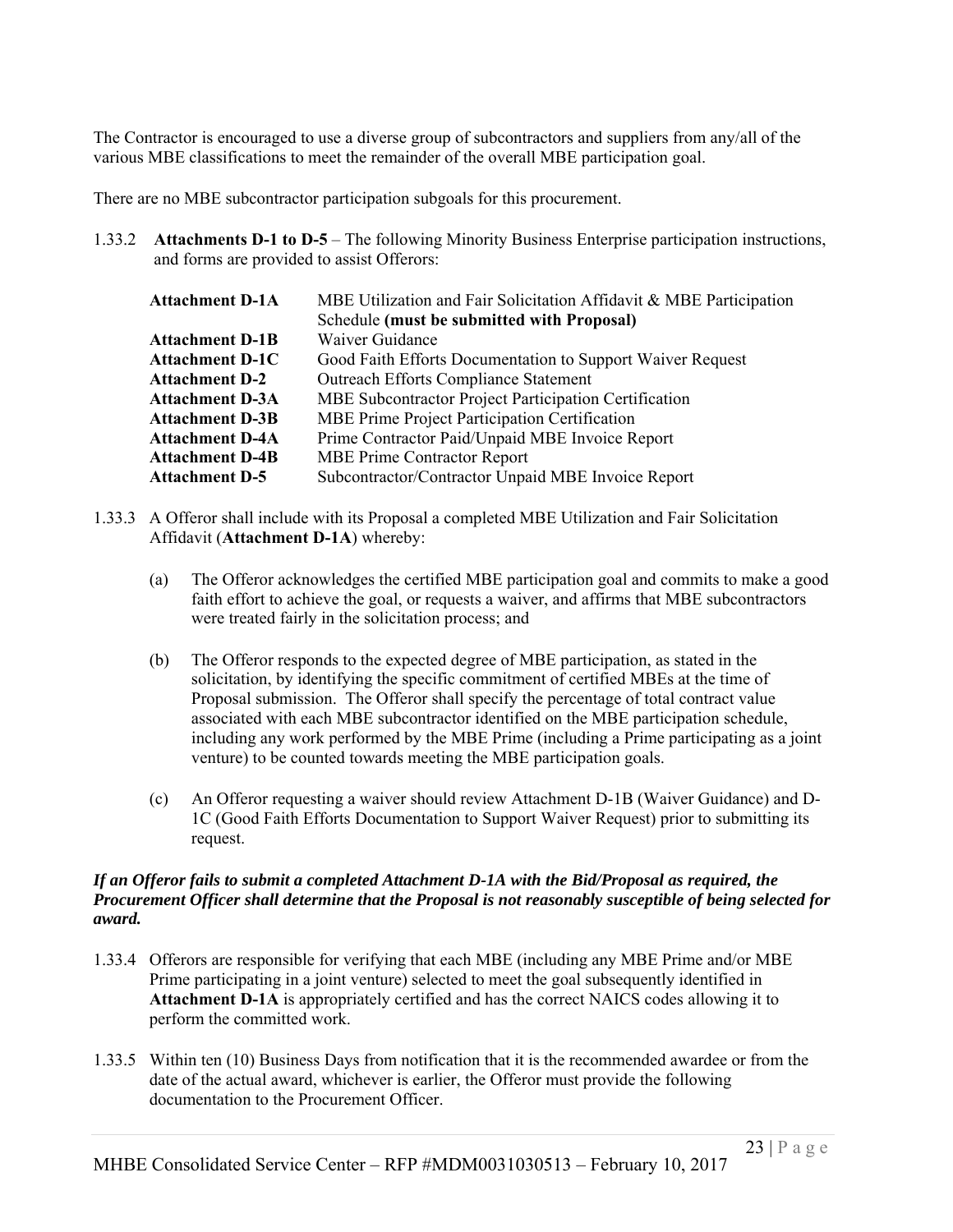- (a) Outreach Efforts Compliance Statement (**Attachment D-2**).
- (b) MBE Subcontractor/Prime Project Participation Certification (**Attachment D-3A/3B**).
- (c) If the recommended awardee believes a waiver (in whole or in part) of the overall MBE goal is necessary, the recommended awardee must submit a fully-documented waiver request that complies with COMAR 21.11.03.11.
- (d) Any other documentation required by the Procurement Officer to ascertain Offeror responsibility in connection with the certified MBE subcontractor participation goal.

#### *If the recommended awardee fails to return each completed document within the required time, the Procurement Officer may determine that the recommended awardee is not responsible and, therefore, not eligible for Contract award. If the Contract has already been awarded, the award is voidable.*

- 1.33.6 A current directory of certified MBEs is available through the Maryland State Department of Transportation (MDOT), Office of Minority Business Enterprise, 7201 Corporate Center Drive, Hanover, Maryland 21076. The phone numbers are (410) 865-1269, 1-800-544-6056, or TTY (410) 865-1342. The directory is also available on the MDOT website at http://mbe.mdot.state.md.us/directory/. The most current and up-to-date information on MBEs is available via this website. **Only MDOT-certified MBEs may be used to meet any MBE subcontracting goals.**
- 1.33.7 The Contractor, once awarded a Contract, will be responsible for submitting or requiring its subcontractor(s) to submit the following forms to provide the State with ongoing monitoring of MBE Participation:
	- (a) **Attachment D-4A** (Prime Contractor Paid/Unpaid MBE Invoice Report).
	- (b) **Attachment D- 4B** (MBE Prime Contractor Report, *if applicable*)
	- (c) **Attachment D-5** (MBE Subcontractor/Contractor Unpaid MBE Invoice Report).
- 1.33.8 A Offeror that requested a waiver of the goal will be responsible for submitting the Good Faith Efforts Documentation to Support Waiver Request (**Attachment D-1C)** and all documentation within ten (10) Business Days from notification that it is the recommended awardee or from the date of the actual award, whichever is earlier, as required in **COMAR 21.11.03.11.**
- 1.33.9 All documents, including the MBE Utilization and Fair Solicitation Affidavit & MBE Participation Schedule (**Attachment D-1A)**, completed and submitted by the Offeror in connection with its certified MBE participation commitment shall be considered a part of the resulting Contract and are hereby expressly incorporated into the Contract by reference thereto. All of the referenced documents will be considered a part of the Technical Proposal for order of precedence purposes (see Contract – **Attachment A**, Section 2.1.
- 1.33.10 The Offeror is advised that liquidated damages will apply in the event the Contractor fails to comply in good faith with the requirements of the MBE program and pertinent Contract provisions. (See Contract – **Attachment A**, Section 29.2).
- 1.33.11 As set forth in COMAR 21.11.03.12-1(D), when a certified MBE firm participates on a Contract as a Prime Contractor (including a joint-venture where the MBE firm is a partner), a procurement agency may count the distinct, clearly defined portion of the work of the contract that the certified MBE firm performs with its own work force towards fulfilling up to fifty-percent (50%) of the MBE participation goal (overall) and up to one hundred percent (100%) of not more than one of the MBE participation sub-goals, if any, established for the contract.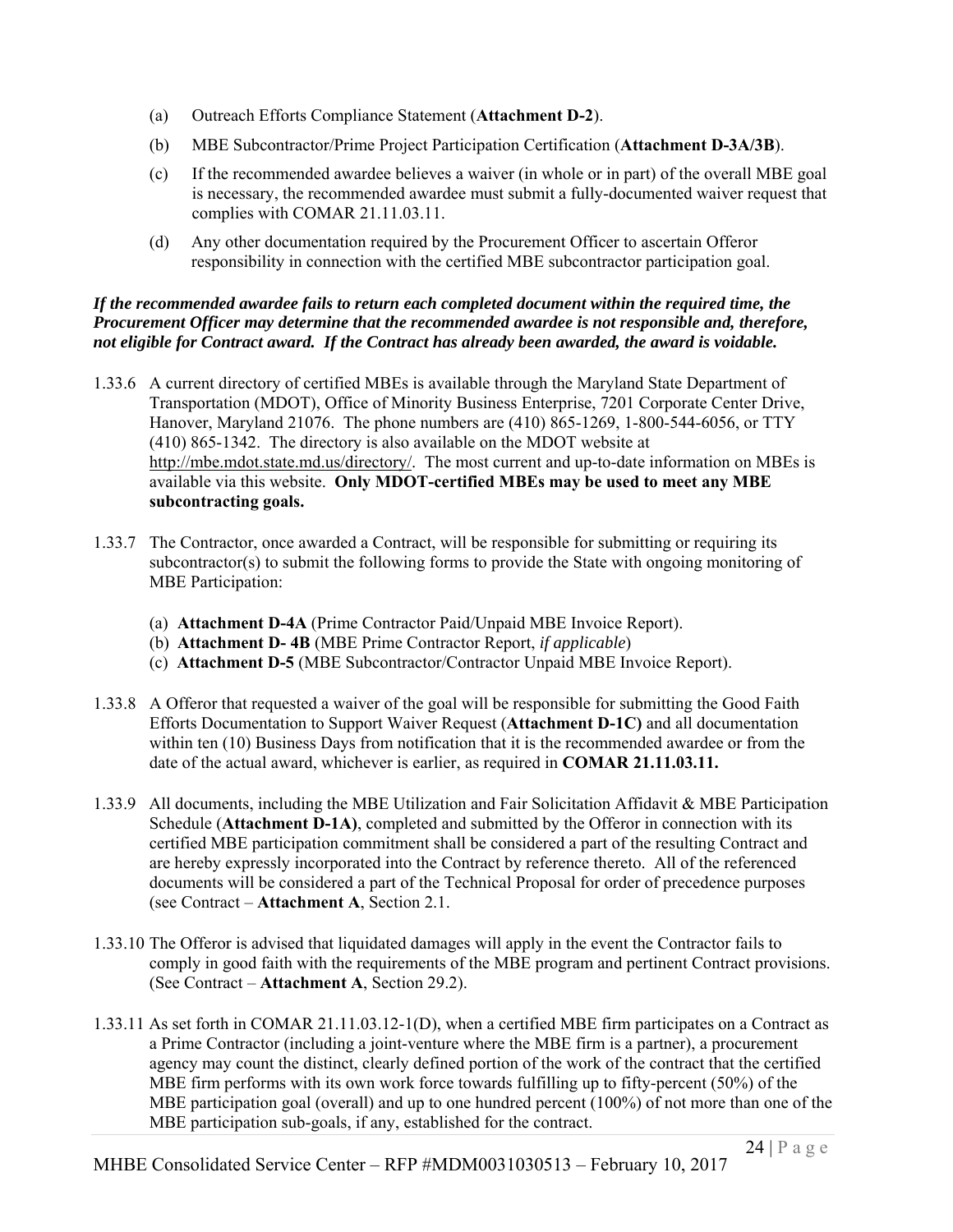In order to receive credit for self-performance, an MBE Prime must list its firm in Section 4A of the MBE Participation Schedule (**Attachment D-1A**) and include information regarding the work it will self-perform. For the remaining portion of the overall goal and the sub-goals, the MBE Prime must also identify certified MBE subcontractors (see Section 4B of the MBE Participation Schedule (**Attachment D-1A**) used to meet those goals. If dually-certified, the MBE Prime can be designated as only one of the MBE sub-goal classifications but can self-perform up to 100% of the stated sub-goal.

As set forth in COMAR 21.11.03.12-1, once the Contract work begins, the work performed by a certified MBE firm, including an MBE Prime, can only be counted towards the MBE participation goal(s) if the MBE firm is performing a commercially useful function on the Contract.

- 1.33.12 With respect to Contract administration, the Contractor shall:
	- (a) Submit to the MHBE's designated representative by the 10th of the month following the reporting period:
		- i. A Prime Contractor Paid/Unpaid MBE Invoice Report (**Attachment D-4A**) listing any unpaid invoices, over 45 days old, received from any certified MBE subcontractor, the amount of each invoice and the reason payment has not been made; and
		- ii. (If Applicable) An MBE Prime Contractor Report (**Attachment D-4B**) identifying an MBE Prime's self-performing work to be counted towards the MBE participation goals.
	- (b) Include in its agreements with its certified MBE subcontractors a requirement that those subcontractors submit to the MHBE's designated representative by the 10th of the month following the reporting period an MBE Subcontractor Paid/Unpaid Invoice Report (**Attachment D-5**) that identifies the Contract and lists all payments to the MBE subcontractor received from the Contractor in the preceding reporting period month, as well as any outstanding invoices, and the amounts of those invoices.
	- (c) Maintain such records as are necessary to confirm compliance with its MBE participation obligations. These records must indicate the identity of certified minority and non-minority subcontractors employed on the Contract, the type of work performed by each, and the actual dollar value of work performed. Subcontract agreements documenting the work performed by all MBE participants must be retained by the Contractor and furnished to the Procurement Officer on request.
	- (d) Consent to provide such documentation as reasonably requested and to provide right-of-entry at reasonable times for purposes of the State's representatives verifying compliance with the MBE participation obligations. Contractor must retain all records concerning MBE participation and make them available for State inspection for three years after final completion of the Contract.
	- (e) Upon completion of the Contract and before final payment and/or release of retainage, submit a final report in affidavit form and under penalty of perjury, of all payments made to, or withheld from MBE subcontractors.

#### **1.34 Federal Funding Acknowledgement**

1.34.1 There are programmatic conditions that apply to this Contract due to Federal funding (refer to RFP **Attachment G)**.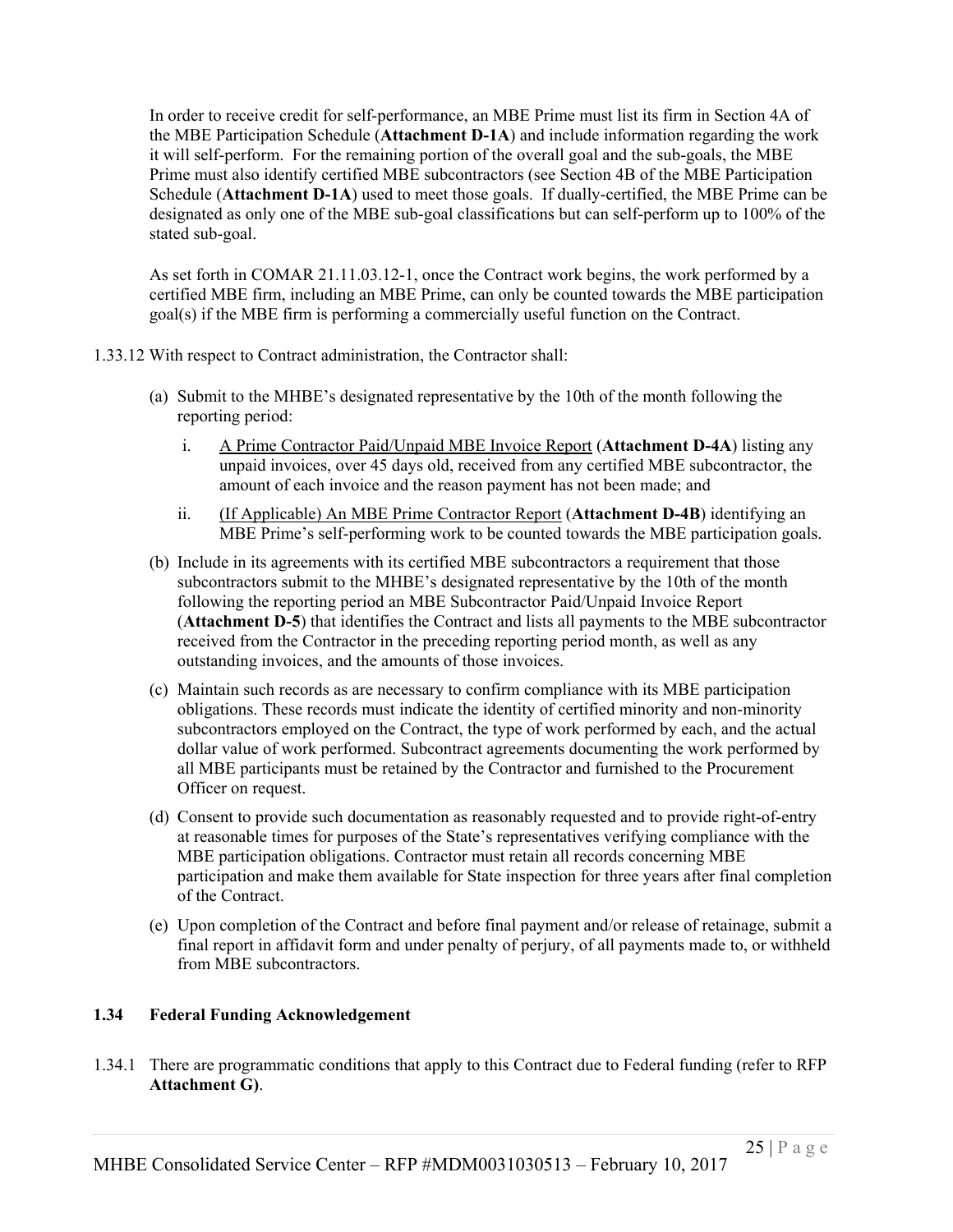- 1.34.2 The total amount of Federal funds allocated for the MHBE is \$47.3 million in Maryland State fiscal year 2017. This represents 57.5% of all funds budgeted for the unit in that fiscal year. This does not necessarily represent the amount of funding available for any particular grant, contract, or solicitation.
- 1.34.3 This Contract contains federal funds. The source of these federal funds is Medicaid. The CFDA number is 93.778. Execution of a Contract awarded as a result of this RFP indicates the Contractor's agreement with all federal funding terms and conditions that apply to contractors receiving federal funds from Medicaid, including the provisions described in RFP **Attachment G**.

# **1.35 Conflict of Interest Affidavit and Disclosure**

Offerors shall complete and sign the Conflict of Interest Affidavit and Disclosure (RFP **Attachment H**) and submit it with their Proposal. All Offerors are advised that if a Contract is awarded as a result of this solicitation, the Contractor's personnel who perform or control work under this Contract and each of the participating subcontractor personnel who perform or control work under this Contract shall be required to complete agreements substantially similar to RFP **Attachment H** Conflict of Interest Affidavit and Disclosure. For policies and procedures applying specifically to Conflict of Interests, the Contract is governed by COMAR 21.05.08.08, which is hereby incorporated into this RFP by reference.

# **1.36 Non-Disclosure Agreement**

All Offerors are advised that this solicitation and any resultant Contract is subject to the terms of the Non-Disclosure Agreement (NDA) contained in this solicitation as RFP **Attachment I**. This Agreement must be provided within five (5) Business Days of notification of proposed Contract award; however, to expedite processing, it is suggested that this document be completed and submitted with the Proposal.

# **1.37 Non-Exchange Entity Agreement**

Based on the MHBE's determination that the Contract awarded as a result of this RFP will involve the Contractor's Access to PII protected under 45 C.F.R. § 155.260, the Contractor shall be considered a Non-Exchange Entity under  $45 \text{ C.F.R.}$  §  $155.260(b)(1)$ . Therefore, pursuant to  $45 \text{ C.F.R.}$  §  $155.260(b)(2)$ , the recommended awardee shall execute a Non-Exchange Entity Agreement as set forth in RFP **Attachment J**. This Agreement must be provided within five (5) Business Days of notification of proposed Contract award; however, to expedite processing, it is suggested that this document be completed and submitted with the Proposal. Should the Non-Exchange Entity Agreement not be submitted upon expiration of the five (5) Business Day period as required by this solicitation, the Procurement Officer, upon review of the Office of the Attorney General and approval of the Executive Director, may withdraw the recommendation for award and make the award to the responsible Bidder/Offeror with the next lowest Bid or next highest overall-ranked Proposal.

# **1.38 HIPAA — Business Associate Agreement**

Based on the determination by MHBE that certain functions to be performed in accordance with this solicitation constitute Business Associate functions as defined in HIPAA, the recommended awardee shall execute a Business Associate Agreement as required by HIPAA regulations at 45 C.F.R. §164.501 and in substantially similar form to that set forth in **Attachment L**. This Agreement must be provided within five (5) Business Days of notification of proposed Contract award. Should the Business Associate Agreement not be submitted upon expiration of the five (5)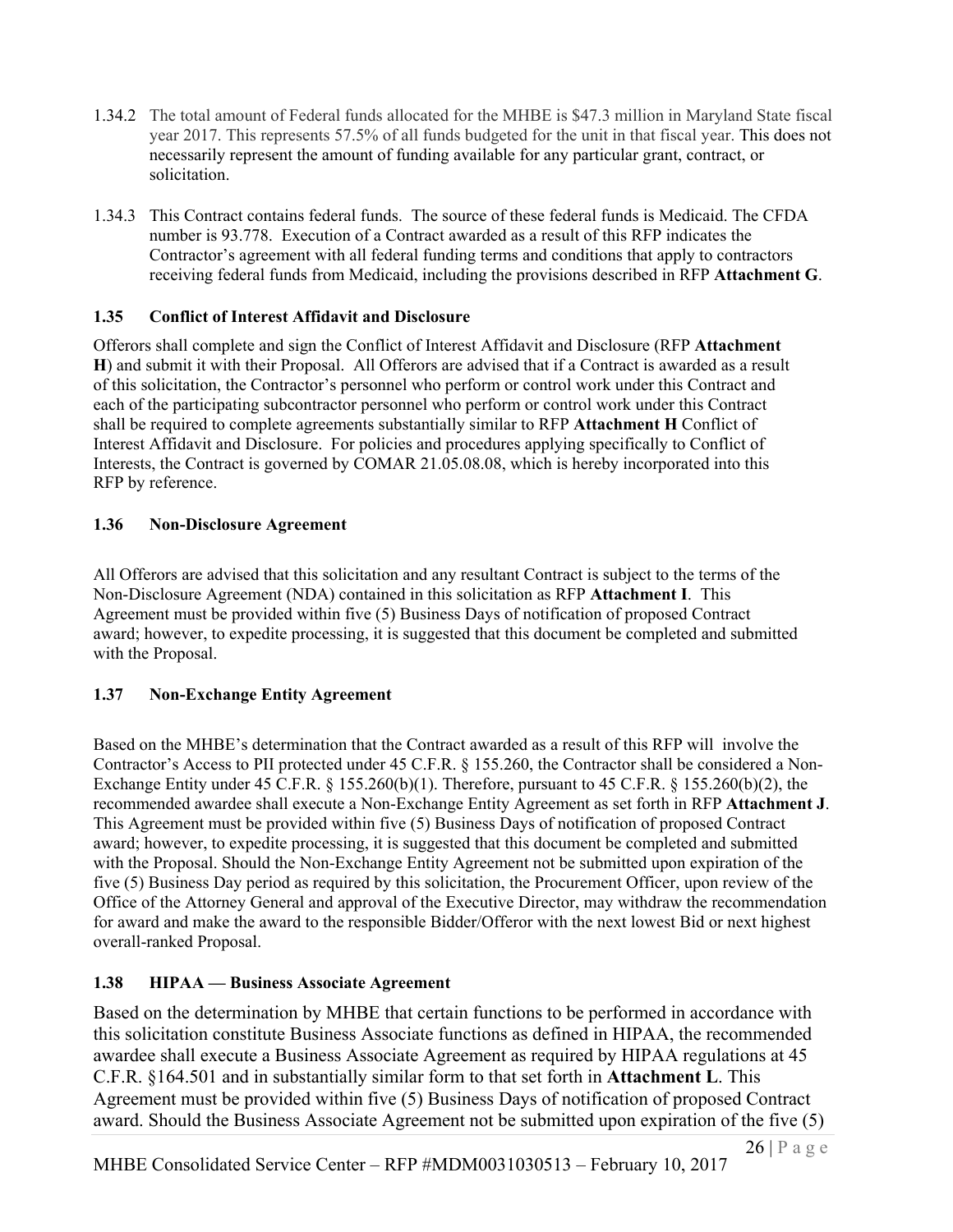Business Day period as required by this solicitation, the Procurement Officer, upon review of the Office of the Attorney General and approval of the MHBE Board of Trustees, may withdraw the recommendation for award and make the award to the responsible Bidder/Offeror with the next lowest Bid or next highest overall-ranked Proposal.

# **1.39 Nonvisual Access**

This solicitation does not contain Information Technology (IT) provisions requiring Nonvisual Access.

# **1.40 Mercury and Products That Contain Mercury**

This solicitation does not include the procurement of products known to likely include mercury as a component.

#### **1.41 Performance Bond**

- 1.41.1 The successful Offeror shall deliver a performance bond or other security acceptable to MHBE to the MHBE within five (5) working days after notification of recommended award (the "Performance Bond").
- 1.41.2 The successful Offeror must submit a Performance Bond in the amount of \$4,000,000, guaranteeing that the Contractor shall well and truly perform the Contract.
- 1.41.3 The Performance Bond shall be in the form provided in RFP Attachment K and underwritten by a surety company authorized to do business in the State and shall be subject to approval by the State, or shall be in the form of another security acceptable to MHBE. Acceptable security for the Performance Bond is limited to a bond in a form satisfactory to the MHBE underwritten by a surety company authorized to do business in this State.
- 1.41.4 The Performance Bond shall be maintained throughout the term of this Contract, and renewal option periods, if exercised. Evidence of renewal of the Performance Bond and payment of the required premium shall be provided to the MHBE. This Performance Bond shall also secure liquidated damages.
- 1.41.5 The Performance Bond may be renewable annually. The Contractor shall provide to the MHBE, 30 days before the annual expiration of the Performance Bond, confirmation from the surety that the Performance Bond will be renewed for the following year. Failure to timely provide this notice shall constitute an event of default under the Contract. Such a default may be remedied if the Contractor obtains a replacement bond that conforms to the requirements of the Contract and provides that replacement bond to the MHBE prior to the expiration of the existing Performance Bond.
- 1.41.6 The cost of this Performance Bond is to be included in the total price proposed and is not to be proposed and will not be recoverable as a separate cost item.
- 1.41.7 After the first year of the Contract, the Contractor may request a reduction in the amount of the Performance Bond. The amount and the duration of the reduction, if any, will be in the MHBE's sole discretion. If any reduction is granted, the MHBE shall have the right to increase the amount of the Performance Bond to any amount, up to the original amount, at any time and at the MHBE's sole discretion.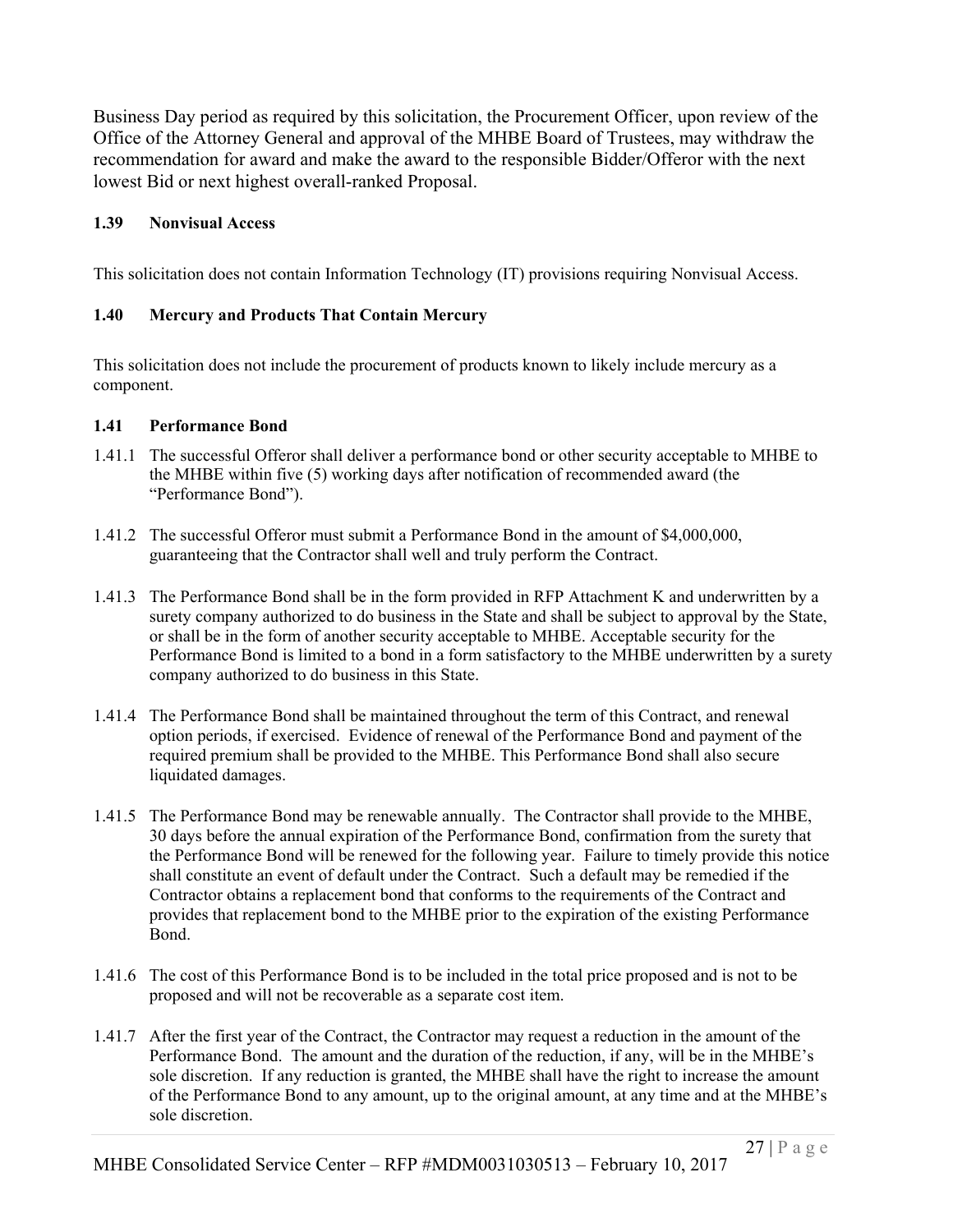1.41.8 The Performance Bond shall include terms that guarantee substitute performance under the Contract in the event of default. Specifically, whenever the Contractor shall be declared by the MHBE to be in default under the Contract, the Surety may, within 15 days after notice of default from the MHBE, notify the MHBE of its election to either promptly proceed to remedy the default or promptly proceed to complete the contract in accordance with and subject to its terms and conditions. In the event the Surety does not elect to exercise either of the above stated options, then the MHBE thereupon shall have the remaining contract work completed, Surety to remain liable thereunder for all expenses of completion up to but not exceeding the sum of \$1,500,000.00.

#### **1.42 Surety Bond Assistance Program**

1.42.1 Assistance in obtaining bid, performance and payment bonds may be available to qualifying small businesses through the Maryland Small Business Development Financing Authority (MSBDFA). MSBDFA can directly issue bid, performance or payment bonds up to \$750,000. MSBDFA may also guarantee up to 90% of a surety's losses as a result of a Contractor's breach of Contract; MSBDFA exposure on any bond guaranteed may not, however, exceed \$900,000. Bonds issued directly by the program will remain in effect for the duration of the Contract, and those surety bonds that are guaranteed by the program will remain in effect for the duration of the surety's exposure under the Contract. To be eligible for bonding assistance, a business must first be denied bonding by at least one surety on both the standard and specialty markets within 90 days of submitting a bonding application to MSBDFA. The applicant must employ fewer than 500 fulltime employees or have gross sales of less than \$50 million annually, have its principal place of business in Maryland or be a Maryland resident, must not subcontract more than 75 percent of the work, and the business or its principals must have a reputation of good moral character and financial responsibility. Finally, it must be demonstrated that the bonding or guarantee will have a measurable economic impact, through job creation and expansion of the state's tax base. Applicants are required to work through their respective bonding agents in applying for assistance under the program. Questions regarding the bonding assistance program should be referred to:

> Maryland Department of Business and Economic Development Maryland Small Business Development Financing Authority MMG Ventures 826 E. Baltimore Street Baltimore, Maryland 21202 Phone: (410) 333-4270 Fax: (410) 333-2552

#### **THE REMAINDER OF THIS PAGE IS INTENTIONALLY LEFT BLANK**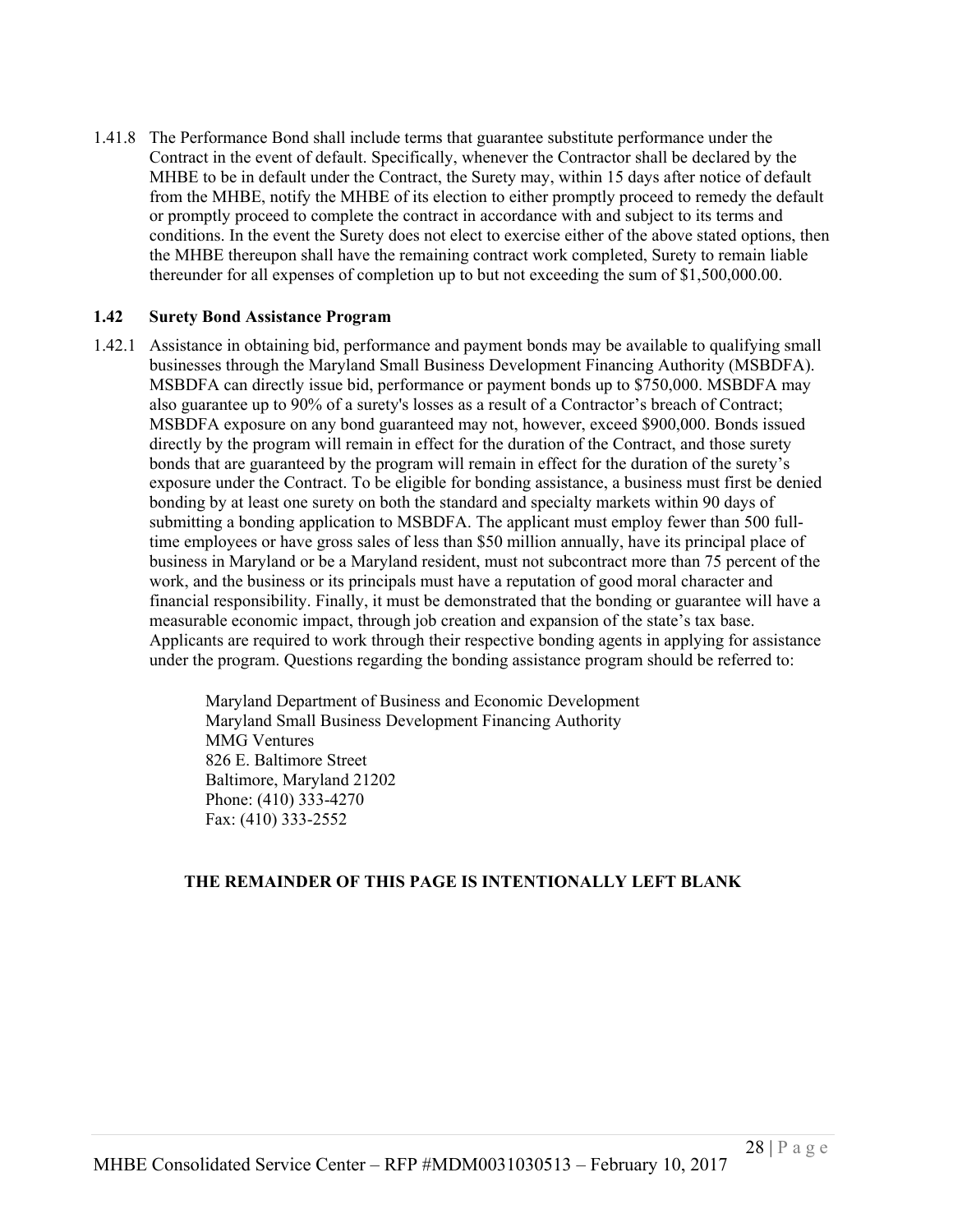# **SECTION 2 – MINIMUM QUALIFICATIONS**

# **2.1 Offeror Minimum Qualifications**

The Offeror shall have at least three (3) years of experience within the past five (5) years with: (1) individual and Medicaid insurance eligibility and enrollment; (2) experience utilizing a third party customer relationship management (CRM) solution such as Oracle RightNow or Salesforce; and (3) experience operating and maintaining a telephony system. As proof of meeting this requirement, the Offeror shall submit a reference or combination of references who can attest to the Offeror's above experience with the information required in Section 4.4.2.10 for each reference.

# **THE REMAINDER OF THIS PAGE IS INTENTIONALLY LEFT BLANK**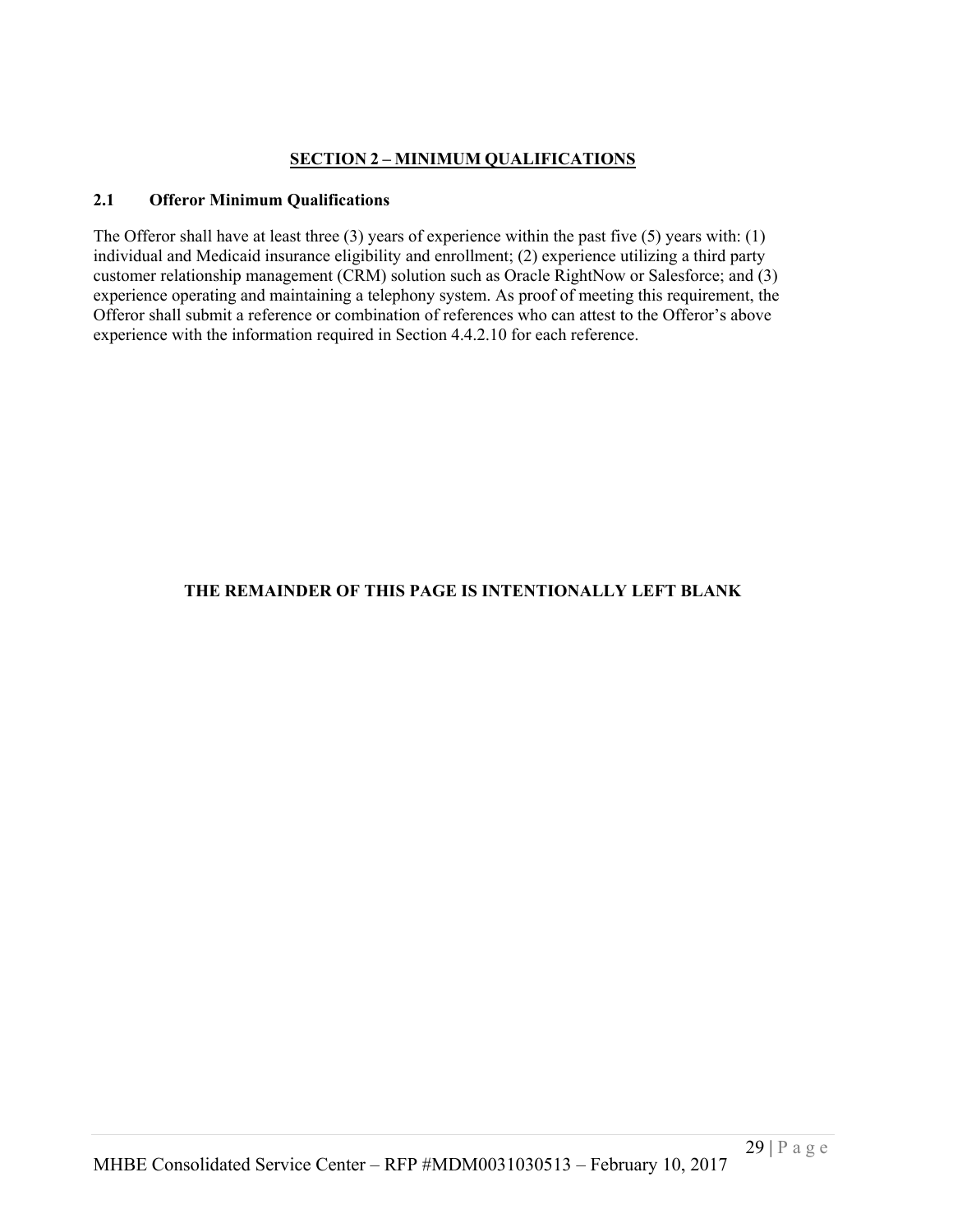# **SECTION 3 – SCOPE OF WORK**

#### **3.1 Background and Purpose**

The mission of the Maryland Health Benefit Exchange ("MHBE") is to make health coverage affordable and more accessible for the citizens of Maryland. MHBE is responsible for the Maryland Health Connection (MHC), the State's health insurance marketplace under the Patient Protection and Affordable Care Act of 2010 (Pub. L. 111-148) as amended, including by the Health Care and Education Reconciliation Act of 2010 (Public Law No. 111-152), and all regulations promulgated pursuant thereto (the "ACA").

The Maryland Health Benefit Exchange utilizes a Consolidated Service Center (CSC) to assist consumers seeking support in determining eligibility and enrollment for Qualified Health (QHP) and Stand Alone Dental Plans (SADP) and Medicaid insurance coverage.

The MHBE is issuing this solicitation to procure Consolidated Service Center operations support to ensure the successful enrollment into a qualified health plan, standalone dental plan or managed care organization (MCO). The Consolidated Service Center operations include but are not limited to: inbound call management, outbound calls, chat features, social media response support, Interactive Voice Response (IVR) provision and management, escalation support, telephony systems provision and management, quality assurance management, training and development, workforce management and reporting. In addition the Consolidated Service Center will assist Medicaid recipients with the selection of a primary care provider (PCP) and completion of a health assessment questionnaire.

#### **3.2 Scope of Work**

The following Scope of Work outlines the Exchange's overall expectations. Potential Bidders will be asked to develop their own, more detailed approach in response to this RFP.

The Scope of Work of this RFP is for Consolidated Service Center support for the successful operations of the Maryland Health Connection, the Exchange's individual health insurance marketplace. The successful Offeror shall provide Consolidated Service Center operations from the Go-Live Date through the Contract end date, including any option years, in compliance with all applicable State and federal laws in effect at the time the services are offered, including (a) the ACA and its regulations together with any regulations promulgated thereunder.

The following chart depicts monthly call volumes offered year over year since November 1, 2015 (Open Enrollment 2). Call volumes were unusually high during the months of November through March 2016 due to Medicaid redetermination migration to MHC. Call volumes stabilized to expected levels beginning in April of 2016.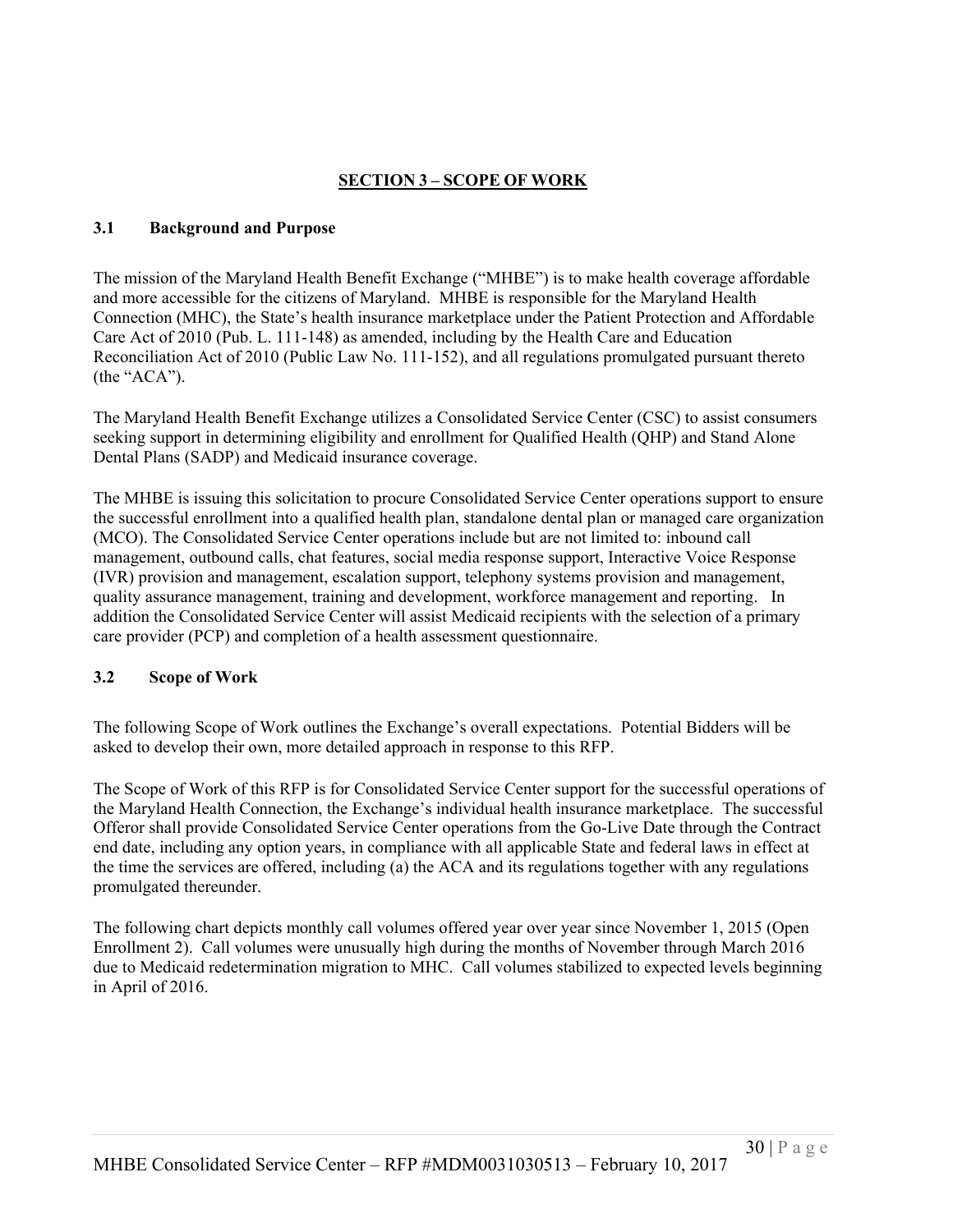| Month    | <b>Calls</b><br>Offered | Calls<br><b>Handle</b><br>đ | Avq.<br>call<br>handle<br>time | <b>Social</b><br><b>Media</b><br>Contact<br>s | <b>Total</b><br>People | Total<br><b>Medicaid</b> | <b>Monthly</b><br><b>Medicaid</b> | Total<br><b>QHP</b> | <b>Monthly</b><br><b>QHP</b><br>Enrolled Enrolled Enrollment Enrolled Enrollment | <b>Comments</b>                                                                       |
|----------|-------------------------|-----------------------------|--------------------------------|-----------------------------------------------|------------------------|--------------------------|-----------------------------------|---------------------|----------------------------------------------------------------------------------|---------------------------------------------------------------------------------------|
|          | Nov-15 180815           | 76766                       | 19.20                          |                                               | 133, 136               | 103,089                  | 103,089                           | 30,047              | 30,047                                                                           | Open Enrollment Three 11/1/2015 -                                                     |
|          | Dec-15 200280           | 76264                       | 16.44                          | 523                                           | 295.830                | 222,607                  | 119,518                           | 73,223              | 43.176                                                                           | 1/31/2016                                                                             |
|          | Jan-16 168535           | 83439                       | 17:14                          | 734                                           | 417.114                | 319,965                  | 97.358                            | 97.149              | 23,926                                                                           | This enrollment period was greatly impacted                                           |
|          | Feb-16 176292           | 97132                       | 16:43                          | 612                                           | 517,987                | 417,118                  | 97,153                            | 100,869             | 3,720                                                                            | by a one-time Medicaid redetermination                                                |
|          | Mar-16 135405           | 119155                      | 16:47                          | 383                                           | 662.739                | 511,062                  | 93,944                            | 151,677             | 50,808                                                                           | process wherein ALL Medicaid recipients had<br>to a pply for coverage through the HBX |
|          | Apr-16 97354            | 94589                       | 15:54                          | 315                                           | 742.505                | 594,512                  | 83,450                            | 147.993             | $-3.684$                                                                         | system. The volume of calls could not be                                              |
|          | May-16 86439            | 85816                       | 15:02                          | 145                                           | 827,732                | 678,540                  | 84,028                            | 149,192             | 1,199                                                                            | handled timely with the funded staff. In                                              |
|          | Jun-16 82708            | 81823                       | 14:44                          | 112                                           | 921315                 | 772,889                  | 94,349                            | 148,426             | $-766$                                                                           | January 2016 additional funding was                                                   |
| $Jul-16$ | 77257                   | 74857                       | 14:15                          | 126                                           | 1,011,490              | 862,763                  | 89.874                            | 148,727             | 301                                                                              | received which allowed us to ramp up                                                  |
|          | Aug-16 87320            | 82631                       | 15:28                          | 80                                            | 1,081,989              | 936,402                  | 73,639                            | 145,587             | $-3.140$                                                                         | staffing from March through June to handle                                            |
|          | Sep-16 78355            | 72934                       | 15:21                          | 78                                            | 1,110,706              | 967,834                  | 31,432                            | 142,872             | $-2.715$                                                                         | the influx of consumer calls.                                                         |
|          | Oct-16 78.321           | 73,701                      | 15:06                          | 85                                            | 1,129,123              | 991.932                  | 24,098                            | 137,191             | $-5.681$                                                                         |                                                                                       |
|          | Nov-16 98119            | 84836                       | 15:36                          | 194                                           |                        | 1,218,596 1,105,264      | 113,332                           | 127,934             | $-9,257$                                                                         | Open Enrollment Four 11/1/2016 -                                                      |
|          | Dec-16 152930 104644    |                             | 16:43                          | 409                                           |                        | 1.346.192 1.225.728      | 120,464                           | 150,781             | 22,847                                                                           | 1/31/2017                                                                             |
|          | Jan-17 141,868 107,838  |                             | 16:52                          | 415                                           |                        | 1,445,220 1,335,474      | 109,746                           | 157,637             | 6,856                                                                            | This was the FIRST enrollment period where                                            |
|          | Feb-17 110211           |                             |                                |                                               |                        |                          |                                   |                     |                                                                                  | the HBX system was stable and enrollment<br>was predictable. We consistenly saw 58%   |
|          | Mar-17 103364           |                             |                                |                                               |                        |                          |                                   |                     |                                                                                  | auto renewal for the Medicaid population                                              |
|          | Apr-17 98227            |                             |                                |                                               |                        |                          |                                   |                     |                                                                                  | and 80% auto renewal for the OHP                                                      |
|          | May-17 94173            |                             |                                |                                               |                        |                          |                                   |                     |                                                                                  | population. What did impactenrollments                                                |
|          | Jun-17 85283            |                             |                                |                                               |                        |                          |                                   |                     |                                                                                  | this year was the withdrawl from the                                                  |
|          | Jul-17 81119            |                             |                                |                                               |                        |                          |                                   |                     |                                                                                  | Individual Insurance market by                                                        |
|          | Aug-17 91687            |                             |                                |                                               |                        |                          |                                   |                     |                                                                                  | United Healthcare for which members were                                              |
|          | Sep-17 82273            |                             |                                |                                               |                        |                          |                                   |                     |                                                                                  | not crosswalked to a new plan and the                                                 |
|          | Oct-17 82237            |                             |                                |                                               |                        |                          |                                   |                     |                                                                                  | last minute suspension of Evergreen for                                               |
|          |                         |                             |                                |                                               | Projections            |                          |                                   |                     |                                                                                  |                                                                                       |

# **3.2.1 Contractor Requirements**

For certain deliverables related to the following requirements, see Section 3.2.2.2.

| ID#     | <b>Task</b>                                  | Requirement                                                                                                                                                                                                                                                                                                                                                                                                                                                                                                                                                                                                                                  |
|---------|----------------------------------------------|----------------------------------------------------------------------------------------------------------------------------------------------------------------------------------------------------------------------------------------------------------------------------------------------------------------------------------------------------------------------------------------------------------------------------------------------------------------------------------------------------------------------------------------------------------------------------------------------------------------------------------------------|
| 3.2.1.1 | <b>Account Management</b><br><b>Services</b> | The Contractor shall provide an Account Manager, see Section<br>3.7b, to ensure service expectations and performance standards<br>are being met across all aspects of provided services. The<br>Account Manager must be dedicated to MHBE on a full-time<br>basis.                                                                                                                                                                                                                                                                                                                                                                           |
|         |                                              | Account Management responsibilities include, but are not limited<br>to, the following:                                                                                                                                                                                                                                                                                                                                                                                                                                                                                                                                                       |
|         |                                              | Serving as liaison between the MHBE and Contractor's<br>a.<br>leadership and support teams;<br>Updating MHBE on an ongoing basis of all Service-<br>$b$<br>Center issues, joint initiatives, and change requests;<br>Providing reports as specified in the mutually agreed upon<br>$\mathbf{c}$ .<br>format and on an ad hoc basis; and<br>Ensuring deliverables are met in accordance with<br>$d$ .<br>contractual and service level requirements.<br>In the event of systems-related occurrences that impact<br>e.<br>the Service Center, acting as the primary point of contact<br>for all solution participants and ensuring the MHBE is |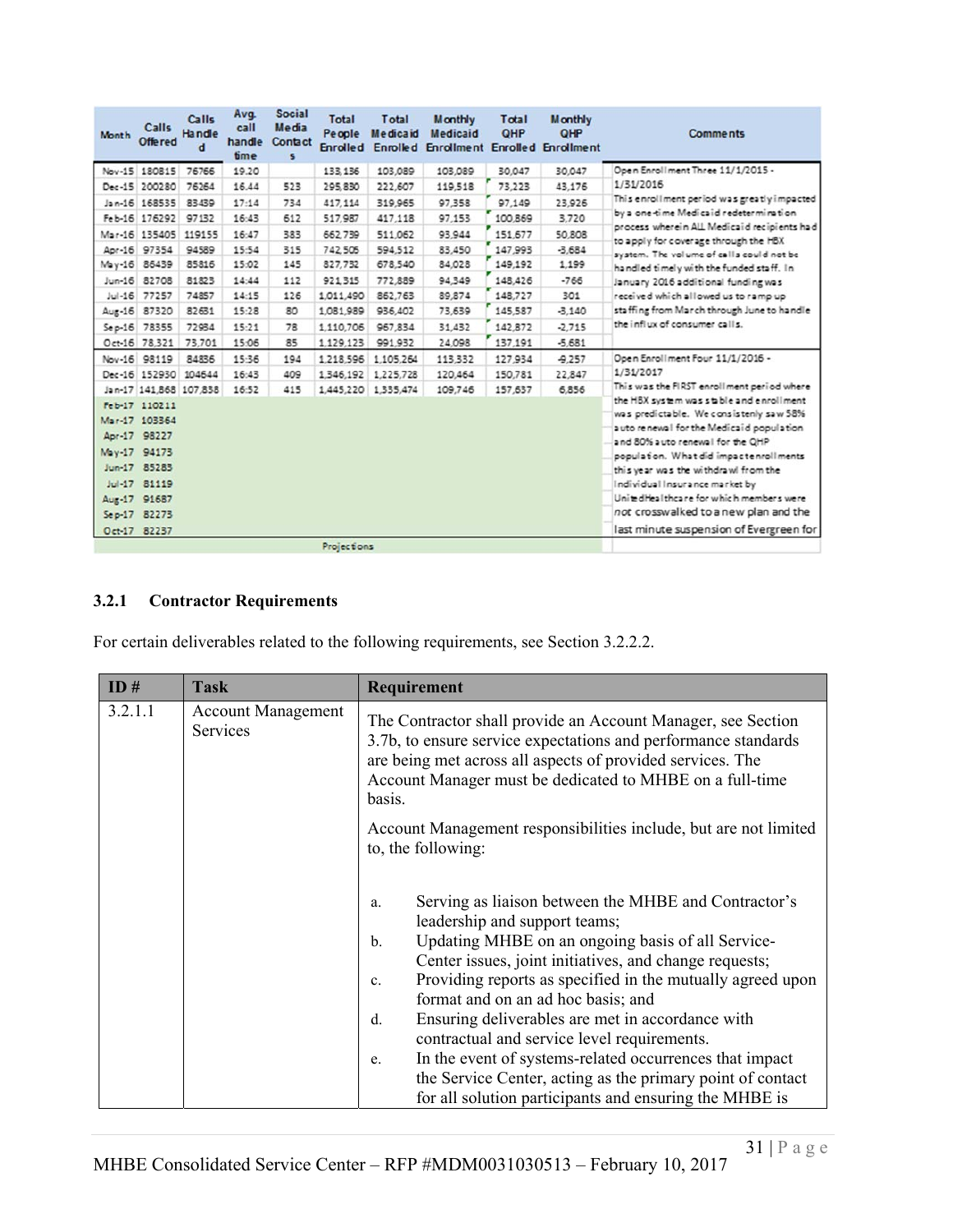|         |                         |                | involved in the event via a common communication                                               |
|---------|-------------------------|----------------|------------------------------------------------------------------------------------------------|
|         |                         |                | bridge.                                                                                        |
|         |                         | f.             | Acting as primary point of contact for the MHBE when                                           |
|         |                         |                | service impacting events occur and participating in issue                                      |
|         |                         |                | resolution conference calls as needed.                                                         |
| 3.2.1.2 |                         |                | The Contractor shall develop and retain highly skilled and                                     |
|         | <b>Customer Service</b> |                | informed Customer Service Representatives.                                                     |
|         | Representative (CSR)    |                | The following are minimum competencies required for CSRs:                                      |
|         | staffing and functions  |                |                                                                                                |
|         |                         |                |                                                                                                |
|         |                         | a.             | High school diploma or GED required                                                            |
|         |                         | $\mathbf b$ .  | Associates degree from an accredited college or                                                |
|         |                         |                | university preferred                                                                           |
|         |                         | $\mathbf{c}$ . | At least three (3) years of relevant experience required                                       |
|         |                         | d.             | Proficiency in Microsoft Office (Word and Excel)                                               |
|         |                         | e.             | Experience working with culturally and linguistically                                          |
|         |                         |                | diverse and disadvantaged populations in a courteous                                           |
|         |                         | f.             | and effective manner                                                                           |
|         |                         |                | Must be able to navigate and efficiently use customer<br>relationship management (CRM) systems |
|         |                         |                | Excellent organizational, interpersonal, written, and                                          |
|         |                         | g.             | verbal communication skills                                                                    |
|         |                         | h.             | Ability to perform comfortably in a fast-paced                                                 |
|         |                         |                | environment                                                                                    |
|         |                         |                |                                                                                                |
|         |                         |                | The Contractor shall be able to plan and execute swift                                         |
|         |                         |                | recruitment, training and testing activities during annual Open                                |
|         |                         |                | Enrollment periods and as required to sustain staff levels.                                    |
|         |                         |                |                                                                                                |
|         |                         |                | The Contractor shall provide staff sufficient to support forecasted                            |
|         |                         |                | call center volumes and maintain levels of service as described                                |
|         |                         |                | throughout this solicitation. Customer Service Representatives                                 |
|         |                         |                | shall provide education and assistance related to eligibility and                              |
|         |                         |                | enrollment services to consumers and provide administrative                                    |
|         |                         |                | support services that include but are not limited to the following:                            |
|         |                         |                |                                                                                                |
|         |                         | a.             | Documenting all consumer interactions and work                                                 |
|         |                         |                | processes in State-provided Customer Relationship                                              |
|         |                         |                | Management (CRM) solution                                                                      |
|         |                         | $\mathbf b$ .  | Providing assistance navigating the web portal,                                                |
|         |                         |                | assisting with enrollment and financial assistance                                             |
|         |                         |                | eligibility and comparing health and dental plans                                              |
|         |                         | c.             | Collecting the necessary eligibility criteria into an                                          |
|         |                         |                | online application to assist individuals with applying                                         |
|         |                         |                | for or renewing health coverage                                                                |
|         |                         | d.             | Providing information about QHP, SADP and                                                      |
|         |                         |                | Medicaid/MCHP Managed Care Organizations                                                       |
|         |                         |                | (MCOs) offerings                                                                               |
|         |                         | e.             | Providing information about Advance Premium Tax                                                |
|         |                         |                | Credit (APTC) and cost sharing reductions.                                                     |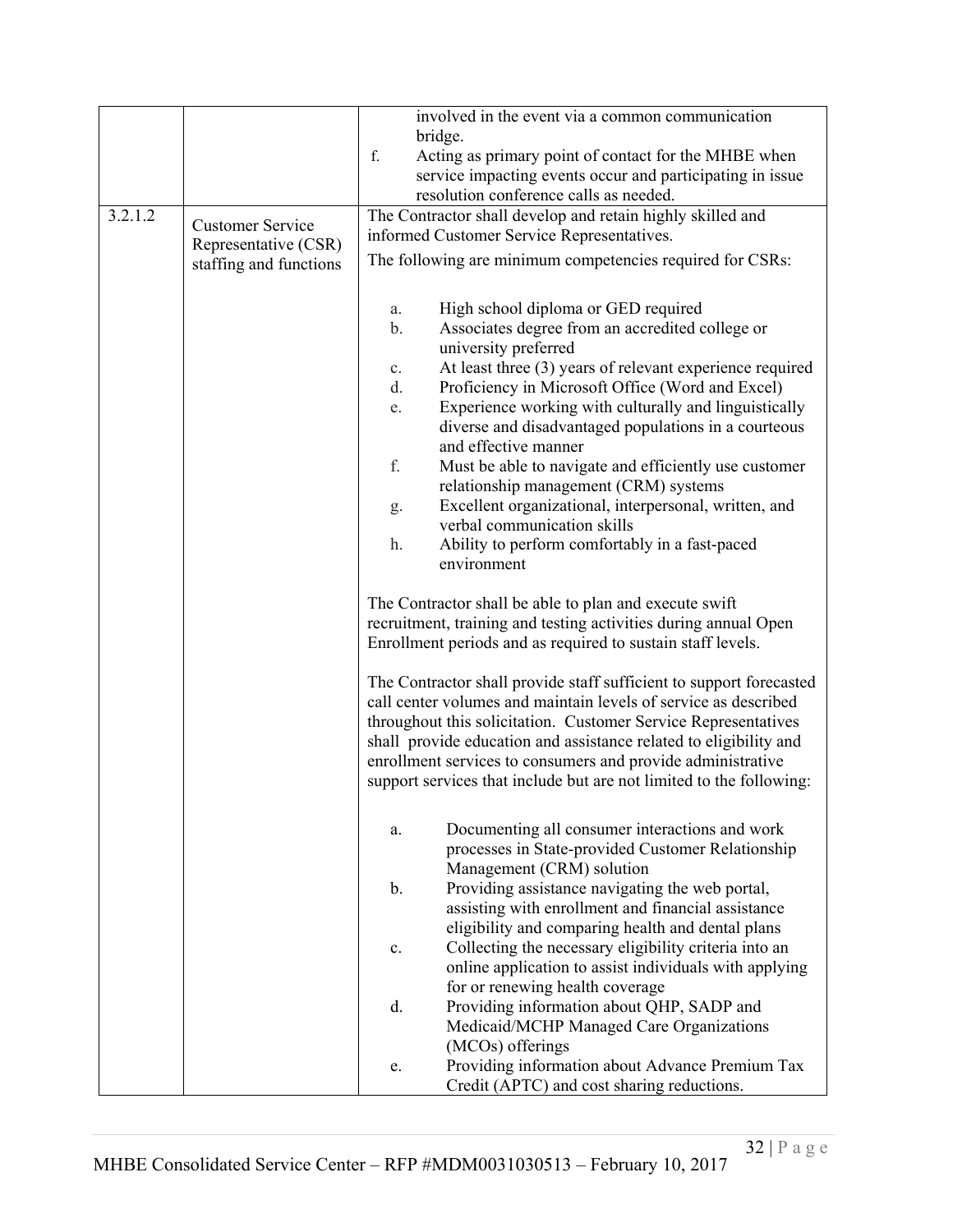|         |                          | f.           | Informing consumers on process for making premium                                                                                     |
|---------|--------------------------|--------------|---------------------------------------------------------------------------------------------------------------------------------------|
|         |                          |              | payments to carriers,<br>Assisting consumers with changes during the plan                                                             |
|         |                          | g.           | year including: income changes, address changes, and                                                                                  |
|         |                          |              | qualifying special enrollment period (SEP) events.                                                                                    |
|         |                          | h.           | Assisting Medicaid eligible consumers in selection of                                                                                 |
|         |                          |              | a MCO and choosing a Primary Care Provider (PCP)                                                                                      |
|         |                          | i.           | Assisting Medicaid eligible consumers in completing                                                                                   |
|         |                          |              | a Health Service Needs Information (HSNI) form                                                                                        |
|         |                          | j.           | Responding to inquiries related to eligibility status,                                                                                |
|         |                          |              | enrollment status, coverage dates and change in                                                                                       |
|         |                          |              | circumstances                                                                                                                         |
|         |                          | k.           | Researching and resolving consumer issues and                                                                                         |
|         |                          |              | account discrepancies                                                                                                                 |
|         |                          | 1.           | Assisting and educating consumers on appeal and                                                                                       |
|         |                          |              | complaint processes                                                                                                                   |
|         |                          | m.           | Assisting Medicaid-eligible consumers with Annual                                                                                     |
|         |                          |              | Right to Change (ARC) requests                                                                                                        |
|         |                          | n.           | Assisting Medicaid eligible consumer with transfers<br>between MCOs if disenrolled "For Cause"                                        |
|         |                          | о.           | Answering questions and assisting with problems                                                                                       |
|         |                          |              | related to 1095A and 1095B forms                                                                                                      |
|         |                          | p.           | Providing assistance with password resets                                                                                             |
|         |                          |              |                                                                                                                                       |
|         |                          |              |                                                                                                                                       |
|         |                          |              | The wait/hold time for callers to receive a live voice response                                                                       |
|         |                          |              | shall be no longer than three (3) minutes for 80% of all incoming<br>calls during non-open enrollment periods and six (6) minutes for |
|         |                          |              | 80% of all incoming calls during open enrollment periods. The                                                                         |
|         |                          |              | On Hold Time shall be defined as the time elapsed between a call                                                                      |
|         |                          |              | being initially answered including answered by an Automated                                                                           |
|         |                          |              | Call Distribution (ACD) System and a response by a live                                                                               |
|         |                          |              | operator to a caller's inquiry.                                                                                                       |
| 3.2.1.3 | <b>CSR Support Staff</b> |              | The Contractor's CSC organizational structure shall have an                                                                           |
|         |                          |              | adequate team lead, supervisor, and manager staff to CSR ratio                                                                        |
|         |                          |              | as set forth below to ensure a culture of continuous CSR support,                                                                     |
|         |                          |              | coaching and development.                                                                                                             |
|         |                          |              | The Contractor shall provide sufficient management staff to                                                                           |
|         |                          |              | support supervisors and perform other operational and project                                                                         |
|         |                          |              | related duties. For specific management staff job titles, refer to                                                                    |
|         |                          | Section 3.7. |                                                                                                                                       |
|         |                          |              | The Contractor shall provide supervisory staff on a 1:20 ratio of                                                                     |
|         |                          |              | supervisor to CSR staff to oversee CSR staff functions as                                                                             |
|         |                          |              | described in Section 3.2.1.2. Supervisors shall also perform                                                                          |
|         |                          |              | escalation functions, administrative tasks, staff feedback,                                                                           |
|         |                          | activities.  | coaching, mentoring, development, recognition and retention                                                                           |
|         |                          |              |                                                                                                                                       |
|         |                          |              | The Contractor shall engage team leads to focus on the important                                                                      |
|         |                          |              | task of first line support to staff answering calls (call assist,<br>navigation, finding/interpreting scripts, task guides, call      |
|         |                          |              |                                                                                                                                       |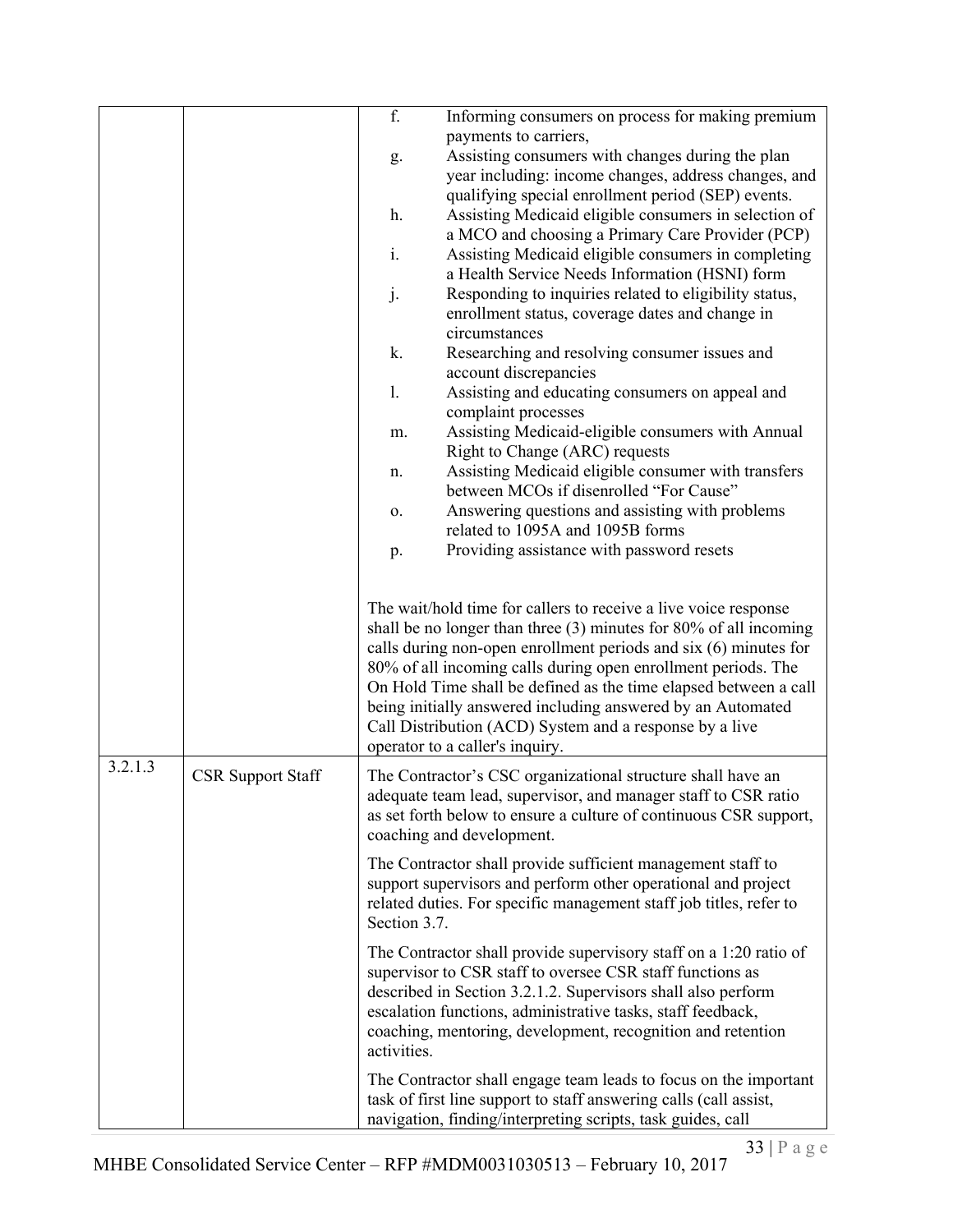|         |                                              | documentation and data entry review for compliance). The team<br>lead will spend at least 10% of their time on the phone to remain<br>current on content, processes and management of the consumer<br>experience. The team lead will also triage escalated calls prior to<br>them going to a supervisor. The Contractor shall maintain a 1:10<br>ratio of team lead to CSR staff.                                                                                                                                                                                          |
|---------|----------------------------------------------|----------------------------------------------------------------------------------------------------------------------------------------------------------------------------------------------------------------------------------------------------------------------------------------------------------------------------------------------------------------------------------------------------------------------------------------------------------------------------------------------------------------------------------------------------------------------------|
| 3.2.1.4 | <b>Consumer Assistance</b><br>Worker Support | The Contractor shall provide dedicated resources, known as<br>Consumer Assistance Worker Support, and a direct phone option<br>for Producers, Navigators and Certified Application Counselors<br>to assist with enrollment troubleshooting.                                                                                                                                                                                                                                                                                                                                |
|         |                                              | The Contractor shall provide dedicated CSRs with excellent<br>problem solving skills to fulfill the Consumer Assistance Worker<br>Support requirement.                                                                                                                                                                                                                                                                                                                                                                                                                     |
|         |                                              | The Contractor shall evaluate the number of required Consumer<br>Assistance Worker Support staff annually based on the volume of<br>incoming calls to determine the amount of resources necessary to<br>meet MHBE required service level agreements to perform the<br>tasks described in this section.                                                                                                                                                                                                                                                                     |
| 3.2.1.5 | Web-Based Support                            | The Contractor shall provide dedicated resources to receive and<br>respond to social media and live chat inquiries on the Maryland<br>Health Connection website.                                                                                                                                                                                                                                                                                                                                                                                                           |
|         |                                              | Those dedicated Web-Based Support Staff should have excellent<br>problem solving skills.                                                                                                                                                                                                                                                                                                                                                                                                                                                                                   |
|         |                                              | The Contractor shall evaluate the number of Web-Based Support<br>staff annually based on the volume of incoming calls to<br>determine the amount of resources necessary to meet MHBE<br>required service level agreements to perform the tasks described<br>in this section.                                                                                                                                                                                                                                                                                               |
| 3.2.1.6 | Internal Escalation<br>Team                  | The Contractor shall provide dedicated resources, also known as<br>the Internal Escalation Team, to research and resolve consumer<br>escalated issues including, eligibility, and enrollment and<br>cancellation issues.                                                                                                                                                                                                                                                                                                                                                   |
|         |                                              | Internal Escalation Team staff are required to be subject matter<br>experts (SMEs), through Contractor provided training and<br>experience, who have the responsibility for managing the<br>escalated enrollment cases and processes. They serve as subject<br>matter experts for internal escalation within the Consolidated<br>Service Center, and will often be asked to utilize special data<br>sources and tools to complete assigned tasks and projects.<br>Staffing should be sufficient to ensure an on average 7 calendar<br>day closure rate of escalated cases. |
|         |                                              | The Contractor shall evaluate the number of Internal Escalation<br>Team staff annually based on the volume of incoming calls to                                                                                                                                                                                                                                                                                                                                                                                                                                            |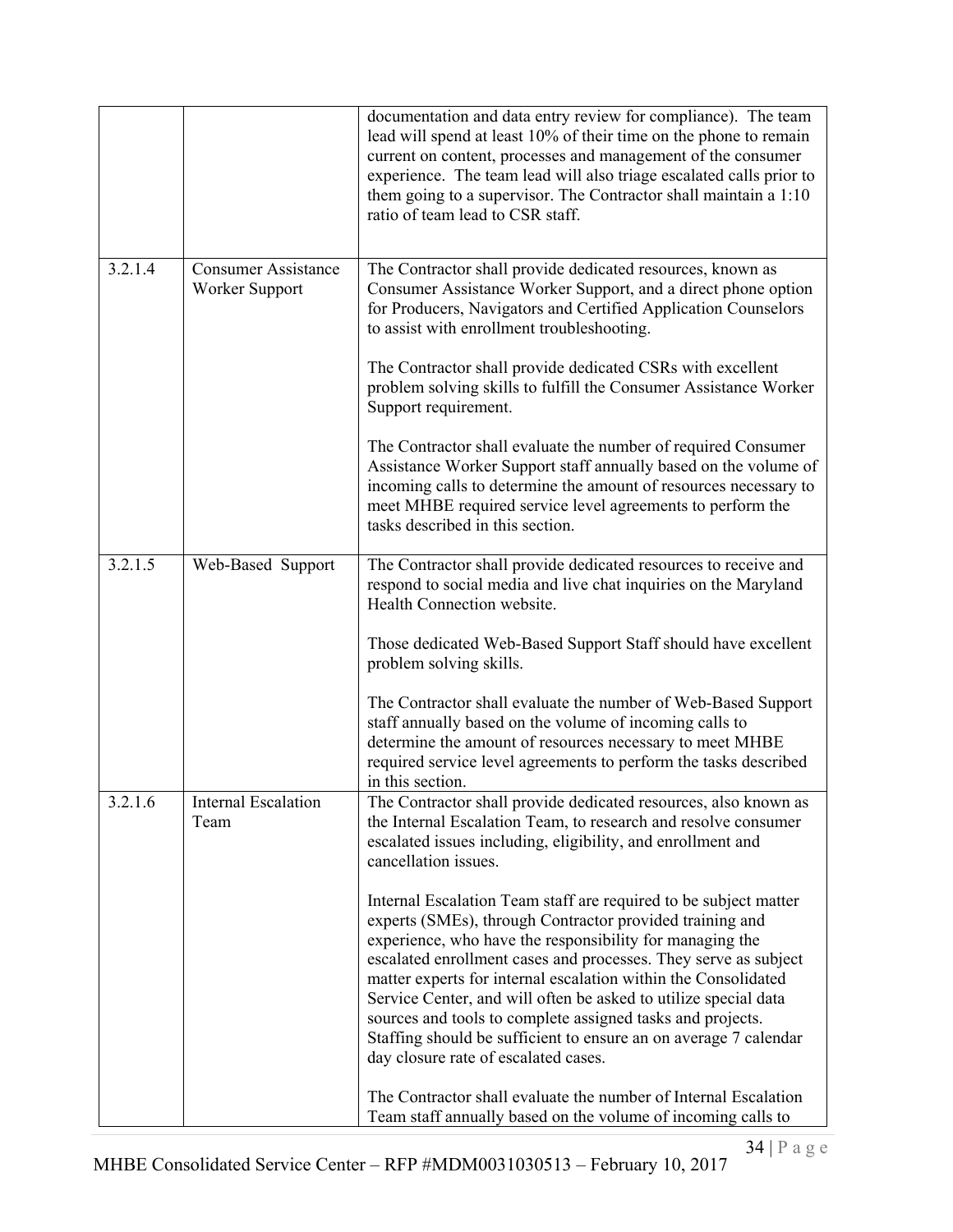|         |                                  | in this section. | determine the amount of resources necessary to meet MHBE<br>required service level agreements to perform the tasks described                                                                                                                                                                                                                                                                                                                                                                                                                                                                                                         |
|---------|----------------------------------|------------------|--------------------------------------------------------------------------------------------------------------------------------------------------------------------------------------------------------------------------------------------------------------------------------------------------------------------------------------------------------------------------------------------------------------------------------------------------------------------------------------------------------------------------------------------------------------------------------------------------------------------------------------|
| 3.2.1.7 | <b>Quality Assurance</b><br>Team |                  | The Contractor shall manage all processes related to quality<br>monitoring and controls. The Contractor shall provide Quality<br>Assurance staff to monitor call center staff's interaction with<br>consumers and to provide feedback to the training team to assist<br>in any additional training needs for staff. The Contractor shall<br>leverage quality assurance systems to present process<br>improvement ideas to the MHBE.<br>The Contractor shall review a sampling of twelve calls per CSR<br>per month. All scores from all evaluated calls for CSRs with<br>tenure over 90 days will be averaged for the subject month. |
|         |                                  |                  | MHBE and/or MHBE-designated staff from DHMH may also                                                                                                                                                                                                                                                                                                                                                                                                                                                                                                                                                                                 |
| 3.2.1.8 | Training                         |                  | provide independent quality assessment reviews.<br>The Contractor shall be responsible for administering a                                                                                                                                                                                                                                                                                                                                                                                                                                                                                                                           |
|         |                                  | methodologies.   | comprehensive MHBE-specific customer service training<br>program delivered through a variety of tools and adult learning                                                                                                                                                                                                                                                                                                                                                                                                                                                                                                             |
|         |                                  | a.               | The Contractor shall provide sufficient qualified staff<br>to provide new hire training, refresher training and<br>new procedural training. Contractor is to provide<br>adequate training staff to effectively train new hires<br>until fully staffed at initial ramp up and during<br>seasonal ramp up periods.                                                                                                                                                                                                                                                                                                                     |
|         |                                  | b.               | Training staff, along with quality assurance staff is<br>expected to continue the learning cycle by listening to<br>calls and documenting any gaps in training. Materials<br>should be continuously updated with new MHBE-<br>provided information and job aids, and gap training<br>should be delivered as needed.                                                                                                                                                                                                                                                                                                                  |
|         |                                  | c.               | The Contractor shall create all training content and<br>materials relative to customer service protocols,<br>scripts, work instructions and CRM utilization<br>utilizing training content provided by the MHBE                                                                                                                                                                                                                                                                                                                                                                                                                       |
|         |                                  | d.               | CSR training will consist of approximately three<br>weeks of classroom training with weekly proficiency<br>testing.                                                                                                                                                                                                                                                                                                                                                                                                                                                                                                                  |
|         |                                  | e.               | A CSR candidate must pass a MHBE provided final<br>exam achieving a score of eighty percent (80%) or<br>higher to qualify for a CSC enrollment permit and be<br>able to assist consumers. The final exam may be taken<br>two times. CSR candidates who do not pass the final<br>exam after two attempts will not be able to become a                                                                                                                                                                                                                                                                                                 |
|         |                                  | f.               | CSR.<br>A CSR will be placed into an on the job training role<br>(i.e.: Nesting, Peer Mentoring, or transition training)<br>for at least 2 weeks before being allowed to answer<br>calls unassisted.                                                                                                                                                                                                                                                                                                                                                                                                                                 |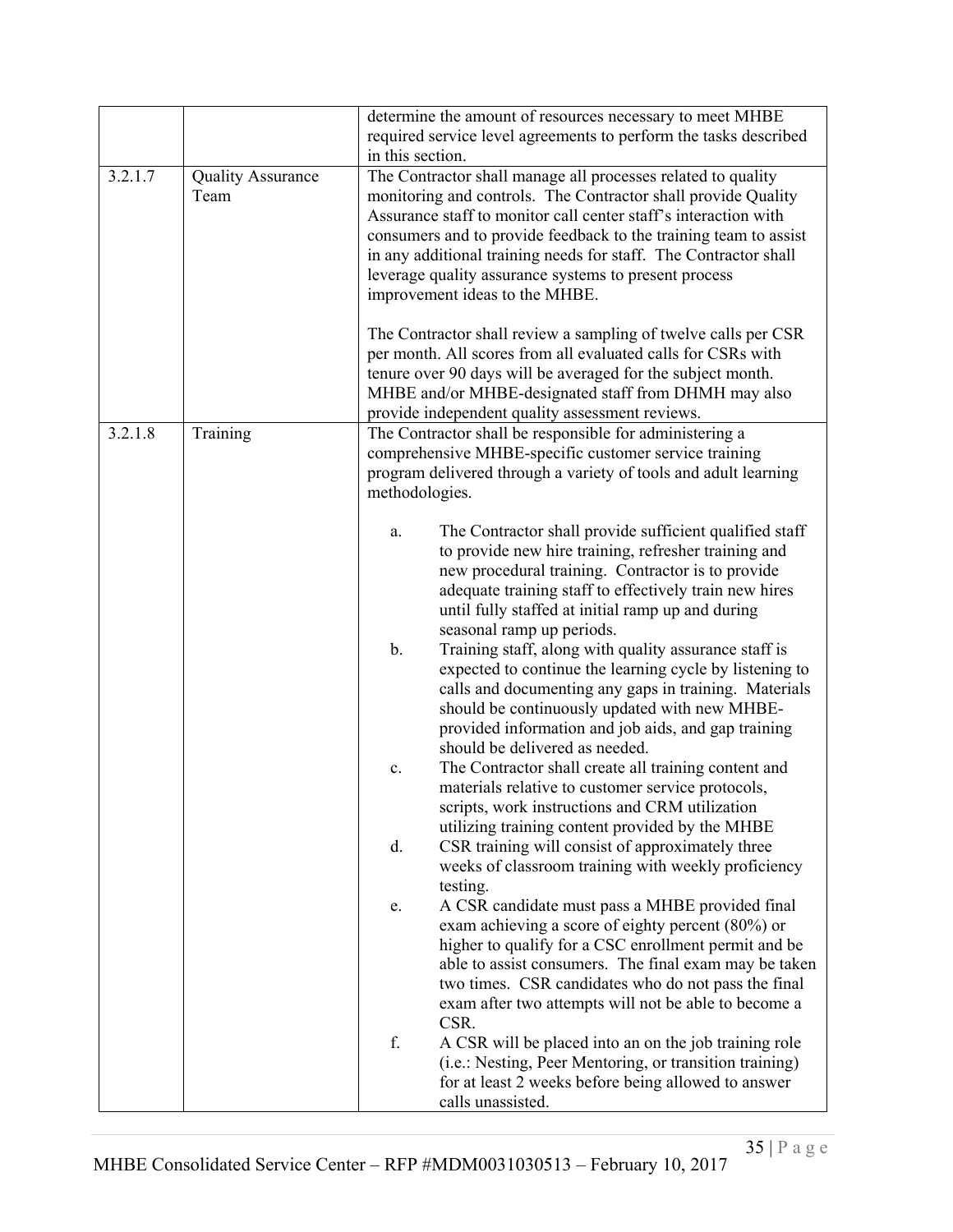|          |                                                          | Contractor will submit a training work plan and all<br>g.<br>training materials for approval by MHBE annually or<br>as materially modified.                                                                                                                                                                                                        |
|----------|----------------------------------------------------------|----------------------------------------------------------------------------------------------------------------------------------------------------------------------------------------------------------------------------------------------------------------------------------------------------------------------------------------------------|
| 3.2.1.9  | Workforce<br>Management                                  | The Contractor shall provide workforce management support for<br>real-time call management, forecasting and staffing, and service<br>level attainment.                                                                                                                                                                                             |
|          |                                                          | The Contractor shall maintain an appropriate level of Workforce<br>Management (WFM) staff to support the CSC operations. WFM<br>staff will be expected to provide services including but not<br>limited to: preparing call volume forecasts, managing staff<br>schedules and monitoring all related processes to optimize<br>resource utilization. |
|          |                                                          | The WFM staff shall develop a plan to achieve and maintain<br>weekly schedule adherence standards of eighty-five (85%)<br>percent or higher.                                                                                                                                                                                                       |
| 3.2.1.10 | Culturally and<br>linguistically<br>appropriate services | The Consolidated Service Center will be fully compliant with<br>American Disabilities Act requirements.                                                                                                                                                                                                                                            |
|          |                                                          | The Contractor is responsible for providing TDD/TTY<br>a.<br>equipment and will ensure representatives support<br>video relay 3rd party calls for hearing impaired<br>consumers.                                                                                                                                                                   |
|          |                                                          | The Consolidated Service Center will meet the needs of<br>Maryland consumers with English, Bi-Lingual Spanish speaking<br>representatives, and ensure handling all languages via $3rd$ party<br>interpreter service as provided by MHBE.                                                                                                           |
|          |                                                          | At the end of transition in period, ten $(10\%)$ percent of<br>a.<br>the call center staff shall be bilingual in<br>Spanish/English languages. This number will be<br>evaluated annually by MHBE and determined based<br>upon the percentage of Spanish speaking enrollees.                                                                        |
|          |                                                          | To the extent that any additional other limited English<br>$\mathbf b$ .<br>proficient population exceeds 10% of the population of<br>Maryland, the Contractor shall provide call center staff<br>bilingual in the appropriate language in a percentage to<br>be determined by the MHBE.                                                           |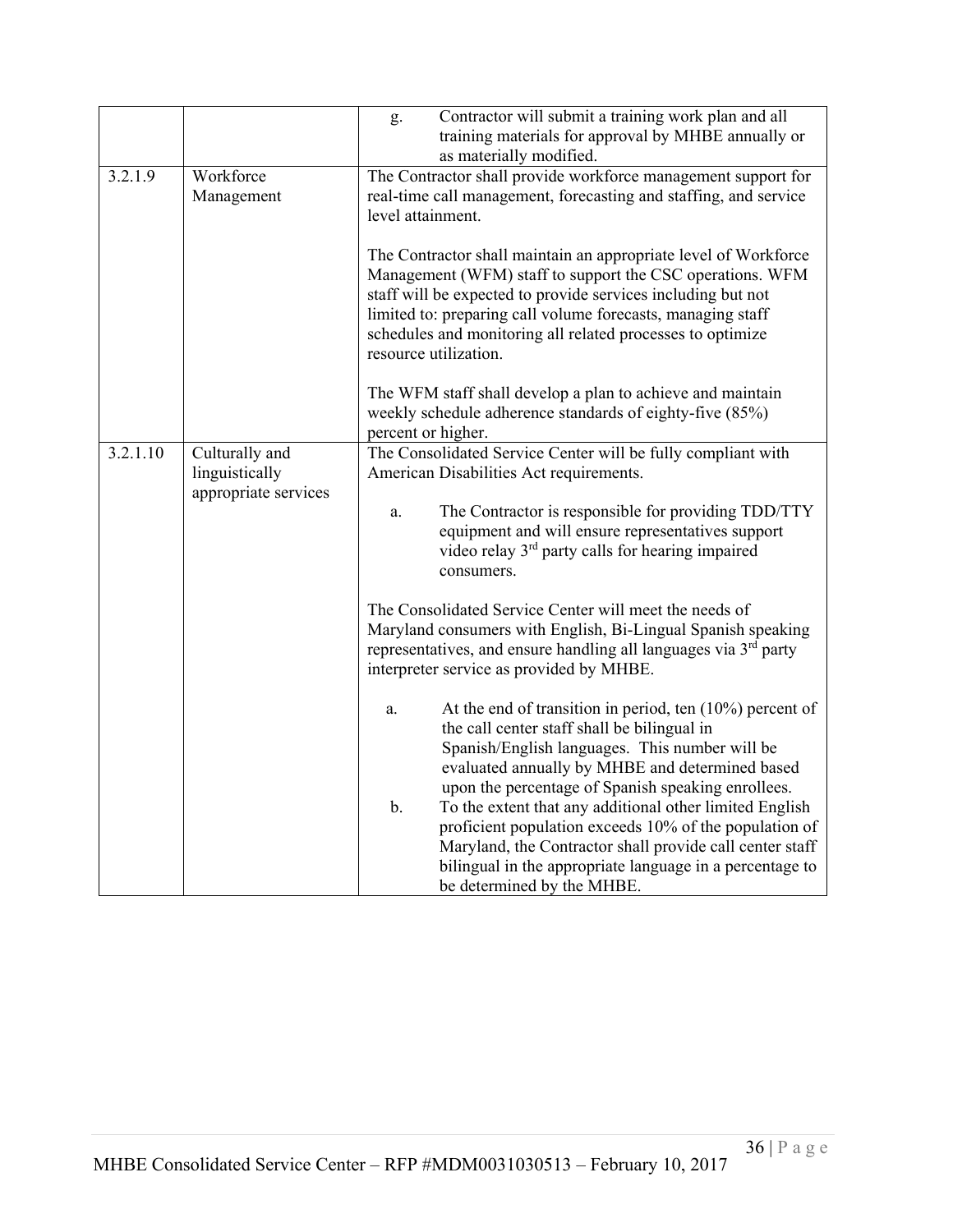| 3.2.1.11 | Reporting | The Contractor shall produce standard and ad hoc reporting and<br>analysis to demonstrate work product and contract compliance.                                                                                                                                                                                                                                                                                                                                                                                                                                  |  |
|----------|-----------|------------------------------------------------------------------------------------------------------------------------------------------------------------------------------------------------------------------------------------------------------------------------------------------------------------------------------------------------------------------------------------------------------------------------------------------------------------------------------------------------------------------------------------------------------------------|--|
|          |           | All reporting will be made available to the MHBE and identified<br>partners via MHBE and Contractor provided systems (real-time,<br>$\frac{1}{2}$ hourly, daily, weekly and monthly).                                                                                                                                                                                                                                                                                                                                                                            |  |
|          |           | The Contractor shall report and track systems-related occurrences<br>that impact the Service Center to include:                                                                                                                                                                                                                                                                                                                                                                                                                                                  |  |
|          |           | Date, time, triage steps, Service Level Impact, steps<br>a.<br>recommended to resolve, steps taken to resolve outage<br>or system delay events and outcomes.<br>b.<br>Prepare Post-event root-cause report/analysis and<br>provide feedback to the MHBE for incorporation into<br>process improvement of processes and controls.                                                                                                                                                                                                                                 |  |
|          |           | For additional information regarding specific report names, titles<br>and descriptions please refer to RFP section 3.2.2.2 Deliverables                                                                                                                                                                                                                                                                                                                                                                                                                          |  |
| 3.2.1.12 | Facility  | The Contractor shall provide turn-key facilities, within the<br>continental United States, including furniture, cubicles, office<br>supplies, etc. to perform the required work, including facilities<br>and resources for training. The facility shall meet the following<br>requirements:                                                                                                                                                                                                                                                                      |  |
|          |           | Facilities shall meet HIPAA security and Privacy<br>a.<br>requirements. At least 51% of all employees must be<br>located in the State of Maryland.<br>$\mathbf b$ .<br>The Contractor shall provide training rooms that can<br>hold up to twenty-five (25) students per room.<br>The Contractor's security plan shall ensure physical<br>c.<br>and technical safeguards which exceed HIPAA<br>compliance standards, and those related to MARS-E,<br>PII, IIHI. All necessary hardware and software for the<br>Service Center will be provided by the contractor. |  |
|          |           | The Contractor's call center facility shall be equipped with<br>appropriate CSR workstations, training rooms, break rooms, rest<br>rooms, managerial and meeting space.                                                                                                                                                                                                                                                                                                                                                                                          |  |
|          |           | Training rooms shall be equipped with presentation equipment,<br>telephony, computers and monitors.                                                                                                                                                                                                                                                                                                                                                                                                                                                              |  |
|          |           | The Contractor shall ensure adequate training space<br>a.<br>for multiple classes conducted simultaneously during<br>initial and periodic staff ramp up periods.<br>$\mathbf b$ .<br>The Contractor shall provide technology enabled<br>training rooms at proposed facility location, and<br>ensure adequate training space during initial ramp up.                                                                                                                                                                                                              |  |
|          |           | The Contractor shall provide on-site workspace and connectivity<br>for up to 15 Maryland State employees. MHBE staff resources -<br>number of resources may vary - should be scalable up to 15 staff.                                                                                                                                                                                                                                                                                                                                                            |  |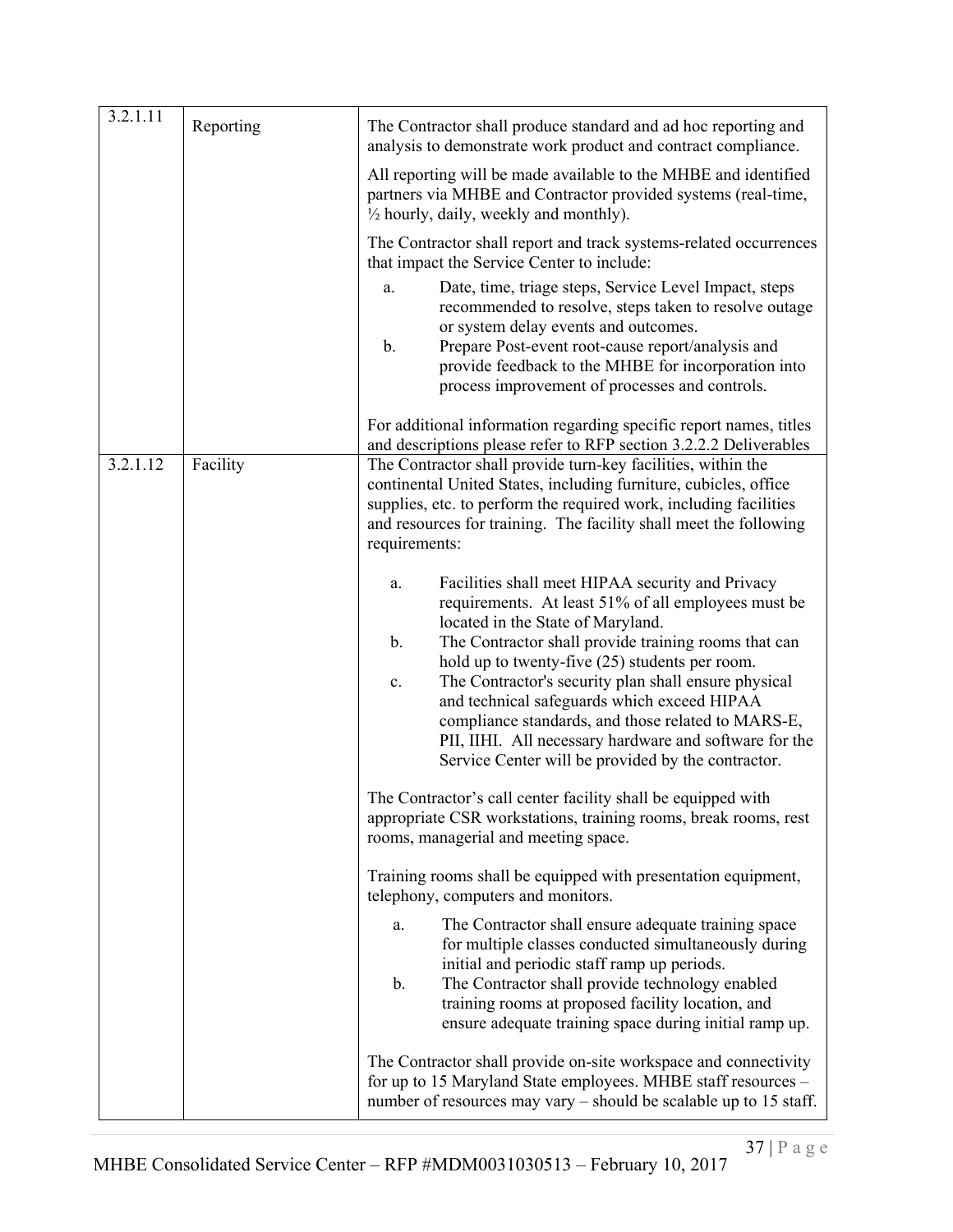| 3.2.1.13 | Telephony System —<br>Requirements |               | The Contractor shall provide a telephony system, that will be<br>delivered through an IP infrastructure which provides the<br>functionality described below:                                                                                                                                                                                                                                                                                                                                                                                                                                                                                                                                                                      |
|----------|------------------------------------|---------------|-----------------------------------------------------------------------------------------------------------------------------------------------------------------------------------------------------------------------------------------------------------------------------------------------------------------------------------------------------------------------------------------------------------------------------------------------------------------------------------------------------------------------------------------------------------------------------------------------------------------------------------------------------------------------------------------------------------------------------------|
|          |                                    | a.            | Automated Call Distribution (ACD) - Telephony<br>system will provide intelligent routing of customer<br>contacts based on predefined thresholds, monitoring<br>real-time consumer support center statistics such as<br>but not limited to, agent skill, longest available agents,<br>and wait time.                                                                                                                                                                                                                                                                                                                                                                                                                               |
|          |                                    | $\mathbf b$ . | Interactive Voice Response (IVR) - the telephony<br>solution shall provide call queuing and self-service at<br>the edge of the network, allowing for redundancy so<br>that calls can be routed to alternate consumer support<br>centers in the event of a failure.                                                                                                                                                                                                                                                                                                                                                                                                                                                                |
|          |                                    | $\mathbf{c}.$ | Weighted Skills-Based Routing: the telephony system<br>shall consolidate contacts to a centralized queue and<br>dynamically route to representatives according to pre-<br>defined business rules and contact priority.                                                                                                                                                                                                                                                                                                                                                                                                                                                                                                            |
|          |                                    | d.            | Call prioritization: the telephony system shall have<br>the capability to tag/prioritize calls within the<br>IVR/ACD to move "critical" calls ahead in queue<br>(e.g., account issue, etc.)                                                                                                                                                                                                                                                                                                                                                                                                                                                                                                                                       |
|          |                                    | e.            | Auto answer: the telephony system shall allow for an<br>automatic connection to incoming calls when an agent<br>is in a ready state. This feature can be leveraged to<br>improve speed to answer.                                                                                                                                                                                                                                                                                                                                                                                                                                                                                                                                 |
|          |                                    | f.            | Courtesy callback: the telephony system shall provide<br>a courtesy callback feature to reduce the time callers<br>are waiting on hold or in a queue. The feature enables<br>our system to offer callers who meet predetermined<br>criteria the option to be called back by the system<br>instead of waiting on the phone for an agent. Callers<br>who decide to be called back by the system leave their<br>names and phone numbers. When the system<br>determines that an agent will be available soon (or is<br>available), the system then places a call back to the<br>caller. The caller answers, confirms that he/she is the<br>original caller, and is connected by the system to the<br>agent after a much shorter wait. |
|          |                                    | g.            | Whisper feature: the telephony system should provide<br>a whisper feature that will alert a Customer Service<br>Representative of the type of incoming call, providing<br>information such as whether the call is coming from a<br>producer, Certified Application Counselor, or the<br>language line.                                                                                                                                                                                                                                                                                                                                                                                                                            |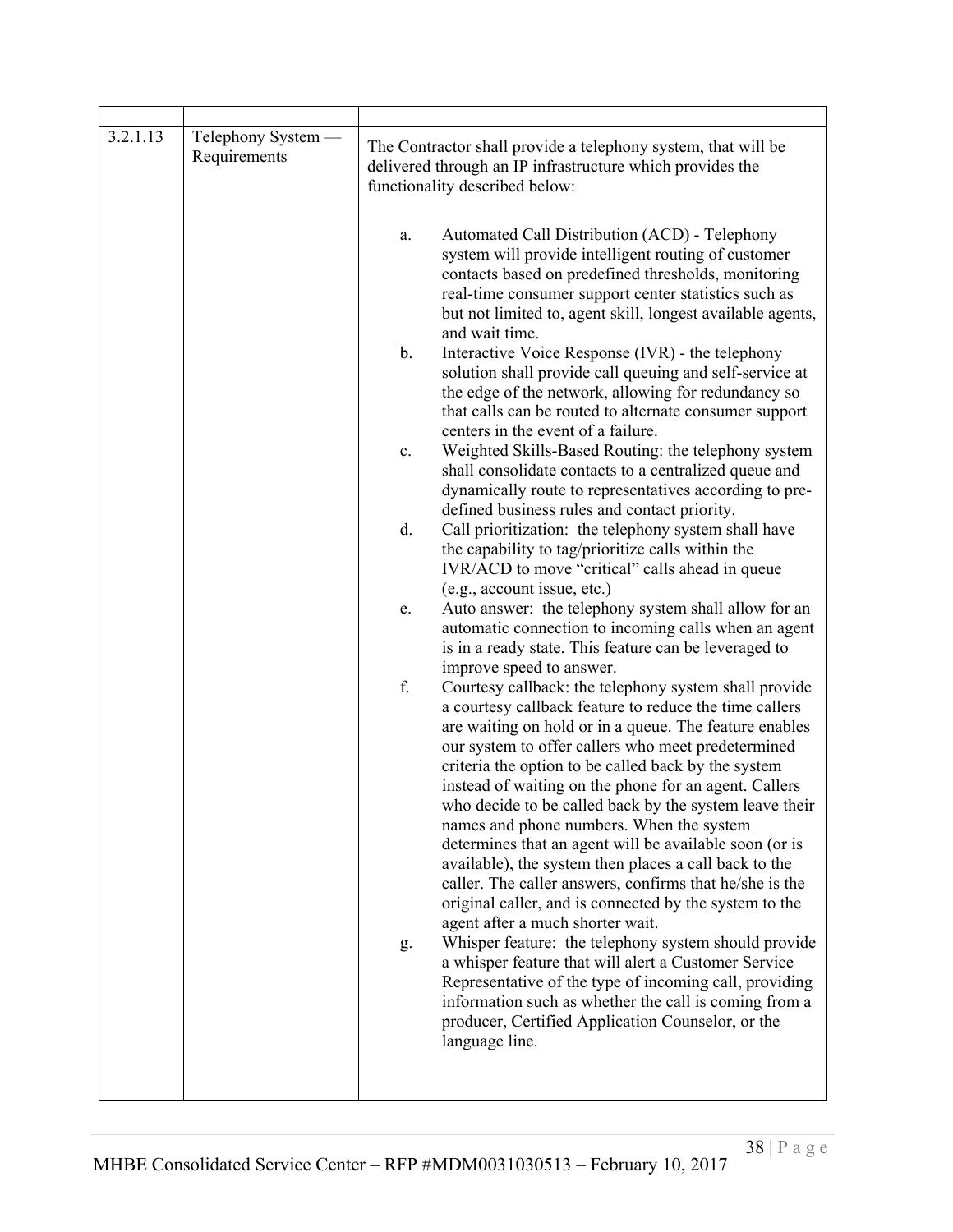| 3.2.1.14 | Telephony System -                        | The Contractor shall:                                                                                                                |
|----------|-------------------------------------------|--------------------------------------------------------------------------------------------------------------------------------------|
|          | ACD & IVR System                          | Monitor the ACD and IVR for uptime and accuracy;<br>a.                                                                               |
|          | Monitoring &                              | Initiate an internal resolution process for any outages<br>$\mathbf b$ .                                                             |
|          | Operational                               | or abnormal ACD or IVR behavior;                                                                                                     |
|          | Requirements                              | Integrate data from reports generated from the ACD<br>c.                                                                             |
|          |                                           | and IVR into weekly and monthly reports that will be                                                                                 |
|          |                                           | provided to the MHBE.                                                                                                                |
|          |                                           | Proactively identify call routing and message changes<br>d.<br>within the IVR to improve consumer experience and                     |
|          |                                           | containment rate.                                                                                                                    |
|          |                                           | Maintain and improve the IVR call trees based upon<br>e.                                                                             |
|          |                                           | consumer contact types, call volumes, IVR failure                                                                                    |
|          |                                           | rates, etc. Examples include testing new scripting and                                                                               |
|          |                                           | providing results and analysis to the MHBE.                                                                                          |
|          |                                           | f.<br>Program Customer Satisfaction Survey (CSAT) into                                                                               |
|          |                                           | IVR menu.(See Section 3.2.1.XX for additional                                                                                        |
|          |                                           | information on CSAT)                                                                                                                 |
|          |                                           | Provide the ability to make ad hoc changes and<br>g.                                                                                 |
|          |                                           | updates to IVR messaging and call routing menus                                                                                      |
|          |                                           | swiftly to manage caller demand.                                                                                                     |
|          |                                           | Develop IVR menu options for caller self-service.<br>h.                                                                              |
| 3.2.1.15 | Telephony System -                        | The Contractor shall provide a Customer Satisfaction Survey                                                                          |
|          | <b>Customer Satisfaction</b>              | through the IVR menu. The Customer Satisfaction Survey shall                                                                         |
|          | Survey Reporting &                        | prompt the caller for participation prior to connecting with live                                                                    |
|          | Functionality                             | CSR and present the survey after CSR completes call. Survey                                                                          |
|          |                                           | shall accept DTMF (Dual Tone Multi-Frequencies) responses.                                                                           |
|          |                                           | All survey activity shall be captured for later reporting. Survey                                                                    |
|          |                                           | questions will be defined by the MHBE. The survey functionality                                                                      |
|          |                                           | shall allow for adding or changing survey questions as desired by                                                                    |
|          |                                           | the MHBE.                                                                                                                            |
| 3.2.1.16 | Telephony System -<br>Reporting & Records | The Contractor shall record 100% of all voice calls (inbound and<br>outbound) and provide the State the ability to retrieve the call |
|          | Maintenance                               | information for up to 10 years.                                                                                                      |
|          |                                           |                                                                                                                                      |
|          |                                           | The Contractor's telephony applications shall be compatible for                                                                      |
|          |                                           | integration with the MHBE's CRM database.                                                                                            |
|          |                                           |                                                                                                                                      |
|          |                                           | The Contractor shall notify the MHBE of any disruption to                                                                            |
|          |                                           | service, and provide continued updates to the MHBE contract                                                                          |
|          |                                           | monitor or designee when resolution cannot be achieved within<br>the agreed upon Service Level Agreement (SLAs).                     |
|          |                                           |                                                                                                                                      |
| 3.2.1.17 | Technology                                | Contractor shall have capability to add remote locations and                                                                         |
|          |                                           | remote employees for business redundancy and expansion                                                                               |
|          |                                           | planning.                                                                                                                            |
|          |                                           |                                                                                                                                      |
|          |                                           | The Contractor must provide appropriate network infrastructure<br>and expert support services to acquire and complete circuit        |
|          |                                           | connectivity within the Servicer Center facility.                                                                                    |
|          |                                           |                                                                                                                                      |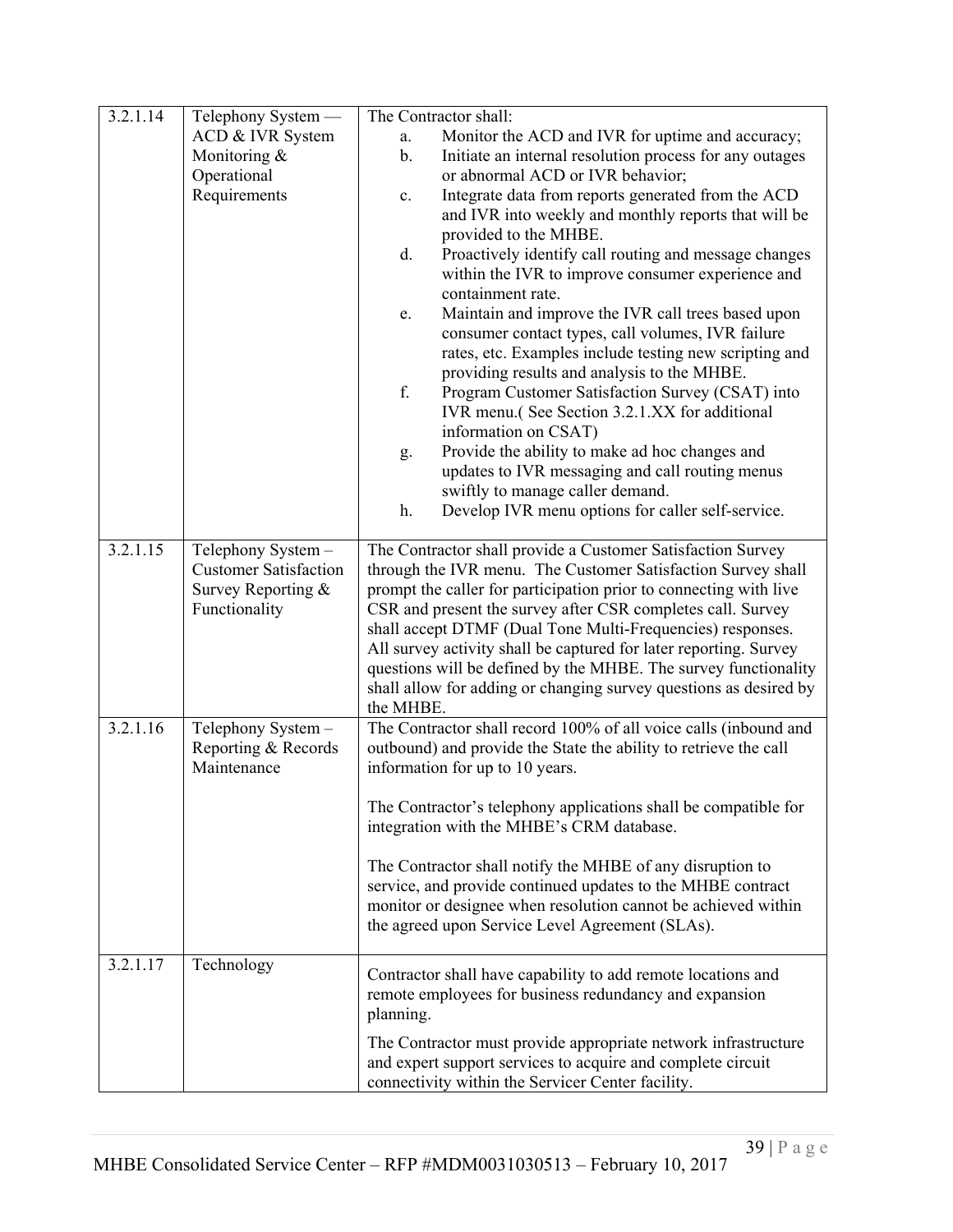|  | The Contractor must provide fiber connectivity within the<br>Service Center facility.                                                                                                                                                                                         |
|--|-------------------------------------------------------------------------------------------------------------------------------------------------------------------------------------------------------------------------------------------------------------------------------|
|  | The Contractor will work with the State technology division to<br>arrange for connectivity to the Worker Portal via means of direct<br>connection from the State to Contractor premises and/or site to<br>site VPN tunnel.                                                    |
|  | The Contractor must provide local internet services capable of<br>supporting a 150M MPLS connection,                                                                                                                                                                          |
|  | The Contractor must provide phones, headsets, computers,<br>monitors, keyboards, mice and other peripheral equipment<br>necessary for CSRs to perform call center activities.                                                                                                 |
|  | The Contractor must supply all PCs, monitors, printers, network<br>routers, network switches, data center racks, and wiring sufficient<br>to meet network and operational needs.                                                                                              |
|  | Contractor will assume billing and cost management<br>responsibilities for establishing and maintaining connectivity<br>(MPLS and Internet).                                                                                                                                  |
|  | The Contractor will provide redundant DHCP and DNS network<br>services.                                                                                                                                                                                                       |
|  | The Contractor is required to provide battery backup for all<br>routers, switches and servers.                                                                                                                                                                                |
|  | The Contractor must provide enough bandwidth to record 100%<br>of all voice and data traffic.                                                                                                                                                                                 |
|  | The Exchange will provide CRM Users License sufficient for the<br>number of required staff and Maryland.gov email addresses for<br>managerial and escalation staff as jointly determined necessary<br>by MHBE and Contractor.                                                 |
|  | The contractor must provide internet connectivity to the<br>following applications:<br>The HBX<br>The Exchange's Learning Management System<br>٠<br>(LMS)<br>The Exchange's Customer Relationship Management<br>System (CRM)<br>The Exchange's SharePoint and/or Google Docs. |
|  | The Contractor will ensure desktop upgrades to support CSC<br>tools to CSR desktops. Contractor will use Internet Explorer 9, or<br>such other upgraded versions as required, to connect to the<br>hosted Exchange applications;                                              |
|  | The Contractor will provide the capability to record 100% of all<br>calls and screens viewed (i.e.: chat). The recordings must be<br>exportable in a format that can be viewed and heard.                                                                                     |
|  | The Contractor shall provide a help desk resource for internal<br>technology-related escalations.                                                                                                                                                                             |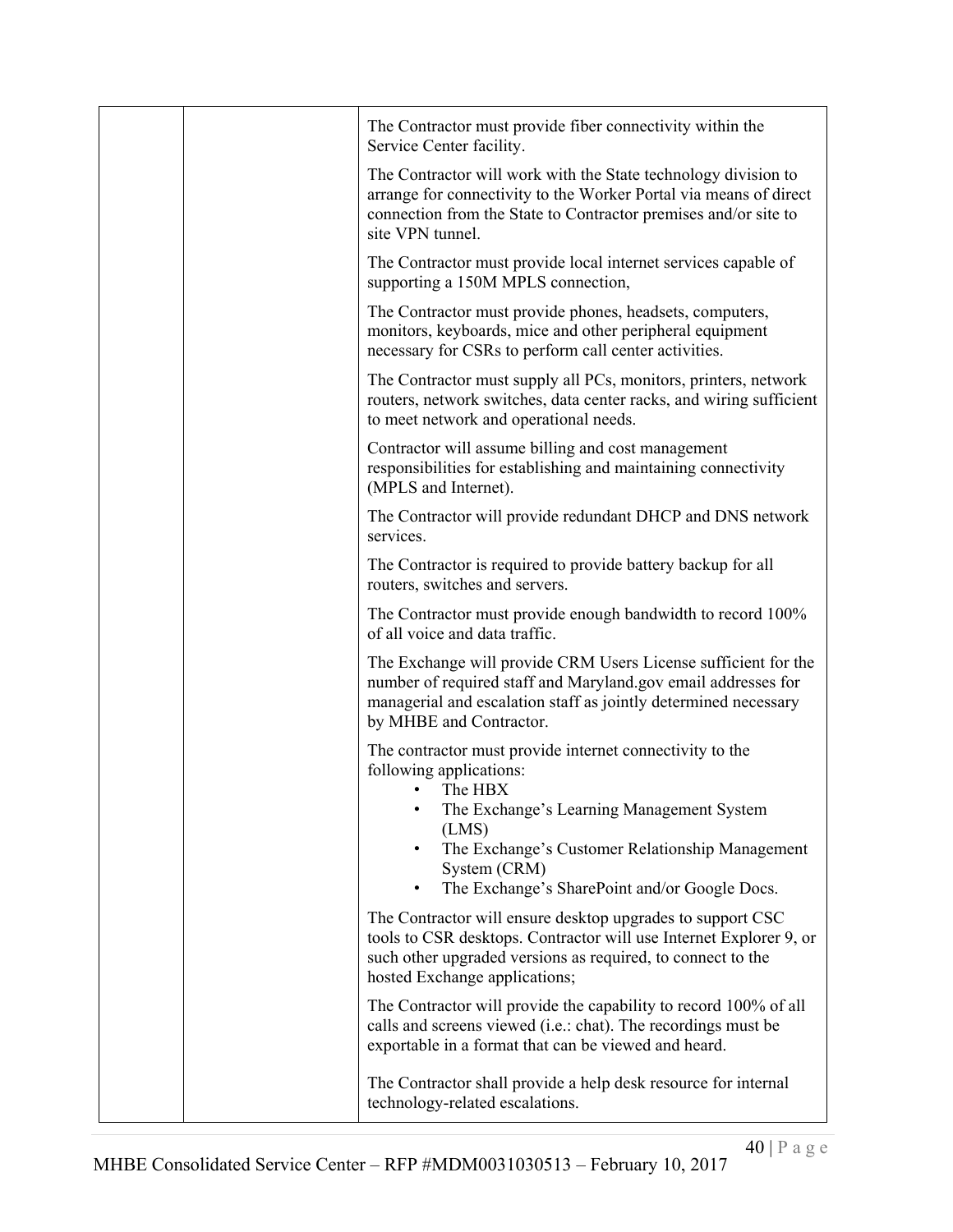|          |                                       | The Contractor shall provide computing systems workstations<br>with the following minimum specifications:<br>Processor - 7th Generation - i7 Processor<br>Memory - 8 Gig minimum<br>Disk Space - Minimum 256 SSD or Regular Hard<br>Drive (500Gig)<br>Full disk encryption<br>Monitors $(2)$ - 24 inch monitors<br>$\bullet$<br>The Contractor shall have technical support for all provided<br>systems, desktops, telephony (including remote telephony) and<br>network connectivity.<br>The Contractor shall provide a technical lead to manage and<br>coordinate all aspects of technology, including but not limited to<br>voice, data, desktops and cloud based systems and whom all<br>technical communications will be communicated. |
|----------|---------------------------------------|---------------------------------------------------------------------------------------------------------------------------------------------------------------------------------------------------------------------------------------------------------------------------------------------------------------------------------------------------------------------------------------------------------------------------------------------------------------------------------------------------------------------------------------------------------------------------------------------------------------------------------------------------------------------------------------------------------------------------------------------|
| 3.2.1.18 | Open enrollment<br>readiness timeline | Each year, the Contractor shall provide a detailed plan for CSR<br>staffing and production readiness for Open Enrollment period<br>commencing November 1.<br>The Contractor shall provide a detailed timeline demonstrating a<br>plan for proposed facilities, support staffing, and technology<br>readiness.                                                                                                                                                                                                                                                                                                                                                                                                                               |

# **3.2.2 Deliverables**

# **3.2.2.1 Deliverables Submission Process**

For each deliverable, the Contractor shall submit the deliverable to the Contract Monitor in accordance with the format, content, and timing specified in RFP Section 3.2.2.2. To be considered timely, the deliverable must be received by the Contract Monitor by the date and time noted in Section 3.2.2.2. Unless otherwise stated in Table 3.2.2.2 below, deliverables are due by 10 AM on the specified date. A deliverable shall be considered received upon written notification of receipt of the deliverable from the Contract Monitor to the Contractor. For each written deliverable, draft and final, the Contractor shall submit electronically to the Contract Monitor in compliance with the Acceptance Criteria in RFP Section 3.2.2.2.

Upon completion of a deliverable, the Contractor shall document each deliverable in final form to the Contract Monitor for acceptance. Upon receipt of a final deliverable, the Contract Monitor shall commence a review of the deliverable as required to validate the completeness and quality in meeting requirements. Upon completion of validation, the Contract Monitor shall issue to the Contractor notice of acceptance or rejection of the deliverables. In the event of rejection, the Contractor shall correct the identified deficiencies or non-conformities and resubmit the deliverable to the Contract Monitor. Once the deficiencies have been addressed and the resolution(s) are accepted by the Contract Monitor, the Contractor shall incorporate the resolutions into the deliverable and resubmit the deliverable for acceptance.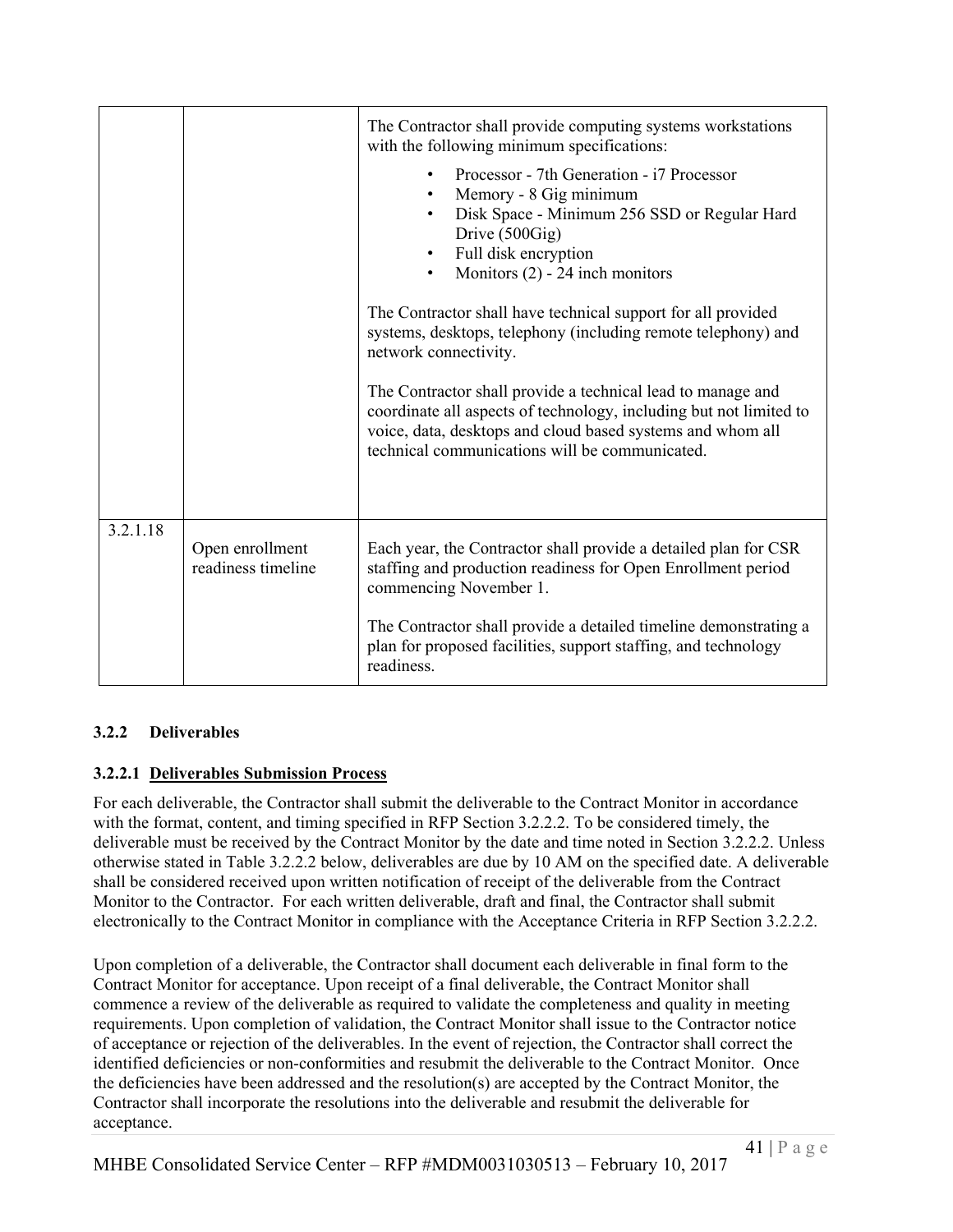A written deliverable defined as a final document shall satisfy the scope, requirements, and acceptance criteria for that deliverable. Final written deliverables shall be complete and shall not contain structural errors such as poor grammar, misspellings or incorrect punctuation. Deliverables shall:

- Be presented in a format appropriate for the subject matter and depth of discussion.
- Be organized in a manner that presents a logical flow of the deliverable's content.
- Represent factual information reasonably expected to have been known at the time of submittal.
- **•** Present information that is relevant to the Section of the deliverable being discussed.
- Be complete and address all State comments provided on the final draft deliverable.

Required deliverables are defined in Section 3.2.2.2. Within the scope of this RFP, the Contractor Monitor may suggest other subtasks or deliverables to improve the quality and success of the project/task.

# **THE REMAINDER OF THIS PAGE IS INTENTIONALLY LEFT BLANK**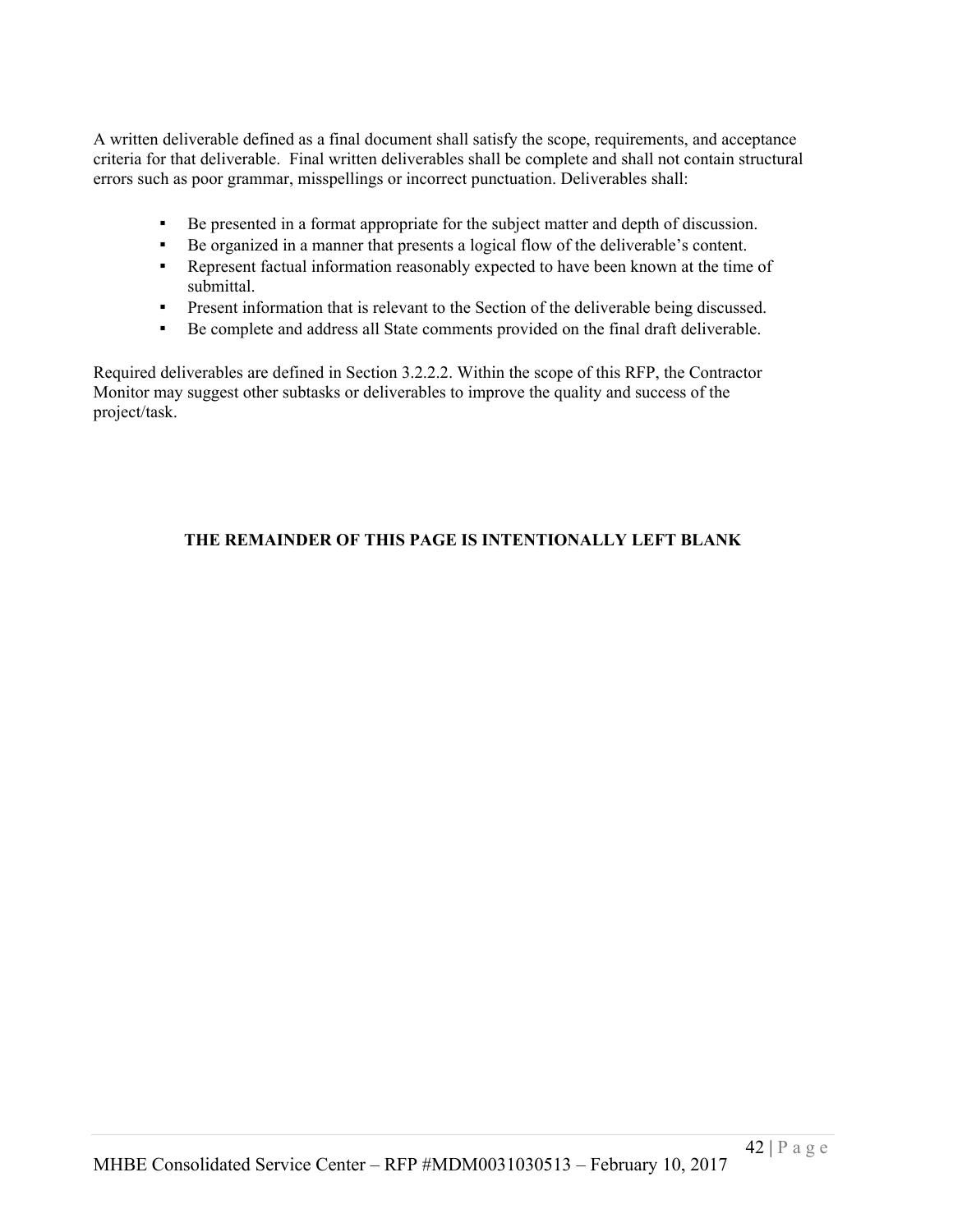# **3.2.2.2 Deliverables**

| <b>Task</b>           | <b>Deliverable</b>                                           | <b>Description</b>                                                                                                                                                                                                                                                                                                                                                                                                                                                                                                                                                                                                                                                                                                                                                                                                                                                                                                                                                                                                                                                                                                                                                                                                                                                                                                                                                                                                          | <b>Frequency/Due Date</b>                                 |
|-----------------------|--------------------------------------------------------------|-----------------------------------------------------------------------------------------------------------------------------------------------------------------------------------------------------------------------------------------------------------------------------------------------------------------------------------------------------------------------------------------------------------------------------------------------------------------------------------------------------------------------------------------------------------------------------------------------------------------------------------------------------------------------------------------------------------------------------------------------------------------------------------------------------------------------------------------------------------------------------------------------------------------------------------------------------------------------------------------------------------------------------------------------------------------------------------------------------------------------------------------------------------------------------------------------------------------------------------------------------------------------------------------------------------------------------------------------------------------------------------------------------------------------------|-----------------------------------------------------------|
| 3.2.1.11<br>Reporting | Hours per Job<br>Classification<br>Report                    | For each job classification - CSR, SME,<br>supervisor, team lead, etc. as described in Section<br>3.2.1, the Contractor shall provide the actual hours<br>worked for the measurement period. This will<br>include New Hire/Start-up Training for those<br>classification eligible for training hours.                                                                                                                                                                                                                                                                                                                                                                                                                                                                                                                                                                                                                                                                                                                                                                                                                                                                                                                                                                                                                                                                                                                       | Monthly - to be<br>submitted with invoice.                |
| 3.2.1.11<br>Reporting | Daily/Weekly/<br>Monthly To-<br>Date<br>Operations<br>Report | A combination report providing daily, weekly and<br>month-end statistics on call center operational<br>metrics, call categories and dispositions and<br>customer satisfaction. This report will contain:<br><b>Operational Statistics:</b><br>Headcount – CSR and other<br>1.<br>2.<br><b>CSR Headcount Overall</b><br>3.<br>Internal Escalation Team (SME)<br>Headcount<br>4.<br>Social Media Response Representative<br>(SMRR) Headcount<br>5.<br>New Hire Training Headcount<br>6.<br>Available for Phone Headcount<br>7.<br><b>Staff Scheduled</b><br>8.<br>Staff not scheduled for phone support<br>9.<br>Max Number of Staff Available<br>10.<br>Shrinkage due to Absence (% of phone<br>staff not available)<br>11.<br>Average staff schedule adherence %<br>Calls Offered<br>12.<br>13.<br>Calls Handled<br>14.<br>Calls Abandoned<br>15.<br>Abandoned Rate<br>16.<br>Callbacks Offered<br>17.<br>Callbacks Abandoned<br>18.<br>Callbacks abandoned rate<br>19.<br>Adjusted Calls Handled (calls offered +<br>call backs)<br>20.<br>Average Handle Time<br>21.<br>Service Level<br>22.<br>Availability<br>23.<br>Occupancy<br>24.<br>Maximum Wait Time Average<br>25.<br>Average Speed of Answer (ASA)<br>26.<br>Number of Calls Placed on Hold<br>27.<br>Percentage of Calls Placed on Hold<br>28.<br>Average Hold Time per Instance<br>29.<br>Graphic Display of Calls Offered, Calls<br>Handled and Abandon Rate | Daily by 10:00AM<br>unless otherwise<br>approved by MHBE. |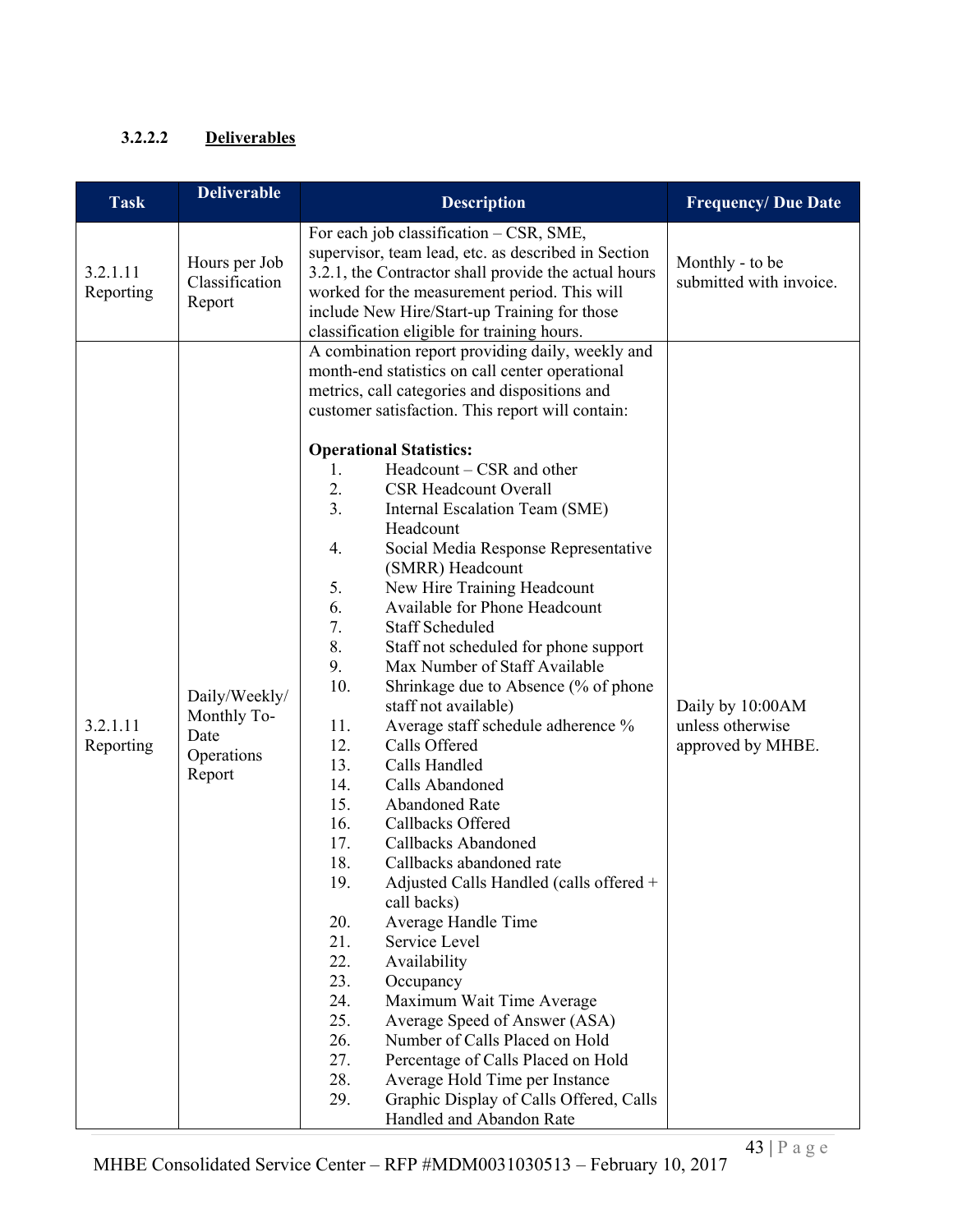|                       |                                                   | Graphic Display of Maximum Phone<br>30.<br>Staff, Phone Staff Scheduled and<br>31.<br>Shrinkage Rate<br>Graphic Display of CAW Calls<br>32.<br>Offered, Calls Handled and Abandon<br>Rate<br>33.<br>Number of calls transferred out via<br><b>IVR</b> menu<br><b>Consumer Assistance Worker (CAW) Line</b><br><b>Statistics including (dedicated direct dial lines):</b>                                                                                              |                                                                         |
|-----------------------|---------------------------------------------------|-----------------------------------------------------------------------------------------------------------------------------------------------------------------------------------------------------------------------------------------------------------------------------------------------------------------------------------------------------------------------------------------------------------------------------------------------------------------------|-------------------------------------------------------------------------|
|                       |                                                   | 1. Number of Agents skilled to take calls<br>2. Number of CAW Line agents off or<br>unavailable<br>3. Net number of CAW Line agents<br>available<br>4. CAW Line calls Offered<br>5. CAW Line Calls Handled<br>6. CAW Line Calls Abandoned<br>7. CAW Line Abandon Rate (CAW Calls<br>Handled/Producer Calls Offered)<br>8. CAW Line Average Handle Time                                                                                                                |                                                                         |
| 3.2.1.11<br>Reporting | Customer<br>Satisfaction<br><b>Survey Results</b> | Customer Satisfaction Survey responses with<br>associated questions.                                                                                                                                                                                                                                                                                                                                                                                                  | Daily by 10:00 AM<br>unless otherwise<br>approved by MHBE.              |
| 3.2.1.11<br>Reporting | Maryland<br>Daily Queue<br>Performance<br>Report  | The Maryland Daily Queue Performance Report<br>details call statistics by Skill Group. The<br>Maryland Daily Queue Performance Report will<br>contain the following data by Skill Group:<br>Average Speed of Answer<br>1.<br>Average Talk Time<br>2.<br>3.<br>Average Hold Time<br>Average After Call Work<br>4.<br>5.<br>Average Handle Time<br>Number of Calls on Hold<br>6.<br>Total Number of Calls Offered<br>7.<br>8.<br><b>Total Number of Calls Abandoned</b> | Daily by 10:00 AM<br>unless otherwise<br>approved by the<br><b>MHBE</b> |
| 3.2.1.11<br>Reporting | Monthly<br>Service Level<br>Agreement<br>Report   | Report all contractual service levels for the month<br>in format to be approved by the MHBE                                                                                                                                                                                                                                                                                                                                                                           | Monthly $-$ to be<br>submitted with invoice.                            |
| 3.2.1.11<br>Reporting | Quality<br>Assurance<br>(QA) Report               | Quality Assurance report will contain:<br>Number of consumer contacts<br>evaluated per CSR per month                                                                                                                                                                                                                                                                                                                                                                  | Weekly by noon on<br>Monday for the<br>previous week                    |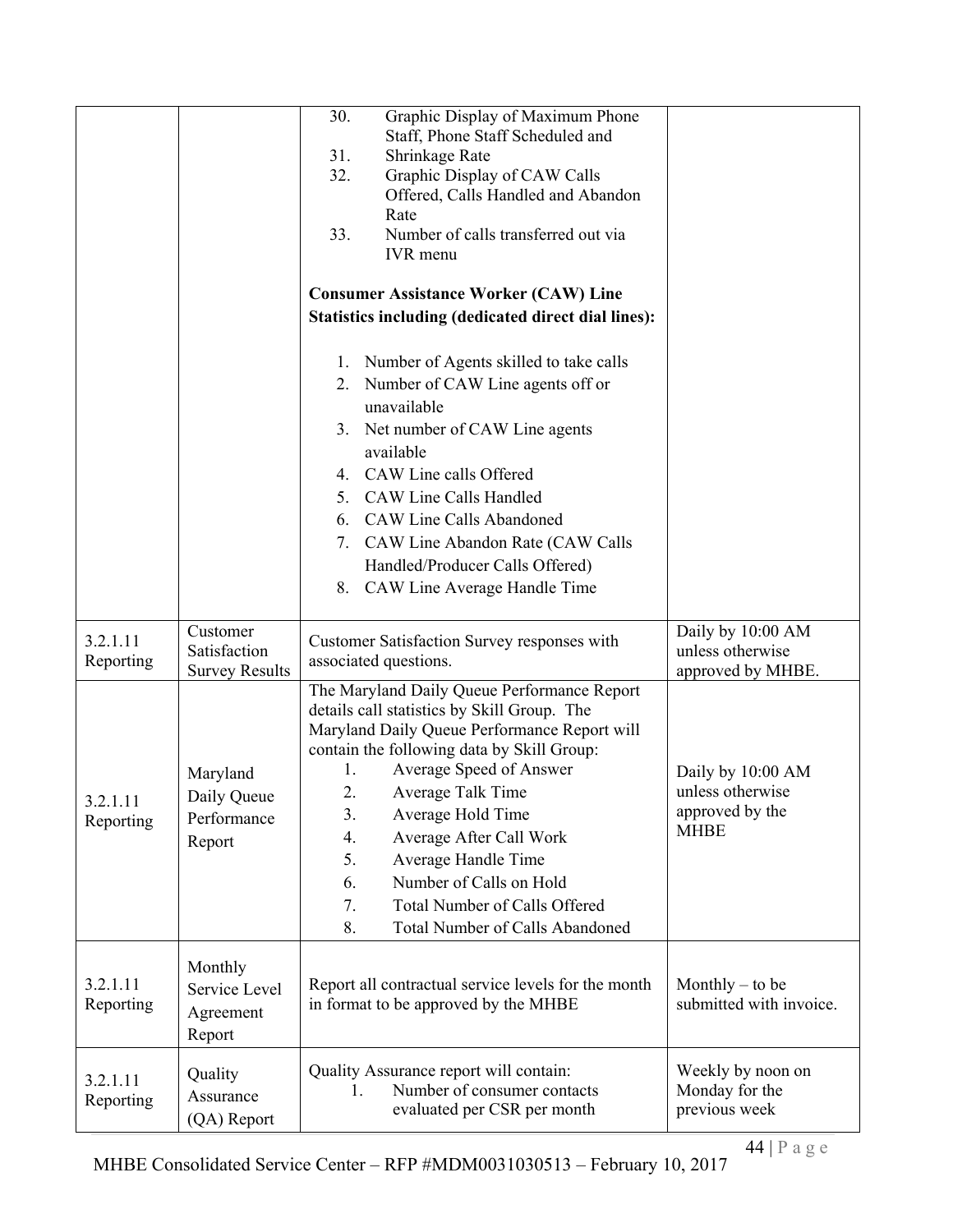|                                                         |                                                           | 2.<br>Average overall score for sum of<br>evaluations<br>Average score for key components of<br>$\mathcal{E}$<br>QA checklist/scorecard          |                                                                                                                                 |
|---------------------------------------------------------|-----------------------------------------------------------|--------------------------------------------------------------------------------------------------------------------------------------------------|---------------------------------------------------------------------------------------------------------------------------------|
| 3.2.1.8<br>Training                                     | <b>Training Work</b><br>plan and<br>training<br>materials | Detailed training work plan and all training<br>materials                                                                                        | Annually by August<br>1st or within 5 business<br>days of material<br>modification to the<br>work plan or training<br>materials |
| 3.2.1.18<br>Open<br>enrollment<br>readiness<br>timeline | Open<br>Enrollment<br>Readiness<br>Plan                   | The Contractor shall provide a detailed timeline<br>demonstrating a plan for proposed facilities,<br>support staffing, and technology readiness. | Annually by August<br>1st.                                                                                                      |
| 3.7 Staffing<br>Requiremen<br>ts/Plan                   | <b>Staffing Plan</b>                                      | Refer to RFP Sections 3.7 and 4.4.2.8                                                                                                            | $NTP + 30$ calendar<br>days                                                                                                     |
| 3.3<br>Transition<br>Plan                               | <b>Transition In</b><br>Plan                              | Refer to RFP Section 3.3.1 for details                                                                                                           | $NTP + 15$ calendar<br>days                                                                                                     |
| 3.3<br>Transition<br>Plan                               | <b>Transition Out</b><br>Plan                             | Refer to RFP Section 3.3.2 for details                                                                                                           | 90 days prior to<br>contract expiration                                                                                         |

### **3.3 Transition Plan**

# 3.3.1 **Transition-In Planning and Execution**

### 3.3.1.1 Kick-off Meeting:

A kickoff meeting will be held within 5 calendar days after the issuance of the NTP to the Contractor. MHBE will provide a copy of the Incumbent Contractor's draft Transition-Out Plan to the Contractor on or before this meeting.

### 3.3.1.2 Establish a Transition-In Plan:

The Contractor will have up to 90 calendar days for complete verification and transfer of all operations, control, processes and data from the Incumbent Contractor. The plan shall describe transitioning of all operations, and activities specified in RFP Section 3.2, from the Incumbent Contractor to the Contractor in accordance with the time periods outlined in the RFP Section 3.2.2.2 - Deliverables. The Contractor shall work with MHBE and the Incumbent Contractor to identify and plan for the continuation and completion of all outstanding tasks. The plan shall include identification of all tasks, assumptions, clear delineation of responsibilities, level of effort to complete each task, timelines for task completion, and the labor categories required to perform the work.

### 3.3.1.3 Transition-In Execution: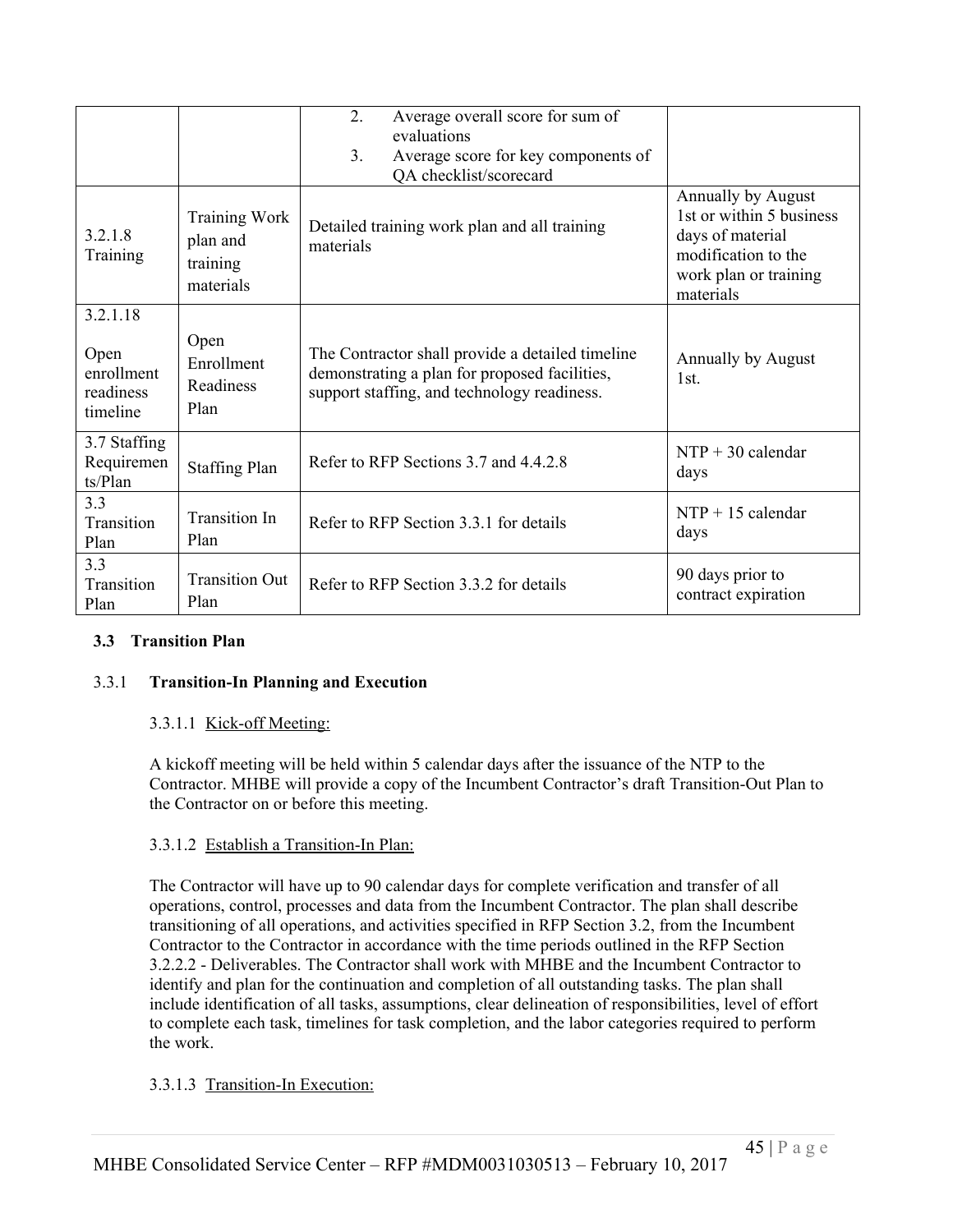At the kickoff meeting, the Contractor shall be provided with the Incumbent Contractor's final transition plan, if not previously provided. The Contractor shall use this as the basis for development of the final Transition-In plan. The Contractor shall submit the final Transition-In plan within 10 calendar days following the issuance of the NTP. The plan can be submitted in a progressive elaboration fashion, with the upcoming 3 weeks of activities elaborated in detail. The Contractor's resources that will carry out the telephony and IVR operation activities required in the RFP shall also be included in the transition process.

The Transition-In Plan shall address the following:

- a) Contractor transition team staff (must include the leadership staff that will support the contract beyond transition).
- b) Communication between the Contractor, Incumbent Contractor and MHBE.
- c) Transfer of knowledge, including practices and processes from the Incumbent Contractor to the Contractor staff regarding CSR work instructions and CRM utilization.
- d) Establishment of connectivity with MHBE networks.
- e) Establishment of operational readiness across the service center.
- f) Demonstrating operational readiness and support of all operational requirements under scope.
- g) Transferring MHBE assets from Incumbent Contractor's location to the Contractor, if applicable.
- h) Establishment of all telephony, ACD and IVR connectivity and operational readiness.
- i) Hiring, training and readiness of all staff by go live date.
- j) Status reports and meetings.
- k) Other matters deemed important for the Transition-In process that may be identified during the kick-off meeting.

The Contractor, during the course of the Transition-In period shall:

- a) Demonstrate an understanding of the operational activities necessary to stand up the Consolidated Services Center.
- b) Have the ability to independently provide operational support with minimal external assistance.
- c) Demonstrate technical skills to identify issues and provide root cause analysis for day-to-day operational issues resolution.

# **3.3.2 Transition-Out Planning and Execution**

The Contractor shall cooperate in the orderly transition of services from the Contract awarded under this solicitation to any subsequent contract for similar services. The transition period shall begin 90 calendar days before the Contract end date, or the end date of any final exercised option or Contract extension. The Contractor shall work toward a prompt and timely transition, proceeding in accordance with the directions of the Contract Monitor. The Contract Monitor may provide the Contractor with additional instructions to meet specific transition requirements prior to the end of Contract.

The Contractor shall provide a Transition-Out Plan at least 90 calendar days prior to termination of its Contract outlining the steps necessary to transition out activities to the successor MHBE Contractor. The Contractor shall work in full cooperation with the MHBE and the Successor Contractor to ensure that each status report for Transition-Out activities are accurate.

The Contractor shall work during the Transition-Out period as if time is of the essence. This period of time provides an opportunity for the Successor Contractor staff to gain a full understanding of the operational environment in order to provide all the services required by the Successor Contractor.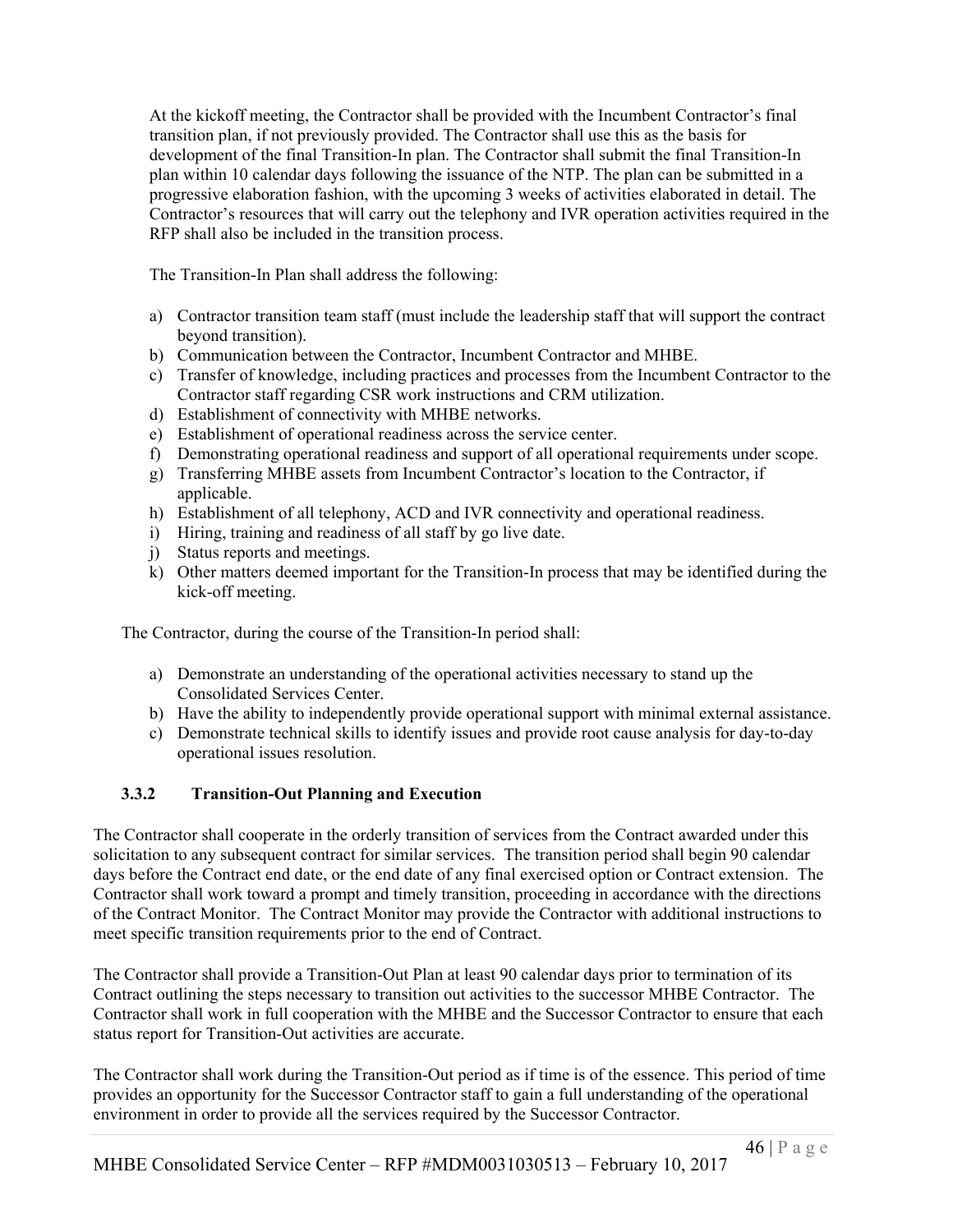The Contractor's Transition-Out Plan shall address the following:

- a) A preliminary Transition-Out Project Work Plan (PWP), with placeholders for milestones, key delivery dates, and resource assignments. The PWP shall contain fields to capture successor and predecessor tasks to identify and track dependencies, and where applicable, it shall link related tasks.
- b) The key transition personnel and their respective Roles.
- c) The reporting mechanism for providing, at a minimum, twice-weekly reports during the transition.
- d) The final Transition-Out methodology, accounting for MHBE's project work, consumer call volumes, and other considerations.
- e) The mechanism by which the Contractor will identify, capture, and transition to the Successor Contractor any outstanding deliverables and/or tasks and time frames for completion.
- f) The plan for ensuring that all Contract documentation has been updated to reflect all changes, such as enhancements and modifications.
- g) The plan for ensuring that all required support training materials, and transition information has been delivered to the MHBE.
- h) The required involvement of the Successor Contractor team, MHBE resources, and any third-party.
- i) A description of the resources that the Contractor will commit and the functions that the Contractor will perform, along with time frames, in transferring the operation to the Successor Contractor.
- j) Risk assessment and mitigation recommendations/solutions and the plan for monitoring and managing risk during the Transition-Out period.
- k) A clear set of tasks, objectives, outcomes, and timeframes to transition on-going activities, processes, people, services, knowledge and documentation associated with the exit of the Contractor.

The Contractor shall provide a final PWP to address these tasks at a granular level, and shall successfully complete the tasks as part of the Transition-Out effort. Transition-Out tasks include all aspects of the Contractor's Transition-Out Plan, including but not limited to the following:

- a) Provide timely access to necessary call data
- b) Provide operational work instruction knowledge transfer
- c) Participate and contribute in transition-in activities for the Successor Contractor
- d) Ensure seamless telephony shut-down and start-up transition with Successor Contractor to minimize downtime.
- e) Provide all call recording data in encrypted and searchable format.
- f) Provide weekly/monthly status for the previous period
- g) Participate actively in all transition meetings.
- h) Provide requested information within five (5) calendar days.
- i) Meet all defined due dates as determined and approved by MHBE.
- j) Make recommendations throughout the Transition-Out effort to mitigate risk.
- k) Participate in all activities required by MHBE to assess the incoming Contractor's readiness and capabilities to assume complete control and management of application maintenance and enhancement services.

The Contractor shall provide a Systems Documentation Report no less than 20 calendar days before the end of the Contract during the Transition-Out containing the following:

- a) Contractor's record of its deliverable submissions and approvals, of work products approved and completed, and project documentation throughout the duration of its Contract.
- b) All applicable access to tools and repositories as needed to complete turnover to MHBE and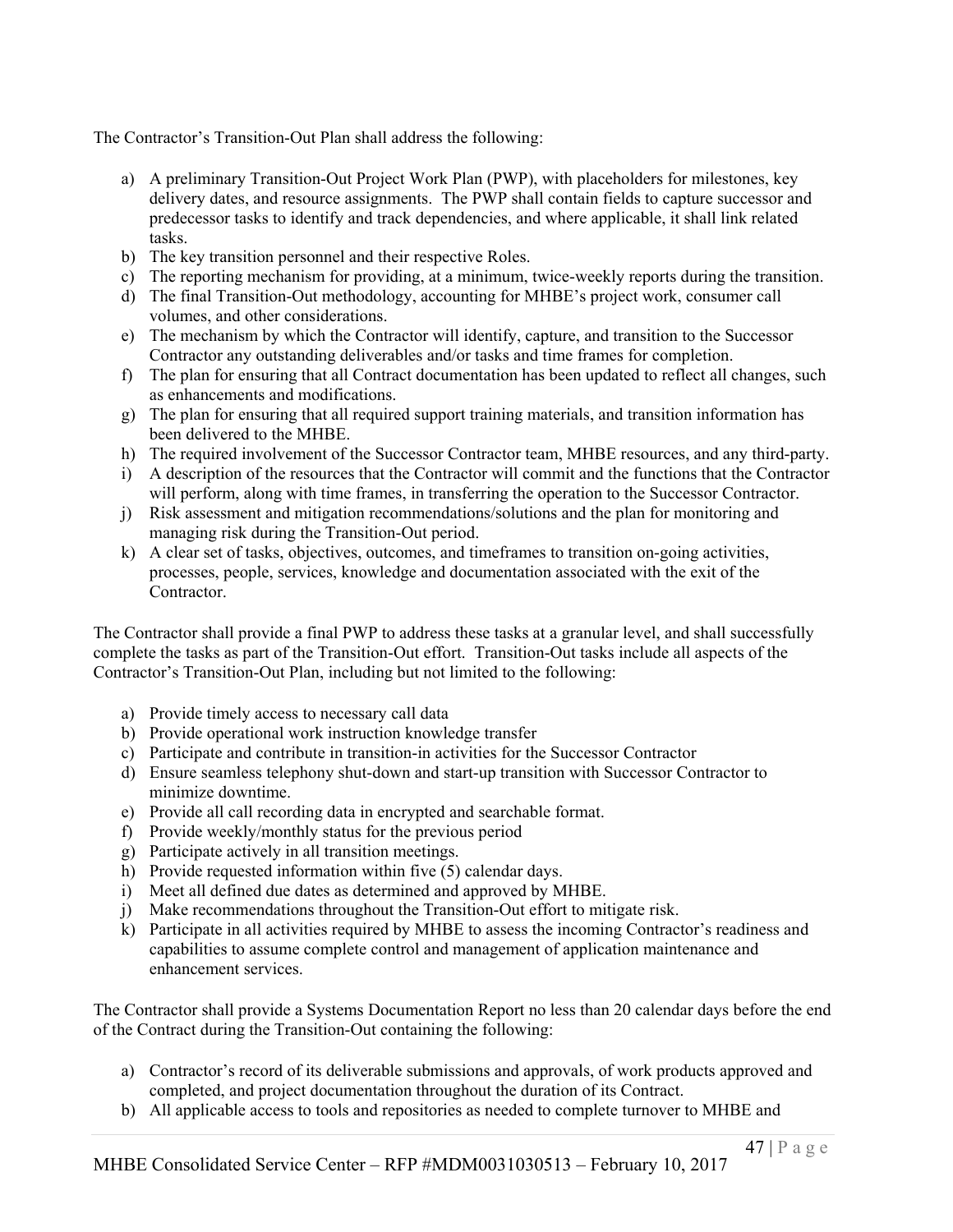references to the locations of all work products and technical artifacts.

c) The final System Documentation Report is due no less than 20 calendar days before the end of the Contract during the Transition Out phase.

| <b>RFP</b> Section # | <b>Activity</b>                                                        | <b>Completion Date</b>             |
|----------------------|------------------------------------------------------------------------|------------------------------------|
| 3.3.1.1              | Kick-off Meeting                                                       | $NTP + 5$ calendar days            |
| $3.3.1.2 \& 3.3.1.3$ | <b>Contractor submits Transition Plan</b>                              | $NTP + 15$ calendar days           |
| 3.3.1.3              | Transition-In of contractual activities with day-to-day support from   | $NTP + 45$ calendar days           |
|                      | the Incumbent Contractor                                               |                                    |
| 3.3.1.3              | Full transition by Contractor to successfully and completely take over | $NTP + up$ to 90 calendar days     |
|                      | all contractual activities with support from the Incumbent Contractor  |                                    |
| 3.3.2                | Contractor Transition-Out Plan outlining the steps necessary to        | Contractor shall provide           |
|                      | transition out activities to the successor MHBE Contractor.            | Transition-Out Plan at least 90    |
|                      |                                                                        | calendar days prior to termination |
|                      |                                                                        | of its Contract                    |

#### **Transition Requirements Summary Table**

# **3.4 Service Level Agreements (SLA)**

During the course of the contract, the MHBE will measure and review Contractor performance. The Contractor must have in place processes to monitor performance and must report its performance in accordance with the Service Level metrics provided herein. The Contract Manager and other state personnel designated by the MHBE shall actively participate with the Contractor to approve the results, request corrective actions, and assess liquidated damages if necessary. Invoicing and payments shall be administered in accordance with the process outline in Section 1.41. The MHBE reserves the right to introduce additional Service Level metrics following an initial baseline period after reasonable notice to the contractor.

MHBE agrees that Contractor will not be assessed liquidated damages for failure to meet a milestone or metric if the failure results from the unavailability of tools, or technologies to be provided by others but not available for use by Offeror. MHBE also agrees that Contractor will not be considered in breach and will not be assessed liquidated damages for failure to meet a SLA if the failure results from the staffing levels imposed on Contractor by the RFP.

# **3.4.1 SLA Liquidated Damages**

Time is an essential element of the Contract and it is important that the work be vigorously performed until completion. For services that are not provided in accordance to the metrics specified in RFP Section 3.4.6 Service Level Measurements below, the Contractor shall be liable for liquidated damages in the amount provided for in this RFP, specifically RFP Section 3.8.

The parties agree that any assessment of liquidated damages shall be construed and treated by the parties not as imposing a penalty upon the Contractor, but as liquidated damages to compensate the MHBE for the Contractor's failure to timely complete any Contract work,.

# **3.4.2 SLA Effective Date**

Although the SLAs set forth herein shall be in effect beginning with the commencement of services as of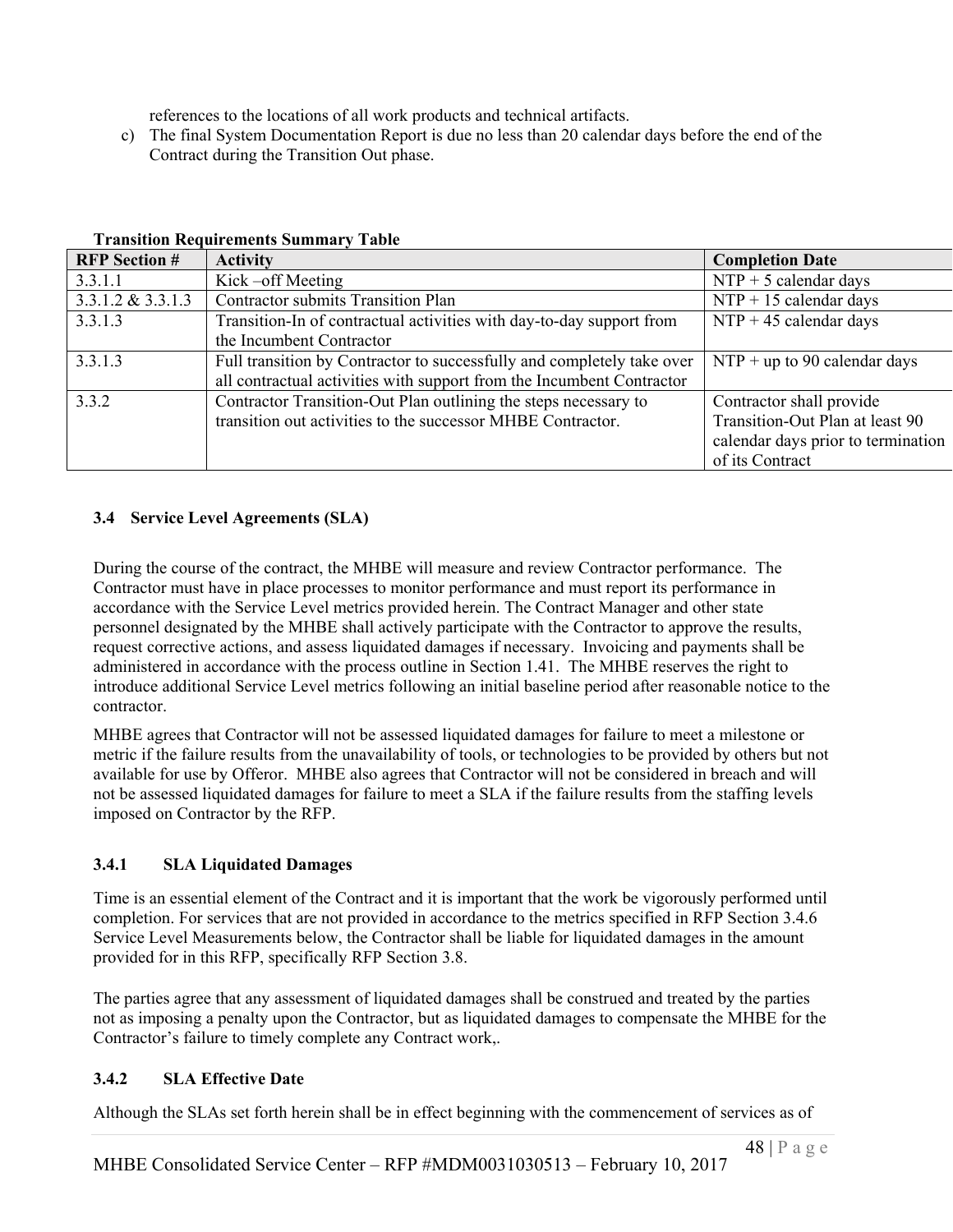the NTP date, liquidated damages shall not be assessed for the first 120 days of the Contract. The Contractor shall be responsible for complying with all performance measurements, and shall also ensure compliance by all subcontractors.

# **3.4.3 SLA Reporting**

The Contractor shall provide a monthly report, with submitted invoice, via email, to the Contract Monitor evidencing the attained level for each SLA set forth herein.

#### . **3.4.4 Credit for failure to meet SLA**

Contractor's failure to meet an SLA will result in assessment of liquidated damages (refer to RFP Section 3.5 Liquidated Damages) and not as a penalty, to the contracted payment for the month payable by the MHBE during the month that the Contractor fails to meet an SLA. The MHBE, at its option, may deduct an amount due as liquidated damage from any money payable to the Contractor or may bill the Contractor as a separate item.

## **3.4.5 Root Cause Analysis**

If the same SLA is not met more than once during one month, the Contractor shall conduct a root cause analysis. Such root cause analysis shall be provided upon request of the Contract Monitor.

# **THE REMAINDER OF THIS PAGE IS INTENTIONALLY LEFT BLANK**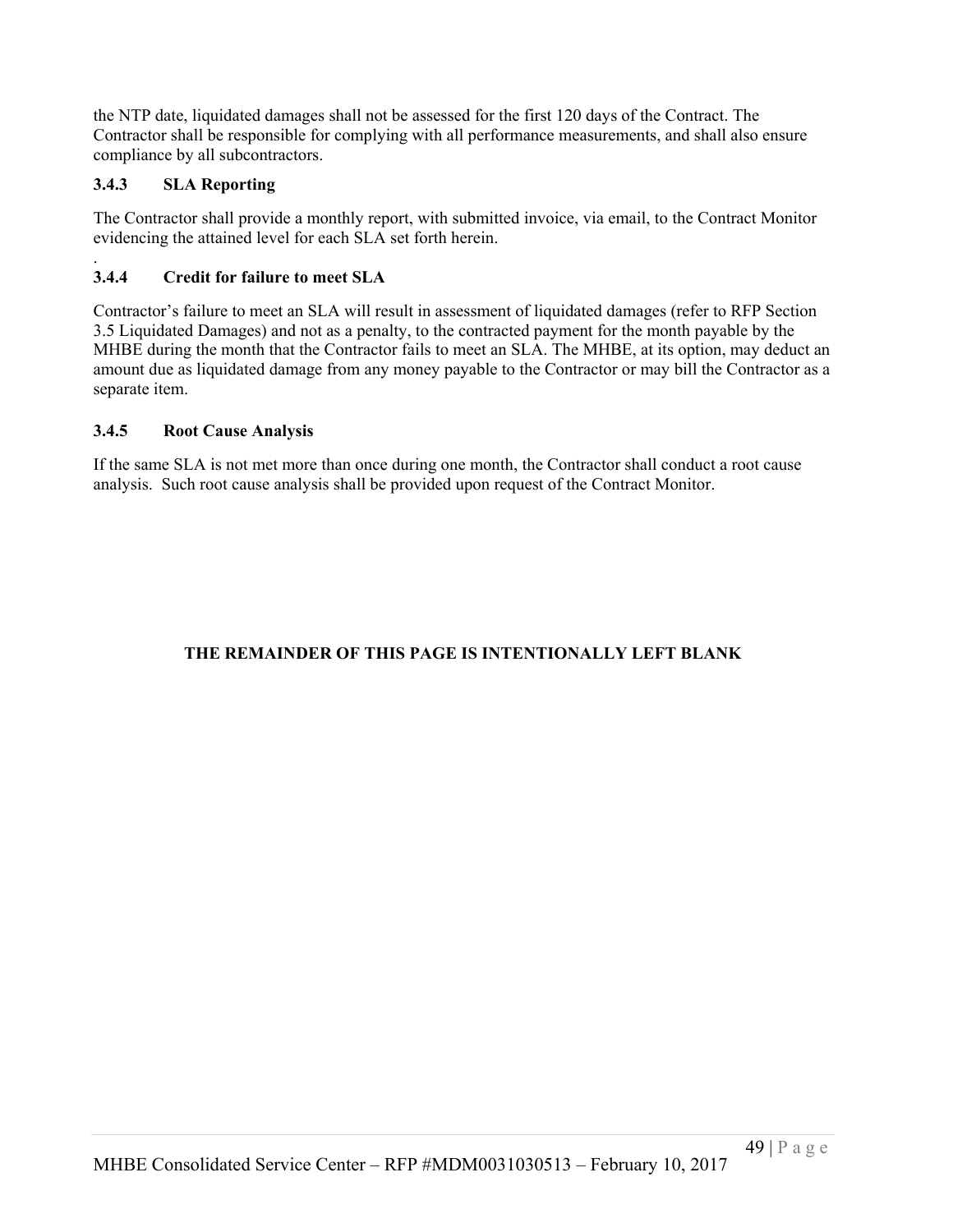### **3.4.6 Service Level Metrics and Measurements**

| <b>SLA ID</b> | <b>Scope of Work</b><br><b>Section</b> | Requirement                               | <b>Metric/Calculation</b>                                                                                                                                                                                                                                                                                                                                                                           | <b>Minimum Service Level</b><br><b>Required per month</b>                                 |
|---------------|----------------------------------------|-------------------------------------------|-----------------------------------------------------------------------------------------------------------------------------------------------------------------------------------------------------------------------------------------------------------------------------------------------------------------------------------------------------------------------------------------------------|-------------------------------------------------------------------------------------------|
| 3.4.6.1       | Operational<br><b>Support Services</b> | Service Level                             | Percentage of calls<br>answered by a live agent<br>within a certain $#$ of<br>seconds (excludes calls<br>abandoned in less than 30<br>seconds)<br>Calculation: (Number of<br>calls answered within the<br>service level threshold /<br>(Number of calls offered)<br>- Short abandoned<br>calls)) $*$ 100. Short<br>abandoned calls are<br>defined as calls<br>abandoned in less than 30<br>seconds. | Nov 1 - Jan 31: 80%<br>within 600 seconds<br>Feb $1 - Oct 31: 80\%$<br>within 180 seconds |
| 3.4.6.2       | Operational<br><b>Support Services</b> | <b>First Call Resolution</b>              | <b>First Call Resolution</b><br>(FCR) is the percentage of<br>initial calls that do not<br>require any further<br>contacts to address the<br>customer's reason for<br>calling.<br>(Calculation: Total CRM<br>incidents Resolved - Total<br>Incidents Reopened ) /<br>Total Incidents opened $=$<br>FCR%                                                                                             | Equal to or greater than<br>$\geq 90\%$                                                   |
| 3.4.6.3       | Internal<br><b>Escalated Team</b>      | <b>Escalated Case Issue</b><br>Resolution | Percentage of escalated<br>cases resolved within a<br>certain number of<br>calendar days<br>Calculation: Average<br>number of days between<br>escalated case assignment<br>and escalated case                                                                                                                                                                                                       | 85% of escalated cases<br>will be resolved within 7<br>calendar days                      |

The Contractor shall comply with the following metrics and measurements: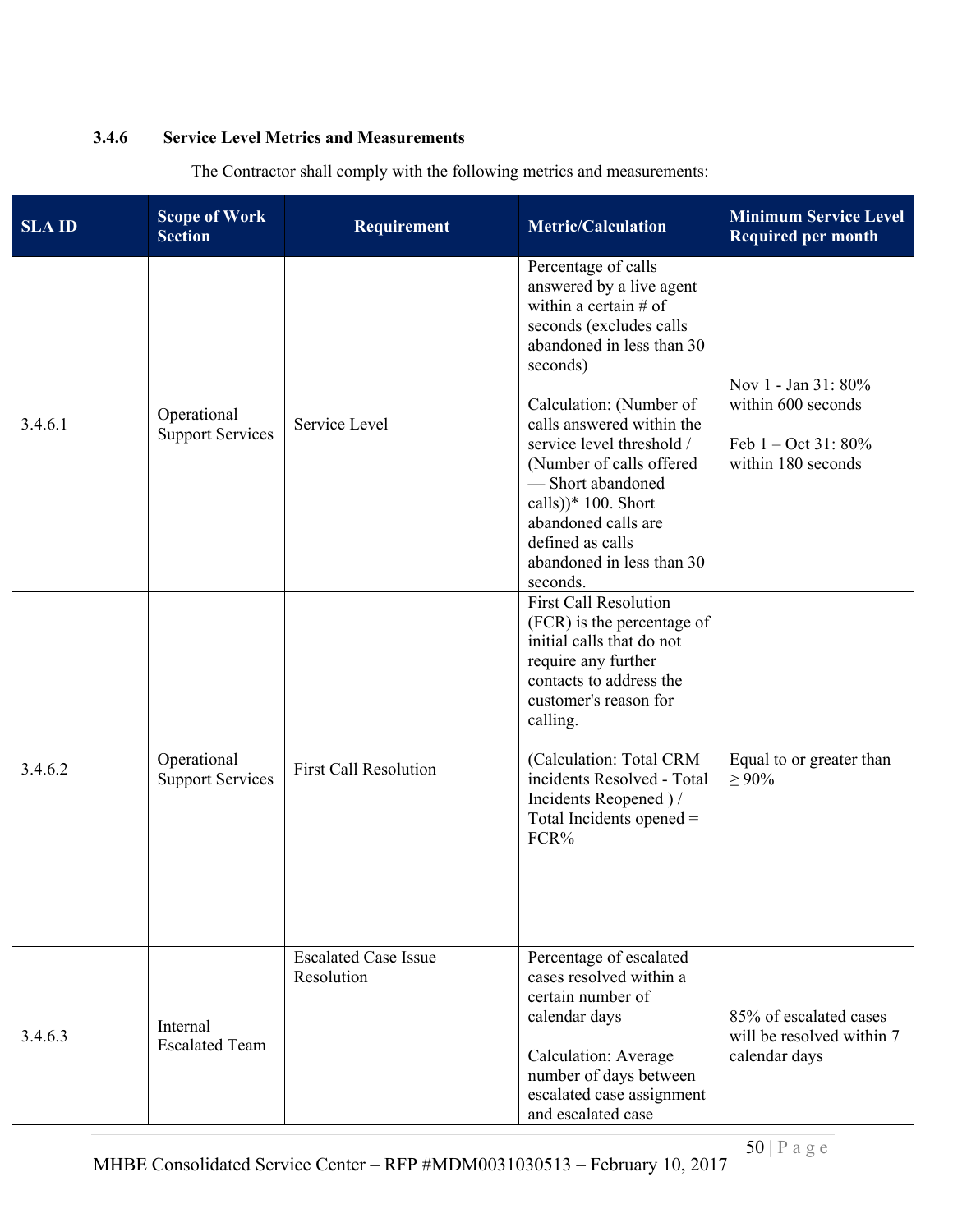|         |                                                      |                                                                                                                               | resolution date for all<br>cases assigned in the<br>month                                                                                                                                                                                                                                                                                                                                                                          |                                                                                                                                  |
|---------|------------------------------------------------------|-------------------------------------------------------------------------------------------------------------------------------|------------------------------------------------------------------------------------------------------------------------------------------------------------------------------------------------------------------------------------------------------------------------------------------------------------------------------------------------------------------------------------------------------------------------------------|----------------------------------------------------------------------------------------------------------------------------------|
| 3.4.6.4 | Telephony,<br>Workforce<br>Management,<br><b>IVR</b> | No Material Disruption to the<br><b>IVR</b> System                                                                            | The Interactive Voice<br>Response Unit (IVR)<br>provides functionality to<br>automatically greet callers<br>with recorded messages<br>and offers them service<br>options based on their<br>needs. Integrated and<br>included in this<br>functionality is the<br>Automatic Call<br>Distributor (ACD) that<br>directs the call, based on<br>the caller selecting an<br>option in the IVR, to the<br>appropriate CSR or CSR<br>queue. | Material disruption to the<br>IVR system shall be<br>resolved within 6 hours                                                     |
| 3.4.6.5 | Telephony,<br>Workforce<br>Management,<br><b>IVR</b> | Partial Outage, due to<br>Contractor, which means the<br>CSRs, as a group, are not<br>engaged on the phone with the<br>public | This Metric will be<br>measured weekly. If any<br>part of the telephony<br>platform or related<br>equipment or functionality<br>is out of service and<br>causes more than 100<br>CSRs to be unable to<br>accept calls from the<br>public.                                                                                                                                                                                          | Outages shall be less<br>than 4 hours per calendar<br>week.                                                                      |
| 3.4.6.6 | Telephony,<br>Workforce<br>Management,<br><b>IVR</b> | Total Outage, due to<br>Contractor, which means all<br>CSRs, as a group, are not<br>engaged on the phone with the<br>public.  | This Metric will be<br>measured weekly. If any<br>part of the telephony<br>platform or related<br>equipment or functionality<br>is out of service and<br>causes all CSRs to be<br>unable to accept calls<br>from the public.                                                                                                                                                                                                       | Total outages shall be<br>less than 2 hours of<br>operation of the<br><b>SERVICE CENTER</b><br>during a single calendar<br>week. |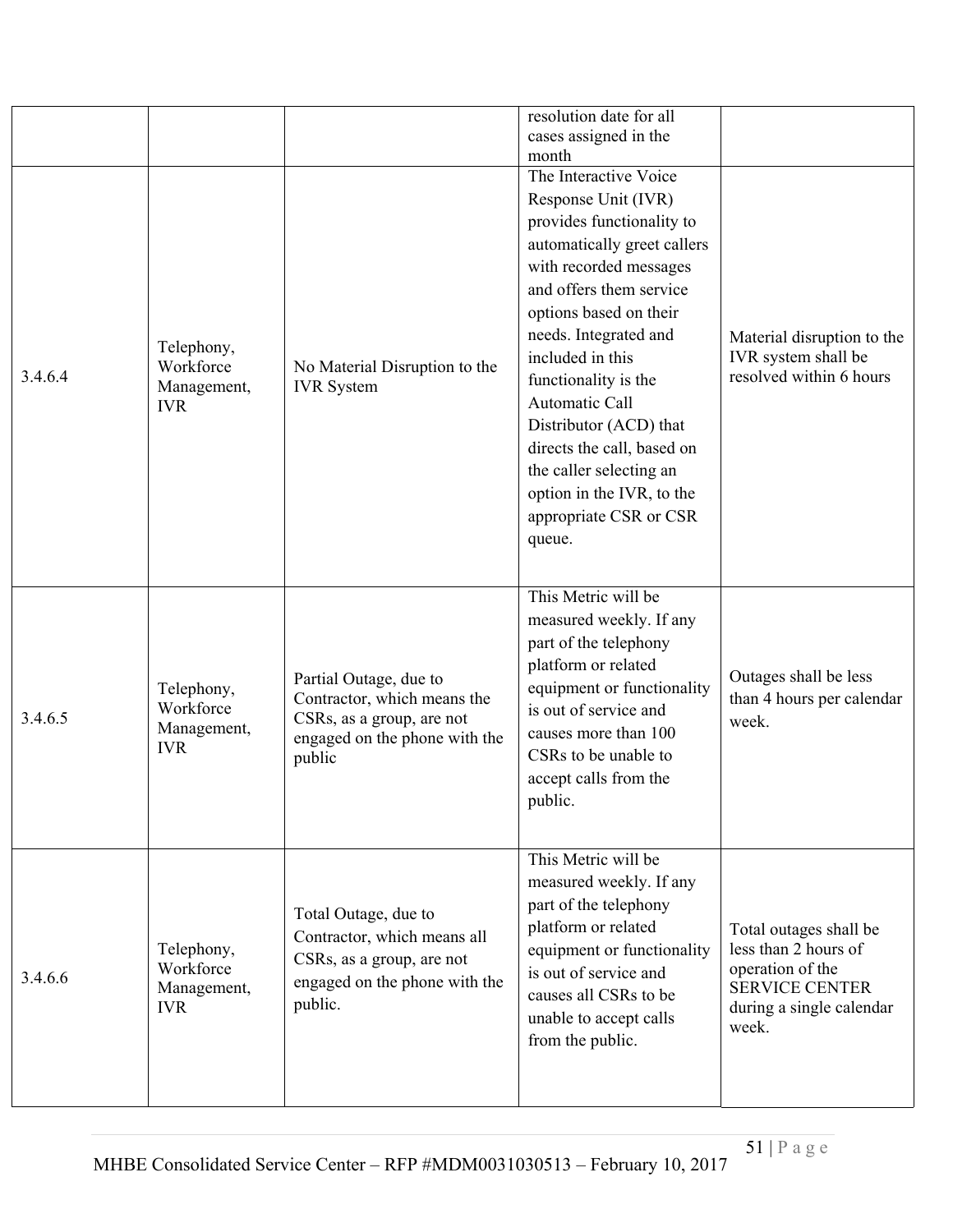| 3.4.6.7  | Reporting and<br>Compliance<br>Services                                                     | Disruption of Data from<br>Contractor Systems required<br>for Critical Needs | This Metric is measured<br>weekly. Data required by<br>or from the Contractor-<br>provided applications or<br>platform to operate the<br>Service Center, deliver<br>calls to CSRs, record,<br>monitor or evaluate those<br>calls.                                                                                                      | Data must be available at<br>all times. A liquidated<br>damage will be assessed<br>if required data is<br>unavailable for 72 hours<br>or longer in any calendar<br>week. |
|----------|---------------------------------------------------------------------------------------------|------------------------------------------------------------------------------|----------------------------------------------------------------------------------------------------------------------------------------------------------------------------------------------------------------------------------------------------------------------------------------------------------------------------------------|--------------------------------------------------------------------------------------------------------------------------------------------------------------------------|
| 3.4.6.8  | Operational<br><b>Support Services</b>                                                      | Timely Response to Social<br>Media Correspondence                            | Social Media<br>correspondence must be<br>answered/responded to in<br>less than 24 hours in<br>which the Service Center<br>is open for business.                                                                                                                                                                                       | 95% of all social media<br>correspondence must be<br>responded to in less than<br>24 hours in which the<br>Service Center is open<br>for business based on<br>receipt    |
| 3.4.6.9  | Operational<br><b>Support Services</b>                                                      | Quality of CSR and customer<br>interaction                                   | Contractor shall review a<br>sampling of twelve calls<br>per CSR per month. All<br>scores from all evaluated<br>calls for CSRs with tenure<br>over 90 days will be<br>averaged for the subject<br>month.<br>These calls will be<br>evaluated and scored<br>according to a score sheet<br>mutually agreed to by<br>MHBE and Contractor. | Contractor's CSR team<br>must achieve an average<br>score of 92% or higher<br>averaged on a monthly<br>basis.                                                            |
| 3.4.6.10 | <b>Automated Call</b><br>Distributor and<br><b>Interactive Voice</b><br>Response<br>Systems | <b>Planned Service Outages</b>                                               | Contractor shall require<br>various support systems to<br>be offline for scheduled<br>maintenance. These<br>outages are planned and<br>MHBE requires sufficient<br>notice of the outage in<br>order to assess the impact<br>on Service Center<br>operations. All work<br>performed during a                                            | 2 (two) calendar weeks'<br>notice prior to<br>conducting quarterly<br>systems maintenance.<br>• 48 hours' notice prior<br>to other planned system<br>outages             |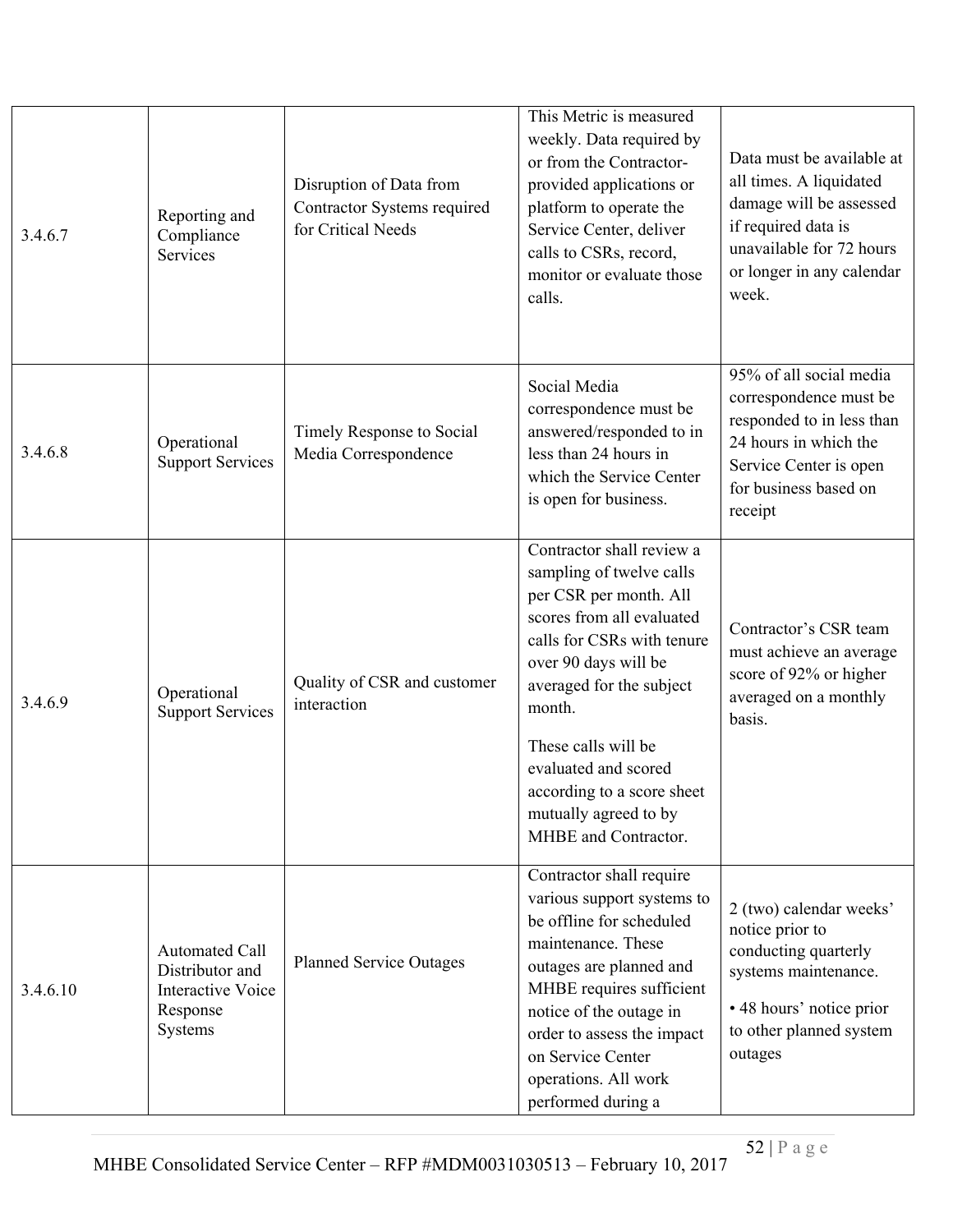|          |                                        |                     | to be performed during<br>non-business hours.<br>Failure to do so will be<br>considered to be out of<br>compliance with the<br>Metric. Email<br>notifications are required<br>to conform to the planned<br>system outage metrics.<br>Turnover will be                                                                                                                                                                                                                                                                                                                                                                     |                                                                                |
|----------|----------------------------------------|---------------------|---------------------------------------------------------------------------------------------------------------------------------------------------------------------------------------------------------------------------------------------------------------------------------------------------------------------------------------------------------------------------------------------------------------------------------------------------------------------------------------------------------------------------------------------------------------------------------------------------------------------------|--------------------------------------------------------------------------------|
| 3.4.6.11 | Operational<br><b>Support Services</b> | <b>CSR</b> Turnover | measured based on the<br>absolute number of staff<br>departing the call center<br>workforce, other than as a<br>result of MHBE-directed<br>reductions, and who are<br>not in training or nesting<br>in the calendar month<br>being measured. Length<br>of time on board will not<br>affect a staff member's<br>inclusion in the<br>measurement of this<br>metric. Termination will<br>include both involuntary<br>and voluntary termination<br>of employment.<br>Calculation: (CSR<br>Turnover + terminated<br>CSRs)/maximum number<br>of CSRs in calendar<br>month-(CSRs in<br>Training/Nesting on last<br>day of month) | Contractor shall maintain<br>a CSR turnover rate of<br>less than 13% per month |

# **3.5 Liquidated Damages**

It is agreed by the MHBE and Contractor that:

a) If the Contractor does not provide or perform the requirements referred to or listed in RFP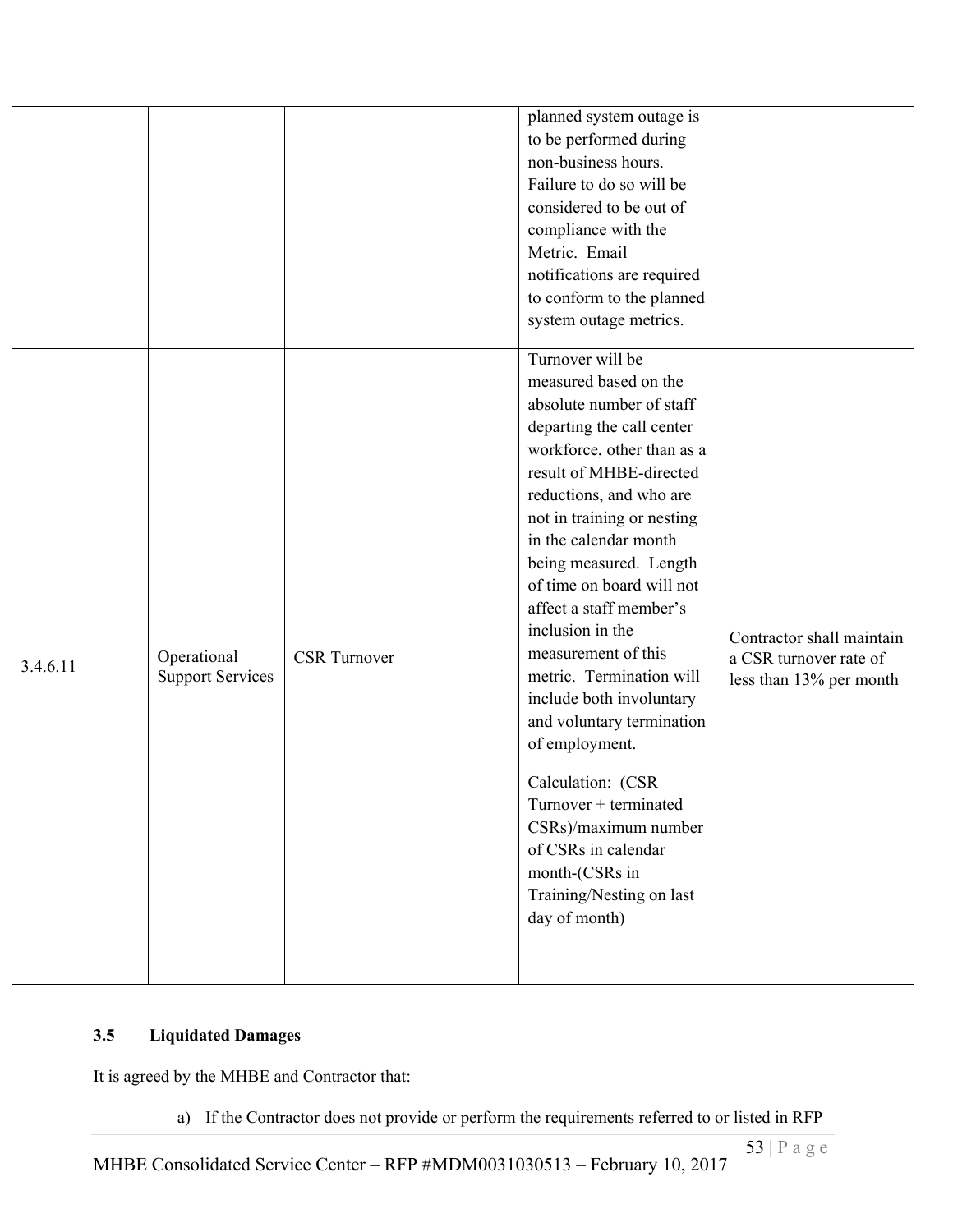Section 3.4.6, damage(s) to the MHBE will result.

- b) Proving such damage(s) will be costly, difficult, and time consuming.
- c) The damage figures listed below in RFP Section 3.5.5 represent a good faith effort to quantify the range of harm that could reasonably be anticipated at the time of the making of the Contract and such liquidated damages are not considered a penalty.
- d) Nothing in this provision shall be construed as relieving the Contractor from performing all Contract requirements whether listed herein or not, nor is the MHBE's right to enforce or to seek other remedies for failure to perform under any other Contract duty hereby diminished.
- e) Remedies of the MHBE specified in this section or elsewhere in the Contract for breach or failure of performance by the Contractor shall in no way limit any other remedies available to the MHBE under the Contract; under any statute or regulation; or at law or in equity. All rights, powers and remedies shall be cumulative and concurrent. Any failure of MHBE to exercise a remedy shall not be a waiver of any breach or non-performance by the Contractor nor shall it prevent MHBE from later exercising that or any other remedy.
- f) The Contract will be used by MHBE to monitor Contractor performance and will provide the basis for determining liquidated damages.

### **3.5.1 Liquidated Damages Assessment: Collections, Withholds**

- a) Once MHBE has determined that liquidated damages are to be assessed, MHBE shall notify the Contractor of the assessment (or assessments). At MHBE's discretion, the assessment notice may direct payment of the assessment by the Contractor. If payment is thus directed, the Contractor shall pay the assessment within thirty (30) calendar days of receipt of the assessment notice unless directed otherwise by the MHBE. If MHBE determines that any damage was caused in part by MHBE or another Contractor, MHBE may reduce damage assessment against the Contractor proportionately.
- b) Any liquidated damages assessment may also be collected, at MHBE's discretion, by withholding the funds from any payment (or payments) due the Contractor after the date of assessment.

### **3.5.2 Conditions for Termination of Liquidated Damages**

As determined appropriate by the MHBE, the following are the conditions under which the Contractor may obtain relief from the continued assessment of liquidated damages which have been imposed.

- a) Except as waived by the MHBE, no liquidated damages imposed on the Contractor shall be terminated or suspended until the Contractor issues a written notice of correction to the MHBE, as acceptable in the sole discretion of the MHBE, verifying the correction of condition(s) for which liquidated damages were imposed.
- b) The necessary level of documentation to verify corrections will be determined by the MHBE; the MHBE is the sole judge of the accuracy of any such documentation provided.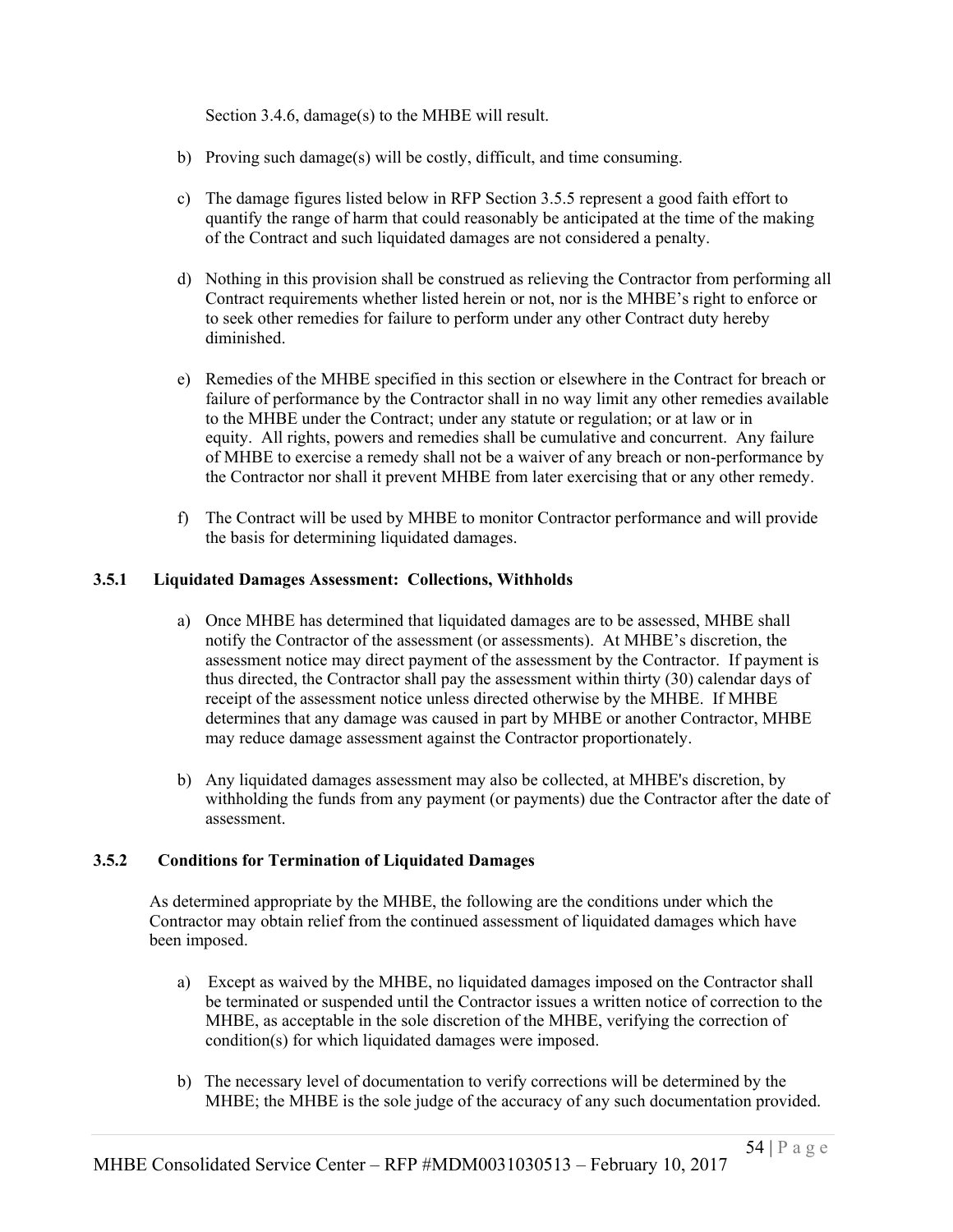c) The Contractor shall certify that each SLA breach is corrected.

#### **3.5.3 Severability of Individual Liquidated Damages Clauses**

If any portion of any provision on liquidated damages in the Contract, including as set forth in this RFP incorporated into it, is determined to be unenforceable in one or more of its applications, the remaining portion remains in effect in all applications not determined to be invalid that are severable from the invalid applications. If any portion of this liquidated damages provision is determined to be unenforceable in total, the other portions shall remain in full force and effect.

#### **3.5.4 Assessment of Liquidated Damages**

MHBE will not pay 100% of the contracted amount due to the Contractor in a month if SLA measures achieved for the month are less than the percentages specified in the RFP Section 3.4.6. For months in which SLA measures are not met, the contracted payment for the month will be deducted in the percentages specified in the table below. The percentage deductions correspond to the specific SLA ranges achieved by the Contactor for the various requirements.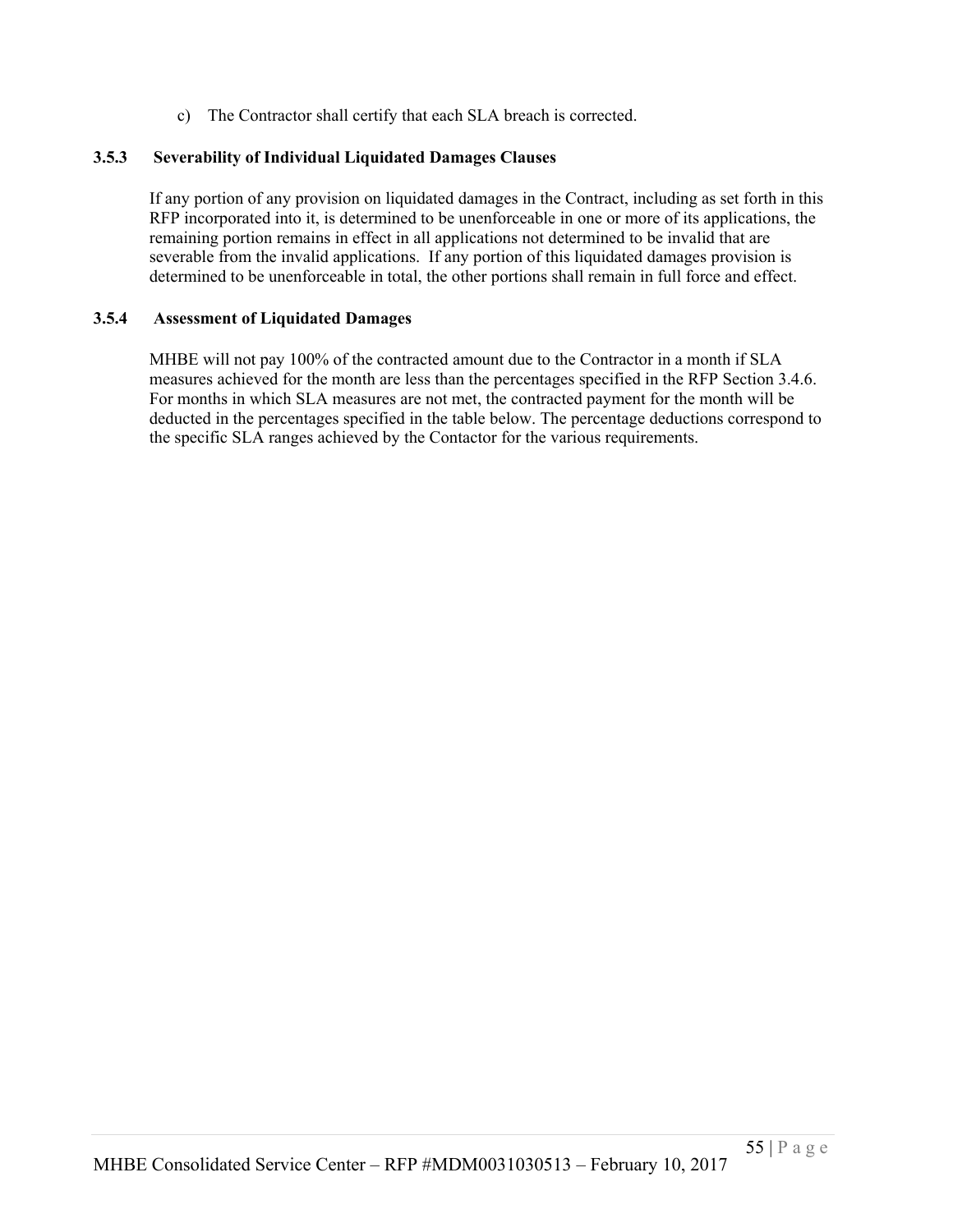| $SLA$ ID $#$ | Requirement                               | <b>SLA</b><br><b>Measurement</b>                                                   | <b>SLA Measurement</b><br><b>Achieved</b>                             | <b>Liquidated Damages</b><br><b>Deduction</b>                                                                                                                                                                                                                                                                                       |
|--------------|-------------------------------------------|------------------------------------------------------------------------------------|-----------------------------------------------------------------------|-------------------------------------------------------------------------------------------------------------------------------------------------------------------------------------------------------------------------------------------------------------------------------------------------------------------------------------|
| 3.4.6.1      | Service Level                             | Nov - Jan: 80%<br>within 600<br>seconds<br>Feb - Oct: 80%<br>within 180<br>seconds | $\leq 80\%$                                                           | Service Level Time at less<br>than $80\%$ , $1\%$ will be<br>deducted from the monthly<br>invoice (excluding<br>monthly operational fixed<br>fee)<br>If Contractor provides<br>targeted Service Level<br>Time at less than 75%, 2%<br>will be deducted from the<br>monthly invoice<br>(excluding monthly<br>operational fixed fee). |
| 3.4.6.2      | First call resolution                     | 90%                                                                                | $< 90\%$                                                              | If Contractor provides<br>targeted First Call<br>Resolution at less than<br>90%, 1% will be deducted<br>each month based on the<br>total Billable Staffing<br>Costs for the subject<br>month's invoice<br>(excluding monthly<br>operational fixed fee).                                                                             |
| 3.4.6.3      | <b>Escalated Case Issue</b><br>Resolution | Within 7 calendar<br>days                                                          | Monthly average<br>resolution time of 7<br>calendar days below<br>85% | Liquidated damage of .5%<br>(one half of one percent)<br>of the monthly invoice<br>will be deducted<br>(excluding monthly<br>operational fixed fee).                                                                                                                                                                                |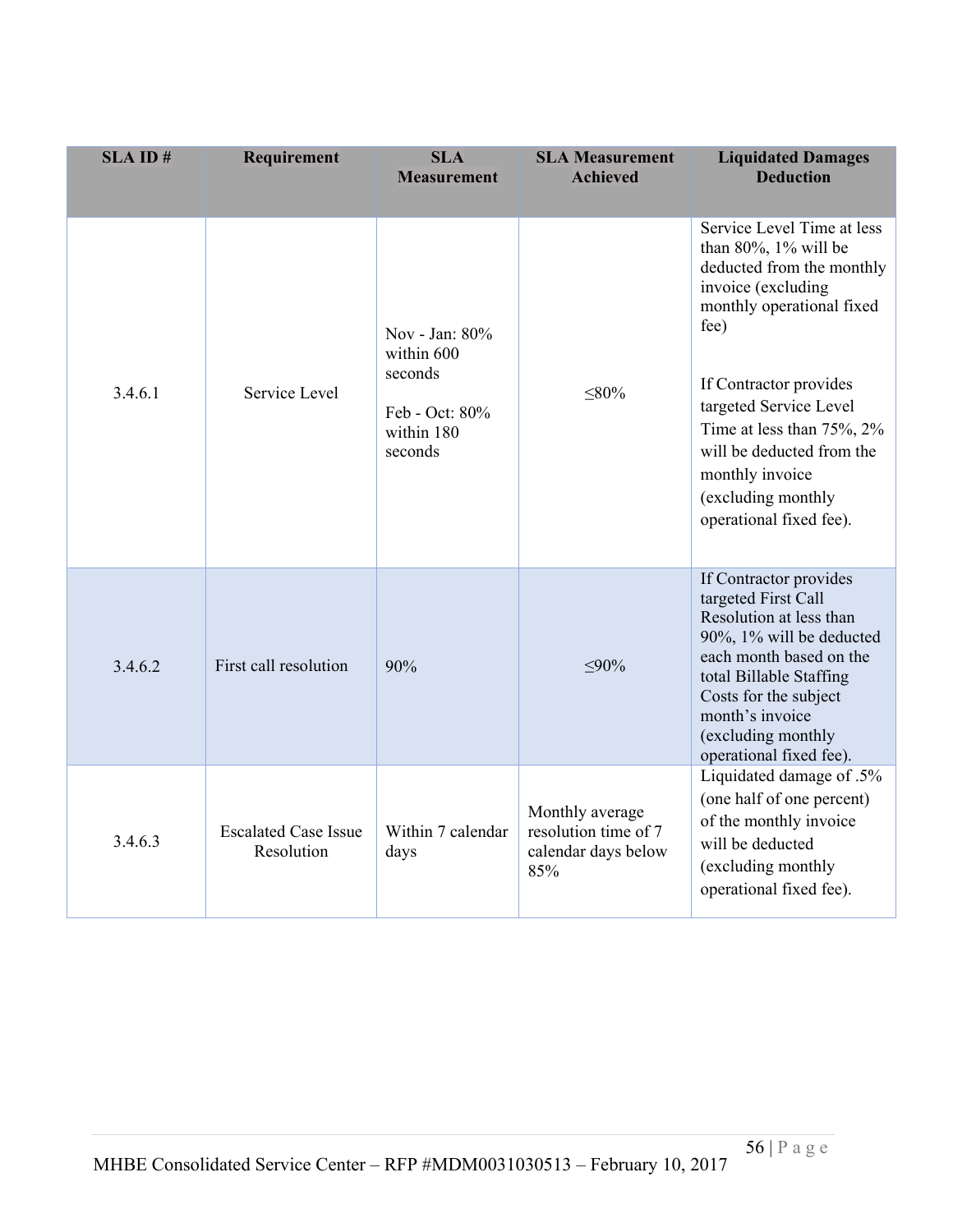| 3.4.6.4 | No Material<br>Disruption to IVR | No material<br>disruption to the<br>IVR system that<br>is unaddressed<br>within 6 hours | Disruption exceeding<br>6 hours | Fixed within 6 hours or, at<br>the election of MHBE, at<br>the beginning of the next<br>business day after notice -<br>no liquidated damage.<br>Fixed within 24 hours of<br>notice to Contractor, 0.5%<br>will be deducted from $\frac{1}{4}$ *<br>of the monthly invoice<br>(excluding monthly<br>operational fixed fee).<br>Fixed within 48 hours of<br>notice to Contractor, 1%<br>will be deducted from $\frac{1}{4}$ *<br>of the monthly invoice<br>(excluding monthly<br>operational fixed fee).<br>Fixed within 72 hours of<br>notice to Contractor, 2%<br>will be deducted from $\frac{1}{4}$ *<br>the monthly invoice<br>(excluding monthly<br>operational fixed fee)<br>* If the subject month has<br>$5$ (five) weeks, the<br>deduction will be 1/5 of<br>the monthly invoice. |
|---------|----------------------------------|-----------------------------------------------------------------------------------------|---------------------------------|-------------------------------------------------------------------------------------------------------------------------------------------------------------------------------------------------------------------------------------------------------------------------------------------------------------------------------------------------------------------------------------------------------------------------------------------------------------------------------------------------------------------------------------------------------------------------------------------------------------------------------------------------------------------------------------------------------------------------------------------------------------------------------------------|
|---------|----------------------------------|-----------------------------------------------------------------------------------------|---------------------------------|-------------------------------------------------------------------------------------------------------------------------------------------------------------------------------------------------------------------------------------------------------------------------------------------------------------------------------------------------------------------------------------------------------------------------------------------------------------------------------------------------------------------------------------------------------------------------------------------------------------------------------------------------------------------------------------------------------------------------------------------------------------------------------------------|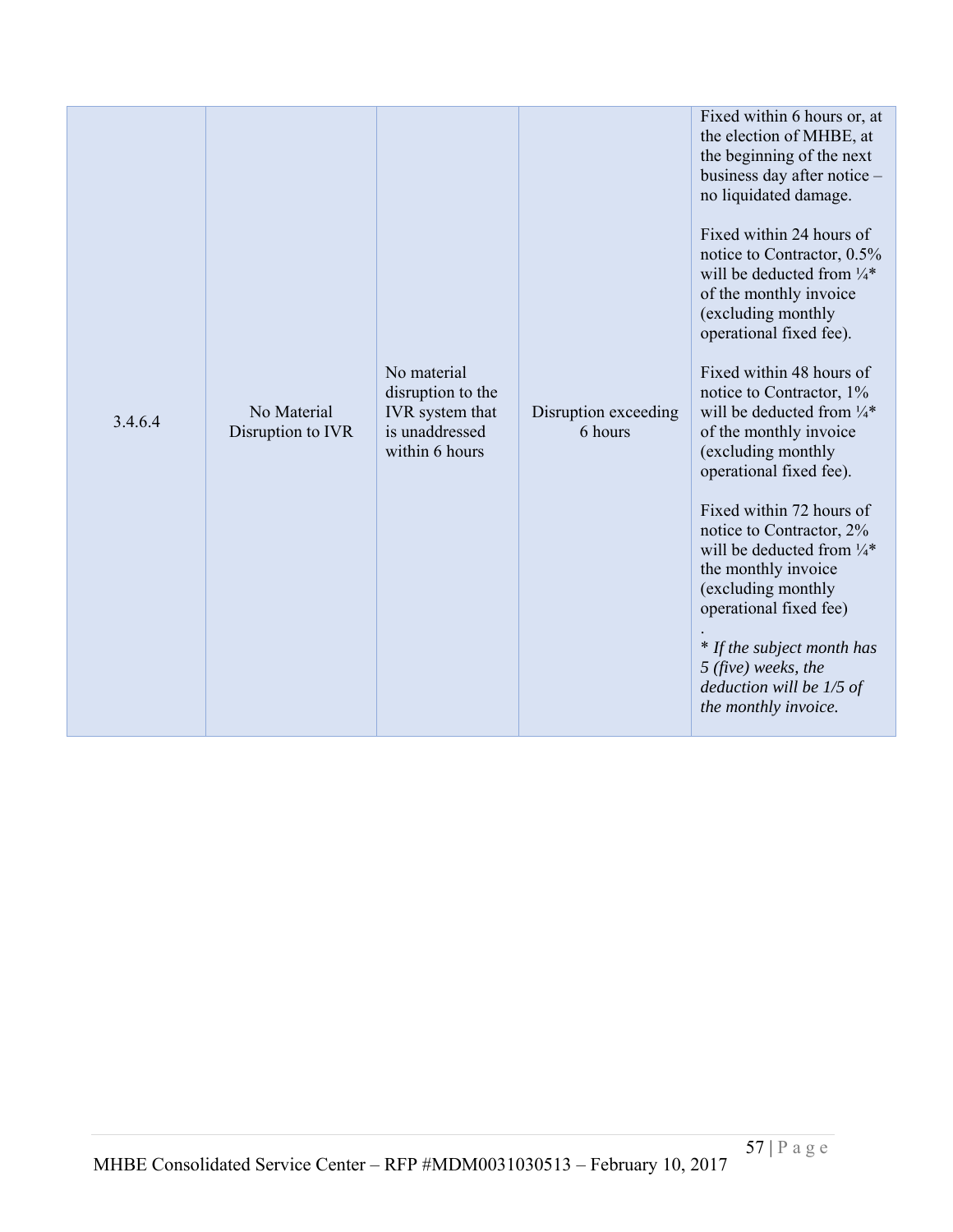| 3.4.6.5 | Partial Outage, due to<br>Contractor, which<br>means the CSRs, as a<br>group, are not<br>engaged on the phone<br>with the public. | If any part of the<br>telephony<br>platform or<br>related equipment<br>or functionality is<br>out of service and<br>causes more than<br>100 CSRs to be<br>unable to accept<br>calls from the<br>public. | Outages greater than 4<br>hours per calendar<br>week. | If there is an outage<br>causing a group of CSRs<br>to be unable to answer<br>calls as described above<br>the following liquidated<br>damages will be assessed:<br>More than 4 (four) hours<br>in any calendar week, 1%<br>will be deducted from $\frac{1}{4}$ *<br>of the monthly invoice<br>(excluding monthly<br>operational fixed fee).<br>More than 10 (ten) hours<br>in any calendar week, 2%<br>will be deducted from $\frac{1}{4}$ *<br>of the monthly invoice<br>(excluding monthly<br>operational fixed fee).<br>* If the subject month has<br>$5$ (five) weeks, the<br>deduction will be $1/5$ of<br>the monthly invoice. |
|---------|-----------------------------------------------------------------------------------------------------------------------------------|---------------------------------------------------------------------------------------------------------------------------------------------------------------------------------------------------------|-------------------------------------------------------|--------------------------------------------------------------------------------------------------------------------------------------------------------------------------------------------------------------------------------------------------------------------------------------------------------------------------------------------------------------------------------------------------------------------------------------------------------------------------------------------------------------------------------------------------------------------------------------------------------------------------------------|
|---------|-----------------------------------------------------------------------------------------------------------------------------------|---------------------------------------------------------------------------------------------------------------------------------------------------------------------------------------------------------|-------------------------------------------------------|--------------------------------------------------------------------------------------------------------------------------------------------------------------------------------------------------------------------------------------------------------------------------------------------------------------------------------------------------------------------------------------------------------------------------------------------------------------------------------------------------------------------------------------------------------------------------------------------------------------------------------------|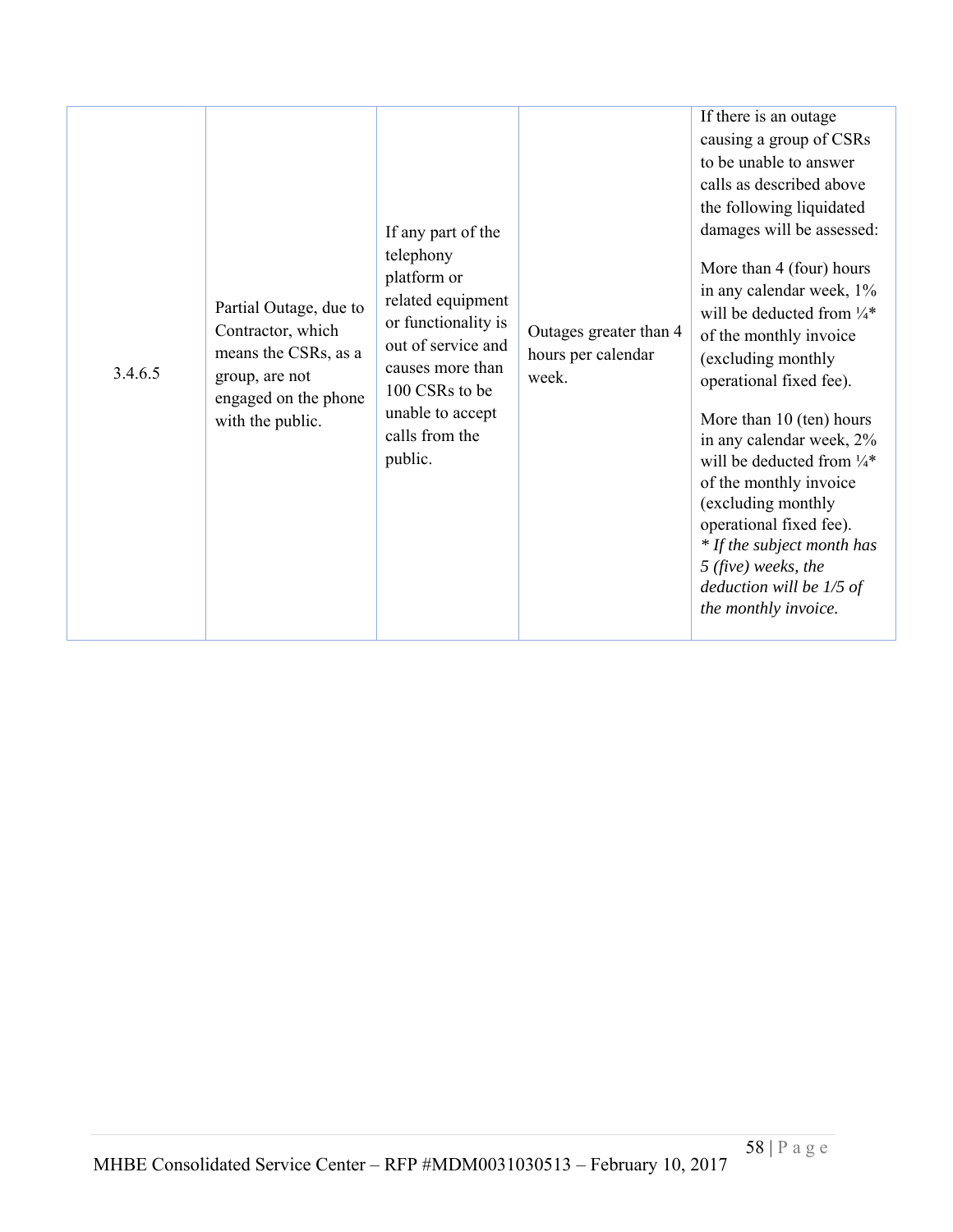| 3.4.6.6 | Total Outage, due to<br>Contractor, which<br>means all CSRs, as a<br>group, are not<br>engaged on the phone<br>with the public. | If any part of the<br>telephony<br>platform or<br>related equipment<br>or functionality is<br>out of service and<br>causes all CSRs<br>to be unable to<br>accept calls from<br>the public. | Total outages greater<br>than 2 hours of<br>operation of the<br>during a single<br>calendar week. | If there is an outage<br>causing all CSRs to be<br>unable to answer calls as<br>described above the<br>following liquidated<br>damages will be assessed:<br>More than $2$ (two) but less<br>than 5 (five) hours in any<br>calendar week, 1% will be<br>deducted from $\frac{1}{4}$ of the<br>monthly invoice<br>(excluding monthly<br>operational fixed fee);<br>More than 5 (five) hours<br>but less than 10 (ten) in<br>any calendar week, 2%<br>will be deducted from $\frac{1}{4}$ *<br>of the monthly invoice<br>(excluding monthly<br>operational fixed fee);<br>If more than 10 (ten) hours<br>in any calendar week,<br>there is no payment for<br>hours disrupted. In that<br>case no further liquidated<br>damages will be assessed<br>apply for the disruption<br>during this time.<br>* If the subject month has<br>$5$ (five) weeks, the<br>deduction will be $1/5$ of<br>the monthly invoice. |
|---------|---------------------------------------------------------------------------------------------------------------------------------|--------------------------------------------------------------------------------------------------------------------------------------------------------------------------------------------|---------------------------------------------------------------------------------------------------|------------------------------------------------------------------------------------------------------------------------------------------------------------------------------------------------------------------------------------------------------------------------------------------------------------------------------------------------------------------------------------------------------------------------------------------------------------------------------------------------------------------------------------------------------------------------------------------------------------------------------------------------------------------------------------------------------------------------------------------------------------------------------------------------------------------------------------------------------------------------------------------------------------|
| 3.4.6.7 | Disruption of Data<br>from Contractor<br>Systems required for<br><b>Critical Needs</b>                                          | Data must be<br>available at all<br>times. A<br>liquidated<br>damage will be<br>assessed if<br>required data is<br>unavailable for<br>72 hours or<br>longer in any<br>calendar week.       | Data not available for<br>more than 72 hours                                                      | If data required for critical<br>business needs is disrupted<br>for more than 72 hours,<br>0.5% will be deducted<br>from $\frac{1}{4}$ of the monthly<br>invoice (excluding per<br>unit per call amount).<br>* If the subject month has<br>$5$ (five) weeks, the<br>deduction will be 1/5 of<br>the monthly invoice.                                                                                                                                                                                                                                                                                                                                                                                                                                                                                                                                                                                       |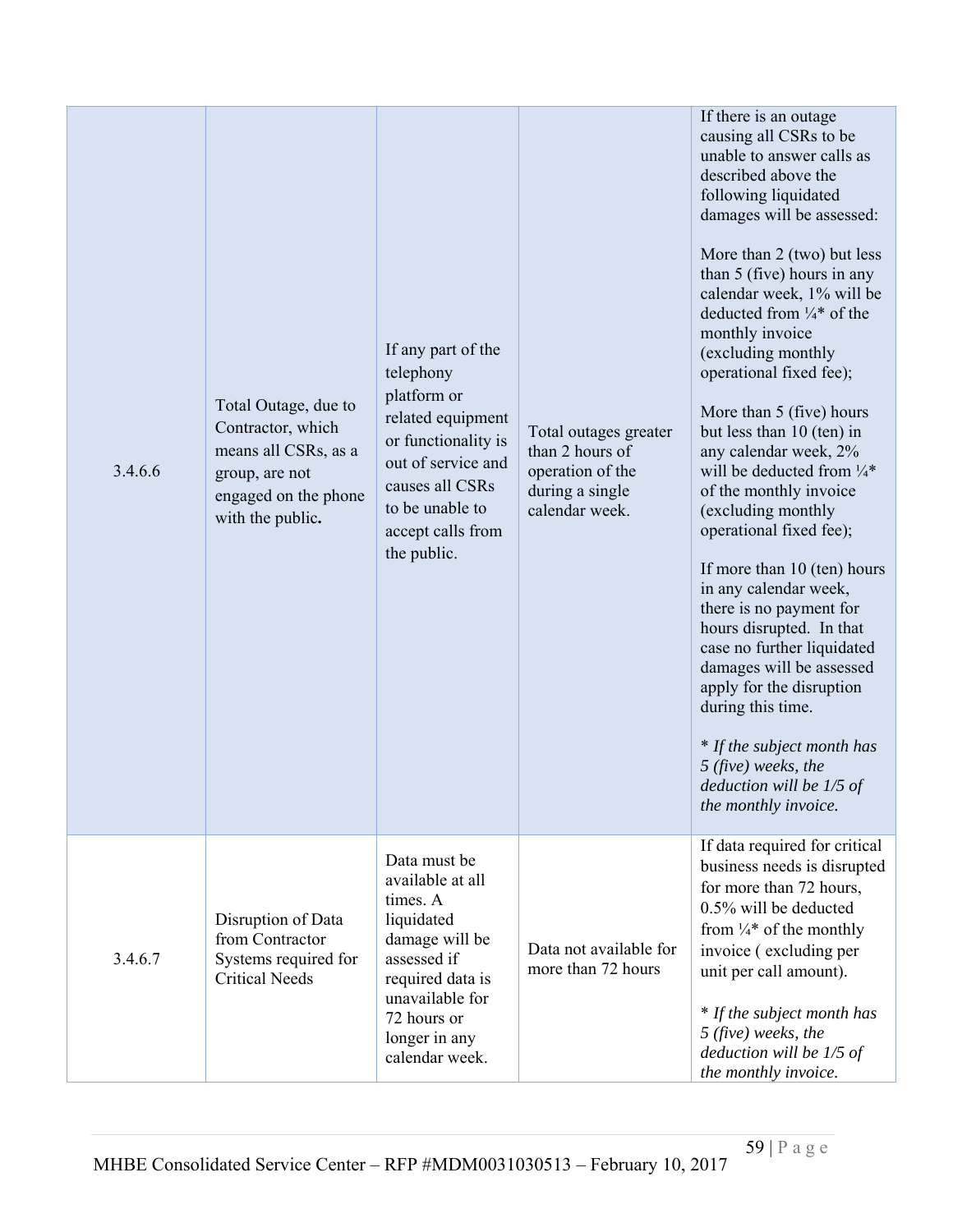| 3.4.6.8 | Timely Response to<br>Social Media<br>Correspondence | Social Media<br>correspondence<br>must be<br>answered/respond<br>ed to in less than<br>24 hours in which<br>the Service<br>Center is open for<br>business. | 95% of all social<br>media correspondence<br>must be responded to<br>in less than 24 hours<br>in which the Service<br>Center is open for<br>business based on<br>receipt | If Contractor provides<br>targeted Social Media<br>Response at less than 95%<br>it will result in liquidated<br>damage of .5% (one half<br>of one percent) of the<br>monthly invoice<br>(excluding monthly<br>operational fixed fee);                                                                                                                                                                                                                                                                                                                                                            |
|---------|------------------------------------------------------|------------------------------------------------------------------------------------------------------------------------------------------------------------|--------------------------------------------------------------------------------------------------------------------------------------------------------------------------|--------------------------------------------------------------------------------------------------------------------------------------------------------------------------------------------------------------------------------------------------------------------------------------------------------------------------------------------------------------------------------------------------------------------------------------------------------------------------------------------------------------------------------------------------------------------------------------------------|
| 3.4.6.9 | Quality of CSR<br><b>Customer Interaction</b>        | CSR team must<br>achieve an<br>average score of<br>92% or higher<br>averaged on a<br>monthly basis.                                                        | Average score is<br>$\leq 92\%$                                                                                                                                          | If the monthly average<br>quality score falls below<br>92%, the following<br>liquidated damages will be<br>assessed:<br>No liquidated damage will<br>be incurred if the monthly<br>average quality score is<br>92% or greater;<br>Equal to or greater than<br>85% but less than 92%<br>will result in a reduction of<br>$1\%$ (one percent) of the<br>monthly invoice<br>(excluding monthly<br>operational fixed fee);<br>Less than 85% will result<br>in liquidated damage of<br>1.5 (one and one half<br>percent) % of the monthly<br>invoice (excluding<br>monthly operational fixed<br>fee). |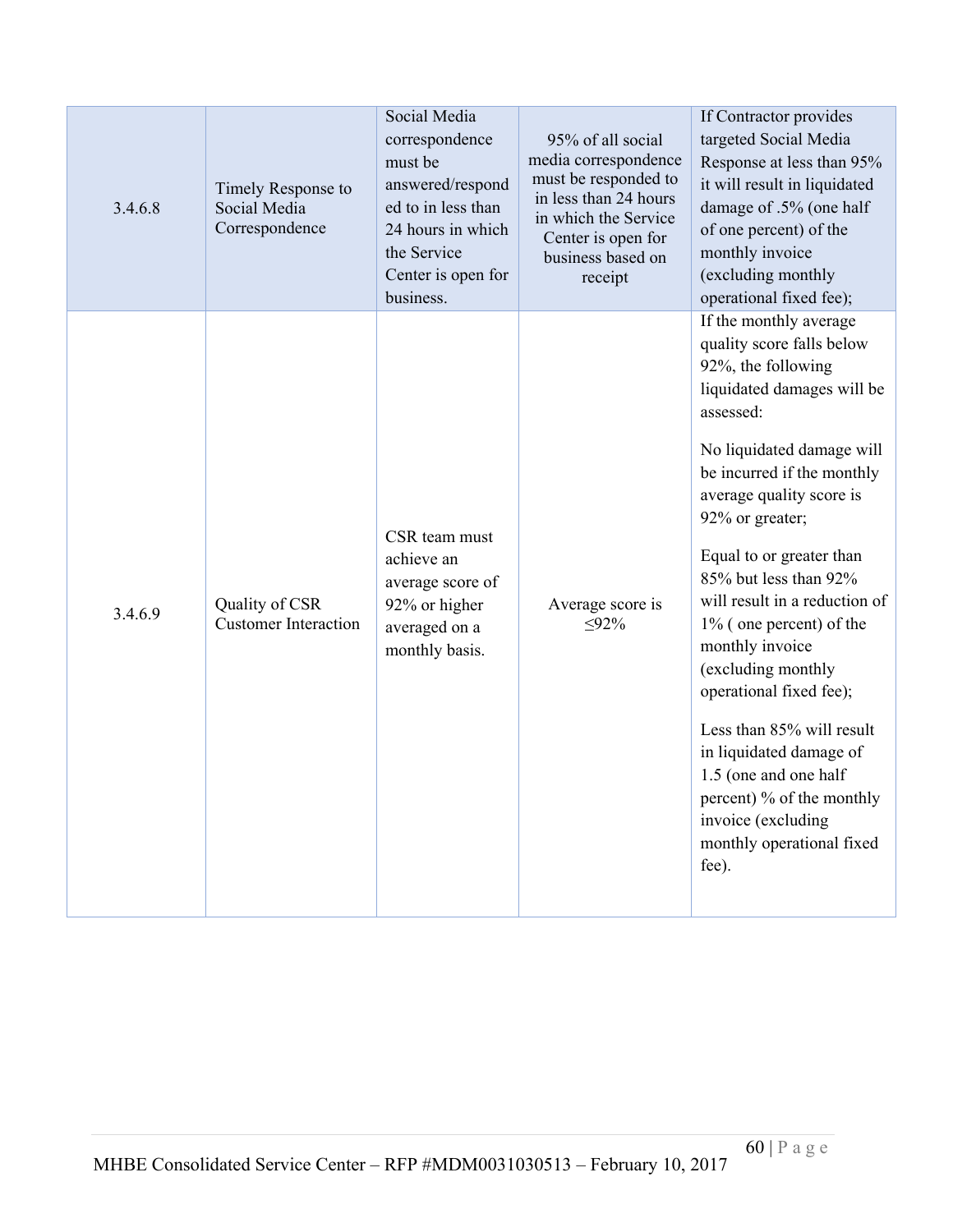| 3.4.6.10 | <b>Planned Service</b><br>Outage | 2 (two) calendar<br>weeks' notice<br>prior to<br>conducting<br>quarterly systems<br>maintenance.<br>• 48 hours' notice<br>prior to other<br>planned system<br>outages. |         | If Contractor is found to<br>be out of compliance with<br>the planned system outage<br>Metric Contractor shall be<br>assessed liquidated<br>damage equal to 1% of the<br>monthly invoice.<br>(excluding monthly<br>operational fixed fee) |
|----------|----------------------------------|------------------------------------------------------------------------------------------------------------------------------------------------------------------------|---------|-------------------------------------------------------------------------------------------------------------------------------------------------------------------------------------------------------------------------------------------|
| 3.4.6.11 | <b>CSR</b> Turnover              | $\leq 13\%$                                                                                                                                                            | $>13\%$ | If the turnover rate<br>exceeds the Metric,<br>liquidated damage of .5%<br>(one half of one percent)<br>will be deducted from the<br>monthly invoice<br>(excluding monthly<br>operational fixed fee).                                     |

# **3.6 Problem Escalation Procedure**

3.6.1 The Contractor must provide and maintain a Problem Escalation Procedure (PEP) for both routine and emergency situations. The PEP must state how the Contractor will address problem situations as they occur during the performance of the Contract, especially problems that are not resolved to the satisfaction of the MHBE within appropriate timeframes.

The Contractor shall provide contact information to the Contract Monitor, as well as to other MHBE personnel, as directed should the Contract Monitor not be available.

- 3.6.2 The Contractor must provide the PEP no later than ten (10) Business Days after NTP. The PEP, including any revisions thereto, must also be provided within ten (10) Business Days after the start of each Contract year and within ten (10) Business Days after any change in circumstance which changes the PEP. The PEP shall detail how problems with work under the Contract will be escalated in order to resolve any issues in a timely manner. The PEP shall include:
	- a) The process for establishing the existence of a problem.
	- b) Names, titles, and contact information for progressively higher levels of personnel in the Contractor's organization who would become involved in resolving a problem.
	- c) For each individual listed in the Contractor's PEP, the maximum amount of time a problem will remain unresolved with that individual before the problem escalates to the next contact person listed in the Contractor's PEP.
	- d) Expedited escalation procedures and any circumstances that would trigger expedited escalation procedures.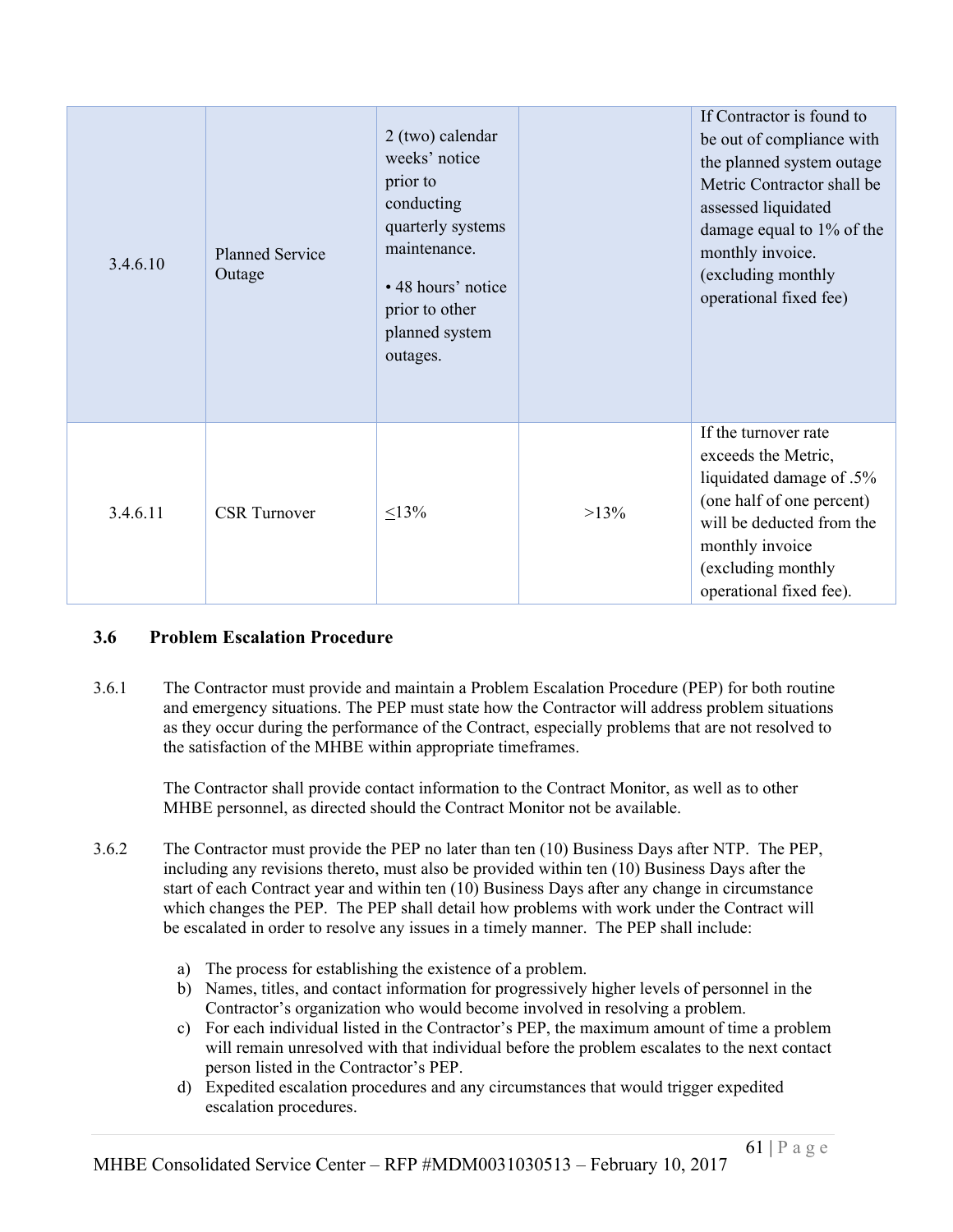- e) The method of providing feedback on resolution progress, including the frequency of feedback to be provided to the MHBE.
- f) Contact information for persons responsible for resolving issues after Normal State Business Hours (e.g., evenings, weekends, holidays, etc.) and on an emergency basis.
- g) A process for updating and notifying the Contract Monitor of any changes to the PEP.

Nothing in this section shall be construed to limit any rights of the Contract Monitor or the State which may be allowed by the Contract or applicable law.

## **3.7 Staffing Requirements/Plan**

Effective resource planning, assignment, right skill sets, and personnel management are critical components of successful delivery of requirements defined in this RFP.

A draft staffing plan shall be submitted with the Contractor's Proposal (reference RFP Section 4.4.2.8) and updated throughout the term of the Contract whenever there is a change in Contractor resources or upon the introduction of new content, approaches, methodologies, or other substantive changes to the Consolidated Service Center services.

Resumes for each of the Contractor's proposed staffing choices shall be submitted with the Contractor's Proposal (reference RFP Section 4.4.2.7) for the Roles described below. In addition, the following qualifications shall apply to each of the proposed Roles.

- a. **Project Director:** Site Director accountable for all operations within the Consolidated Services Center. Shall have a Bachelor's Degree or higher, at least seven years' experience managing call center operations, at least two years' experience in Health Exchange operations or comparable experience, at least five years' experience as a primary client interface.
- b. **Account Manager:** (See Section 3.2.1.1) Day-to-day interface with MHBE contract monitor, to ensure problem resolution, contractual commitments, facilitate meetings and relationship management. Shall have a Bachelor's Degree or higher, at least seven years' account management experience representing call center operations, at least two years' experience in Health Exchange operations or comparable experience.
- c. **Operations Manager:** Conducts operational oversight to Supervisors, Team Leads and CSRs. Shall have a Bachelor's Degree, at least five years' experience managing call center operations, at least two years' experience in Health Exchange operations or comparable experience.
- d. **Training Manager:** Develops training methodology and materials. Conducts oversight of training team. Works closely with Quality Assurance Manager. Bachelor's Degree or higher, at least five years' training management and instructional design experience in call center operations, at least two years' experience in Health Exchange operations or comparable experience.
- e. **Quality Assurance Manager:** Develops best practice quality assurance utilizing call monitoring and screen capture technology. Conducts oversight of QA team. Bachelor's Degree, at least five years' experience managing call center operations, at least two years' experience in Health Exchange operations or comparable experience.
- f. **Workforce Manager:** Provides real-time management, call forecasting, reporting, staff modeling, scheduling and oversight to workforce analyst. Bachelor's Degree or higher, at least five years'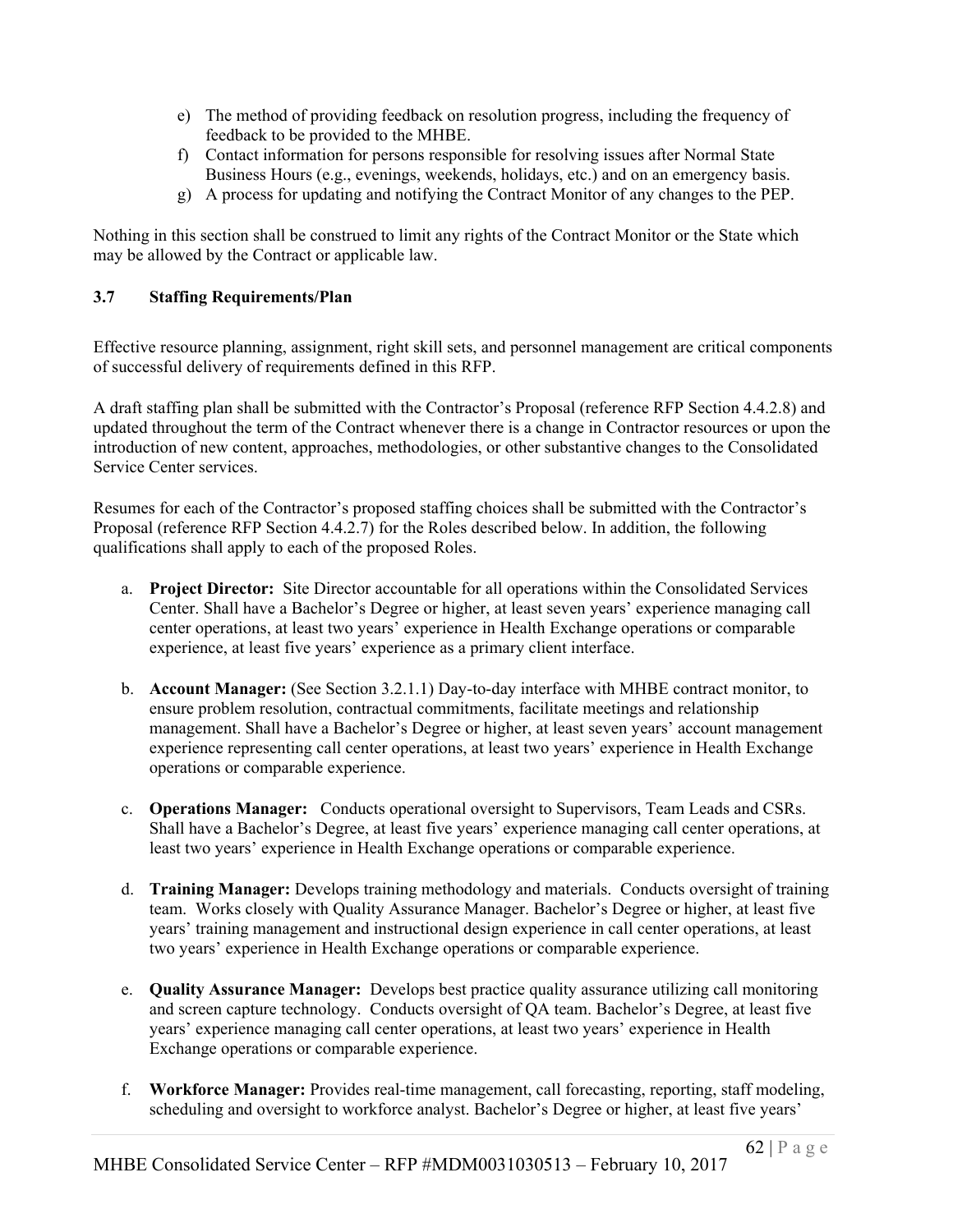experience in workforce management operations in high volume and highly staffed call center.

### **3.8 Security Requirements**

### **3.8.1 Employee Identification**

- a) Each person who is an employee or agent of the Contractor or Subcontractor shall display his or her company ID badge at all times while on State premises. Upon request of authorized State personnel, each such employee or agent shall provide additional photo identification.
- b) At all times at any facility, the Contractor's personnel shall cooperate with State site requirements that include but are not limited to being prepared to be escorted at all times, providing information for badge issuance, and wearing the badge in a visible location at all times.

## **3.8.2 Criminal Background Check**

The Contractor shall obtain from each prospective employee a signed statement permitting a criminal background check. The Contractor shall secure at its own expense a Maryland State Police and/or FBI background check and shall provide the Contract Monitor with completed checks on all new employees prior to assignment. The Contractor may not assign an employee with a criminal record to work under this Contract unless prior written approval is obtained from the Contract Monitor.

## **3.8.3 Information Security Requirements**

For purposes of this solicitation and the resulting Contract:

- a) "Relevant subcontractor" includes any subcontractor that assists the Contractor in the critical functions of the Contract, handles PII, and/or assists with any related implemented system, excluding subcontractors that provide secondary services that are not pertinent to assisting the Contractor in the critical functions of the Contract, handling PII, and/or assisting with any related implemented system.
- b) The Contractor, including any relevant subcontractor(s), shall implement administrative, physical, and technical safeguards to protect State data that are no less rigorous than accepted industry standards for information Security such as those listed below, and shall ensure that all such safeguards, including the manner in which State data is collected, accessed, used, stored, processed, disposed of and disclosed, comply with applicable data protection and privacy laws as well as the terms and conditions of this solicitation and resulting Contract.
- c) The Contractor, including any and all subcontractor(s), agrees to abide by all applicable federal, State and local laws concerning information security and comply with current State of Maryland Department of Information Technology Security Policy: http://doit.maryland.gov/support/Pages/SecurityPolicies.aspx. The State IT Security Policy may be revised from time to time. The Contractor and all subcontractors shall comply with all such revisions. Updated and revised versions of the State IT Policy and Standards are available online at: www.doit.maryland.gov – keyword: Security Policy.

To ensure appropriate data protection safeguards are in place, the Contractor and any relevant subcontractor(s) shall at a minimum implement and maintain the following information technology controls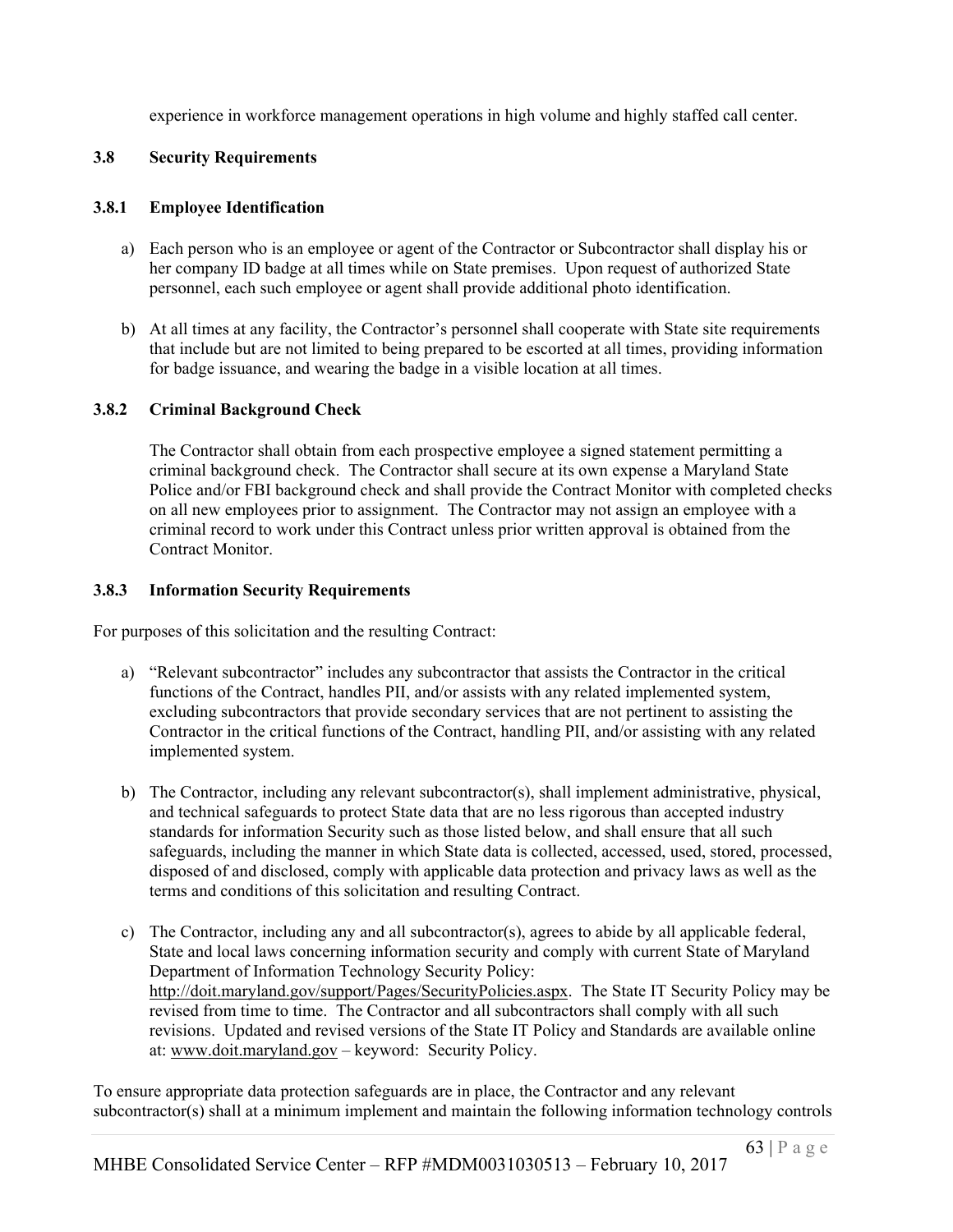at all times throughout the life of the Contract, as well as any additional controls set forth in the Non-Exchange Entity Agreement attached as Attachment J to this RFP. The Contractor and any relevant subcontractor(s) may augment this list with additional information technology controls.

- a) The Contractor shall remain compliant with Minimum Acceptable Risk Standards for Exchanges (MARS-E), as the same may be updated from time to time, Department of Health and Human Services regulations set forth in 45 CFR Parts 155, 156, and 157 including but not limited to 45 C.F.R. § 155.260.
- b) Establish separate production, test, and training environments for systems supporting the services provided under this Contract and ensure that production data is not replicated in the test and/or training environment unless it has been previously anonymized or otherwise modified to protect the confidentiality of PII.
- c) Apply hardware and software hardening procedures as recommended by the manufacturer to reduce the Contractor/subcontractor's systems' surface of vulnerability. The purpose of system hardening procedures is to eliminate as many security risks as possible. These procedures may include but are not limited to removal of unnecessary software, disabling or removing of unnecessary services, the removal of unnecessary usernames or logins, and the deactivation of unneeded features in the Contractor/subcontractor's system configuration files.
- d) Establish policies and procedures to implement and maintain mechanisms for regular internal vulnerability testing of operating system, application, and network devices supporting the services provided under this Contract. Such testing is intended to identify outdated software versions; missing software patches; device or software misconfigurations; and to validate compliance with or deviations from the Contractor's and/or subcontractor's Security policy. The Contractor and any relevant subcontractor(s) shall evaluate all identified vulnerabilities for potential adverse effect on the system's security and/or integrity and remediate the vulnerability promptly or document why remediation action is unnecessary or unsuitable. The MHBE shall have the right to inspect these policies and procedures and the performance of vulnerability testing to confirm the effectiveness of these measures for the services being provided under this Contract.
- e) Where website hosting or Internet access is the service provided or part of the service provided, the Contractor and any relevant subcontractor(s) shall conduct regular external vulnerability testing. External vulnerability testing is an assessment designed to examine the Contractor's and subcontractor's security profile from the Internet without benefit of access to internal systems and networks behind the external security perimeter. The Contractor and any relevant subcontractor(s) shall evaluate all identified vulnerabilities on Internet-facing devices for potential adverse effect on the system's security and/or integrity and remediate the vulnerability promptly or document why remediation action is unnecessary or unsuitable. The MHBE shall have the right to inspect these policies and procedures and the performance of vulnerability testing to confirm the effectiveness of these measures for the services being provided under this Contract.
- f) Ensure that anti-virus and anti-malware software is installed and maintained on all systems supporting the services provided under this Contract; that the anti-virus and anti-malware software is automatically updated; and that the software is configured to actively scan and detect threats to the system for remediation.
- g) Enforce strong user authentication and password control measures over the Contractor/subcontractor's systems supporting the services provided under this Contract to minimize the opportunity for unauthorized system access through compromise of the user access controls. At a minimum, the implemented measures should be consistent with the most current State of Maryland Department of Information Technology's Information Security Policy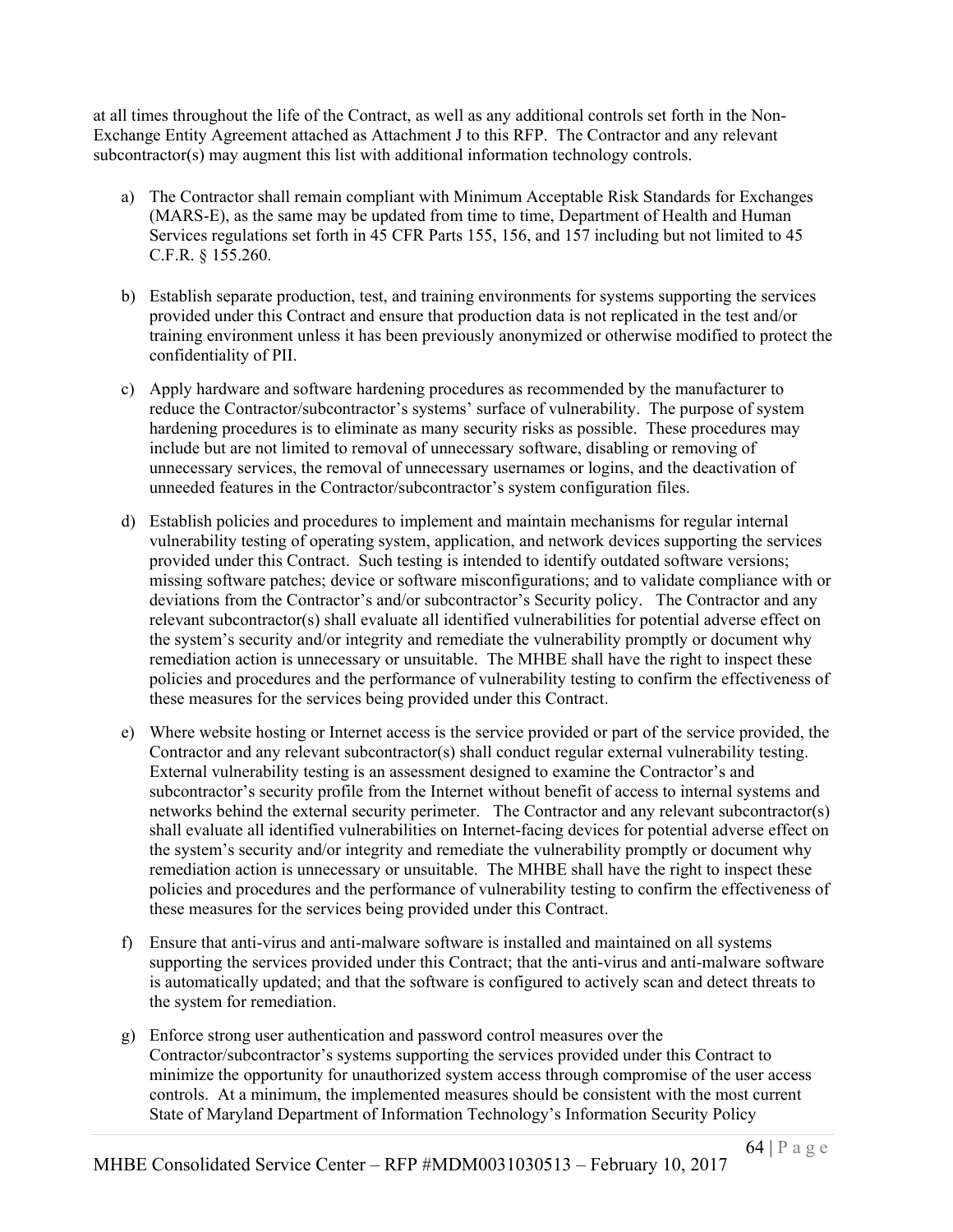(http://doit.maryland.gov/support/Pages/SecurityPolicies.aspx), including specific requirements for password length, complexity, history, and account lockout.

- h) Ensure State data, including any PII, under this service is not processed, transferred, or stored outside of the United States and is not subject to Access outside the United States
- i) Ensure that State data is not commingled with the Contractor's and subcontractor's other clients' data through the proper application of data compartmentalization Security Measures. This includes but is not limited to classifying data elements and controlling access to those elements based on the classification and the user's Access or security level.
- j) Apply data encryption to protect State data, especially PII, from improper disclosure or alteration. Data encryption should be applied to State data in transit over networks and, where possible, State data at rest within the System, as well as to State data when archived for backup purposes. Encryption algorithms which are utilized for this purpose must comply with current Federal Information Processing Standards (FIPS), "Security Requirements for Cryptographic Modules", FIPS PUB 140-2.

#### http://csrc.nist.gov/publications/**fips**/**fips140-2**/**fips1402**.pdf http://csrc.nist.gov/groups/STM/cmvp/documents/140-1/1401vend.htm

- k) Enable appropriate logging parameters on Systems supporting services provided under this Contract to monitor user Access activities, authorized and failed Access attempts, System exceptions, and critical information security events as recommended by the operating system and application manufacturers as well as information Security standards including the current State of Maryland Department of Information Security Policy: http://doit.maryland.gov/support/Pages/SecurityPolicies.aspx
- l) Retain the aforementioned logs and review them at least daily to identify suspicious or questionable activity for investigation and documentation as to their cause and perform remediation, if required. The MHBE shall have the right to inspect these policies and procedures and the Contractor or subcontractor's performance to confirm the effectiveness of these measures for the services being provided under this Contract.
- m) Ensure System and network environments are separated by properly configured and updated firewalls to preserve the protection and isolation of PII from unauthorized Access as well as the separation of production and non-production environments.
- n) Restrict network connections between trusted and untrusted networks by physically and/or logically isolating Systems supporting the services being provided under the Contract from unsolicited and unauthenticated network traffic.
- o) Review at regular intervals the aforementioned network connections, documenting and confirming the business justification for the use of all service, protocols, and ports allowed, including the rationale or compensating controls implemented for those protocols considered insecure but necessary.
- p) Ensure that the Contractor's and any subcontractor's personnel shall not connect any of their own equipment to a State LAN/WAN without prior written approval by the State. The Contractor/subcontractor shall complete any necessary paperwork as directed and coordinated with the Contract Monitor to obtain approval by the State to connect Contractor/subcontractor-owned equipment to a State LAN/WAN.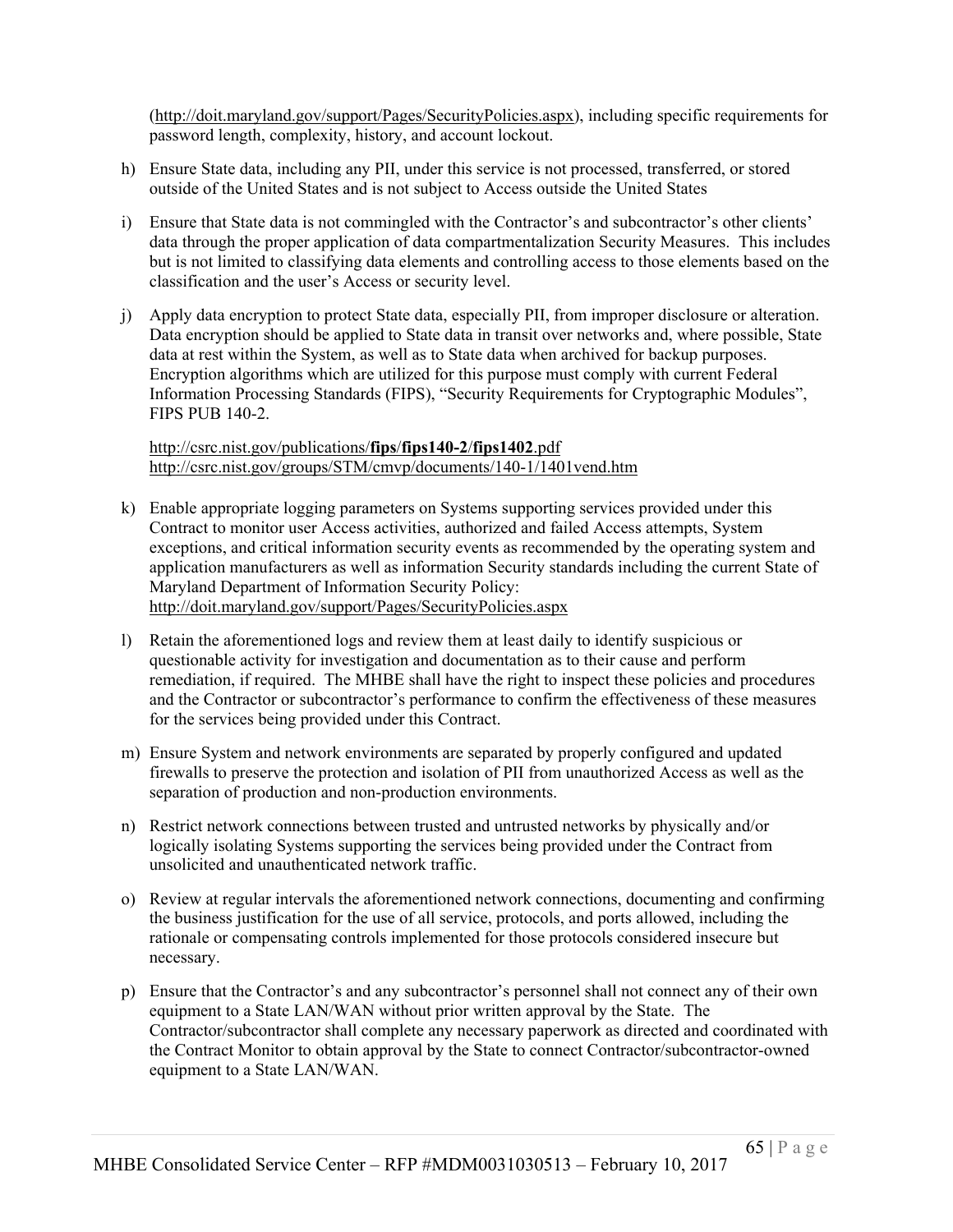#### **3.8.4 Incident Response Requirement**

- a) By submitting a Proposal in response to this RFP, the Offeror agrees that it shall execute a Non-Exchange Entity Agreement in the form attached to this RFP as Attachment J. By submitting its offer, the Offeror further agrees that it will and abide by all provisions therein, including all Incident and Breach reporting requirements. Execution of the Non-Exchange Entity Agreement is a condition precedent to final award. See Section 1.37 for further information regarding this requirement.
- b) All Offerors who submit a Proposal in response to this RFP shall be presumed to have read the Non-Exchange Entity Agreement and familiarized themselves with its requirements, including the one-hour Incident reporting requirement mandated by the Centers for Medicare and Medicaid Services in its Computer Matching Agreement with MHBE.
- c) By submitting a Proposal in response to this RFP, the Offeror further agrees that, should it be awarded a Contract under the RFP and become a Contractor, it shall notify MHBE's Chief Compliance Officer and Chief Information Security Officer when any Contractor and/or subcontractor system that may access, process, or store State data or work product is subject to unintended access or attack. Unintended access or attack includes compromise by computer malware, malicious search engine, credential compromise or Access by an individual or automated program due to a failure to secure a system or adhere to established security procedures. Such notification shall be made to each of the Chief Compliance Officer and the Chief Information Security Officer within one (1) hour of the discovery of the unintended Access or attack by either interactive verbal communication or electronic correspondence.

This Section shall survive expiration or termination of the Contract.

#### **3.9 Insurance Requirements**

- 3.9.1 The Contractor shall maintain Commercial General Liability Insurance with limits sufficient to cover losses resulting from, or arising out of, Contractor action or inaction in the performance of the Contract by the Contractor, its agents, servants, employees, or subcontractors, but no less than a Combined Single Limit for Bodily Injury, Property Damage, and Personal and Advertising Injury Liability of \$1,000,000 per occurrence and \$3,000,000 aggregate.
- 3.9.2 The Contractor shall maintain Errors and Omissions/Professional Liability insurance with minimum limits of \$1,000,000 per occurrence.
- 3.9.3 The Contractor shall maintain Employee Theft Insurance with minimum limits of \$1,000,000 per occurrence.
- 3.9.4 Within five (5) Business Days of recommendation for Contract award, the Contractor shall provide the Contract Monitor with current certificates of insurance, and shall update such certificates from time to time but no less than annually in multi-year contracts, as directed by the Contract Monitor. Such copy of the Contractor's current certificate of insurance shall contain at minimum the following:
	- a. Workers' Compensation The Contractor shall maintain such insurance as necessary and/or as required under Workers' Compensation Acts, the Longshore and Harbor Workers' Compensation Act, and the Federal Employers' Liability Act.
	- b. Commercial General Liability as required in Section 3.9.1.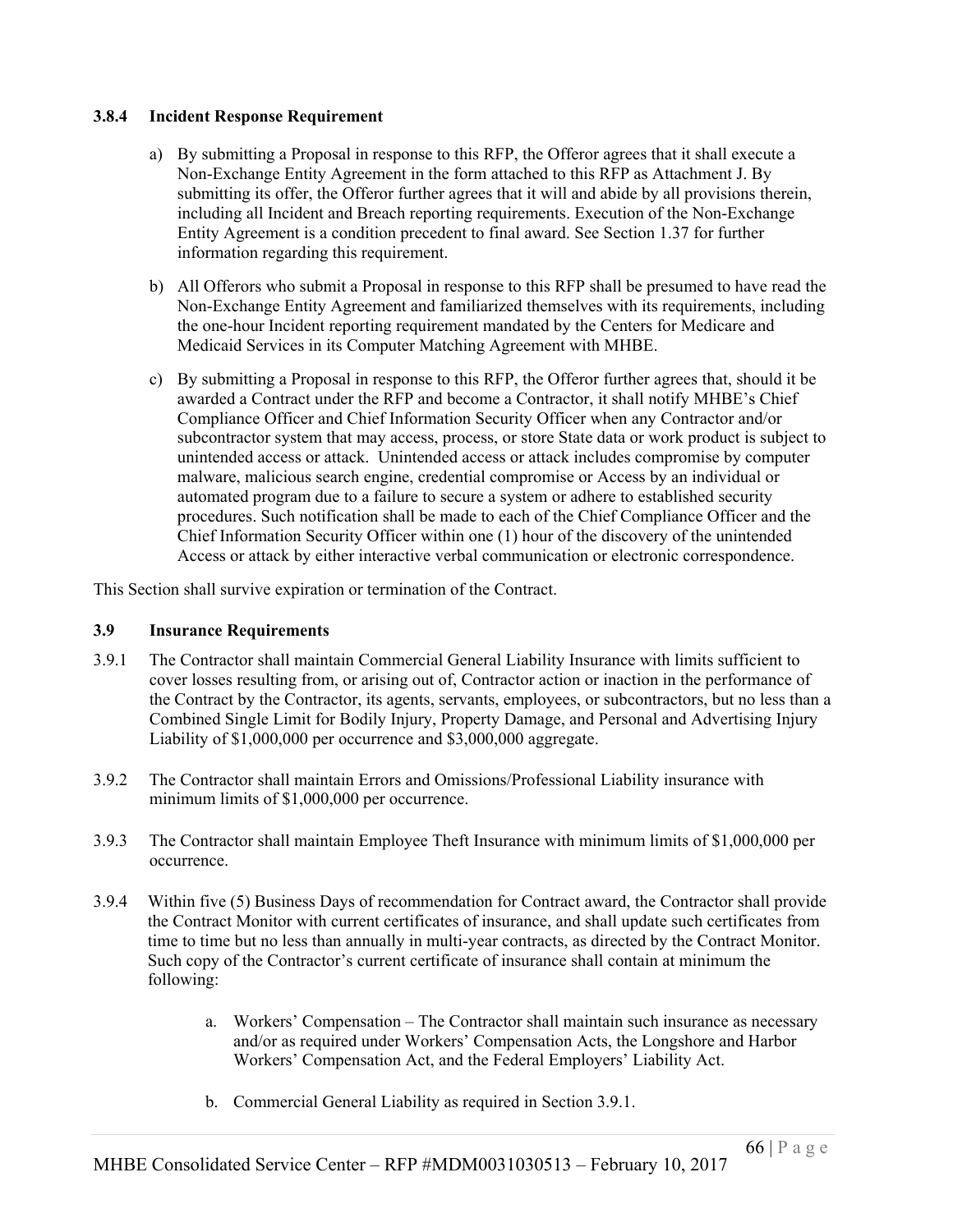- c. Errors and Omissions/Professional Liability as required in Section 3.9.2.
- d. Employee Theft Insurance as required in Section 3.9.3.
- 3.9.5 The State shall be listed as an additional insured on the policies with the exception of Worker's Compensation Insurance and Professional Liability Insurance. All insurance policies shall be endorsed to include a clause that requires that the insurance carrier provide the Contract Monitor, by certified mail, not less than 45 days' advance notice of any non-renewal, cancellation, or expiration. In the event the Contract Monitor receives a notice of non-renewal, the Contractor shall provide the Contract Monitor with an insurance policy from another carrier at least 30 days prior to the expiration of the insurance policy then in effect. All insurance policies shall be with a company licensed by the State to do business and to provide such policies.
- 3.9.6 The Contractor shall require that any subcontractors providing services under this Contract obtain and maintain similar levels of insurance and shall provide the Contract Monitor with the same documentation as is required of the Contractor.
- 3.9.7 Cyber Security/Data Breach Insurance The Contractor shall maintain Cyber Security / Data Breach Insurance in the amount of ten million dollars (\$10,000,000) per occurrence and \$30,000,000 aggregate. . The coverage must be valid in at all locations where work is performed or data or other information concerning the State's claimants and/or employers is processed or stored.

### **3.10 Invoicing**

#### 3.10.1 General

- a) All invoices for services shall be signed by the Contractor and submitted to the Contract Monitor within 30 days of delivery of services and shall include, at the minimum, the following information:
	- Contractor name
	- Remittance address
	- Federal taxpayer identification number
	- Invoice period
	- Invoice date
	- Invoice number
	- State assigned Contract number
	- State assigned Purchase or Blanket Purchase Order number(s)
	- Services provided with supporting documentation providing details
	- Amount due

Invoices submitted without the required information cannot be processed for payment until the Contractor provides the required information.

b) The MHBE reserves the right to reduce or withhold Contract payment in the event the Contractor does not provide the MHBE with all required deliverables within the time frame specified in the Contract or in the event that the Contractor otherwise materially breaches the terms and conditions of the Contract until such time as the Contractor brings itself into full compliance with the Contract.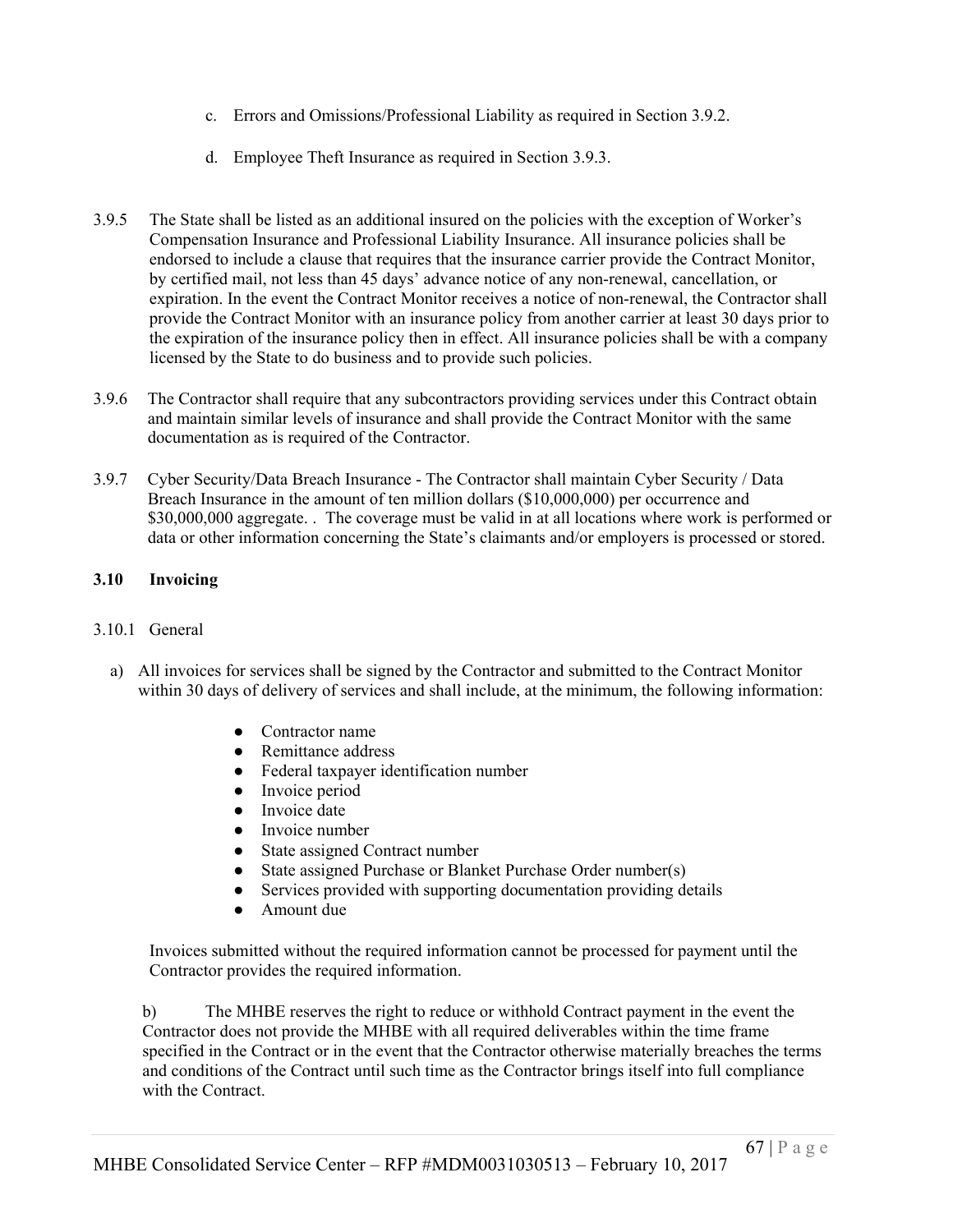## **3.11 MBE Reports**

The Contractor and its MBE Subcontractors shall provide the following MBE Monthly Reports based upon the commitment to the goal:

- a) **Attachment D-4A**, the MBE Participation Prime Contractor Paid/Unpaid MBE Invoice Report by the 10th of the month following the reporting period to the Contract Monitor and the MBE Liaison Officer.
- b) **Attachment D-4B (***if applicable*), the MBE Prime Contractor Report by the 10th of the month following the reporting period to the Contract Monitor and the MBE Liaison Officer.
- c) **Attachment D-5**, the MBE Participation Subcontractor Paid/Unpaid MBE Invoice Report by the 10th of the month following the reporting period to the Contract Monitor and the MBE Liaison Officer.

### **3.12 Work Hours**

The Contractor's core personnel will work an eight-hour day, Monday through Friday except for State holidays observed by the MHBE, provided MHBE authorizes closure of the CSC on the State holiday. Contractor shall provide appropriate management oversight during all open business hours. Consolidated service Center hours are Monday - Friday, 8:00 a.m. to 6 p.m. during non-open enrollment. The Consolidated Service Center is open on Saturday, 8:00 a.m. to 4 p.m. during open enrollment. Additional hours are determined based on calendar dates of open enrollment periods.

# **3.13 SOC 2 Type 2 Audit Report**

This section applies to the Contractor and any relevant subcontractor who provides services for the MHBE's identified critical functions, handles PII, and/or hosts any related implemented system for the State under the Contract. For purposes of this section, "relevant subcontractor" includes any subcontractor that assists the Contractor in the critical functions of the Contract, handles PII a, and/or assists with any related implemented system, excluding subcontractors that provide secondary services that are not pertinent to assisting the Contractor in the critical functions of the Contract, handling PII, and/or assisting with any related implemented system.

The Contractor shall have an annual audit performed, by an independent audit firm of the Contractor's choosing, of the Contractor's and any relevant subcontractor's handling of PII and the MHBE's critical functions, which are the mission critical information technology systems and applications that encompass the back-end operations and online portal for brokers, employers and employees to browse, shop for, select, purchase and enroll in qualified plans offered in SHOP, as well as Call Center or Help Desk Services, Printing and Mailing Processing Services, and Records Retention Services . These services provided by the Contractor and any relevant subcontractor that shall be covered by the audit will collectively be referred to as the "Information Functions and/or Processes." Such audits shall be performed in accordance with audit guidance: *Reporting on Controls at a Service Organization Relevant to Security, Availability, Processing Integrity, Confidentiality, or Privacy (SOC 2)* as published by the American Institute of Certified Public Accountants (AICPA) and as updated from time to time, or according to the most current audit guidance promulgated by the AICPA or similarly-recognized professional organization, as agreed to by the MHBE, to assess the security of outsourced client functions or data (collectively, the "Guidance") as follows: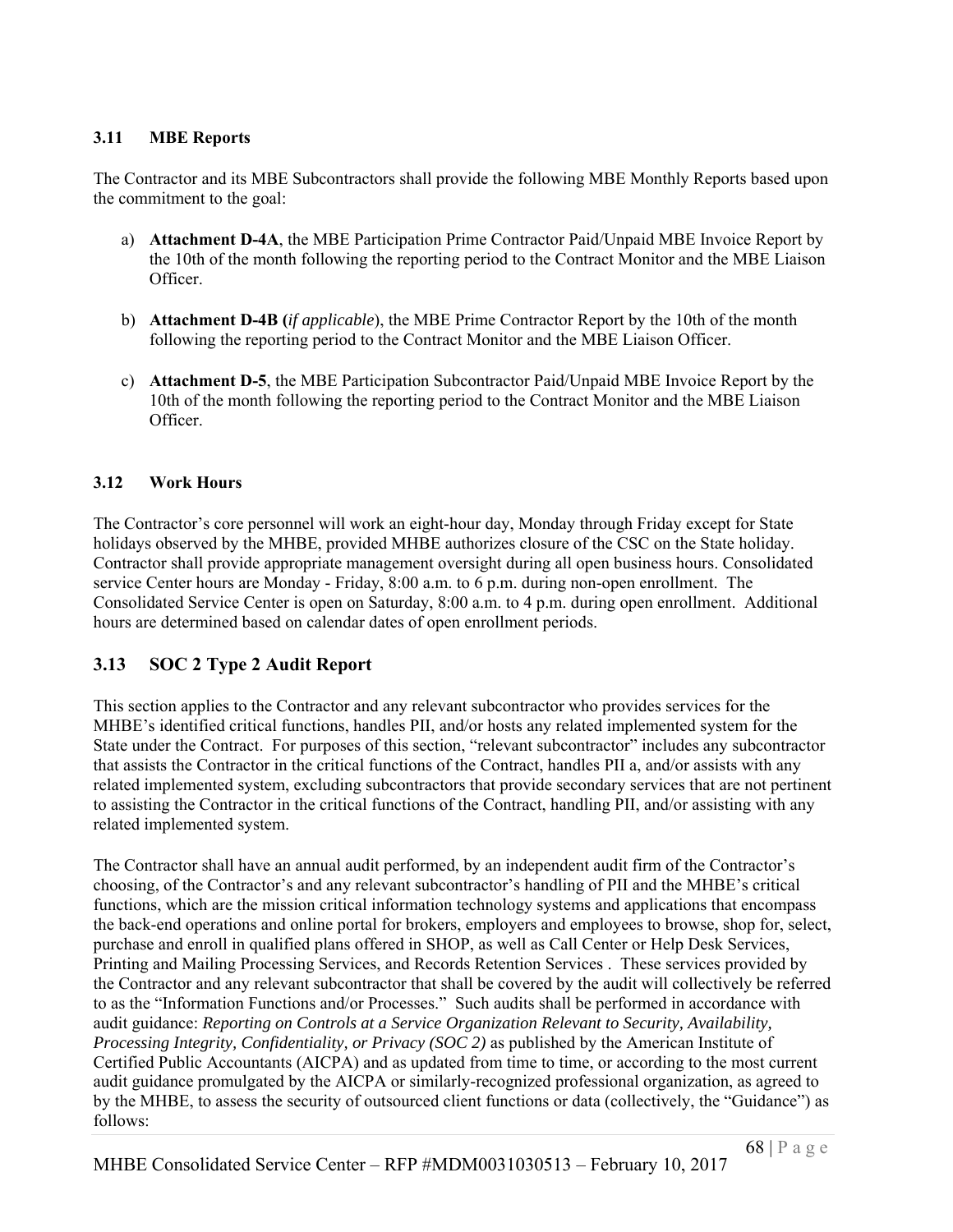- 3.13.1 The type of audit to be performed in accordance with the Guidance is a SOC 2 Type 2 Audit (referred to as the "SOC 2 Audit" or "SOC 2 Report"). The initial SOC 2 Audit shall be scheduled and completed within a timeframe to be specified by the Contract Monitor. All subsequent SOC 2 Audits that are arranged after this initial audit shall be performed on annual basis and submitted to the Contract Monitor not later than June 30 for the preceding State fiscal year.
- 3.13.2 The SOC 2 Audit shall report on the Contractor's and any relevant subcontractor's system(s) and the suitability of the design and operating effectiveness of controls of the Information Functions and/or Processes to meet the requirements of the Contract, including the Security Requirements identified in Section 3.8, relevant to the following trust principles: Security, Confidentiality, and Privacy as defined in the aforementioned Guidance.
- **3**.13.3 The audit scope of each year's SOC 2 Report may need to be adjusted (including the inclusion or omission of the relevant trust services principles of Security, Availability, Confidentiality, Processing Integrity, and/or Privacy) to accommodate any changes to the Contractor's and any relevant subcontractor's environment since the previous SOC 2 Report. Such changes may include but are not limited to the addition of Information Functions and/or Processes through modifications to the Contract, or due to changes in information technology or operational infrastructure implemented by the Contractor and/or subcontractor. The Contractor and any relevant subcontractor shall ensure that the audit scope of each year's SOC 2 Report engagement shall accommodate these changes by including in the SOC 2 Report all appropriate controls related to the current environment supporting the Information Functions and/or Processes, including those controls required by the Contract.
- 3.13.4 The scope of the SOC 2 Report shall include work performed by any subcontractors that provide essential support to the Contractor for the Information Functions and/or Processes for the services provided to the MHBE under the Contract. The Contractor shall ensure the audit includes all subcontractors operating in performance of the Contract.
- 3.13.5 All SOC 2 Audits, including those of the Contractor and any relevant subcontractor, shall be performed at no additional expense to the MHBE.
- 3.13.6 The Contractor and all relevant subcontractors shall promptly provide a complete copy of the final SOC 2 Report(s) to the Contract Monitor upon completion of each SOC 2 Audit engagement.
- 3.13.7 The Contractor shall provide to the Contract Monitor, within 30 calendar days of the issuance of each SOC 2 Report, a documented corrective action plan which addresses each audit finding or exception contained in a SOC 2 Report. The corrective action plan shall identify in detail the remedial action to be taken by the Contractor and/or subcontractor(s) along with the date(s) when each remedial action is to be implemented.
- 3.13.8 If the Contractor, including any relevant subcontract, currently has an annual information security assessment performed that includes the operations, systems, and repositories of the Information Functions and/or Processes being provided to the MHBE under the Contract, and if that assessment generally conforms to the content and objective of the Guidance, the MHBE will determine in consultation with appropriate State government technology and audit authorities whether the Contractor's and any relevant subcontractor's current information security assessments are acceptable in lieu of the SOC 2 Report(s).
- 3.13.9 If the Contractor and any relevant subcontractor fails during the Contract term to obtain an annual SOC 2 Report by the date specified in RFP Section 3.9.1, the MHBE shall have the right to retain an independent audit firm to perform an audit engagement of a SOC 2 Report of the Information Functions and/or Processes utilized or provided by the Contractor and any relevant subcontractor under the Contract. The Contractor and any relevant subcontractor agrees to allow the independent audit firm to access its facility/ies for purposes of conducting this audit engagement(s), and will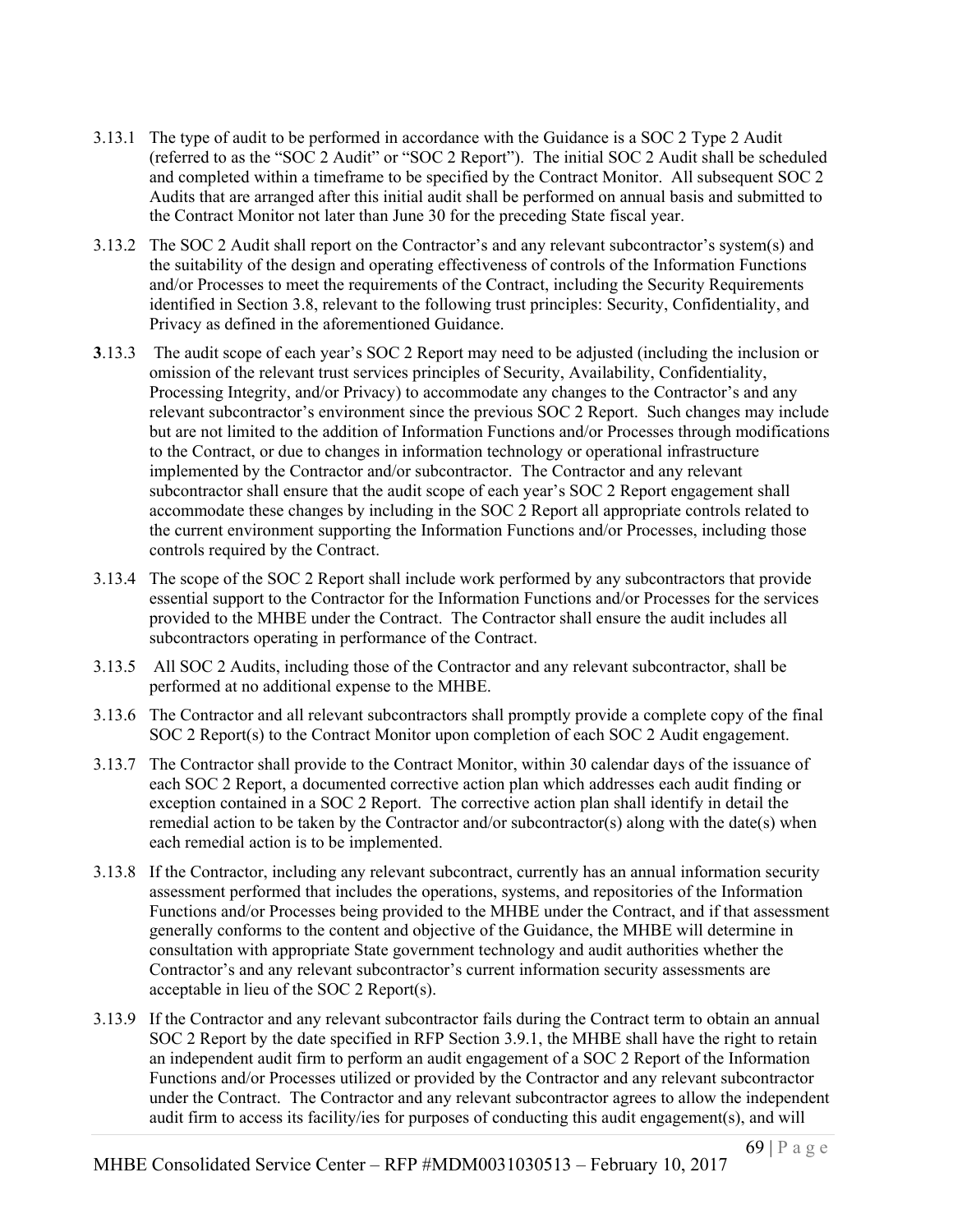provide the necessary support and cooperation to the independent audit firm that is required to perform the audit engagement of the SOC 2 Report . The MHBE will invoice the Contractor for the expense of the SOC 2 Report(s), or deduct the cost from future payments to the Contractor.

# **SECTION 4 – PROPOSAL FORMAT**

#### **4.1 Proposal Submission**

- A. The Proposal shall be submitted to the Procurement Officer electronically via one unencrypted email at hix.procurement@Maryland.gov. The subject line in the e-mail shall state "MHBE Consolidated Service Center System RFP #MDM0031030513 Proposal" including the Offeror's name.
- B. The e-mail shall provide the following attachments:

1. One attachment labeled "MHBE Consolidated Service Center System RFP #MDM0031030513 Technical Proposal" containing the Technical Proposal contents and all required signed Attachments (see Section 4.4.3 below), in PDF format.

2. A second attachment labeled "MHBE Consolidated Service Center System RFP #MDM0031030513 Financial" containing the Financial Proposal contents, signed and in Excel and PDF format.

3. A third attachment labeled "MHBE Consolidated Service Center System RFP #MDM0031030513", including Volumes I and II in searchable Adobe .pdf format for Public Information Act (PIA) requests (this copy shall be redacted so that confidential and/or proprietary information has been removed (see Section 1.14 "Public Information Act Notice"). If an Offeror chooses to submit its Proposal without identifying any information that is confidential/proprietary, it should still provide the third attachment required here and label it "PIA", even though no information therein will be redacted.

### **4.2 Proposals**

- 4.2.1 Beginning with Tab B (see RFP Section 4.4.2.3), all pages of both Proposal volumes shall be consecutively-numbered from beginning (Page 1) to end (Page "x"). The Title Page, Table of Contents, and any Claim of Confidentiality (Tabs A and A-1; see RFP Sections 4.4.2.1 and 4.4.2.2), should be numbered using small Roman numerals (ex. i, ii, iii, iv, v, etc.).
- 4.2.5 Subject to the Maryland Public Information Act and any other applicable law or regulation, Proposals and any modifications to Proposals will be shown only to MHBE employees, members of the Evaluation Committee, or other persons deemed by the MHBE to have a legitimate interest in them.

### **4.3 Electronic Delivery**

Offerors shall e-mail their Proposals as instructed in RFP Section 4.1 above to the Procurement Officer listed in the Key Information Summary Sheet, page3.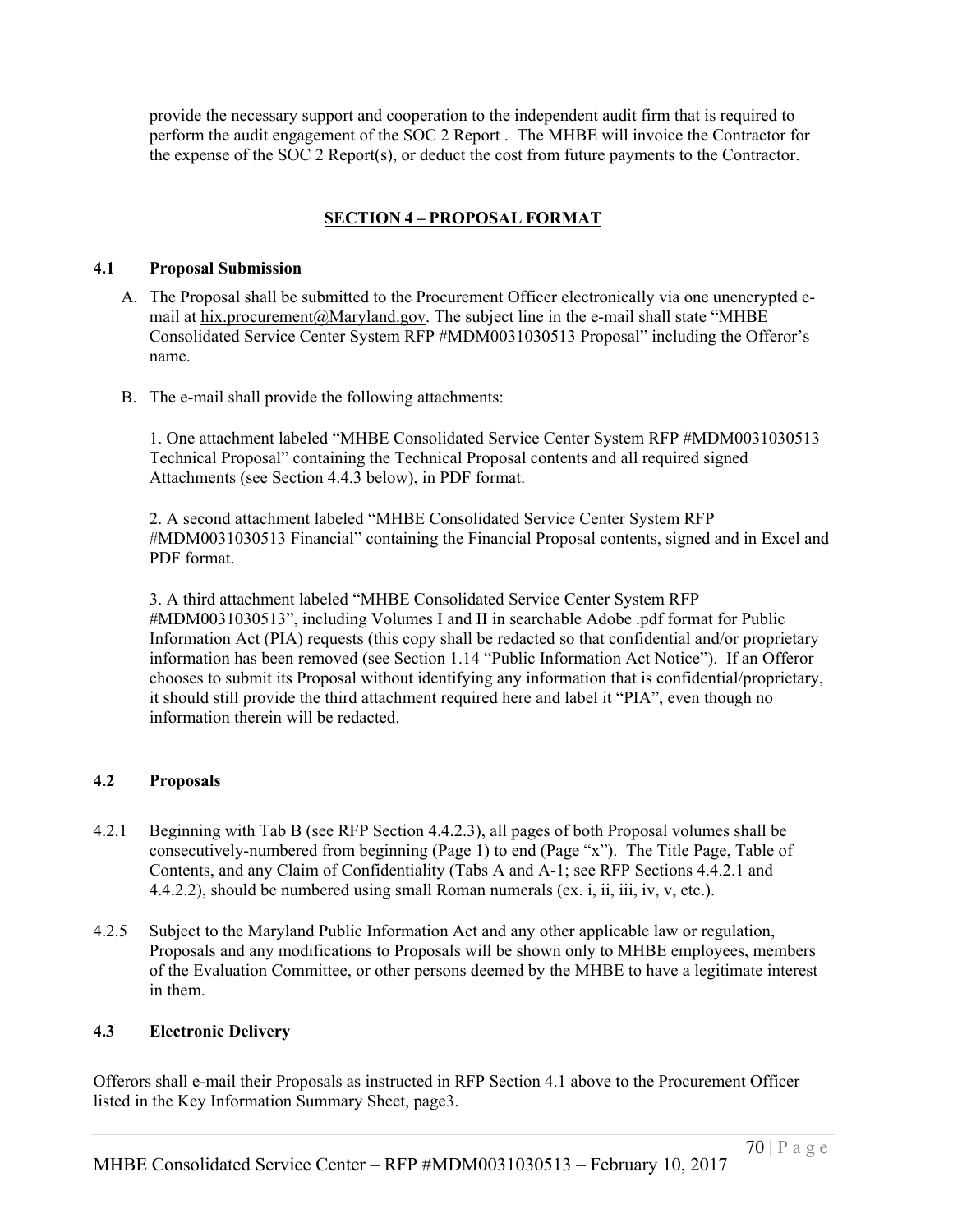### **4.4 Volume I – Technical Proposal**

#### **Note: No pricing information is to be included in the Technical Proposal (Volume 1). Pricing information is to be included only in the Financial Proposal (Volume II).**

#### **4.4.1 Format of Technical Proposal**

The RFP sections are numbered for ease of reference. Section 4.4.2 sets forth the order of information to be provided in the Technical Proposal, e.g., Section 4.4.2.1 "Title and Table of Contents," Section 4.4.2.2 "Claim of Confidentiality," Section 4.4.2.3 "Transmittal Letter," Section 4.4.2.4 "Executive Summary," etc. In addition to the instructions below, responses in the Offeror's Technical Proposal should reference the organization and numbering of Sections in the RFP (ex. "Section 3.2.1 Response . . .; "Section 3.2.2 Response . . .," etc.). This Proposal organization will allow MHBE officials and the Evaluation Committee (see RFP Section 5.1) to "map" Offeror responses directly to RFP requirements by Section number and will aid in the evaluation process.

**4.4.2 The Technical Proposal** shall include the following documents and information in the order specified as follows. Each section of the Technical Proposal shall be separated by a TAB as detailed below:

#### **4.4.2.1 Title Page and Table of Contents (Submit under TAB A)**

The Technical Proposal should begin with a Title Page bearing the name and address of the Offeror and the name and number of this RFP. A Table of Contents shall follow the Title Page for the Technical Proposal, organized by section, subsection, and page number.

#### **4.4.2.2 Claim of Confidentiality (If applicable, submit under TAB A-1)**

Any information which is claimed to be confidential is to be noted by reference and included after the Title Page and before the Table of Contents, and if applicable, also in the Offeror's Financial Proposal. An explanation for each claim of confidentiality shall be included (see Section 1.14 "Public Information Act Notice"). The entire Proposal should not be given a blanket confidentiality designation. Any confidentiality designation must apply to specific sections, pages, or portions of pages of the Proposal.

#### **4.4.2.3 Transmittal Letter (Submit under TAB B)**

A Transmittal Letter shall accompany the Technical Proposal. The purpose of this letter is to transmit the Proposal and acknowledge the receipt of any addenda. The Transmittal Letter should be brief and signed by an individual who is authorized to commit the Offeror to the services and requirements as stated in this RFP. The Transmittal Letter should include the following:

- Name and address of the Offeror:
- Name, title, e-mail address, and telephone number of primary contact for the Offeror;
- Solicitation Title and Solicitation Number that the Proposal is in response to;
- Signature, typed name, and title of an individual authorized to commit the Offeror to its Proposal;
- Federal Employer Identification Number (FEIN) of the Offeror, or if a single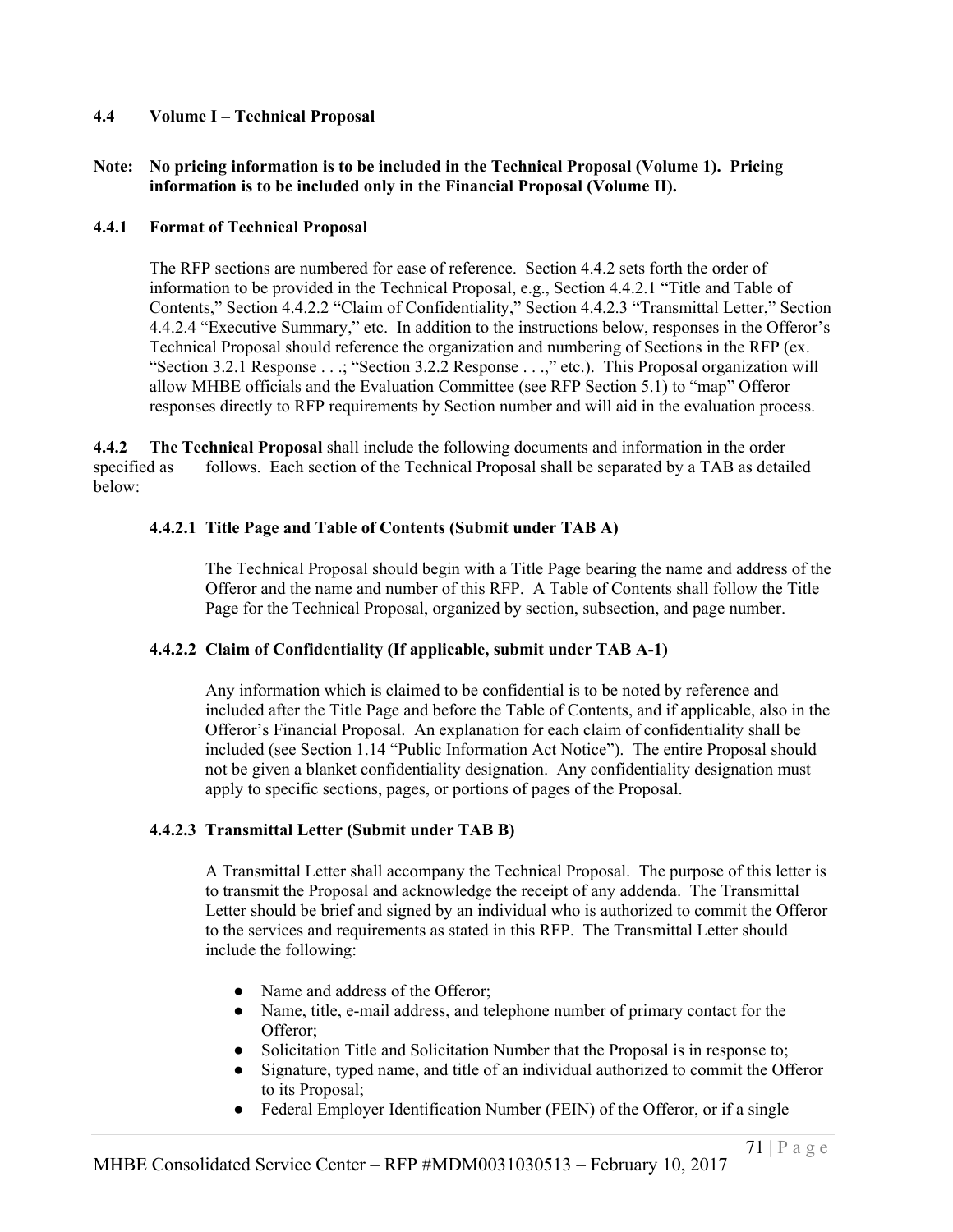individual, that individual's Social Security Number (SSN);

- Offeror's eMM number:
- Offeror's MBE certification number (if applicable);
- Acceptance of all MHBE RFP and Contract terms and conditions (see Section 1.24); if any exceptions are taken, they are to be noted in the Executive Summary (see Section 4.4.2.4); and
- Acknowledgement of all addenda to this RFP.

## **4.4.2.4 Executive Summary (Submit under TAB C)**

The Offeror shall condense and highlight the contents of the Technical Proposal in a separate section titled "Executive Summary." In addition, the Summary shall indicate whether the Offeror is the subsidiary of another entity, and if so, whether all information submitted by the Offeror pertains exclusively to the Offeror. If not, the subsidiary Offeror shall include a guarantee of performance from its parent organization as part of its Executive Summary (see RFP Section 1.22 for more information).

The Summary shall also identify any exceptions the Offeror has taken to the requirements of this RFP, the Contract (Attachment A), or any other attachments. Exceptions to terms and conditions may result in having the Proposal deemed unacceptable or classified as not reasonably susceptible of being selected for award.

**If the Offeror has taken no exceptions to the requirements of this RFP, the Contract (Attachment A), or any other attachments, the Executive Summary shall so state.**

## **4.4.2.5 Minimum Qualifications Documentation (Submit under TAB D)**

The Offeror shall submit any Minimum Qualifications documentation that may be required, as set forth in Section 2 "Offeror Minimum Qualifications."

### **4.4.2.6 Offeror Technical Response to RFP Requirements and Proposed Work Plan (Submit under TAB E)**

- a. The Offeror shall address each Scope of Work requirement (Section 3) in its Technical Proposal and describe how its proposed services, including the services of any proposed Subcontractor(s), will meet or exceed the requirement(s). If the MHBE is seeking Offeror agreement to any requirement(s), the Offeror shall state its agreement or disagreement. Any paragraph in the Technical Proposal that responds to a Scope of Work (Section 3) requirement shall include an explanation of how the work will be done. Any exception to a requirement, term, or condition may result in having the Proposal classified as not reasonably susceptible of being selected for award or the Offeror deemed not responsible.
- b. The Offeror shall give a definitive **section-by-section** description of the proposed plan to meet the requirements of the RFP, i.e., a Work Plan. The Work Plan shall include the specific methodology and techniques to be used by the Offeror in providing the required services as outlined in RFP Section 3, Scope of Work. The description shall include an outline of the overall management concepts employed by the Offeror and a project management plan, including project control mechanisms and overall timelines. Project deadlines considered Contract deliverables must be recognized in the Work Plan.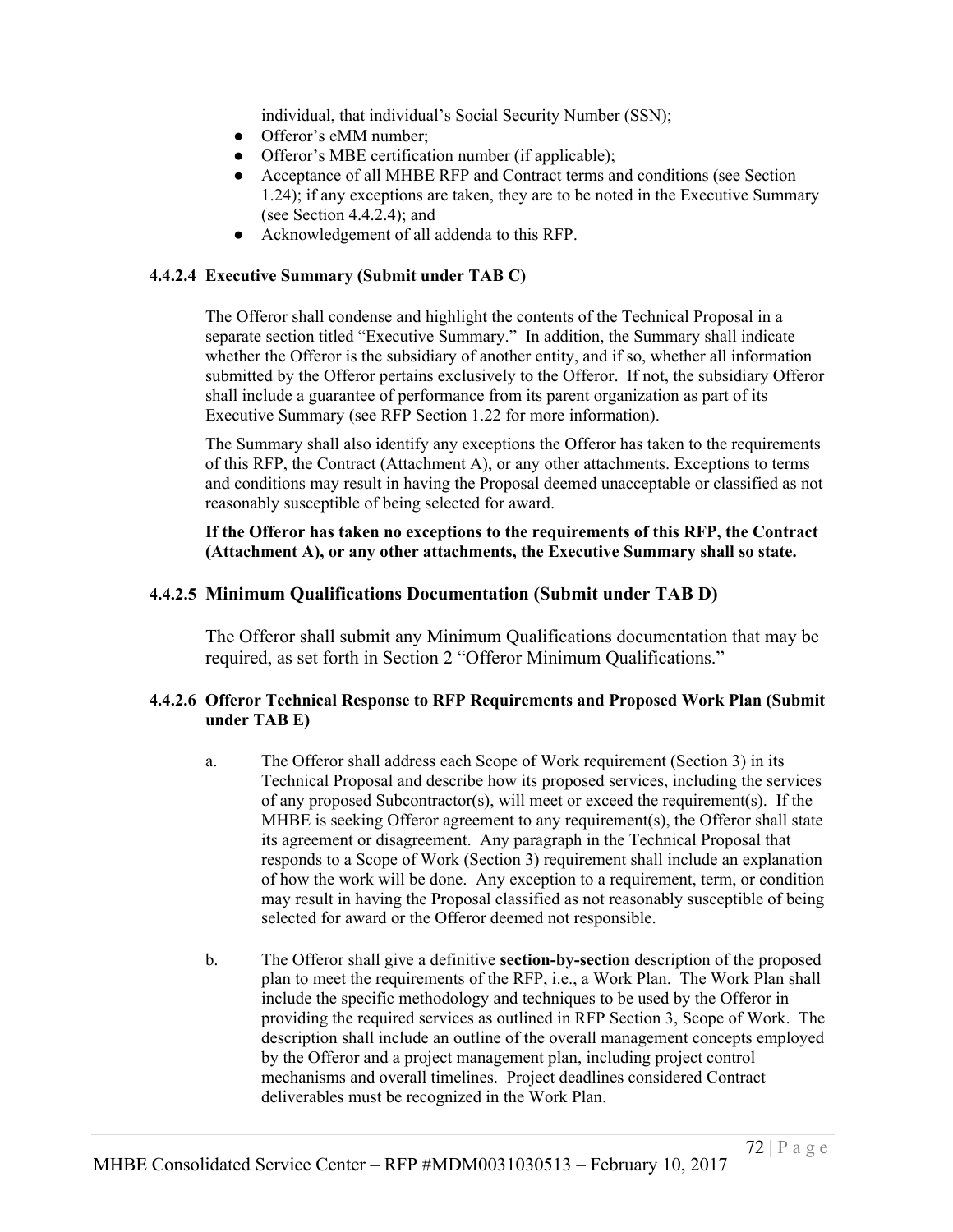c. The Offeror shall provide a draft Problem Escalation Procedure (PEP) that includes, at a minimum, titles of individuals to be contacted by the MHBE's Contract Monitor should problems arise under the Contract and explain how problems with work under the Contract will be escalated in order to resolve any issues in a timely manner. Final procedures shall be submitted as indicated in RFP Section 3.6.

### **4.4.2.7 Experience and Qualifications of Proposed Staff (Submit under TAB F)**

The Offeror shall identify the number and types of staff proposed to be utilized under the Contract.

The Offeror shall describe in detail how the proposed staff's experience and qualifications relate to their specific responsibilities, including any staff of proposed Subcontractor(s), as detailed in the Work Plan. The Offeror shall include individual resumes for the proposed Key Personnel, including Personnel for any proposed Subcontractor(s), who are to be assigned to the project if the Offeror is awarded the Contract. Each resume should include the amount of experience the individual has had relative to the Scope of Work set forth in this solicitation. Letters of intended commitment to work on the project, including letters from any proposed Subcontractor(s), shall be included in this section.

The Offeror shall provide an Organizational Chart outlining personnel and their related duties. The Offeror shall include job titles and the percentage of time each individual will spend on his/her assigned tasks. Offerors using job titles other than those commonly used by industry standards must provide a crosswalk reference document.

# **4.4.2.8 Staffing Plan**

The Offeror shall provide a draft Staffing Plan with the Technical Proposal. The Staffing Plan shall describe the Offeror's 's staffing approach and team organizational structure for the Offeror and any proposed Subcontractors, to complete all phases of work, functions, requirements, roles, and duties associated with this RFP.

The Offeror shall explain in its Staffing Plan how each individual meets the requirements of the proposed Key Personnel Role. All proposed staffing for Key Personnel Roles is subject to approval by MHBE. MHBE reserves the right to reject the Offeror's candidates for any Key Personnel Role. In such an event, the Offeror shall be required to provide an alternative resource for that Key Personnel Role. The MHBE reserves the right to interview individuals proposed for Key Personnel Roles, if desired, prior to approval of any Key Personnel staffing.

The MHBE and its stakeholders will interact with the Contractor's Key Personnel staff on an ongoing basis, and as such the Offeror shall submit in its plan an organizational chart for Key Personnel Staffing that describes how the Offeror's Key Personnel will interact with MHBE staff and key State stakeholders. The Plan must also include the Offeror's tasks to onboard and orient new Key Personnel staff to the project, specifically its tools and techniques.

The Staffing Plan deliverable will be updated and submitted as Final to the MHBE Contract Monitor within 30 calendar days of NTP.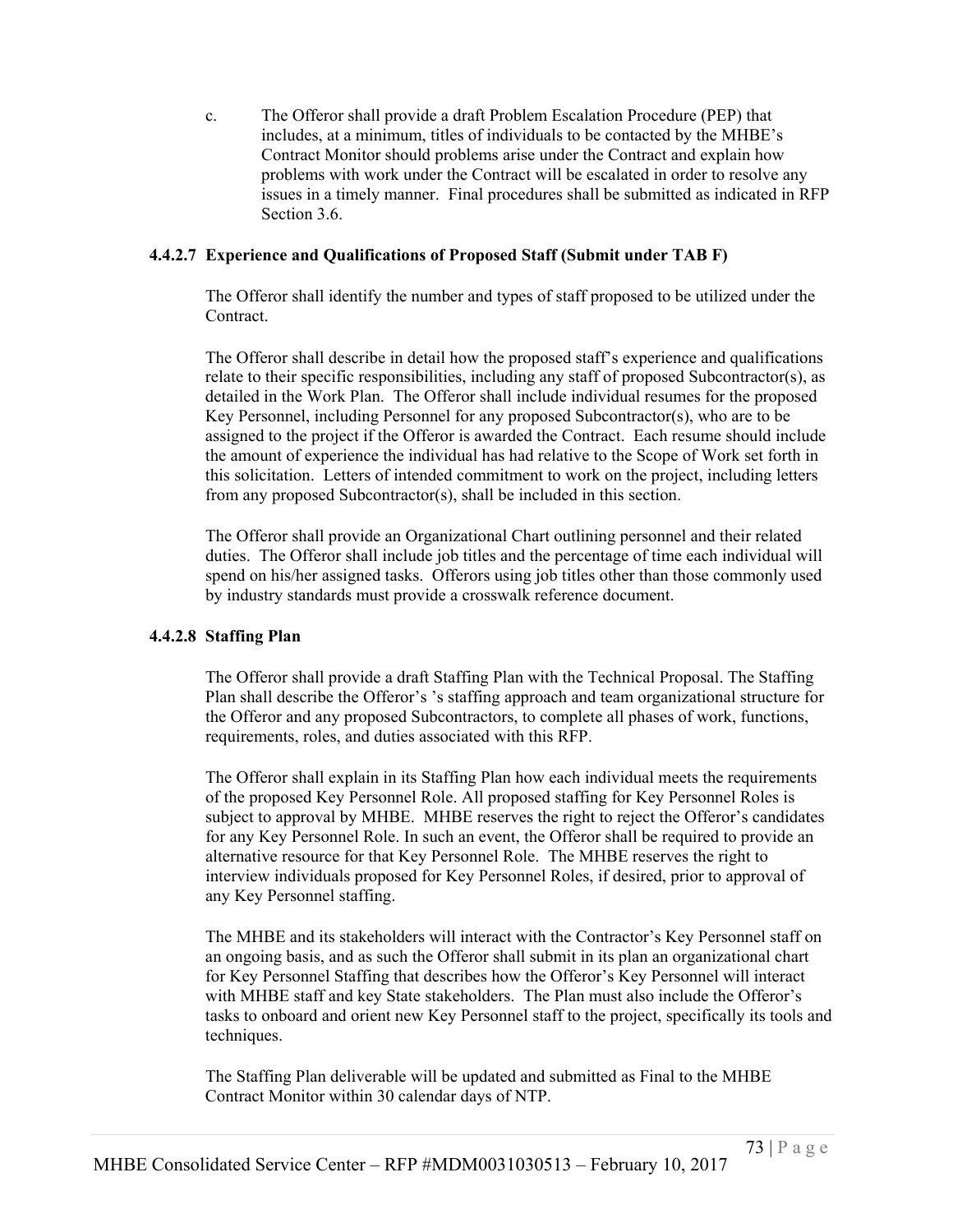### **4.4.2.9 Offeror Qualifications and Capabilities (Submit under TAB G)**

The Offeror shall include information on past experience with similar projects and/or services. The Offeror shall describe how its organization can meet the requirements of this RFP and shall also include the following information:

- a. The number of years the Offeror has provided the similar services;
- b. The number of clients/customers and geographic locations that the Offeror currently serves;
- c. The names and titles of headquarters or regional management personnel who may be involved with supervising the services to be performed under this Contract;
- d. The Offeror's process for resolving billing errors; and
- e. An organizational chart that identifies the complete structure of the Offeror, including any parent company, headquarters, regional offices, and subsidiaries of the Offeror.

#### **4.4.2.10 References (Submit under TAB H)**

At least three (3) references are requested from customers who are capable of documenting the Offeror's ability to provide the services specified in this RFP. Each reference shall be from a client for whom the Offeror has provided services within the past five (5) years and shall include the following information:

- a. Name of client organization;
- b. Name, title, telephone number, and e-mail address, if available, of POC for client organization; and
- c. Value, type, duration, and description of services provided.

The MHBE reserves the right to request additional references or utilize references not provided by an Offeror.

#### **4.4.2.11List of Current or Prior State Contracts (Submit under TAB I)**

Provide a list of all contracts with any entity of the State of Maryland for which the Offeror is currently performing services or for which services have been completed within the last five (5) years. For each identified contract, the Offeror is to provide:

- a. The State contracting entity;
- b. A brief description of the services/goods provided;
- c. The dollar value of the contract;
- d. The term of the contract;
- e. The State employee contact person (name, title, telephone number, and, if possible, e-mail address); and
- f. Whether the contract was terminated before the end of the term specified in the original contract, including whether any available renewal option was not exercised.

Information obtained regarding the Offeror's level of performance on State contracts will be used by the Procurement Officer to determine the responsibility of the Offeror and considered as part of the experience and past performance evaluation criteria of the RFP.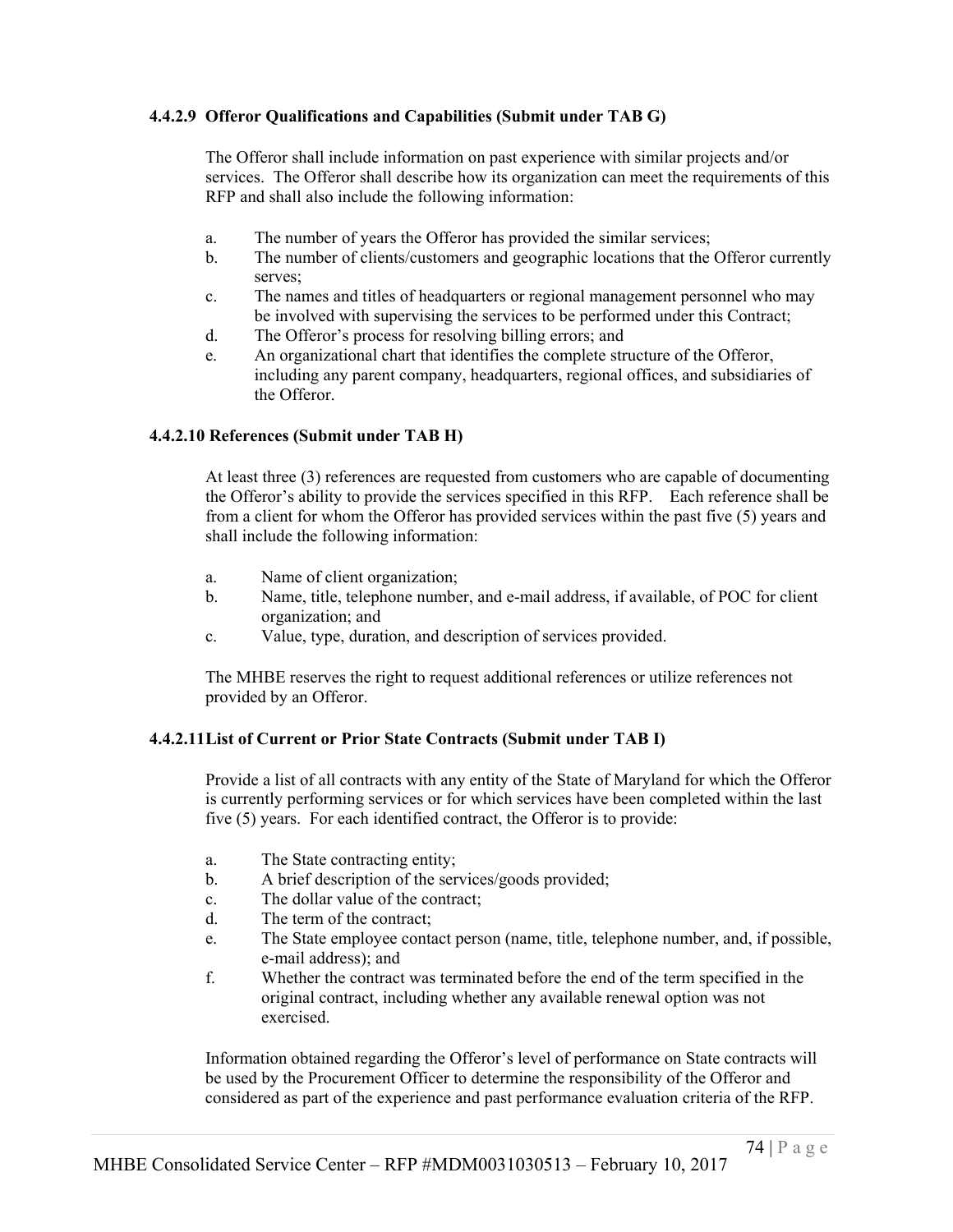#### **4.4.2.12 Financial Capability (Submit under TAB J)**

An Offeror must include in its Proposal a commonly-accepted method to prove its fiscal integrity. If available, the Offeror shall include Financial Statements, preferably a Profit and Loss (P&L) statement and a Balance Sheet, for the last two (2) years (independently audited preferred).

In addition, the Offeror may supplement its response to this Section by including one or more of the following with its response:

- a. Dunn and Bradstreet Rating;
- b. Standard and Poor's Rating;
- c. Lines of credit;
- d. Evidence of a successful financial track record; and
- e. Evidence of adequate working capital.

#### **4.4.2.13 Certificate of Insurance (Submit under TAB K)**

The Offeror shall provide a copy of its current certificate of insurance showing the types and limits of insurance in effect as of the Proposal submission date. The current insurance types and limits do not have to be the same as described in Section 3.9. See Section 5.5 for the required insurance certificate submission for the recommended Offeror.

#### **4.4.2.14 Subcontractors (Submit under TAB L)**

The Offeror shall provide a complete list of all Subcontractors that will work on the Contract if the Offeror receives an award, including those utilized in meeting the MBE subcontracting goal. This list shall include a full description of the duties each Subcontractor will perform and why/how each Subcontractor was deemed the most qualified for this project. See Sections 4.4.2.7 and 4.4.2.8 for additional Offeror requirements related to Subcontractors.

#### **4.4.2.15 Legal Action Summary (Submit under TAB M)**

This summary shall include:

- a. A statement as to whether there are any outstanding legal actions or potential claims against the Offeror and a brief description of any action;
- b. A brief description of any settled or closed legal actions or claims against the Offeror over the past five (5) years;
- c. A description of any judgments against the Offeror within the past five (5) years, including the case name, court case docket number, and what the final ruling or determination was from the court; and
- d. In instances where litigation is on-going and the Offeror has been directed not to disclose information by the court, provide the name of the judge and location of the court.

#### **4.4.3 Additional Required Technical Submissions (Submit under TAB N)**

4.4.3.1 The following documents shall be completed, signed, and included in the Technical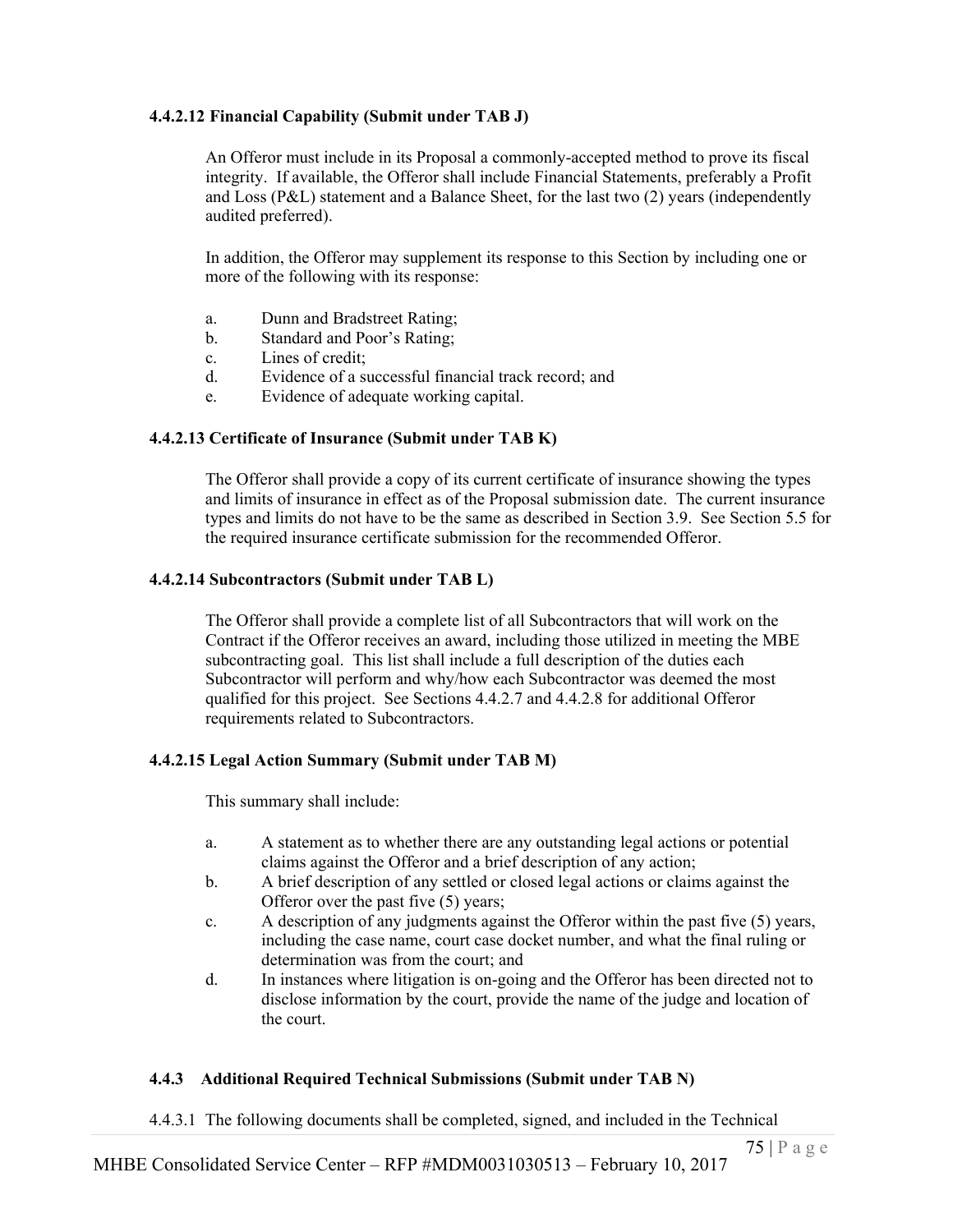Proposal, under TAB N that follows the material submitted in response to Section 4.4.2.

- a. Completed Bid/Proposal Affidavit (RFP **Attachment B**).
- b. If applicable, a signed statement from the Offeror's Parent Organization Guaranteeing Performance of the Offeror. **\*refer to RFP Section 1.22.**
- c. Completed MDOT Certified MBE Utilization and Fair Solicitation Affidavit (**RFP Attachment D-1A**) **\*refer to RFP Section 1.33**.
- d. Federal Funding Acknowledgement (**Attachment G); refer to RFP Section 1.34.**
- e. Completed Conflict of Interest Affidavit and Disclosure **(Attachment H**) **\*refer to RFP Section 1.35.**

#### **4.5 Volume II – Financial Proposal**

The Financial Proposal shall contain all price information in the format specified in **RFP Attachment F**. The Offeror shall complete the Financial Proposal Form only as provided in the Financial Proposal Instructions and the Financial Proposal Form itself.

### **SECTION 5 – EVALUATION COMMITTEE, EVALUATION CRITERIA, AND SELECTION PROCEDURE**

#### **5.1 Evaluation Committee**

Evaluation of Proposals will be performed in accordance with Section II.B of MHBE's Procurement Policies and Procedures by a committee established for that purpose and based on the evaluation criteria set forth below. The Evaluation Committee will review Proposals, participate in Offeror oral presentations and discussions, and provide input to the Procurement Officer.

### **5.2 Technical Proposal Evaluation Criteria**

The criteria to be used to evaluate each Technical Proposal are listed below in descending order of importance.

5.2.1 Offeror's Technical Response to RFP Requirements and Work Plan (See RFP § 4.4.2.6)

The State prefers an Offeror's response to work requirements in the RFP that illustrates a comprehensive understanding of work requirements and mastery of the subject matter, including an explanation of how the work will be done. Proposals which include limited responses to work requirements such as "concur" or "will comply" will receive a lower ranking than those Proposals that demonstrate an understanding of the work requirements and include plans to meet or exceed them.

5.2.2 Offeror Qualifications and Capabilities, including proposed Subcontractors (See RFP § 4.4.2.9 – 4.4.2.15)

5.2.3 Experience and Qualifications of Proposed Staff (See RFP § 4.4.2.7 - 4.4.2.8)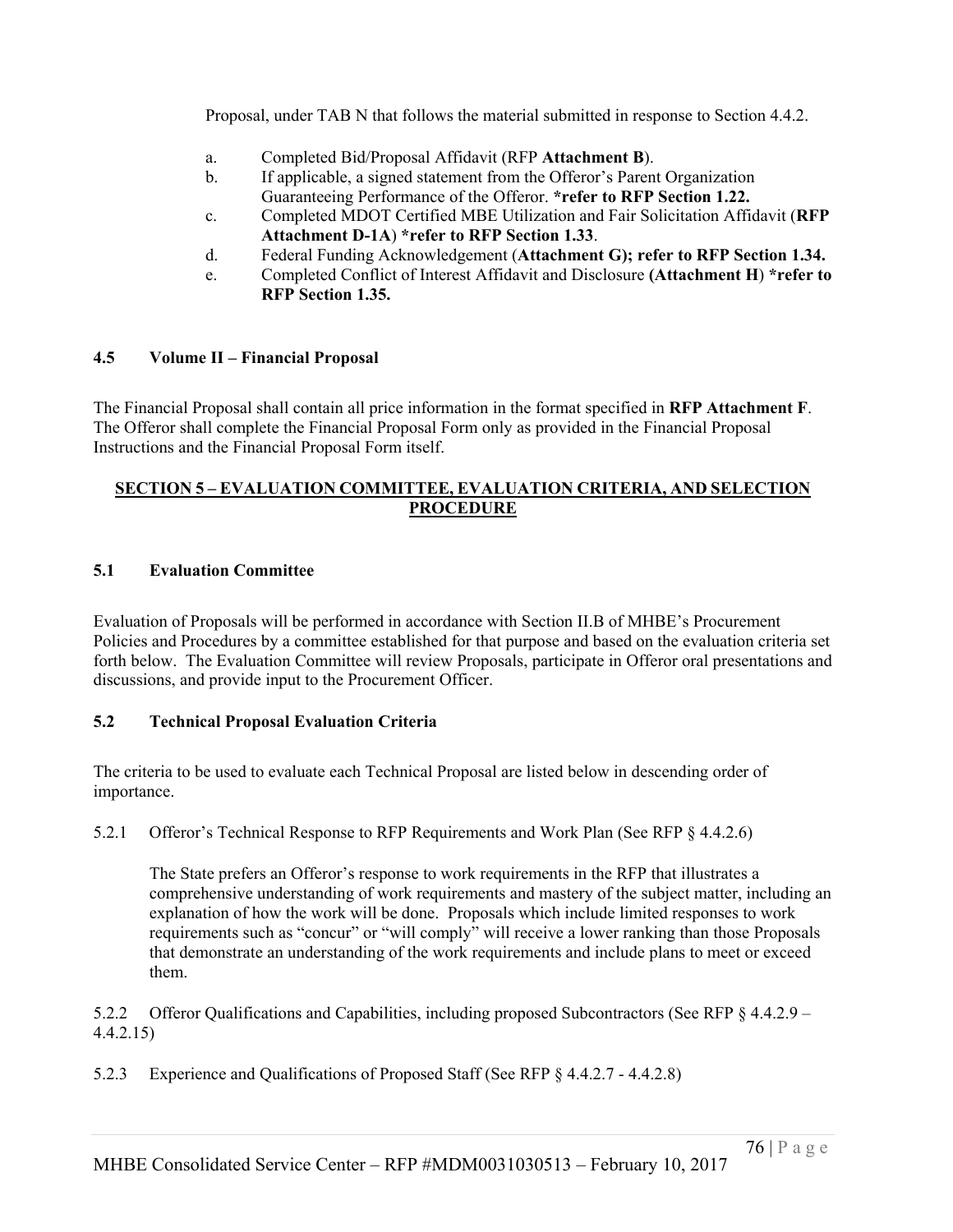### **5.3 Financial Proposal Evaluation Criteria**

All Qualified Offerors (see Section 5.4.2.4) will be ranked from the lowest (most advantageous) to the highest (least advantageous) price based on the Total Proposal Price within the stated guidelines set forth in this RFP and as submitted on **Attachment F** - Financial Proposal Form.

#### **5.4 Selection Procedures**

#### **5.4.1 General**

The Contract will be awarded in accordance with the Competitive Sealed Proposals (CSP) method found at Section II.B of MHBE's Procurement Policies and Procedures. The Competitive Sealed Proposals method allows for the conducting of discussions and the revision of Proposals during these discussions. Therefore, the MHBE may conduct discussions with all Offerors that have submitted Proposals that are determined to be reasonably susceptible of being selected for Contract award or potentially so. However, the MHBE reserves the right to make an award without holding discussions.

In either case (i.e., with or without discussions), the State may determine an Offeror to be not responsible and/or an Offeror's Proposal to be not reasonably susceptible of being selected for award at any time after the initial closing date for receipt of Proposals and prior to Contract award. If the State finds an Offeror to be not responsible and/or an Offeror's Technical Proposal to be not reasonably susceptible of being selected for award, that Offeror's Financial Proposal will subsequently be returned if the Financial Proposal is unopened at the time of the determination.

### **5.4.2 Selection Process Sequence**

- 5.4.2.1 A determination is made that the MDOT Certified MBE Utilization and Fair Solicitation Affidavit (**Attachment D-1A**) is included and is properly completed.
- 5.4.2.2 Technical Proposals are evaluated for technical merit and ranked. During this review, oral presentations and discussions may be held. The purpose of such discussions will be to assure a full understanding of the MHBE's requirements and the Offeror's ability to perform the services, as well as to facilitate arrival at a Contract that is most advantageous to the MHBE. Offerors will be contacted by the State as soon as any discussions are scheduled.
- 5.4.2.3 Offerors must confirm in writing any substantive oral clarifications of, or changes in, their Technical Proposals made in the course of discussions. Any such written clarifications or changes then become part of the Offeror's Technical Proposal. Technical Proposals are given a final review and ranked.
- 5.4.2.4 The Financial Proposal of each Qualified Offeror (a responsible Offeror determined to have submitted an acceptable Proposal) will be evaluated and ranked separately from the Technical evaluation. After a review of the Financial Proposals of Qualified Offerors, the Evaluation Committee or Procurement Officer may again conduct discussions to further evaluate the Offeror's entire Proposal.
- 5.4.2.5 When in the best interest of the MHBE, the Procurement Officer may permit Qualified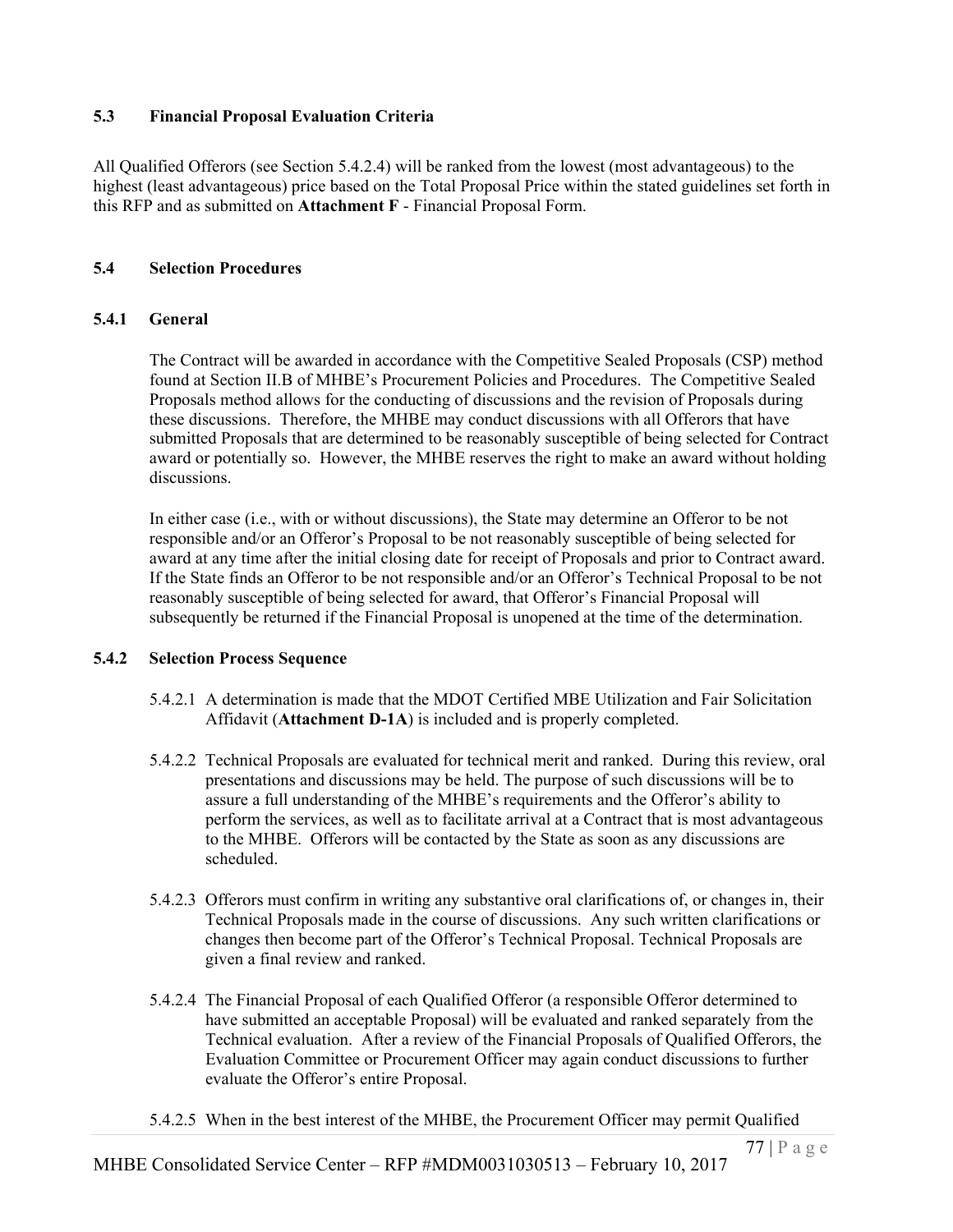Offerors to revise their initial Proposals and submit, in writing, Best and Final Offers (BAFOs). The MHBE may make an award without issuing a request for a BAFO.

### 5.4.3 **Award Determination**

Upon completion of the Technical Proposal and Financial Proposal evaluations and rankings, each Contractor shall receive an overall ranking. The Procurement Officer will recommend award of the Contract to the responsible Offeror that submitted the Proposal determined to be the most advantageous to the MHBE. In making this most advantageous Proposal determination, technical factors will receive greater weight than financial factors.

### **5.5 Documents Required upon Notice of Recommendation for Contract Award**

Upon receipt of a Notification of Recommendation for Contract Award, the following documents shall be completed, signed if applicable with original signatures, and submitted by the recommended awardee within five (5) Business Days, unless noted otherwise:

- a. Contract (**Attachment A**), **see RFP Section 1.24**
- b. Contract Affidavit (**Attachment C**), **see RFP Section 1.26**
- **c.** MBE **Attachments D-2 and D-3A/B**, within ten (10) Business Days, if applicable; **see RFP Section 1.33**
- d. MBE Waiver Justification within ten (10) Business Days (see **MBE Waiver Guidance and forms in Attachments D-1B and D-1C)**, if a waiver has been requested (if applicable; **see RFP Section 1.33)**
- e. Non-Disclosure Agreement (**Attachment I**); **see RFP Section 1.36**
- f. Non-Exchange Entity Agreement (**Attachment J**), if applicable; **see RFP Section 1.37**
- g. Copy of a current Certificate of Insurance with the prescribed limits set forth in RFP Section 3.9 "Insurance Requirements," listing the State as an additional insured, if applicable, **see RFP Section 3.9**
- h. Performance Bond **(Attachment K); see RFP Section 1.41**
- i. Business Associates Agreement **(Attachment L), if applicable, see Section 1.38**

# **THE REMAINDER OF THIS PAGE IS INTENTIONALLY LEFT BLANK**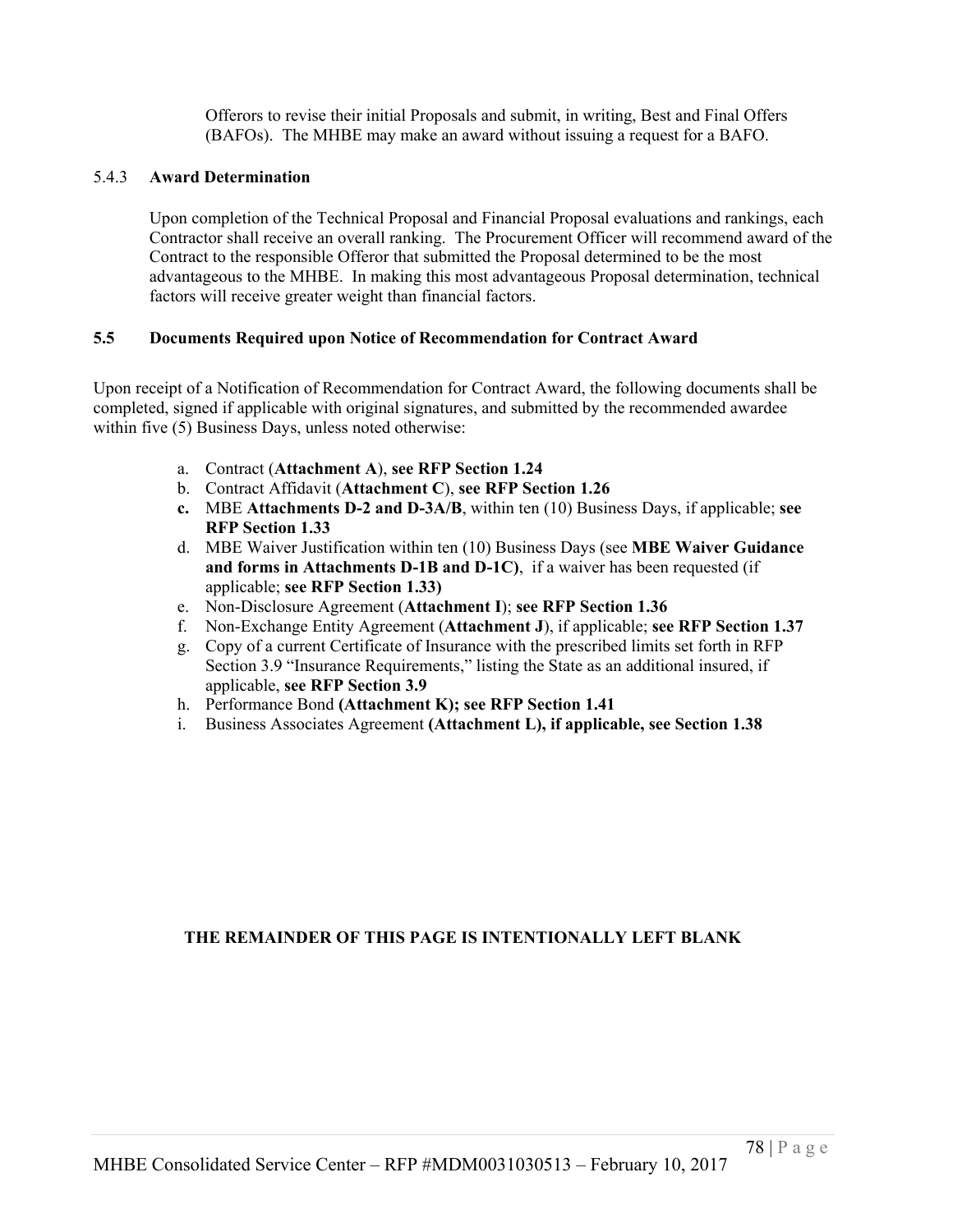# **RFP ATTACHMENTS**

#### **ATTACHMENT A – Contract**

This is the sample contract used by the MHBE. It is provided with the RFP for informational purposes and is not required to be submitted at Proposal submission time. Upon notification of recommendation for award, a completed Contract will be sent to the recommended awardee for signature.

### **ATTACHMENT B – Bid/Proposal Affidavit**

This Attachment must be completed and submitted with the Technical Proposal (refer to RFP Section 1.25).

# **ATTACHMENT C – Contract Affidavit**

This Attachment must be completed and submitted by the recommended awardee to the Procurement Officer within five (5) Business Days of receiving notification of recommendation for award (refer to RFP Section 1.26).

# **ATTACHMENT D – Minority Business Enterprise Forms**

If required (refer to RFP Section 1.33), these Attachments include the MBE subcontracting goal statement, instructions, and MBE Attachments D-1 through D-5. Attachment D-1 must be properly completed and submitted with the Offeror's Technical Proposal or the Proposal will be deemed not reasonably susceptible of being selected for award and rejected. Within 10 Business Days of receiving notification of recommendation for Contract award, the Offeror must submit Attachments D-2 and D-3A/B.

# **ATTACHMENT E – Pre-Proposal Conference Response Form**

It is requested that this form be completed and submitted as described in RFP Section 1.7 by those potential Offerors that plan on attending the Pre-Proposal Conference.

# **ATTACHMENT F – Financial Proposal Instructions and Form**

The Financial Proposal Form must be completed and submitted in the Financial Proposal package (refer to RFP Section 4.5).

# **ATTACHMENT G – Federal Funds Attachment**

If required, the Federal Funds Attachment must be completed and submitted with the Technical Proposal (refer to RFP Section 1.35). The terms and conditions in this attachment are incorporated into any resulting Contract with the Offeror.

# **ATTACHMENT H – Conflict of Interest Affidavit and Disclosure**

If required (refer to RFP Section 1.36), this Attachment must be completed and submitted with the Technical Proposal.

# **ATTACHMENT I – Non-Disclosure Agreement**

If required (refer to RFP Section 1.37), this Attachment must be completed and submitted within five (5) Business Days of receiving notification of recommendation for award. However, to expedite processing, it is suggested that this document be completed and submitted with the Technical Proposal.

# **ATTACHMENT J – Non-Exchange Entity Agreement**

If required (refer to RFP Section 1.38), this Attachment is to be completed and submitted within five (5) Business Days of receiving notification of recommendation for award. However, to expedite processing, it is suggested that this document be completed and submitted with the Technical Proposal.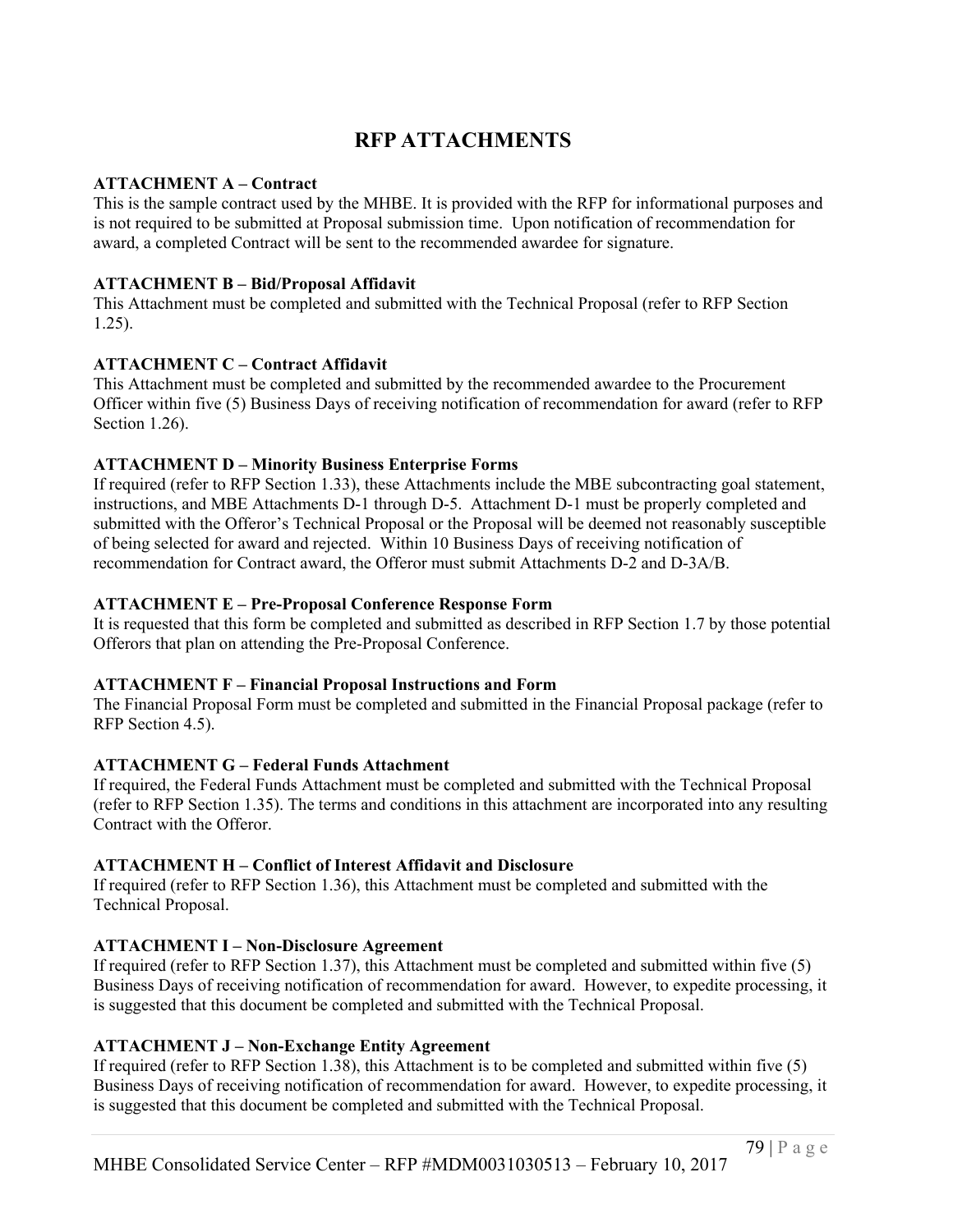### **ATTACHMENT K – Performance Bond**

If required, submitted within five (5) Business Days of receiving notification of recommendation for award (refer to RFP Section 1.41).

# **ATTACHMENT L – Business Associate Agreement**

If required (see Section 1.38) this Attachment is to be completed and submitted within five (5) Business Days of receiving notification of recommendation for award. However, to expedite processing, it is suggested that this document be completed and submitted with the Technical Proposal.

# **THE REMAINDER OF THIS PAGE IS INTENTIONALLY LEFT BLANK**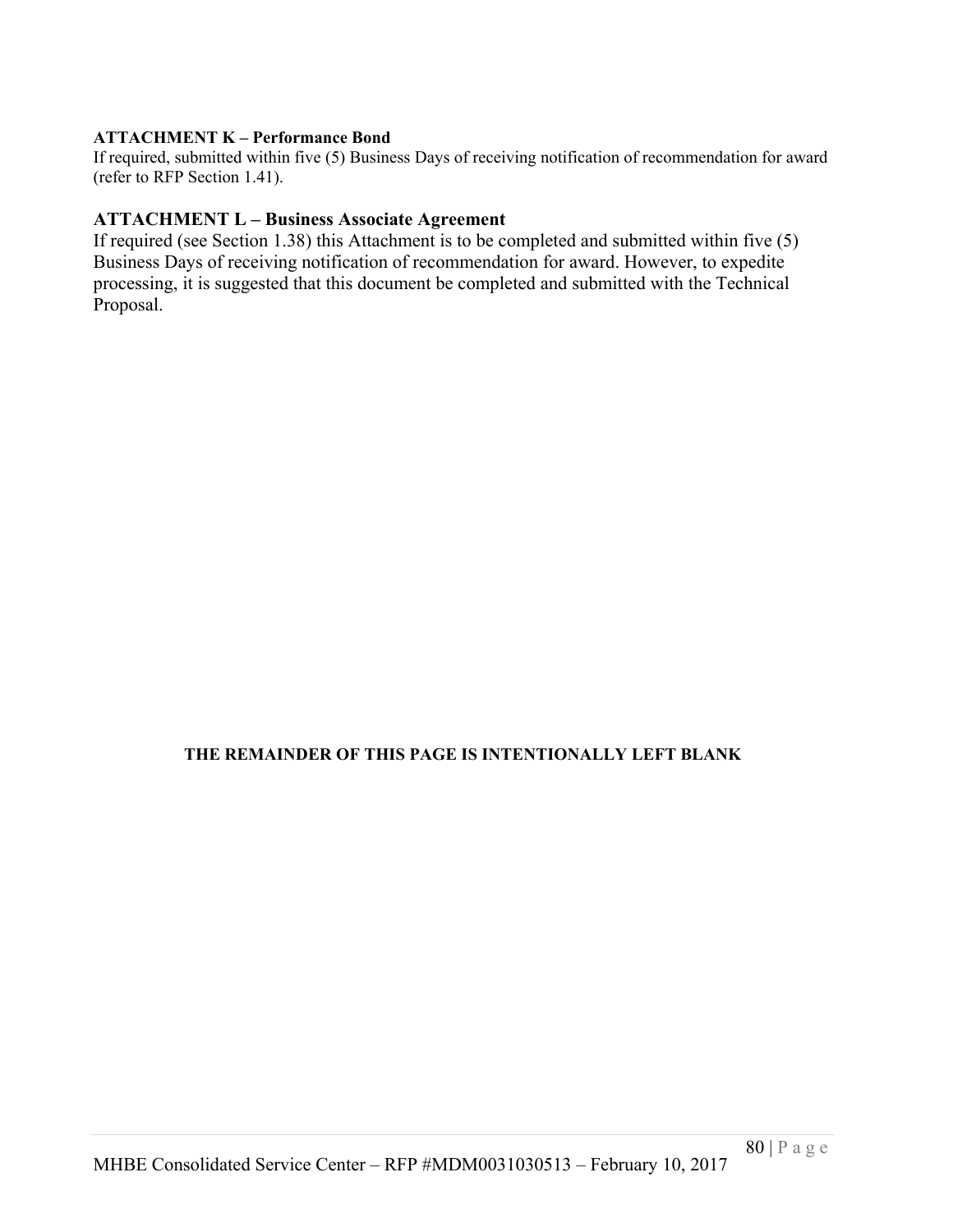# **ATTACHMENT A – CONTRACT**

# **MHBE CONSOLIDATED SERVICE CENTER**

THIS CONTRACT (the "Contract") is made as of the Effective Date defined below by and between [Contractor's name] (the "Contractor") and the MARYLAND HEALTH BENEFIT EXCHANGE, a unit of the STATE OF MARYLAND (the "MHBE"). The Contractor and the MHBE each are a "Party" and, together, are the "Parties".

In consideration of the premises and the covenants herein contained, the Parties agree as follows:

#### **1. Definitions**

In this Contract, the following words have the meanings indicated:

1.1 "ACA" means the Patient Protection and Affordable Care Act of 2010 (Pub. L. 111-148) as amended by the Health Care and Education Reconciliation Act of 2010 (Public Law No. 111-152), together with regulations promulgated pursuant thereto.

- 1.2 "Agency" or "MHBE" means the Maryland Health Benefit Exchange.
- 1.3 "COMAR" means Code of Maryland Regulations.
- 1.4 "Contract Monitor" means the MHBE employee identified in Section 1.6 of the RFP as the Contract Monitor or a successor designated by the MHBE.
- 1.5 "Contractor" means \_\_\_\_\_\_\_\_\_\_\_\_\_\_\_\_\_\_\_\_\_\_\_\_\_\_\_\_\_\_\_\_ [Contractor's name] whose principal business address is \_\_\_\_\_\_\_\_\_\_\_\_\_\_\_\_\_\_\_\_\_\_\_\_\_\_\_\_\_\_\_\_\_\_\_\_\_[Contractor's primary address] and whose principal office in Maryland is **Example 20** [Contractor's local address.
- 1.6 "Effective Date" means the date on which the last of the two Parties signs this Contract.
- 1.7 "eMM" means eMaryland Marketplace.
- 1.8 "Financial Proposal" means the Contractor's Financial Proposal dated \_\_\_\_\_\_\_\_\_\_, as supplemented and revised by the best and final offer dated
- 1.9 "Minority Business Enterprise" (MBE) means an entity meeting the definition at COMAR 21.0 1.02.01B(54), which is certified by the Maryland Department of Transportation under COMAR 21.11.03.
- 1.10 "RFP" means the Request for Proposals for MHBE Consolidated Service Center, Solicitation # MDM0031030513, and any addenda thereto issued in writing by the MHBE.
- 1.11 "Procurement Officer" means the MHBE employee identified in Section 1.5 of the RFP as the Procurement Officer or a successor designated by the MHBE.
- 1.12 "Proposal(s)" means, as appropriate, either or both of the Contractor's Technical or Financial Proposal.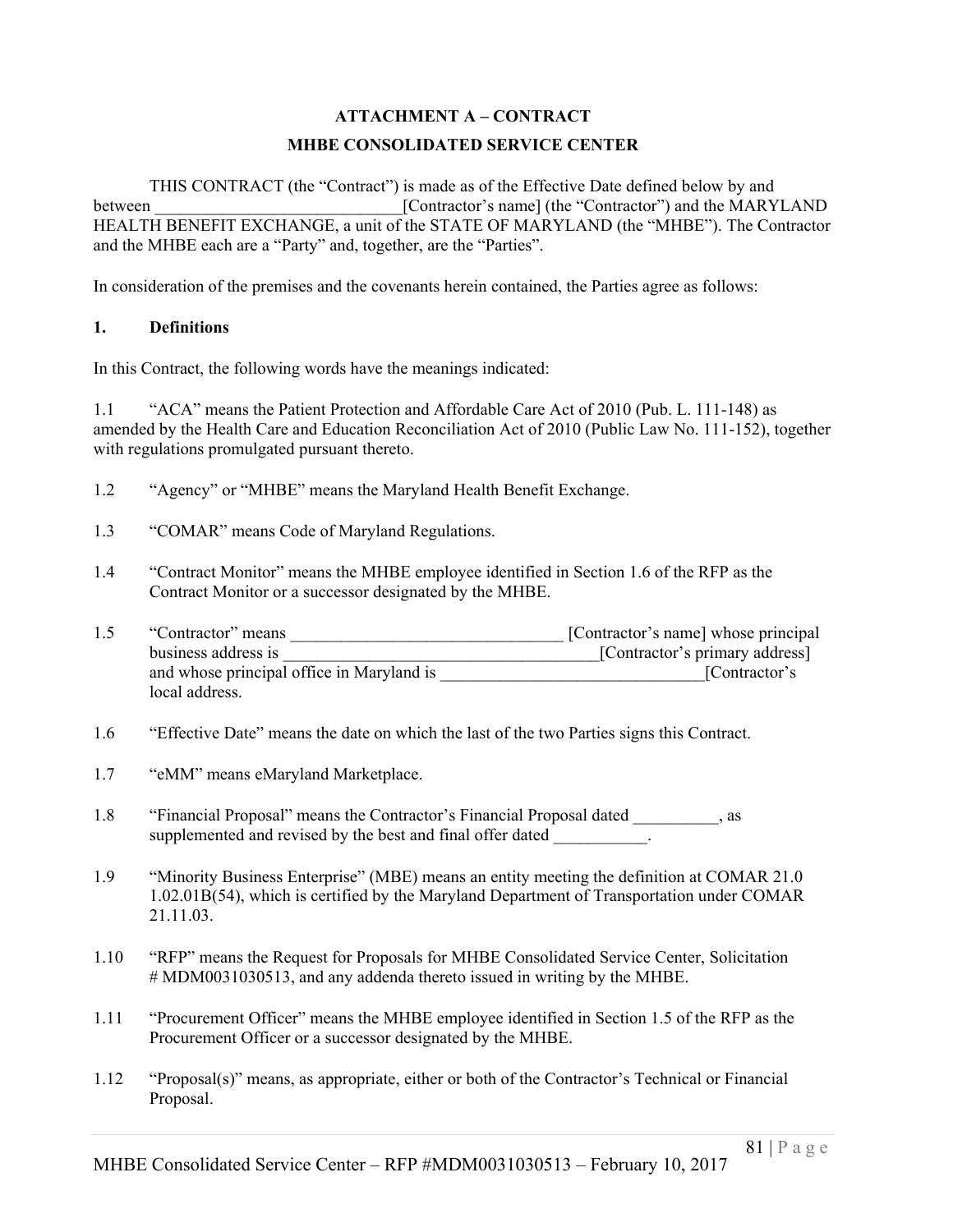- 1.13 "State" means the State of Maryland and includes the MHBE.
- 1.14 "Technical Proposal" means the Contractor's Technical Proposal, dated , as supplemented and revised by the best and final offer dated  $\qquad \qquad$ .

#### **2. Scope of Contract**

2.1 The Contractor shall provide services as described in the RFP for MHBE Consolidated Service Center and related services awarded in accordance with Exhibits A-G listed in this section and hereby incorporated as part of this Contract. If there is any conflict between this Contract and the Exhibits, the terms of the Contract shall govern. If there is any conflict among the Exhibits, the following order of precedence shall determine the prevailing provision:

Exhibit  $A$  – The RFP Exhibit  $B -$  State Contract Affidavit, executed by the Contractor and dated Exhibit C – The Non-Exchange Entity Agreement Exhibit D – The Non-Disclosure Agreement Exhibit  $E$  – The Federal Funds Attachment (Attachment G to the RFP, including  $G-1$  and  $G-2$ ). Exhibit F – The Contractor's Technical Proposal Exhibit G – The Contractor's Financial Proposal

- 2.2 The Procurement Officer may, at any time, by written order, make changes in the work within the general scope of the Contract or the RFP. No other order, statement, or conduct of the Procurement Officer or any other person shall be treated as a change or entitle the Contractor to an equitable adjustment under this section. Except as otherwise provided in this Contract, if any change under this section causes an increase or decrease in the Contractor's cost of, or the time required for, the performance of any part of the work, whether or not changed by the order, an equitable adjustment in the Contract price shall be made and the Contract modified in writing accordingly. The Contractor must assert in writing its right to an adjustment under this section within thirty (30) days of receipt of written change order and shall include a written statement setting forth the nature and cost of such claim. No claim by the Contractor shall be allowed if asserted after final payment under this Contract. Failure to agree to an adjustment under this section shall be a dispute under the Disputes clause. Nothing in this section shall excuse the Contractor from proceeding with the Contract as changed.
- 2.3 While the Procurement Officer may, at any time, by written change order, make unilateral changes in the work within the general scope of the Contract as provided in Section 2.2 above, the Contract may be modified by mutual agreement of the parties, provided: (a) the modification is made in writing; (b) all parties sign the modification; and (c) all required approvals are obtained.
- 2.4 Contracts awarded in violation of the MHBE Procurement Policies and Procedures are voidable at the election of MHBE.

### **3. Period of Performance.**

- 3.1 The Contract shall start as of the date of full execution by the Parties. From this date, the Contract shall be for a period of two years with three, one-year renewal options at the sole discretion of the MHBE.
- 3.2 Audit, confidentiality, document retention, and indemnification obligations under this Contract shall survive expiration or termination of the Contract.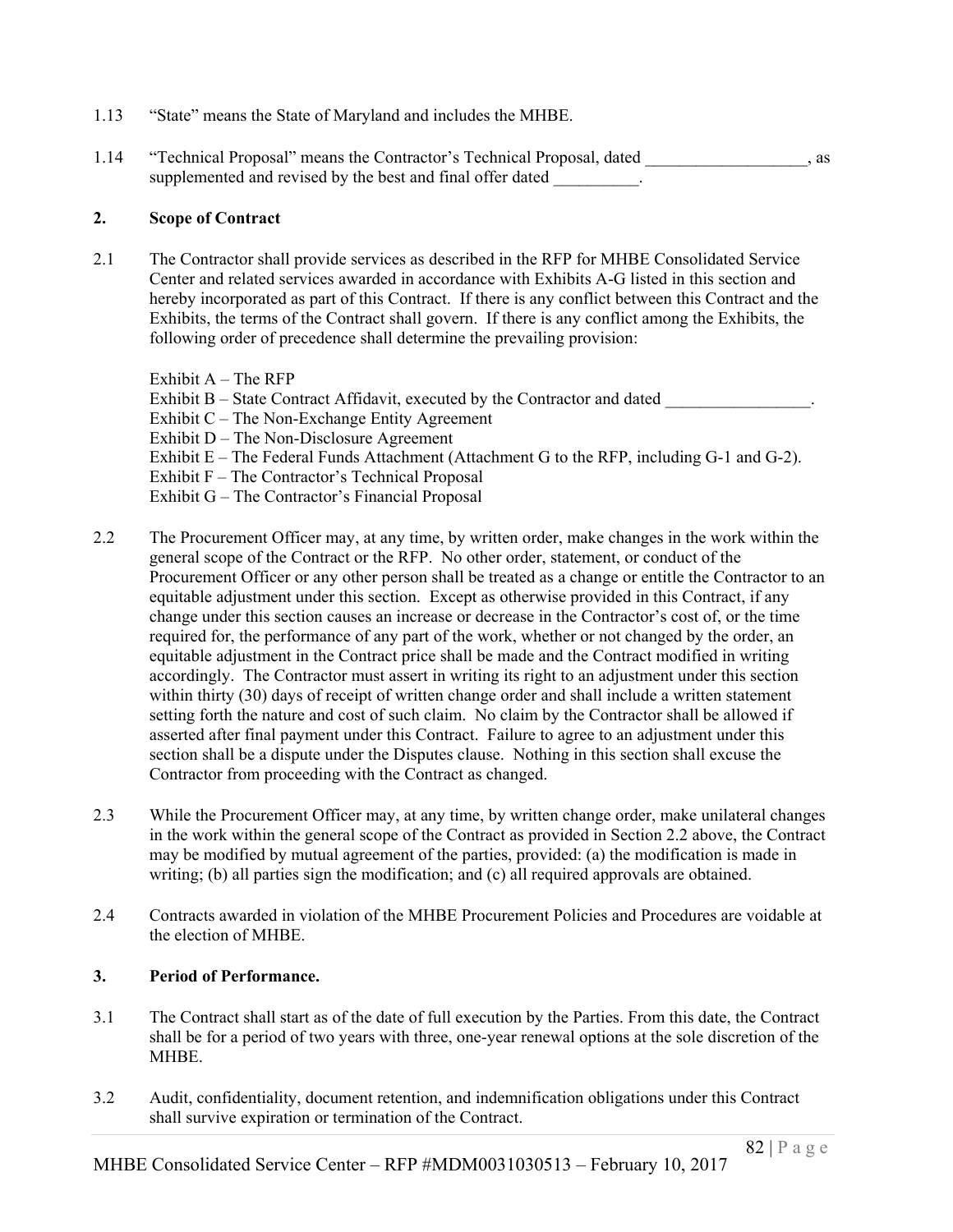### **4. Consideration and Payment**

- 4.1 In consideration of the satisfactory performance of the work set forth in this Contract, the MHBE shall pay the Contractor in accordance with the terms of this Contract and at the prices in RFP Attachment F – Price Proposal, which is incorporated into this Contract as Exhibit F.
- 4.2 Payments to the Contractor shall be made no later than thirty (30) days after the MHBE's receipt of a proper invoice for services provided by the Contractor, acceptance by the MHBE of services provided by the Contractor, and pursuant to the conditions outlined in Section 4 of this Contract. Each invoice must include the Contractor's Federal Tax Identification or Social Security Number for a Contractor who is an individual which is **EXECUTE:** [Contractor's FEIN] or SSN-]. Charges for late payment of invoices other than as prescribed at Md. Code Ann., State Finance and Procurement Article, §15-104 are prohibited. Invoices shall be submitted to the Contract Monitor at hbe.finance@maryland.gov. Electronic funds transfer shall be used by the MHBE to pay Contractor pursuant to this Contract and any other State payments due Contractor unless the State Comptroller's Office grants Contractor an exemption.
- 4.3 In addition to any other available remedies, if, in the opinion of the Procurement Officer, the Contractor fails to perform in a satisfactory and timely manner, the Procurement Officer may refuse or limit approval of any invoice for payment, and may cause payments to the Contractor to be reduced or withheld until such time as the Contractor meets performance standards as established by the Procurement Officer.
- 4.4 Payment of an invoice by the MHBE is not evidence that services were rendered as required under this Contract.
- 4.5 Contractor's eMarylandMarketplace vendor ID number is (Contractor's eMM number).

### **5. Patents, Copyrights, and Intellectual Property**

- 5.1 If the Contractor furnishes any design, device, material, process, or other item, which is covered by a patent, trademark or service mark, or copyright or which is proprietary to, or a trade secret of, another, the Contractor shall obtain the necessary permission or license to permit the State to use such item or items.
- 5.2 Except as provided in Section 5.4 of this Contract, the Contractor agrees that all documents and materials, including but not limited to, reports, drawings, studies, specifications, estimates, tests, maps, photographs, designs, software, graphics, mechanical, artwork, computations and data prepared by or for the Contractor for purposes of this Contract (Work Product) shall become and remain the sole and exclusive property of the State and shall be available to the MHBE at any time. The MHBE shall have the right to use the same without restriction and without compensation to the Contractor other than that specifically provided by this Contract.
- 5.3 Except as provided in Section 5.4 of this Contract, the Contractor agrees that at all times during the term of this Contract and thereafter, the Work Product shall be "works made for hire" as that term is interpreted under U.S. copyright law and shall be owned by the State. Ownership includes the right to copyright, patent, register and the ability to transfer these rights and all information used to formulate such Work Product. In the event any Work Product is or may not be considered a work made for hire under applicable law, Contractor assigns and transfers to the State the entire right,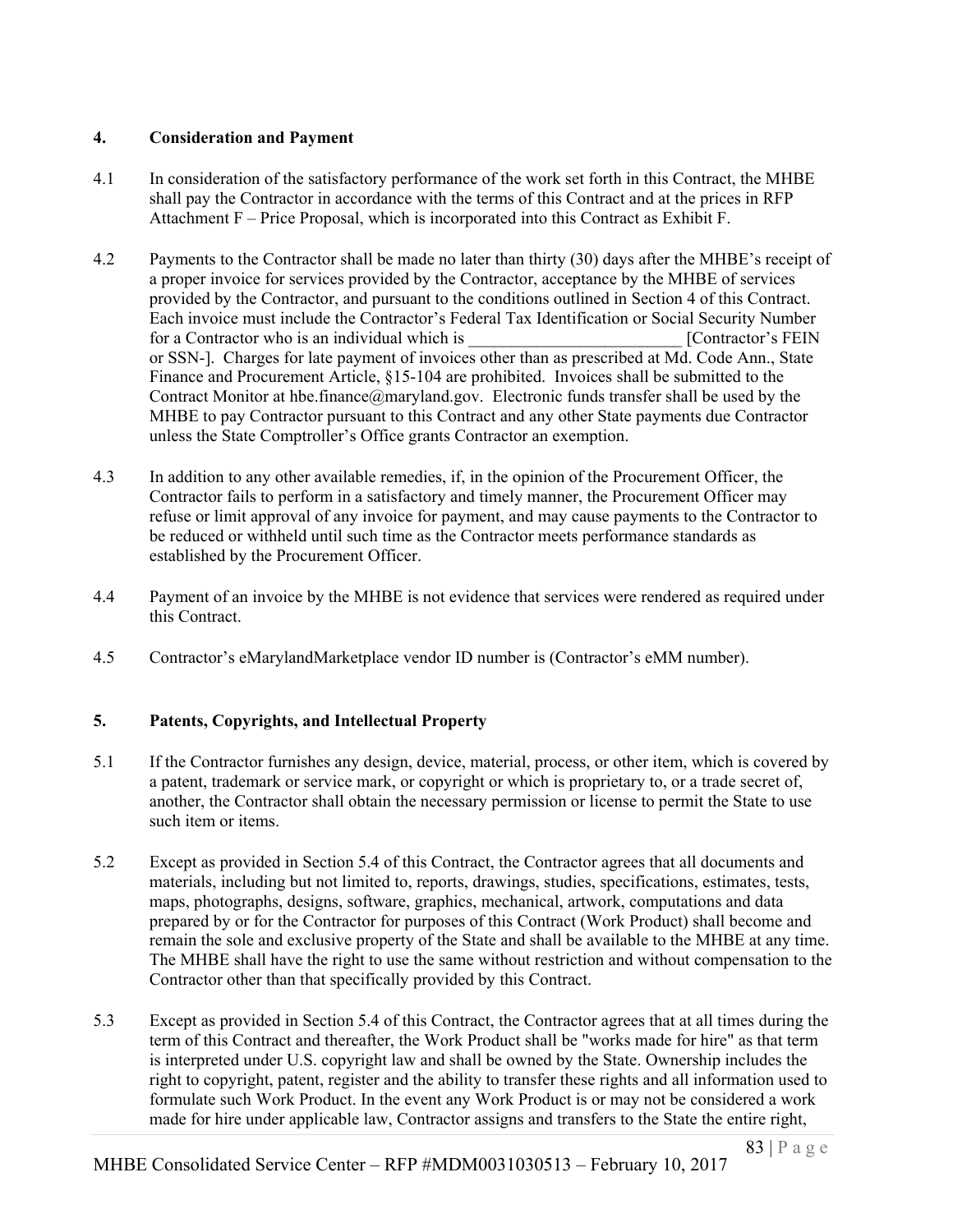title and interest in and to all rights in the Work Product and any registrations and copyright applications relating thereto and any renewals and extensions thereof. Contractor shall execute all documents and perform such other proper acts as the State may deem necessary to secure for it the rights pursuant to this section.

- 5.4 Notwithstanding anything to the contrary in this Contract, to the extent (i) the Work Product incorporates any commercial-off-the shelf software (COTS) and/or any Pre-Existing Intellectual Property or (ii) any COTS and/or Pre-Existing Intellectual Property (other than a computer's operating system, supported internet browser, browser accessibility software or hardware if needed by the user, and software required to access a commonly-available data transmission tool or export format) is required to access, install, build, compile or otherwise use the Work Product (such COTS and Pre-Existing Intellectual Property individually and collectively referred to herein as "Third-party Intellectual Property," which shall be the sole property of Contractor or its third-party licensors, as applicable), Contractor hereby grants, on behalf of itself and any third-party licensors, to the State a royalty-free, paid-up, non-exclusive, unrestricted, unconditional, irrevocable, worldwide right and license, with the right to use, execute, reproduce, display, perform, distribute copies of internally, modify and prepare derivative works based upon, such Third-party Intellectual Property as may be necessary for the State to use the Work Product for the purposes for which such Work Product was designed and intended. "Pre-Existing Intellectual Property" means any program, utility or tool owned by Contractor or its third-party licensors that was created by Contractor or its third-party licensors independently from its performance of this Contract and not solely using funds from this Contract.
- 5.5 Subject to the terms of Section 6, Contractor shall defend, indemnify, and hold harmless the State, including, but not limited to, the Agency and its agents, officers, and employees, from and against any and all claims, costs, losses, damages, liabilities, judgments and expenses (including without limitation reasonable attorneys' fees) arising out of or in connection with any claim the Work Product or any Third-party Intellectual Property infringes, misappropriates or otherwise violates any Third-party Intellectual Property rights. Contractor shall not enter into any settlement involving third party claims that contains any admission of or stipulation to any guilt, fault, liability or wrongdoing by the State or that adversely affects the State's rights or interests, without the State's prior written consent, which consent may be withheld in the State's sole and absolute discretion. Contractor shall be entitled to control the defense or settlement of such claim (with counsel reasonably satisfactory to the State), provided that the State will, upon requesting indemnification hereunder: (a) provide reasonable cooperation to Contractor in connection with the defense or settlement of any such claim, at Contractor's expense; and (b) be entitled to participate in the defense of any such claim. Contractor's obligations under this section will not apply to the extent any Third-party Intellectual Property infringes, misappropriates or otherwise violates any third party intellectual rights as a result of modifications made by the State in violation of the license granted to the State pursuant to section 5.4; provided that such infringement, misappropriation or violation would not have occurred absent such modification.
- 5.6 Without limiting Contractor's obligations under Section 5.5, if all or any part of the Work Product or any Third Party Intellectual Property is held, or Contractor or the State reasonably determines that it could be held, to infringe, misappropriate or otherwise violate any third party intellectual property right, Contractor (after consultation with the State and at no cost to the State): (a) shall procure for the State the right to continue using the item in accordance with its rights under this Contract; (b) replace the item with an item that does not infringe, misappropriate or otherwise violate any third party intellectual property rights and, in the State's sole and absolute determination, complies with the item's specifications, and all rights of use and/or ownership set forth in this Contract; or (c) modify the item so that it no longer infringes, misappropriates or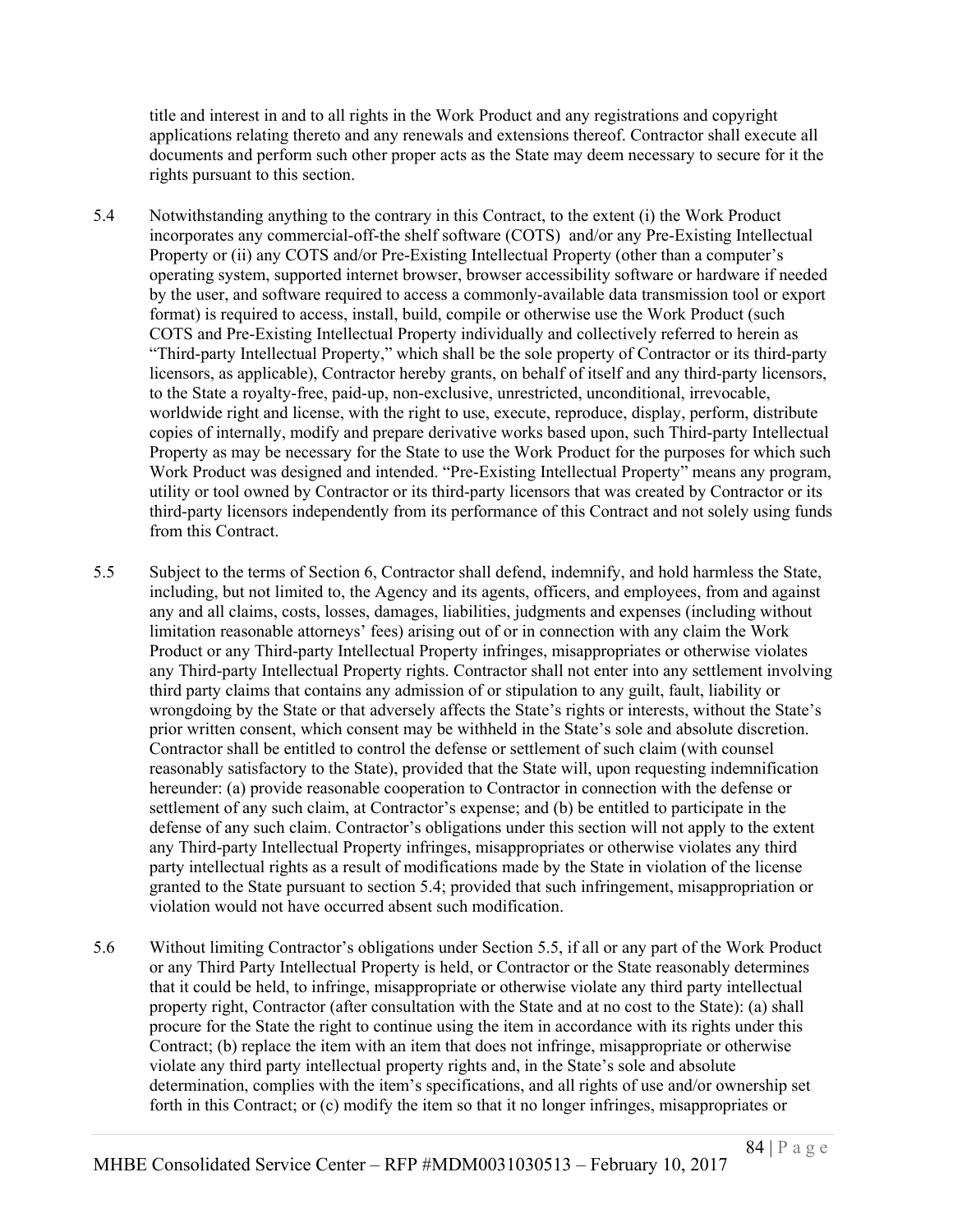otherwise violates any third party intellectual property right and, in the State's sole and absolute determination, complies with the item's specifications and all rights of use and/or ownership set forth in this Contract.

- 5.7 Except for any Pre-Existing Intellectual Property and Third-Party Intellectual Property, Contractor shall not acquire any right, title or interest (including any intellectual property rights subsisting therein) in or to any goods, software, technical information, specifications, drawings, records, documentation, data or any other materials (including any derivative works thereof) provided by the State to the Contractor. Notwithstanding anything to the contrary herein, the State may, in its sole and absolute discretion, grant the Contractor a license to such materials, subject to the terms of a separate writing executed by the Contractor and an authorized representative of the State.
- 5.8 Contractor, on behalf of itself and its Subcontractors, hereby agrees not to incorporate, link, distribute or use any Third-party Intellectual Property in such a way that: (a) creates, purports to create or has the potential to create, obligations with respect to any State software (including any deliverable hereunder), including without limitation the distribution or disclosure of any source code; or (b) grants, purports to grant, or has the potential to grant to any third-party any rights to or immunities under any State intellectual property or proprietary rights. Without limiting the generality of the foregoing, neither Contractor nor any of its Subcontractors shall incorporate, link, distribute or use, in conjunction with the Work Product, any code or software licensed under the GNU General Public License ("GPL"), Lesser General Public License ("LGPL"), Affero GPL ("AGPL"), European Community Public License ("ECPL"), Mozilla, or any other open source license, in any manner that could cause or could be interpreted or asserted to cause any State software (or any modifications thereto) to become subject to the terms of the GPL, LGPL, AGPL, ECPL, Mozilla or such other open source software.
- 5.9 Without limiting the generality of the foregoing, neither Contractor nor any of its Subcontractors shall use any software or technology in a manner that will cause any patents, copyrights or other intellectual property which are owned or controlled by the State or any of its affiliates (or for which the State or any of its Subcontractors has received license rights) to become subject to any encumbrance or terms and conditions of any third-party or open source license (including, without limitation, any open source license listed on http://www.opensource.org/licenses/alphabetical) (each an "Open Source License"). These restrictions, limitations, exclusions and conditions shall apply even if the State or any of its Subcontractors becomes aware of or fails to act in a manner to address any violation or failure to comply therewith. No act by the State or any of its Subcontractors that is undertaken under this Contract as to any software or technology shall be construed as intending to cause any patents, copyrights or other intellectual property that are owned or controlled by the State (or for which the State has received license rights) to become subject to any encumbrance or terms and conditions of any Open Source License.
- 5.10 The Contractor shall report to MHBE, promptly and in written detail, each notice or claim of copyright infringement received by the Contractor with respect to all Work Product delivered under this Contract.

#### **6. Indemnification**

6.1 Contractor shall indemnify, defend, and hold the State, its directors, officers, employees and agents harmless from third-party liability for tangible property damage, bodily injury and death, and for fraud or willful misconduct of Contractor, including all related defense costs and expenses (including reasonable attorneys' fees and costs of investigation, litigation, settlement, judgments, interest and penalties) arising from or relating to the performance of the Contractor or its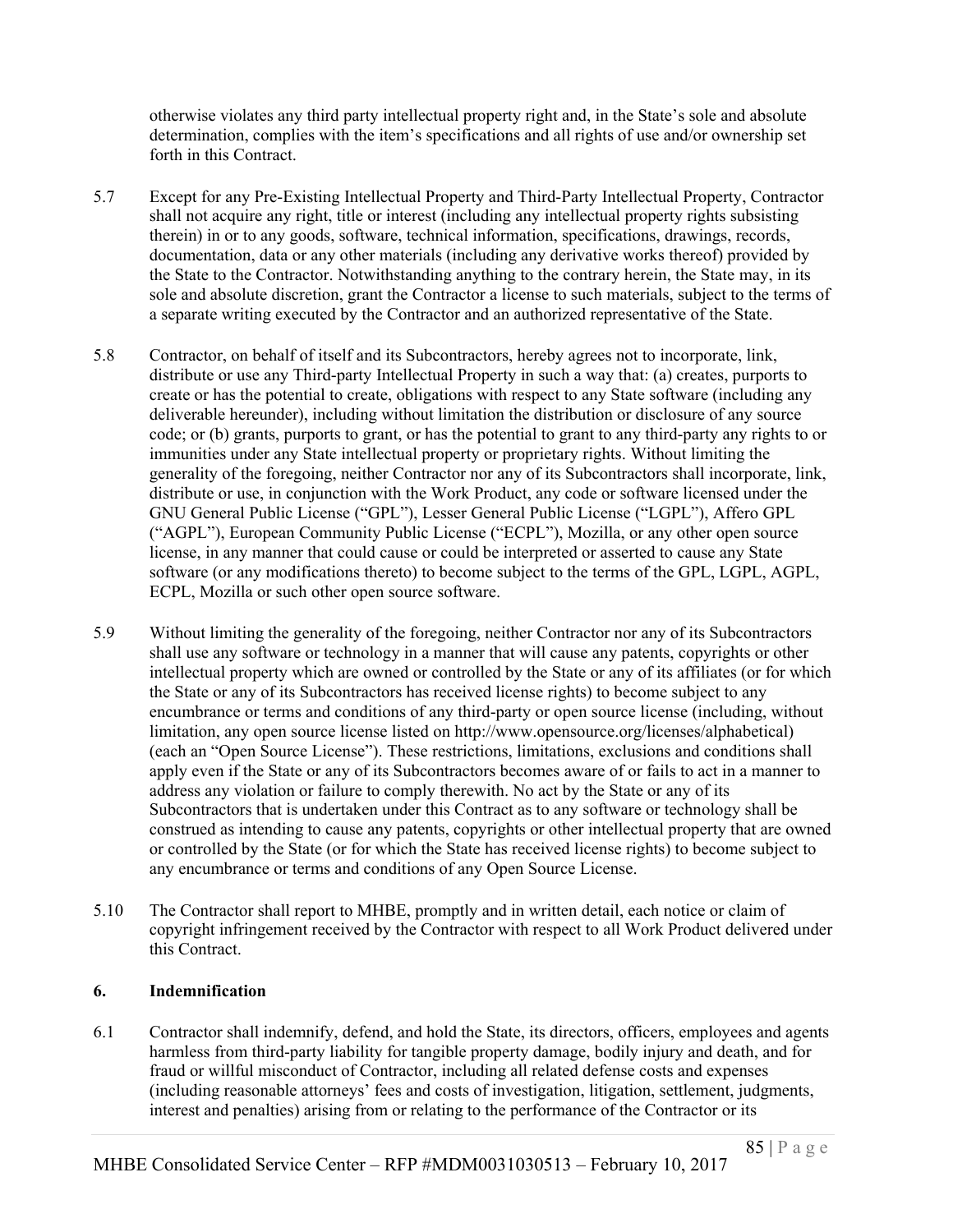Subcontractors under this Contract.

- 6.2 The State has no obligation to provide legal counsel or defense to the Contractor or its Subcontractors in the event that a suit, claim or action of any character is brought by any person not party to this Contract against the Contractor or its Subcontractors as a result of or relating to the Contractor's obligations under this Contract.
- 6.3 The State has no obligation for the payment of any judgments or the settlement of any claims against the Contractor or its Subcontractors as a result of or relating to the Contractor's obligations under this Contract.
- 6.4 The Contractor shall immediately notify the Procurement Officer of any claim or suit made or filed against the Contractor or its Subcontractors regarding any matter resulting from or relating to the Contractor's obligations under the Contract, and will cooperate, assist, and consult with the State in the defense or investigation of any claim, suit, or action made or filed against the State as a result of or relating to the Contractor's performance under this Contract.
- 6.5 Section 6 shall survive expiration of this Contract.

### **7. Loss of Data**

In the event of loss of any State data or records where such loss is due to the intentional act or omission (any failures to act when Contractor has a duty to act) or negligence of the Contractor or any of its Subcontractors or agents, the Contractor shall be responsible for recreating such lost data in the manner and on the schedule set by the Contract Monitor. The Contractor shall ensure that all data is backed up and recoverable by the Contractor. Contractor shall use its best efforts to assure that at no time shall any actions undertaken by the Contractor under this Contract, or any failures to act when Contractor has a duty to act, damage or create any vulnerabilities in data bases, systems, platforms, and/or applications with which the Contractor is working hereunder.

### **8. Exclusive Use and Ownership**

Contractor shall not use, sell, sub-lease, assign, give, or otherwise transfer to any third party any other information or material provided to Contractor by the Department or Agency or developed by Contractor relating to the Contract, except that Contractor may provide said information to any of its officers, employees and Subcontractors who Contractor requires to have said information for fulfillment of Contractor's obligations hereunder. Each officer, employee and/or Subcontractor to whom any of the Department or Agency's confidential information is to be disclosed shall be advised by Contractor of and bound by the confidentiality and intellectual property terms of this Contract.

### **9. Confidentiality**

9.1 Subject to the Maryland Public Information Act and any other applicable laws, all confidential or proprietary information and documentation relating to either party (including without limitation, any information or data stored within the Contractor's computer systems) shall be held in absolute confidence by the other party. Each party shall, however, be permitted to disclose relevant confidential information to its officers, agents and employees to the extent that such disclosure is necessary for the performance of their duties under this Contract, provided the data may be collected, used, disclosed, stored and disseminated only as provided by and consistent with the law, including the ACA and 45 C.F.R. § 155.260, the Non-Exchange Entity Agreement referenced in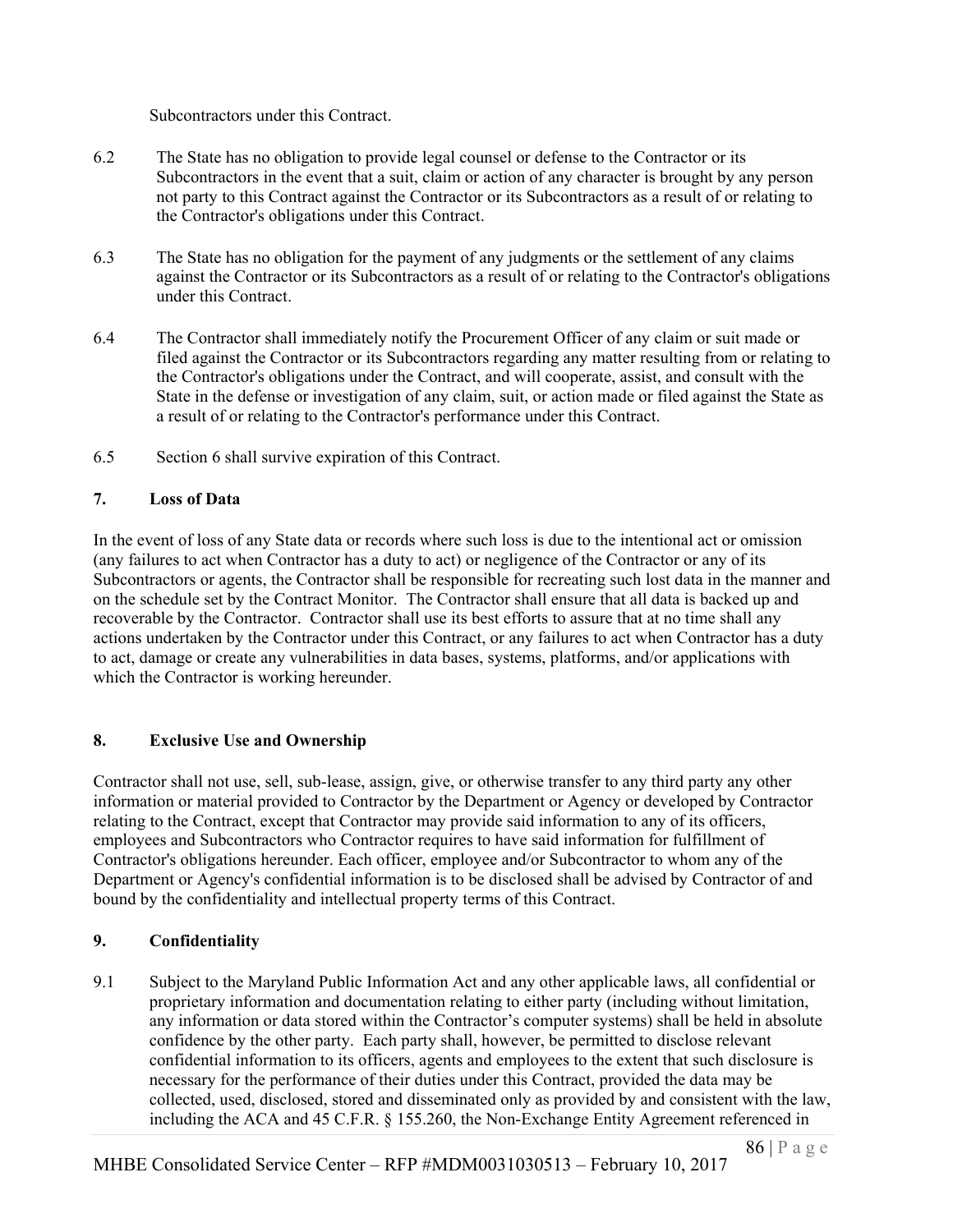Section 11.2, below, and the Non-Disclosure Agreement incorporated into this Contract pursuant to Section 2.1, above. The provisions of this section shall not apply to information that (a) is lawfully in the public domain; (b) has been independently developed by the other party without violation of this Contract; (c) was already in the possession of such party; (d) was supplied to such party by a third party lawfully in possession thereof and legally permitted to further disclose the information; or (e) which such party is required to disclose by law.

- 9.2 More particularly, the Contractor agrees that its access to Personally identifiable Information under the Contract shall make it a "Non-Exchange Entity", as that term is defined in 45 C.F.R. § 155.260(b)(1). The Contractor therefore shall keep information obtained in the course of this Contract confidential in compliance with the ACA, including, without limitation, 45 C.F.R. § 155.260, and the Non-Exchange Entity Agreement incorporated into this Contract pursuant to Section 2.1, above. The Contractor agrees further to comply with any applicable State and federal confidentially requirements regarding collection, maintenance, and use of health, personally identifiable, and financial information. This obligation includes providing training and information to employees regarding confidentiality obligations as to personally identifiable, and financial information and securing acknowledgement of these obligations from employees to be involved in the Contract. This obligation further includes restricting use and disclosure of the records, generally providing safeguards against misuse of information, keeping a record of any disclosures of information, providing all necessary procedural and legal protection for any disclosures of information, promptly responding to any requests by the Agency for information about its privacy practices in general or with respect to a particular individual, modifying information as may be required by good professional practice as authorized by law, and otherwise providing good information management practices regarding all health, personally identifiable, and financial information.
- 9.3 Section 9 shall survive expiration or termination of this Contract.

# **10. Parent Company Guarantee (If Applicable)**

[Corporate name of Parent Company] hereby guarantees absolutely the full, prompt and complete performance by "[Contractor]" of all the terms, conditions and obligations contained in this Contract, as it may be amended from time to time, including any and all exhibits that are now or may become incorporated hereunto, and other obligations of every nature and kind that now or may in the future arise out of or in connection with this Contract, including any and all financial commitments, obligations and liabilities. "[Corporate name of Parent Company]" may not transfer this absolute guaranty to any other person or entity without the prior express written approval of the State, which approval the State may grant, withhold, or qualify in its sole and absolute subjective discretion. "[Corporate name of Parent Company]" further agrees that if the State brings any claim, action, suit or proceeding against "[Contractor]","[Corporate name of Parent Company]" may be named as a party, in its capacity as Absolute Guarantor.

# **11. Non-Hiring of Employees**

No official or employee of the State, as defined under Md. Code Ann., General Provisions Article, § 5-101, whose duties as such official or employee include matters relating to or affecting the subject matter of this Contract, shall, during the pendency and term of this Contract and while serving as an official or employee of the State, become or be an employee of the Contractor or any entity that is a Subcontractor on this Contract.

# **12. Disputes**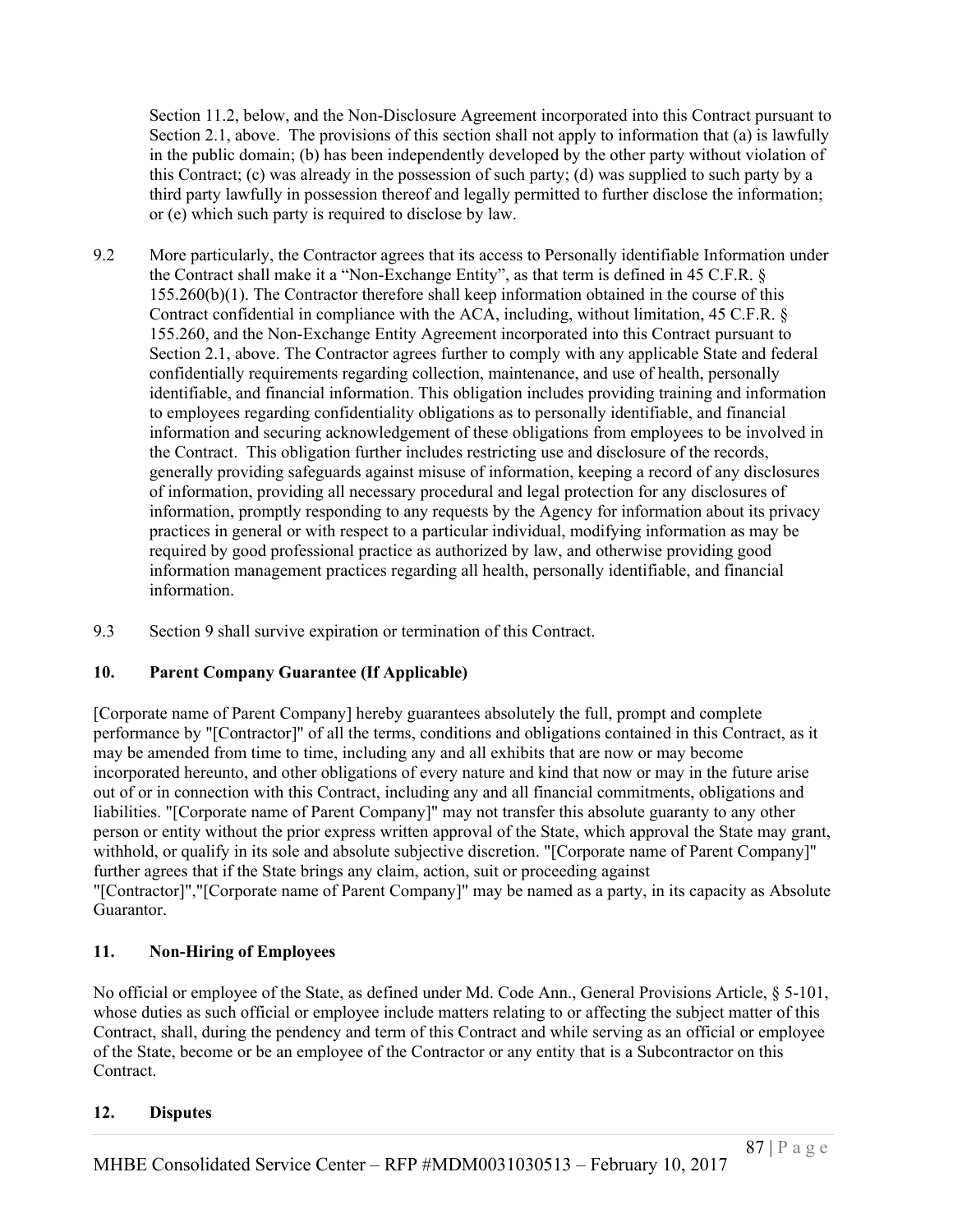- 12.1 As used herein, a "claim" means a written demand or assertion by one of the parties seeking, as a legal right, the payment of money, adjustment, or interpretation of contract terms, or other relief, arising under or relating to this Contract. A voucher, invoice, or request for payment that is not in dispute when submitted is not a claim. However, if the submission subsequently is not acted upon in a reasonable time, or is disputed as to liability or amount, it may be converted to claim for the purpose of this clause.
- 12.2 Within thirty (30) days of when the Contractor knows or should have known of the basis for a claim relating to the Contract, it shall file a written notice of claim on its letterhead to the Procurement Officer. Contemporaneously with, or within sixty (60) days after filing the notice of claim, the Contractor shall submit the written claim to the Procurement Officer. The Procurement Officer shall issue a final, written decision on the claim as expeditiously as possible. Any final decision of the Procurement Officer may award a Contract claim only for those expenses incurred not more than thirty (30) days before the contractor initially filed its notice of claim.
- 12.3 If the final decision of the Procurement Officer grants the claim in part and denies the claim in part, the MHBE shall pay the Contractor the undisputed amount. Payment of the partial claim will not be construed as an admission of liability by the MHBE and does not preclude the MHBE from recovering the amount paid if a subsequent determination modifies the final decision.
- 12.4 Within thirty (30) days of receipt of the final decision of the Procurement Officer, the Contractor may file an appeal to the Executive Director of the MHBE for claims for monetary amounts less than \$75,000, and to the Board of Trustees for either claims for monetary amounts over \$75,000 or for claims involving non- monetary relief. If submitted to the Executive Director, a final decision resolving the appeal will be issued by the Executive Director. If submitted to the Board of Trustees, the Board of Trustees may determine that a hearing would assist in the resolution of any appeal. The Board of Trustees may elect to hold the hearing itself or may refer the matter for a hearing to a panel consisting of two or more members of the Board of Trustees or may refer the matter to a neutral decision maker. A final decision resolving the appeal will be issued by a vote of the Board of Trustees. The Contractor's timely appeal to the Executive Director or the Board of Trustees shall be a strict condition precedent to the contractor pursuing any legal rights which it alleges or which may exist in any other forum.
- 12.5 Pending resolution of a claim, the Contractor shall proceed diligently with the performance of the Contract in accordance with the Procurement Officer's decision.
- 12.6 Nothing in this section shall be construed to limit the MHBE's right to withhold payments from the Contractor, assess liquidated damages against the Contractor, direct the Contractor to perform pursuant to the terms of the Contract or any written change order, or to exercise any other rights allowed by Contract or at law.

### **13. Maryland Law**

- 13.1 This Contract shall be construed, interpreted, and enforced according to the laws of the State of Maryland.
- 13.2 The Md. Code Ann., Commercial Law Article, Title 22, Maryland Uniform Computer Information Transactions Act, does not apply to this Contract or to any purchase order or Notice to Proceed issued under this Contract.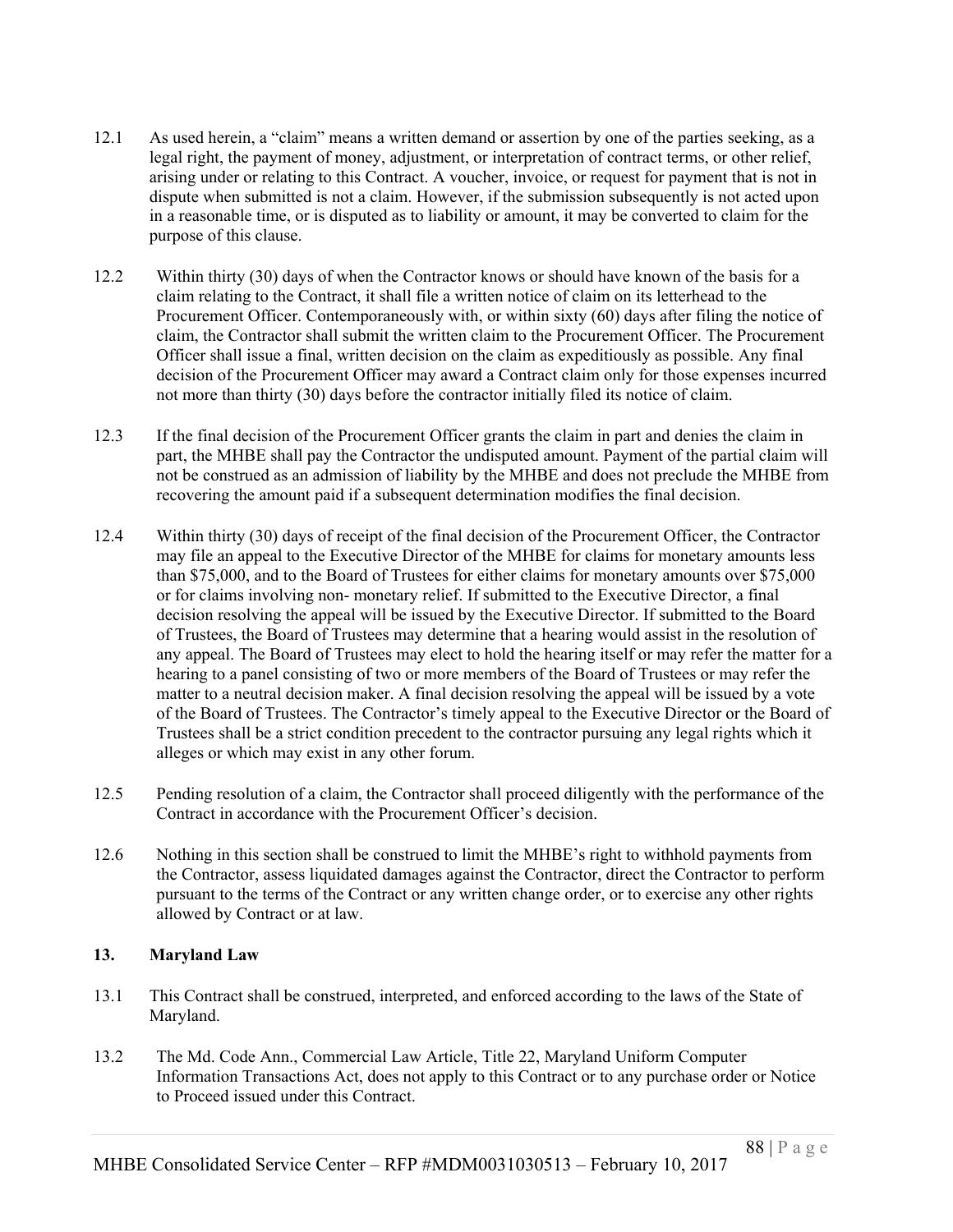13.3 Any and all references to the Maryland Code, Annotated contained in this Contract shall be construed to refer to such Code sections as are from time to time amended.

# **14. Multi-year Contracts Contingent Upon Appropriations**

If the General Assembly fails to appropriate funds or if funds are not otherwise made available for continued performance for any fiscal period of this Contract succeeding the first fiscal period, this Contract shall be canceled automatically as of the beginning of the fiscal year for which funds were not appropriated or otherwise made available; provided, however, that this will not affect either the State's rights or the Contractor's rights under any termination clause in this Contract. The effect of termination of the Contract hereunder will be to discharge both the Contractor and the State of Maryland from future performance of the Contract, but not from their rights and obligations existing at the time of termination. The Contractor shall be reimbursed for the reasonable value of any nonrecurring costs incurred but not amortized in the price of the Contract. The State shall notify the Contractor as soon as it has knowledge that funds may not be available for the continuation of this Contract for each succeeding fiscal period beyond the first

# **15. Nondiscrimination in Employment**

The Contractor agrees: (a) not to discriminate in any manner against an employee or applicant for employment because of race, color, religion, creed, age, sex, marital status, national origin, sexual orientation, sexual identity, ancestry, or disability of a qualified individual with a disability; (b) to include a provision similar to that contained in subsection (a), above, in any underlying subcontract except a subcontract for standard commercial supplies or raw materials; and (c) to post and to cause Subcontractors to post in conspicuous places available to employees and applicants for employment, notices setting forth the substance of this clause.

# **16. Contingent Fee Prohibition**

The Contractor warrants that it has not employed or retained any person, partnership, corporation, or other entity, other than a bona fide employee, bona fide agent, bona fide salesperson, or commercial selling agency working for the business, to solicit or secure the Contract, and that the business has not paid or agreed to pay any person, partnership, corporation, or other entity, other than a bona fide employee, bona fide agent, bona fide salesperson, or commercial selling agency, any fee or any other consideration contingent on the making of this Contract.

# **17. Non-availability of Funding**

If the General Assembly fails to appropriate funds or if funds are not otherwise made available for continued performance for any fiscal period of this Contract succeeding the first fiscal period, this Contract shall be canceled automatically as of the beginning of the fiscal year for which funds were not appropriated or otherwise made available; provided, however, that this will not affect either the State's rights or the Contractor's rights under any termination clause in this Contract. The effect of termination of the Contract hereunder will be to discharge both the Contractor and the State from future performance of the Contract, but not from their rights and obligations existing at the time of termination. The Contractor shall be reimbursed for the reasonable value of any nonrecurring costs incurred but not amortized in the price of the Contract. The State shall notify the Contractor as soon as it has knowledge that funds may not be available for the continuation of this Contract for each succeeding fiscal period beyond the first.

# **18. Termination for Cause**

If the Contractor fails to fulfill its obligations under this Contract properly and on time, or otherwise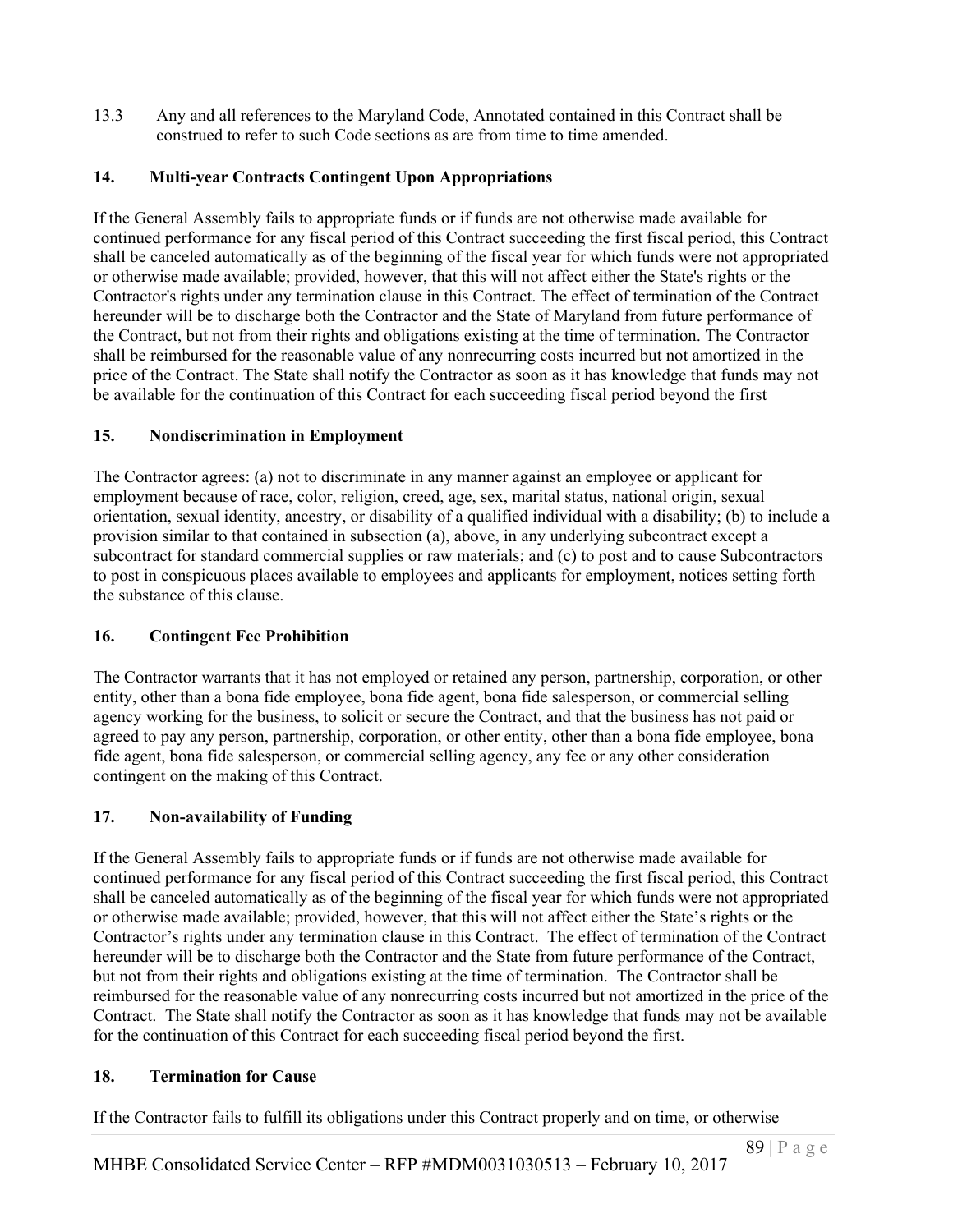violates any provision of the Contract, the State may terminate the Contract by written notice to the Contractor. The notice shall specify the acts or omissions relied upon as cause for termination. All finished or unfinished work provided by the Contractor shall, at the State's option, become the State's property. The State shall pay the Contractor fair and equitable compensation for satisfactory performance prior to receipt of notice of termination, less the amount of damages caused by the Contractor's breach. If the damages are more than the compensation payable to the Contractor, the Contractor will remain liable after termination and the State can affirmatively collect damages. Termination hereunder, including the termination of the rights and obligations of the parties, shall be governed by the provisions of COMAR 21.07.01.11B.

# **19. Termination for Convenience**

The performance of work under this Contract may be terminated by the State in accordance with this clause in whole, or from time to time in part, whenever the State shall determine that such termination is in the best interest of the State. The State will pay all reasonable costs associated with this Contract that the Contractor has incurred up to the date of termination, and all reasonable costs associated with termination of the Contract; provided, however, the Contractor shall not be reimbursed for any anticipatory profits that have not been earned up to the date of termination. Termination hereunder, including the determination of the rights and obligations of the parties, shall be governed by the provisions of COMAR 21.07.01.12A(2).

# **20. Suspension of Work**

The Procurement Officer unilaterally may order the Contractor in writing to suspend, delay, or interrupt all or any part of its performance for such period of time as the Procurement Officer may determine to be appropriate for the convenience of the State..

### **21. Delays and Extensions of Time**

- 21.1 The Contractor agrees to prosecute the work continuously and diligently and no charges or claims for damages shall be made by it for any delays, interruptions, interferences, or hindrances from any cause whatsoever during the progress of any portion of the work specified in this Contract.
- 21.2 Time extensions will be granted only for excusable delays that arise from unforeseeable causes beyond the control and without the fault or negligence of the Contractor, including but not restricted to, acts of God, acts of the public enemy, acts of the State in either its sovereign or contractual capacity, acts of another Contractor in the performance of a contract with the State, fires, floods, epidemics, quarantine restrictions, strikes, freight embargoes, or delays of Subcontractors or suppliers arising from unforeseeable causes beyond the control and without the fault or negligence of either the Contractor or the Subcontractors or suppliers.

### **22. Suspension of Work**

The State unilaterally may order the Contractor in writing to suspend, delay, or interrupt all or any part of its performance for such period of time as the Procurement Officer may determine to be appropriate for the convenience of the State.

# **23. Financial Disclosure**

The Contractor shall comply with the provisions of Md. Code Ann., State Finance and Procurement Article, § 13-221, which requires that every person that enters into contracts, leases, or other agreements with the State or its agencies during a calendar year under which the business is to receive in the aggregate,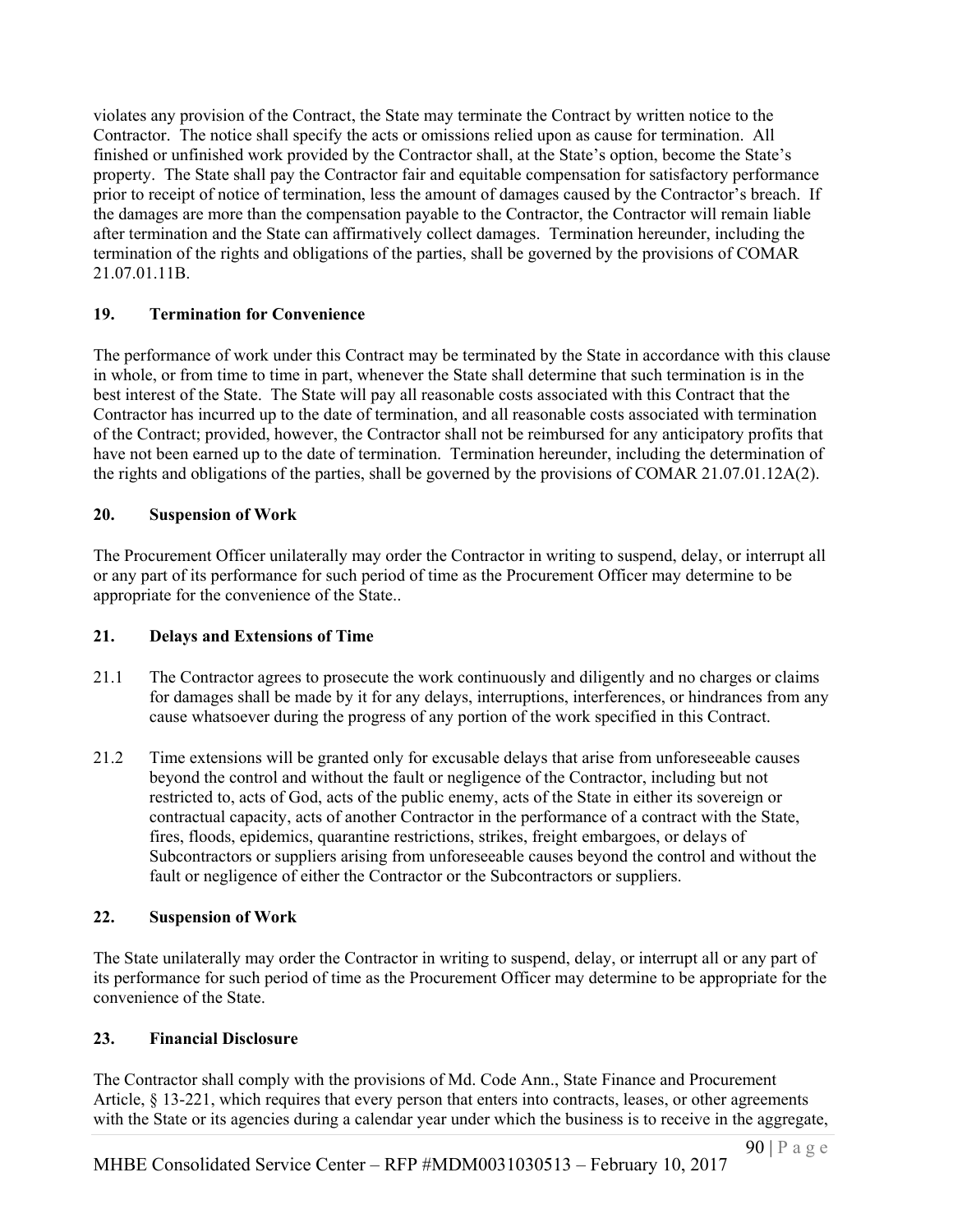\$100,000 or more, shall within thirty (30) days of the time when the aggregate value of these contracts, leases or other agreements reaches \$100,000, file with the Secretary of the State certain specified information to include disclosure of beneficial ownership of the business.

# **24. Political Contribution Disclosure**

The Contractor shall comply with Md. Code Ann., Election Law Article, Title 14, which requires that every person that enters into a contract for a procurement with the State, a county, or a municipal corporation, or other political subdivision of the State, during a calendar year in which the person receives a contract with a governmental entity in the amount of \$200,000 or more, shall, file with the State Board of Elections statements disclosing: (a) any contributions made during the reporting period to a candidate for elective office in any primary or general election; and (b) the name of each candidate to whom one or more contributions in a cumulative amount of \$500 or more were made during the reporting period. The statement shall be filed with the State Board of Elections: (a) before execution of a contract by the State, a county, a municipal corporation, or other political subdivision of the State, and shall cover the 24 months prior to when a contract was awarded; and (b) if the contribution is made after the execution of a contract, then twice a year, throughout the contract term, on: (i) February 5, to cover the six (6) month period ending January 31; and (ii) August 5, to cover the six (6) month period ending July 31. Additional information is available on the State Board of Elections website:

http://www.elections.state.md.us/campaign\_finance/index.html.

### **25. Documents Retention and Inspection Clause**

- 25.1 The Contractor and Subcontractors shall retain and maintain all records and documents relating to this Contract for a period of ten (10) years after final payment by the State hereunder or any applicable statute of limitations or federal retention requirements, whichever is longer, and shall make them available for inspection and audit by authorized representatives of the State, including the Procurement Officer or designee, at all reasonable times. All records related in any way to the Contract are to be retained for the entire time provided under this section. In the event of any audit, the Contractor shall provide assistance to the State, without additional compensation, to identify, investigate, and reconcile any audit discrepancies and/or variances.
- 25.2 This Section 25 shall survive expiration or termination of the Contract.

### **26. Compliance with Laws**

The Contractor hereby represents and warrants that:

- 26.1 It is qualified to do business in the State and that it will take such action as, from time to time hereafter, may be necessary to remain so qualified;
- 26.2 It is not in arrears with respect to the payment of any monies due and owing the State, or any department or unit thereof, including but not limited to the payment of taxes and employee benefits, and that it shall not become so in arrears during the term of this Contract;
- 26.3 It shall comply with all federal, State and local laws, regulations, and ordinances applicable to its activities and obligations under this Contract; and
- 26.4 It shall obtain, at its expense, all licenses, permits, insurance, and governmental approvals, if any, necessary to the performance of its obligations under this Contract.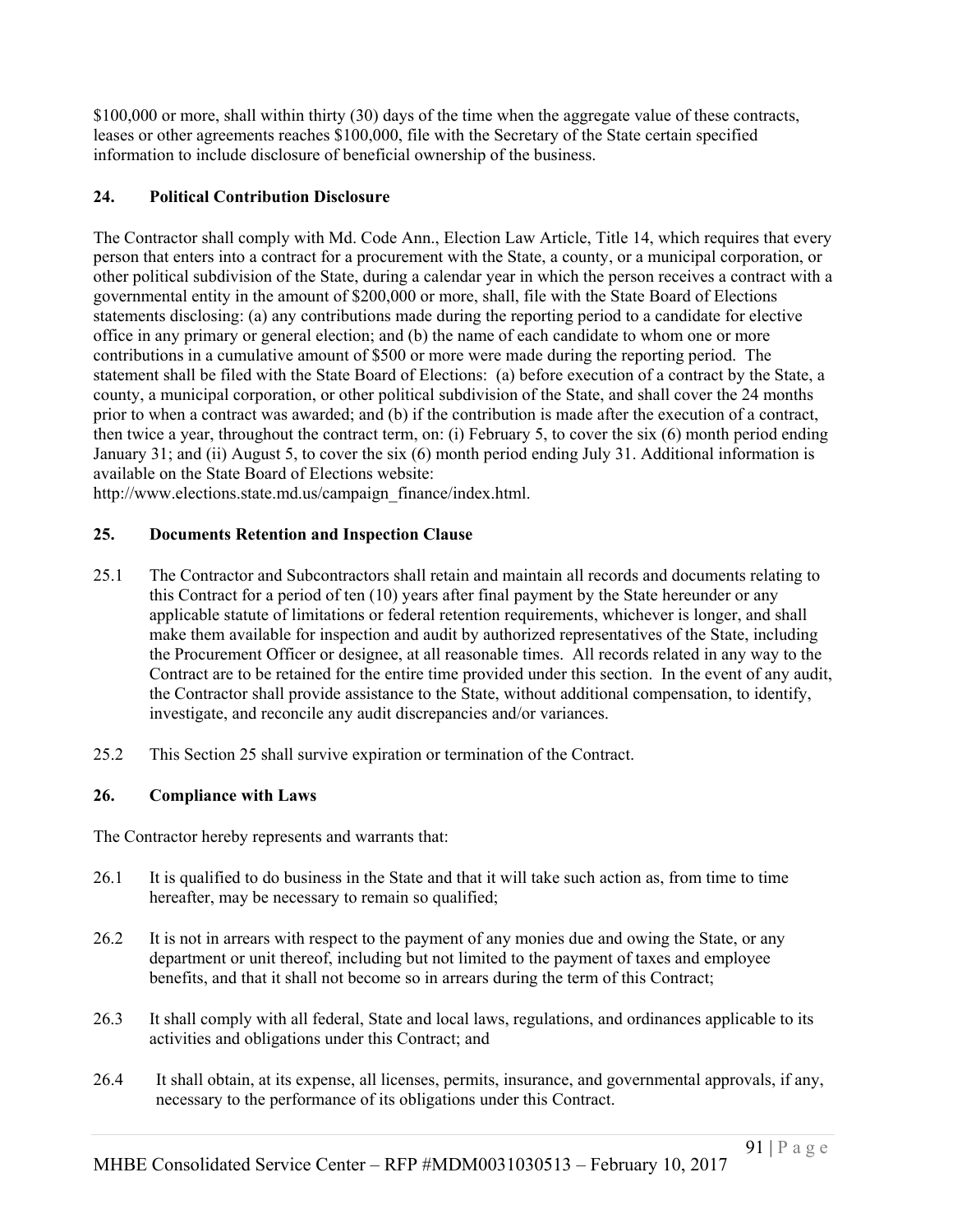# **27. Cost and Price Certification**

By submitting cost or price information, the Contractor certifies to the best of its knowledge that the information submitted is accurate, complete, and current as of the date of its Proposal.

The price under this Contract and any change order or modification hereunder, including profit or fee, shall be adjusted to exclude any significant price increases occurring because the Contractor furnished cost or price information which, as of the date of its Proposal, was inaccurate, incomplete, or not current.

### **28. Subcontracting; Assignment**

The Contractor may not subcontract any portion of the services provided under this Contract without obtaining the prior written approval of the Procurement Officer, nor may the Contractor assign this Contract or any of its rights or obligations hereunder, without the prior written approval of the Procurement Officer provided, however, that a contractor may assign monies receivable under a contract after due notice to the State. Any subcontracts shall include such language as may be required in various clauses contained within this Contract, exhibits, and attachments. The Contract shall not be assigned until all approvals, documents, and affidavits are completed and properly registered. The State shall not be responsible for fulfillment of the Contractor's obligations to its Subcontractors.

# **29. Minority Business Enterprise Participation**

- 29.1 An overall MBE Subcontractor participation goal and subgoals have been established for this procurement as described in section 1.33 of the RFP.
- 29.2 Liquidated Damages
	- (a) This Contract requires the Contractor to make good faith efforts to comply with the MBE Program and Contract provisions. The State and the Contractor acknowledge and agree that the State will incur damages, including but not limited to loss of goodwill, detrimental impact on economic development, and diversion of internal staff resources, if the Contractor does not make good faith efforts to comply with the requirements of the MBE Program and MBE Contract provisions. The parties further acknowledge and agree that the damages the State might reasonably be anticipated to accrue as a result of such lack of compliance are difficult to ascertain with precision.
	- (b) Therefore, upon a determination by the State that the Contractor failed to make good faith efforts to comply with one or more of the specified MBE Program requirements or Contract provisions, the Contractor agrees to pay liquidated damages to the State at the rates set forth below. The Contractor expressly agrees that the State may withhold payment on any invoices as a set-off against liquidated damages owed. The Contractor further agrees that for each specified violation, the agreed upon liquidated damages are reasonably proximate to the loss the State is anticipated to incur as a result of such violation.
		- (i) Failure to submit each monthly payment report in full compliance with COMAR 21.11.03.13B (3): \$37.00 per day until the monthly report is submitted as required.
		- (ii) Failure to include in its agreements with MBE Subcontractors a provision requiring submission of payment reports in full compliance with COMAR 21.11.03.13B (4): \$258.00 per MBE Subcontractor.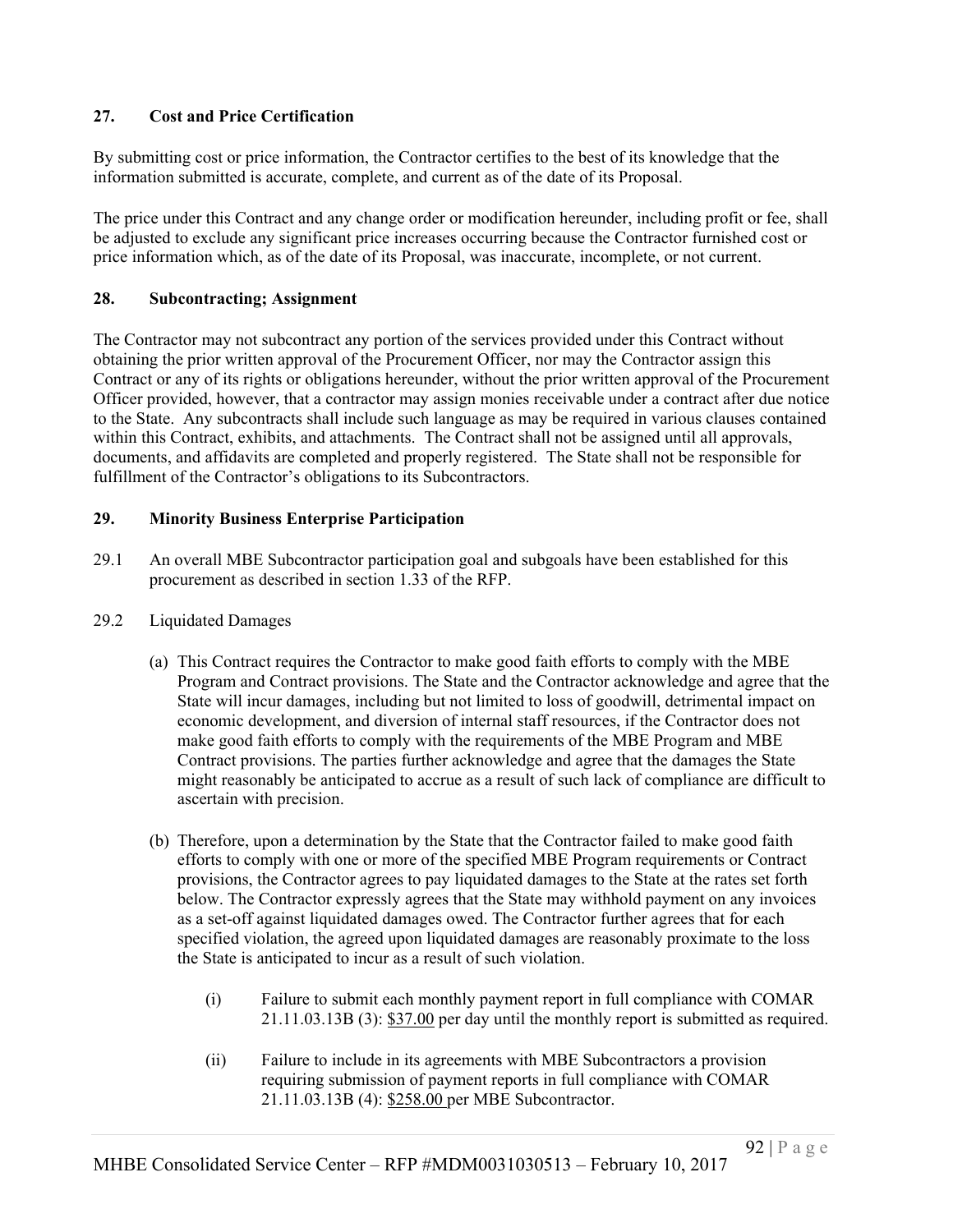- (iii) Failure to comply with COMAR 21.11.03.12 in terminating, canceling, or changing the scope of work/value of a contract with an MBE Subcontractor and/or amendment of the MBE participation schedule: the difference between the dollar value of the MBE participation commitment on the MBE participation schedule for that specific MBE firm and the dollar value of the work performed by that MBE firm for the contract.
- (iv) Failure to meet the Contractor's total MBE participation goal and sub goal commitments: the difference between the dollar value of the total MBE participation commitment on the MBE participation schedule and the MBE participation actually achieved.
- (v) Failure to promptly pay all undisputed amounts to an MBE Subcontractor in full compliance with the prompt payment provisions of this Contract: \$37.00 per day until the undisputed amount due to the MBE Subcontractor is paid.

Notwithstanding the use of liquidated damages, the State reserves the right to terminate the Contract and exercise all other rights and remedies provided in the Contract or by law.

29.3 MBE Prompt Pay Requirements

.

To ensure compliance with certified MBE subcontract participation goals, the Department or Agency may, consistent with COMAR 21.11.03.13, take the following measures:

- (a) Verify that the certified MBEs listed in the MBE participation schedule actually are performing work and receiving compensation as set forth in the MBE participation schedule. This verification may include, as appropriate:
	- (i) Inspecting any relevant records of the Contractor;
	- (ii) Inspecting the jobsite; and
	- (iii) Interviewing Subcontractors and workers.
	- (iv) Verification shall include a review of:
		- 1. The Contractor's monthly report listing unpaid invoices over 30 days old from certified MBE Subcontractors and the reason for nonpayment; and
		- 2. The monthly report of each certified MBE Subcontractor, which lists payments received from the Contractor in the preceding 30 days and invoices for which the Subcontractor has not been paid.
- (b) If the Agency determines that the Contractor is in material noncompliance with MBE Contract provisions and refuses or fails to take the corrective action that the Agency requires, then the Agency may:
	- (i) Terminate the Contract;
	- (ii) Refer the matter to the Office of the Attorney General for appropriate action; or
	- (iii) Initiate any other specific remedy identified by this Contract.
- (c) Upon completion of the contract, but before final payment or release of retainage or both, the Contractor shall submit a final report, in affidavit form under the penalty of perjury, of all payments made to, or withheld from MBE Subcontractors.

### **30. Insurance Requirements**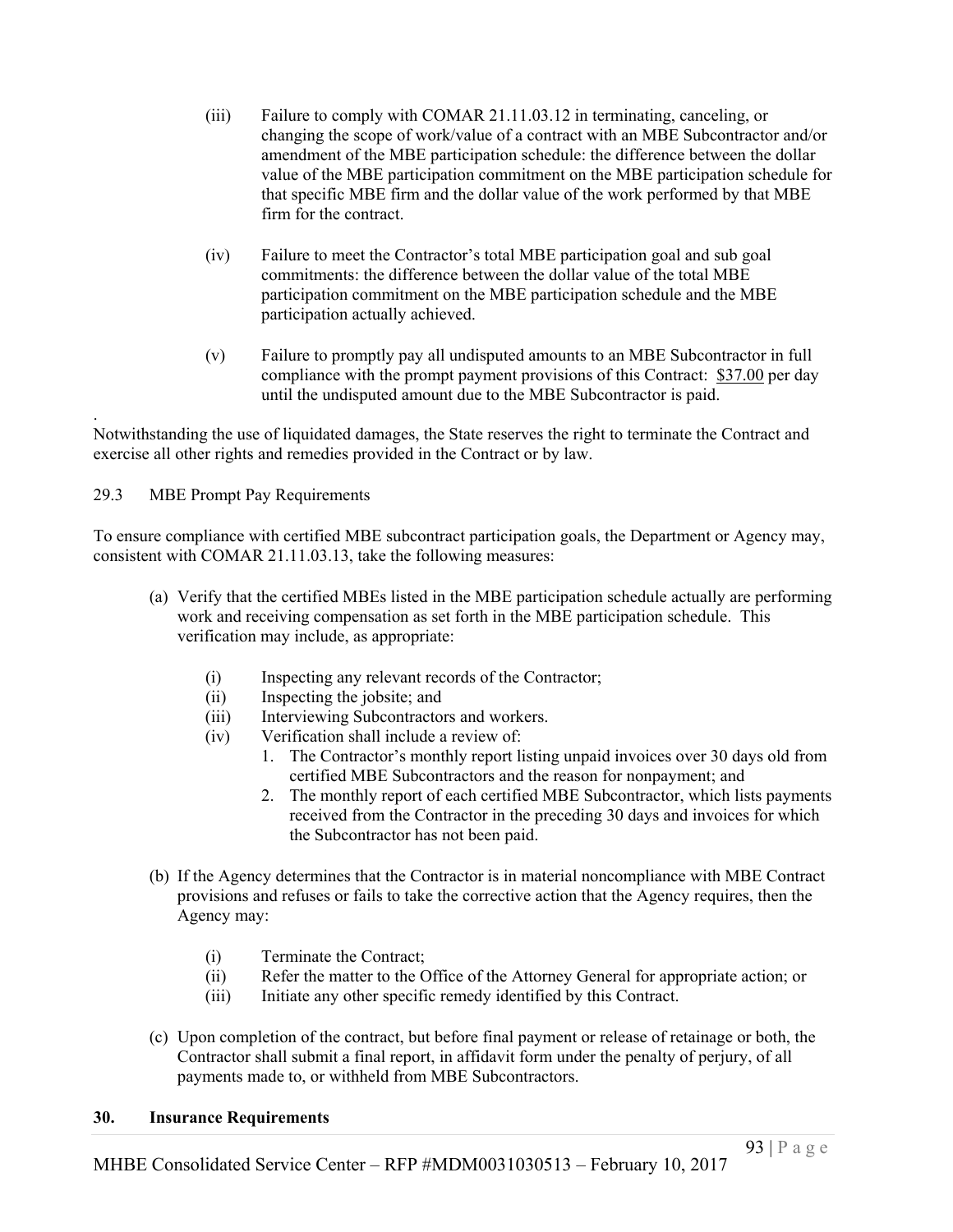The Contractor shall maintain workers' compensation coverage, and property and casualty insurance as required in the RFP. The minimum limits of such policies must meet any minimum requirements established by law and the limits of insurance required by the RFP, and shall cover losses resulting from or arising out of Contractor action or inaction in the performance of services under the Contract by the Contractor, its agents, servants, employees or Subcontractors. Effective no later than the date of execution of the Contract, and continuing for the duration of the Contract term, and any applicable renewal periods, the Contractor shall maintain such insurance coverage and shall report such insurance annually or upon Contract renewal, whichever is earlier, to the Procurement Officer. The Contractor is required to notify the Procurement Officer in writing, if policies are cancelled or not renewed 35 days in advance of such cancellation and/or nonrenewal. Certificates of insurance evidencing this coverage shall be provided within five (5) days of notice of recommended award. All insurance policies shall be issued by a company properly authorized to do business in the State of Maryland. The State shall be named as an additional named insured on the property and casualty policy and as required in the RFP.

### **31. Liability**

For breach of this Contract, negligence, misrepresentation, or any other contract or tort claim, Contractor shall be liable as follows:

- 31.1 For infringement of patents, copyrights, trademarks, service marks, and/or trade secrets, as provided in Section 5 of this Contract;
- 31.2 Without limitation for damages for bodily injury (including death) and damage to real property and tangible personal property; and
- 31.3 For all other claims, damages, losses, costs, expenses, suits, or actions in any way related to this Contract, regardless of the form Contractor's liability for third party claims arising under Section 6 of this Contract shall be unlimited if the State is not immune from liability for claims arising under Section 6.

### **32. Commercial Nondiscrimination**

- 32.1 As a condition of entering into this Contract, Contractor represents and warrants that it will comply with the State's Commercial Nondiscrimination Policy, as described at Md. Code Ann., State Finance and Procurement Article, Title 19. As part of such compliance, Contractor may not discriminate on the basis of race, color, religion, ancestry or national origin, sex, age, marital status, sexual orientation, sexual identity, or on the basis of disability or other unlawful forms of discrimination in the solicitation, selection, hiring, or commercial treatment of Subcontractors, vendors, suppliers, or commercial customers, nor shall Contractor retaliate against any person for reporting instances of such discrimination. Contractor shall provide equal opportunity for Subcontractors, vendors, and suppliers to participate in all of its public sector and private sector subcontracting and supply opportunities, provided that this clause does not prohibit or limit lawful efforts to remedy the effects of marketplace discrimination that have occurred or are occurring in the marketplace. Contractor understands that a material violation of this clause shall be considered a material breach of this Contract and may result in termination of this Contract, disqualification of Contractor from participating in State contracts, or other sanctions. This clause is not enforceable by or for the benefit of, and creates no obligation to, any third party.
- 32.2 The Contractor shall include the above Commercial Nondiscrimination clause, or similar clause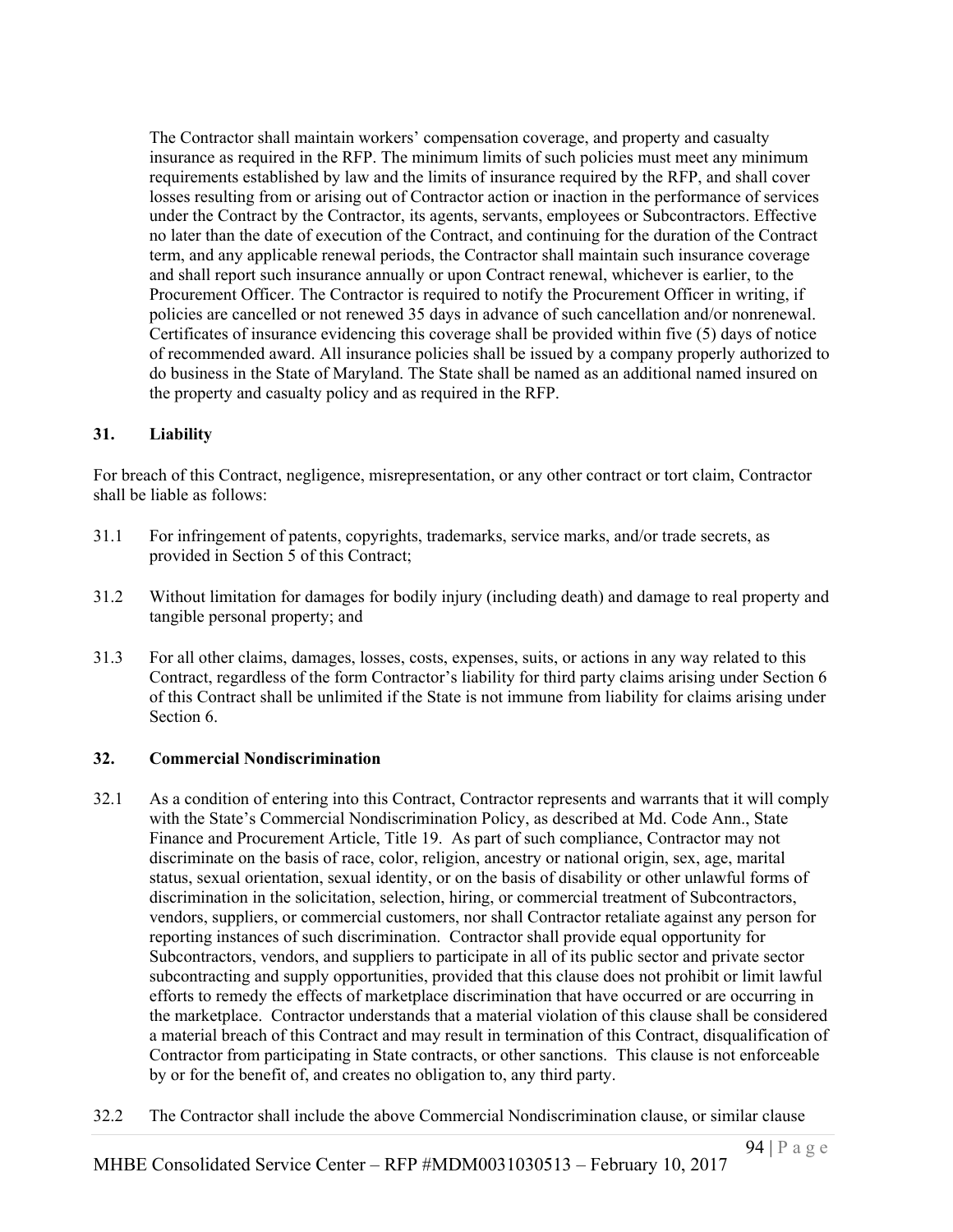approved by the MHBE, in all subcontracts.

32.3 As a condition of entering into this Contract, upon the request of the Commission on Civil Rights, and only after the filing of a complaint against Contractor under Md. Code Ann., State Finance and Procurement Article, Title 19, as amended from time to time, Contractor agrees to provide within sixty (60) days after the request a complete list of the names of all Subcontractors, vendors, and suppliers that Contractor has used in the past four (4) years on any of its contracts that were undertaken within the State of Maryland, including the total dollar amount paid by Contractor on each subcontract or supply contract. Contractor further agrees to cooperate in any investigation conducted by the State pursuant to the State's Commercial Nondiscrimination Policy as set forth at Md. Code Ann., State Finance and Procurement Article, Title 19, and to provide any documents relevant to any investigation that are requested by the State. Contractor understands that violation of this clause is a material breach of this Contract and may result in contract termination, disqualification by the State from participating in State contracts, and other sanctions.

### **33. Contract Monitor and Procurement Officer**

The work to be accomplished under this Contract shall be performed under the direction of the Contract Monitor. All matters relating to the interpretation of this Contract shall be referred to the Procurement Officer for determination.

### **34. Notices**

Unless otherwise expressly specified elsewhere in the RFP, Non-Exchange Entity Agreement or other provision incorporated into this Contract, all notices hereunder shall be in writing and either delivered personally or sent by certified or registered mail, postage prepaid, as follows:

> $\mathcal{L}_\text{max}$  $\mathcal{L}_\text{max}$  and  $\mathcal{L}_\text{max}$  and  $\mathcal{L}_\text{max}$  and  $\mathcal{L}_\text{max}$  $\mathcal{L}_\text{max}$

If to the State: Michelle Compton Procurement Officer 750 E. Pratt Street, 16th Floor, Baltimore, MD 21202 410-547-8152 hix.procurement@maryland.gov

If to the Contractor:

**35. Federal Funds Requirements and Restrictions**

This Contract contains federal Medicaid Funds (CFDA number 93.778). Execution of this Contract indicates Contractor's agreement with all federal funding terms and conditions that apply to contractors receiving federal funds from the above referenced source, including but not limited to those required by 45 C.F.R. § 75.335, Appendix II to Part 75 of Title 45 of the Code of Federal Regulations and Attachment G of the RFP (including G-1 and G-2). Attachment G of the RFP is incorporated into this Contract pursuant to Section 2.1, above. .

### **36. Federal Funds Exclusion Requirements**

Contractor agrees that it will comply with federal laws (including §§ 1128 and 1156 of the Social Security

MHBE Consolidated Service Center – RFP #MDM0031030513 – February 10, 2017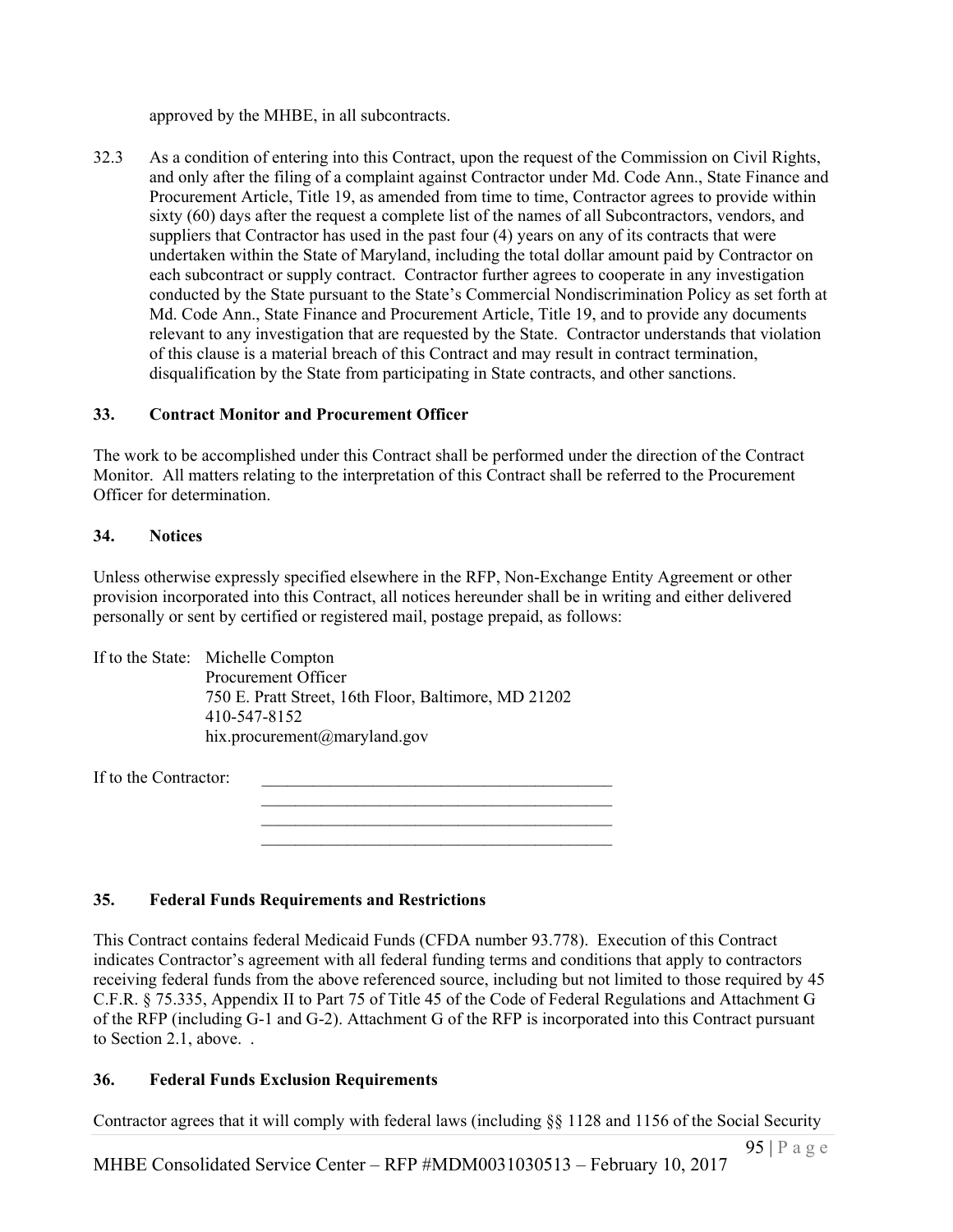Act and 42 CFR § 1001) that prohibit payments under certain federal healthcare programs to any individual or entity that is on the List of Excluded Individuals/Entities (LEIE) maintained by HHS. By executing this Contract, Contractor affirmatively declares that neither it nor any employee is, to the best of its knowledge, subject to exclusion. Contractor agrees, further, during the term of this Contract, to check the LEIE prior to hiring or assigning individuals to work on this Contract, and to notify MHBE immediately of any identification of Contractor or an individual employee as excluded, and of any HHS action or proposed action to exclude Contractor or any of Contractor's employees.

# **37. Miscellaneous**

- 37.1 Any provision of this Contract which contemplates performance or observance subsequent to any termination or expiration of this contract shall survive termination or expiration of this contract and continue in full force and effect.
- 37.2 If any term contained in this contract is held or finally determined to be invalid, illegal, or unenforceable in any respect, in whole or in part, such term shall be severed from this contract, and the remaining terms contained herein shall continue in full force and effect, and shall in no way be affected, prejudiced, or disturbed thereby.

[Signatures on next page(s)]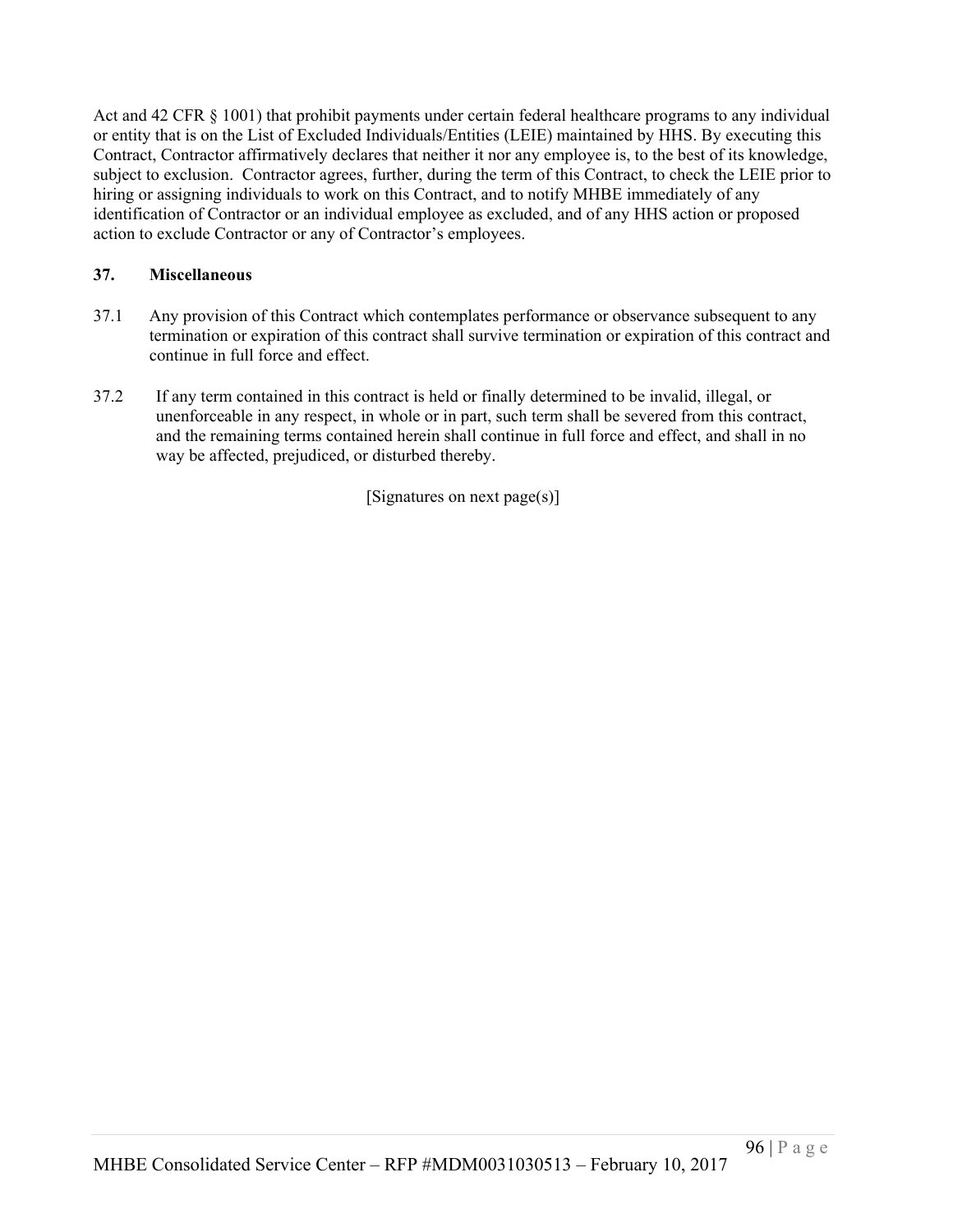[Signature page to Consolidated Service Center RFP]

**IN WITNESS THEREOF**, the parties have executed this Contract as of the Effective Date hereinabove set forth.

#### CONTRACTOR MARYLAND HEALTH BENEFIT EXCHANGE

 $\mathcal{L}_\text{max} = \mathcal{L}_\text{max} = \mathcal{L}_\text{max} = \mathcal{L}_\text{max} = \mathcal{L}_\text{max} = \mathcal{L}_\text{max} = \mathcal{L}_\text{max} = \mathcal{L}_\text{max} = \mathcal{L}_\text{max} = \mathcal{L}_\text{max} = \mathcal{L}_\text{max} = \mathcal{L}_\text{max} = \mathcal{L}_\text{max} = \mathcal{L}_\text{max} = \mathcal{L}_\text{max} = \mathcal{L}_\text{max} = \mathcal{L}_\text{max} = \mathcal{L}_\text{max} = \mathcal{$ By: Jonathan Kromm, Acting Executive Director Or designee:

Date

**Date** 

 $\mathcal{L}_\text{max}$  and  $\mathcal{L}_\text{max}$  and  $\mathcal{L}_\text{max}$  and  $\mathcal{L}_\text{max}$  and  $\mathcal{L}_\text{max}$  and  $\mathcal{L}_\text{max}$ 

 $\mathcal{L}_\text{max}$  and  $\mathcal{L}_\text{max}$  and  $\mathcal{L}_\text{max}$  and  $\mathcal{L}_\text{max}$  and  $\mathcal{L}_\text{max}$ 

Approved for form and legal sufficiency this  $\qquad \qquad$  day of  $\qquad \qquad$ , 2017.

 $\mathcal{L}_\text{max}$  , where  $\mathcal{L}_\text{max}$  and  $\mathcal{L}_\text{max}$ 

Assistant Attorney General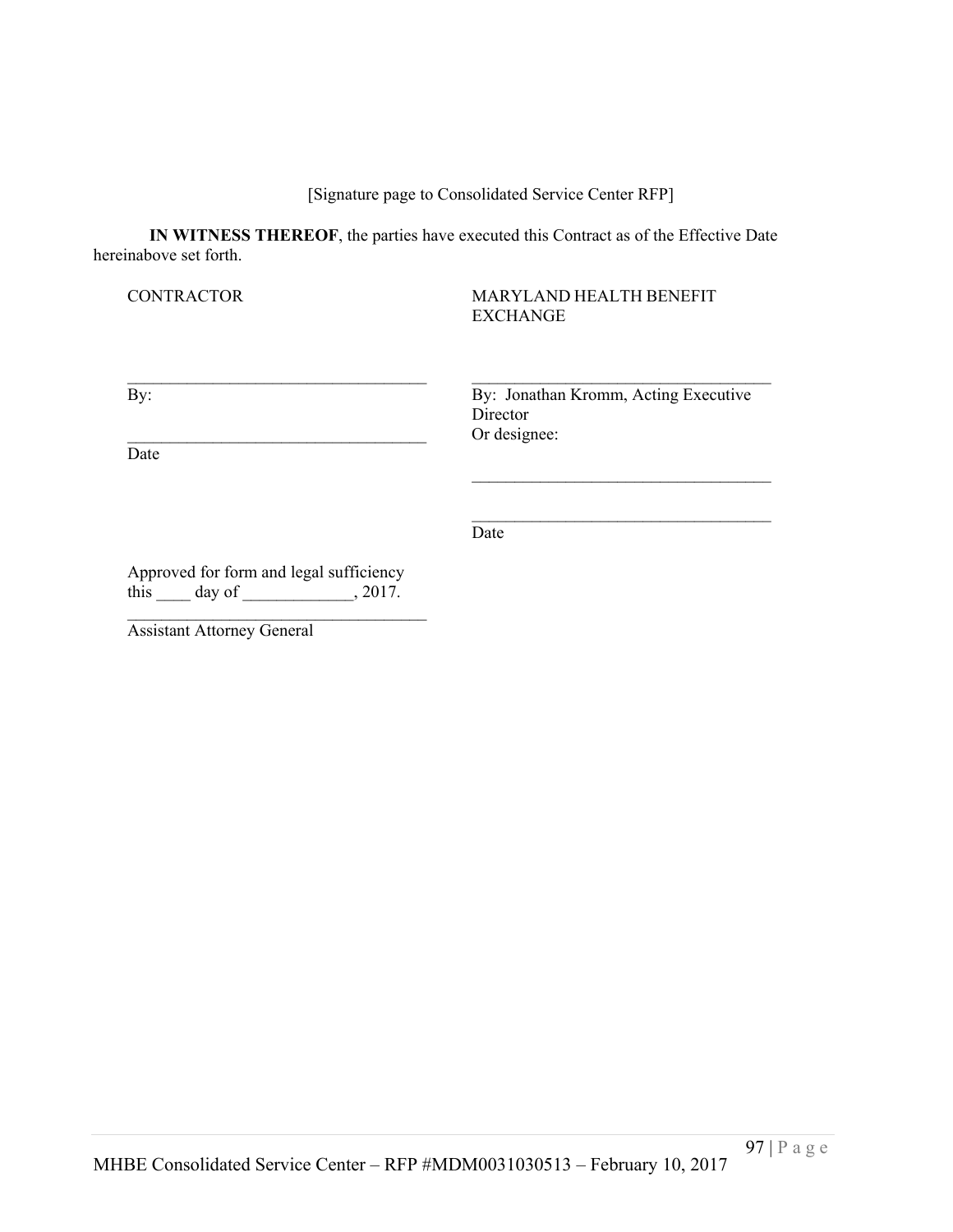# **ATTACHMENT B – BID/PROPOSAL AFFIDAVIT**

# A. AUTHORITY

I hereby affirm that I, \_\_\_\_\_\_\_\_\_\_\_\_\_\_\_\_(name of affiant) am the \_\_\_\_\_\_\_\_\_\_\_\_(title) and duly authorized representative of  $\qquad \qquad$  (name of business entity) and that I possess the legal authority to make this affidavit on behalf of the business for which I am acting.

#### B. CERTIFICATION REGARDING COMMERCIAL NONDISCRIMINATION

The undersigned Bidder/Offeror hereby certifies and agrees that the following information is correct: In preparing its Bid/Proposal on this project, the Bidder/Offeror has considered all Proposals submitted from qualified, potential Subcontractors and suppliers, and has not engaged in "discrimination" as defined in § 19-103 of the State Finance and Procurement Article of the Annotated Code of Maryland. "Discrimination" means any disadvantage, difference, distinction, or preference in the solicitation, selection, hiring, or commercial treatment of a vendor, Subcontractor, or commercial customer on the basis of race, color, religion, ancestry, or national origin, sex, age, marital status, sexual orientation, sexual identity, or on the basis of disability or any otherwise unlawful use of characteristics regarding the vendor's, supplier's, or commercial customer's employees or owners. "Discrimination" also includes retaliating against any person or other entity for reporting any incident of "discrimination". Without limiting any other provision of the solicitation on this project, it is understood that, if the certification is false, such false certification constitutes grounds for the State to reject the Bid/Proposal submitted by the Bidder/Offeror on this project, and terminate any contract awarded based on the Bid/Proposal. As part of its Bid/Proposal, the Bidder/Offeror herewith submits a list of all instances within the past 4 years where there has been a final adjudicated determination in a legal or administrative proceeding in the State of Maryland that the Bidder/Offeror discriminated against Subcontractors, vendors, suppliers, or commercial customers, and a description of the status or resolution of that determination, including any remedial action taken. Bidder/Offeror agrees to comply in all respects with the State's Commercial Nondiscrimination Policy as described under Title 19 of the State Finance and Procurement Article of the Annotated Code of Maryland.

### B-1. CERTIFICATION REGARDING MINORITY BUSINESS ENTERPRISES.

The undersigned Bidder/Offeror hereby certifies and agrees that it has fully complied with the State Minority Business Enterprise Law, State Finance and Procurement Article, § 14-308(a)(2), Annotated Code of Maryland, which provides that, except as otherwise provided by law, a contractor may not identify a certified minority business enterprise in a Bid/Proposal and:

(1) Fail to request, receive, or otherwise obtain authorization from the certified minority business enterprise to identify the certified minority Proposal;

(2) Fail to notify the certified minority business enterprise before execution of the contract of its inclusion in the Bid/Proposal;

(3) Fail to use the certified minority business enterprise in the performance of the contract; or

(4) Pay the certified minority business enterprise solely for the use of its name in the Bid/Proposal.

Without limiting any other provision of the solicitation on this project, it is understood that if the certification is false, such false certification constitutes grounds for the State to reject the Bid/Proposal submitted by the Bidder/Offeror on this project, and terminate any contract awarded based on the Bid/Proposal.

### .C. AFFIRMATION REGARDING BRIBERY CONVICTIONS

### I FURTHER AFFIRM THAT:

Neither I, nor to the best of my knowledge, information, and belief, the above business (as is defined in Section 16-101(b) of the State Finance and Procurement Article of the Annotated Code of Maryland), or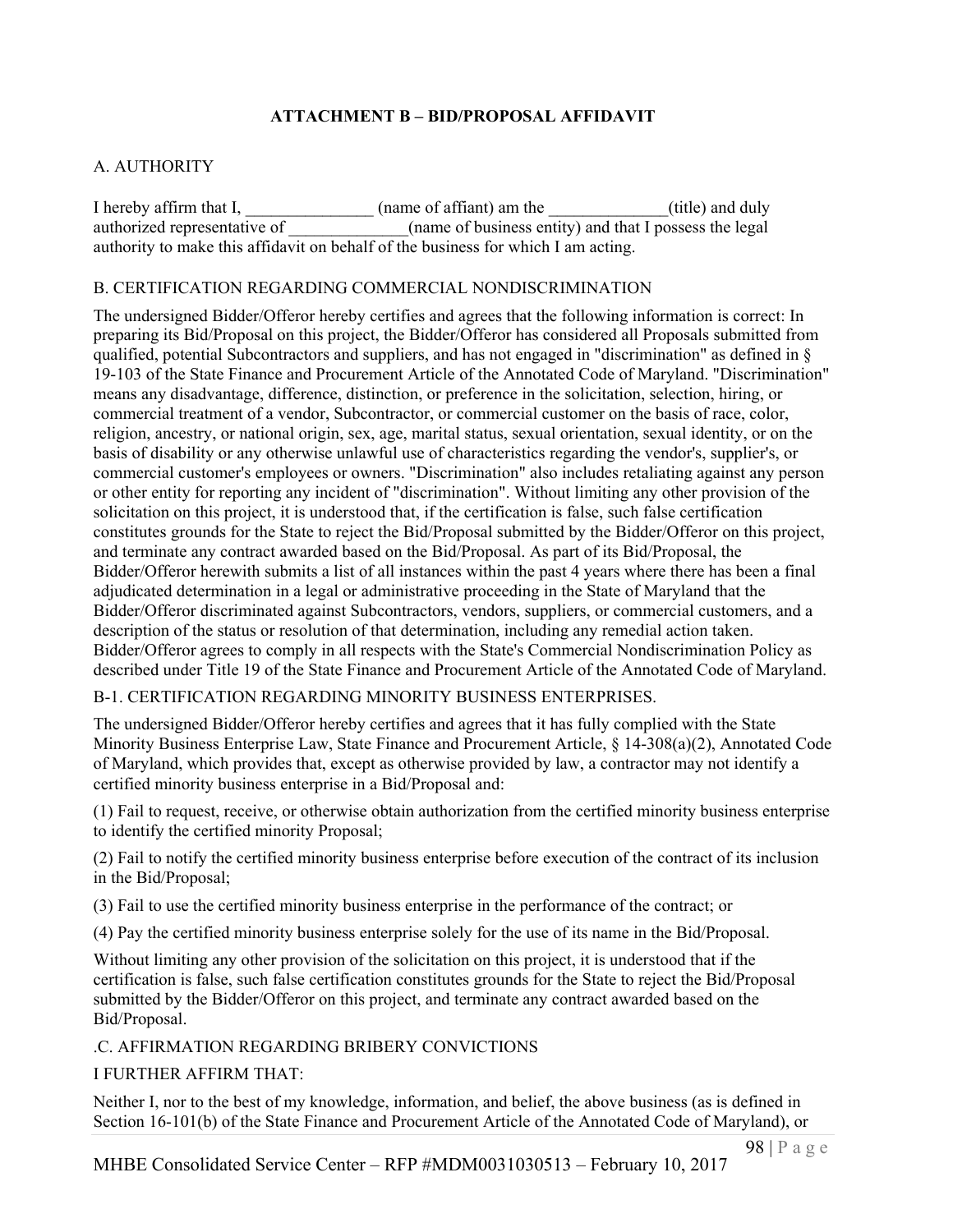any of its officers, directors, partners, controlling stockholders, or any of its employees directly involved in the business's contracting activities including obtaining or performing contracts with public bodies has been convicted of, or has had probation before judgment imposed pursuant to Criminal Procedure Article, § 6- 220, Annotated Code of Maryland, or has pleaded nolo contendere to a charge of, bribery, attempted bribery, or conspiracy to bribe in violation of Maryland law, or of the law of any other state or federal law, except as follows (indicate the reasons why the affirmation cannot be given and list any conviction, plea, or imposition of probation before judgment with the date, court, official or administrative body, the sentence or disposition, the name(s) of person(s) involved, and their current positions and responsibilities with the business):

# D. AFFIRMATION REGARDING OTHER CONVICTIONS

 $\mathcal{L}_\text{max}$  , and the contract of the contract of the contract of the contract of the contract of the contract of  $\mathcal{L}_\text{max}$  , and the contract of the contract of the contract of the contract of the contract of the contract of  $\mathcal{L}_\text{max} = \mathcal{L}_\text{max} = \mathcal{L}_\text{max} = \mathcal{L}_\text{max} = \mathcal{L}_\text{max} = \mathcal{L}_\text{max} = \mathcal{L}_\text{max} = \mathcal{L}_\text{max} = \mathcal{L}_\text{max} = \mathcal{L}_\text{max} = \mathcal{L}_\text{max} = \mathcal{L}_\text{max} = \mathcal{L}_\text{max} = \mathcal{L}_\text{max} = \mathcal{L}_\text{max} = \mathcal{L}_\text{max} = \mathcal{L}_\text{max} = \mathcal{L}_\text{max} = \mathcal{$ 

### I FURTHER AFFIRM THAT:

Neither I, nor to the best of my knowledge, information, and belief, the above business, or any of its officers, directors, partners, controlling stockholders, or any of its employees directly involved in the business's contracting activities including obtaining or performing contracts with public bodies, has:

(1) Been convicted under state or federal statute of:

(a) A criminal offense incident to obtaining, attempting to obtain, or performing a public or private contract; or

(b) Fraud, embezzlement, theft, forgery, falsification or destruction of records or receiving stolen property;

(2) Been convicted of any criminal violation of a state or federal antitrust statute;

(3) Been convicted under the provisions of Title 18 of the United States Code for violation of the Racketeer Influenced and Corrupt Organization Act, 18 U.S.C. § 1961 et seq., or the Mail Fraud Act, 18 U.S.C. § 1341 et seq., for acts in connection with the submission of Bids/Proposals for a public or private contract;

(4) Been convicted of a violation of the State Minority Business Enterprise Law, § 14-308 of the State Finance and Procurement Article of the Annotated Code of Maryland;

(5) Been convicted of a violation of § 11-205.1 of the State Finance and Procurement Article of the Annotated Code of Maryland;

(6) Been convicted of conspiracy to commit any act or omission that would constitute grounds for conviction or liability under any law or statute described in subsections (1)—(5) above;

(7) Been found civilly liable under a state or federal antitrust statute for acts or omissions in connection with the submission of Bids/Proposals for a public or private contract;

(8) Been found in a final adjudicated decision to have violated the Commercial Nondiscrimination Policy under Title 19 of the State Finance and Procurement Article of the Annotated Code of Maryland with regard to a public or private contract;

(9) Been convicted of a violation of one or more of the following provisions of the Internal Revenue Code:

(a) §7201, Attempt to Evade or Defeat Tax;

(b) §7203, Willful Failure to File Return, Supply Information, or Pay Tax,

(c) §7205, Fraudulent Withholding Exemption Certificate or Failure to Supply Information,

(d) §7205, Fraud and False Statements, or

(e) §7207, Fraudulent Returns, Statements, or Other Documents;

(10) Been convicted of a violation of 18 U.S.C. §286, Conspiracy to Defraud the Government with Respect

MHBE Consolidated Service Center – RFP #MDM0031030513 – February 10, 2017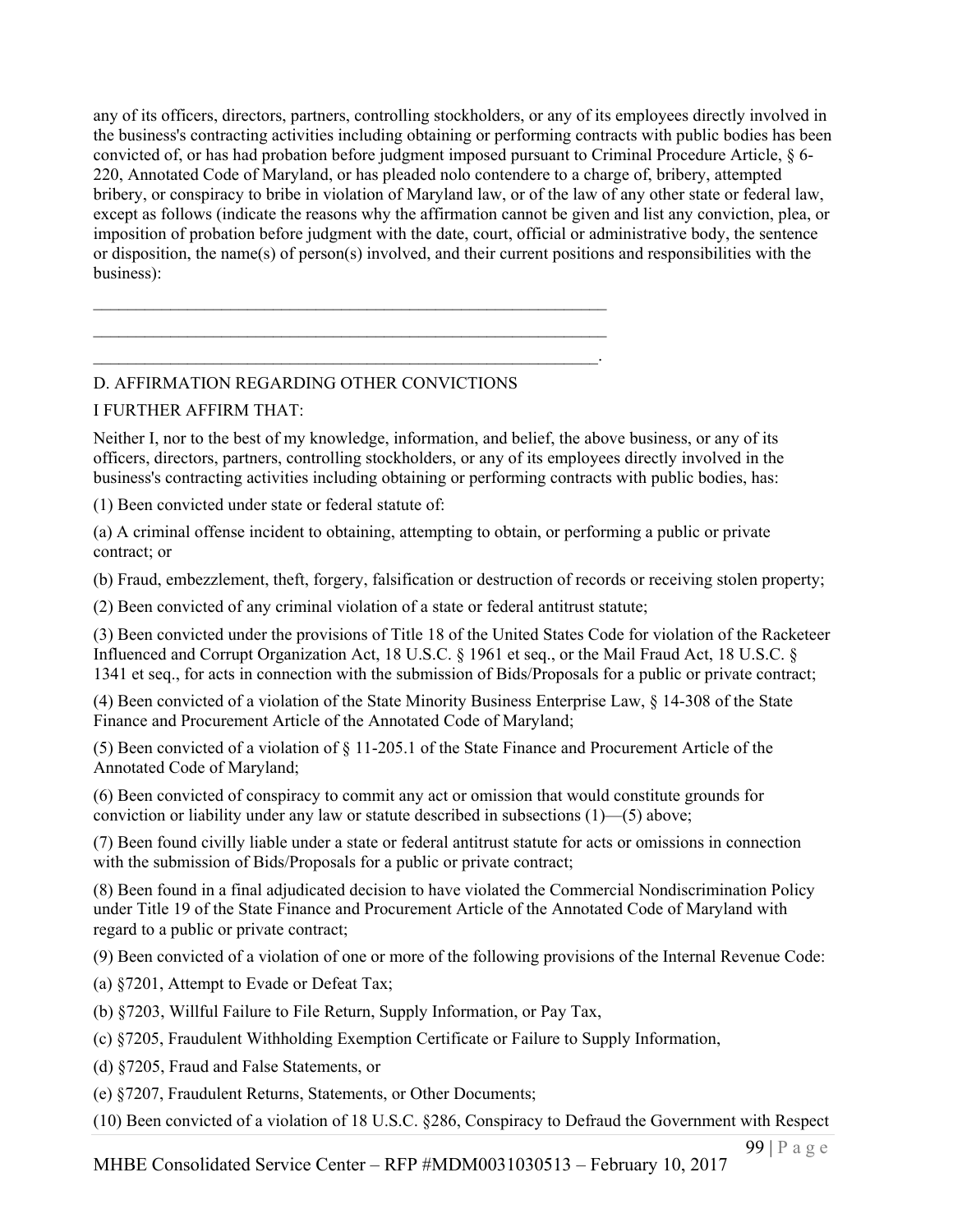to Claims, 18 U.S.C. §287, False, Fictitious, or Fraudulent Claims, or 18 U.S.C. §371, Conspiracy to Defraud the United States;

(11) Been convicted of a violation of the Tax-General Article, Title 13, Subtitle 7 or Subtitle 10, Annotated Code of Maryland;

(12) Been found to have willfully or knowingly violated State Prevailing Wage Laws as provided in the State Finance and Procurement Article, Title 17, Subtitle 2, Annotated Code of Maryland, if:

(a) A court:

- (i) Made the finding; and
- (ii) Decision became final; or
- (b) The finding was:
- (i) Made in a contested case under the Maryland Administrative Procedure Act; and
- (ii) Not overturned on judicial review;

(13) Been found to have willfully or knowingly violated State Living Wage Laws as provided in the State Finance and Procurement Article, Title 18, Annotated Code of Maryland, if:

(a) A court:

- (i) Made the finding; and
- (ii) Decision became final; or
- (b) The finding was:
- (i) Made in a contested case under the Maryland Administrative Procedure Act; and
- (ii) Not overturned on judicial review;

(14) Been found to have willfully or knowingly violated the Labor and Employment Article, Title 3, Subtitles 3, 4, or 5, or Title 5, Annotated Code of Maryland, if:

- (a) A court:
- (i) Made the finding; and
- (ii) Decision became final; or
- (b) The finding was:
- (i) Made in a contested case under the Maryland Administrative Procedure Act; and

 $\mathcal{L}_\text{max}$  , and the contract of the contract of the contract of the contract of the contract of the contract of  $\mathcal{L}_\text{max}$  , and the contract of the contract of the contract of the contract of the contract of the contract of  $\mathcal{L}_\text{max} = \mathcal{L}_\text{max} = \mathcal{L}_\text{max} = \mathcal{L}_\text{max} = \mathcal{L}_\text{max} = \mathcal{L}_\text{max} = \mathcal{L}_\text{max} = \mathcal{L}_\text{max} = \mathcal{L}_\text{max} = \mathcal{L}_\text{max} = \mathcal{L}_\text{max} = \mathcal{L}_\text{max} = \mathcal{L}_\text{max} = \mathcal{L}_\text{max} = \mathcal{L}_\text{max} = \mathcal{L}_\text{max} = \mathcal{L}_\text{max} = \mathcal{L}_\text{max} = \mathcal{$ 

(ii) Not overturned on judicial review; or

(15) Admitted in writing or under oath, during the course of an official investigation or other proceedings, acts or omissions that would constitute grounds for conviction or liability under any law or statute described in §§ B and C and subsections  $D(1)$ —(14) above, except as follows (indicate reasons why the affirmations cannot be given, and list any conviction, plea, or imposition of probation before judgment with the date, court, official or administrative body, the sentence or disposition, the name(s) of the person(s) involved and their current positions and responsibilities with the business, and the status of any debarment):

### E. AFFIRMATION REGARDING DEBARMENT

### I FURTHER AFFIRM THAT:

Neither I, nor to the best of my knowledge, information, and belief, the above business, or any of its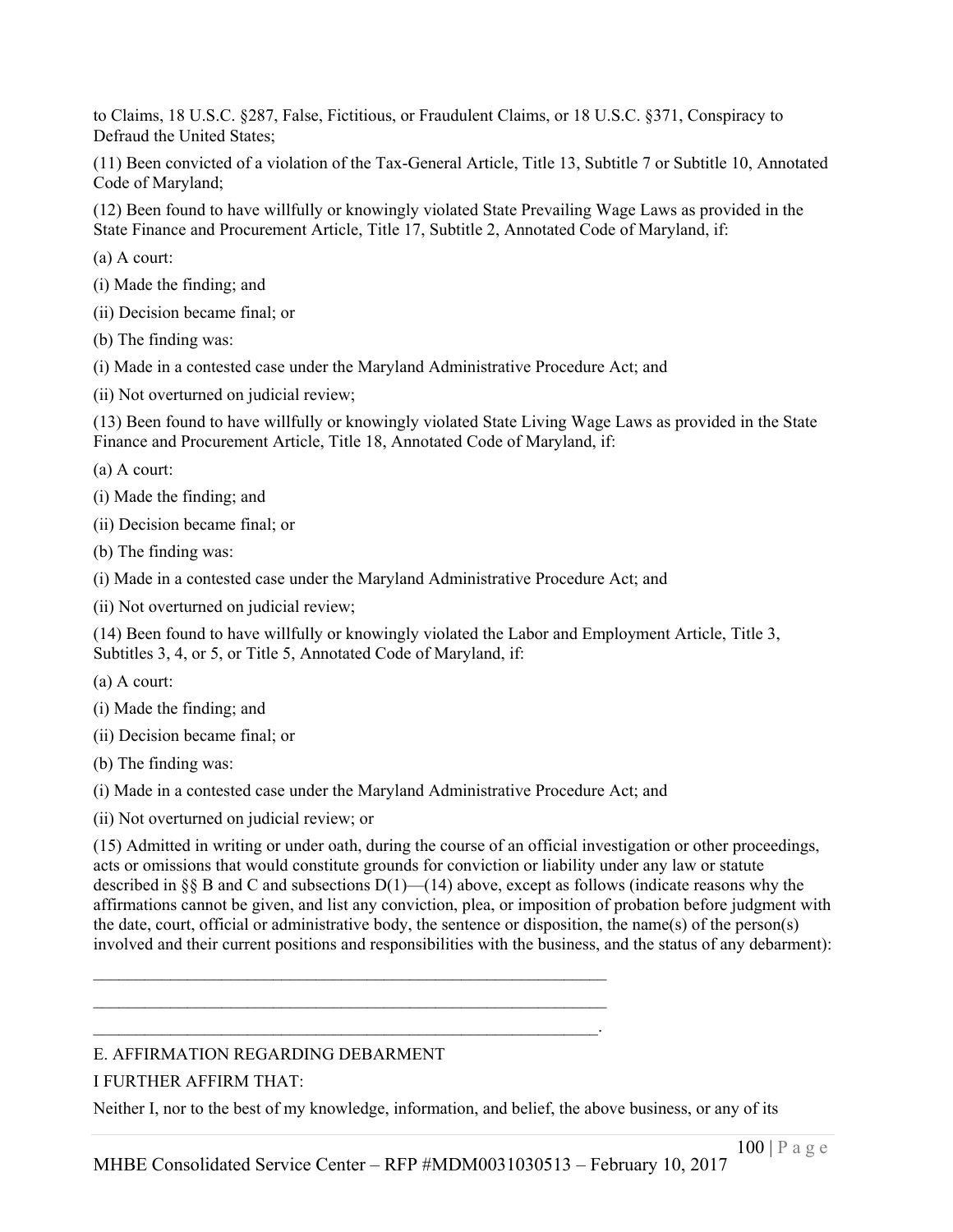officers, directors, partners, controlling stockholders, or any of its employees directly involved in the business's contracting activities, including obtaining or performing contracts with public bodies, has ever been suspended or debarred (including being issued a limited denial of participation) by any public entity, except as follows (list each debarment or suspension providing the dates of the suspension or debarment, the name of the public entity and the status of the proceedings, the name(s) of the person(s) involved and their current positions and responsibilities with the business, the grounds of the debarment or suspension, and the details of each person's involvement in any activity that formed the grounds of the debarment or suspension).

# F. AFFIRMATION REGARDING DEBARMENT OF RELATED ENTITIES

 $\mathcal{L}_\text{max}$  and the contract of the contract of the contract of the contract of the contract of the contract of

 $\mathcal{L}_\text{max} = \mathcal{L}_\text{max} = \mathcal{L}_\text{max} = \mathcal{L}_\text{max} = \mathcal{L}_\text{max} = \mathcal{L}_\text{max} = \mathcal{L}_\text{max} = \mathcal{L}_\text{max} = \mathcal{L}_\text{max} = \mathcal{L}_\text{max} = \mathcal{L}_\text{max} = \mathcal{L}_\text{max} = \mathcal{L}_\text{max} = \mathcal{L}_\text{max} = \mathcal{L}_\text{max} = \mathcal{L}_\text{max} = \mathcal{L}_\text{max} = \mathcal{L}_\text{max} = \mathcal{$ 

 $\mathcal{L}_\text{max}$  and the contract of the contract of the contract of the contract of the contract of the contract of  $\mathcal{L}_\text{max}$  and the contract of the contract of the contract of the contract of the contract of the contract of  $\mathcal{L}_\text{max} = \mathcal{L}_\text{max} = \mathcal{L}_\text{max} = \mathcal{L}_\text{max} = \mathcal{L}_\text{max} = \mathcal{L}_\text{max} = \mathcal{L}_\text{max} = \mathcal{L}_\text{max} = \mathcal{L}_\text{max} = \mathcal{L}_\text{max} = \mathcal{L}_\text{max} = \mathcal{L}_\text{max} = \mathcal{L}_\text{max} = \mathcal{L}_\text{max} = \mathcal{L}_\text{max} = \mathcal{L}_\text{max} = \mathcal{L}_\text{max} = \mathcal{L}_\text{max} = \mathcal{$ 

### I FURTHER AFFIRM THAT:

(1) The business was not established and it does not operate in a manner designed to evade the application of or defeat the purpose of debarment pursuant to Sections 16-101, et seq., of the State Finance and Procurement Article of the Annotated Code of Maryland; and

(2) The business is not a successor, assignee, subsidiary, or affiliate of a suspended or debarred business, except as follows (you must indicate the reasons why the affirmations cannot be given without qualification):

G. SUBCONTRACT AFFIRMATION

### I FURTHER AFFIRM THAT:

Neither I, nor to the best of my knowledge, information, and belief, the above business, has knowingly entered into a contract with a public body under which a person debarred or suspended under Title 16 of the State Finance and Procurement Article of the Annotated Code of Maryland will provide, directly or indirectly, supplies, services, architectural services, construction related services, leases of real property, or construction.

### H. AFFIRMATION REGARDING COLLUSION

### I FURTHER AFFIRM THAT:

Neither I, nor to the best of my knowledge, information, and belief, the above business has:

(1) Agreed, conspired, connived, or colluded to produce a deceptive show of competition in the compilation of the accompanying Bid/Proposal that is being submitted;

(2) In any manner, directly or indirectly, entered into any agreement of any kind to fix the Bid/Proposal price of the Bidder/Offeror or of any competitor, or otherwise taken any action in restraint of free competitive bidding in connection with the contract for which the accompanying Bid/Proposal is submitted.

### I. CERTIFICATION OF TAX PAYMENT

### I FURTHER AFFIRM THAT:

Except as validly contested, the business has paid, or has arranged for payment of, all taxes due the State of Maryland and has filed all required returns and reports with the Comptroller of the Treasury, the State Department of Assessments and Taxation, and the Department of Labor, Licensing, and Regulation, as applicable, and will have paid all withholding taxes due the State of Maryland prior to final settlement.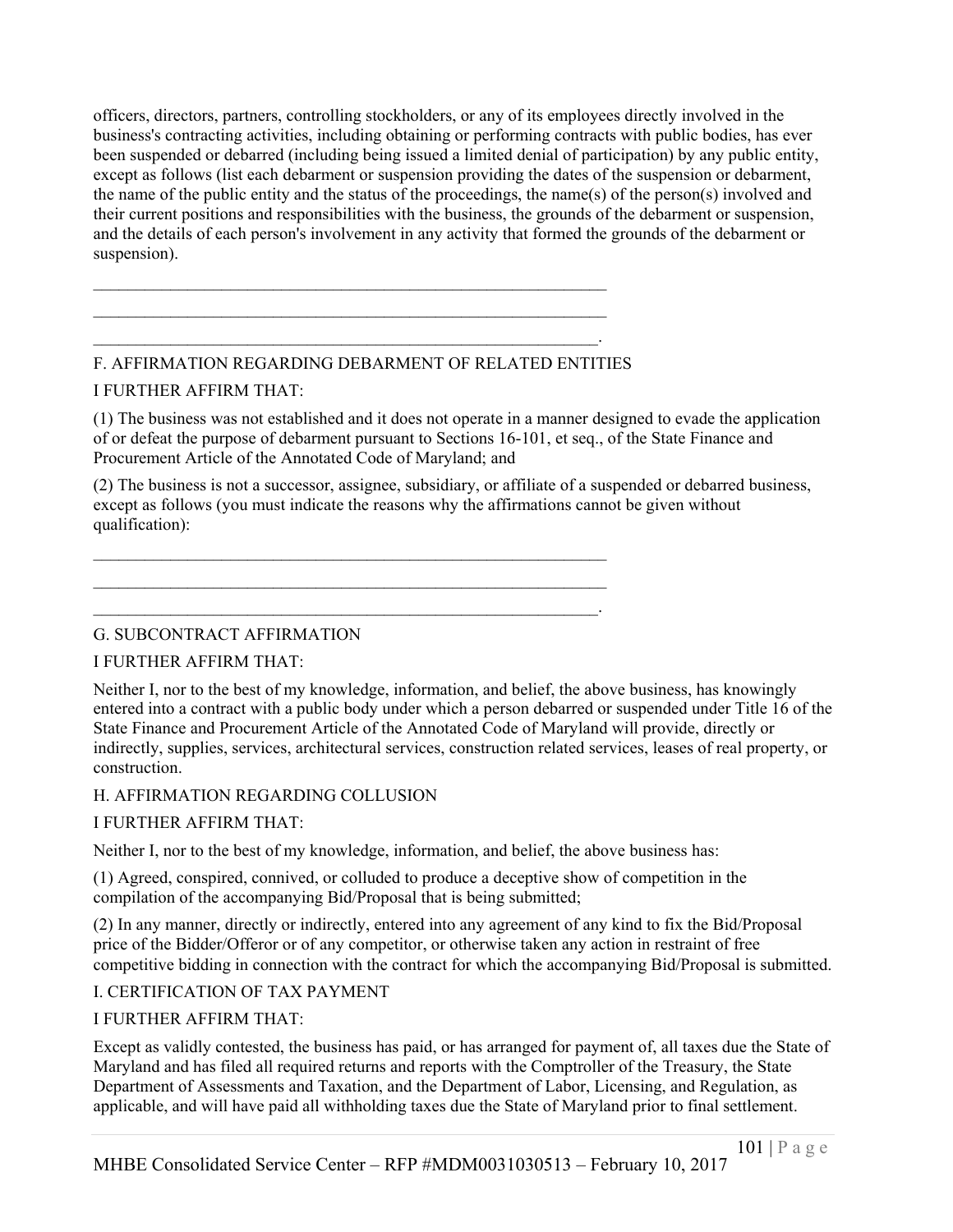### J. CONTINGENT FEES

### I FURTHER AFFIRM THAT:

The business has not employed or retained any person, partnership, corporation, or other entity, other than a bona fide employee, bona fide agent, bona fide salesperson, or commercial selling agency working for the business, to solicit or secure the Contract, and that the business has not paid or agreed to pay any person, partnership, corporation, or other entity, other than a bona fide employee, bona fide agent, bona fide salesperson, or commercial selling agency, any fee or any other consideration contingent on the making of the Contract.

### K. CERTIFICATION REGARDING INVESTMENTS IN IRAN

(1) The undersigned certifies that, in accordance with State Finance and Procurement Article, §17-705, Annotated Code of Maryland:

(a) It is not identified on the list created by the Board of Public Works as a person engaging in investment activities in Iran as described in State Finance and Procurement Article, §17-702, Annotated Code of Maryland; and

(b) It is not engaging in investment activities in Iran as described in State Finance and Procurement Article, §17-702, Annotated Code of Maryland.

2. The undersigned is unable to make the above certification regarding its investment activities in Iran due to the following activities:

#### L. CONFLICT MINERALS ORIGINATED IN THE DEMOCRATIC REPUBLIC OF CONGO (FOR SUPPLIES AND SERVICES CONTRACTS)

#### I FURTHER AFFIRM THAT:

The business has complied with the provisions of State Finance and Procurement Article, §14-413, Annotated Code of Maryland governing proper disclosure of certain information regarding conflict minerals originating in the Democratic Republic of Congo or its neighboring countries as required by federal law.

#### M. I FURTHER AFFIRM THAT:

Any claims of environmental attributes made relating to a product or service included in the Bid or Proposal are consistent with the Federal Trade Commission's Guides for the Use of Environmental Marketing Claims as provided in 16 CFR §260, that apply to claims about the environmental attributes of a product, package, or service in connection with the marketing, offering for sale, or sale of such item or service.

#### N. ACKNOWLEDGEMENT

I ACKNOWLEDGE THAT this Affidavit is to be furnished to the Procurement Officer and may be distributed to units of: (1) the State of Maryland; (2) counties or other subdivisions of the State of Maryland; (3) other states; and (4) the federal government. I further acknowledge that this Affidavit is subject to applicable laws of the United States and the State of Maryland, both criminal and civil, and that nothing in this Affidavit or any contract resulting from the submission of this Bid/Proposal shall be construed to supersede, amend, modify or waive, on behalf of the State of Maryland, or any unit of the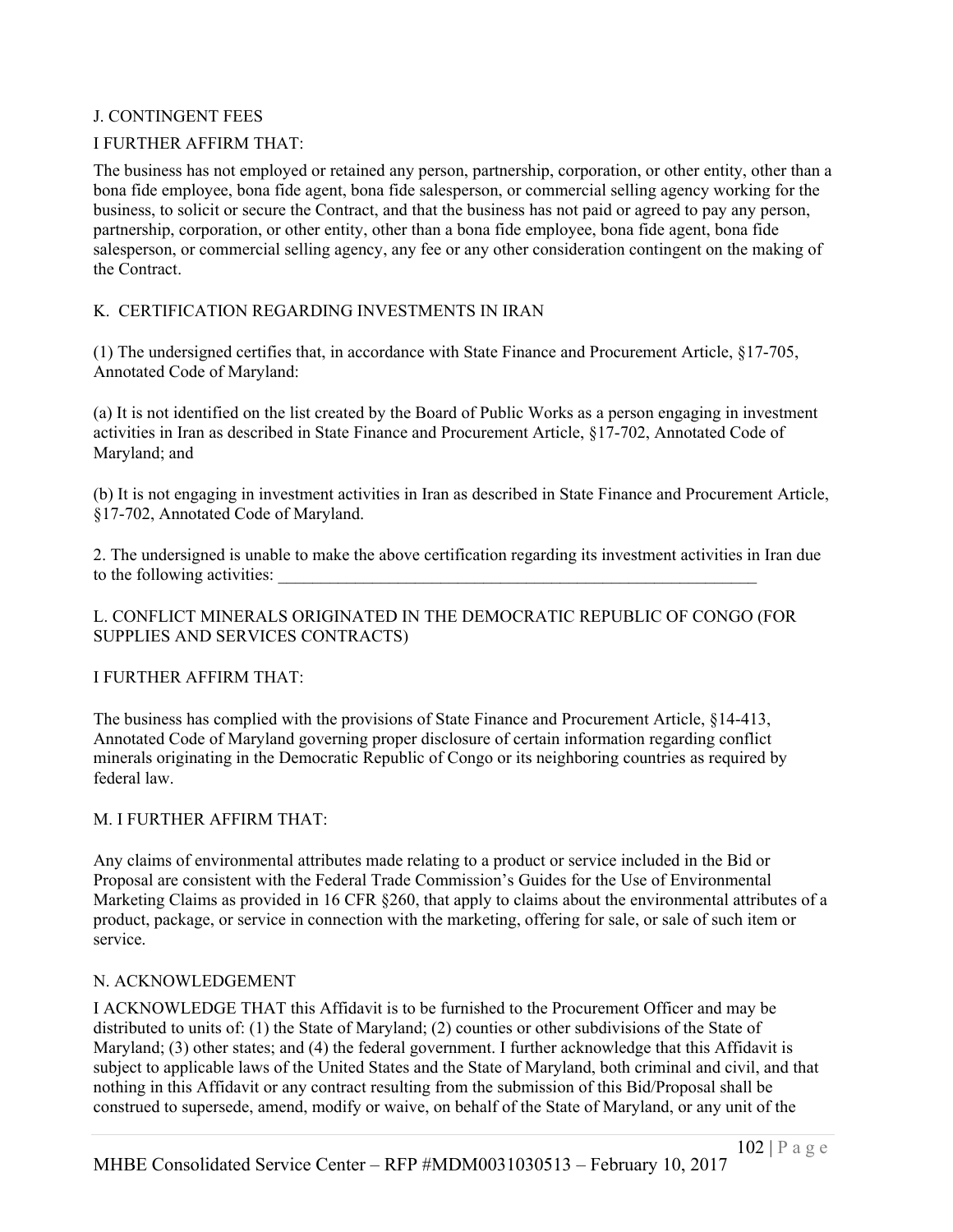State of Maryland having jurisdiction, the exercise of any statutory right or remedy conferred by the Constitution and the laws of Maryland with respect to any misrepresentation made or any violation of the obligations, terms and covenants undertaken by the above business with respect to (1) this Affidavit, (2) the contract, and (3) other Affidavits comprising part of the contract.

I DO SOLEMNLY DECLARE AND AFFIRM UNDER THE PENALTIES OF PERJURY THAT THE CONTENTS OF THIS AFFIDAVIT ARE TRUE AND CORRECT TO THE BEST OF MY KNOWLEDGE, INFORMATION, AND BELIEF.

Date: \_\_\_\_\_\_\_\_\_\_\_\_\_\_\_\_\_\_\_\_\_\_\_ By: \_\_\_\_\_\_\_\_\_\_\_\_\_\_\_\_\_\_\_\_\_\_\_\_\_\_\_\_\_\_\_\_\_\_ (print name of Authorized Representative and Affiant) \_\_\_\_\_\_\_\_\_\_\_\_\_\_\_\_\_\_\_\_\_\_\_\_\_\_\_\_\_\_\_\_\_\_\_ (signature of Authorized Representative and Affiant)

**SUBMIT THIS AFFIDAVIT WITH BID/PROPOSAL**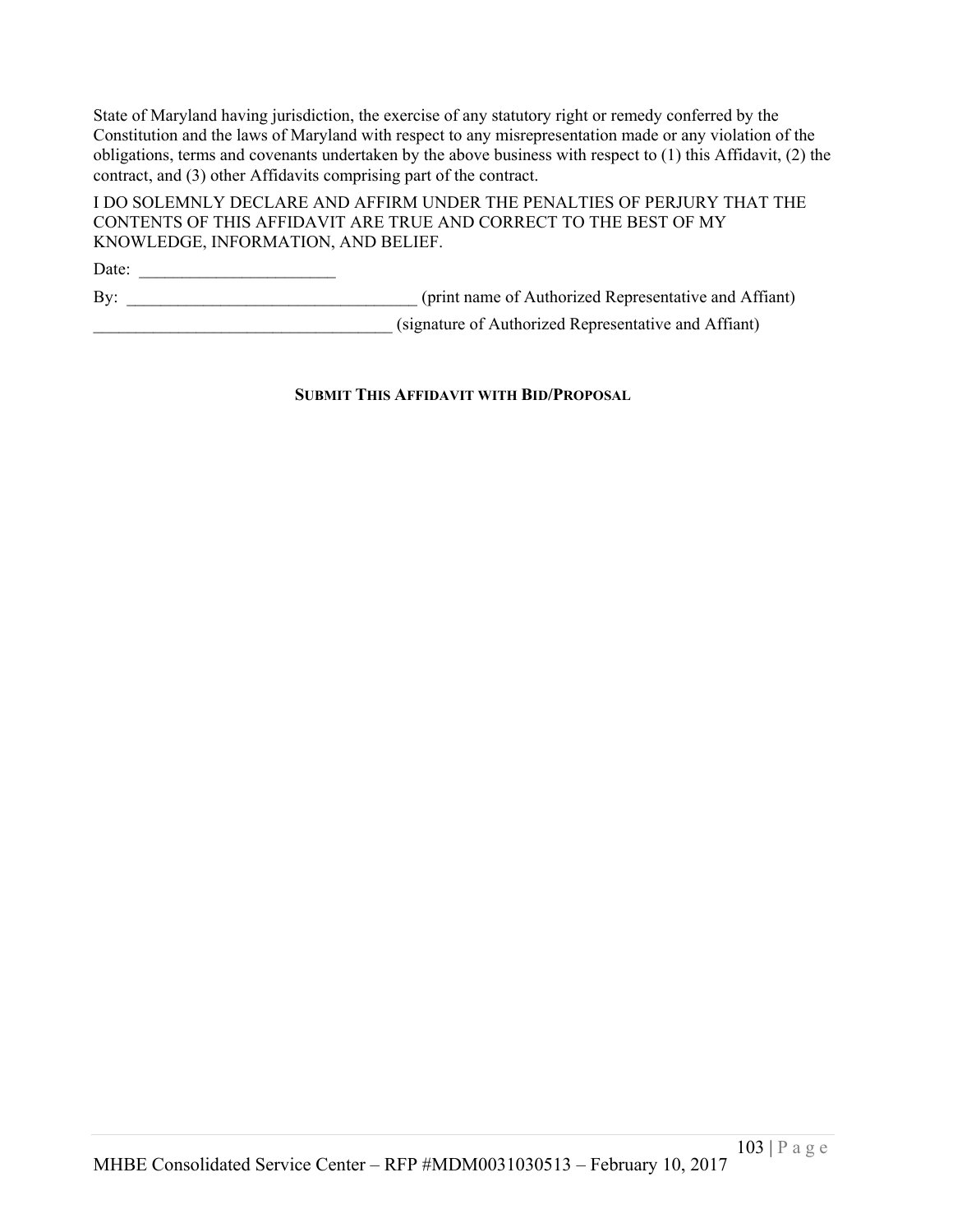# **ATTACHMENT C – CONTRACT AFFIDAVIT**

# A. AUTHORITY

I hereby affirm that I, \_\_\_\_\_\_\_\_\_\_\_\_\_\_\_(name of affiant) am the \_\_\_\_\_\_\_\_\_\_\_\_(title) and duly authorized representative of  $\qquad$  (name of business entity) and that I possess the legal authority to make this affidavit on behalf of the business for which I am acting.

#### B. CERTIFICATION OF REGISTRATION OR QUALIFICATION WITH THE STATE DEPARTMENT OF ASSESSMENTS AND TAXATION

#### I FURTHER AFFIRM THAT:

The business named above is a (check applicable box):

(1) Corporation —  $\Box$  domestic or  $\Box$  foreign;

- (2) Limited Liability Company  $\Box$  domestic or  $\Box$  foreign;
- (3) Partnership  $\Box$  domestic or  $\Box$  foreign;
- (4) Statutory Trust  $\Box$  domestic or  $\Box$  foreign;
- $(5)$   $\Box$  Sole Proprietorship.

and is registered or qualified as required under Maryland Law. I further affirm that the above business is in good standing both in Maryland and (IF APPLICABLE) in the jurisdiction where it is presently organized, and has filed all of its annual reports, together with filing fees, with the Maryland State Department of Assessments and Taxation. The name and address of its resident agent (IF APPLICABLE) filed with the State Department of Assessments and Taxation is:

Name and Department ID Number:\_\_\_\_\_\_\_\_\_\_\_\_\_\_\_\_\_\_\_\_\_\_\_\_\_\_\_\_\_Address:\_\_\_\_\_\_\_\_\_\_\_\_\_\_\_\_\_\_\_\_\_\_\_\_\_\_\_\_\_\_\_

and that if it does business under a trade name, it has filed a certificate with the State Department of Assessments and Taxation that correctly identifies that true name and address of the principal or owner as:

Name and Department ID Number: Address:

#### C. FINANCIAL DISCLOSURE AFFIRMATION

#### I FURTHER AFFIRM THAT:

I am aware of, and the above business will comply with, the provisions of State Finance and Procurement Article, §13-221, Annotated Code of Maryland, which require that every business that enters into contracts, leases, or other agreements with the State of Maryland or its agencies during a calendar year under which the business is to receive in the aggregate \$100,000 or more shall, within 30 days of the time when the aggregate value of the contracts, leases, or other agreements reaches \$100,000, file with the Secretary of State of Maryland certain specified information to include disclosure of beneficial ownership of the business.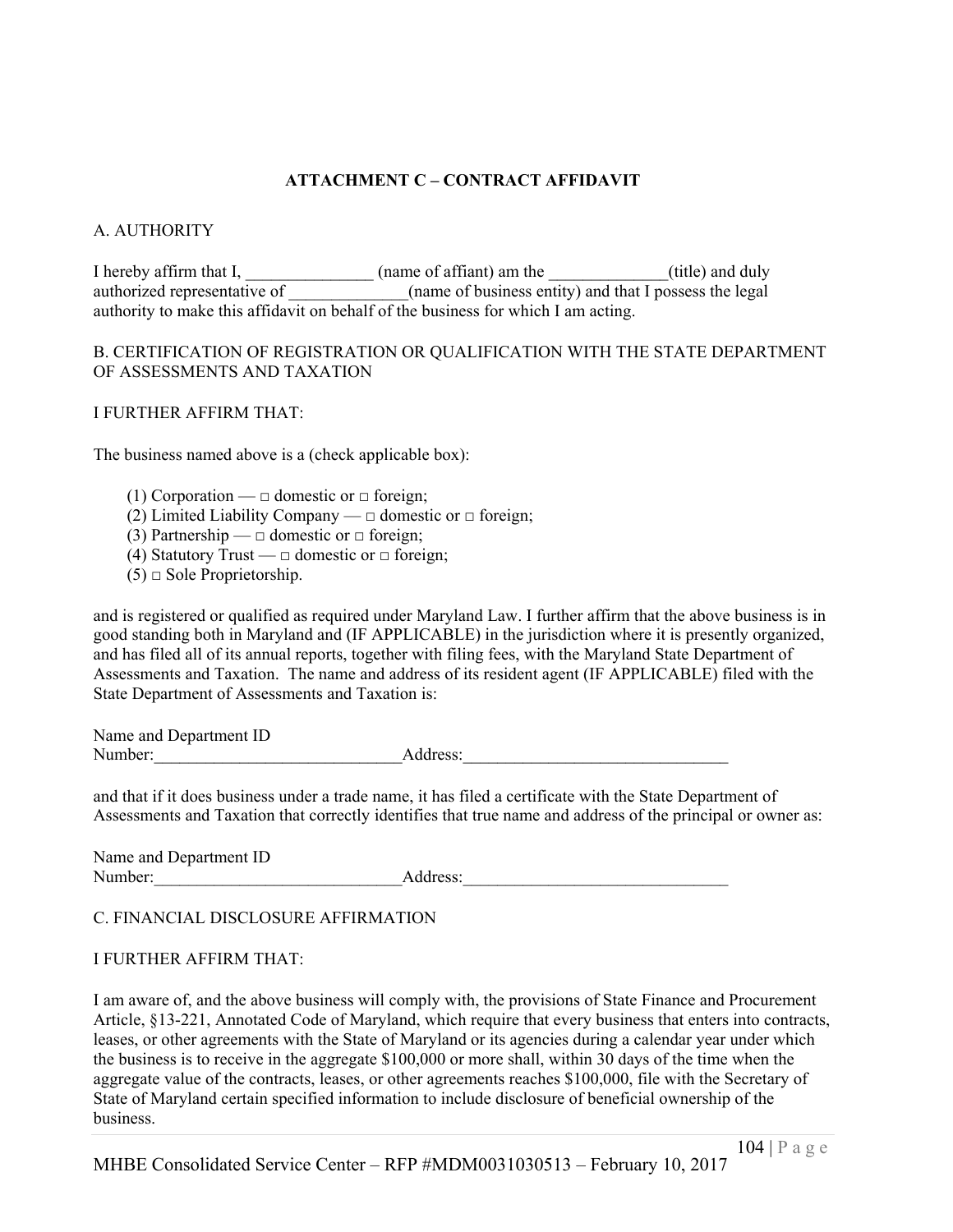# D. POLITICAL CONTRIBUTION DISCLOSURE AFFIRMATION

#### I FURTHER AFFIRM THAT:

I am aware of, and the above business will comply with, Election Law Article, Title 14, Annotated Code of Maryland, which requires that every person that enters into a contract for a procurement with the State, a county, or a municipal corporation, or other political subdivision of the State, during a calendar year in which the person receives a contract with a governmental entity in the amount of \$200,000 or more, shall file with the State Board of Elections statements disclosing: (a) any contributions made during the reporting period to a candidate for elective office in any primary or general election; and (b) the name of each candidate to whom one or more contributions in a cumulative amount of \$500 or more were made during the reporting period. The statement shall be filed with the State Board of Elections: (a) before execution of a contract by the State, a county, a municipal corporation, or other political subdivision of the State, and shall cover the 24 months prior to when a contract was awarded; and (b) if the contribution is made after the execution of a contract, then twice a year, throughout the contract term, on: (i) February 5, to cover the six (6) month period ending January 31; and (ii) August 5, to cover the six (6) month period ending July 31.

#### E. DRUG AND ALCOHOL FREE WORKPLACE

(Applicable to all contracts unless the contract is for a law enforcement agency and the agency head or the agency head's designee has determined that application of COMAR 21.11.08 and this certification would be inappropriate in connection with the law enforcement agency's undercover operations.)

#### I CERTIFY THAT:

(1) Terms defined in COMAR 21.11.08 shall have the same meanings when used in this certification.

(2) By submission of its Bid/Proposal, the business, if other than an individual, certifies and agrees that, with respect to its employees to be employed under a contract resulting from this solicitation, the business shall:

(a) Maintain a workplace free of drug and alcohol abuse during the term of the contract;

(b) Publish a statement notifying its employees that the unlawful manufacture, distribution, dispensing, possession, or use of drugs, and the abuse of drugs or alcohol is prohibited in the business' workplace and specifying the actions that will be taken against employees for violation of these prohibitions;

(c) Prohibit its employees from working under the influence of drugs or alcohol;

(d) Not hire or assign to work on the contract anyone who the business knows, or in the exercise of due diligence should know, currently abuses drugs or alcohol and is not actively engaged in a bona fide drug or alcohol abuse assistance or rehabilitation program;

(e) Promptly inform the appropriate law enforcement agency of every drug-related crime that occurs in its workplace if the business has observed the violation or otherwise has reliable information that a violation has occurred;

(f) Establish drug and alcohol abuse awareness programs to inform its employees about: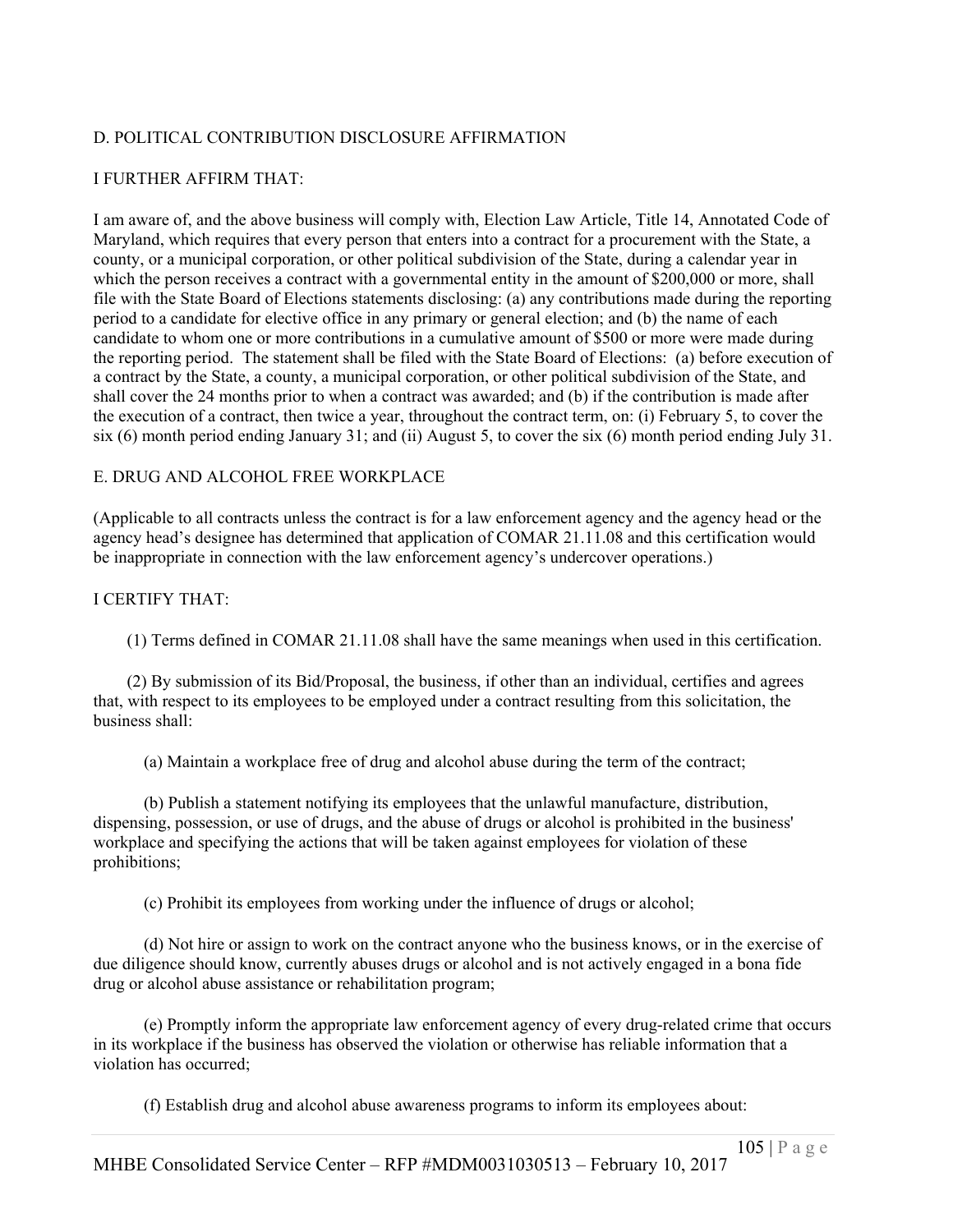- (i) The dangers of drug and alcohol abuse in the workplace;
- (ii) The business's policy of maintaining a drug and alcohol free workplace;
- (iii) Any available drug and alcohol counseling, rehabilitation, and employee assistance programs; and
- (iv) The penalties that may be imposed upon employees who abuse drugs and alcohol in the workplace;

(g) Provide all employees engaged in the performance of the contract with a copy of the statement required by  $\S E(2)(b)$ , above;

(h) Notify its employees in the statement required by  $\S E(2)(b)$ , above, that as a condition of continued employment on the contract, the employee shall:

- (i) Abide by the terms of the statement; and
- (ii) Notify the employer of any criminal drug or alcohol abuse conviction for an offense occurring in the workplace not later than 5 days after a conviction;

(i) Notify the procurement officer within 10 days after receiving notice under  $\S E(2)(h)(ii)$ , above, or otherwise receiving actual notice of a conviction;

(i) Within 30 days after receiving notice under  $\S E(2)(h)(ii)$ , above, or otherwise receiving actual notice of a conviction, impose either of the following sanctions or remedial measures on any employee who is convicted of a drug or alcohol abuse offense occurring in the workplace:

- (i) Take appropriate personnel action against an employee, up to and including termination; or
- (ii) Require an employee to satisfactorily participate in a bona fide drug or alcohol abuse assistance or rehabilitation program; and

(k) Make a good faith effort to maintain a drug and alcohol free workplace through implementation of  $\S E(2)(a)$ —(j), above.

(3) If the business is an individual, the individual shall certify and agree as set forth in  $\S E(4)$ , below, that the individual shall not engage in the unlawful manufacture, distribution, dispensing, possession, or use of drugs or the abuse of drugs or alcohol in the performance of the contract.

(4) I acknowledge and agree that:

(a) The award of the contract is conditional upon compliance with COMAR 21.11.08 and this certification;

(b) The violation of the provisions of COMAR 21.11.08 or this certification shall be cause to suspend payments under, or terminate the contract for default under COMAR 21.07.01.11 or 21.07.03.15, as applicable; and

(c) The violation of the provisions of COMAR 21.11.08 or this certification in connection with the contract may, in the exercise of the discretion of the Board of Public Works, result in suspension and debarment of the business under COMAR 21.08.03.

### F. CERTAIN AFFIRMATIONS VALID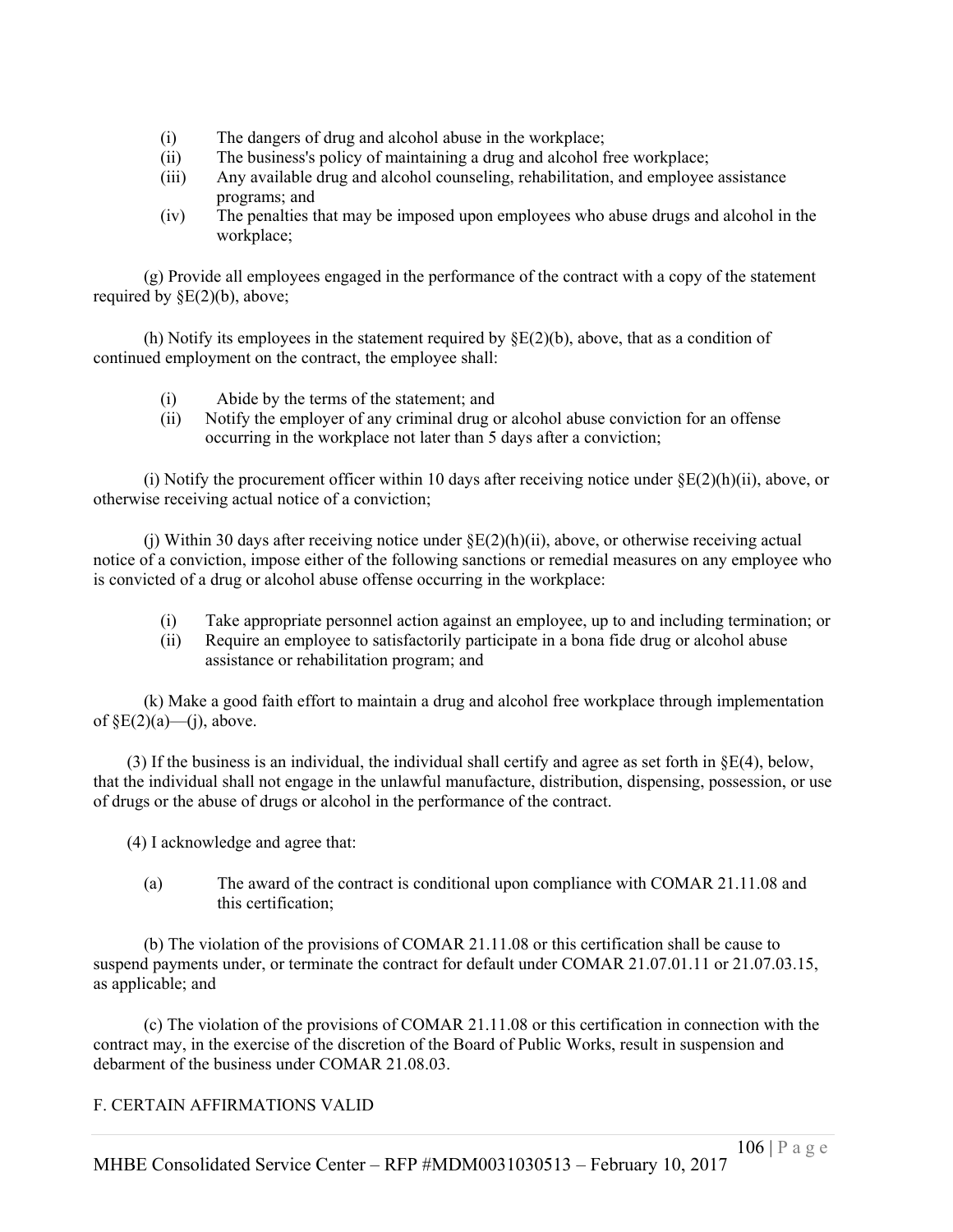### I FURTHER AFFIRM THAT:

To the best of my knowledge, information, and belief, each of the affirmations, certifications, or acknowledgements contained in that certain Bid/Proposal Affidavit dated \_\_\_\_\_\_\_\_ , 201\_\_\_ , and executed by me for the purpose of obtaining the contract to which this Exhibit is attached remains true and correct in all respects as if made as of the date of this Contract Affidavit and as if fully set forth herein.

#### I DO SOLEMNLY DECLARE AND AFFIRM UNDER THE PENALTIES OF PERJURY THAT THE CONTENTS OF THIS AFFIDAVIT ARE TRUE AND CORRECT TO THE BEST OF MY KNOWLEDGE, INFORMATION, AND BELIEF.

Date:

By: (printed name of Authorized Representative and Affiant)

(signature of Authorized Representative and Affiant)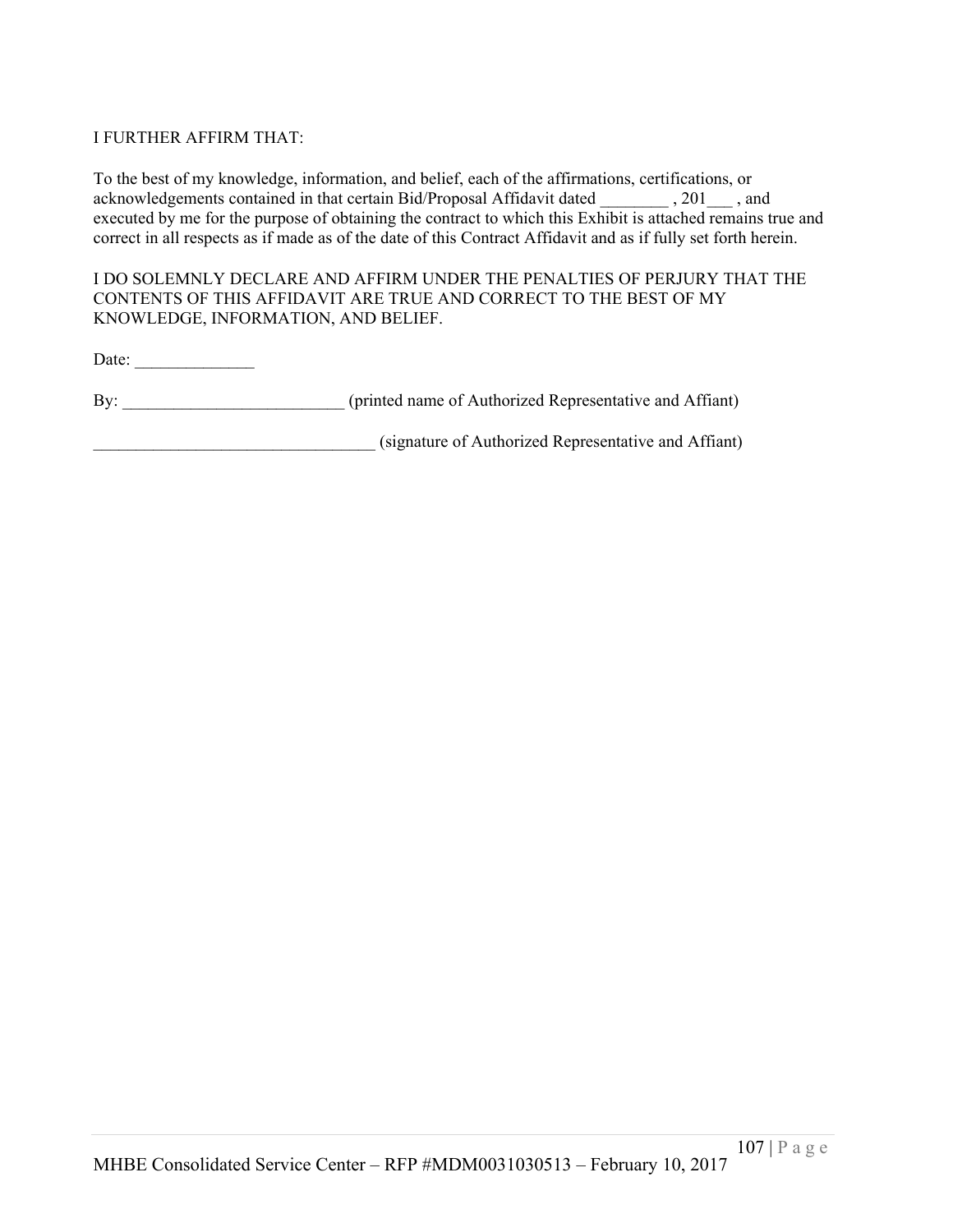### **ATTACHMENTS D – MINORITY BUSINESS ENTERPRISE FORMS**

#### **MBE ATTACHMENT D-1A MBE UTILIZATION AND FAIR SOLICITATION AFFIDAVIT & MBE PARTICIPATION SCHEDULE - INSTRUCTIONS**

#### **PLEASE READ BEFORE COMPLETING THIS DOCUMENT**

**This form includes Instructions and the MBE Utilization and Fair Solicitation Affidavit & MBE Participation Schedule which must be submitted with the Bid/Proposal. If the Bidder/Offeror fails to accurately complete and submit this Affidavit and Schedule with the Bid or Proposal as required, the Procurement Officer shall deem the Bid non-responsive or shall determine that the Proposal is not reasonably susceptible of being selected for award.**

- 1. Contractor shall structure its procedures for the performance of the work required in this Contract to attempt to achieve the minority business enterprise (MBE) Subcontractor participation goal stated in the Invitation for Bids or Request for Proposals. Contractor agrees to exercise good faith efforts to carry out the requirements set forth in these Instructions, as authorized by the Code of Maryland Regulations (COMAR) 21.11.03.
- 2. MBE Goals and Subgoals: Please review the solicitation for information regarding the Contract's MBE overall participation goals and subgoals. After satisfying the requirements for any established subgoals, the Contractor is encouraged to use a diverse group of Subcontractors and suppliers from any/all of the various MBE classifications to meet the remainder of the overall MBE participation goal.
- 3. MBE means a minority business enterprise that is certified by the Maryland Department of Transportation ("MDOT"). Only MBEs certified by MDOT may be counted for purposes of achieving the MBE participation goals. In order to be counted for purposes of achieving the MBE participation goals, the MBE firm, including an MBE Prime, must be MDOT-certified for the services, materials or supplies that it is committed to perform on the MBE Participation Schedule.
- 4. Please refer to the MDOT MBE Directory at www.mdot.state.md.us to determine if a firm is certified with the appropriate North American Industry Classification System ("NAICS") Code **and** the product/services description (specific product that a firm is certified to provide or specific areas of work that a firm is certified to perform). For more general information about NAICS, please visit www.naics.com. Only those specific products and/or services for which a firm is certified in the MDOT Directory can be used for purposes of achieving the MBE participation goals. **WARNING:** If the firm's NAICS Code is in **graduated status**, such services/products **may not be counted** for purposes of achieving the MBE participation goals. A NAICS Code is in the graduated status if the term "Graduated" follows the Code in the MDOT MBE Directory.
- 5. Guidelines Regarding MBE Prime Self-Performance**:** Please note that when a certified MBE firm participates as a Prime contractor on a Contract, a procurement agency may count the distinct, clearly defined portion of the work of the Contract that the certified MBE firm performs with its own workforce toward fulfilling up to, but no more than, fifty-percent (50%) of the MBE participation goal (overall), including up to one hundred percent (100%) of not more than one of the MBE participation subgoals, if any, established for the Contract.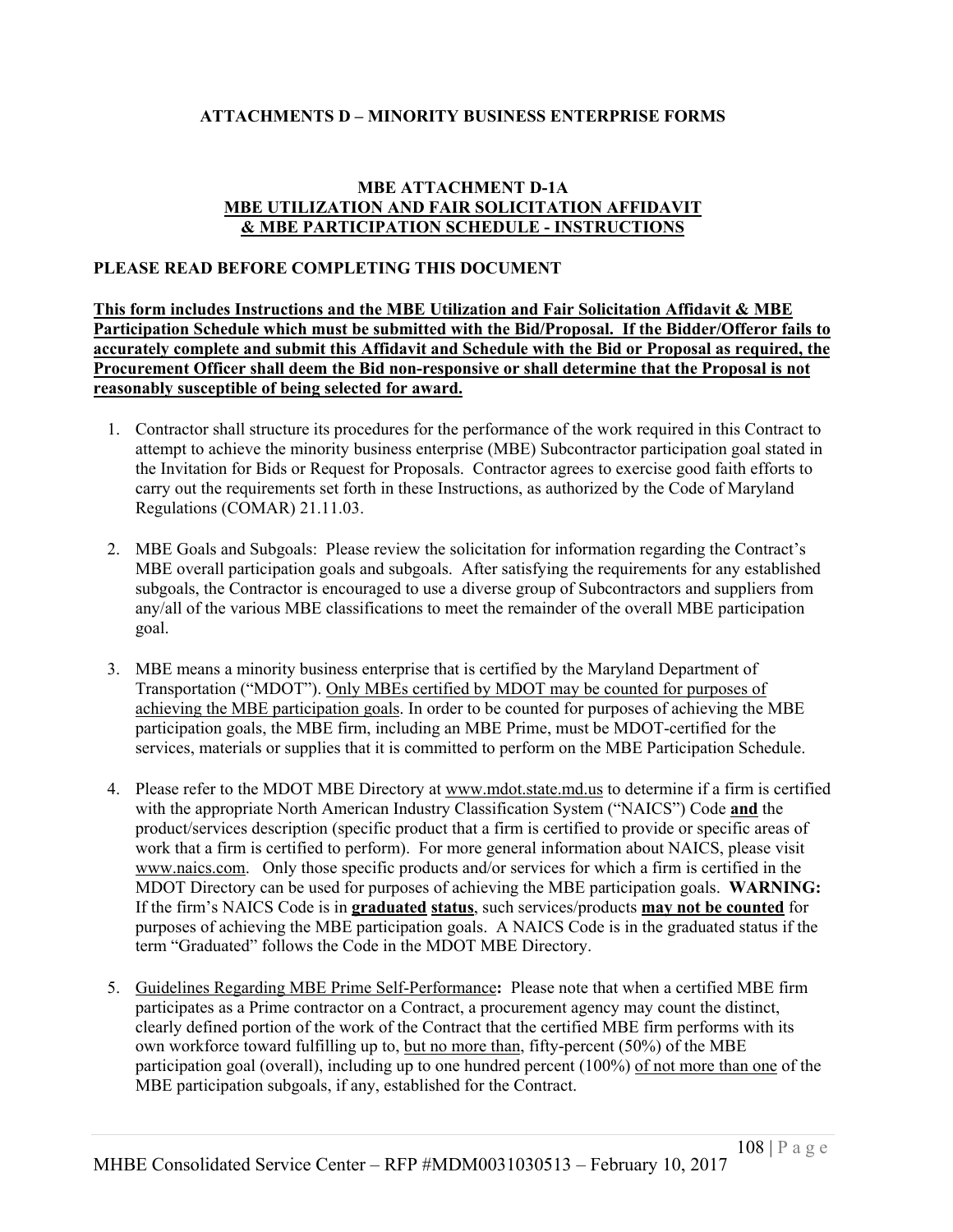- $\checkmark$  In order to receive credit for self-performance, an MBE Prime must be certified in the appropriate NAICS code to do the work and must list its firm in the MBE Participation Schedule, including the certification category under which the MBE Prime is selfperforming and include information regarding the work it will self-perform.
- $\checkmark$  For the remaining portion of the overall goal and the remaining subgoals, the MBE Prime must also identify on the MBE Participation Schedule the other certified MBE Subcontractors used to meet those goals or request a waiver.
- ✓ These guidelines apply to the work performed by the MBE Prime that can be counted for purposes of meeting the MBE participation goals. These requirements do not affect the MBE Prime's ability to self-perform a greater portion of the work in excess of what is counted for purposes of meeting the MBE participation goals.
- $\sqrt{\ }$  Please note that the requirements to meet the MBE participation overall goal and subgoals are distinct and separate. If the Contract has subgoals, regardless of MBE Prime's ability to self-perform up to 50% of the overall goal (including up to 100% of any subgoal), the MBE Prime must either commit to other MBEs for each of any remaining subgoals or request a waiver. As set forth in **Attachment D1-B** Waiver Guidance, the MBE Prime's ability to self-perform certain portions of the work of the Contract will not be deemed a substitute for the good faith efforts to meet any remaining subgoal or the balance of the overall goal.
- $\sqrt{\phantom{a}}$  In certain instances where the percentages allocated to MBE participation subgoals add up to more than 50% of the overall goal, the portion of self-performed work that an MBE Prime may count toward the overall goal may be limited to less than 50%. Please refer to GOMA's website (www.goma.maryland.gov) for the MBE Prime Regulations Q&A for illustrative examples.
- 6. Subject to items 1 through 5 above, when a certified MBE performs as a participant in a joint venture, a procurement agency may count a portion of the total dollar value of the Contract equal to the distinct, clearly-defined portion of the work of the contract that the certified MBE performs with its own workforce towards fulfilling the Contract goal, and not more than one of the Contract subgoals, if any.
- 7. As set forth in COMAR 21.11.03.12-1, once the Contract work begins, the work performed by a certified MBE firm, including an MBE prime, can only be counted towards the MBE participation goal(s) if the MBE firm is performing a commercially useful function on the Contract. Please refer to COMAR 21.11.03.12-1 for more information regarding these requirements.
- 8. If you have any questions as to whether a firm is certified to perform the specific services or provide specific products, please contact MDOT's Office of Minority Business Enterprise at 1-800-544-6056 or via email to mbe@mdot.state.md.us sufficiently prior to the submission due date.
- 9. Worksheet: The percentage of MBE participation, calculated using the percentage amounts for all of the MBE firms listed on the Participation Schedule MUST at least equal the MBE participation goal **and** subgoals (if applicable) set forth in the solicitation. If a Bidder/Offeror is unable to achieve the MBE participation goal and/or any subgoals (if applicable), the Bidder/Offeror must request a waiver in Item 1 of the MBE Utilization and Fair Solicitation Affidavit (**Attachment D-1A**) or the Bid will be deemed not responsive, or the Proposal determined to be not susceptible of being selected for award. You may wish to use the Subgoal summary below to assist in calculating the percentages and confirm that you have met the applicable MBE participation goal and subgoals, if any.

# **SUBGOALS (NOT APPLICABLE)**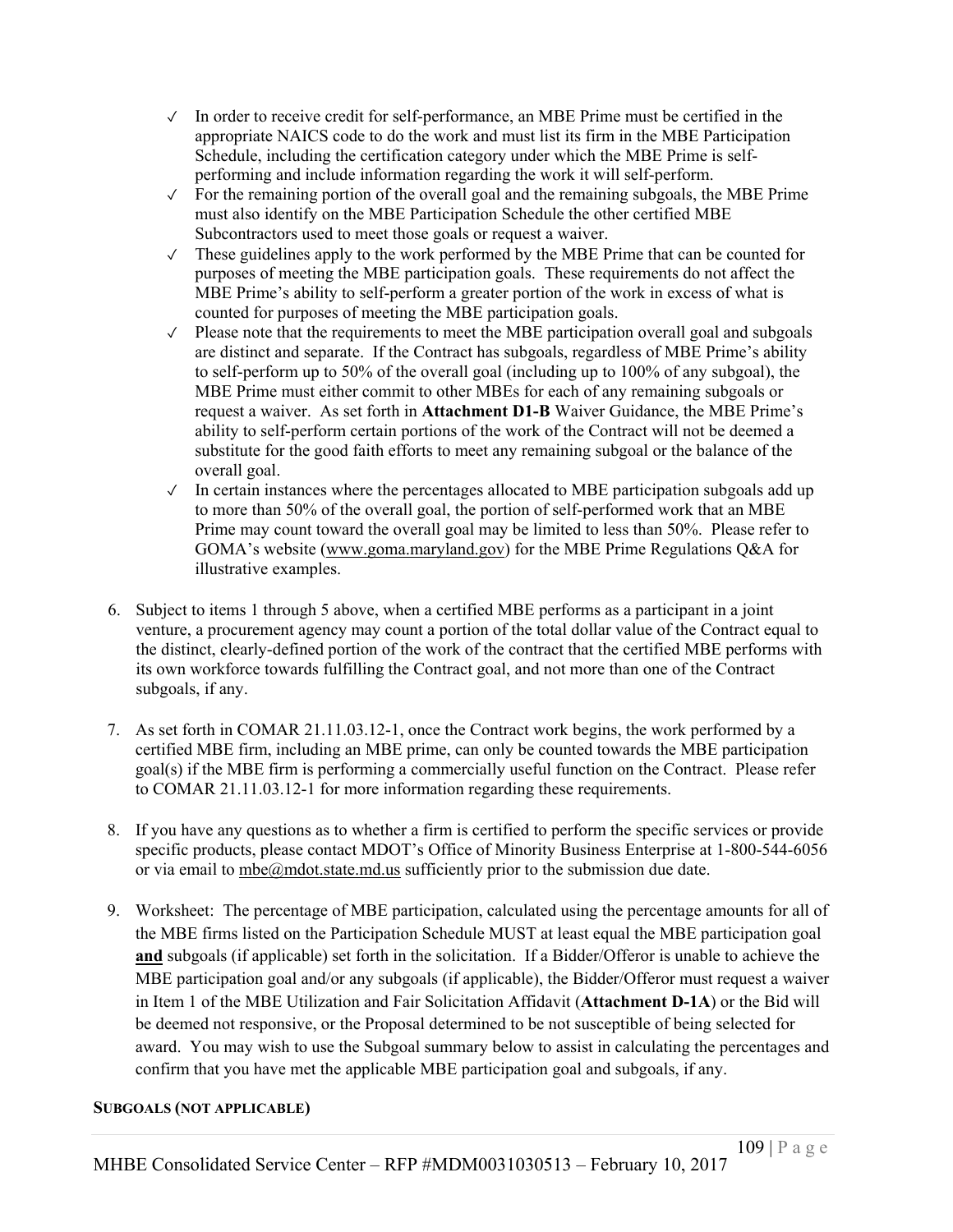| <b>TOTAL AFRICAN AMERICAN MBE PARTICIPATION:</b>         | $\frac{6}{9}$ |               |
|----------------------------------------------------------|---------------|---------------|
| <b>TOTAL ASIAN AMERICAN MBE PARTICIPATION:</b>           | $\frac{6}{9}$ |               |
| <b>TOTAL HISPANIC AMERICAN MBE PARTICIPATION:</b>        |               | $\frac{0}{0}$ |
| <b>TOTAL WOMEN-OWNED MBE PARTICIPATION:</b>              | $\frac{0}{0}$ |               |
| <b>OVERALL GOAL</b>                                      |               |               |
| <b>TOTAL MBE PARTICIPATION (INCLUDE ALL CATEGORIES):</b> | $\frac{6}{9}$ |               |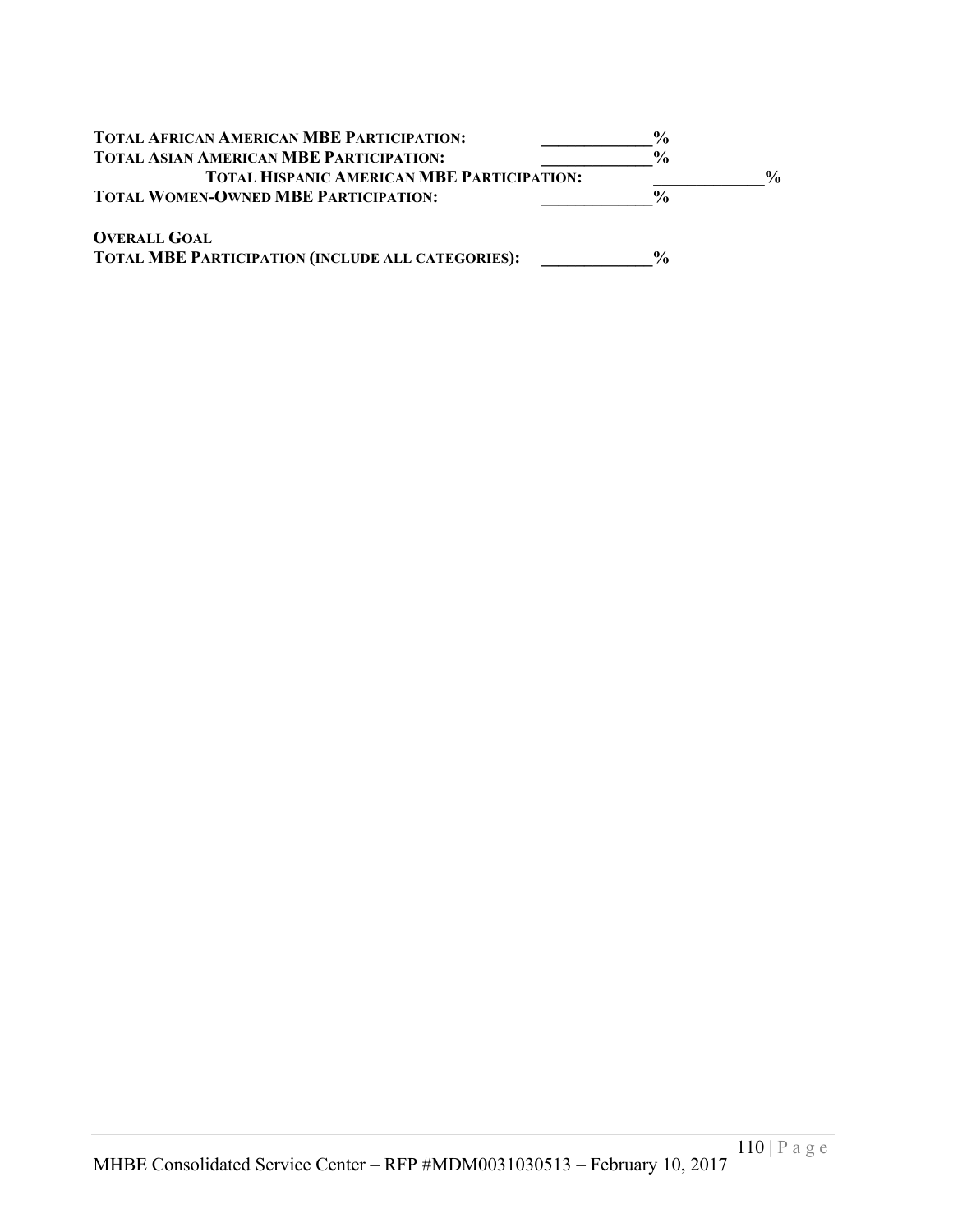# **MBE ATTACHMENT D-1A MBE UTILIZATION AND FAIR SOLICITATION AFFIDAVIT & MBE PARTICIPATION SCHEDULE**

**This MBE Utilization and Fair Solicitation Affidavit and MBE Participation Schedule must be completed in its entirety and included with the Bid/Proposal. If the Bidder/Offeror fails to accurately complete and submit this Affidavit and Schedule with the Bid or Proposal as required, the Procurement Officer shall deem the Bid non-responsive or shall determine that the Proposal is not reasonably susceptible of being selected for award.**

In connection with the Bid/Proposal submitted in response to Solicitation No. MDM0031013850, I affirm the following:

# **1. MBE Participation (PLEASE CHECK ONLY ONE)**

☐ I acknowledge and intend to meet IN FULL both the overall certified Minority Business Enterprise (MBE) participation goal of 25% percent.

Therefore, I am not seeking a waiver pursuant to COMAR 21.11.03.11. I acknowledge that by checking the above box and agreeing to meet the stated goal and subgoal(s), if any, I must complete the MBE Participation Schedule (Item 4 below) in order to be considered for award.

# **OR**

 $\Box$  I conclude that I am unable to achieve the MBE participation goal and/or subgoals. I hereby request a waiver, in whole or in part, of the overall goal and/or subgoals. I acknowledge that by checking this box and requesting a partial waiver of the stated goal and/or one or more of the stated subgoal(s) if any, I must complete the MBE Participation Schedule (Item 4 below) for the portion of the goal and/or subgoal(s) if any, for which I am not seeking a waiver, in order to be considered for award.

# **2. Additional MBE Documentation**

I understand that if I am notified that I am the apparent awardee or as requested by the Procurement Officer, I must submit the following documentation within 10 Business Days of receiving notice of the potential award or from the date of conditional award (per COMAR 21.11.03.10), whichever is earlier:

- (a) Good Faith Efforts Documentation to Support Waiver Request (**Attachment D-1C**)
- (b) Outreach Efforts Compliance Statement (**Attachment D-2**);
- (c) MBE Subcontractor/MBE Prime Project Participation Statement (**Attachments D-3A/B**);
- (d) Any other documentation, including additional waiver documentation if applicable, required by the Procurement Officer to ascertain Bidder or Offeror responsibility in connection with the certified MBE participation goal, if any.

I understand that if I fail to return each completed document within the required time, the Procurement Officer may determine that I am not responsible and therefore not eligible for contract award. If the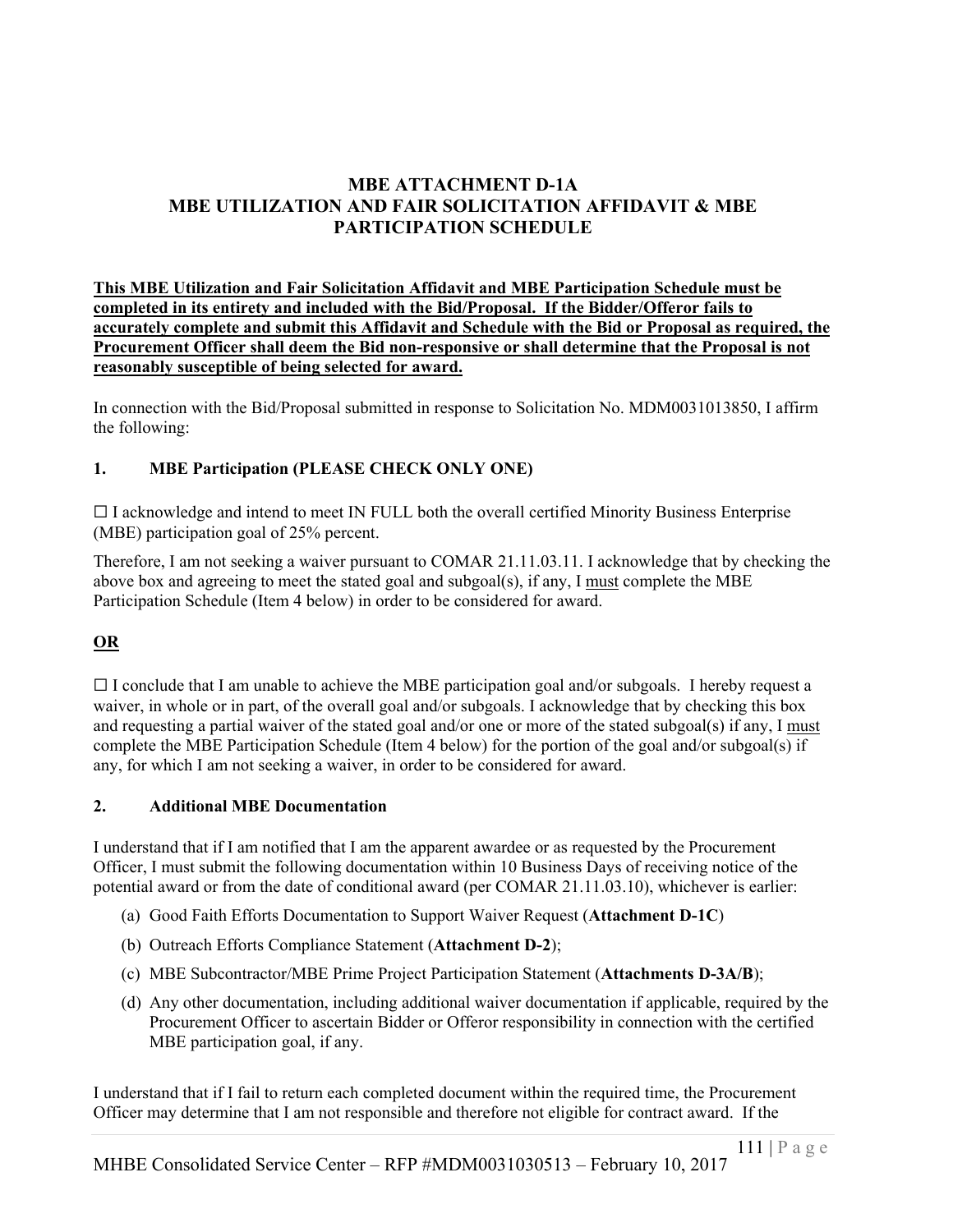Contract has already been awarded, the award is voidable.

#### **3. Information Provided to MBE firms**

In the solicitation of subcontract quotations or offers, MBE firms were provided not less than the same information and amount of time to respond as were non-MBE firms.

#### **4. MBE Participation Schedule**

Set forth below are the (i) certified MBEs I intend to use, (ii) the percentage of the total Contract amount allocated to each MBE for this project and, (iii) the items of work each MBE will provide under the Contract. I have confirmed with the MDOT database that the MBE firms identified below (including any self-performing MBE prime firms) are performing work activities for which they are MDOT certified.

| <b>Prime Contractor</b> | <b>Project Description</b> | <b>Project/Contract Number</b> |
|-------------------------|----------------------------|--------------------------------|
|                         |                            |                                |
|                         |                            |                                |
|                         |                            |                                |

#### **LIST INFORMATION FOR EACH CERTIFIED MBE FIRM YOU AGREE TO USE TO ACHIEVE THE MBE PARTICIPATION GOAL AND SUBGOALS, IF ANY. MBE PRIMES: PLEASE COMPLETE BOTH SECTIONS A AND B BELOW.**

#### **SECTION A: For MBE Prime Contractors ONLY (including MBE Primes in a Joint Venture)**

| <b>MBE</b> Prime Firm                      | Percentage of total Contract Value to be performed<br>with own forces and counted towards the MBE                                                 |
|--------------------------------------------|---------------------------------------------------------------------------------------------------------------------------------------------------|
| Name:                                      | overall participation goal (up to 50% of the overall                                                                                              |
|                                            | $goal):$ %                                                                                                                                        |
| <b>MBE Certification Number:</b>           |                                                                                                                                                   |
|                                            | Percentage of total Contract Value to be performed                                                                                                |
| (If dually certified, check only one box.) | with own forces and counted towards the subgoal, if<br>any, for my MBE classification (up to 100% of not<br>more than one subgoal): $\frac{9}{6}$ |
| □□ African American-Owned                  |                                                                                                                                                   |
| □ Hispanic American- Owned                 | Description of the Work to be performed with MBE                                                                                                  |
| $\Box$ Asian American-Owned                | prime's own workforce:                                                                                                                            |
| $\Box$ Women-Owned                         |                                                                                                                                                   |
| $\Box$ Other MBE Classification            |                                                                                                                                                   |
|                                            |                                                                                                                                                   |

#### **SECTION B: For all Contractors (including MBE Primes and MBE Primes in a Joint Venture)**

| <b>MBE</b> Firm                            | Percentage of Total Contract to be provided<br>by this MBE:<br>$\frac{0}{0}$ |
|--------------------------------------------|------------------------------------------------------------------------------|
| Name:<br><b>MBE Certification Number:</b>  | Description of the Work to be Performed:                                     |
| (If dually certified, check only one box.) |                                                                              |

MHBE Consolidated Service Center – RFP #MDM0031030513 – February 10, 2017 112 | P a g e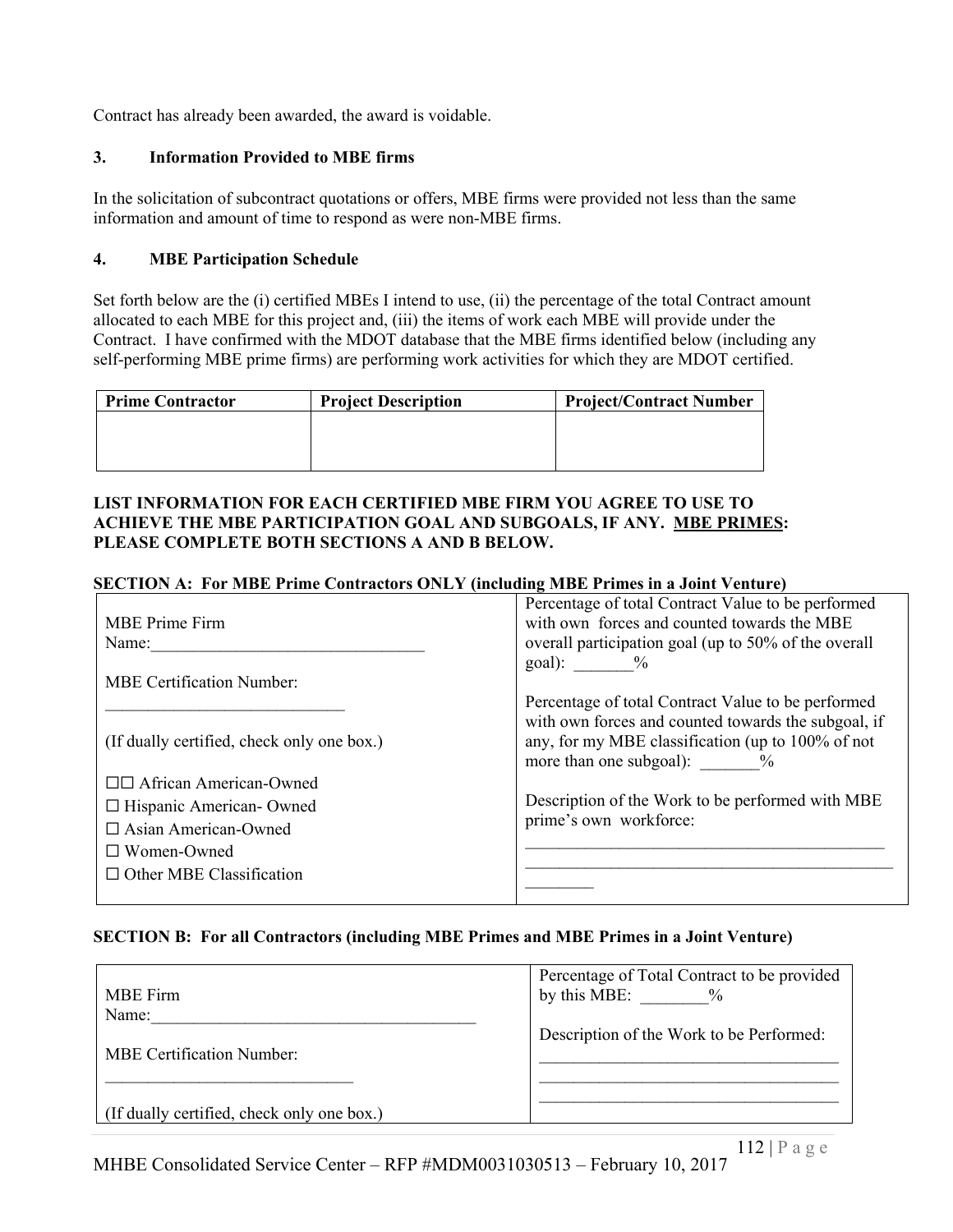| □ African American-Owned □ Hispanic American-<br>Owned<br>$\Box$ Asian American-Owned $\Box$ Women-Owned<br>$\Box$ Other MBE Classification                                                                                                                  |                                                                                                                                                                                                                                                                                                                                              |
|--------------------------------------------------------------------------------------------------------------------------------------------------------------------------------------------------------------------------------------------------------------|----------------------------------------------------------------------------------------------------------------------------------------------------------------------------------------------------------------------------------------------------------------------------------------------------------------------------------------------|
| <b>MBE</b> Firm<br><b>MBE Certification Number:</b><br>(If dually certified, check only one box.)<br>□ African American-Owned □ Hispanic American-<br>Owned<br>$\Box$ Asian American-Owned $\Box$ Women-Owned<br>$\Box$ Other MBE Classification             | Percentage of Total Contract to be provided<br>by this MBE: $\_\_\_\_\_$<br>Description of the Work to be Performed:                                                                                                                                                                                                                         |
| <b>MBE</b> Firm<br><b>MBE</b> Certification<br>Number:<br>(If dually certified, check only one box.)<br>□ African American-Owned □ Hispanic American-<br>Owned<br>$\Box$ Asian American-Owned $\Box$ Women-Owned<br>$\Box$ Other MBE Classification          | Percentage of Total Contract to be provided<br>by this MBE: $\_\_\_\_\_$<br>Description of the Work to be Performed:<br>the control of the control of the control of the control of the control of the control of<br>the control of the control of the control of the control of the control of the control of the control of the control of |
| <b>MBE</b> Firm<br>Name:<br><b>MBE Certification Number:</b><br>(If dually certified, check only one box.)<br>□ African American-Owned □ Hispanic American-<br>Owned<br>$\Box$ Asian American-Owned<br>$\Box$ Women-Owned<br>$\Box$ Other MBE Classification | Percentage of Total Contract to be provided<br>by this MBE: $\%$<br>Description of the Work to be Performed:                                                                                                                                                                                                                                 |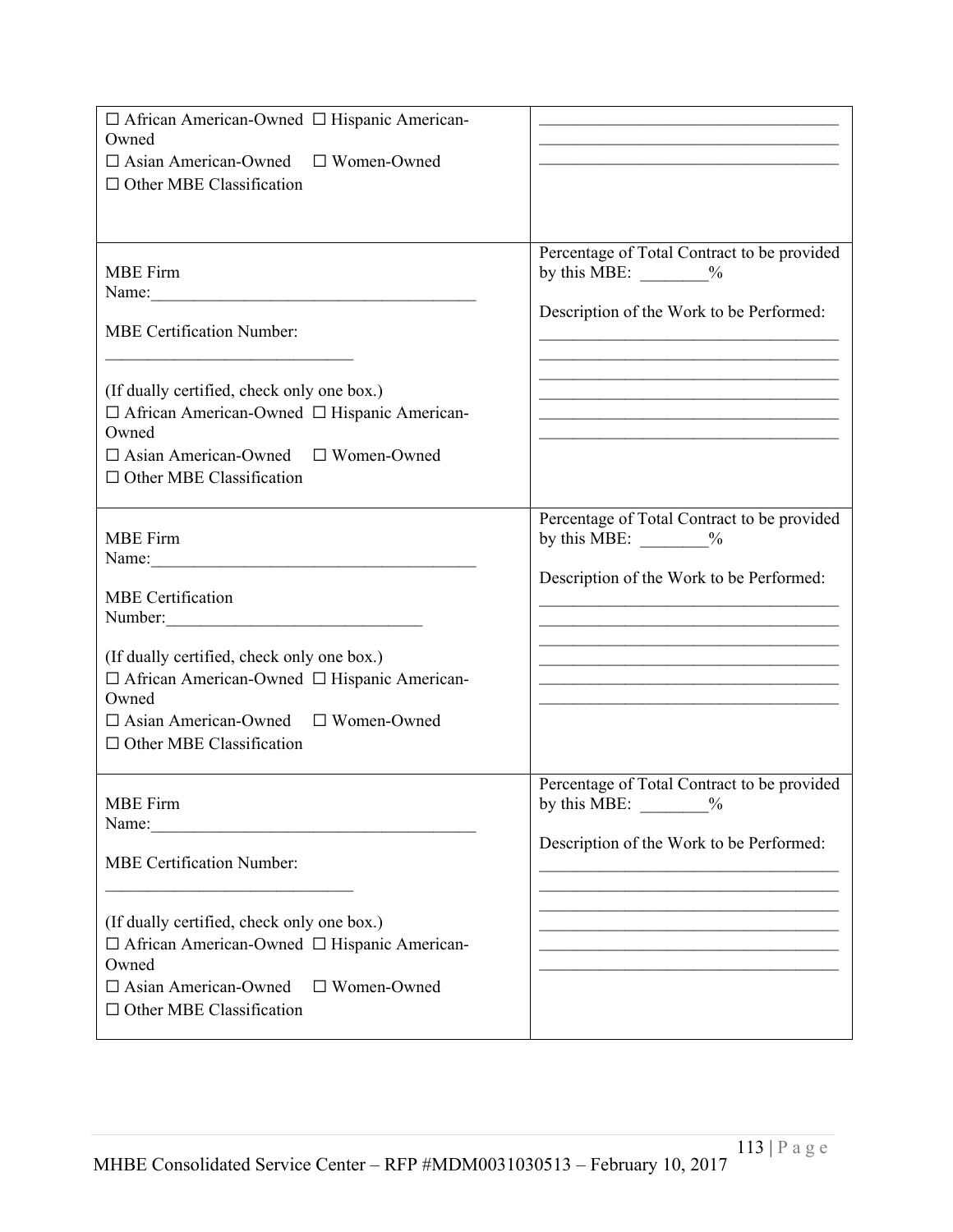| <b>MBE</b> Firm                                         | Percentage of Total Contract to be provided<br>by this MBE: $\%$ |
|---------------------------------------------------------|------------------------------------------------------------------|
| Name:                                                   |                                                                  |
| <b>MBE Certification Number:</b>                        | Description of the Work to be Performed:                         |
|                                                         |                                                                  |
| (If dually certified, check only one box.)              |                                                                  |
| $\Box$ African American-Owned $\Box$ Hispanic American- |                                                                  |
| Owned                                                   |                                                                  |
| $\Box$ Asian American-Owned $\Box$ Women-Owned          |                                                                  |
| $\Box$ Other MBE Classification                         |                                                                  |
| (Continue on separate page if needed)                   |                                                                  |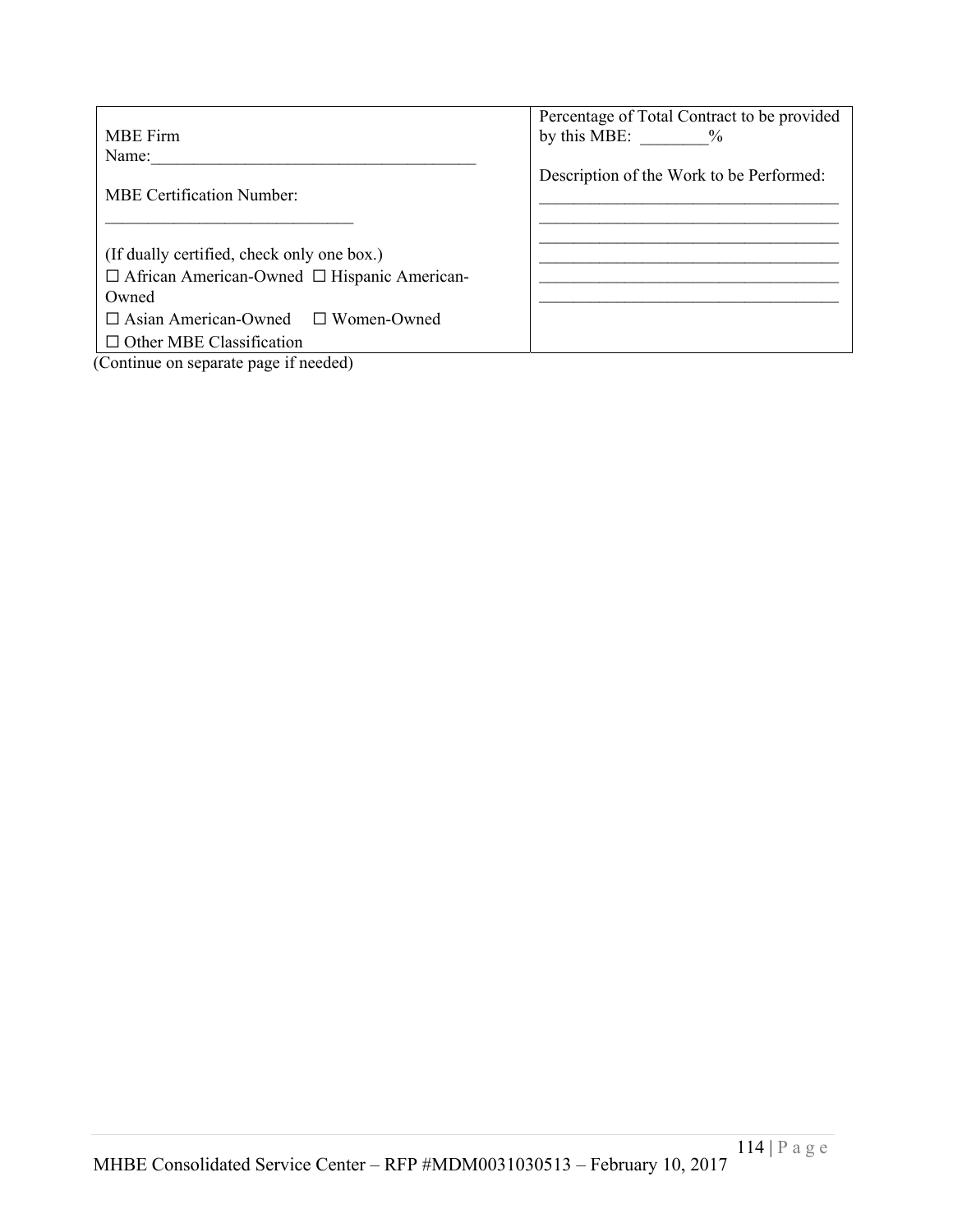**I solemnly affirm under the penalties of perjury that: (i) I have reviewed the instructions for the MBE Utilization & Fair Solicitation Affidavit and MBE Schedule, and (ii) the information contained in the MBE Utilization & Fair Solicitation Affidavit and MBE Schedule is true to the best of my knowledge, information and belief.**

*(PLEASE PRINT OR TYPE)*

Bidder/Offeror Name Signature of Authorized Representative

 $\mathcal{L}_\text{max}$  and the contract of the contract of the contract of the contract of the contract of the contract of the contract of the contract of the contract of the contract of the contract of the contract of the contrac Address Printed Name and Title

City, State and Zip Code Date

**SUBMIT THIS AFFIDAVIT WITH BID/PROPOSAL**

 $\mathcal{L}_\text{max}$  and the contract of the contract of the contract of the contract of the contract of the contract of the contract of the contract of the contract of the contract of the contract of the contract of the contrac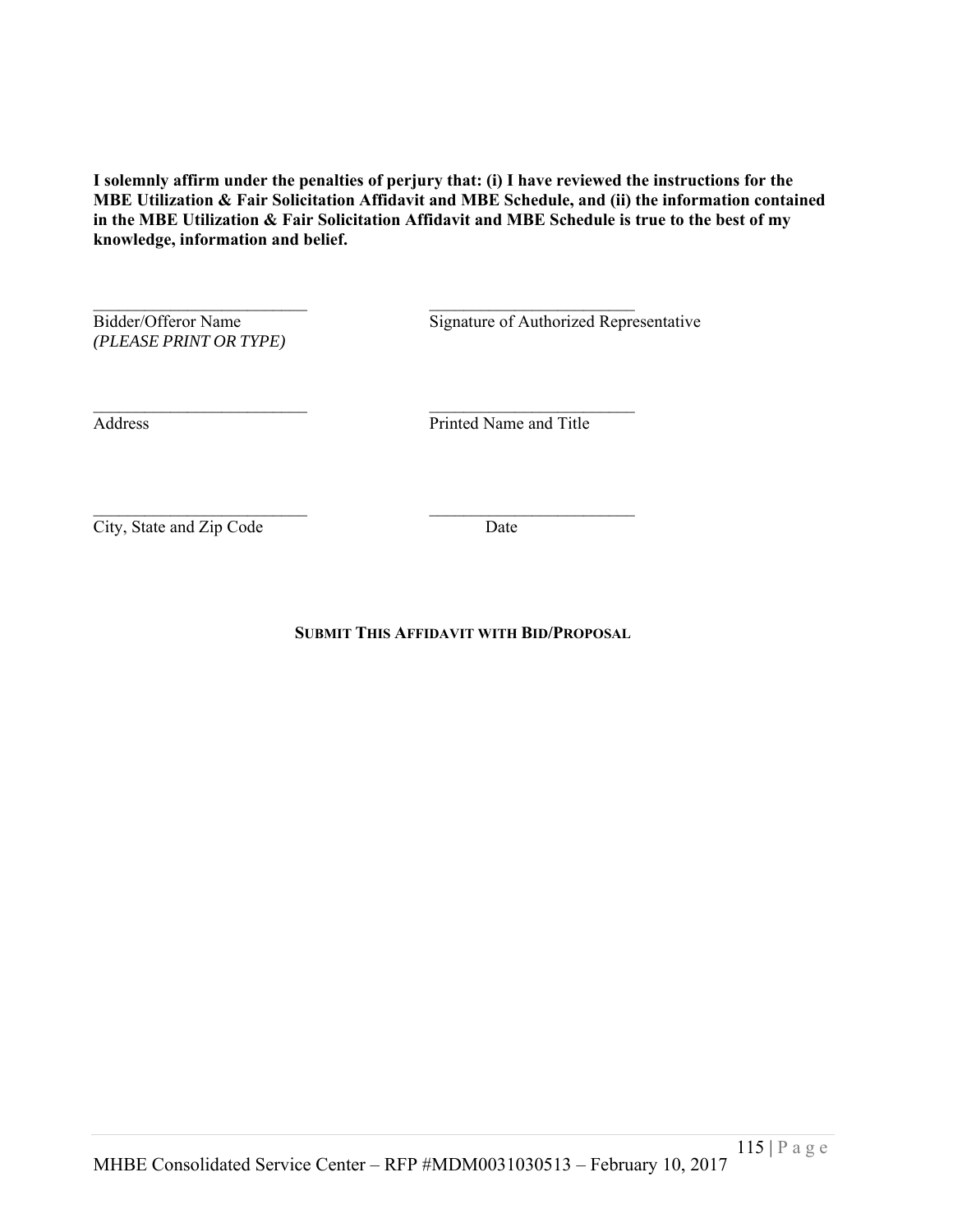# **MBE ATTACHMENT D-1B WAIVER GUIDANCE**

# **GUIDANCE FOR DOCUMENTING GOOD FAITH EFFORTS TO MEET MBE PARTICIPATION GOALS**

In order to show that it has made good faith efforts to meet the Minority Business Enterprise (MBE) participation goal (including any MBE subgoals) on a contract, the Bidder/Offeror must either (1) meet the MBE Goal(s) and document its commitments for participation of MBE Firms, or (2) when it does not meet the MBE Goal(s), document its Good Faith Efforts to meet the goal(s).

# **I. Definitions**

**MBE Goal(s)** – "MBE Goal(s)" refers to the MBE participation goal and MBE participation subgoal(s).

**Good Faith Efforts** – The "Good Faith Efforts" requirement means that when requesting a waiver, the Bidder/Offeror must demonstrate that it took all necessary and reasonable steps to achieve the MBE Goal(s), which, by their scope, intensity, and appropriateness to the objective, could reasonably be expected to obtain sufficient MBE participation, even if those steps were not fully successful. Whether a Bidder/Offeror that requests a waiver made adequate good faith efforts will be determined by considering the quality, quantity, and intensity of the different kinds of efforts that the Bidder/Offeror has made. The efforts employed by the Bidder/Offeror should be those that one could reasonably expect a Bidder/Offeror to take if the Bidder/Offeror were actively and aggressively trying to obtain MBE participation sufficient to meet the MBE contract goal and subgoals. Mere *pro forma* efforts are not good faith efforts to meet the MBE contract requirements. The determination concerning the sufficiency of the Bidder's/Offeror's good faith efforts is a judgment call; meeting quantitative formulas is not required.

**Identified Firms** – "Identified Firms" means a list of the MBEs identified by the procuring agency during the goal setting process and listed in the procurement as available to perform the Identified Items of Work. It also may include additional MBEs identified by the Bidder/Offeror as available to perform the Identified Items of Work, such as MBEs certified or granted an expansion of services after the procurement was issued. If the procurement does not include a list of Identified Firms, this term refers to all of the MBE Firms (if State-funded) the Bidder/Offeror identified as available to perform the Identified Items of Work and should include all appropriately certified firms that are reasonably identifiable.

**Identified Items of Work** – "Identified Items of Work" means the Bid/Proposal items identified by the procuring agency during the goal setting process and listed in the procurement as possible items of work for performance by MBE Firms. It also may include additional portions of items of work the Bidder/Offeror identified for performance by MBE Firms to increase the likelihood that the MBE Goal(s) will be achieved. If the procurement does not include a list of Identified Items of Work, this term refers to all of the items of work the Bidder/Offeror identified as possible items of work for performance by MBE Firms and should include all reasonably identifiable work opportunities.

**MBE Firms –** "MBE Firms" refers to a firm certified by the Maryland Department of Transportation ("MDOT") under COMAR 21.11.03. Only MDOT-certified MBE Firms can participate in the State's MBE Program.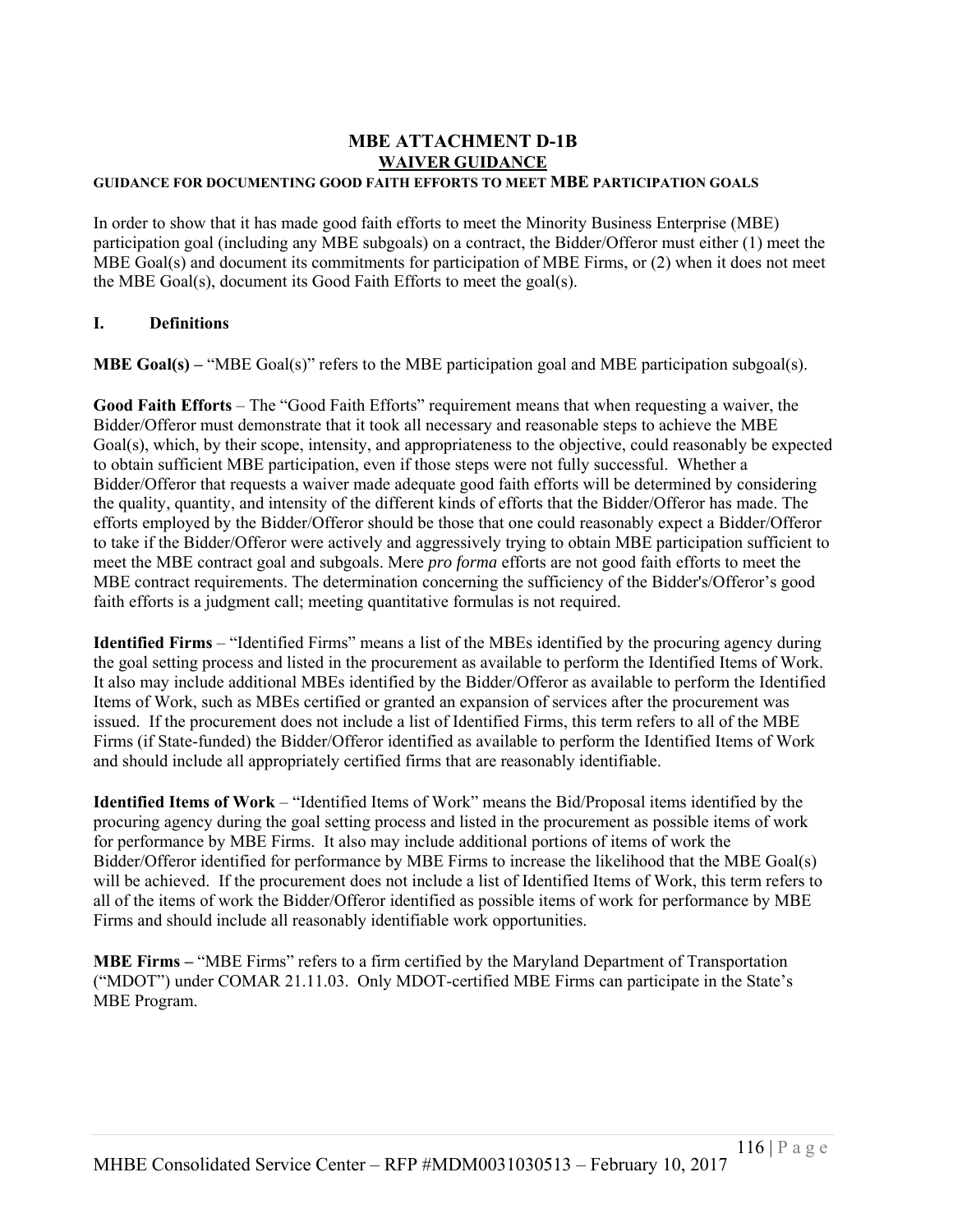# **II. Types of Actions Agency will Consider**

The Bidder/Offeror is responsible for making relevant portions of the work available to MBE Subcontractors and suppliers and to select those portions of the work or material needs consistent with the available MBE Subcontractors and suppliers, so as to facilitate MBE participation. The following is a list of types of actions the procuring agency will consider as part of the Bidder's/Offeror's Good Faith Efforts when the Bidder/Offeror fails to meet the MBE Goal(s). This list is not intended to be a mandatory checklist, nor is it intended to be exclusive or exhaustive. Other factors or types of efforts may be relevant in appropriate cases.

# **A. Identify Bid/Proposal Items as Work for MBE Firms**

1. Identified Items of Work in Procurements

(a) Certain procurements will include a list of Bid/Proposal items identified during the goal setting process as possible work for performance by MBE Firms. If the procurement provides a list of Identified Items of Work, the Bidder/Offeror shall make all reasonable efforts to solicit quotes from MBE Firms to perform that work.

(b) Bidders/Offerors may, and are encouraged to, select additional items of work to be performed by MBE Firms to increase the likelihood that the MBE Goal(s) will be achieved.

2. Identified Items of Work by Bidders/Offerors

(a) When the procurement does not include a list of Identified Items of Work or for additional Identified Items of Work, Bidders/Offerors should reasonably identify sufficient items of work to be performed by MBE Firms.

(b) Where appropriate, Bidders/Offerors should break out contract work items into economically feasible units to facilitate MBE participation, rather than perform these work items with their own forces. The ability or desire of a Prime contractor to perform the work of a contract with its own organization does not relieve the Bidder/Offeror of the responsibility to make Good Faith Efforts.

# **B. Identify MBE Firms to Solicit**

1. MBE Firms Identified in Procurements

(a) Certain procurements will include a list of the MBE Firms identified during the goal setting process as available to perform the items of work. If the procurement provides a list of Identified MBE Firms, the Bidder/Offeror shall make all reasonable efforts to solicit those MBE firms.

(b) Bidders/offerors may, and are encouraged to, search the MBE Directory to identify additional MBEs who may be available to perform the items of work, such as MBEs certified or granted an expansion of services after the solicitation was issued.

2. MBE Firms Identified by Bidders/Offerors

(a) When the procurement does not include a list of Identified MBE Firms, Bidders/Offerors should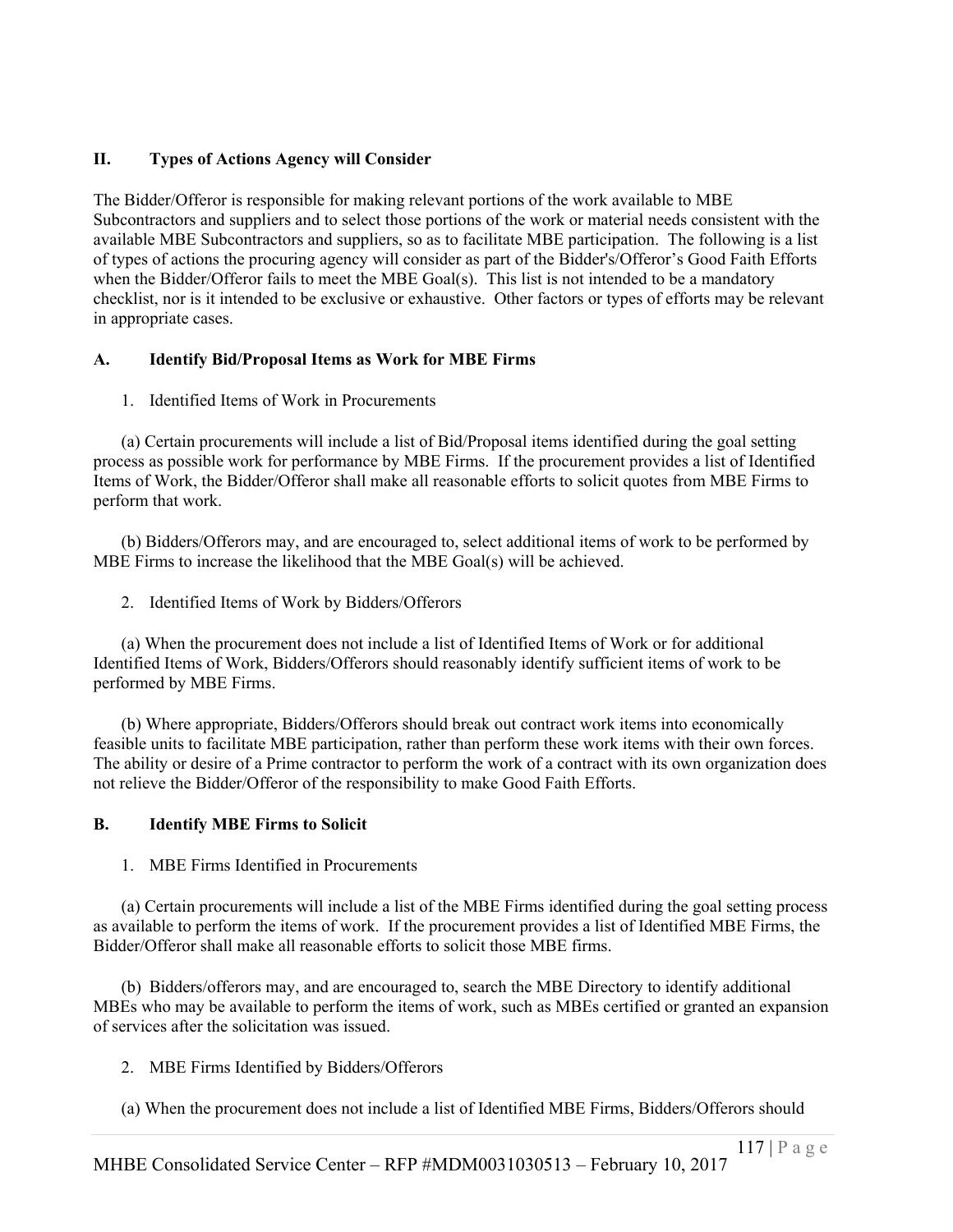reasonably identify the MBE Firms that are available to perform the Identified Items of Work.

(b) Any MBE Firms identified as available by the Bidder/Offeror should be certified to perform the Identified Items of Work.

# **C. Solicit MBEs**

1. Solicit all Identified Firms for all Identified Items of Work by providing written notice. The Bidder/Offeror should:

(a) provide the written solicitation at least 10 days prior to Bid/Proposal opening to allow sufficient time for the MBE Firms to respond;

(b) send the written solicitation by first-class mail, facsimile, or email using contact information in the MBE Directory, unless the Bidder/Offeror has a valid basis for using different contact information; and

(c) provide adequate information about the plans, specifications, anticipated time schedule for portions of the work to be performed by the MBE, and other requirements of the contract to assist MBE Firms in responding. (This information may be provided by including hard copies in the written solicitation or by electronic means as described in C.3 below.)

2. "All" Identified Firms includes the MBEs listed in the procurement and any MBE Firms you identify as potentially available to perform the Identified Items of Work, but it does not include MBE Firms who are no longer certified to perform the work as of the date the Bidder/Offeror provides written solicitations.

3. "Electronic Means" includes, for example, information provided *via* a website or file transfer protocol (FTP) site containing the plans, specifications, and other requirements of the contract. If an interested MBE cannot access the information provided by electronic means, the Bidder/Offeror must make the information available in a manner that is accessible to the interested MBE.

4. Follow up on initial written solicitations by contacting MBEs to determine if they are interested. The follow up contact may be made:

(a) by telephone using the contact information in the MBE Directory, unless the Bidder/Offeror has a valid basis for using different contact information; or

(b) in writing *via* a method that differs from the method used for the initial written solicitation.

5. In addition to the written solicitation set forth in C.1 and the follow up required in C.4, use all other reasonable and available means to solicit the interest of MBE Firms certified to perform the work of the contract. Examples of other means include:

(a) attending any pre-bid meetings at which MBE Firms could be informed of contracting and subcontracting opportunities; and

(b) if recommended by the procurement, advertising with or effectively using the services of at least two minority focused entities or media, including trade associations, minority/women community organizations, minority/women contractors' groups, and local, state, and federal minority/women business assistance offices listed on the MDOT Office of Minority Business Enterprise website.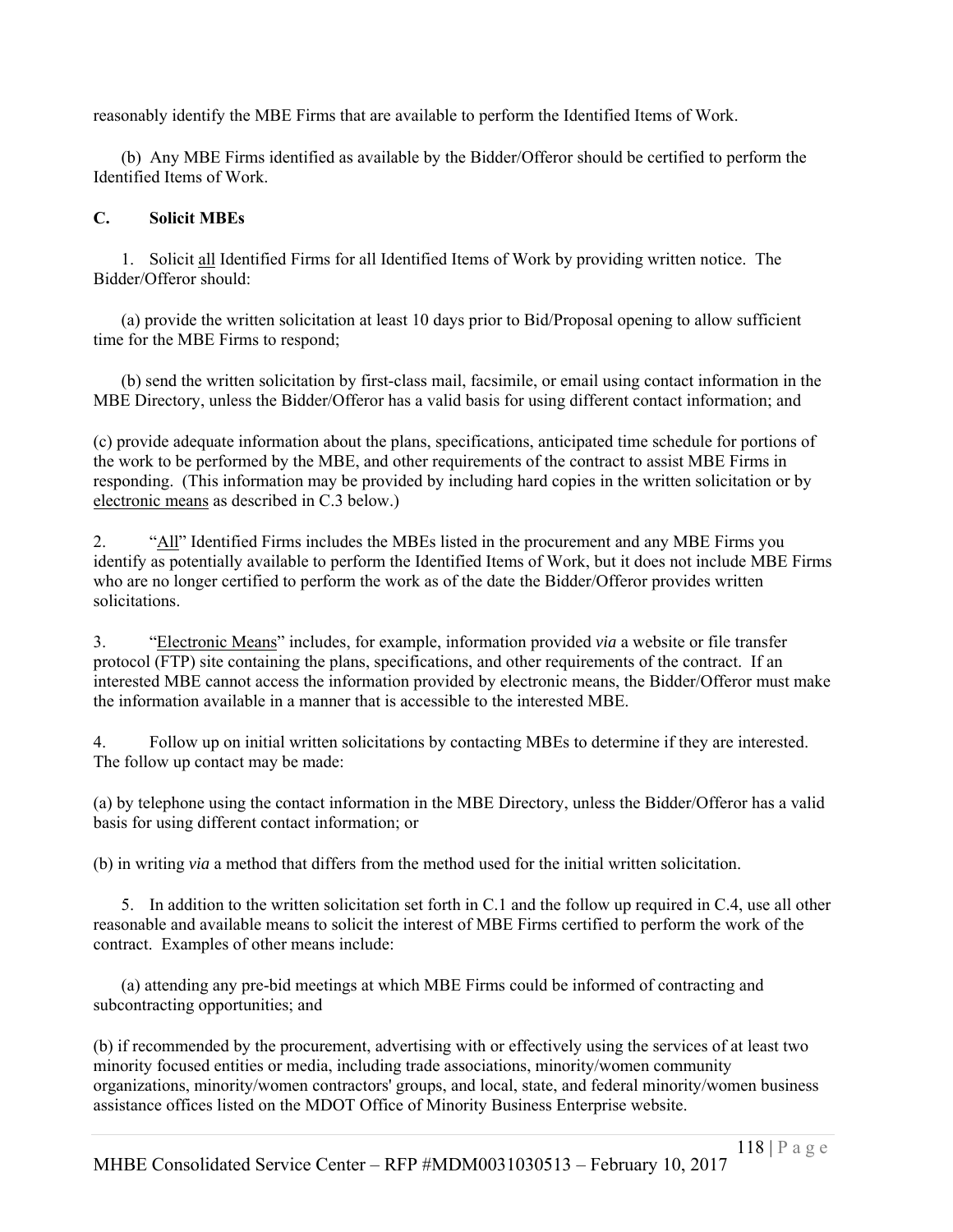### **D. Negotiate With Interested MBE Firms**

Bidders/Offerors must negotiate in good faith with interested MBE Firms.

1. Evidence of negotiation includes, without limitation, the following:

(a) the names, addresses, and telephone numbers of MBE Firms that were considered;

(b) a description of the information provided regarding the plans and specifications for the work selected for subcontracting and the means used to provide that information; and

(c) evidence as to why additional agreements could not be reached for MBE Firms to perform the work.

2. A Bidder/Offeror using good business judgment would consider a number of factors in negotiating with Subcontractors, including MBE Subcontractors, and would take a firm's price and capabilities as well as contract goals into consideration.

3. The fact that there may be some additional costs involved in finding and using MBE Firms is not in itself sufficient reason for a Bidder's/Offeror's failure to meet the contract MBE goal(s), as long as such costs are reasonable. Factors to take into consideration when determining whether an MBE Firm's quote is excessive or unreasonable include, without limitation, the following:

(a) the dollar difference between the MBE Subcontractor's quote and the average of the other Subcontractors' quotes received by the Bidder/Offeror;

(b) the percentage difference between the MBE Subcontractor's quote and the average of the other Subcontractors' quotes received by the Bidder/Offeror;

(c) the percentage that the MBE Subcontractor's quote represents of the overall contract amount;

(d) the number of MBE firms that the Bidder/Offeror solicited for that portion of the work;

(e) whether the work described in the MBE and Non-MBE Subcontractor quotes (or portions thereof) submitted for review is the same or comparable; and

(f) the number of quotes received by the Bidder/Offeror for that portion of the work.

4. The above factors are not intended to be mandatory, exclusive, or exhaustive, and other evidence of an excessive or unreasonable price may be relevant.

5. The Bidder/Offeror may not use its price for self-performing work as a basis for rejecting an MBE Firm's quote as excessive or unreasonable.

6. The "average of the other Subcontractors' quotes received" by the Bidder/Offeror refers to the average of the quotes received from all Subcontractors. Bidder/Offeror should attempt to receive quotes from at least three Subcontractors, including one quote from an MBE and one quote from a Non-MBE.

7. A Bidder/Offeror shall not reject an MBE Firm as unqualified without sound reasons based on a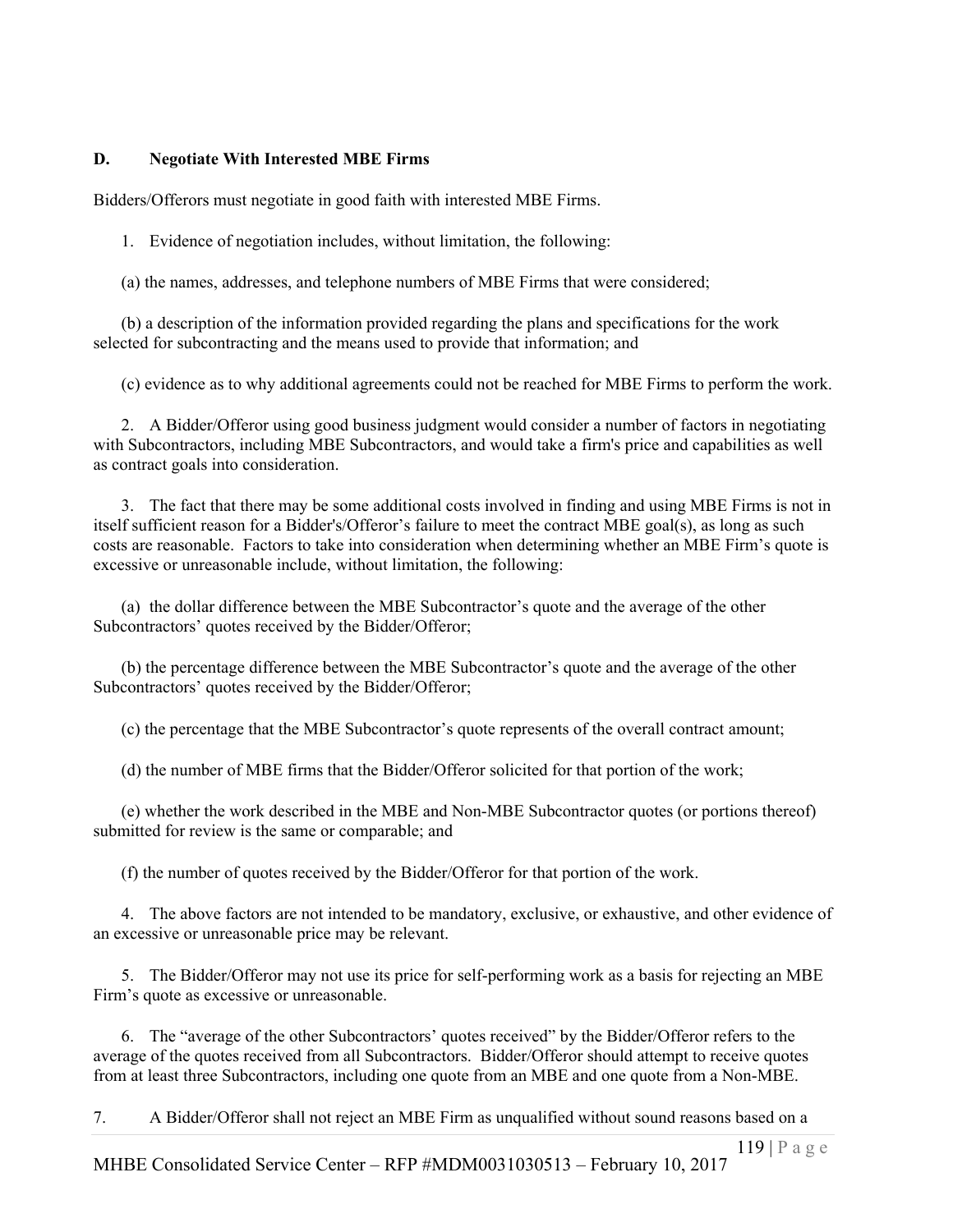thorough investigation of the firm's capabilities. For each certified MBE that is rejected as unqualified or that placed a subcontract quotation or offer that the Bidder/Offeror concludes is not acceptable, the Bidder/Offeror must provide a written detailed statement listing the reasons for this conclusion. The Bidder/Offeror also must document the steps taken to verify the capabilities of the MBE and Non-MBE Firms quoting similar work.

(a) The factors to take into consideration when assessing the capabilities of an MBE Firm, include, but are not limited to the following: financial capability, physical capacity to perform, available personnel and equipment, existing workload, experience performing the type of work, conduct and performance in previous contracts, and ability to meet reasonable contract requirements.

(b) The MBE Firm's standing within its industry, membership in specific groups, organizations, or associations and political or social affiliations (for example union vs. non-union employee status) are not legitimate causes for the rejection or non-solicitation of bids in the efforts to meet the project goal.

# **E. Assisting Interested MBE Firms**

When appropriate under the circumstances, the decision-maker will consider whether the Bidder/Offeror:

1. made reasonable efforts to assist interested MBE Firms in obtaining the bonding, lines of credit, or insurance required by the procuring agency or the Bidder/Offeror; and

2. made reasonable efforts to assist interested MBE Firms in obtaining necessary equipment, supplies, materials, or related assistance or services.

# **III. Other Considerations**

In making a determination of Good Faith Efforts the decision-maker may consider engineering estimates, catalogue prices, general market availability and availability of certified MBE Firms in the area in which the work is to be performed, other bids or offers and subcontract bids or offers substantiating significant variances between certified MBE and Non-MBE costs of participation, and their impact on the overall cost of the contract to the State and any other relevant factors.

The decision-maker may take into account whether a Bidder/Offeror decided to self-perform subcontract work with its own forces, especially where the self-performed work is Identified Items of Work in the procurement. The decision-maker also may take into account the performance of other Bidders/Offerors in meeting the contract. For example, when the apparent successful Bidder/Offeror fails to meet the contract goal, but others meet it, this reasonably raises the question of whether, with additional reasonable efforts, the apparent successful Bidder/Offeror could have met the goal. If the apparent successful Bidder/Offeror fails to meet the goal, but meets or exceeds the average MBE participation obtained by other Bidders/Offerors, this, when viewed in conjunction with other factors, could be evidence of the apparent successful Bidder/Offeror having made Good Faith Efforts.

# **IV. Documenting Good Faith Efforts**

At a minimum, a Bidder/Offeror seeking a waiver of the MBE Goal(s) or a portion thereof must provide written documentation of its Good Faith Efforts, in accordance with COMAR 21.11.03.11, within 10 Business Days after receiving notice that it is the apparent awardee. The written documentation shall include the following: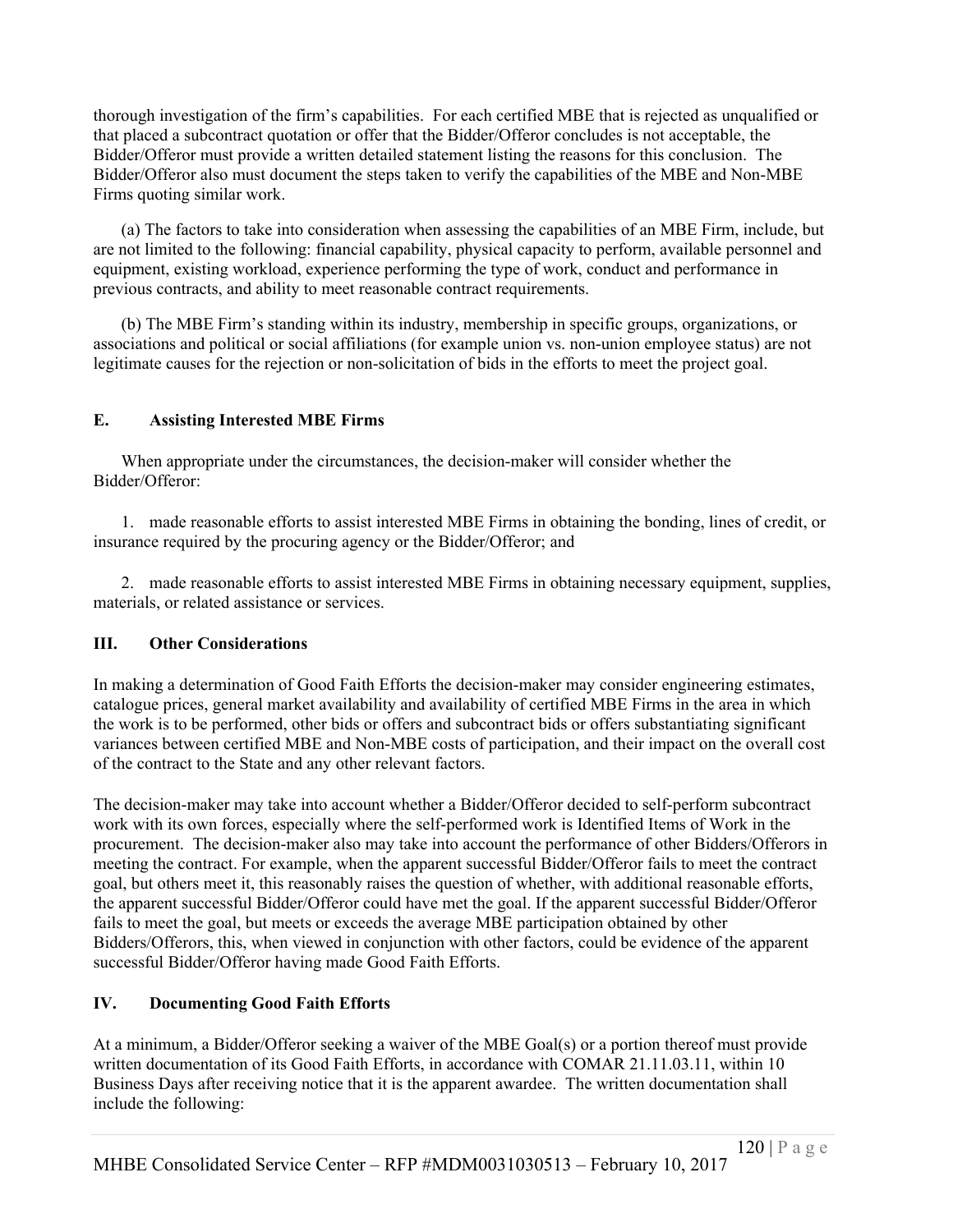# **A. Items of Work (Complete Good Faith Efforts Documentation Attachment D-1C, Part 1)**

A detailed statement of the efforts made to select portions of the work proposed to be performed by certified MBE Firms in order to increase the likelihood of achieving the stated MBE Goal(s).

# **B. Outreach/Solicitation/Negotiation**

1. The record of the Bidder's/Offeror's compliance with the outreach efforts prescribed by COMAR 21.11.03.09C(2)(a). **(Complete Outreach Efforts Compliance Statement – Attachment D-2).**

2. A detailed statement of the efforts made to contact and negotiate with MBE Firms including:

(a) the names, addresses, and telephone numbers of the MBE Firms who were contacted, with the dates and manner of contacts (letter, fax, email, telephone, etc.) **(Complete Good Faith Efforts Attachment D-1C- Part 2, and submit letters, fax cover sheets, emails, etc. documenting solicitations)**; and

(b) a description of the information provided to MBE Firms regarding the plans, specifications, and anticipated time schedule for portions of the work to be performed and the means used to provide that information.

# **C. Rejected MBE Firms (Complete Good Faith Efforts Attachment D-1C, Part 3)**

1. For each MBE Firm that the Bidder/Offeror concludes is not acceptable or qualified, a detailed statement of the reasons for the Bidder's/Offeror's conclusion, including the steps taken to verify the capabilities of the MBE and Non-MBE Firms quoting similar work.

2. For each certified MBE Firm that the Bidder/Offeror concludes has provided an excessive or unreasonable price, a detailed statement of the reasons for the Bidder's/Offeror's conclusion, including the quotes received from all MBE and Non-MBE firms bidding on the same or comparable work. **(Include copies of all quotes received.)**

3. A list of MBE Firms contacted but found to be unavailable. This list should be accompanied by an MBE Unavailability Certificate (see **D-1B - Exhibit A** to this Part 1) signed by the MBE contractor or a statement from the bidder/offeror that the MBE contractor refused to sign the MBE Unavailability Certificate.

# **D. Other Documentation**

1. Submit any other documentation requested by the Procurement Officer to ascertain the Bidder's/Offeror's Good Faith Efforts.

2. Submit any other documentation the Bidder/Offeror believes will help the Procurement Officer ascertain its Good Faith Efforts.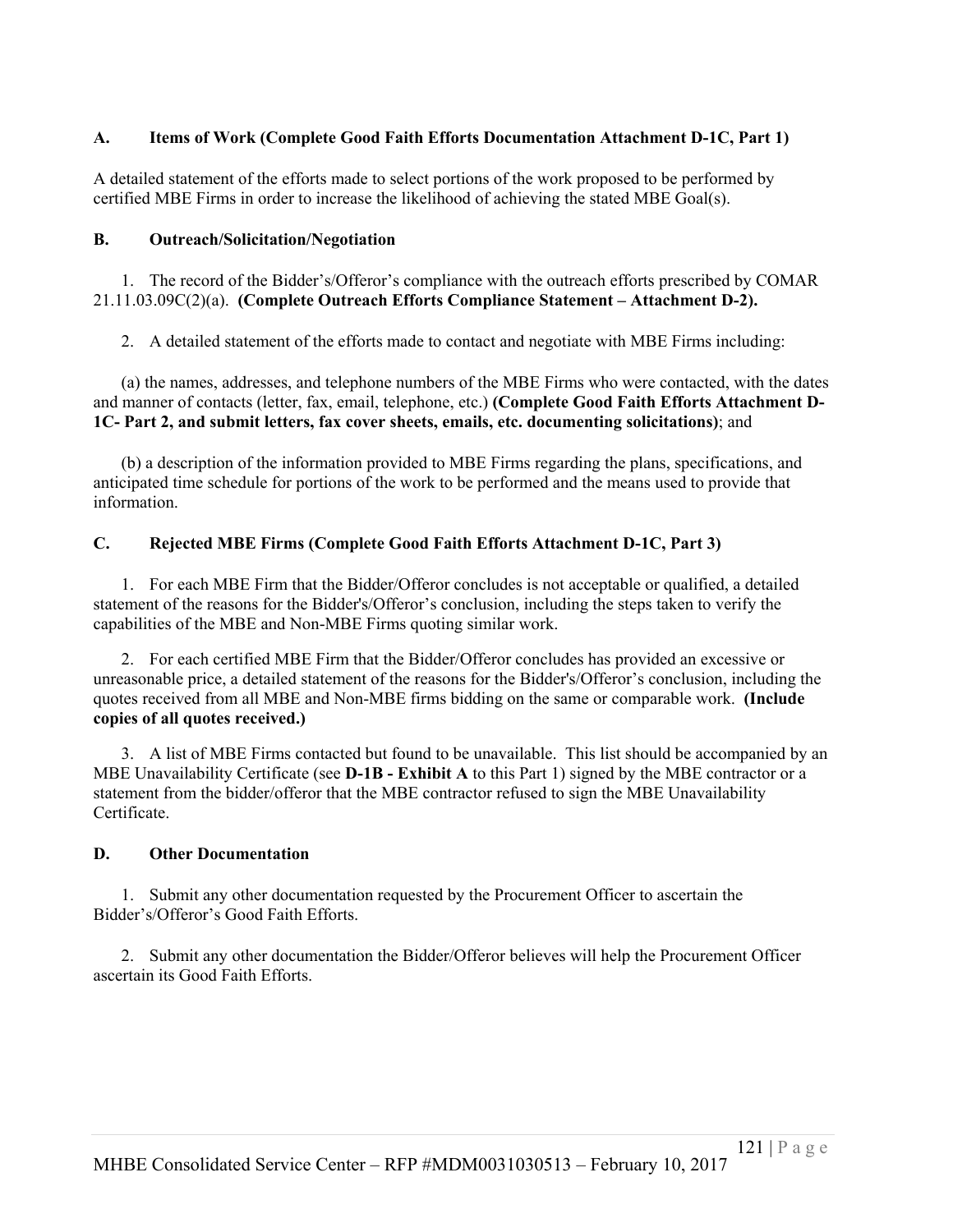# **MBE ATTACHMENT D-1B - Exhibit A MBE Subcontractor Unavailability Certificate**

| 1. It is hereby certified that the firm of                                                                                                                                                                                                                                                         |             |                                                |      |
|----------------------------------------------------------------------------------------------------------------------------------------------------------------------------------------------------------------------------------------------------------------------------------------------------|-------------|------------------------------------------------|------|
| (Name of Minority firm)                                                                                                                                                                                                                                                                            |             |                                                |      |
| located at -<br>(Number)                                                                                                                                                                                                                                                                           | (Street)    |                                                |      |
|                                                                                                                                                                                                                                                                                                    |             |                                                |      |
| (City)                                                                                                                                                                                                                                                                                             | (State)     | (Zip)                                          |      |
| was offered an opportunity to bid on Solicitation No.                                                                                                                                                                                                                                              |             |                                                |      |
| County by<br>1n<br>(Name of Prime Contractor's Firm)                                                                                                                                                                                                                                               |             |                                                |      |
| ********                                                                                                                                                                                                                                                                                           |             |                                                |      |
| 2.                                                                                                                                                                                                                                                                                                 |             | (Minority Firm), is either unavailable for the |      |
|                                                                                                                                                                                                                                                                                                    |             |                                                |      |
| work/service or unable to prepare a bid for this project for the following reason(s):                                                                                                                                                                                                              |             |                                                |      |
|                                                                                                                                                                                                                                                                                                    |             |                                                |      |
|                                                                                                                                                                                                                                                                                                    |             |                                                |      |
|                                                                                                                                                                                                                                                                                                    |             |                                                |      |
|                                                                                                                                                                                                                                                                                                    |             |                                                |      |
|                                                                                                                                                                                                                                                                                                    |             |                                                |      |
| <b>Signature of Minority Firm's MBE Representative</b>                                                                                                                                                                                                                                             |             | <b>Title</b>                                   | Date |
|                                                                                                                                                                                                                                                                                                    |             |                                                |      |
| MDOT Certification #                                                                                                                                                                                                                                                                               | Telephone # |                                                |      |
|                                                                                                                                                                                                                                                                                                    |             |                                                |      |
| To be completed by the prime contractor if Section 2 of this form is not completed by the minority<br>3.<br>firm.                                                                                                                                                                                  |             |                                                |      |
| To the best of my knowledge and belief, said Certified Minority Business Enterprise is either unavailable<br>for the work/service for this project, is unable to prepare a bid, or did not respond to a request for a price<br>proposal and has not completed the above portion of this submittal. |             |                                                |      |
|                                                                                                                                                                                                                                                                                                    |             |                                                |      |
| Signature of Prime Contractor                                                                                                                                                                                                                                                                      |             | Title                                          | Date |

MHBE Consolidated Service Center – RFP #MDM0031030513 – February 10, 2017 122 | P a g e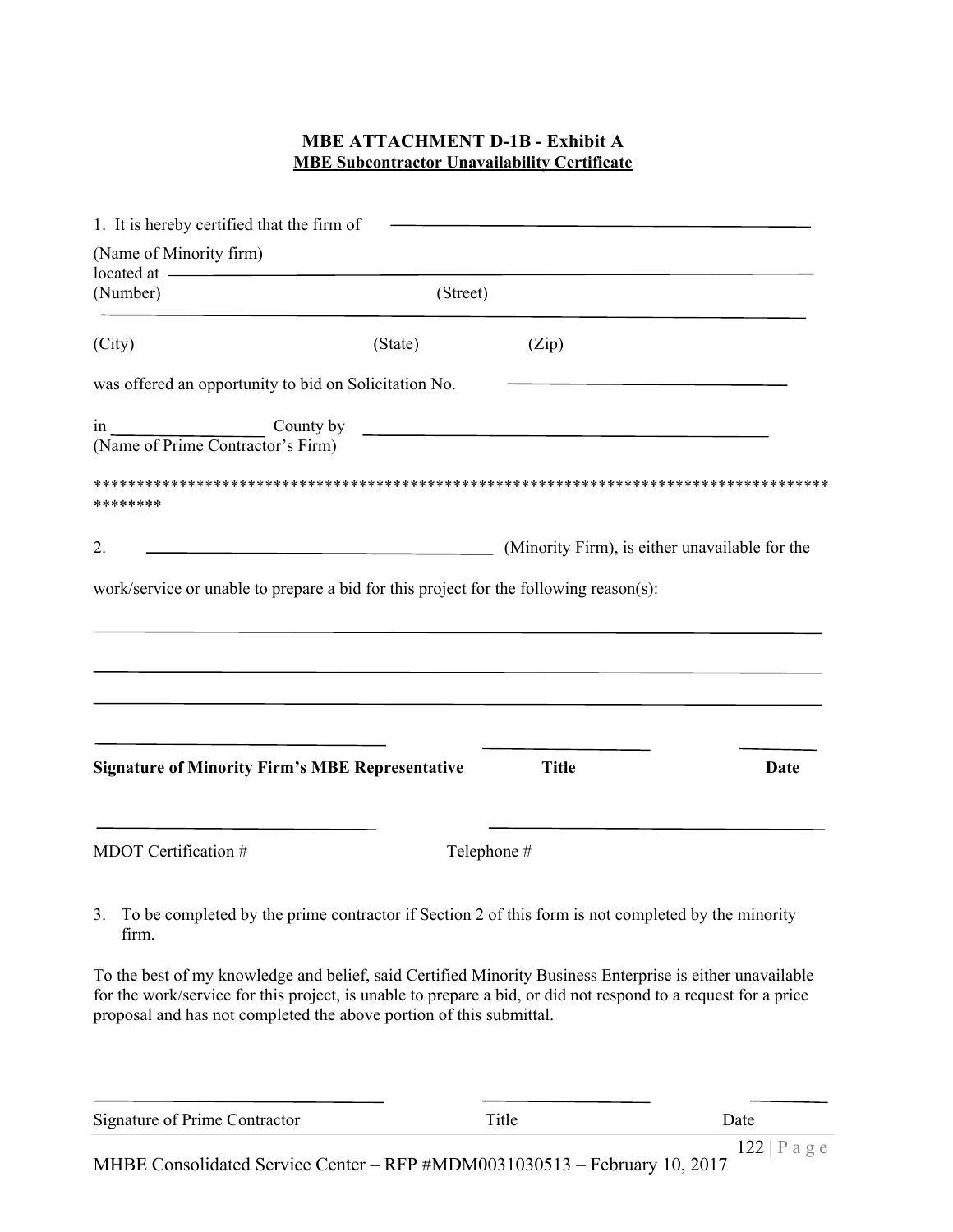### **MBE ATTACHMENT D-1C GOOD FAITH EFFORTS DOCUMENTATION TO SUPPORT WAIVER REQUEST**

**PAGE \_\_ OF \_\_\_**

| <b>Prime Contractor</b> | <b>Project Description</b> | <b>Solicitation Number</b> |
|-------------------------|----------------------------|----------------------------|
|                         |                            |                            |

#### **PARTS 1, 2, AND 3 MUST BE INCLUDED WITH THIS CERTIFICATE ALONG WITH ALL DOCUMENTS SUPPORTING YOUR WAIVER REQUEST.**

I affirm that I have reviewed **Attachment D-1B**, Waiver Guidance. I further affirm under penalties of perjury that the contents of Parts 1, 2, and 3 of this **Attachment D-1C** Good Faith Efforts Documentation Form are true to the best of my knowledge, information, and belief.

| Company Name             | Signature of Representative |  |  |  |
|--------------------------|-----------------------------|--|--|--|
| Address                  | Printed Name and Title      |  |  |  |
| City, State and Zip Code | Date                        |  |  |  |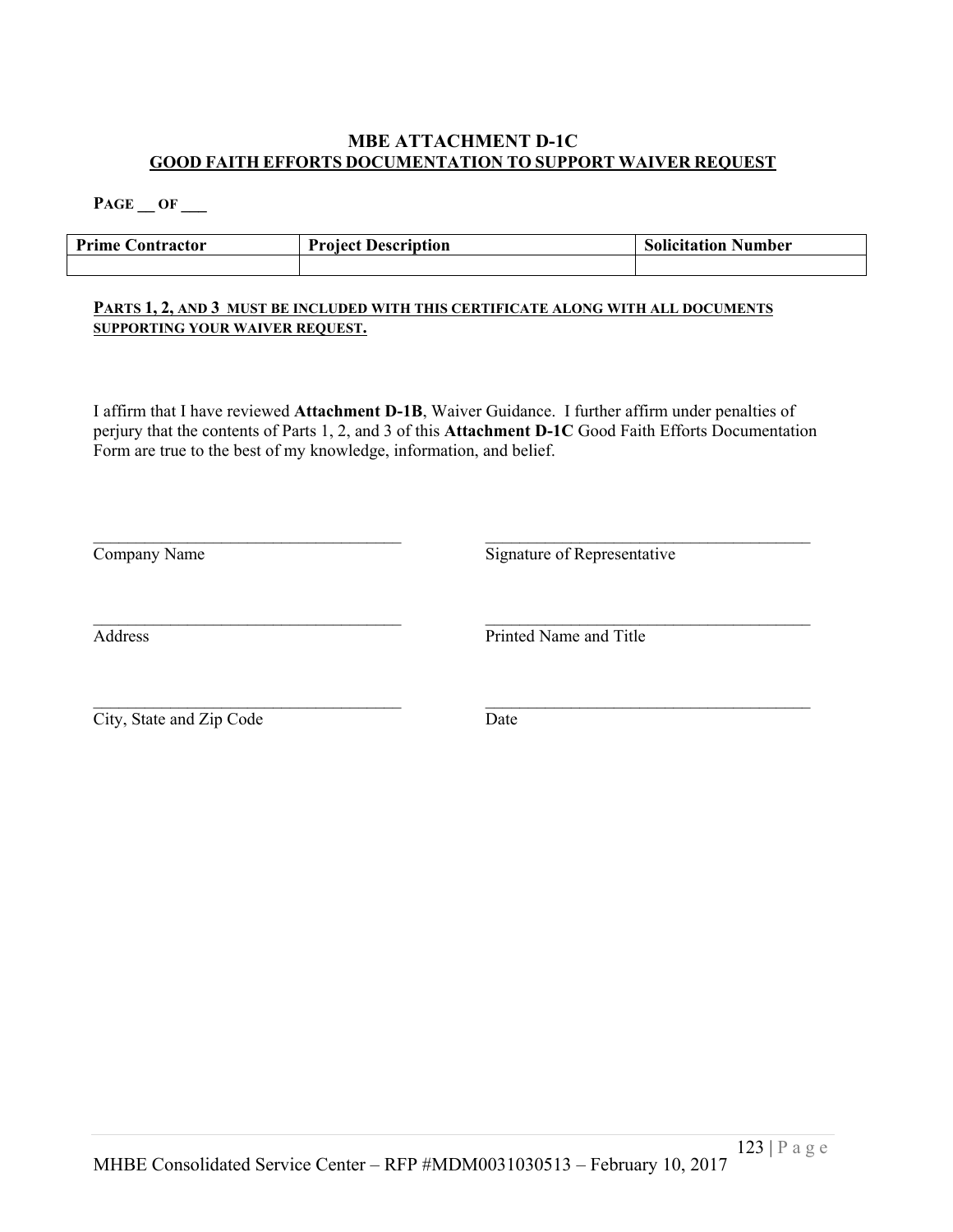#### **GOOD FAITH EFFORTS DOCUMENTATION TO SUPPORT WAIVER REQUEST**

#### **PART 1 – IDENTIFIED ITEMS OF WORK BIDDER/OFFEROR MADE AVAILABLE TO MBE FIRMS**

**PAGE \_\_ OF \_\_\_**

| <b>Prime</b><br>Contractor | <b>Project Description</b> | <b>Solicitation Number</b> |  |  |
|----------------------------|----------------------------|----------------------------|--|--|
|                            |                            |                            |  |  |

Identify those items of work that the Bidder/Offeror made available to MBE Firms. This includes, where appropriate, those items the Bidder/Offeror identified and determined to subdivide into economically feasible units to facilitate the MBE participation. For each item listed, show the anticipated percentage of the total contract amount. It is the Bidder's/Offeror's responsibility to demonstrate that sufficient work to meet the goal was made available to MBE Firms, and the total percentage of the items of work identified for MBE participation equals or exceeds the percentage MBE goal set for the procurement. Note: If the procurement includes a list of Bid/Proposal items identified during the goal setting process as possible items of work for performance by MBE Firms, the Bidder/Offeror should make all of those items of work available to MBE Firms or explain why that item was not made available. If the Bidder/Offeror selects additional items of work to make available to MBE Firms, those additional items should also be included below.

| <b>Identified Items of Work</b> | Was this work<br>listed in the<br>procurement? |              | <b>Does</b><br><b>Bidder/Offeror</b><br>normally<br>self-perform<br>this work? |           | Was this work made<br>available to MBE Firms?<br>If no, explain why? |              |
|---------------------------------|------------------------------------------------|--------------|--------------------------------------------------------------------------------|-----------|----------------------------------------------------------------------|--------------|
|                                 | $\Box$ Yes                                     | $\Box$ No    | $\Box$ Yes                                                                     | $\Box$ No | $\Box$ Yes                                                           | $\Box$ No    |
|                                 | $\Box$ Yes                                     | $\Box$ No    | $\Box$ Yes                                                                     | $\Box$ No | $\Box$ Yes                                                           | $\Box$ No    |
|                                 | $\Box$ Yes                                     | $\Box$ No    | $\Box$ Yes                                                                     | $\Box$ No | $\Box$ Yes                                                           | $\Box$ No    |
|                                 | $\Box$ Yes                                     | $\square$ No | $\Box$ Yes                                                                     | $\Box$ No | $\Box$ Yes                                                           | $\square$ No |
|                                 | $\Box$ Yes                                     | $\Box$ No    | $\Box$ Yes                                                                     | $\Box$ No | $\Box$ Yes                                                           | $\Box$ No    |
|                                 | $\Box$ Yes                                     | $\Box$ No    | $\Box$ Yes                                                                     | $\Box$ No | $\Box$ Yes                                                           | $\Box$ No    |
|                                 | $\Box$ Yes                                     | $\Box$ No    | $\Box$ Yes                                                                     | $\Box$ No | $\Box$ Yes                                                           | $\square$ No |
|                                 | $\Box$ Yes                                     | $\Box$ No    | $\Box$ Yes                                                                     | $\Box$ No | $\Box$ Yes                                                           | $\Box$ No    |

MHBE Consolidated Service Center – RFP #MDM0031030513 – February 10, 2017 124 | P a g e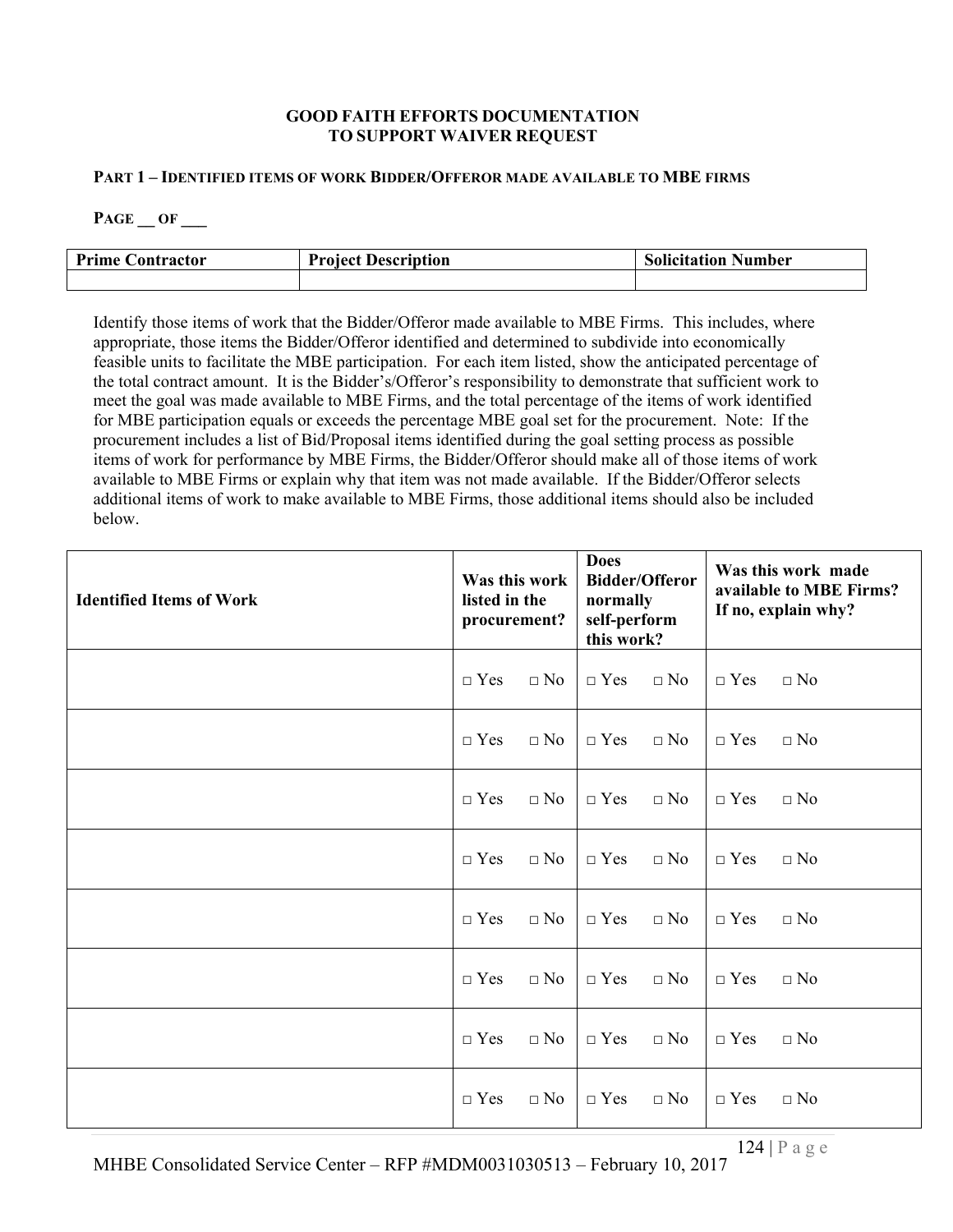☐Please check if Additional Sheets are attached.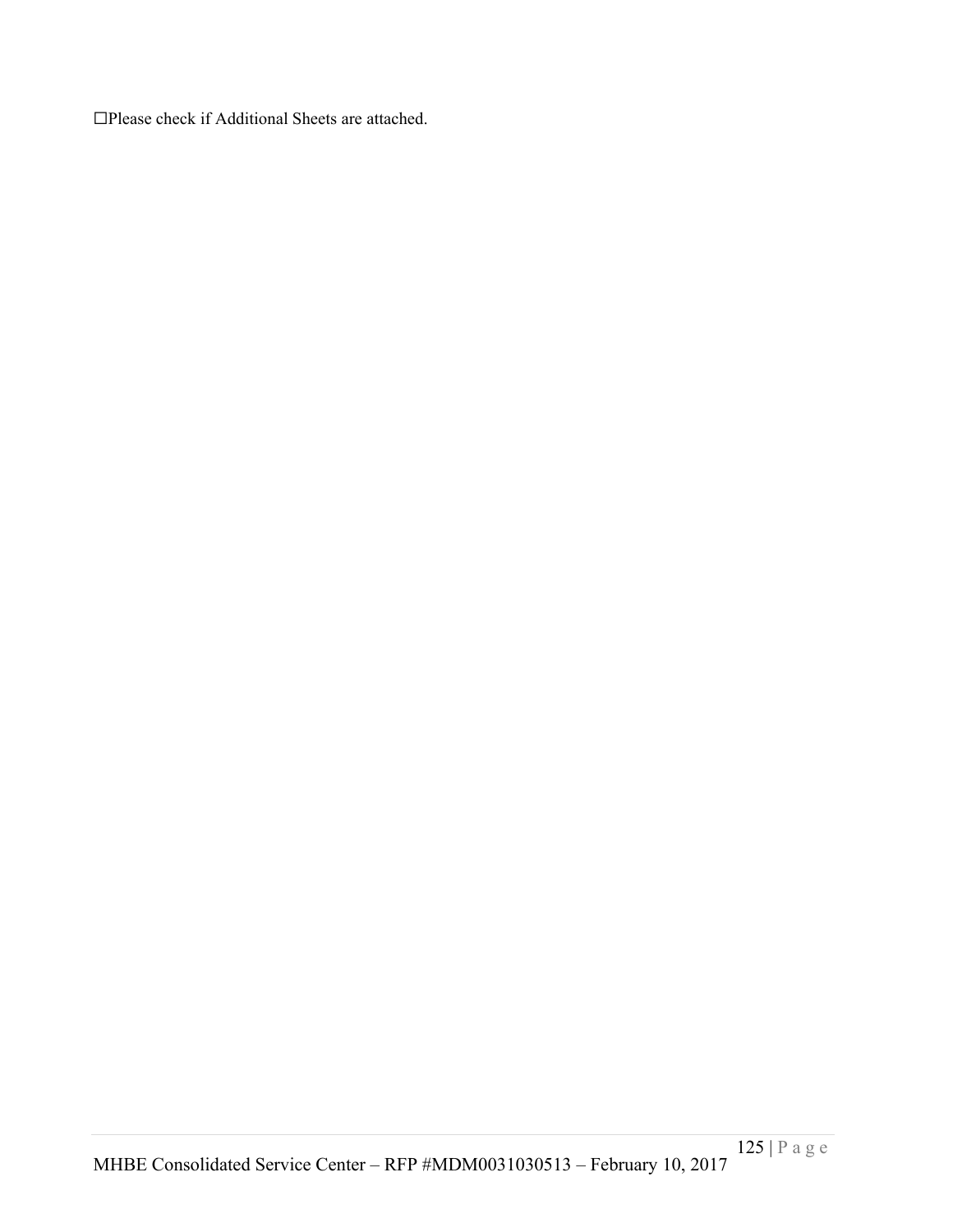### **GOOD FAITH EFFORTS DOCUMENTATION TO SUPPORT WAIVER REQUEST PART 2 – IDENTIFIED MBE FIRMS AND RECORD OF SOLICITATIONS**

### **PAGE \_\_ OF \_\_\_**

| <b>Prime Contractor</b> | <b>Project Description</b> | <b>Solicitation Number</b> |  |
|-------------------------|----------------------------|----------------------------|--|
|                         |                            |                            |  |

Identify the MBE Firms solicited to provide quotes for the Identified Items of Work made available for MBE participation. Include the name of the MBE Firm solicited, items of work for which bids/quotes were solicited, date and manner of initial and follow-up solicitations, whether the MBE provided a quote, and whether the MBE is being used to meet the MBE participation goal. MBE Firms used to meet the participation goal must be included on the MBE Participation Schedule. Note: If the procurement includes a list of the MBE Firms identified during the goal setting process as potentially available to perform the items of work, the Bidder/Offeror should solicit all of those MBE Firms or explain why a specific MBE was not solicited. If the Bidder/Offeror identifies additional MBE Firms who may be available to perform Identified Items of Work, those additional MBE Firms should also be included below. Copies of all written solicitations and documentation of follow-up calls to MBE Firms must be attached to this form. This list should be accompanied by a Minority Contractor Unavailability Certificate signed by the MBE contractor or a statement from the Bidder/Offeror that the MBE contractor refused to sign the Minority Contractor Unavailability Certificate (see **Attachment D-1B – Exhibit A**). If the Bidder/Offeror used a Non-MBE or is self-performing the identified items of work, Part 3 must be completed.

| Name of<br><b>Identified MBE</b><br>Firm & MBE<br><b>Classification</b>                                                                   | <b>Describe Item of</b><br><b>Work Solicited</b> | <b>Initial</b><br>Solicitatio<br>n<br>Date &<br><b>Method</b> | Follow-<br>up<br>Solicitatio<br>$\mathbf n$<br>Date &<br><b>Method</b>      | <b>Details for</b><br><b>Follow-up</b><br>Calls              | Quot<br>e<br>Rec'd      | Quote<br><b>Used</b>    | <b>Reason</b><br>Quote<br>Rejected                                                            |
|-------------------------------------------------------------------------------------------------------------------------------------------|--------------------------------------------------|---------------------------------------------------------------|-----------------------------------------------------------------------------|--------------------------------------------------------------|-------------------------|-------------------------|-----------------------------------------------------------------------------------------------|
| <b>Firm Name:</b><br><b>MBE</b><br><b>Classification</b><br>(Check only if<br>requesting<br>waiver of MBE<br>subgoal.)                    |                                                  | Date:<br>$\Box$ Mail<br>$\Box$ Facsimile<br>$\Box$ Email      | Date:<br>$\Box$ Phone<br>$\Box$ Mail<br>$\Box$<br>Facsimile<br>$\Box$ Email | Time of<br>Call:<br>Spoke<br>With:<br>$\Box$ Left<br>Message | $\Box$ Yes<br>$\Box$ No | $\Box$ Yes<br>$\Box$ No | $\Box$ Used<br>Other<br><b>MBE</b><br>$\Box$ Used<br>Non-MBE<br>$\square$ Self-<br>performing |
| $\Box$ African<br>American-<br>Owned<br>$\Box$ Hispanic<br>American-<br>Owned<br>$\Box$ Asian<br>American-<br>Owned<br>$\Box$ Women-Owned |                                                  |                                                               |                                                                             |                                                              |                         |                         |                                                                                               |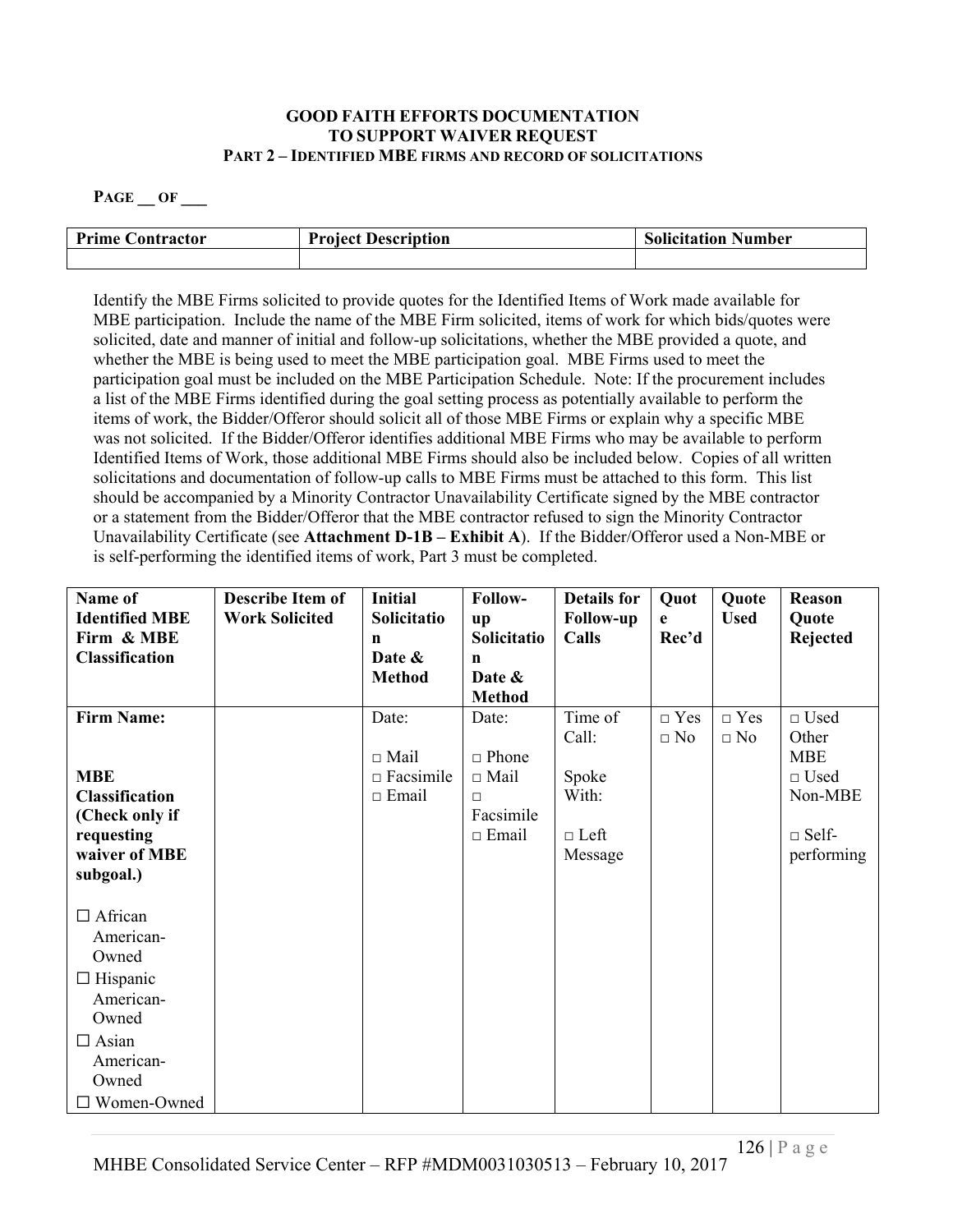| $\Box$ Other MBE<br>Classification                                                                                                                                         |                                                          |                                                                             |                                                              |                         |                         |                                                                                               |
|----------------------------------------------------------------------------------------------------------------------------------------------------------------------------|----------------------------------------------------------|-----------------------------------------------------------------------------|--------------------------------------------------------------|-------------------------|-------------------------|-----------------------------------------------------------------------------------------------|
| <b>Firm Name:</b><br><b>MBE</b><br><b>Classification</b><br>(Check only if<br>requesting<br>waiver of MBE<br>subgoal.)                                                     | Date:<br>$\Box$ Mail<br>$\Box$ Facsimile<br>$\Box$ Email | Date:<br>$\Box$ Phone<br>$\Box$ Mail<br>$\Box$<br>Facsimile<br>$\Box$ Email | Time of<br>Call:<br>Spoke<br>With:<br>$\Box$ Left<br>Message | $\Box$ Yes<br>$\Box$ No | $\Box$ Yes<br>$\Box$ No | $\Box$ Used<br>Other<br><b>MBE</b><br>$\Box$ Used<br>Non-MBE<br>$\square$ Self-<br>performing |
| $\Box$ African<br>American-<br>Owned<br>$\Box$ Hispanic<br>American-<br>Owned<br>$\Box$ Asian<br>American-<br>Owned<br>□ Women-Owned<br>$\Box$ Other MBE<br>Classification |                                                          |                                                                             |                                                              |                         |                         |                                                                                               |

☐Please check if Additional Sheets are attached.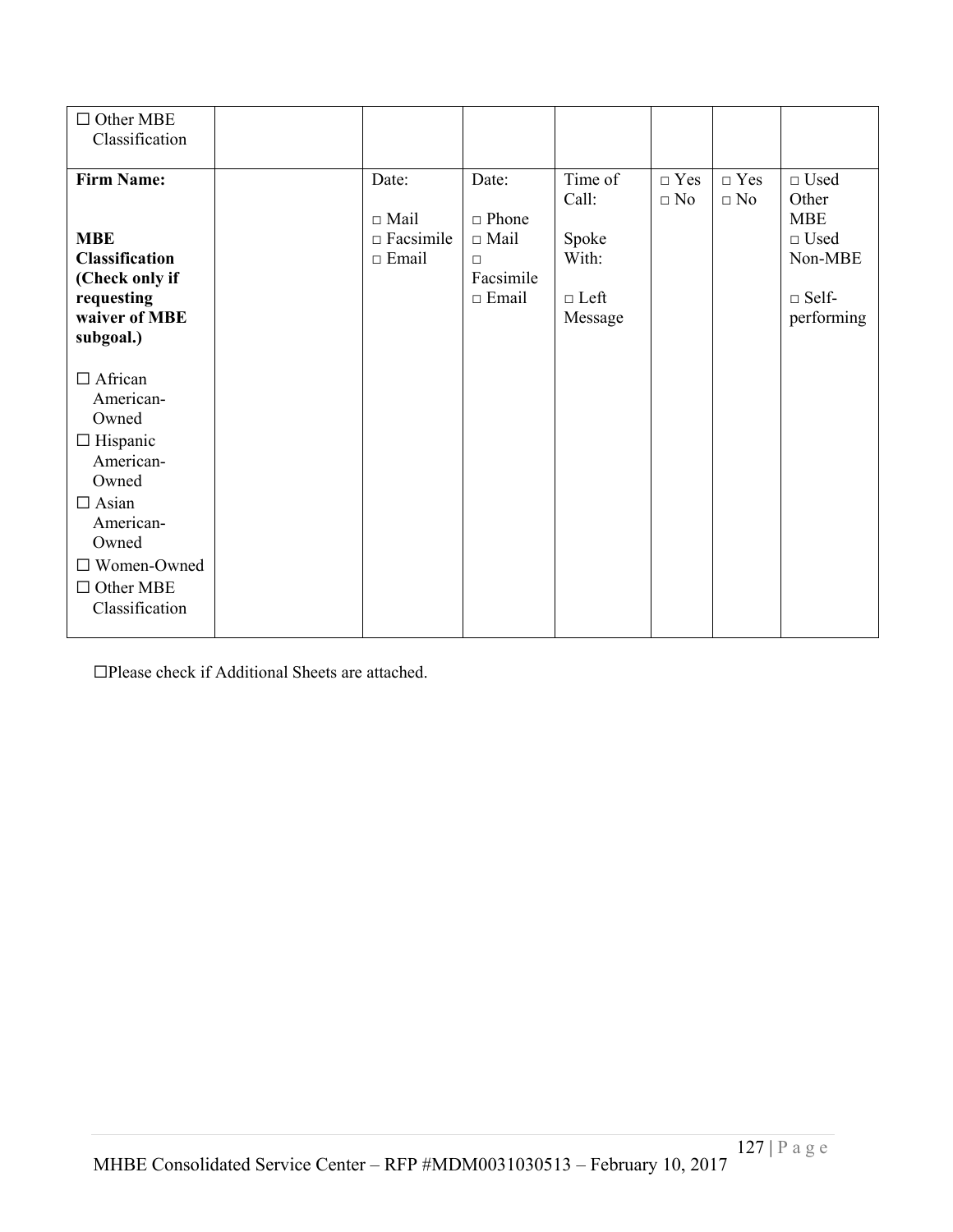### **GOOD FAITH EFFORTS DOCUMENTATION TO SUPPORT WAIVER REQUEST**

#### **PART 3 – ADDITIONAL INFORMATION REGARDING REJECTED MBE QUOTES**

**PAGE \_\_ OF \_\_\_**

| <b>Prime C</b><br>. `ontractor | <b>Project Description</b> | <b>Solicitation Number</b> |
|--------------------------------|----------------------------|----------------------------|
|                                |                            |                            |

This form must be completed if Part 2 indicates that an MBE quote was rejected because the Bidder/Offeror is using a Non-MBE or is self-performing the Identified Items of Work. Provide the Identified Items Work, indicate whether the work will be self-performed or performed by a Non-MBE, and if applicable, state the name of the Non-MBE. Also include the names of all MBE and Non-MBE Firms that provided a quote and the amount of each quote.

| <b>Describe</b><br><b>Identified Items</b><br>of Work Not<br><b>Being Performed</b><br>by MBE<br>(Include<br>spec/section<br>number from<br><b>Bid/Proposal)</b> | <b>Self-performing</b><br>or Using Non-<br><b>MBE</b> (Provide<br>name) | Amount<br>of<br>Non-<br><b>MBE</b><br>Quote | <b>Name of Other</b><br><b>Firms</b> who<br><b>Provided Quotes</b><br>$\boldsymbol{\&}$<br><b>Whether MBE</b> or<br><b>Non-MBE</b> | <b>Amount</b><br>Quoted | <b>Indicate Reason Why</b><br><b>MBE Quote Rejected &amp;</b><br><b>Briefly Explain</b> |
|------------------------------------------------------------------------------------------------------------------------------------------------------------------|-------------------------------------------------------------------------|---------------------------------------------|------------------------------------------------------------------------------------------------------------------------------------|-------------------------|-----------------------------------------------------------------------------------------|
|                                                                                                                                                                  | $\Box$ Self-performing<br>$\Box$ Using Non-<br><b>MBE</b>               | $\$$                                        | $\Box$ MBE<br>$\Box$ Non-MBE                                                                                                       | \$                      | $\Box$ Price<br>$\Box$ Capabilities<br>$\Box$ Other                                     |
|                                                                                                                                                                  | $\Box$ Self-performing<br>$\Box$ Using Non-<br><b>MBE</b>               | $\$$                                        | $\Box$ MBE<br>$\Box$ Non-MBE                                                                                                       | $\mathbb{S}$            | $\Box$ Price<br>$\Box$ Capabilities<br>$\Box$ Other                                     |
|                                                                                                                                                                  | $\Box$ Self-performing<br>$\Box$ Using Non-<br><b>MBE</b>               | $\$$                                        | $\Box$ MBE<br>$\Box$ Non-MBE                                                                                                       | \$                      | $\Box$ Price<br>$\Box$ Capabilities<br>$\Box$ Other                                     |
|                                                                                                                                                                  | $\Box$ Self-performing<br>$\Box$ Using Non-<br><b>MBE</b>               | $\$$                                        | $\Box$ MBE<br>$\Box$ Non-MBE                                                                                                       | \$                      | $\Box$ Price<br>$\Box$ Capabilities<br>$\Box$ Other                                     |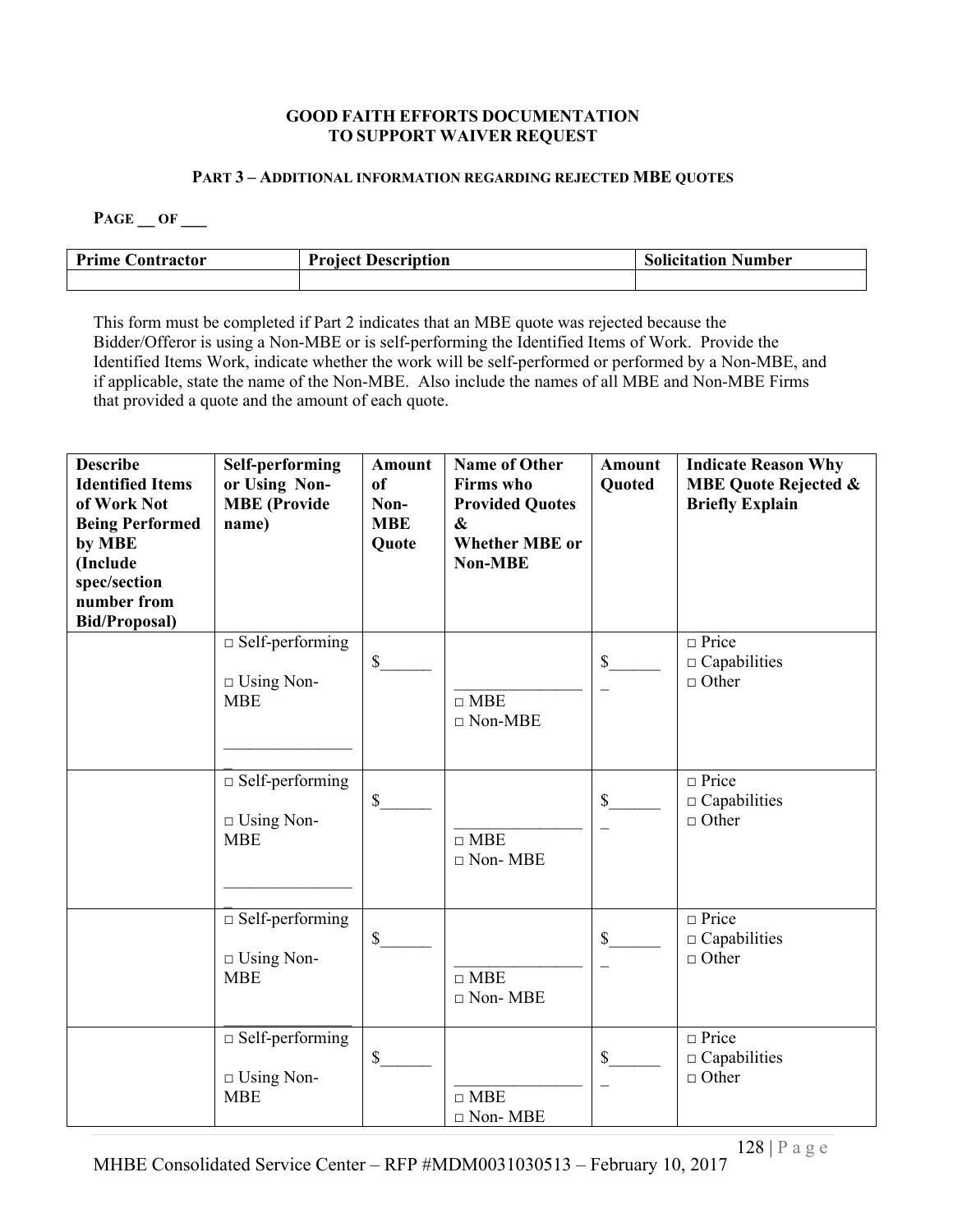| $\Box$ Self-performing<br>$\Box$ Using Non-<br><b>MBE</b> | $\mathcal{S}$ | $\Box$ MBE<br>$\Box$ Non-MBE | \$           | $\Box$ Price<br>$\Box$ Capabilities<br>$\Box$ Other |
|-----------------------------------------------------------|---------------|------------------------------|--------------|-----------------------------------------------------|
| $\Box$ Self-performing<br>$\Box$ Using Non-<br><b>MBE</b> | $\mathcal{S}$ | $\Box$ MBE<br>$\Box$ Non-MBE | $\mathbb{S}$ | $\Box$ Price<br>$\Box$ Capabilities<br>$\Box$ Other |

☐Please check if Additional Sheets are attached.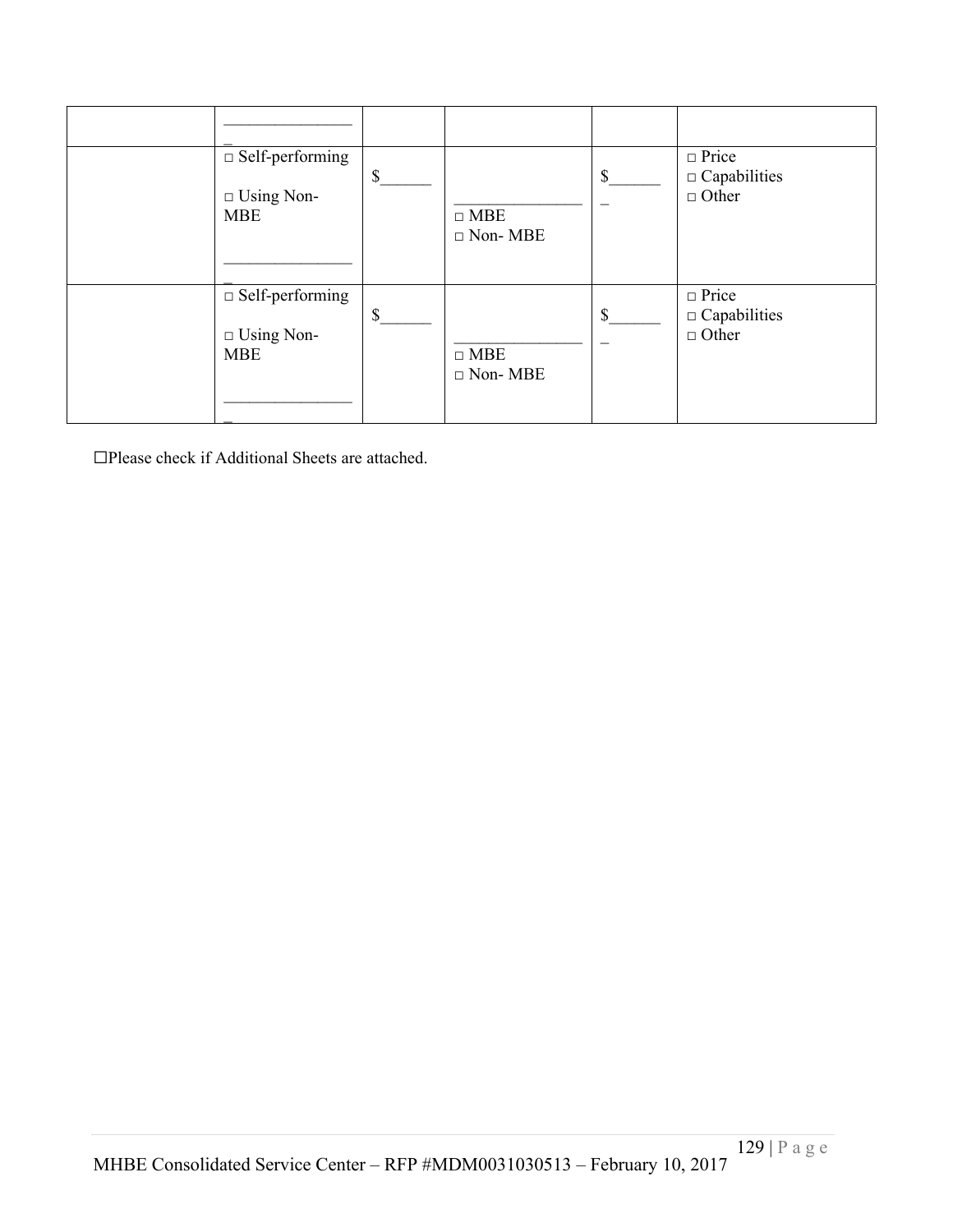### **MBE ATTACHMENT D-2 OUTREACH EFFORTS COMPLIANCE STATEMENT**

Complete and submit this form within 10 Business Days of notification of apparent award or actual award, whichever is earlier.

In conjunction with the Bid/Proposal submitted in response to Solicitation No.  $\qquad \qquad$ , I state the following:

 $\mathcal{L}_\mathcal{L} = \{ \mathcal{L}_\mathcal{L} = \{ \mathcal{L}_\mathcal{L} = \{ \mathcal{L}_\mathcal{L} = \{ \mathcal{L}_\mathcal{L} = \{ \mathcal{L}_\mathcal{L} = \{ \mathcal{L}_\mathcal{L} = \{ \mathcal{L}_\mathcal{L} = \{ \mathcal{L}_\mathcal{L} = \{ \mathcal{L}_\mathcal{L} = \{ \mathcal{L}_\mathcal{L} = \{ \mathcal{L}_\mathcal{L} = \{ \mathcal{L}_\mathcal{L} = \{ \mathcal{L}_\mathcal{L} = \{ \mathcal{L}_\mathcal{$ 

 $\mathcal{L}_\mathcal{L} = \mathcal{L}_\mathcal{L} = \mathcal{L}_\mathcal{L} = \mathcal{L}_\mathcal{L} = \mathcal{L}_\mathcal{L} = \mathcal{L}_\mathcal{L} = \mathcal{L}_\mathcal{L} = \mathcal{L}_\mathcal{L} = \mathcal{L}_\mathcal{L} = \mathcal{L}_\mathcal{L} = \mathcal{L}_\mathcal{L} = \mathcal{L}_\mathcal{L} = \mathcal{L}_\mathcal{L} = \mathcal{L}_\mathcal{L} = \mathcal{L}_\mathcal{L} = \mathcal{L}_\mathcal{L} = \mathcal{L}_\mathcal{L}$ 

 $\mathcal{L}_\mathcal{L} = \{ \mathcal{L}_\mathcal{L} = \{ \mathcal{L}_\mathcal{L} = \{ \mathcal{L}_\mathcal{L} = \{ \mathcal{L}_\mathcal{L} = \{ \mathcal{L}_\mathcal{L} = \{ \mathcal{L}_\mathcal{L} = \{ \mathcal{L}_\mathcal{L} = \{ \mathcal{L}_\mathcal{L} = \{ \mathcal{L}_\mathcal{L} = \{ \mathcal{L}_\mathcal{L} = \{ \mathcal{L}_\mathcal{L} = \{ \mathcal{L}_\mathcal{L} = \{ \mathcal{L}_\mathcal{L} = \{ \mathcal{L}_\mathcal{$ 

1. Bidder/Offeror identified subcontracting opportunities in these specific work categories:

2. Attached to this form are copies of written solicitations (with bidding/proposal instructions) used to solicit certified MBE firms for these subcontract opportunities.

3. Bidder/Offeror made the following attempts to personally contact the solicited MDOT-certified MBE firms:

 $\mathcal{L}_\mathcal{L} = \mathcal{L}_\mathcal{L} = \mathcal{L}_\mathcal{L} = \mathcal{L}_\mathcal{L} = \mathcal{L}_\mathcal{L} = \mathcal{L}_\mathcal{L} = \mathcal{L}_\mathcal{L} = \mathcal{L}_\mathcal{L} = \mathcal{L}_\mathcal{L} = \mathcal{L}_\mathcal{L} = \mathcal{L}_\mathcal{L} = \mathcal{L}_\mathcal{L} = \mathcal{L}_\mathcal{L} = \mathcal{L}_\mathcal{L} = \mathcal{L}_\mathcal{L} = \mathcal{L}_\mathcal{L} = \mathcal{L}_\mathcal{L}$ 

 $\mathcal{L}_\mathcal{L} = \{ \mathcal{L}_\mathcal{L} = \{ \mathcal{L}_\mathcal{L} = \{ \mathcal{L}_\mathcal{L} = \{ \mathcal{L}_\mathcal{L} = \{ \mathcal{L}_\mathcal{L} = \{ \mathcal{L}_\mathcal{L} = \{ \mathcal{L}_\mathcal{L} = \{ \mathcal{L}_\mathcal{L} = \{ \mathcal{L}_\mathcal{L} = \{ \mathcal{L}_\mathcal{L} = \{ \mathcal{L}_\mathcal{L} = \{ \mathcal{L}_\mathcal{L} = \{ \mathcal{L}_\mathcal{L} = \{ \mathcal{L}_\mathcal{$ 

#### 4. **Please Check One:**

 $\mathcal{L}_\mathcal{L}$ 

 $\mathcal{L}_\mathcal{L}$ 

 $\mathcal{L}_\mathcal{L}$ 

 $\mathcal{L}_\mathcal{L}$ 

 $\mathcal{L}_\mathcal{L}$ 

 $\mathcal{L}$ 

 $\mathcal{L}_\mathcal{L}$ 

 $\Box$  This project does not involve bonding requirements.

□ Bidder/Offeror assisted MDOT-certified MBE firms to fulfill or seek waiver of bonding requirements. (DESCRIBE EFFORTS):

 $\mathcal{L}_\mathcal{L} = \{ \mathcal{L}_\mathcal{L} = \{ \mathcal{L}_\mathcal{L} = \{ \mathcal{L}_\mathcal{L} = \{ \mathcal{L}_\mathcal{L} = \{ \mathcal{L}_\mathcal{L} = \{ \mathcal{L}_\mathcal{L} = \{ \mathcal{L}_\mathcal{L} = \{ \mathcal{L}_\mathcal{L} = \{ \mathcal{L}_\mathcal{L} = \{ \mathcal{L}_\mathcal{L} = \{ \mathcal{L}_\mathcal{L} = \{ \mathcal{L}_\mathcal{L} = \{ \mathcal{L}_\mathcal{L} = \{ \mathcal{L}_\mathcal{$ 

 $\mathcal{L}_\mathcal{L} = \{ \mathcal{L}_\mathcal{L} = \{ \mathcal{L}_\mathcal{L} = \{ \mathcal{L}_\mathcal{L} = \{ \mathcal{L}_\mathcal{L} = \{ \mathcal{L}_\mathcal{L} = \{ \mathcal{L}_\mathcal{L} = \{ \mathcal{L}_\mathcal{L} = \{ \mathcal{L}_\mathcal{L} = \{ \mathcal{L}_\mathcal{L} = \{ \mathcal{L}_\mathcal{L} = \{ \mathcal{L}_\mathcal{L} = \{ \mathcal{L}_\mathcal{L} = \{ \mathcal{L}_\mathcal{L} = \{ \mathcal{L}_\mathcal{$ 

### 5. **Please Check One:**

□ Bidder/Offeror did attend the pre-bid/pre-proposal conference.

- □ No pre-Bid/pre-Proposal meeting/conference was held.
- □ Bidder/Offeror did not attend the pre-Bid/pre-Proposal conference.

 $\mathcal{L}_\text{max}$  and the contract of the contract of the contract of the contract of the contract of the contract of the contract of the contract of the contract of the contract of the contract of the contract of the contrac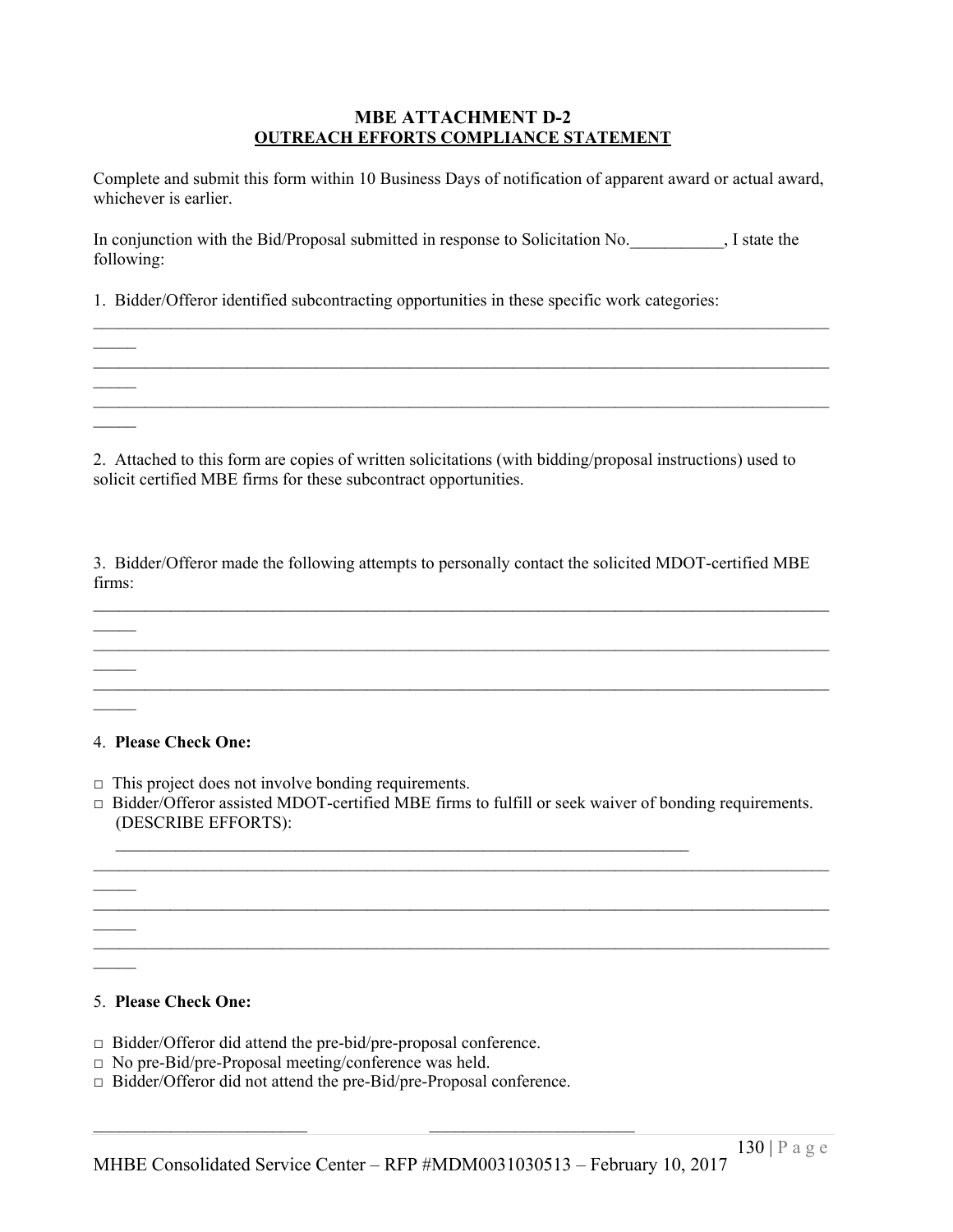Company Name Signature of Representative

City, State and Zip Code Date

Address Printed Name and Title

 $\mathcal{L}_\text{max}$  and the contract of the contract of the contract of the contract of the contract of the contract of the contract of the contract of the contract of the contract of the contract of the contract of the contrac

 $\mathcal{L}_\text{max}$  and the contract of the contract of the contract of the contract of the contract of the contract of the contract of the contract of the contract of the contract of the contract of the contract of the contrac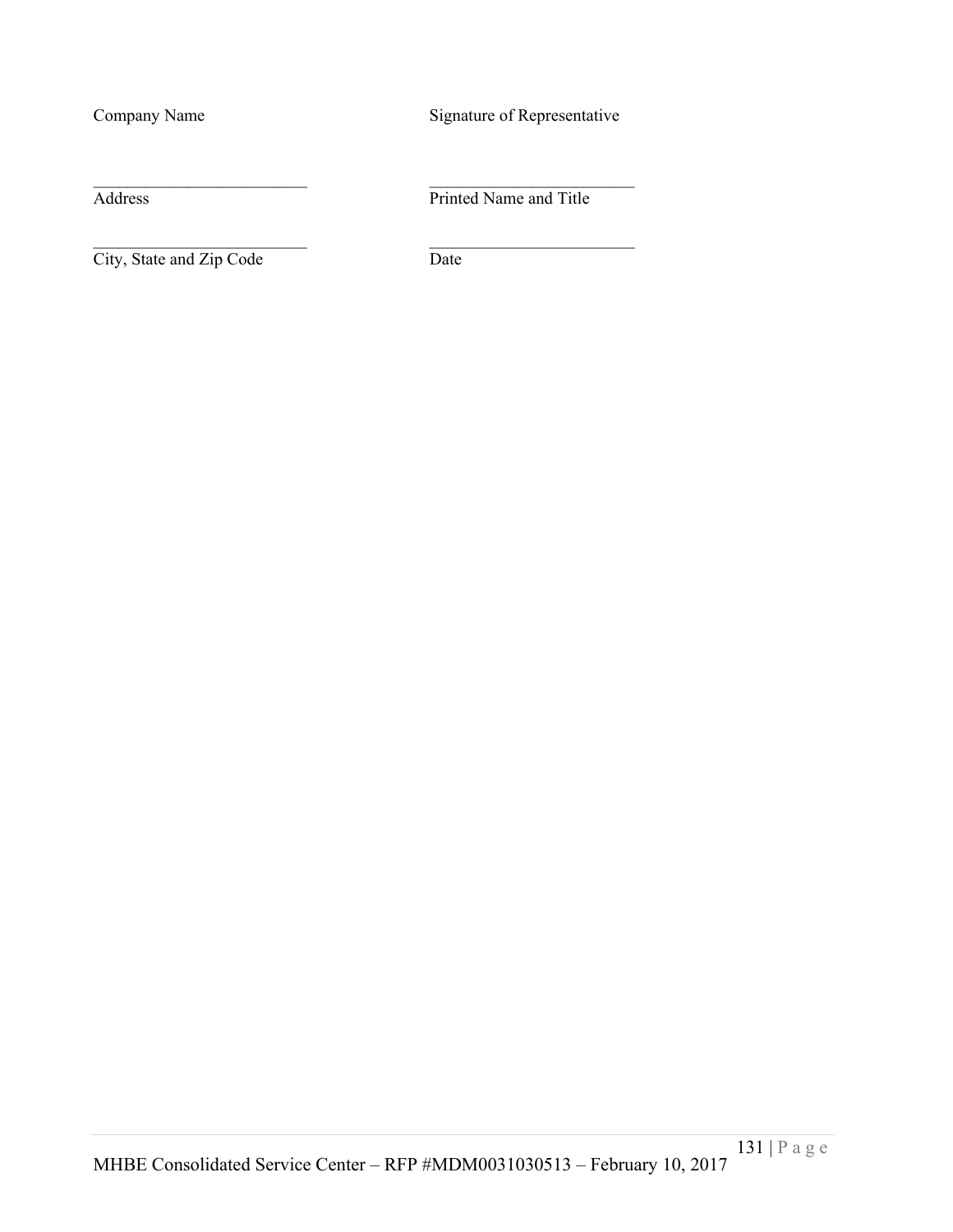# **MBE ATTACHMENT D-3A MBE SUBCONTRACTOR PROJECT PARTICIPATION CERTIFICATION**

#### **PLEASE COMPLETE AND SUBMIT ONE FORM FOR EACH CERTIFIED MBE FIRM LISTED ON THE MBE PARTICIPATION SCHEDULE (ATTACHMENT D-1A) WITHIN 10 BUSINESS DAYS OF NOTIFICATION OF APPARENT AWARD. IF THE BIDDER/OFFEROR FAILS TO RETURN THIS AFFIDAVIT WITHIN THE REQUIRED TIME, THE PROCUREMENT OFFICER MAY DETERMINE THAT THE BIDDER/OFFEROR IS NOT RESPONSIBLE AND THEREFORE NOT ELIGIBLE FOR CONTRACT AWARD.**

| Provided that                               |                                                                                               | (Prime Contractor's Name) is    |  |  |
|---------------------------------------------|-----------------------------------------------------------------------------------------------|---------------------------------|--|--|
|                                             | awarded the State Contract in conjunction with Solicitation No.                               | , such Prime                    |  |  |
|                                             | Contractor intends to enter into a subcontract with                                           | (Subcontractor's Name)          |  |  |
| committing to participation by the MBE firm |                                                                                               | (MBE Name) with MDOT            |  |  |
|                                             | Certification Number which will receive at least \$                                           | which equals to $\%$            |  |  |
|                                             | of the Total Contract Amount for performing the following products/services for the Contract: |                                 |  |  |
| <b>NAICS CODE</b>                           | <b>WORK ITEM, SPECIFICATION</b>                                                               | <b>DESCRIPTION OF SPECIFIC</b>  |  |  |
|                                             | <b>NUMBER, LINE ITEMS OR WORK</b>                                                             | <b>PRODUCTS AND/OR SERVICES</b> |  |  |
|                                             | <b>CATEGORIES (IF APPLICABLE)</b>                                                             |                                 |  |  |
|                                             |                                                                                               |                                 |  |  |
|                                             |                                                                                               |                                 |  |  |
|                                             |                                                                                               |                                 |  |  |
|                                             |                                                                                               |                                 |  |  |
|                                             |                                                                                               |                                 |  |  |
|                                             |                                                                                               |                                 |  |  |
|                                             |                                                                                               |                                 |  |  |

Each of the Contractor and Subcontractor acknowledges that, for purposes of determining the accuracy of the information provided herein, the Procurement Officer may request additional information, including, without limitation, copies of the subcontract agreements and quotes. Each of the Contractor and Subcontractor solemnly affirms under the penalties of perjury that: (i) the information provided in this MBE Subcontractor Project Participation Affidavit is true to the best of its knowledge, information and belief, and (ii) has fully complied with the State Minority Business Enterprise law, State Finance and Procurement Article §14-308(a)(2), Annotated Code of Maryland which provides that, except as otherwise provided by law, a contractor may not identify a certified minority business enterprise in a Bid/Proposal and:

- (1) fail to request, receive, or otherwise obtain authorization from the certified minority business enterprise to identify the certified Minority Business Enterprise in its Bid/Proposal;
- (2) fail to notify the certified Minority Business Enterprise before execution of the Contract of its inclusion of the Bid/Proposal;
- (3) fail to use the certified Minority Business Enterprise in the performance of the Contract; or
- (4) pay the certified Minority Business Enterprise solely for the use of its name in the Bid/Proposal.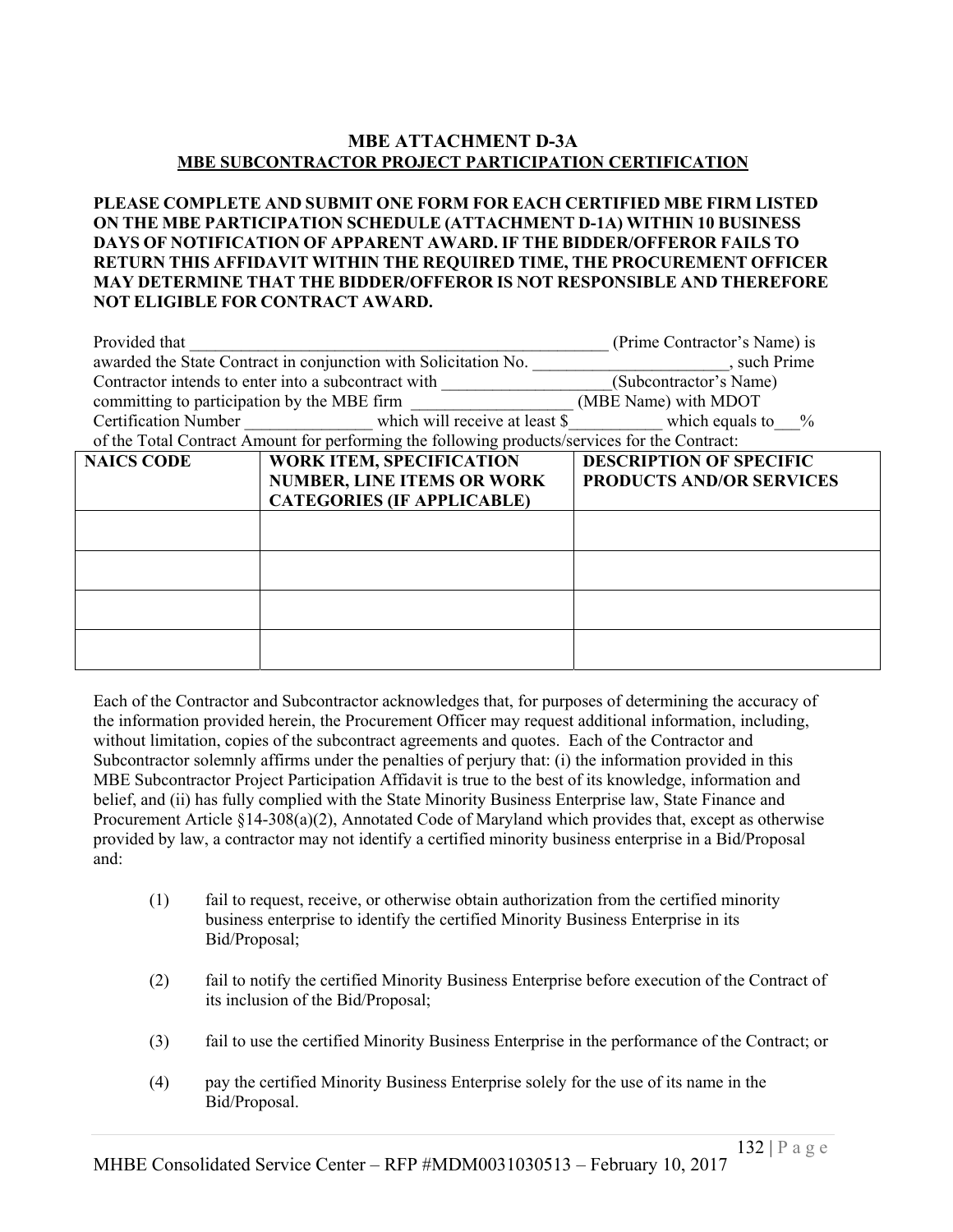| <b>PRIME CONTRACTOR</b>               | <b>SUBCONTRACTOR</b>           |
|---------------------------------------|--------------------------------|
| Signature of Representative:          | Signature of Representative:   |
| Printed Name and Title:               | Printed Name and Title:        |
| Firm's Name:                          | Firm's Name:                   |
| <b>Federal Identification Number:</b> | Federal Identification Number: |
| Address:                              |                                |
|                                       |                                |
|                                       | Telephone:                     |
| Date:                                 | Date:                          |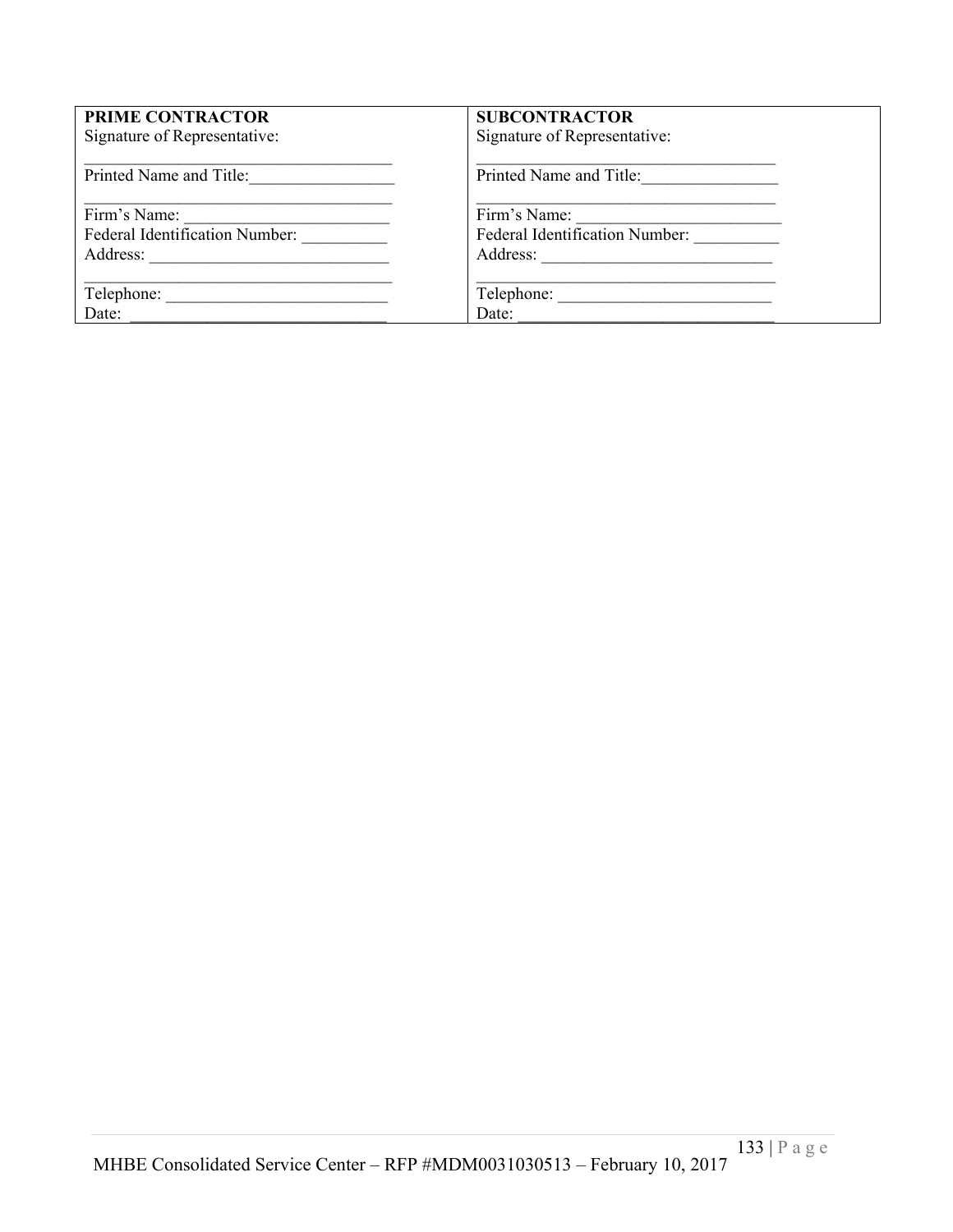# **MBE ATTACHMENT D-3B MBE PRIME - PROJECT PARTICIPATION CERTIFICATION**

**PLEASE COMPLETE AND SUBMIT THIS FORM TO ATTEST EACH SPECIFIC ITEM OF WORK THAT YOUR MBE FIRM HAS LISTED ON THE MBE PARTICIPATION SCHEDULE (ATTACHMENT D-1A) FOR PURPOSES OF MEETING THE MBE PARTICIPATION GOALS. THIS FORM MUST BE SUBMITTED WITHIN 10 BUSINESS DAYS OF NOTIFICATION OF APPARENT AWARD. IF THE BIDDER/OFFEROR FAILS TO RETURN THIS AFFIDAVIT WITHIN THE REQUIRED TIME, THE PROCUREMENT OFFICER MAY DETERMINE THAT THE BIDDER/OFFEROR IS NOT RESPONSIBLE AND THEREFORE NOT ELIGIBLE FOR CONTRACT AWARD.**

Provided that  $(Prime Contractor's Name)$ with Certification Number is awarded the State contract in conjunction with Solicitation No. \_\_\_\_\_\_\_\_\_\_\_\_\_\_\_\_\_\_\_\_\_\_\_, such MBE Prime Contractor intends to perform with its own forces at least \$\_\_\_\_\_\_\_\_\_\_\_ which equals to\_\_\_% of the Total Contract Amount for performing the following products/services for the Contract:

| <b>NAICS CODE</b> | <b>WORK ITEM,</b><br><b>SPECIFICATION NUMBER,</b><br><b>LINE ITEMS OR WORK</b><br><b>CATEGORIES (IF</b><br><b>APPLICABLE). FOR</b><br><b>CONSTRUCTION</b><br>PROJECTS, GENERAL<br><b>CONDITIONS MUST BE</b><br><b>LISTED SEPARATELY.</b> | <b>DESCRIPTION OF SPECIFIC</b><br><b>PRODUCTS AND/OR SERVICES</b> | <b>VALUE OF</b><br><b>THE WORK</b> |
|-------------------|------------------------------------------------------------------------------------------------------------------------------------------------------------------------------------------------------------------------------------------|-------------------------------------------------------------------|------------------------------------|
|                   |                                                                                                                                                                                                                                          |                                                                   |                                    |
|                   |                                                                                                                                                                                                                                          |                                                                   |                                    |
|                   |                                                                                                                                                                                                                                          |                                                                   |                                    |
|                   |                                                                                                                                                                                                                                          |                                                                   |                                    |

# **MBE PRIME CONTRACTOR**

| Printed Name and Title:        |  |
|--------------------------------|--|
| Firm's Name:                   |  |
| Federal Identification Number: |  |
| Address:                       |  |
| Telephone:                     |  |

 $Date:$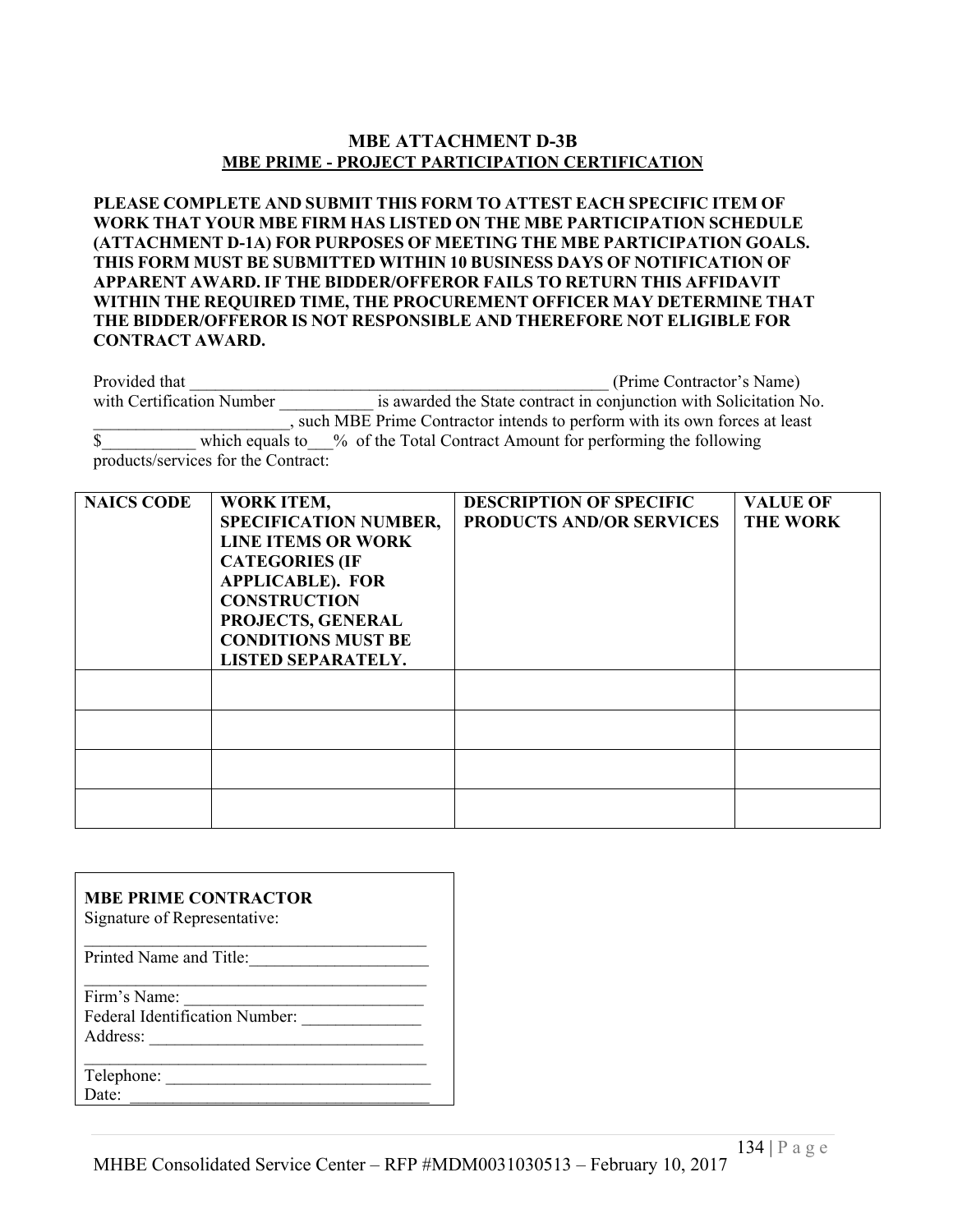### **MBE ATTACHMENT D-4A Minority Business Enterprise Participation Prime Contractor Paid/Unpaid MBE Invoice Report**

| Report #:                                                                                                          | Contract #:                 |
|--------------------------------------------------------------------------------------------------------------------|-----------------------------|
| Reporting Period (Month/Year):                                                                                     | Contracting Unit:           |
| Prime Contractor: Report is due to the MBE Liaison<br>by the 10 <sup>th</sup> of the month following the month the | Contract Amount:            |
| services were provided.<br>Note: Please number reports in sequence                                                 | <b>MBE</b> Subcontract Amt: |
|                                                                                                                    | Project Begin Date:         |
|                                                                                                                    | Project End Date:           |
|                                                                                                                    | Services Provided:          |
|                                                                                                                    |                             |

| Prime Contractor:                                          |      |                                                        | <b>Contact Person:</b>             |  |      |  |
|------------------------------------------------------------|------|--------------------------------------------------------|------------------------------------|--|------|--|
| Address:                                                   |      |                                                        |                                    |  |      |  |
| City:                                                      |      |                                                        | State:                             |  | ZIP: |  |
| Phone:                                                     | Fax: |                                                        | E-mail:                            |  |      |  |
| <b>MBE Subcontractor Name:</b>                             |      | <b>Contact Person:</b>                                 |                                    |  |      |  |
| Phone:                                                     | Fax: |                                                        |                                    |  |      |  |
| Subcontractor Services Provided:                           |      |                                                        |                                    |  |      |  |
| List all payments made to MBE subcontractor named<br>above |      | List dates and amounts of any outstanding<br>invoices: |                                    |  |      |  |
| during this reporting period:                              |      |                                                        |                                    |  |      |  |
| Invoice#<br><b>Amount</b>                                  |      | <b>Invoice#</b><br><b>Amount</b>                       |                                    |  |      |  |
| 1.                                                         |      | 1.                                                     |                                    |  |      |  |
| 2.                                                         |      |                                                        | 2.                                 |  |      |  |
| 3.                                                         |      |                                                        | 3.                                 |  |      |  |
| 4.                                                         |      |                                                        | 4.                                 |  |      |  |
| <b>Total Dollars Paid: \$</b>                              |      |                                                        | <b>Total Dollars Unpaid:</b><br>\$ |  |      |  |

● If more than one MBE subcontractor is used for this contract, you must use separate D-4A forms for each Subcontractor.

● Information regarding payments that the MBE prime will use for purposes of meeting the MBE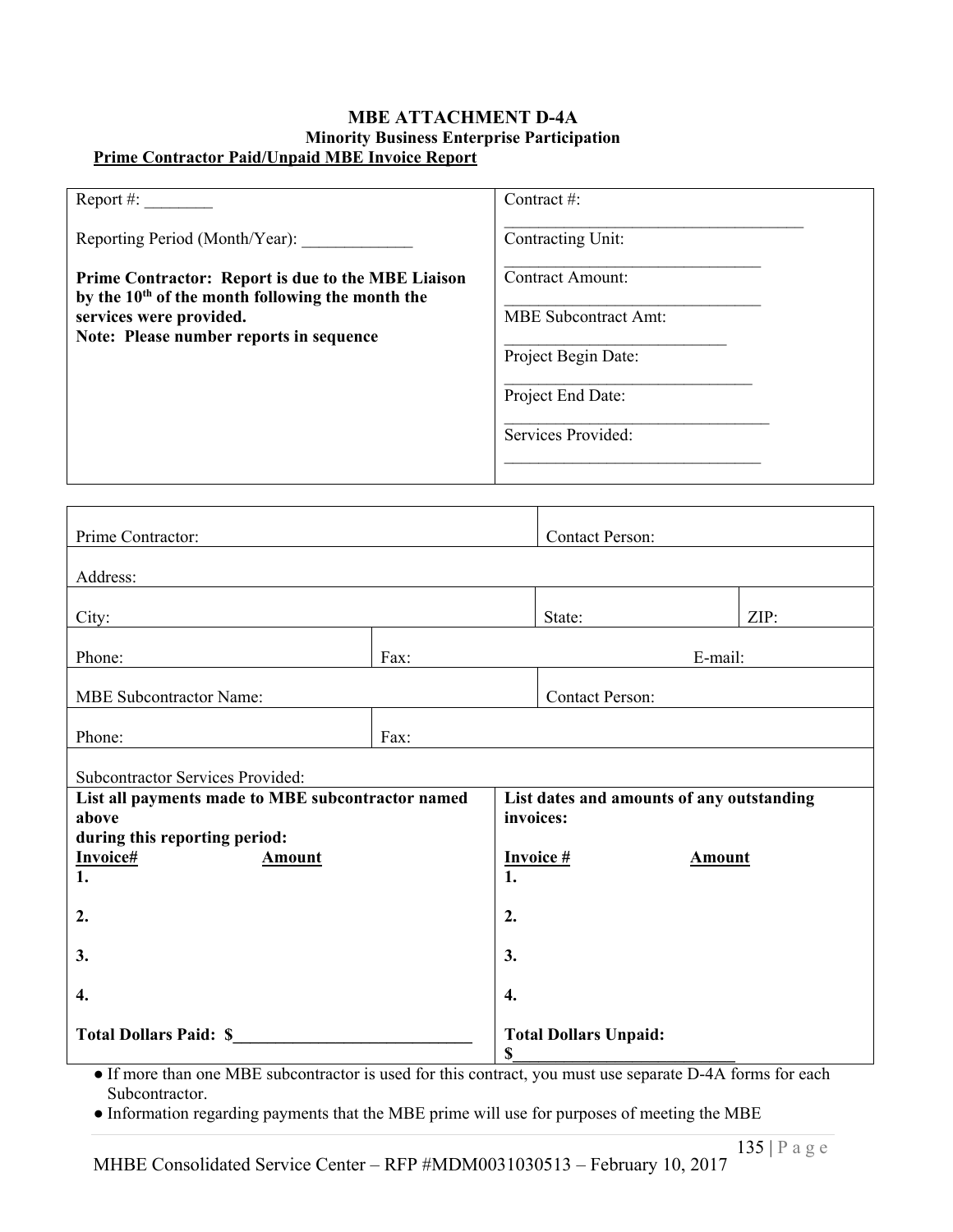participation goals must be reported separately in Attachment D-4B

● **Return one copy (hard or electronic) of this form to the following addresses (electronic copy with signature and date is preferred):**

Contract Monitor: Contracting Unit and Address: \_\_\_\_\_\_\_\_\_\_\_\_\_\_\_\_\_\_\_\_\_\_\_\_\_\_\_\_\_\_\_\_\_\_\_\_\_\_\_\_\_\_\_\_\_\_\_\_\_\_\_\_\_\_\_\_\_\_\_\_\_\_\_\_\_\_\_\_\_\_\_\_\_\_  $\mathcal{L}_\mathcal{L} = \mathcal{L}_\mathcal{L} = \mathcal{L}_\mathcal{L} = \mathcal{L}_\mathcal{L} = \mathcal{L}_\mathcal{L} = \mathcal{L}_\mathcal{L} = \mathcal{L}_\mathcal{L} = \mathcal{L}_\mathcal{L} = \mathcal{L}_\mathcal{L} = \mathcal{L}_\mathcal{L} = \mathcal{L}_\mathcal{L} = \mathcal{L}_\mathcal{L} = \mathcal{L}_\mathcal{L} = \mathcal{L}_\mathcal{L} = \mathcal{L}_\mathcal{L} = \mathcal{L}_\mathcal{L} = \mathcal{L}_\mathcal{L}$  $\mathcal{L}_\text{max}$ **Signature:\_\_\_\_\_\_\_\_\_\_\_\_\_\_\_\_\_\_\_\_\_\_\_\_\_\_\_\_\_\_\_\_\_\_\_\_\_\_\_\_\_\_\_\_\_\_\_\_** 

**Date:\_\_\_\_\_\_\_\_\_\_\_\_\_\_\_\_\_\_\_\_\_**

(Required)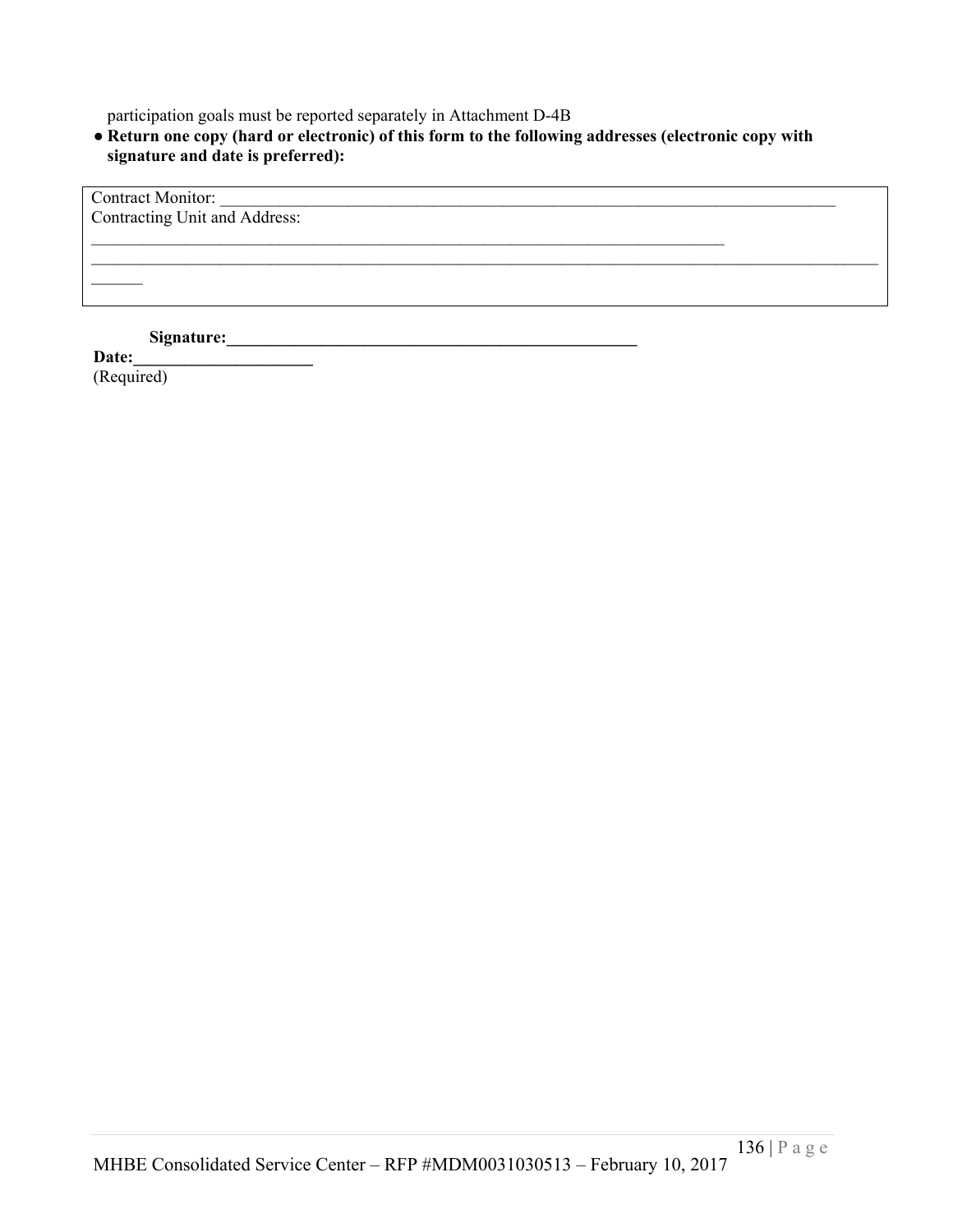# **MBE ATTACHMENT D-4B Minority Business Enterprise Participation**

#### **MBE Prime Contractor Report**

| <b>MBE Prime Contractor:</b>                           | Contract #:                                       |
|--------------------------------------------------------|---------------------------------------------------|
| <b>Certification Number:</b>                           |                                                   |
| Report #:                                              | Contracting Unit:                                 |
| Reporting Period (Month/Year):                         |                                                   |
| <b>MBE Prime Contractor: Report is due to the MBE</b>  | Contract Amount:                                  |
| Liaison by the __ of the month following the month the |                                                   |
| services were provided.                                | Total Value of the Work to the Self-Performed for |
| Note: Please number reports in sequence                | purposes of Meeting the MBE participation         |
|                                                        | goal/subgoals:                                    |
|                                                        |                                                   |
|                                                        | Project Begin Date:                               |
|                                                        |                                                   |
|                                                        | Project End Date:                                 |
|                                                        |                                                   |

| <b>Contact Person:</b> |      |         |      |
|------------------------|------|---------|------|
| Address:               |      |         |      |
| City:                  |      | State:  | ZIP: |
| Phone:                 | Fax: | E-mail: |      |

| <b>Invoice Number</b> | Value of the<br>Work | <b>NAICS Code</b> | <b>Description of the Work</b> |
|-----------------------|----------------------|-------------------|--------------------------------|
|                       |                      |                   |                                |
|                       |                      |                   |                                |
|                       |                      |                   |                                |
|                       |                      |                   |                                |
|                       |                      |                   |                                |
|                       |                      |                   |                                |
|                       |                      |                   |                                |

**Return one copy (hard or electronic) of this form to the following addresses (electronic copy with signature and date is preferred):**

\_\_\_\_\_\_\_\_\_\_\_\_\_\_\_\_\_\_\_\_\_\_\_\_\_\_\_\_\_\_\_\_\_\_\_\_\_\_\_\_\_\_\_\_\_\_\_\_\_\_\_\_\_\_\_\_\_\_\_\_\_\_\_\_\_\_\_\_\_\_\_\_\_\_

| <b>Contract Monitor:</b>      |  |
|-------------------------------|--|
| Contracting Unit and Address: |  |

 $\mathcal{L}_\mathcal{L} = \mathcal{L}_\mathcal{L} = \mathcal{L}_\mathcal{L} = \mathcal{L}_\mathcal{L} = \mathcal{L}_\mathcal{L} = \mathcal{L}_\mathcal{L} = \mathcal{L}_\mathcal{L} = \mathcal{L}_\mathcal{L} = \mathcal{L}_\mathcal{L} = \mathcal{L}_\mathcal{L} = \mathcal{L}_\mathcal{L} = \mathcal{L}_\mathcal{L} = \mathcal{L}_\mathcal{L} = \mathcal{L}_\mathcal{L} = \mathcal{L}_\mathcal{L} = \mathcal{L}_\mathcal{L} = \mathcal{L}_\mathcal{L}$  $\mathcal{L}_\mathcal{L} = \mathcal{L}_\mathcal{L} = \mathcal{L}_\mathcal{L} = \mathcal{L}_\mathcal{L} = \mathcal{L}_\mathcal{L} = \mathcal{L}_\mathcal{L} = \mathcal{L}_\mathcal{L} = \mathcal{L}_\mathcal{L} = \mathcal{L}_\mathcal{L} = \mathcal{L}_\mathcal{L} = \mathcal{L}_\mathcal{L} = \mathcal{L}_\mathcal{L} = \mathcal{L}_\mathcal{L} = \mathcal{L}_\mathcal{L} = \mathcal{L}_\mathcal{L} = \mathcal{L}_\mathcal{L} = \mathcal{L}_\mathcal{L}$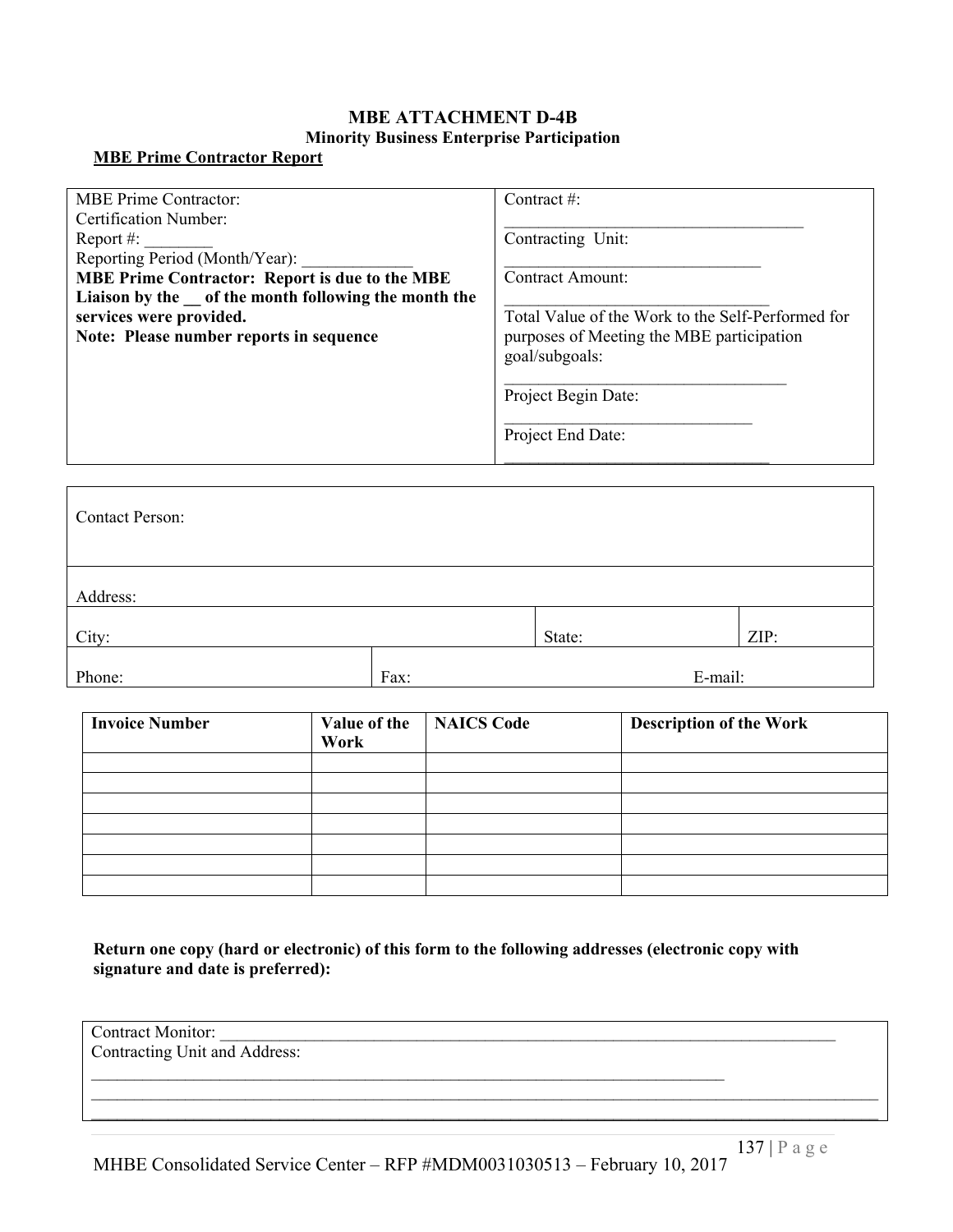# **Signature:\_\_\_\_\_\_\_\_\_\_\_\_\_\_\_\_\_\_\_\_\_\_\_\_\_\_\_\_\_\_\_\_\_\_\_\_\_\_\_\_\_\_\_\_\_\_\_\_**

Date: (Required)

 $\mathcal{L}_\mathcal{L} = \mathcal{L}_\mathcal{L} = \mathcal{L}_\mathcal{L} = \mathcal{L}_\mathcal{L} = \mathcal{L}_\mathcal{L} = \mathcal{L}_\mathcal{L} = \mathcal{L}_\mathcal{L} = \mathcal{L}_\mathcal{L} = \mathcal{L}_\mathcal{L} = \mathcal{L}_\mathcal{L} = \mathcal{L}_\mathcal{L} = \mathcal{L}_\mathcal{L} = \mathcal{L}_\mathcal{L} = \mathcal{L}_\mathcal{L} = \mathcal{L}_\mathcal{L} = \mathcal{L}_\mathcal{L} = \mathcal{L}_\mathcal{L}$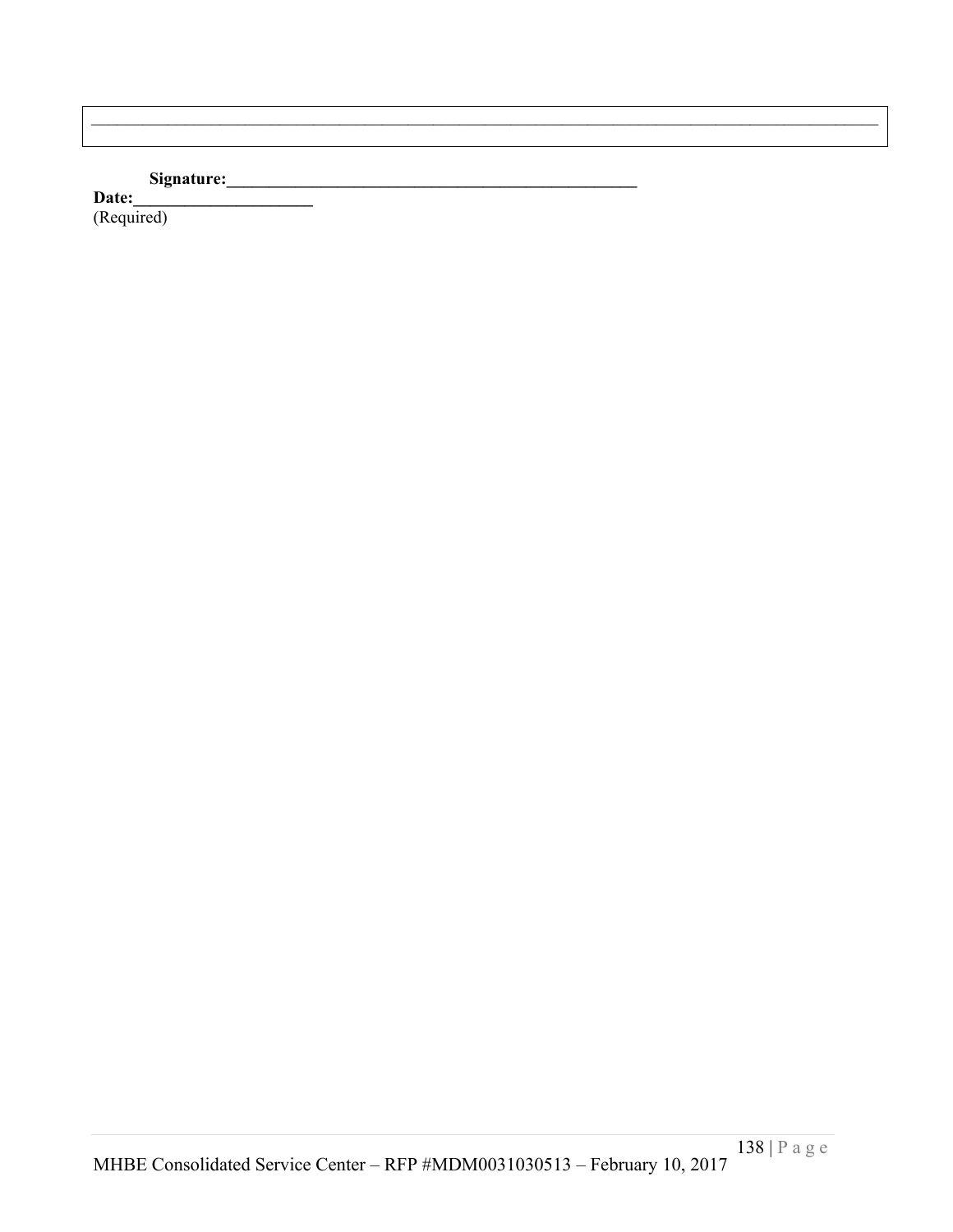#### **MBE ATTACHMENT D-5 Minority Business Enterprise Participation Subcontractor Paid/Unpaid MBE Invoice Report**

| Report#:                                                                                  | Contract #:                                         |
|-------------------------------------------------------------------------------------------|-----------------------------------------------------|
| Reporting Period (Month/Year):                                                            | Contracting Unit:<br><b>MBE</b> Subcontract Amount: |
| Report is due by the set of the month following the<br>month the services were performed. | Project Begin Date:                                 |
|                                                                                           | Project End Date:                                   |
|                                                                                           | Services Provided:                                  |

| <b>MBE Subcontractor Name:</b>                                                                                                                                     |                                    |                        |      |  |
|--------------------------------------------------------------------------------------------------------------------------------------------------------------------|------------------------------------|------------------------|------|--|
| MDOT Certification #:                                                                                                                                              |                                    |                        |      |  |
| <b>Contact Person:</b>                                                                                                                                             | E-mail:                            |                        |      |  |
| Address:                                                                                                                                                           |                                    |                        |      |  |
| City:                                                                                                                                                              |                                    | State:                 | ZIP: |  |
| Phone:                                                                                                                                                             | Fax:                               |                        |      |  |
| <b>Subcontractor Services Provided:</b>                                                                                                                            |                                    |                        |      |  |
| List dates and amounts of any unpaid invoices over<br>List all payments received from Prime Contractor<br>during reporting period indicated above.<br>30 days old. |                                    |                        |      |  |
| <b>Invoice Amt</b><br>Date<br>1.                                                                                                                                   | 1.                                 | <b>Invoice Amt</b>     | Date |  |
| 2.                                                                                                                                                                 | 2.                                 |                        |      |  |
| 3.                                                                                                                                                                 | 3.                                 |                        |      |  |
| <b>Total Dollars Paid: \$</b>                                                                                                                                      | <b>Total Dollars Unpaid:</b><br>\$ |                        |      |  |
| Prime Contractor:                                                                                                                                                  |                                    | <b>Contact Person:</b> |      |  |

**Return one copy (hard or electronic) of this form to the following addresses (electronic copy with signature and date is preferred):**

Contract Monitor: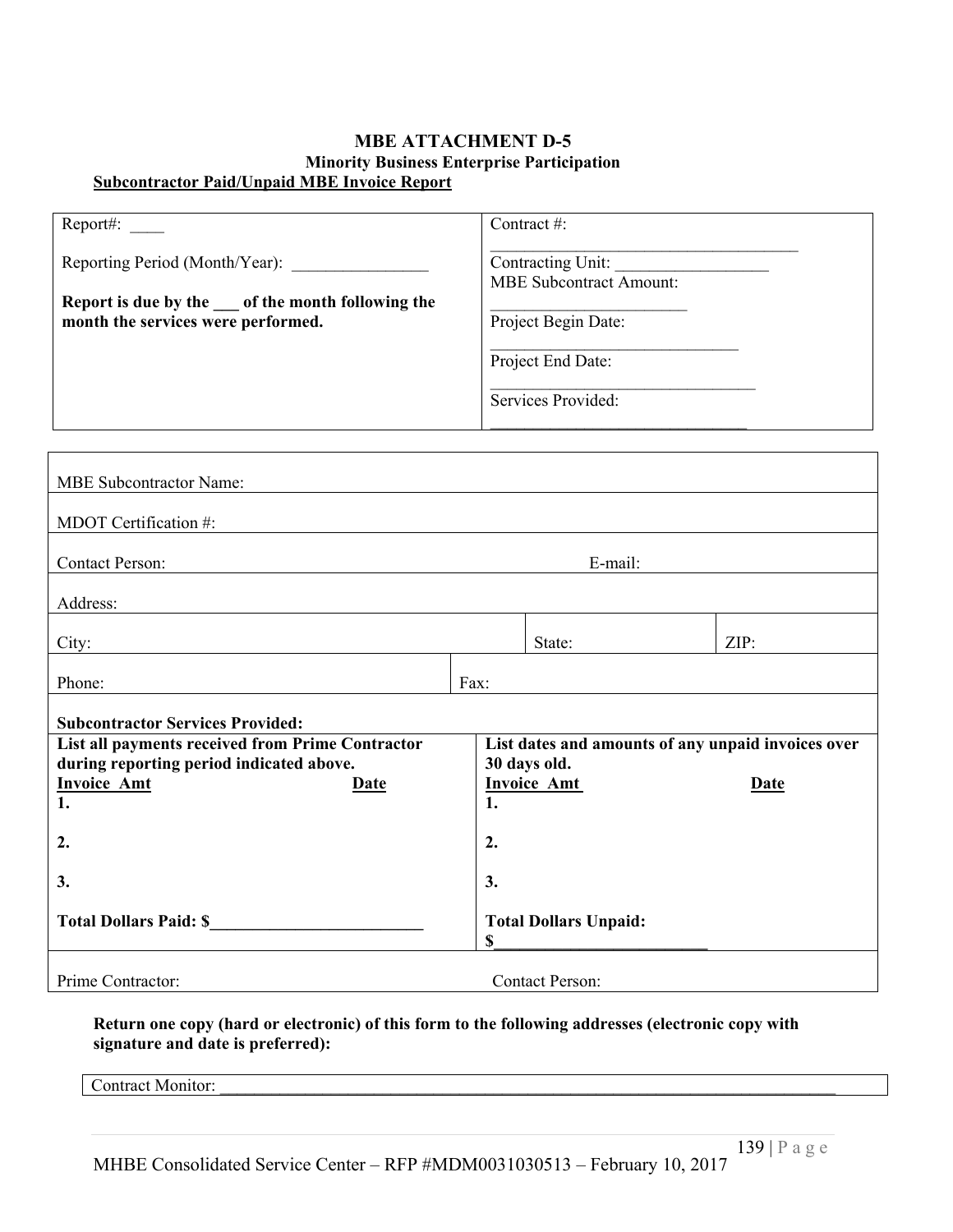#### Signature: <u> 1990 - Jan Barat, p</u>

Date: (Required)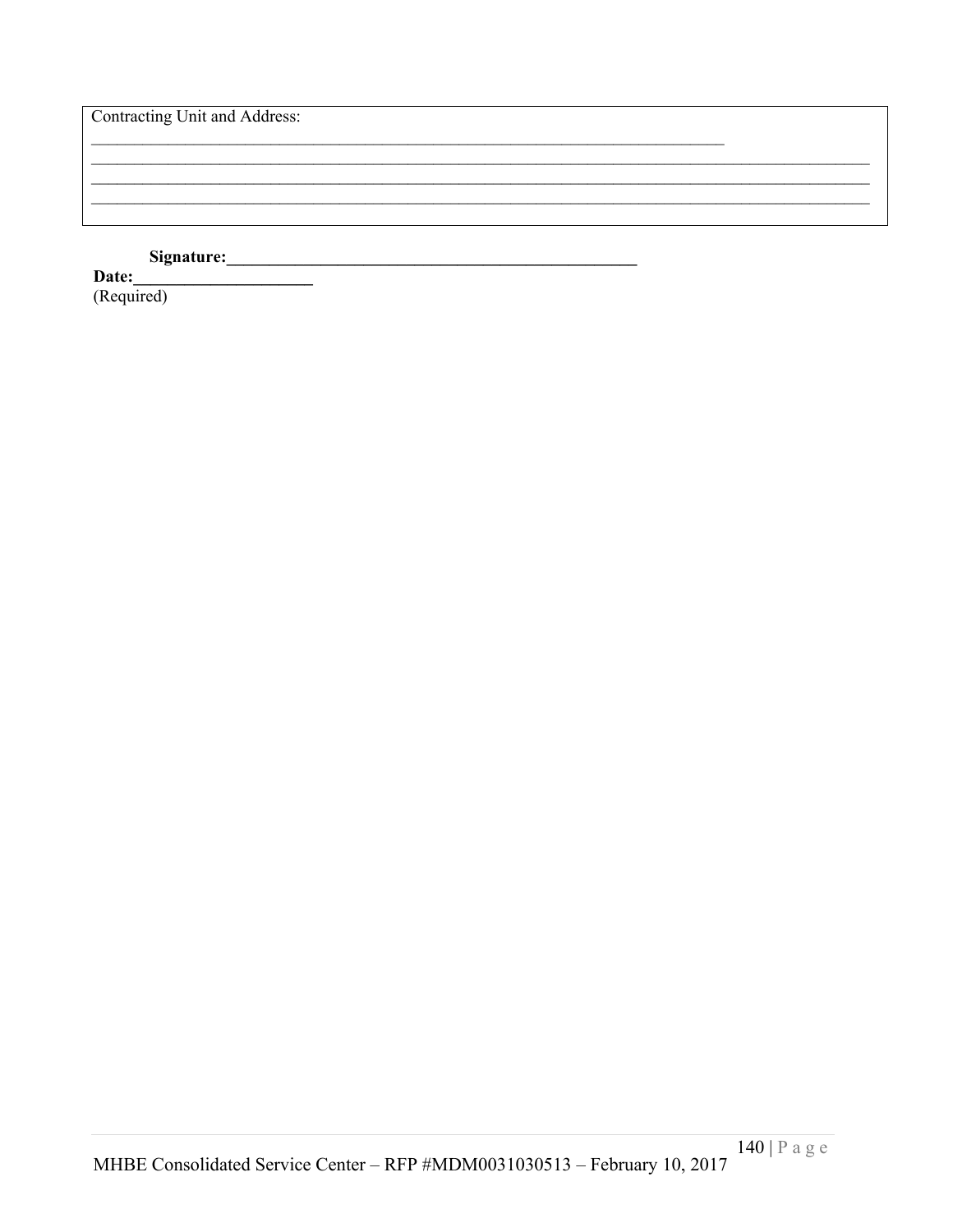# **ATTACHMENT E – PRE-PROPOSAL CONFERENCE RESPONSE FORM**

#### **Solicitation Number MDM0031030513 MHBE Consolidated Service Center**

A Pre-Proposal Conference will be held at 1:00 PM, on February 22<sup>nd</sup>, 2017, at 901 Elkridge Landing Road, Linthicum Heights, Maryland 21240, Second Floor Training Room. Please return this form by February  $13<sup>th</sup>$ ,  $2017$ , advising whether or not you plan to attend.

Return via e-mail or fax this form to the Procurement Officer:

Michelle Compton Maryland Health Benefit Exchange 750 East Pratt Street, 16<sup>th</sup> Floor Baltimore, MD 21202 Email: hix.procurement@maryland.gov

Please indicate:

Yes, the following representatives will be in attendance:

1.

2.

3.

No, we will not be in attendance.

Please specify whether any reasonable accommodations are requested (see RFP § 1.7 "Pre-Proposal Conference"):

 $\mathcal{L}_\mathcal{L} = \mathcal{L}_\mathcal{L} = \mathcal{L}_\mathcal{L} = \mathcal{L}_\mathcal{L} = \mathcal{L}_\mathcal{L} = \mathcal{L}_\mathcal{L} = \mathcal{L}_\mathcal{L} = \mathcal{L}_\mathcal{L} = \mathcal{L}_\mathcal{L} = \mathcal{L}_\mathcal{L} = \mathcal{L}_\mathcal{L} = \mathcal{L}_\mathcal{L} = \mathcal{L}_\mathcal{L} = \mathcal{L}_\mathcal{L} = \mathcal{L}_\mathcal{L} = \mathcal{L}_\mathcal{L} = \mathcal{L}_\mathcal{L}$ 

 $\mathcal{L}_\mathcal{L} = \{ \mathcal{L}_\mathcal{L} = \{ \mathcal{L}_\mathcal{L} = \{ \mathcal{L}_\mathcal{L} = \{ \mathcal{L}_\mathcal{L} = \{ \mathcal{L}_\mathcal{L} = \{ \mathcal{L}_\mathcal{L} = \{ \mathcal{L}_\mathcal{L} = \{ \mathcal{L}_\mathcal{L} = \{ \mathcal{L}_\mathcal{L} = \{ \mathcal{L}_\mathcal{L} = \{ \mathcal{L}_\mathcal{L} = \{ \mathcal{L}_\mathcal{L} = \{ \mathcal{L}_\mathcal{L} = \{ \mathcal{L}_\mathcal{$ 

Signature Title

Name of Firm (please print)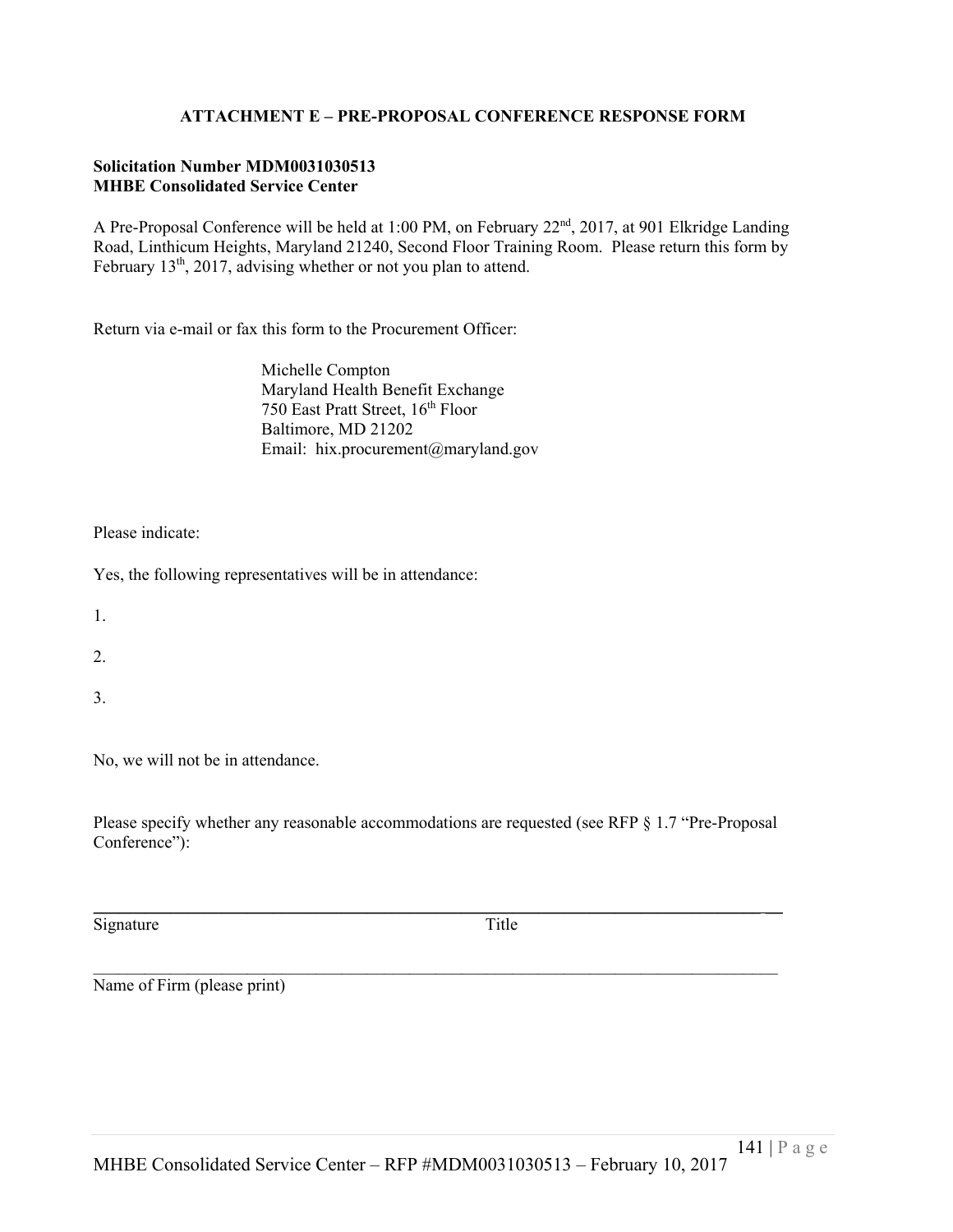# **ATTACHMENT F – FINANCIAL PROPOSAL INSTRUCTIONS**

Provided as a separate Excel Document

Submit as both an Excel and PDF format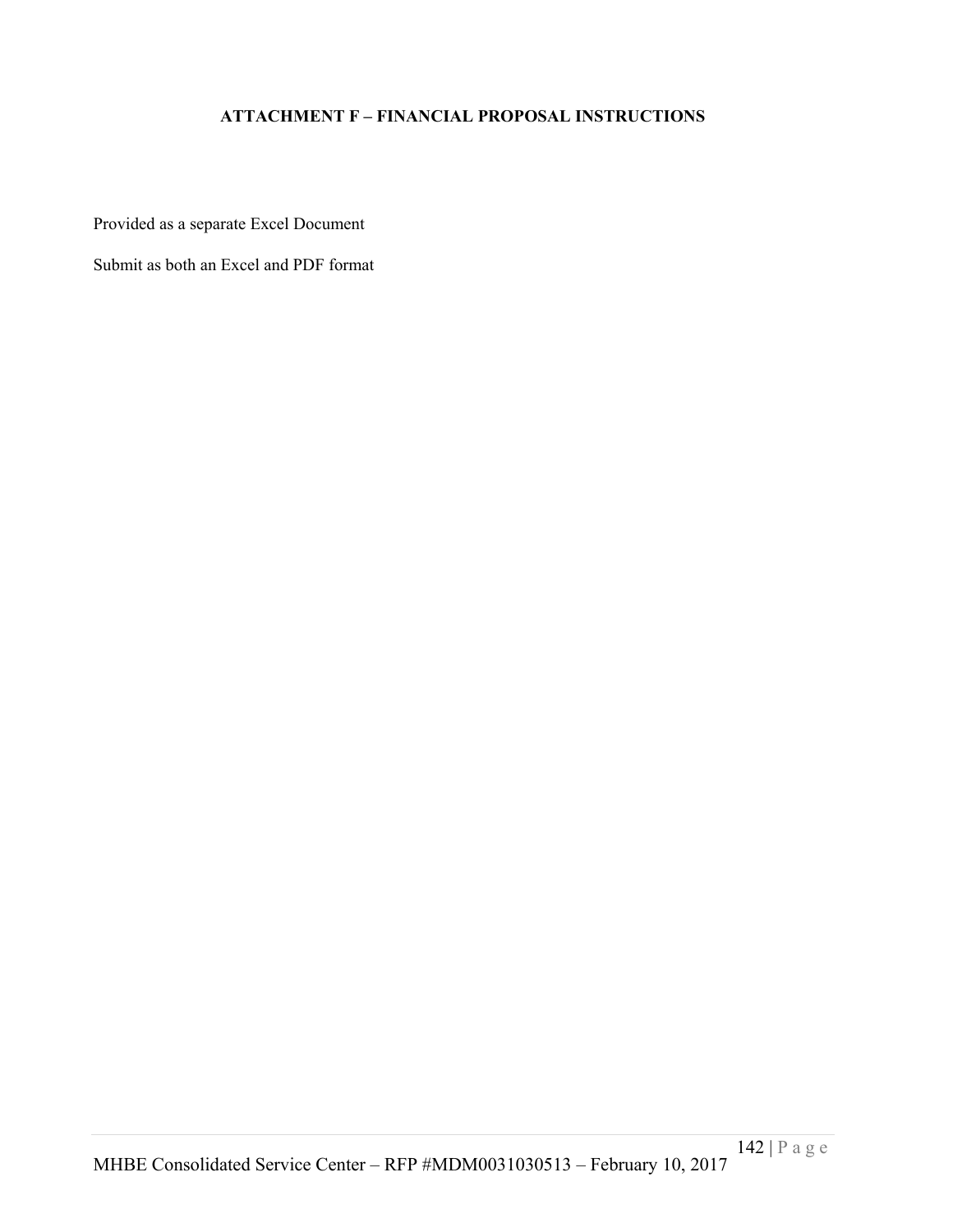# **ATTACHMENT F – FINANCIAL PROPOSAL FORM**

Provided as a separate Excel Document

Submit in both an Excel and PDF format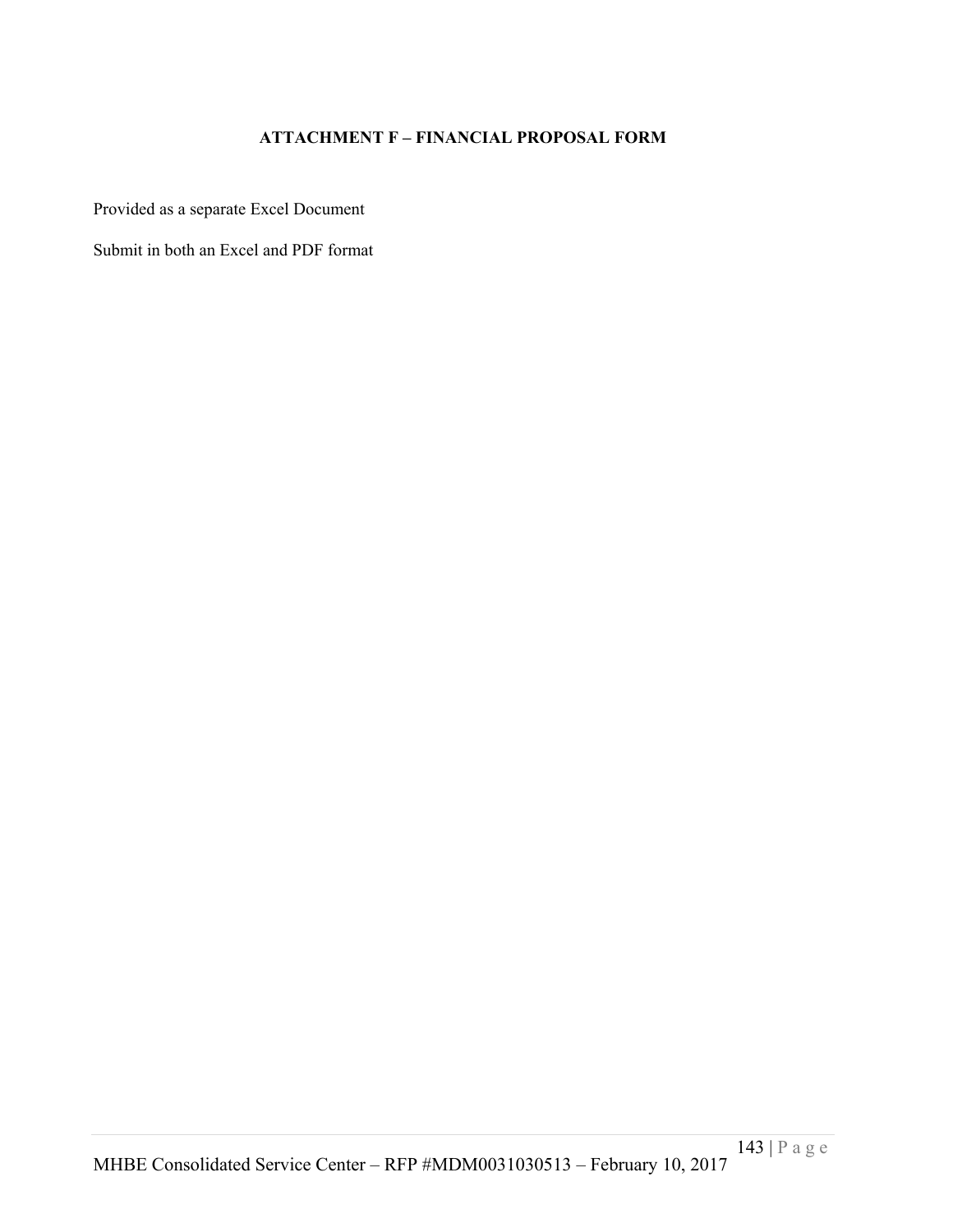# **ATTACHMENT G - FEDERAL FUNDS ATTACHMENT**

[Reference, among other provisions, 45 C.F.R. § 75.335]

In addition to other provisions required by the RFP and Contract related to the federal funds that may be included in any Contract to be awarded as a result of this RFP, the following provisions are applicable:

A. Contracts for more than the simplified acquisition threshold currently set at \$150,000, which is the inflation adjusted amount determined by the Civilian Agency Acquisition Council and the Defense Acquisition Regulations Council (Councils) as authorized by 41 U.S.C. 1908, must address administrative, contractual, or legal remedies in instances where contractors violate or breach contract terms, and provide for such sanctions and penalties as appropriate.

B. All contracts in excess of \$10,000 must address termination for cause and for convenience by the non-Federal entity including the manner by which it will be effected and the basis for settlement.

C. Debarment and Suspension (Executive Orders 12549 and 12689) (see 2 CFR 180.220 and 45 CFR 75.212) A party listed on the government-wide exclusions in the System for Award Management (SAM), in accordance with the OMB guidelines at 2 CFR part 180 that implement Executive Orders 12549 (3 CFR part 1986 Comp., p. 189) and 12689 (3 CFR part 1989 Comp., p. 235), "Debarment and Suspension" is not eligible for award under this RFP. SAM Exclusions contains the names of parties debarred, suspended, or otherwise excluded by agencies, as well as parties declared ineligible under statutory or regulatory authority other than Executive Order 12549. Any Contractor awarded a Contract as a result of this RFP is responsible for ensuring that any party with which it subcontracts is not debarred or suspended and is in full compliance with the executive orders and federal regulations cited in this paragraph.

D. Byrd Anti-Lobbying Amendment (31 U.S.C. 1352)—Contractors that apply or bid for an award exceeding \$100,000 must file the required attached certification. Each tier (including the Contractor and any subcontractor(s)) certifies to the tier above that it will not and has not used federal appropriated funds to pay any person or organization for influencing or attempting to influence an officer or employee of any agency, a member of Congress, officer or employee of Congress, or an employee of a member of Congress in connection with obtaining any federal contract, grant or any other award covered by 31 U.S.C. 1352. Each tier must also disclose any lobbying with non-federal funds that takes place in connection with obtaining any Federal award. Such disclosures are forwarded from tier to tier up to the non-federal awardee (which, in this case, is the State of Maryland).

 1. *Form and rule*: All prospective and present contractors and subcontractors (this includes all levels of funding) who receive more than \$100,000 in federal funds must submit the attached form "Certification Against Lobbying." It assures, generally, that contractors and subcontractors receiving federal funds will not lobby federal entities with federal funds, and that, as is required, they will disclose other lobbying on form SF-111.

 2. *Form and instructions*: "Form LLL, Disclosure of Lobbying Activities" must be submitted by those receiving more than \$100,000 in federal funds, to disclose any lobbying of federal entities (a) with profits from federal contracts or (b) funded with nonfederal funds.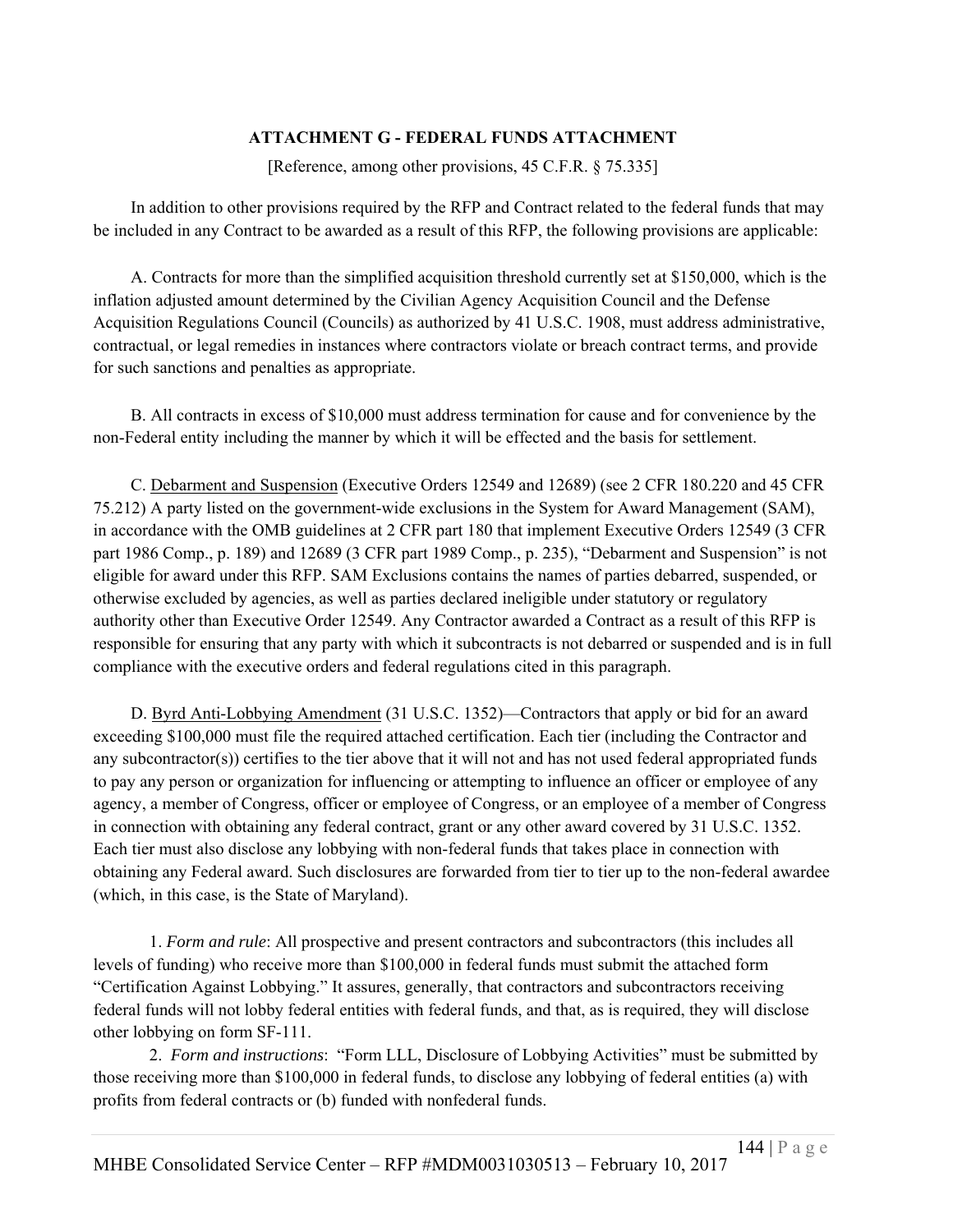E. Section 504 of the Rehabilitation Act of 1973. Any Contractor awarded a Contract as a result of this RFP certifies that it will comply with Section 504 of the Rehabilitation Act of 1973, as amended (29 U.S.C. § 791 *et seq.*), and all regulations promulgated thereunder. Section 504 prohibits discrimination on the basis of handicap in all federally assisted programs and activities. It requires the analysis and making of any changes needed in three general areas of operation— programs, activities, and facilities and employment. It states, among other things, that: *Grantees that provide health ... services should undertake tasks such as ensuring emergency treatment for the hearing impaired and making certain that persons with impaired sensory or speaking skills are not denied effective notice with regard to benefits, services, and waivers of rights or consents to treatments*.

F. Age Discrimination Act of 1975. Any Contractor awarded a Contract as a result of this RFP certifies that it shall not discriminate on the basis of Age, according to the requirements of the Age Discrimination Act of 1975.

G. Title VI of the Civil Rights Act of 1964. Any Contractor awarded a Contract are a result of this RFP certifies that it shall comply with Title VI of the Civil Rights Act of 1964 and shall not discriminate in participation by race, color, or national origin.

H. Section 1557 of the ACA. Any Contractor awarded a Contract as a result of this RFP certifies that it shall comply with Section 1557 of the Affordable Care Act (42 U.S.C. § 18116) and any regulations promulgated thereunder. Section 1557 prohibits discrimination on the basis of race, color, national origin, sex, age, or disability in certain health programs or activities. Section 1557 further provides that, except as provided in Title I or the Patient Protection and Affordable Care Act (as amended, the ACA), an individual shall not, on the grounds prohibited under Title VI of the Civil Rights Act of 1964, Title IX of the Education Amendments of 1972, the Age Discrimination Act of 1975, or Section 504 of the Rehabilitation Act of 1973, be excluded from participation in, be denied the benefits of, or be subjected to discrimination under any health program or activity, any part of which is receiving federal financial assistance or any program or activity that is administered by any entity (such as MHBE) established under Title I of the ACA.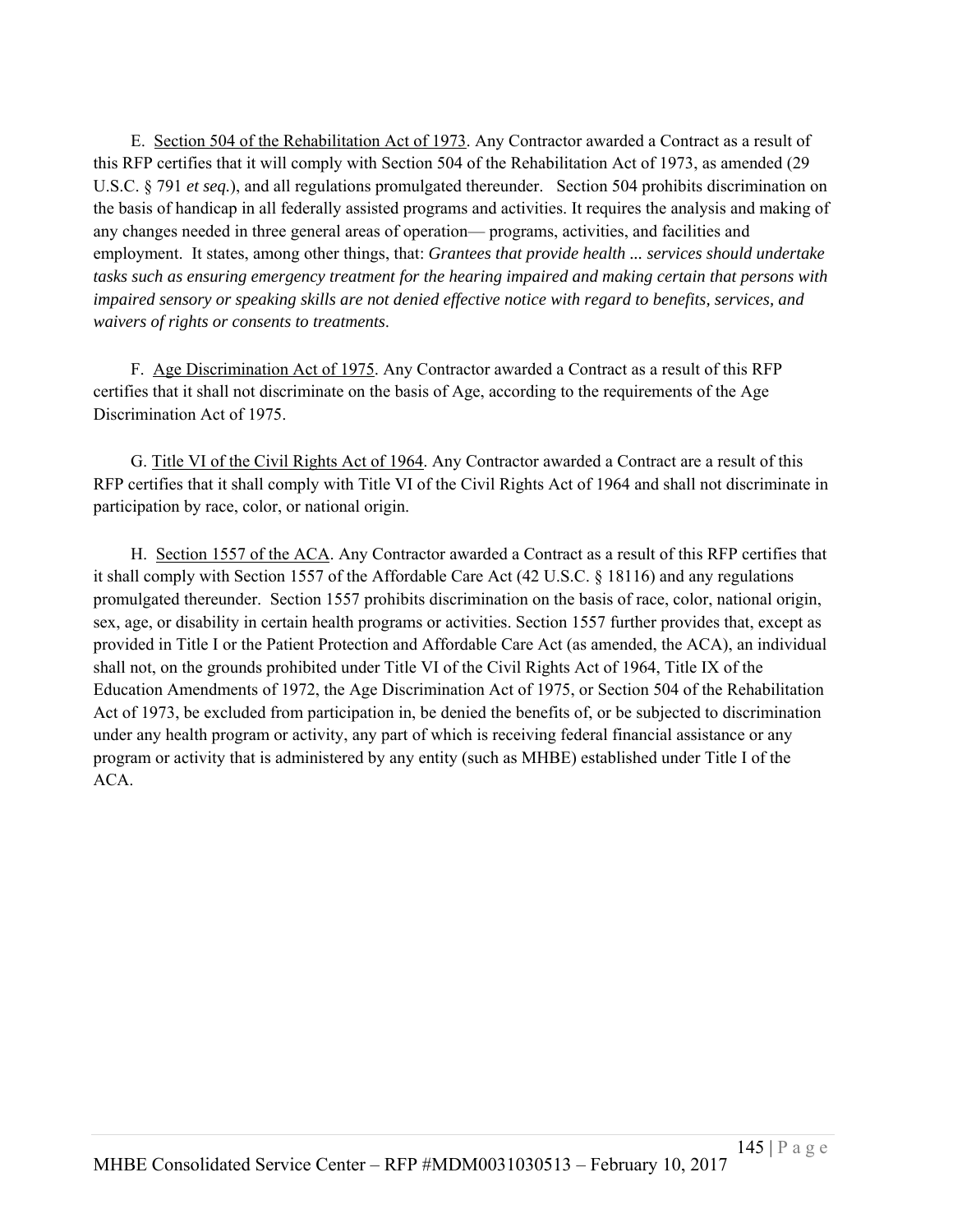# **ATTACHMENT G-1 – CERTIFICATION AGAINST LOBBYING**

U.S. Department of Health and Human Services CERTIFICATION REGARDING LOBBYING Certification for Contracts, Grants, Loans, and Cooperative Agreements

The undersigned certifies, to the best of his or her knowledge and belief, that:

(1) No Federal appropriated funds have been paid or will be paid, by or on behalf of the undersigned, to any person for influencing or attempting to influence an officer or employee of any agency, a Member of Congress, an officer or employee of Congress, or an employee of a Member of Congress in connection with the awarding of any Federal contract, the making of any Federal grant, the making of any Federal loan, the entering into of any cooperative agreement, and the extension, continuation, renewal, amendment, or modification of any Federal contract, grant, loan, or cooperative agreement.

 (2) If any funds other than Federal appropriated funds have been paid or will be paid to any person for influencing or attempting to influence an officer or employee of any agency, a Member of Congress, an officer or employee of Congress, or an employee of a Member of Congress in connection with this Federal contract, grant, loan, or cooperative agreement, the undersigned shall complete and submit Standard Form-LLL, "Disclosure Form to Report Lobbying," in accordance with its instructions.

(3) The undersigned shall require that the language of this certification be included in the award documents for all sub-awards at all tiers (including subcontracts, sub-grants, and contracts under grants, loans, and cooperative agreements) and that all sub-recipients shall certify and disclose accordingly.

This certification is a material representation of fact upon which reliance was placed when this transaction was made or entered into. Submission of this certification is a prerequisite for making or entering into this transaction imposed by Section 1352, title 31, U.S. Code. Any person who fails to file the required certification shall be subject to a civil penalty of not less than \$10,000 and not more than \$100,000 for each such failure.

| Award No.                                                   | <b>Organizational Entry</b>       |
|-------------------------------------------------------------|-----------------------------------|
| Name and Title of Official Signing for Organizational Entry | Telephone No. Of Signing Official |
| Signature of Above Official                                 | Date Signed                       |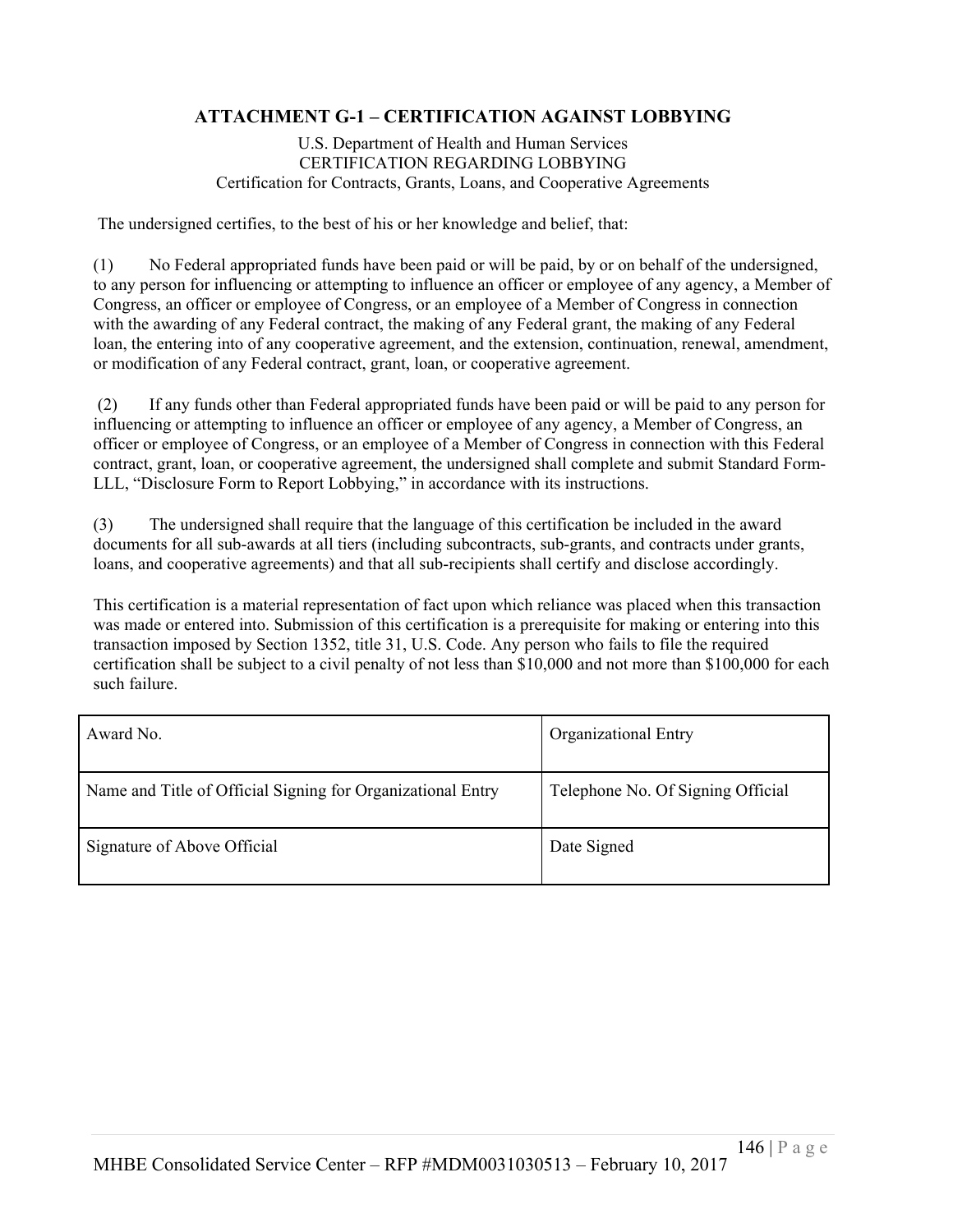# **ATTACHMENT G-2**

## DISCLOSURE OF LOBBYING ACTIVITIES

Complete this form to disclose lobbying activities pursuant to 31 U.S.C. 1352

| 1. Type of Federal<br><b>Action:</b><br>a. Contract<br>b. Grant<br>c. Cooperative<br>Agreement<br>d. Loan<br>e. Loan<br>guarantee<br>f. Loan insurance |                                       | 2. Status of Federal Action:<br>a. Bid/offer/application<br>b. Initial award<br>c. Post-award       | 3. Report Type:<br>a. Initial filing<br>b. Material change<br>For Material Change Only:<br>Year quarter<br>Date of last report |
|--------------------------------------------------------------------------------------------------------------------------------------------------------|---------------------------------------|-----------------------------------------------------------------------------------------------------|--------------------------------------------------------------------------------------------------------------------------------|
| 4. Name and Address of Reporting Entity:                                                                                                               |                                       |                                                                                                     | 5. If Reporting Entity in No. 4 is a Subawardee, Enter Name and<br><b>Address of Prime:</b>                                    |
| □ Prime □ Subawardee Tier ______, if<br>known:<br>Congressional District, if known:                                                                    |                                       |                                                                                                     | Congressional District, if known:                                                                                              |
| 6. Federal Department/Agency:                                                                                                                          |                                       |                                                                                                     | 7. Federal Program Name/Description:                                                                                           |
|                                                                                                                                                        |                                       | CFDA Number, if applicable:                                                                         |                                                                                                                                |
| 8. Federal Action Number, if known:                                                                                                                    |                                       | 9. Award Amount, if known:<br>\$                                                                    |                                                                                                                                |
| 10. a. Name and Address of Lobbying<br>Registrant<br>(if individual, last name, first name, MI):                                                       |                                       |                                                                                                     | b. Individuals Performing Services (including address if different from<br>No. 10a) (last name, first name, MI):               |
| 11. Amount of Payment (check all that<br>apply)<br>\$ □ actual □ planned                                                                               |                                       | 13. Type of Payment (check all that apply)<br>$\Box$ a. retainer<br>$\Box$ b. one-time              |                                                                                                                                |
| 12. Form of Payment (check all that apply)<br>$\Box$ a. cash                                                                                           | $\Box$ b. in-kind, specify:<br>nature | $\Box$ c. commission<br>$\Box$ d. contingent fee<br>$\Box$ e. deferred<br>$\Box$ f. other; specify: |                                                                                                                                |
| value:                                                                                                                                                 |                                       |                                                                                                     |                                                                                                                                |

**14. Brief Description of Services Performed or to be Performed and Date(s) of Service, including officer(s), employee(s), or Member(s) contacted, for Payment Indicated in Item 11:**

(attach Continuation Sheet(s) SF-LLLA, if necessary)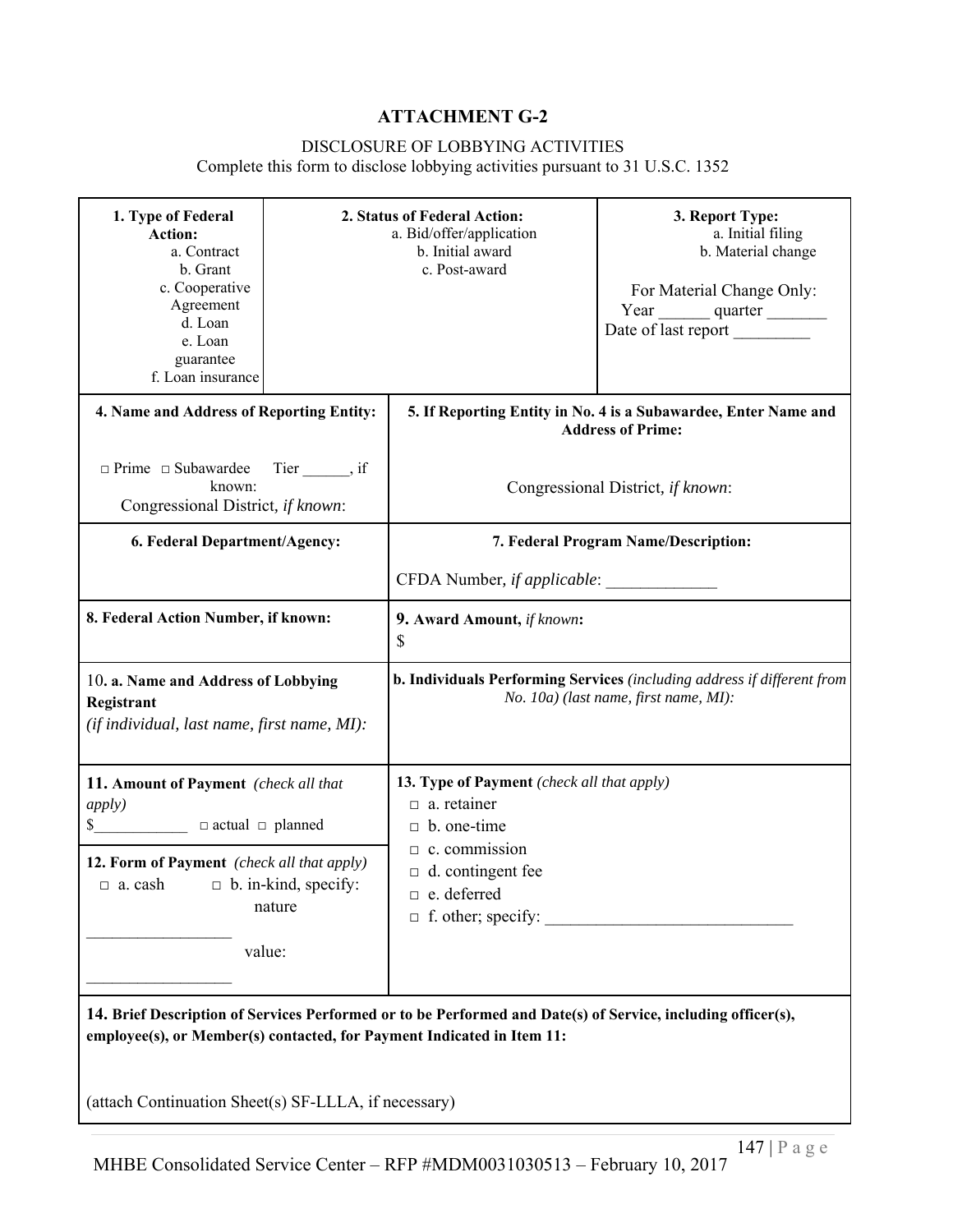| 15. Continuation Sheet(s) SF-LLLA attached:                                                                                                                                                                                                                                                                                                                                                                                                                                                                                                                                                            |                                     |  | $\Box$ Yes | $\Box$ No                                                          |
|--------------------------------------------------------------------------------------------------------------------------------------------------------------------------------------------------------------------------------------------------------------------------------------------------------------------------------------------------------------------------------------------------------------------------------------------------------------------------------------------------------------------------------------------------------------------------------------------------------|-------------------------------------|--|------------|--------------------------------------------------------------------|
| 16. Information requested through this<br>form is authorized by title 31 U.S.C.<br>Section 1352. This disclosure of lobbying<br>activities is a material representation of<br>fact upon which reliance was placed by<br>the tier above when this transaction was<br>made or entered into. This disclosure is<br>required pursuant to 31 U.S.C. 1352. This<br>information will be available for public<br>inspection. Any person who fails to file<br>the required disclosure shall be subject to<br>a civil penalty of not less than \$10,000 and<br>not more than \$100,000 for each such<br>failure. | Signature:<br>Print Name:<br>Title: |  |            |                                                                    |
| <b>Federal Use Only</b>                                                                                                                                                                                                                                                                                                                                                                                                                                                                                                                                                                                |                                     |  |            | Authorized for Local Reproduction<br>Standard Form LLL (Rev. 7-97) |
|                                                                                                                                                                                                                                                                                                                                                                                                                                                                                                                                                                                                        |                                     |  |            |                                                                    |

# INSTRUCTIONS FOR COMPLETION OF SF-LLL, DISCLOSURE OF LOBBYING ACTIVITIES

This disclosure form shall be completed by the reporting entity, whether sub-awardee or prime Federal recipient, at the initiation or receipt of a covered Federal action, or a material change to a previous filing, pursuant to title 31 U.S.C. Section 1352. The filing of a form is required for each payment or agreement to make payment to any lobbying entity for influencing or attempting to influence an officer or employee of any agency, a Member of Congress, an officer or employee of Congress, or an employee of a Member of Congress in connection with a covered Federal action. Complete all items that apply for both the initial filing and material change report. Refer to the implementing guidance published by the Office of Management and Budget for additional information.

1. Identify the type of covered Federal action for which lobbying activity is and/or has been secured to influence the outcome of a covered Federal action.

2. Identify the status of the covered Federal action.

3. Identify the appropriate classification of this report. If this is a follow-up report caused by a material change to the information previously reported, enter the year and quarter in which the change occurred. Enter the date of the last previously submitted report by this reporting entity for this covered Federal action.

4. Enter the full name, address, city, State and zip code of the reporting entity. Include Congressional District, if known. Check the appropriate classification of the reporting entity that designates if it is, or expects to be, a prime or sub-award recipient. Identify the tier of the sub-awardee, e.g., the first subawardee of the prime is the 1st tier. Sub-awards include but are not limited to subcontracts, sub-grants and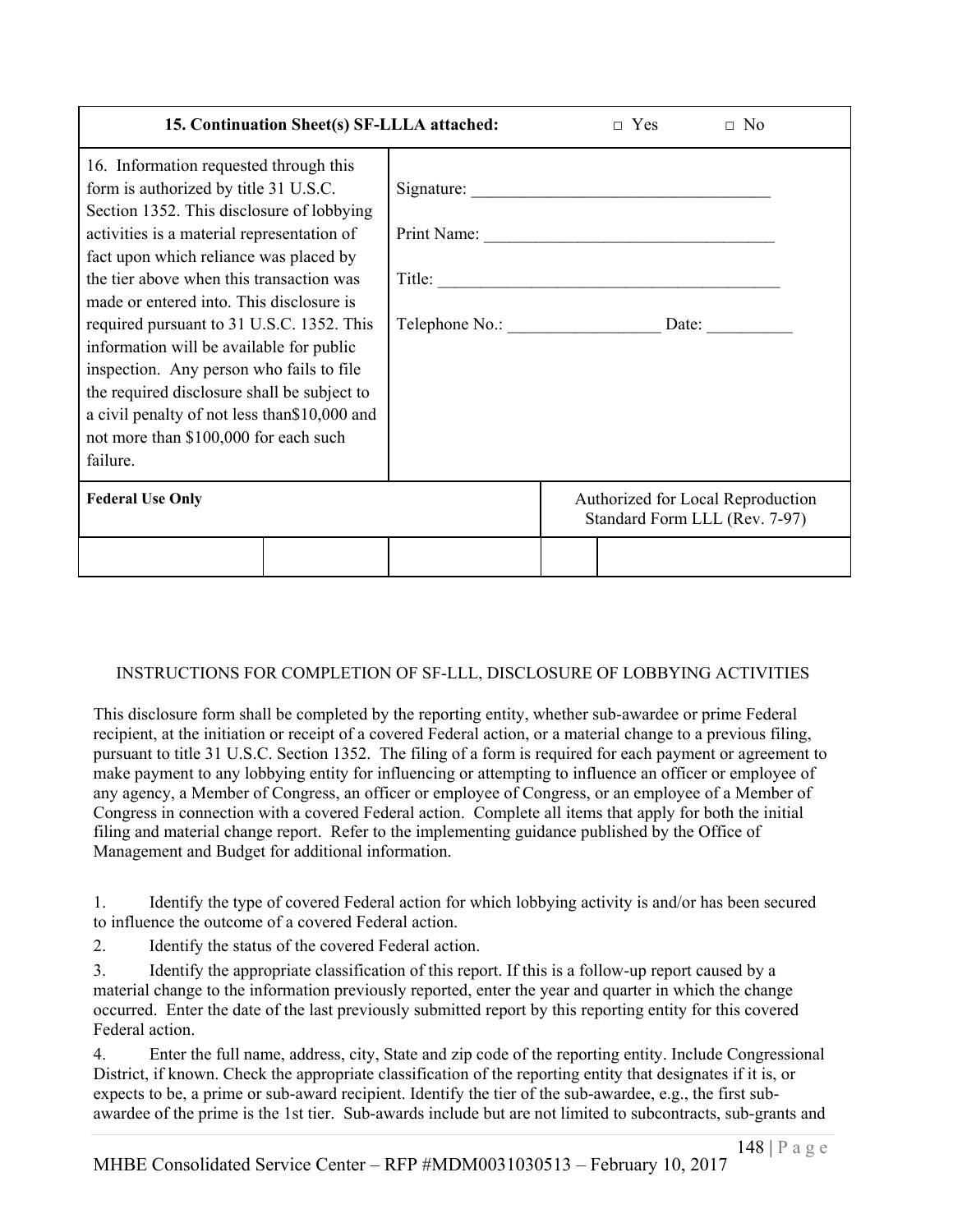contract awards under grants.

5. If the organization filing the report in item 4 checks "Sub-awardee," then enter the full name, address, city, State and zip code of the prime Federal recipient. Include Congressional District, if known.

6. Enter the name of the Federal agency making the award or loan commitment. Include at least one organizational level below agency name, if known. For example, Department of Transportation, United States Coast Guard.

7. Enter the Federal program name or description for the covered Federal action (item 1). If known, enter the full Catalog of Federal Domestic Assistance (CFDA) number for grants, cooperative agreements, loans, and loan commitments.

8. Enter the most appropriate Federal identifying number available for the Federal action identified in item 1 (e.g., Request for Proposal (RFP) number; Invitation for Bid (IFB) number; grant announcement number; the contract, grant, or loan award number; the application/proposal control number assigned by the Federal agency). Include prefixes, e.g., "RFP-DE-90-001."

9. For a covered Federal action where there has been an award or loan commitment by the Federal agency, enter the Federal amount of the award/loan commitment for the prime entity identified in item 4 or 5.

10. (a) Enter the full name, address, city, State and zip code of the lobbying registrant under the Lobbying Disclosure Act of 1995 engaged by the reporting entity identified in item 4 to influence the covered Federal action.

10. (b) Enter the full names of the individual(s) performing services, and include full address if different from 10 (a). Enter Last Name, First Name, and Middle Initial (MI).

11. The certifying official shall sign and date the form and print his/her name, title, and telephone number.

According to the Paperwork Reduction Act, as amended, no persons are required to respond to a collection of information unless it displays a valid OMB Control Number. The valid OMB control number for this information collection is OMB No. 0348-0046. Public reporting burden for this collection of information is estimated to average 10 minutes per response, including time for reviewing instructions, searching existing data sources, gathering and maintaining the data needed, and completing and reviewing the collection of information. Send comments regarding the burden estimate or any other aspect of this collection of information, including suggestions for reducing this burden, to the Office of Management and Budget, Paperwork Reduction Project (0348-0046), Washington, DC 20503.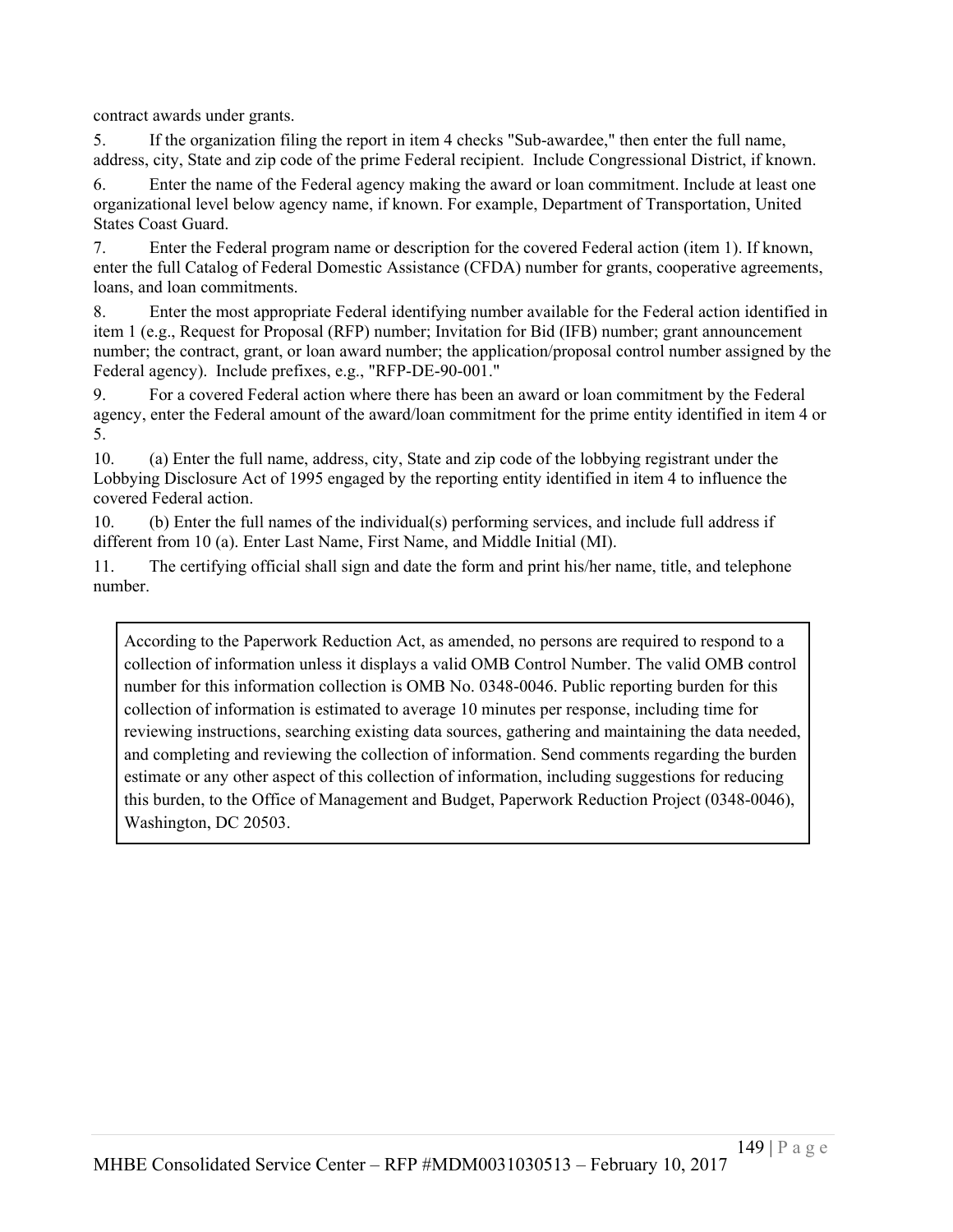# **ATTACHMENT H– CONFLICT OF INTEREST AFFIDAVIT AND DISCLOSURE**

#### **Reference COMAR 21.05.08.08, Incorporated Herein**

A. "Conflict of interest" means that because of other activities or relationships with other persons, a person is unable or potentially unable to render impartial assistance or advice to the State, or the person's objectivity in performing the contract work is or might be otherwise impaired, or a person has an unfair competitive advantage.

B. "Person" has the meaning stated in COMAR 21.01.02.01B(64) and includes a Bidder/Offeror, Contractor, consultant, or Subcontractor or sub-consultant at any tier, and also includes an employee or agent of any of them if the employee or agent has or will have the authority to control or supervise all or a portion of the work for which a Bid/Proposal is made.

C. The Bidder/Offeror warrants that, except as disclosed in §D, below, there are no relevant facts or circumstances now giving rise or which could, in the future, give rise to a conflict of interest.

D. The following facts or circumstances give rise or could in the future give rise to a conflict of interest (explain in detail—attach additional sheets if necessary):

E. The Bidder/Offeror agrees that if an actual or potential conflict of interest arises after the date of this affidavit, the Bidder/Offeror shall immediately make a full disclosure in writing to the Procurement Officer of all relevant facts and circumstances. This disclosure shall include a description of actions which the Bidder/Offeror has taken and proposes to take to avoid, mitigate, or neutralize the actual or potential conflict of interest. If the contract has been awarded and performance of the contract has begun, the Contractor shall continue performance until notified by the Procurement Officer of any contrary action to be taken.

I DO SOLEMNLY DECLARE AND AFFIRM UNDER THE PENALTIES OF PERJURY THAT THE CONTENTS OF THIS AFFIDAVIT ARE TRUE AND CORRECT TO THE BEST OF MY KNOWLEDGE, INFORMATION, AND BELIEF.

Date:  $\qquad \qquad \text{By:}$ 

(Authorized Representative and Affiant)

#### **SUBMIT THIS AFFIDAVIT WITH BID/PROPOSAL**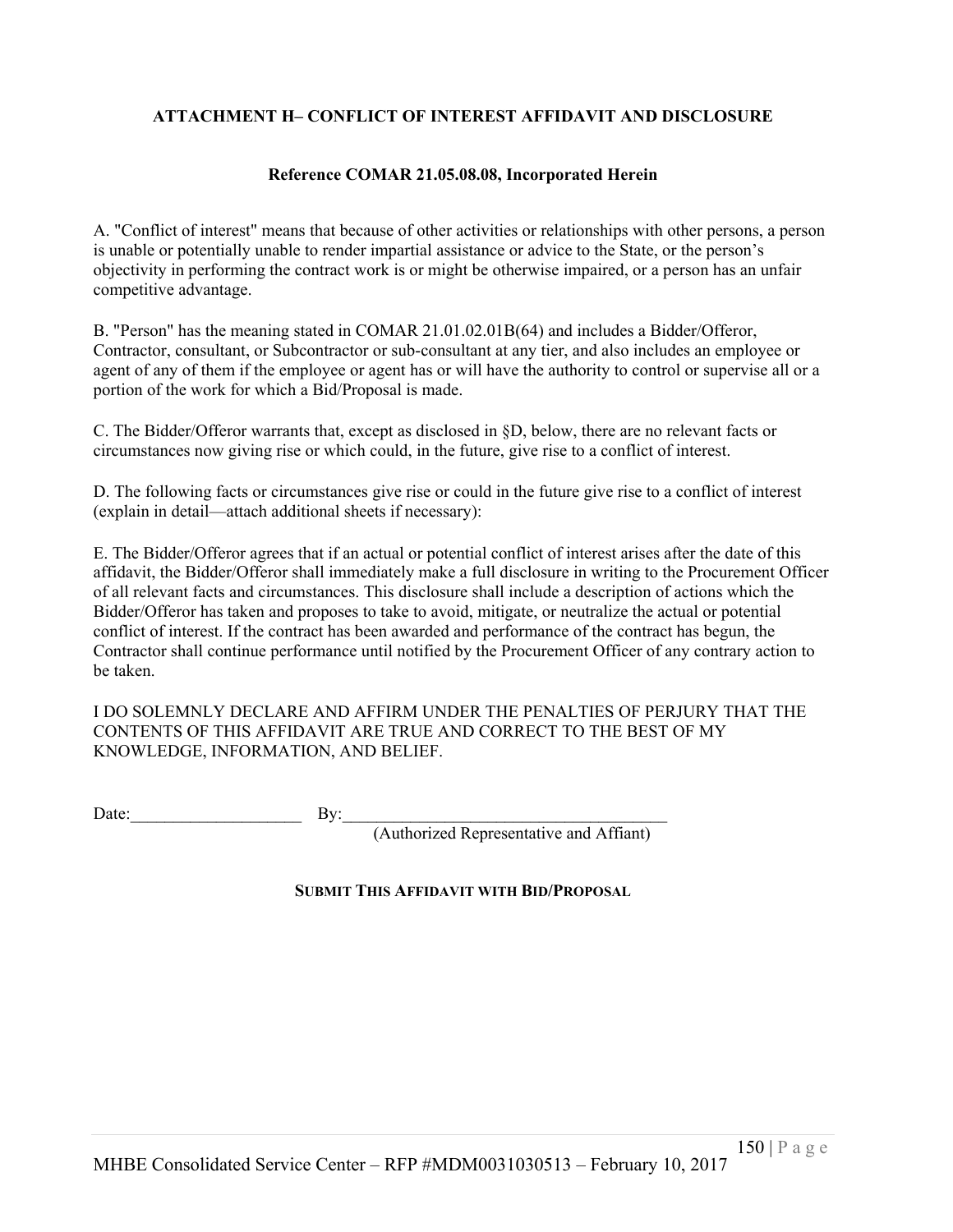## **ATTACHMENT I – NON-DISCLOSURE AGREEMENT**

THIS NON-DISCLOSURE AGREEMENT ("Agreement") is made by and between the Maryland Health Benefit Exchange ("MHBE") , and \_\_\_\_\_\_\_\_\_\_\_\_\_\_\_\_\_\_\_\_\_\_\_\_\_\_\_\_\_\_\_\_\_\_\_\_\_\_\_\_\_\_\_\_\_ ( the "Contractor").

## **RECITALS**

WHEREAS, the Contractor has been awarded a contract (the "Contract") following the solicitation for Systems Operations Support for the HBX, Solicitation #MDM0031023850 (the "RFP"); and

**WHEREAS**, in order for the Contractor to perform the work required under the Contract, it will be necessary for the State at times to provide the Contractor and the Contractor's employees, agents, and Subcontractors (collectively the "Contractor's Personnel") with access to certain information the State deems confidential information (the "Confidential Information").

**NOW, THEREFORE**, in consideration of being given access to the Confidential Information in connection with the solicitation and the Contract, and for other good and valuable consideration, the receipt and sufficiency of which the parties acknowledge, the parties do hereby agree as follows:

- 1. Regardless of the form, format, or media on or in which the Confidential Information is provided and regardless of whether any such Confidential Information is marked as such, Confidential Information means (1) any and all information provided by or made available by the State to the Contractor in connection with the Contract and (2) any and all Personally Identifiable Information (PII) (including but not limited to personal information as defined in Md. Ann. Code, State Govt. §10-1301), PII protected under 45 C.F.R. § 155.260 and Protected Health Information (PHI) that is provided by a person or entity to the Contractor in connection with this Contract. Confidential Information includes, by way of example only, information that the Contractor views, takes notes from, copies (if the State agrees in writing to permit copying), possesses or is otherwise provided access to and use of by the State in relation to the Contract.
- 2. Contractor shall not, without the MHBE's prior written consent, copy, disclose, publish, release, transfer, disseminate, use, or allow access for any purpose or in any form, any Confidential Information except for the sole and exclusive purpose of performing under the Contract. Contractor shall limit access to the Confidential Information to the Contractor's Personnel who have a demonstrable need to know such Confidential Information in order to perform under the Contract and who have agreed in writing to be bound by the disclosure and use limitations pertaining to the Confidential Information. The names of the Contractor's Personnel are attached hereto and made a part hereof as ATTACHMENT I-1. Contractor shall update ATTACHMENT I-1 by adding additional names (whether Contractor's personnel or a subcontractor's personnel) as needed, from time to time.
- 3. If the Contractor intends to disseminate any portion of the Confidential Information to non-employee agents who are assisting in the Contractor's performance of the Contract or who will otherwise have a role in performing any aspect of the Contract, the Contractor shall first obtain the written consent of the State to any such dissemination. The State may grant, deny, or condition any such consent, as it may deem appropriate in its sole and absolute subjective discretion.
- 4. Contractor hereby agrees to hold the Confidential Information in trust and in strictest confidence, to adopt or establish operating procedures and physical security measures, and to take all other measures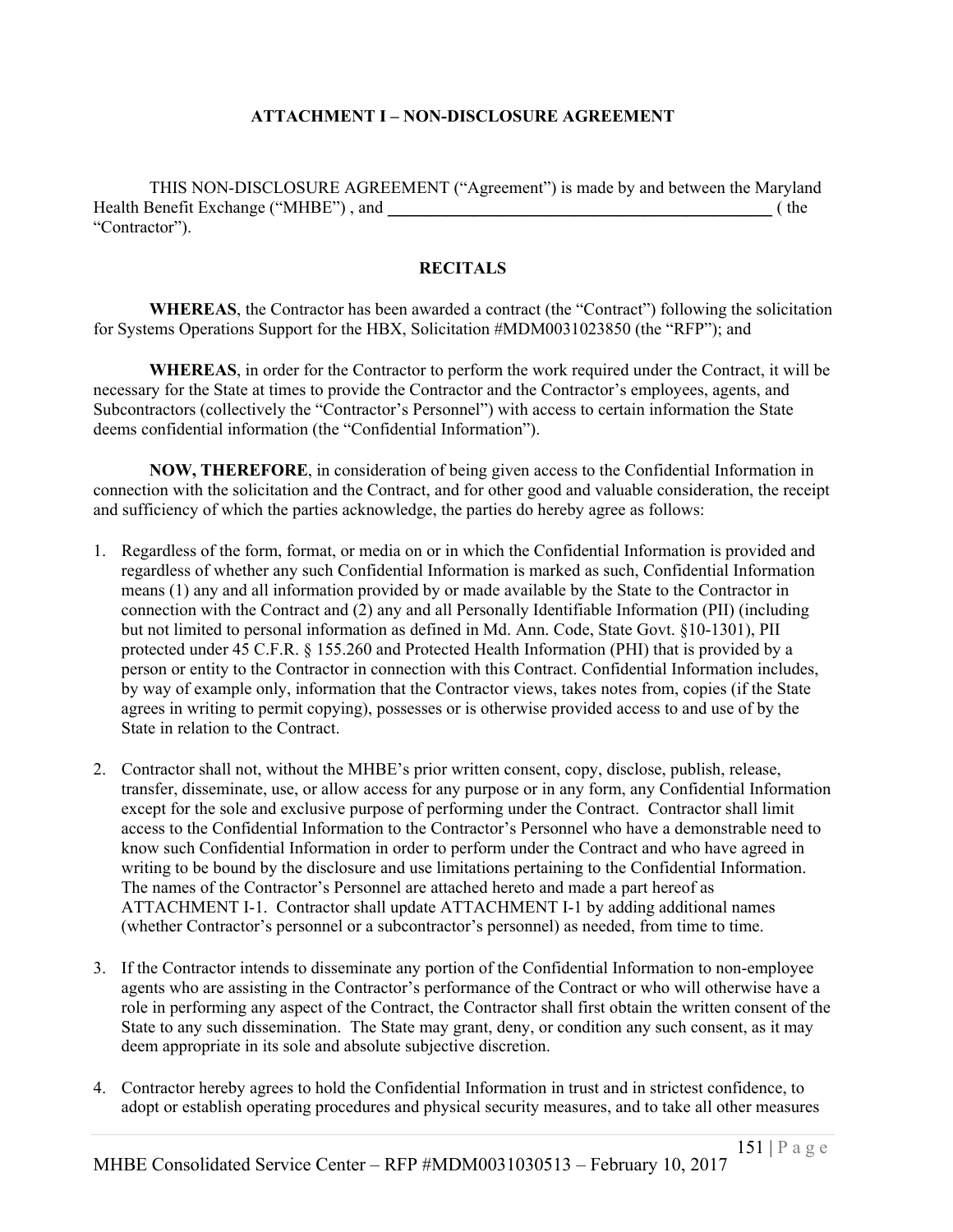necessary to protect the Confidential Information from inadvertent release or disclosure to unauthorized third parties and to prevent all or any portion of the Confidential Information from falling into the public domain or into the possession of persons not bound to maintain the confidentiality of the Confidential Information, including those set forth in the Non-Exchange Entity Agreement between the Parties pursuant to the above RFP (the "Non-Exchange Entity Agreement"). For the avoidance of doubt, should any provisions of this Non-Disclosure Agreement conflict with those in the Non-Exchange Entity Agreement, the provisions of the Non-Exchange Entity Agreement shall control.

- 5. Contractor shall promptly advise the MHBE if it learns of any unauthorized use, misappropriation, or disclosure of the Confidential Information by any of the Contractor's Personnel or the Contractor's former Personnel. Contractor shall, at its own expense, cooperate with the State in seeking injunctive or other equitable relief against any such person(s). Should the Confidential Information constitute PII, as that term is defined in the Non-Exchange Entity Agreement, Contractor shall follow the procedures set forth therein for notifying the MHBE. Should the Confidential Information be other than PII, the Contractor shall notify the MHBE in writing.
- 6. Contractor shall, at its own expense, return to the MHBE all copies of the Confidential Information in its care, custody, control or possession upon request of the MHBE or on termination of the Contract. Should the Confidential Information constitute PII, the Contractor shall comply with the provisions of the Non-Exchange Entity Agreement regarding preservation, return or deletion of the Confidential Information. Unless otherwise instructed by the MHBE's Chief Compliance Officer, Contractor shall complete and submit ATTACHMENT I-2 when returning the Confidential Information to the MHBE. Contractor agrees it shall cooperate with the MHBE' Chief Compliance Officer with respect to whether to delete or retain, for the period specified in the Contract or required by applicable law, any Confidential Information stored electronically or otherwise held by the Contractor.
- 7. A breach of this Agreement by the Contractor or by the Contractor's Personnel shall constitute a breach of the Contract between the Contractor and the State.
- 8. Contractor acknowledges that any failure by the Contractor or the Contractor's Personnel to abide by the terms and conditions of use of the Confidential Information may cause irreparable harm to the State and that monetary damages may be inadequate to compensate the State for such breach. Accordingly, the Contractor agrees that the State may obtain an injunction to prevent the disclosure, copying or improper use of the Confidential Information. The Contractor consents to personal jurisdiction in the Maryland State Courts. The State's rights and remedies hereunder are cumulative and the State expressly reserves any and all rights, remedies, claims and actions that it may have now or in the future to protect the Confidential Information and to seek damages from the Contractor and the Contractor's Personnel for a failure to comply with the requirements of this Agreement. In the event the State suffers any losses, damages, liabilities, expenses, or costs (including, by way of example only, attorneys' fees and disbursements) that are attributable, in whole or in part to any failure by the Contractor or any of the Contractor's Personnel to comply with the requirements of this Agreement, the Contractor shall hold harmless and indemnify the State from and against any such losses, damages, liabilities, expenses, and costs.
- 9. Contractor and each of the Contractor's Personnel who receive or have access to any Confidential Information shall execute a copy of an agreement substantially similar to this Agreement, in no event less restrictive than as set forth in this Agreement, and the Contractor shall provide originals of such executed Agreements to the State.
- 10. The parties further agree that:
	- a. This Agreement shall be governed by the laws of the State of Maryland;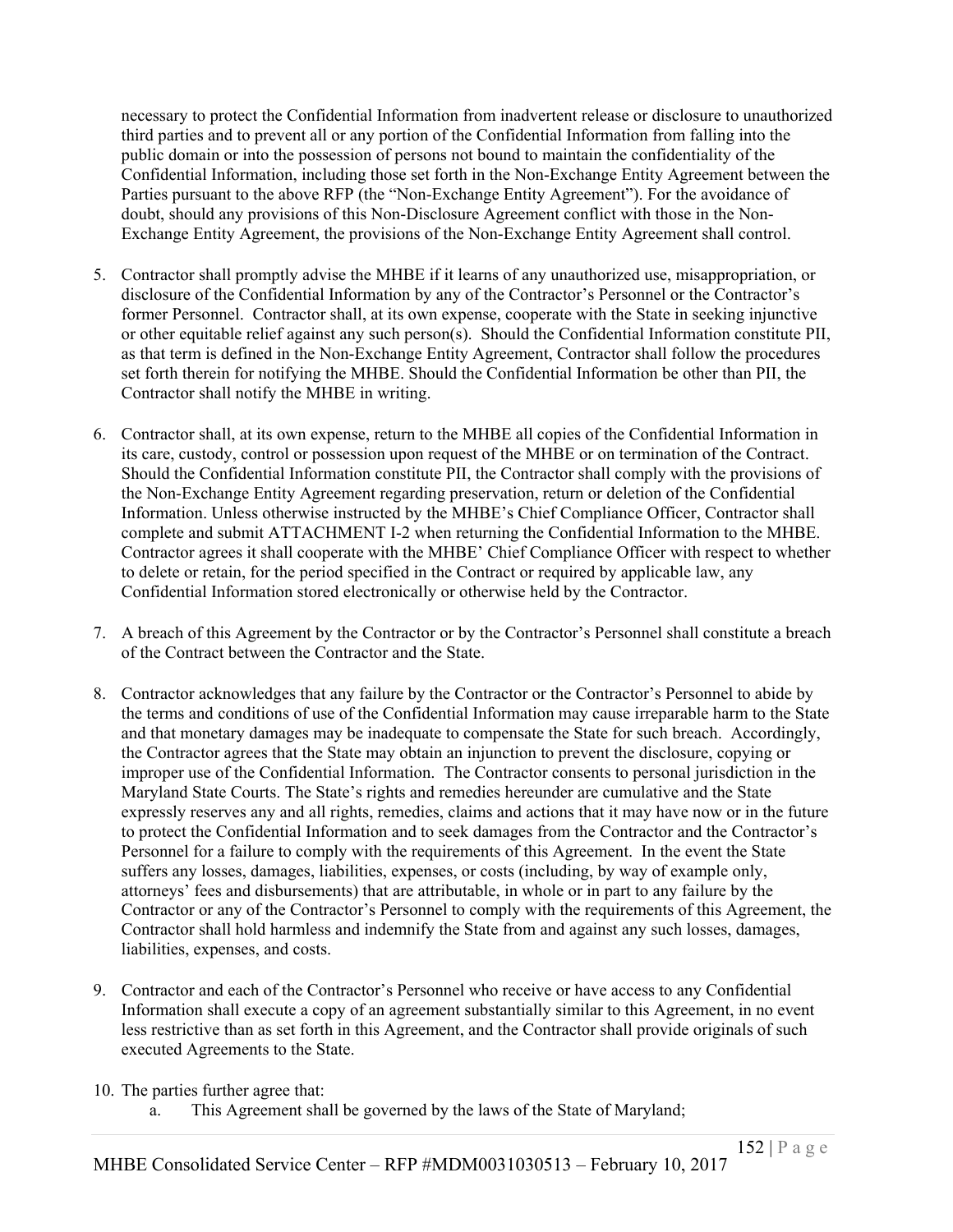- b. The rights and obligations of the Contractor under this Agreement may not be assigned or delegated, by operation of law or otherwise, without the prior written consent of the MHBE;
- c. The State makes no representations or warranties as to the accuracy or completeness of any Confidential Information;
- d. The invalidity or unenforceability of any provision of this Agreement shall not affect the validity or enforceability of any other provision of this Agreement;
- e. Signatures exchanged by facsimile are effective for all purposes hereunder to the same extent as original signatures;
- f. The Recitals are not merely prefatory but are an integral part hereof; and
- g. The effective date of this Agreement shall be the same as the effective date of the Contract entered into by the parties.

**IN WITNESS WHEREOF**, the parties have, by their duly authorized representatives, executed this Agreement as of the day and year first above written.

| Contractor:<br>the control of the control of the control of the control of the control of the control of | (MHBE)        |
|----------------------------------------------------------------------------------------------------------|---------------|
| (SEAL)                                                                                                   |               |
|                                                                                                          | Printed Name: |
| Title:<br><u> 1990 - Johann Barbara, martin amerikan bashkan a</u>                                       | Title:        |
| Date:                                                                                                    | Date:         |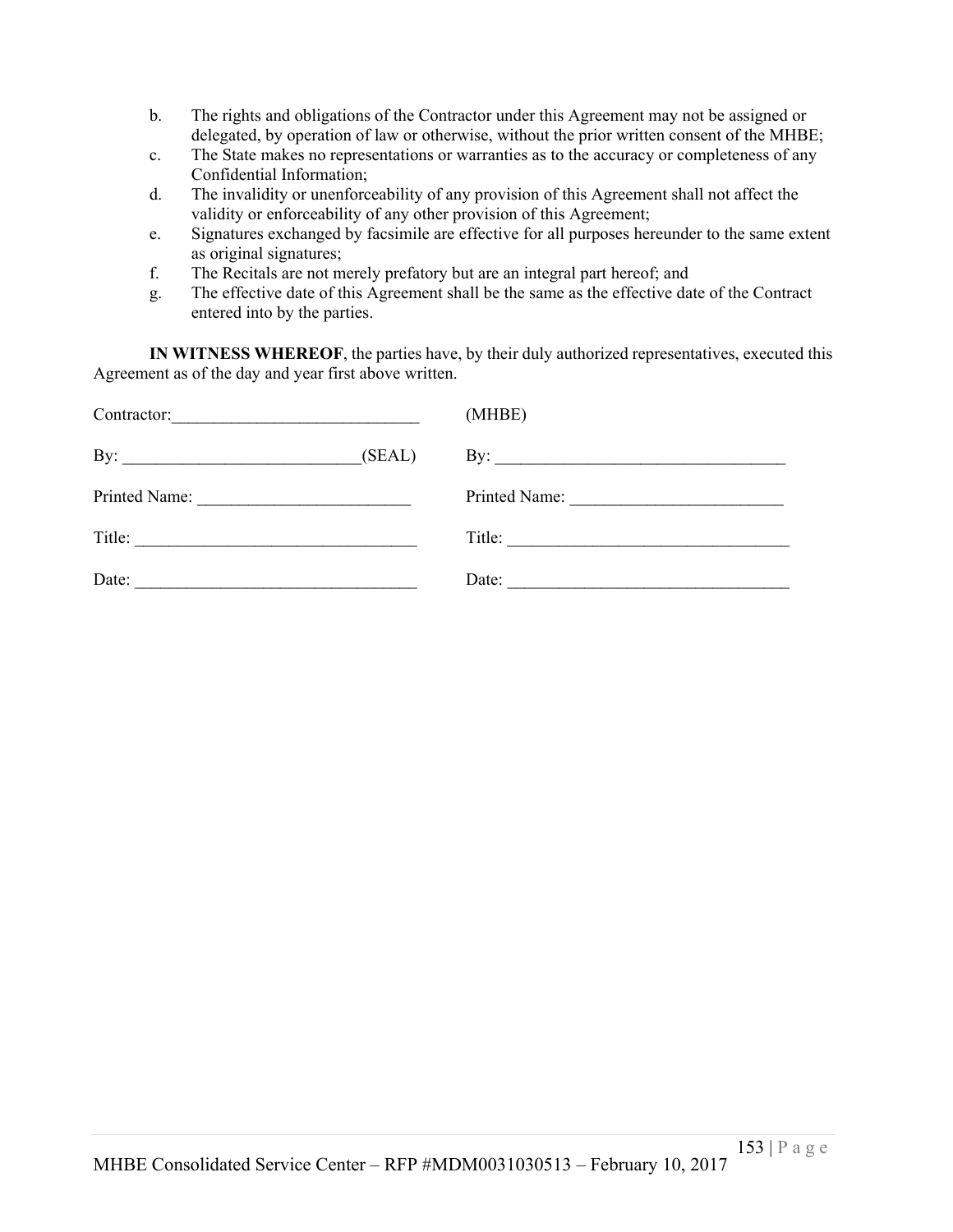### NON-DISCLOSURE AGREEMENT - ATTACHMENT I-1

#### LIST OF CONTRACTOR'S EMPLOYEES AND AGENTS WHO WILL BE GIVEN ACCESS TO THE CONFIDENTIAL INFORMATION

| <b>Printed Name and</b><br>Address of Individual/Agent or Agent (A) | <b>Employee (E)</b> | Signature | <b>Date</b> |
|---------------------------------------------------------------------|---------------------|-----------|-------------|
|                                                                     |                     |           |             |
|                                                                     |                     |           |             |
|                                                                     |                     |           |             |
|                                                                     |                     |           |             |
|                                                                     |                     |           |             |
|                                                                     |                     |           |             |
|                                                                     |                     |           |             |
|                                                                     |                     |           |             |
|                                                                     |                     |           |             |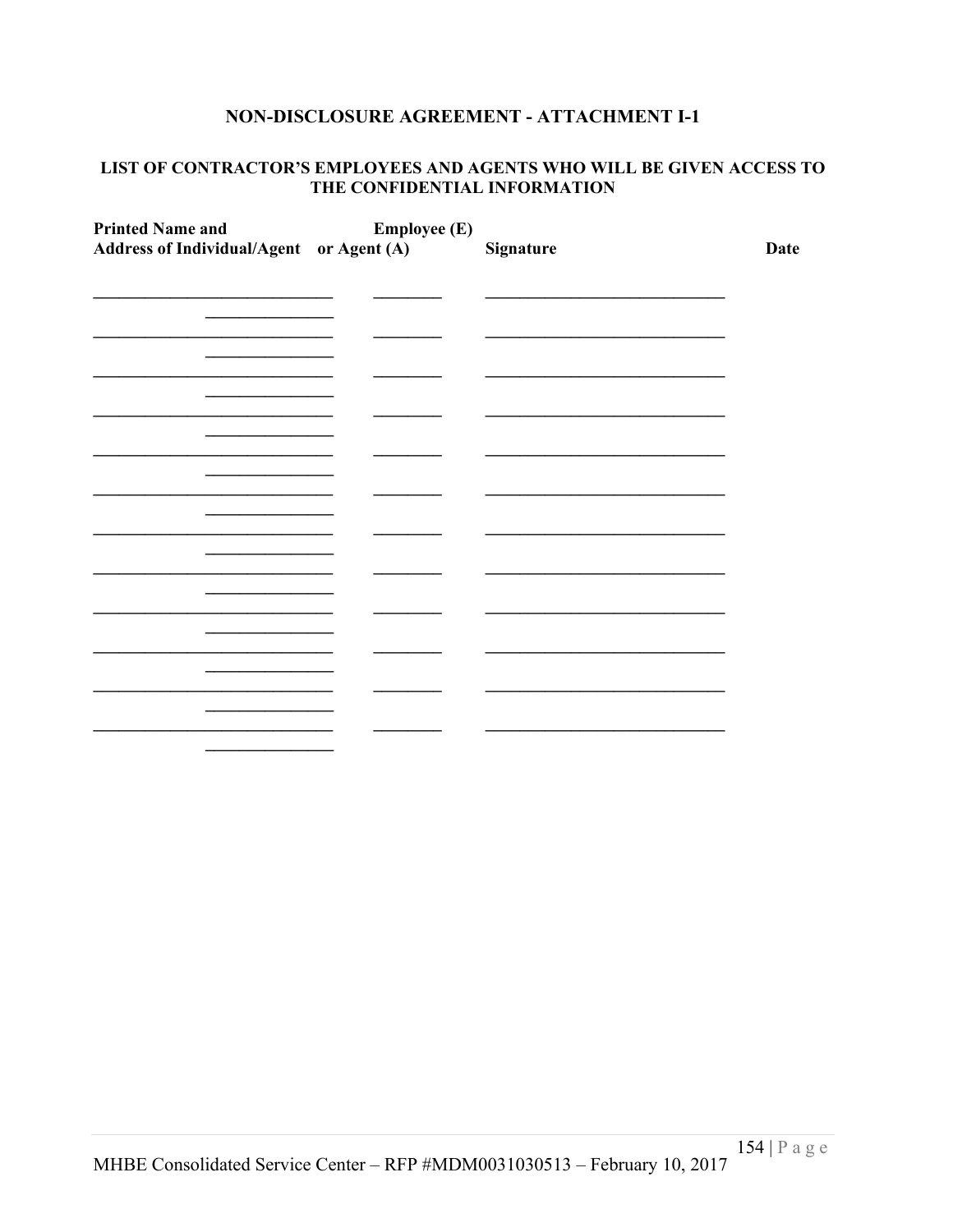## **NON-DISCLOSURE AGREEMENT – ATTACHMENT I-2**

#### **CERTIFICATION TO ACCOMPANY RETURN OR DELETION OF CONFIDENTIAL INFORMATION**

#### I AFFIRM THAT:

To the best of my knowledge, information, and belief, and upon due inquiry, I hereby certify that: (i) all Confidential Information which is the subject matter of that certain Non-Disclosure Agreement by and between the Maryland Health Benefit Exchange and

\_\_\_\_\_\_\_\_\_\_\_\_\_\_\_\_\_\_\_\_\_\_\_\_\_\_\_\_\_\_\_\_\_\_\_\_\_\_\_\_\_\_\_\_\_\_\_\_\_\_\_\_\_\_\_\_\_\_\_\_ ("Contractor") dated , 20  $\qquad$  ("Agreement") is attached hereto and is hereby returned to the MHBE in accordance with the terms and conditions of the Agreement; and (ii) I am legally authorized to bind the Contractor to this affirmation. Any and all Confidential Information that was stored electronically by me has been permanently deleted from all of my systems or electronic storage devices where such Confidential Information may have been stored.

#### **I DO SOLEMNLY DECLARE AND AFFIRM UNDER THE PENALTIES OF PERJURY THAT THE CONTENTS OF THIS AFFIDAVIT ARE TRUE AND CORRECT TO THE BEST OF MY KNOWLEDGE, INFORMATION, AND BELIEF, HAVING MADE DUE INQUIRY.**

DATE:

NAME OF CONTRACTOR: \_\_\_\_\_\_\_\_\_\_\_\_\_\_\_\_\_\_\_\_\_\_\_\_\_\_\_\_\_\_\_\_\_\_\_\_\_\_\_\_\_\_\_\_\_

BY:\_\_\_\_\_\_\_\_\_\_\_\_\_\_\_\_\_\_\_\_\_\_\_\_\_\_\_\_\_\_\_\_\_\_\_\_\_\_\_\_\_\_\_\_\_\_\_\_\_\_\_\_\_\_\_\_\_\_\_\_\_

(Signature)

TITLE:

(Authorized Representative and Affiant)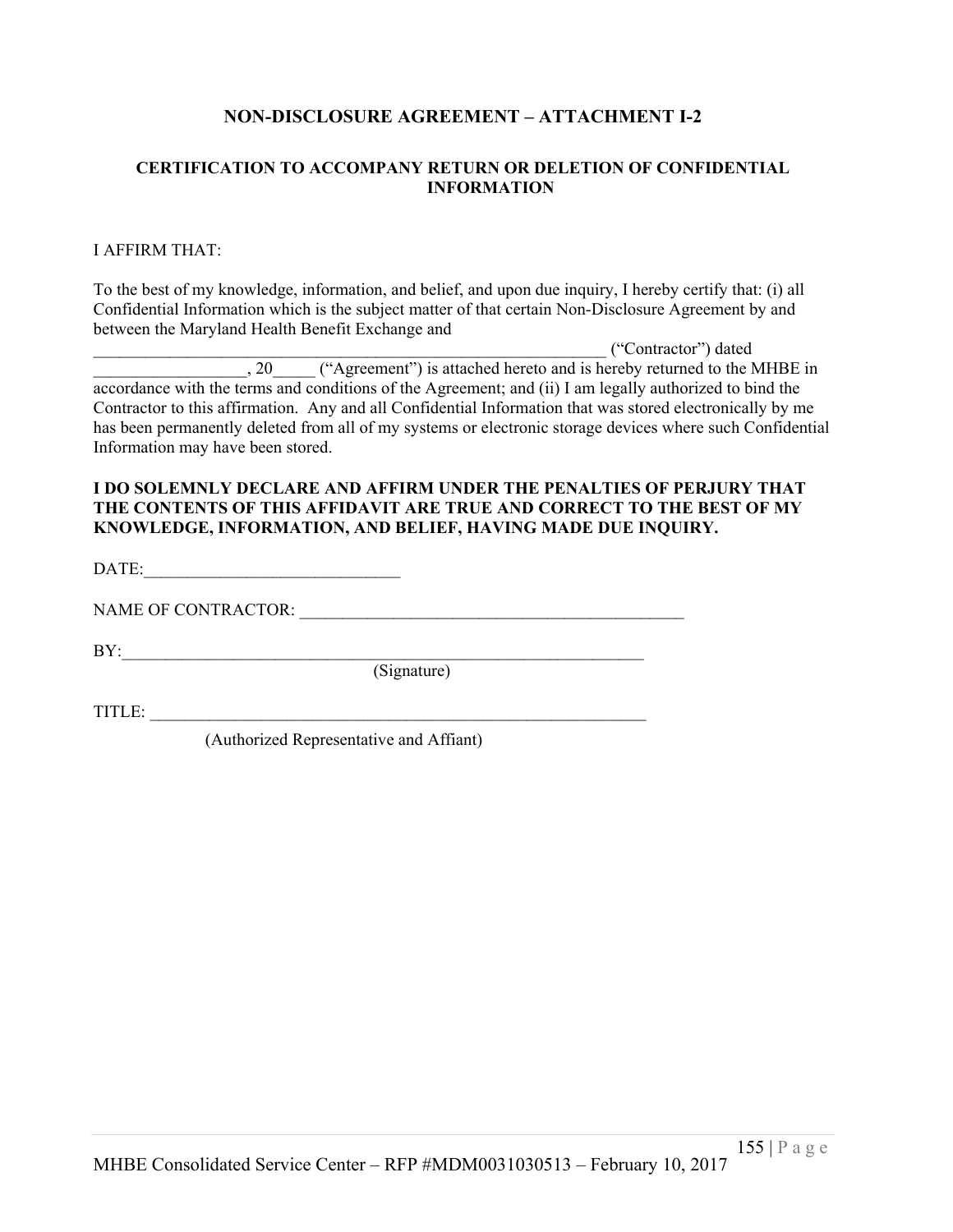## **ATTACHMENT J – NON-EXCHANGE ENTITY AGREEMENT**

This Non-Exchange Entity Agreement (this "Agreement") is made by and between the Maryland Health Benefit Exchange, a public corporation and independent unit of the government of the State of Maryland ("MHBE") and (the "Non-Exchange Entity"), as of the Effective Date defined below. Each of MHBE and the Non-Exchange Entity is a "Party" to this Agreement and shall collectively be known as the "Parties".

## **RECITALS**

WHEREAS, MHBE is a state-based exchange established pursuant to the Patient Protection and Affordable Care Act of 2010 (Pub. L. 111-148) as amended by the Health Care and Education Reconciliation Act of 2010 (Public Law No. 111-152) (together with regulations promulgated pursuant thereto, the "ACA"), and particularly pursuant to 45 C.F.R. § 155.110, as well as pursuant to Title 31 of the Insurance Article of the Maryland Code Annotated, and

WHEREAS, the Non-Exchange Entity submitted a proposal in response to that certain Maryland Health Benefit Exchange Request for Proposals: [Name of RFP], Solicitation No. (the "RFP"); and

WHEREAS, the Non-Exchange Entity has been notified of award or awarded a contract (the "Underlying Agreement") pursuant to the RFP; and

WHEREAS, the execution of this Agreement is required pursuant to the RFP, which is incorporated into the Underlying Agreement and is a part thereof; and

WHEREAS, MHBE and the Non-Exchange Entity enter into this Agreement effective as of the effective date of the Underlying Agreement (the "Effective Date"), pursuant to which the Non-Exchange Entity shall provide services to perform the functions set forth in the Underlying Agreement, as well as in any subsequent Task Orders issued pursuant to the Underlying Agreement; and

WHEREAS, the contractual relationship between MHBE and the Non-Exchange Entity set forth in the Underlying Agreement may involve access to Personally Identifiable Information ("PII"), as that term is defined herein, for purposes authorized under the ACA and, more particularly, under 45 C.F.R. § 155.200; and

WHEREAS, the Non-Exchange Entity's access to PII submitted to the Exchange shall make the entity a "Non-Exchange Entity", as that term is defined in 45 C.F.R. § 155.260(b)(1); and

WHEREAS, for good and lawful consideration as set forth in the Underlying Agreement, MHBE and the Non-Exchange Entity each acknowledge and agree that they enter into this Agreement for the purposes, among others as may be detailed herein, of ensuring the confidentiality, privacy and security of data accessed by the Non-Exchange Entity or exchanged between the Parties under this Agreement and compliance with the requirements of the ACA, including 45 C.F.R. § 155.260(b)(2) and, regardless of whether otherwise applicable to the Non-Exchange Entity, 45 C.F.R. § 155.270(a); and

WHEREAS, this Agreement supersedes and replaces any and all Business Associate Agreements, Trading Partner Agreements or Non-Exchange Entity Agreements the Non-Exchange Entity and MHBE may have entered into prior to the date hereof;

MHBE Consolidated Service Center – RFP #MDM0031030513 – February 10, 2017 156 | P a g e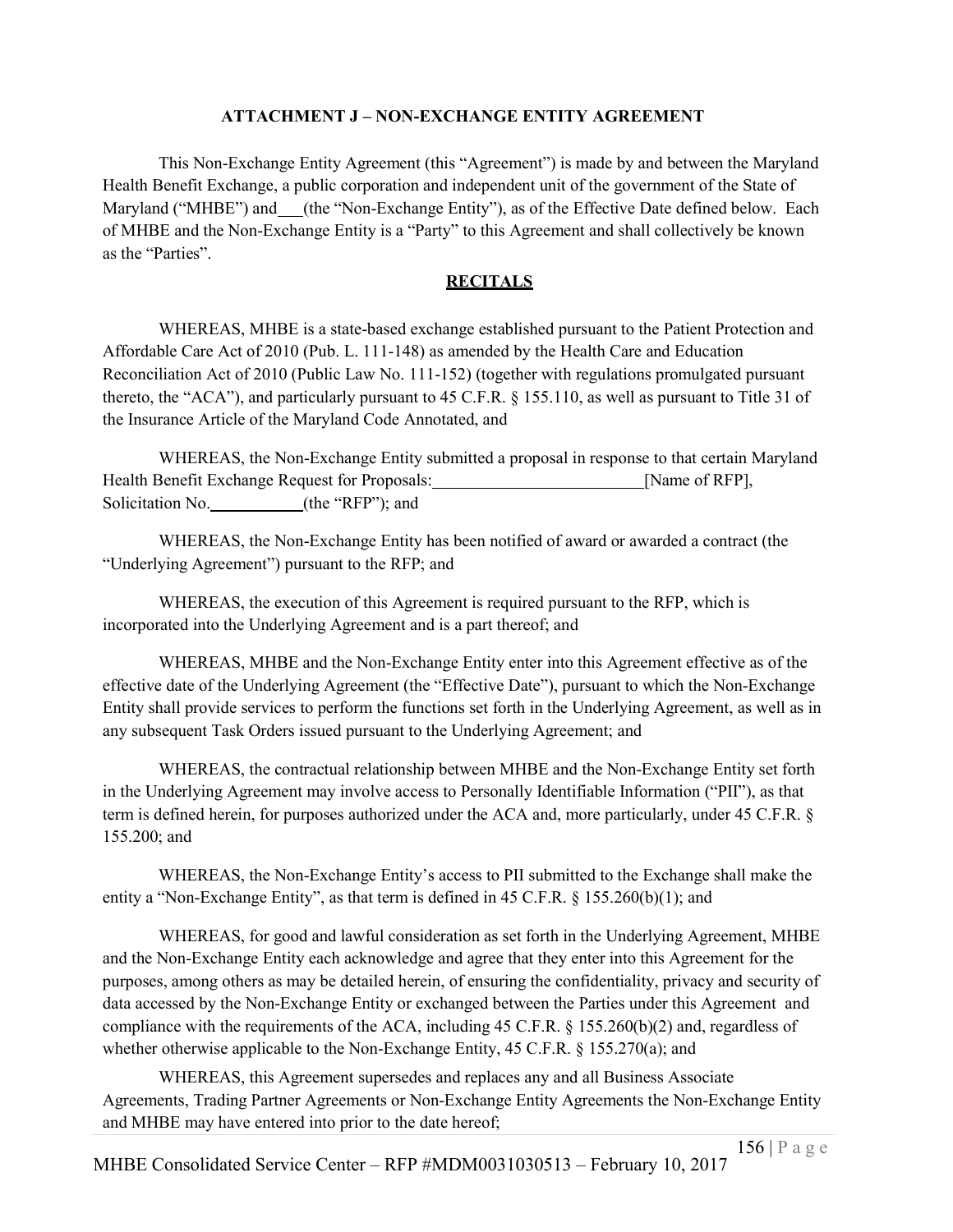NOW THEREFORE, the premises having been considered with acknowledgement of the mutual promises and of other good and valuable consideration herein contained, the Parties, intending to be legally bound, hereby agree as follows:

# **AGREEMENT**

A. **Recitals**. The Recitals are true and correct in all respects, are incorporated into this Agreement and form a part of this Agreement.

B. **Definitions**. For purposes of this Agreement, the Parties agree that the following definitions apply, regardless of whether the identified word is capitalized herein:

1. "Breach" shall mean the compromise, unauthorized disclosure, unauthorized acquisition, unauthorized access, loss of control, or any similar term or phrase that refers to situations where persons other than authorized users or for an other than authorized purpose have access or potential access to personally identifiable information, whether physical or electronic.

2. "Incident" shall mean the act of violating an explicit or implied security policy, which includes attempts (either failed or successful) to gain unauthorized access to a system or its data, unwanted disruption or denial of service, the unauthorized use of a system for processing or storage of data; and changes to system hardware, firmware, or software characteristic's without the owner's knowledge, instruction or consent. Incidents include the loss of data through theft or device misplacement, loss or misplacement of hardcopy documents, and misrouting of mail, all of which may have the potential to put the data at risk of unauthorized access, use, disclosure, modification or destruction. While certain adverse events (e.g., floods, fires, electrical outages, excessive heat, etc.) can cause system crashes, they are not considered incidents. An incident becomes a breach when there is the loss of control, compromise, unauthorized disclosure, unauthorized acquisition, unauthorized access, or any similar term referring to situations where persons other than authorized users and for an other than authorized purpose have access or potential access to personally identifiable information, whether physical or electronic.

3. "Personally Identifiable Information" or "PII" shall mean personally identifiable information as defined by OMB Memorandum M-07-16 (May 22, 2007) ("PII refers to information which can be used to distinguish or trace an individual's identity, such as their name, social security number, biometric records, etc., alone, or when combined with other personal or identifying information which is linked or linkable to a specific individual, such as date and place of birth, mother's maiden name, etc.").

4. "Unsecured PII" shall include, but not be limited to, electronic PII that is not encrypted by use of an algorithmic process to transform data into a form in which there is a low probability of assigning meaning without use of a confidential process or key.

## **C. Permitted Uses and Disclosure of PII by the Non-Exchange Entity.**

1. Non-Exchange Entity may only use or disclose PII as necessary to perform the services set forth in the Underlying Agreement or as required by law.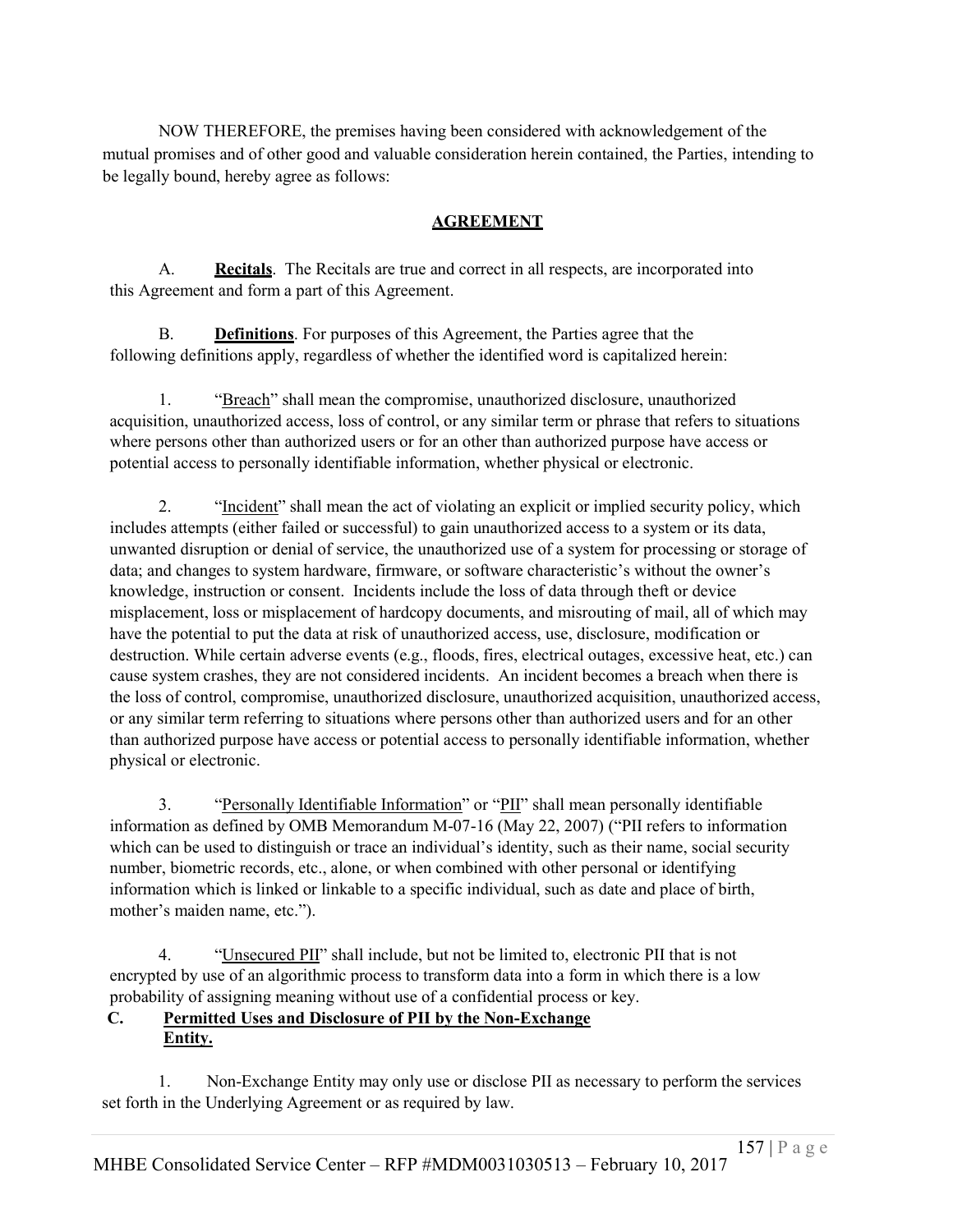2. Non-Exchange Entity agrees to make uses and disclosures and requests for PII consistent with MHBE's policies and procedures regarding minimum necessary use of PII.

3. Non-Exchange Entity shall not use or disclose PII in a manner that would violate 45 C.F.R. § 155.260 if done by MHBE.

4. Except as otherwise limited in this Agreement, Non-Exchange Entity agrees to disclose PII for the proper management and administration, or legal responsibilities of the Non-Exchange Entity only when (i) such disclosures are required by law, or (ii) Non-Exchange Entity obtains reasonable assurances from the person to whom the information is disclosed that the information will remain confidential and used or further disclosed only as required by law or for the purpose for which it was disclosed to the person, and the person notifies the Non-Exchange Entity of any instances of which it is aware in which the confidentiality of the information has been breached.

5. Non-Exchange Entity shall not directly or indirectly receive remuneration in exchange for any PII of an individual. For the avoidance of doubt, this provision shall not preclude Non-Exchange Entity from receiving payment for the provision of services set forth in the Underlying Agreement or that are required by law.

6. Non-Exchange Entity shall not use or disclose PII for the purposes of marketing a product or service unless necessary to perform the services set forth in the Underlying Agreement or required by law. For the purposes of this provision, "marketing" shall mean a communication about a product or service that encourages recipients of the communication to purchase or use the product or service.

# **D. Duties of the Non-Exchange Entity Relative to PII.**

- 1. The Non-Exchange Entity shall not use or disclose PII other than as permitted or required by the Agreement or as required by law.
- 2. The Non-Exchange Entity shall use appropriate administrative, technical and physical safeguards to protect the privacy of PII including, without limitation, by storing electronic PII in encrypted format.
- 3. Non-Exchange Entity shall use privacy and security standards at least as protective as MHBE has established and implemented for itself. For example, and without limitation, Non-Exchange Entity shall comply with the standards, implementation specifications, operating rules, and code sets adopted in 45 C.F.R. Parts 160 and 162, regardless of whether otherwise made applicable to Non-Exchange Entity pursuant to 45 C.F.R. § 155.270(a), to provide for the secure exchange of PII and to prevent use or disclosure of PII other than as provided in the Agreement. Further, Non-Exchange Entity shall:

a. Comply with the Minimum Acceptable Risk Standards for Exchanges (MARS-E) as published in the following suite of documents: (1) Harmonized Security and Privacy Framework – Exchange Reference Architecture Supplement; (2) Minimum Acceptable Risk Standards for Exchanges – Exchange Reference Architecture Supplement; (3) Catalog of Minimum Acceptable Risk Controls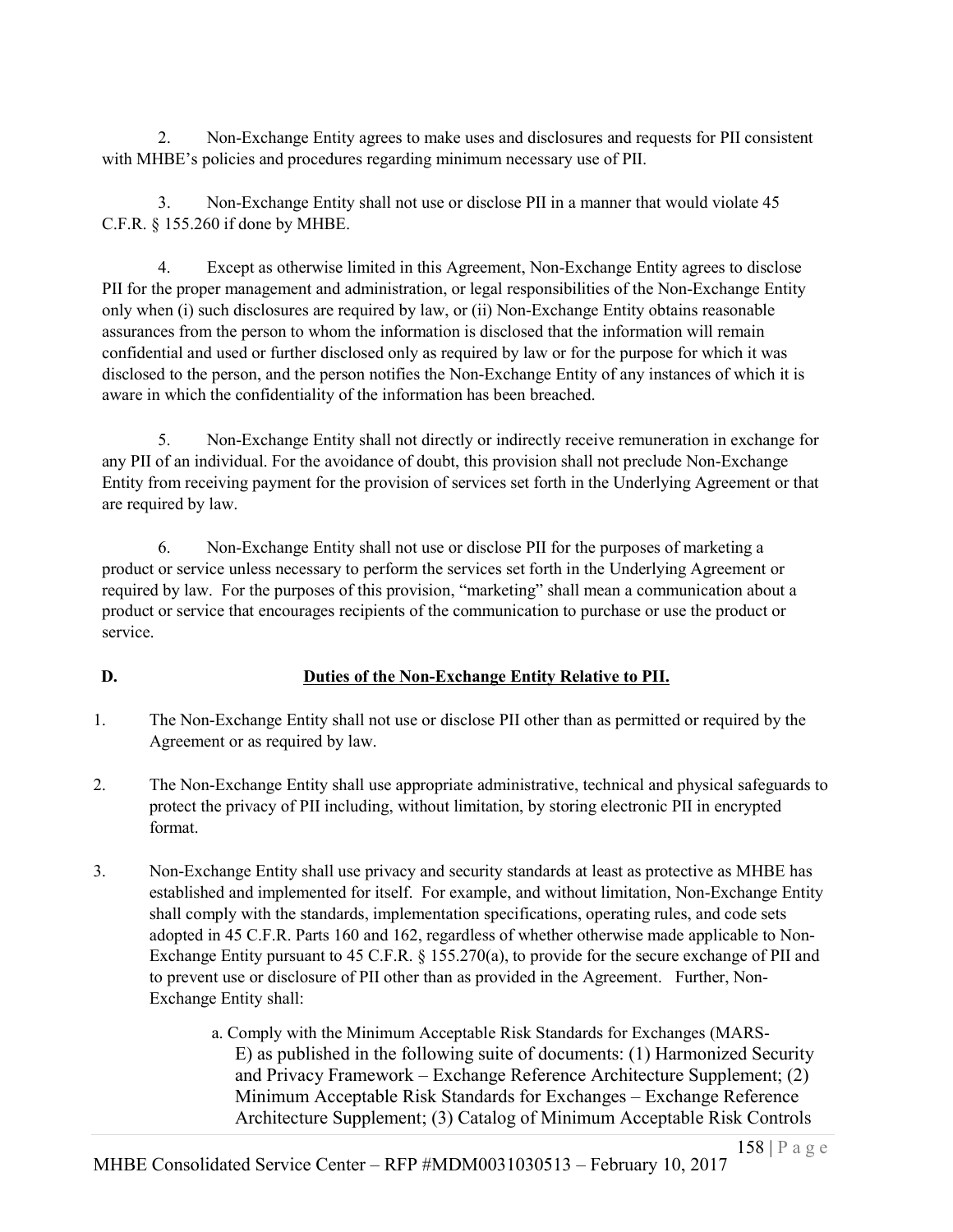for Exchanges – Exchange Reference Architecture Supplement; (4) ACA System Security Plan Procedures; (5) ACA System Security Plan Template; (6) ACA System Security Plan Workbook; and (7) IRS ACA Safeguard Procedures Report Template.

- b. Implement administrative, physical and technical safeguards to protect PII accessed pursuant to this Agreement and the Underlying Agreement from loss, theft or inadvertent disclosure.
- c. Safeguard PII at all times, regardless of whether or not the Non-Exchange Entity's employee, contractor, or agent is at his or her regular duty station.
- d. Ensure that laptops and other electronic devices/media containing PII are encrypted and/or password protected.
- e. Send emails containing PII only if encrypted and being sent to and being received by email addresses of persons authorized to receive such information.
- f. Limit disclosure of the information and details relating to a PII loss only to those with a need to know.
- g. Restrict access to PII only to those authorized employees, contractors, and agents who need such data to perform their official duties in connection with purposes identified in this Agreement and the Underlying Agreement; such restrictions shall include, at a minimum, role-based access that limits access to those individuals who need it to perform their official duties in connection with the uses of data authorized in this Agreement and the Underlying Agreement ("authorized users"). Further, the Non-Exchange Entity shall advise all users who will have access to the data provided under this Agreement and the Underlying Agreement of the confidential nature of the data, the safeguards required to protect the data, and the civil and criminal sanctions for noncompliance contained in the applicable State and federal laws.
- 4. Non-Exchange Entity shall monitor, periodically assess, and update its security controls and related system risks, to ensure the continued effectiveness of those controls.
- 5. Non-Exchange Entity shall inform MHBE of any change in its administrative, technical or operational environments to the extent any are material in the Underlying Agreement.
- 6. Non-Exchange Entity shall require any agents or downstream entities to which access to PII is granted in connection with the Underlying Agreement to adhere to the same privacy and security standards and obligations to which Non-Exchange Entity hereby agrees.
- 7. Non-Exchange Entity shall report to MHBE any use or disclosure of PII not permitted by this Agreement or required by law, including any Breaches of PII of which it becomes aware. Non-Exchange Entity further agrees to report to MHBE any Incident of which it becomes aware without unreasonable delay, and in no case later than five (5) calendar days after the Incident. Further, Non- Exchange Entity shall report all suspected or confirmed Incidents involving loss or suspected loss of PII to MHBE within *one* (1) hour of discovery.
- 8. If the use or disclosure amounts to a Breach of Unsecured PII, the Non-Exchange Entity shall ensure its report:
	- a. Is made to MHBE without unreasonable delay and in no case later than fifteen (15) calendar days after the Incident constituting the Breach is first known, except where a law enforcement official determines that a notification would impede a criminal investigation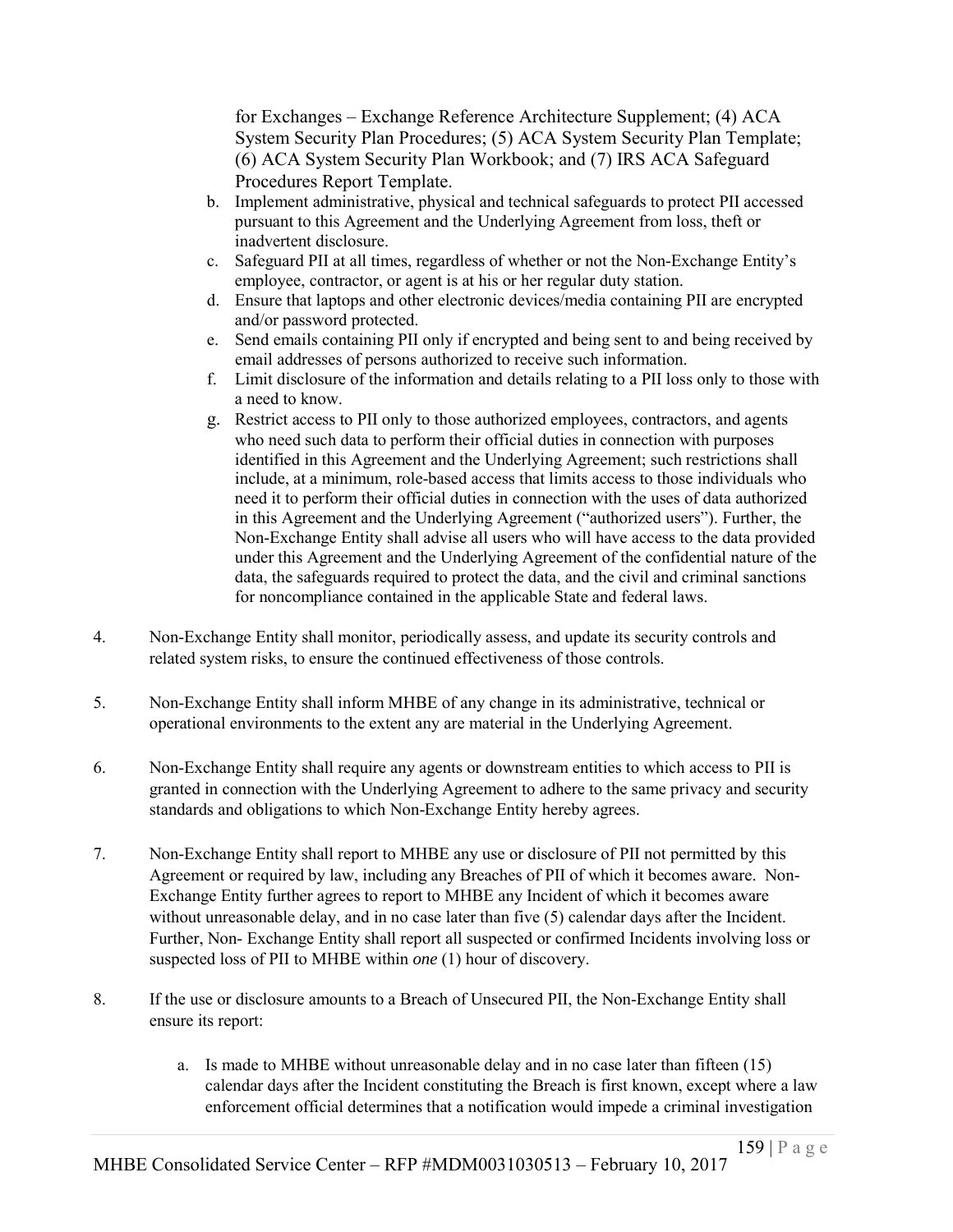or cause damage to national security. For the avoidance of doubt, Non-Exchange Entity must notify MHBE of an incident involving the acquisition, access, use or disclosure of PII in a manner not permitted under 45 C.F.R. § 155.260 or this Agreement within five (5) calendar days after an Incident even if Non- Exchange Entity has not conclusively determined within that time that the Incident constitutes a Breach as defined by this Agreement;

- b. Includes the names of the individuals whose unsecured PII has been, or is reasonably believed to have been, the subject of a Breach;
- c. Is in substantially the same form as **EXHIBIT 1** attached hereto; and
- d. Includes a draft letter for MHBE to review and approve prior to Non- Exchange Entity's notification of the affected individuals that their unsecured PII has been, or is reasonably believed to have been, the subject of a Breach. The notification must include, to the extent possible:
	- i) A brief description of what happened, including the date of the Breach and the date of the discovery of the Breach, if known;
	- ii) The types of Unsecured PII that were involved in the Breach (such as full name, Social Security number, date of birth, home address, account number, or other types of information that were involved);
	- iii) Any steps the affected individuals should take to protect themselves from potential harm resulting from the Breach;
	- iv) The toll-free telephone numbers and addresses for the major consumer reporting agencies;
	- v) The toll-free telephone numbers, addresses and web site addresses for (1) the Federal Trade Commission; and (2) the Maryland Office of the Attorney General;
	- vi) A brief description of what MHBE and the Non-Exchange Entity are doing to investigate the Breach, to mitigate losses, and to protect against any further Breaches; and
	- vii) Contact procedures for the affected individuals to ask questions or learn additional information, which shall include a telephone number, toll-free telephone number if one is maintained and postal address and may include an email address and website address.
- 9. To the extent permitted by the Underlying Agreement, Non-Exchange Entity may use agents and subcontractors. The Non-Exchange Entity shall ensure that any subcontractors or agents that create, receive, maintain, or transmit PII on behalf of Non-Exchange Entity agree to the same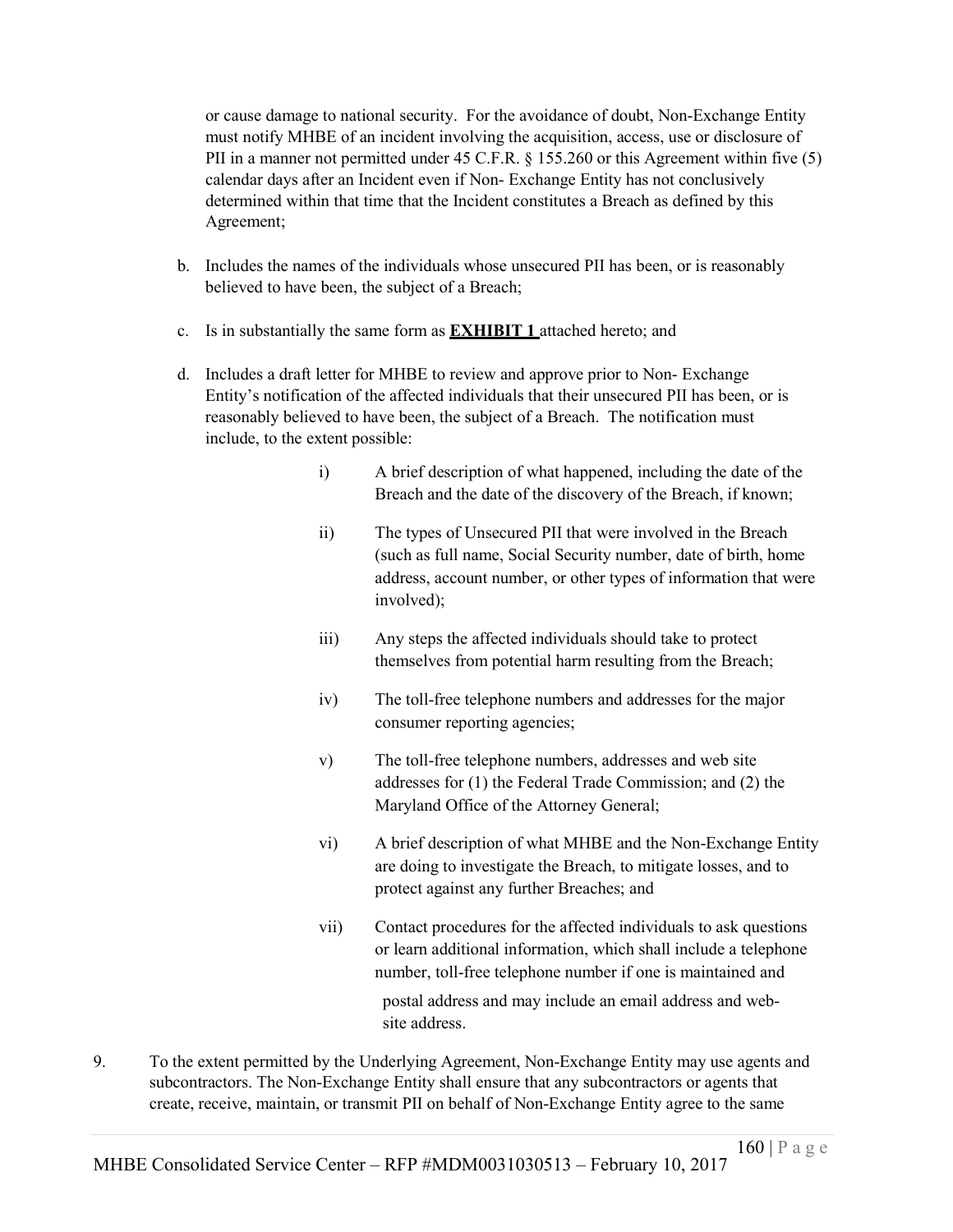restrictions, conditions and requirements that apply to Non-Exchange Entity with respect to such information.

- 10. Non-Exchange Entity agrees to maintain and make available the information required to prove an accounting of disclosures of PII to MHBE or, as directed by MHBE, to an individual.
- 11. Non-Exchange Entity agrees to make its internal practices, books, and records, including PII, available to MHBE and/or the Secretary of the U.S. Department of Health and Human Services for purposes of determining compliance with the ACA's privacy and security regulations as well as with the standards MHBE has established pursuant to 45 C.F.R. § 155.260, as set forth in 45 C.F.R. § 155.280(a).
- 12. Non-Exchange Entity agrees to mitigate, to the extent practicable, any harmful effect known to Non-Exchange Entity of a use or disclosure of PII by Non-Exchange Entity in violation of the requirements of this Agreement.

# **E. Term and Termination.**

- 1. Term**.** The Term of this Agreement shall be effective as of the Effective Date defined above and shall terminate when all of the PII provided by MHBE to the Non-Exchange Entity, or the PII created or received by Non-Exchange Entity on behalf of MHBE, is destroyed or returned to MHBE, in accordance with the termination provisions in this Section E, or on the date MHBE terminates for cause as authorized in paragraph (2) of this Section, whichever is sooner. If it is impossible to return or destroy all of the PII provided by MHBE to Non-Exchange Entity, or the PII created or received by Non- Exchange Entity on behalf of MHBE, Non-Exchange Entity's obligations under this contract shall be ongoing with respect to that information, unless and until a separate written agreement regarding that information is entered into with MHBE.
- 2. Termination. Upon MHBE's knowledge of a material breach of this Agreement by Non-Exchange Entity, MHBE:
	- a. Shall provide an opportunity for Non-Exchange Entity to cure the breach or end the violation and, if Non-Exchange Entity does not cure the breach or end the violation within the time specified by MHBE, may terminate this Agreement; or
	- b. May immediately terminate this Agreement if Non-Exchange Entity has breached a material term of this Agreement and MHBE determines or reasonably believes that cure is not possible.
- 3. Effect of Termination.
	- a. Upon termination of this Agreement, for any reason, Non-Exchange Entity shall return or, if agreed to by MHBE, destroy all PII received from MHBE, or created, maintained, or received by Non-Exchange Entity on behalf of MHBE, which the Non-Exchange Entity maintains in any form. Non-Exchange Entity shall retain no copies of the PII. This provision shall apply to PII that is in the possession of subcontractors or agents of Non-Exchange Entity.
	- b. Should Non-Exchange Entity make an intentional or grossly negligent Breach of PII in violation of this Agreement or applicable law, MHBE shall have the right to immediately terminate any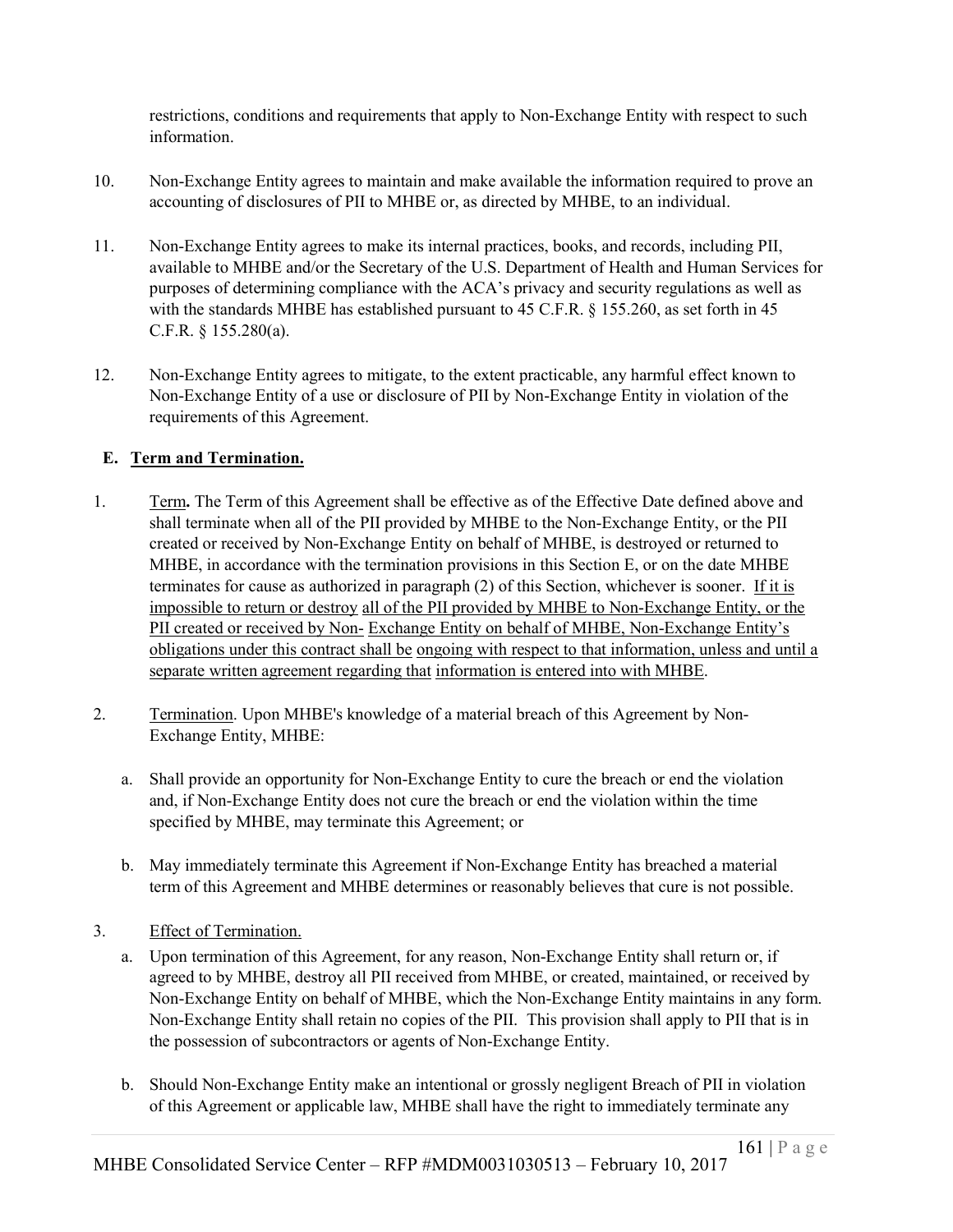contract, other than this Agreement, then in force between the Parties, including the Underlying Agreement.

4. Survival. The obligations of Non-Exchange Entity under this Section shall survive the termination of this Agreement.

**F. Consideration.** Non-Exchange Entity recognizes that the promises it has made in this Agreement shall, henceforth, be detrimentally relied upon by MHBE in choosing to continue or commence a business relationship with Non-Exchange Entity.

**G. Remedies in the Event of Breach.** Non-Exchange Entity hereby recognizes that irreparable harm will result to MHBE, and to the business of MHBE, in the event of breach by Non-Exchange Entity of any of the covenants and assurances contained in this Agreement. As such, in the event of breach of any of the covenants and assurances contained in Sections C or D above, MHBE shall be entitled to enjoin and restrain Non-Exchange Entity from any continued violation of Sections C or D. Furthermore, in the event of breach of Sections C or D by Non-Exchange Entity, MHBE is entitled to reimbursement and indemnification from Non-Exchange Entity for MHBE's reasonable attorneys' fees and expenses and costs that were reasonably incurred as a proximate result of Non-Exchange Entity's breach. The remedies contained in this Section G shall be in addition to, not in lieu of, any action for damages and/or any other remedy MHBE may have for breach of any part of this Agreement or the Underlying Agreement or which may be available to MHBE at law or in equity.

**H. Modification; Amendment.** This Agreement may only be modified or amended through a writing signed by the Parties and, thus, no oral modification or amendment hereof shall be permitted. The Parties agree to take such action as is necessary to amend this Agreement from time to time as is necessary for MHBE to comply with the requirements of the ACA and, were it to become or imminently be applicable, the Health Insurance Portability and Accountability Act of 1996, as amended, together with all regulations promulgated thereto, and any other applicable law.

**I. Interpretation of this Agreement in Relation to Other Agreements Between the Parties.** Should there be any conflict between the language of this Agreement and any other contract entered into between the Parties (either previous or subsequent to the date of this Agreement), the language and provisions of this Agreement shall control and prevail unless the Parties specifically refer in a subsequent written agreement to this Agreement by its title and date and specifically state that the provisions of the later written agreement shall control over this Agreement.

**J. Governing Law.** This Agreement shall be governed and construed in accordance with the laws of the State of Maryland, including, without limitation, Title 12 of the State Government Article of the Annotated Code of Maryland, but without regard to its choice of law provisions. This Agreementis not intended to modify the Parties' respective obligations to comply with all applicable federal, state and local laws, rules, and regulations, including but in no way limited to any and all laws, rules, and regulations related to privacy protection and confidentiality.

# **K. Miscellaneous.**

1. Ambiguity. Any ambiguity in this Agreement shall be resolved to permit MHBE to comply with the ACA and its provisions with respect to the privacy and security of personally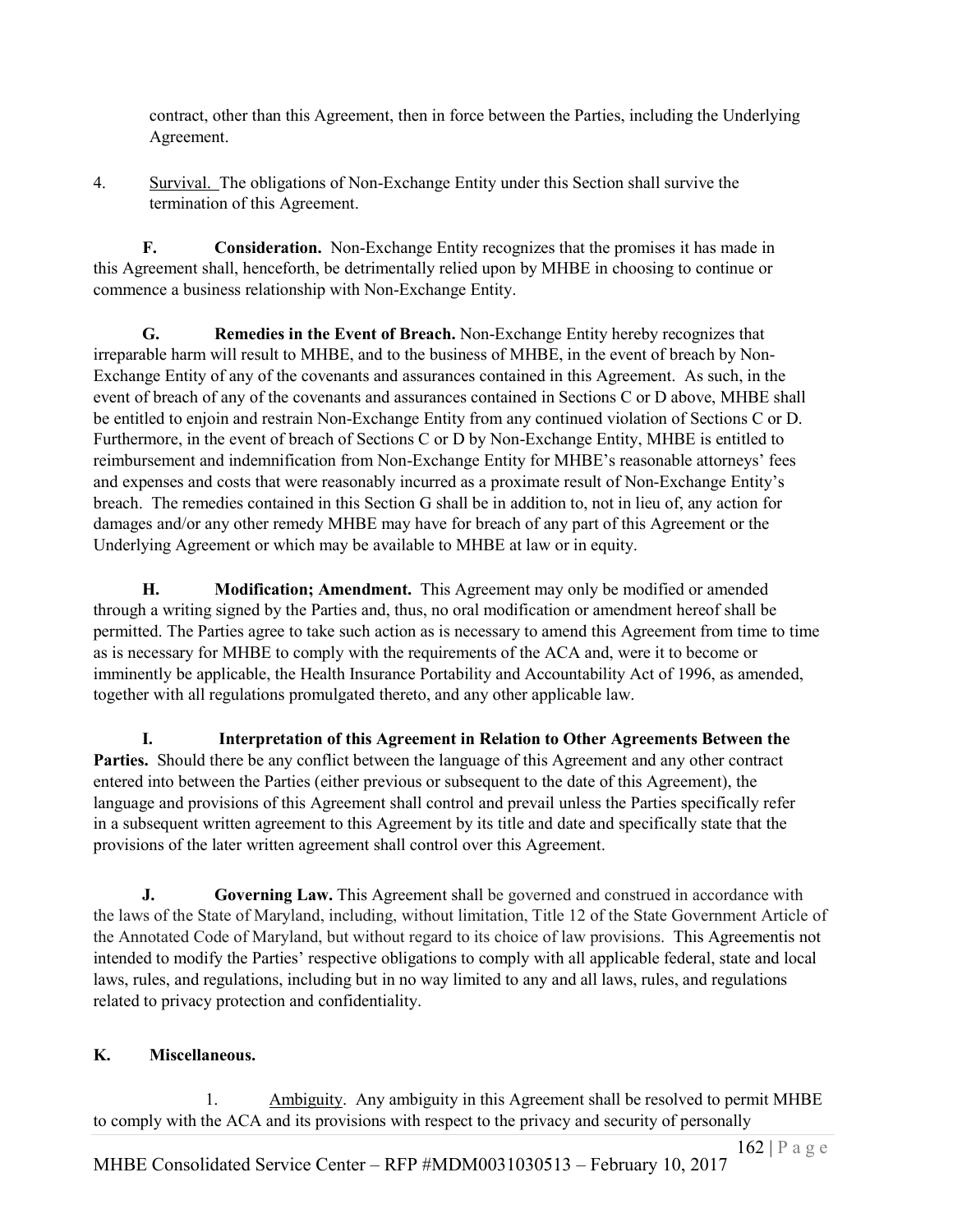identifiable information.

2. Regulatory References. A reference in this Agreement to a section in the ACA, including any regulations promulgated thereto, means the section as in effect or as amended.

3. Notice to MHBE. Any notice required under this Agreement to MHBE shall be made in writing to:

> Caterina Pañgilinan Chief Compliance Officer Maryland Health Benefit Exchange 750 E. Pratt Street,  $16<sup>th</sup>$  Floor Baltimore, MD 21202 Phone: (410) 547-1838 Email: caterina.pangilinan@maryland.gov

With a copy to: Sharon Stenley Street, Principal Counsel Office of the Attorney General Maryland Health Benefit Exchange Division 750 East Pratt Street, 16<sup>th</sup> Fllor Baltimore, MD 21201 Phone: (410) 547-7378 Email: sharon.street1@maryland.gov

Email:

4. Notice to Non-Exchange Entity. Any notice required under this Agreement to be given Non-Exchange Entity shall be made in writing to:

> Address: Attention: Phone:

5. Method of Notice. Notices shall be sufficient if made by email and acknowledged within 24 hours by reply email, or delivered by a nationally recognized overnight carrier, such as FedEx, or via U.S. Mail-Certified Delivery, Return Receipt Requested.

6. Survival. Any provision of this Agreement which contemplates performance or observance subsequent to any termination or expiration of this contract shall survive termination or expiration of this Agreement and continue in full force and effect.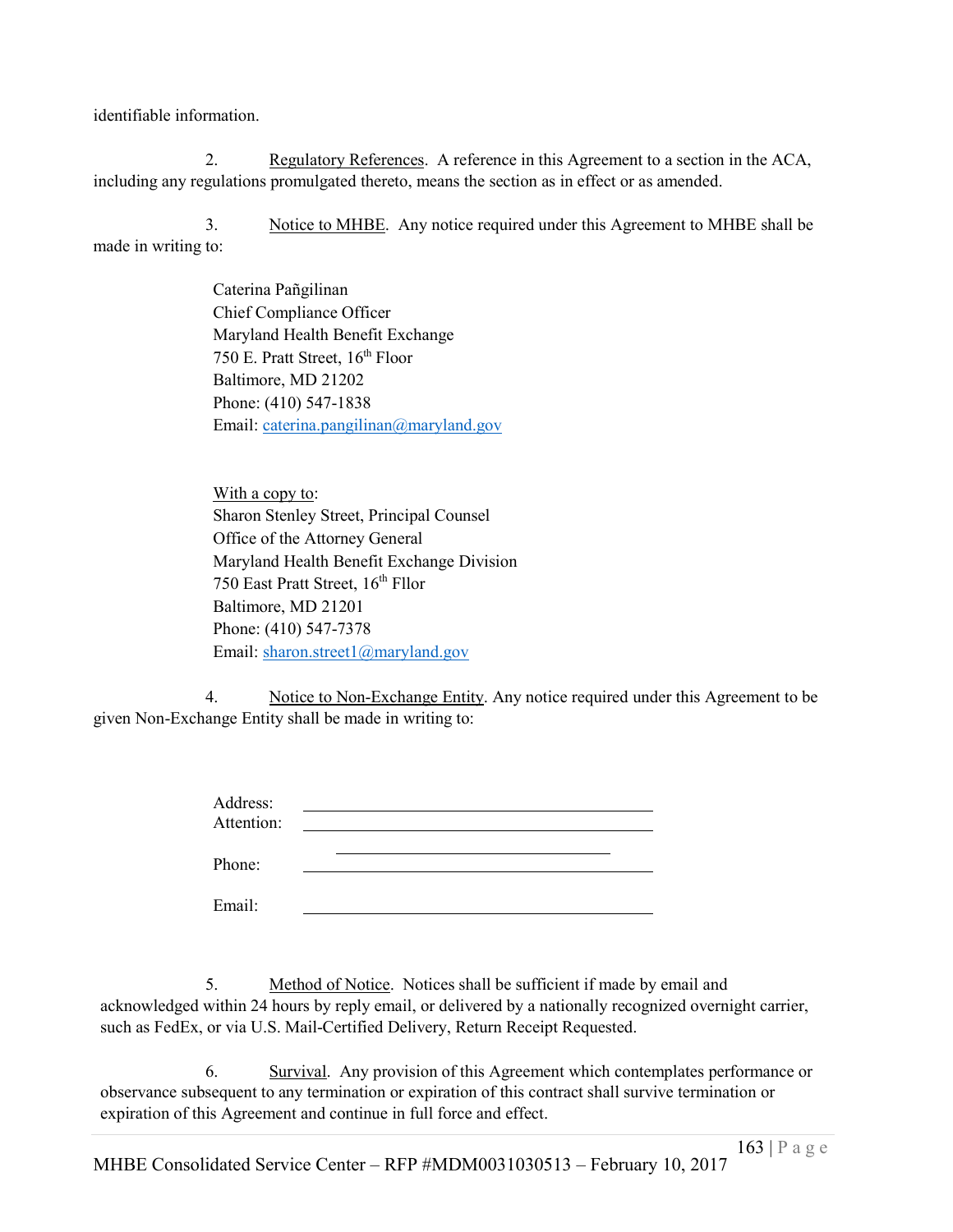7. Severability. If any term contained in this Agreement is held or finally determined to be invalid, illegal, or unenforceable in any respect, in whole or in part, such term shall be severed from this Agreement, and the remaining terms contained herein shall continue in full force and effect, and shall in no way be affected, prejudiced, or disturbed thereby.

8. Terms. All of the terms of this Agreement are contractual and not merely recital and none may be amended or modified except by a writing executed by all parties hereto.

9. Priority. This Agreement supersedes and renders null and void any and all prior written or oral undertakings or agreements between the parties regarding the subject matter hereof. For the avoidance of doubt, such null and void prior agreements do not include the Underlying Agreement.

[Signatures next page(s)]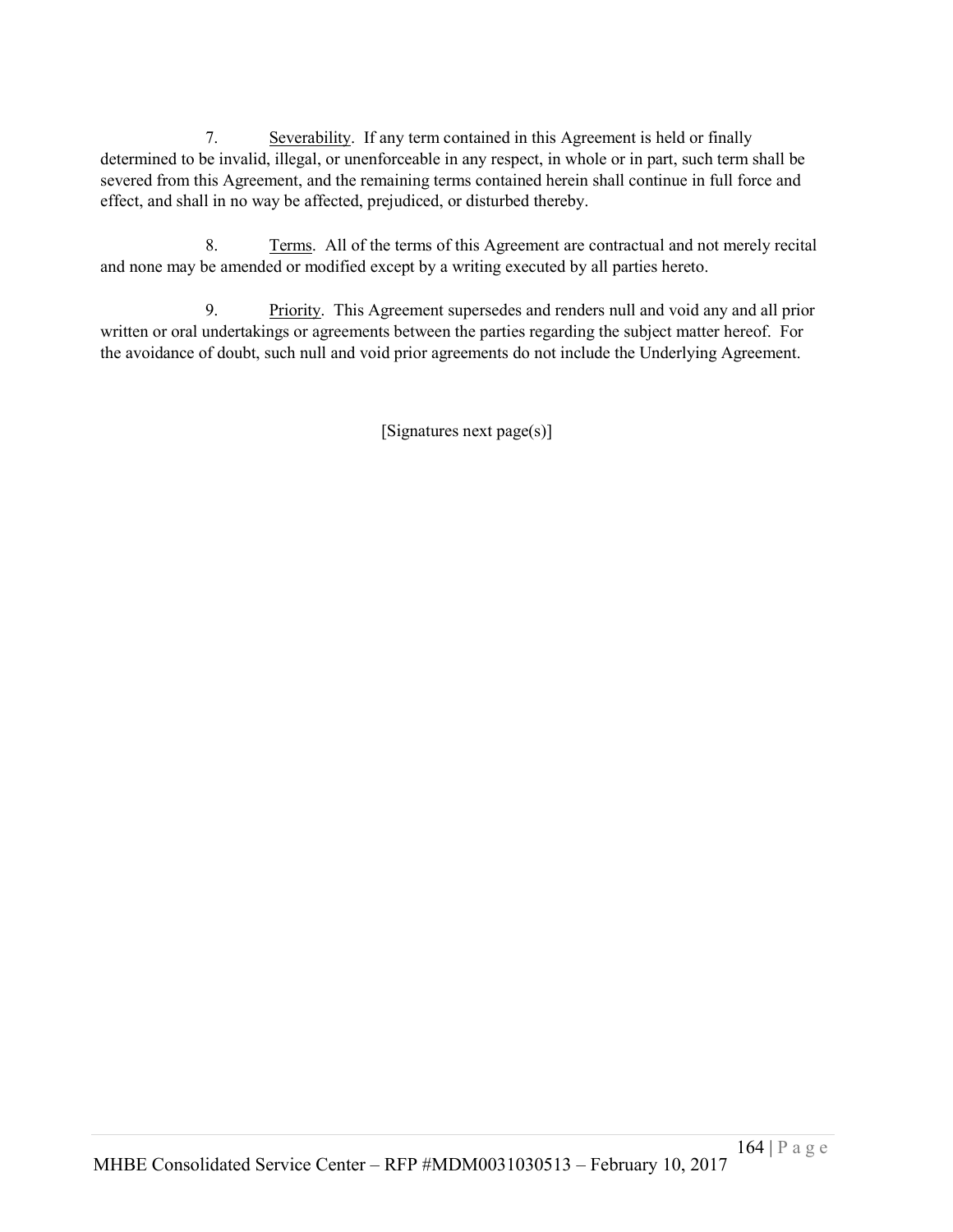IN WITNESS WHEREOF and acknowledging acceptance and agreement of the foregoing, the Parties affix their signatures hereto.

## **MHBE: NON-EXCHANGE ENTITY:**

| By:    | By:<br><u> 1989 - Andrea State Barbara, política establece</u> |
|--------|----------------------------------------------------------------|
| Name:  | Name:                                                          |
| Title: | Title:                                                         |
| Date:  | Date:                                                          |

Approved as to form and legal sufficiency this  $\_\_day\$  of  $\_\_$ , 2017.

By:

Assistant Attorney General Maryland Health Benefit Exchange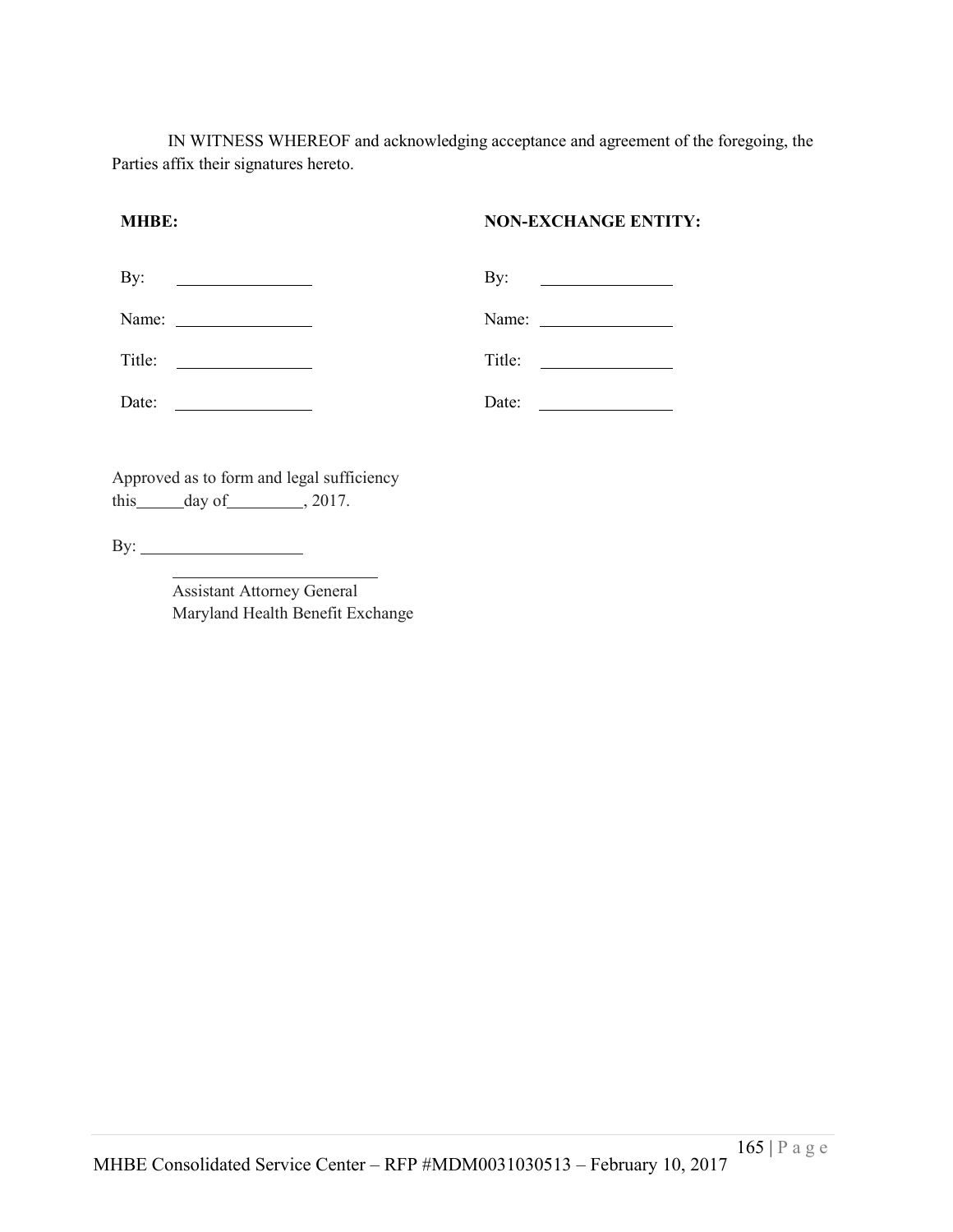## **EXHBIT 1 TO NON-EXCHANGE ENTITY**

## **AGREEMENT FORM OF NOTIFICATION TO**

#### **MHBE OF**

#### **BREACH OF UNSECURED PII**

This notification is made pursuant the Non-Exchange Entity Agreement between the MARYLAND HEALTH BENEFIT EXCHANGE, a public corporation and independent unit of State government ("MHBE") and\_\_\_\_\_\_\_\_\_\_(the "Non-Exchange Entity").

Non-Exchange Entity hereby notifies MHBE that there has been a breach of unsecured personally identifiable information ("PII") that Non-Exchange Entity has used or has had access to under the terms of the Non-Exchange Entity Agreement.

Description of the breach:

Date of the breach: Date of discovery of the breach:

Does the breach involve 500 or more individuals? Yes/No

If yes, do the people live in multiple states? Yes/No

Number of individuals affected by the breach:

Names of individuals affected by the breach: (attach list)

List the types of unsecured PII that were involved in the breach (such as full name, Social Security number, date of birth, home address, account number or other number):

Description of what Non-Exchange Entity is doing to investigate the breach, to mitigate losses, and to protect against any further breaches:

Contact information to ask questions or learn additional information:

| Name:  |  |  |  |
|--------|--|--|--|
| Title: |  |  |  |

Address: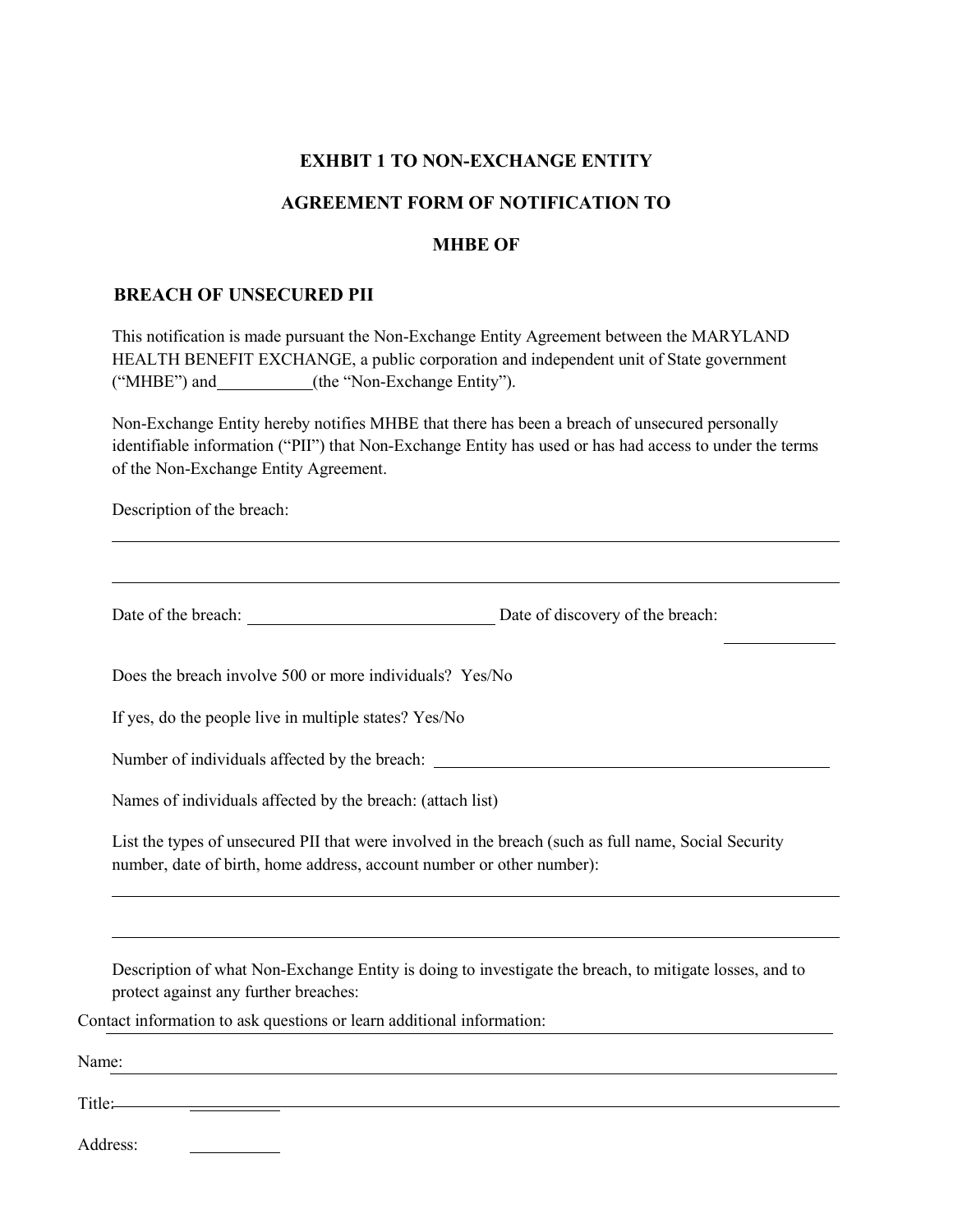| Email Address: |  |  |
|----------------|--|--|
| Phone Number:  |  |  |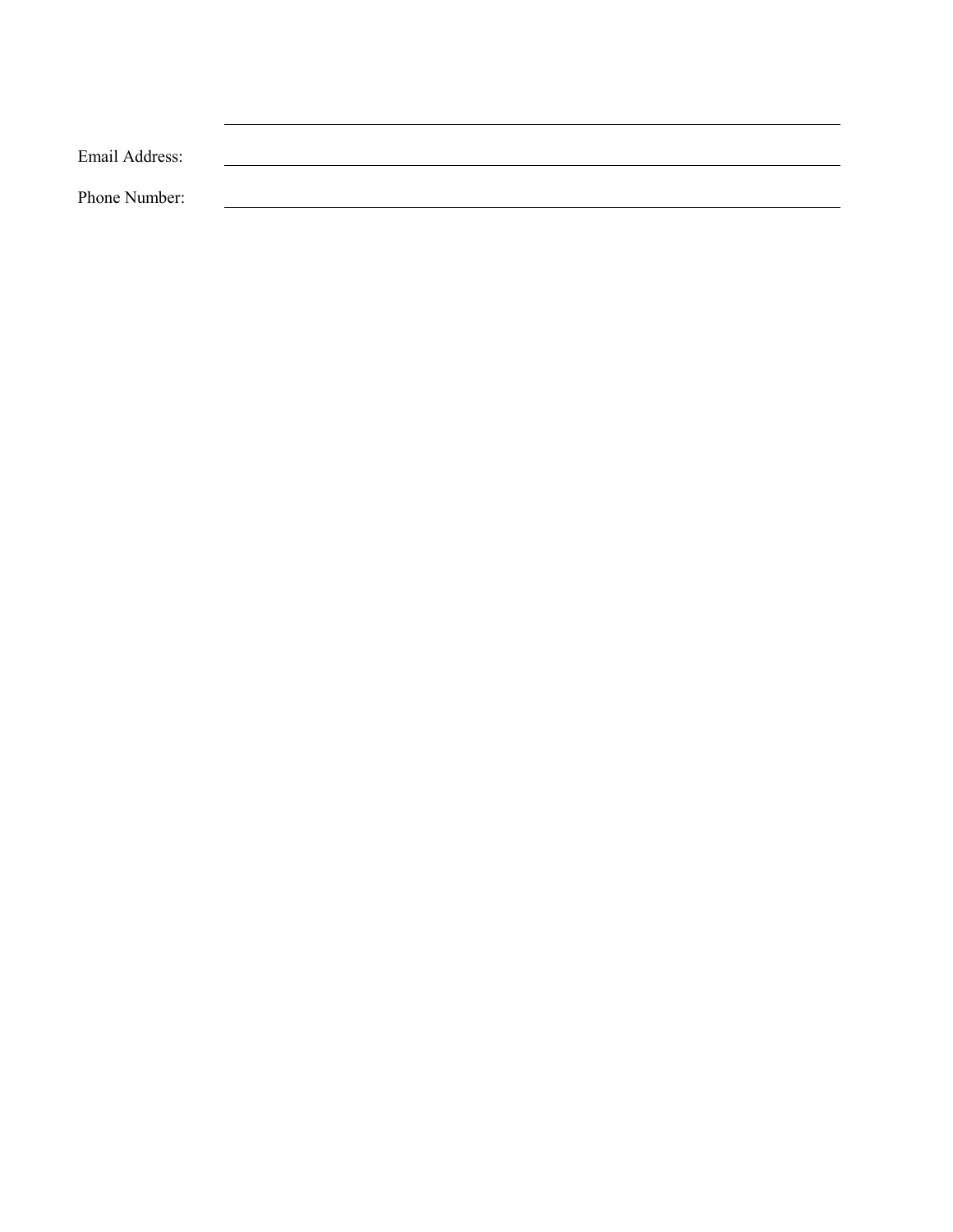## **ATTACHMENT K – PERFORMANCE BOND**

| Principal                                                                                         | Business Address of Principal                  |                          |
|---------------------------------------------------------------------------------------------------|------------------------------------------------|--------------------------|
| Surety<br>A corporation of the State of<br>and authorized to do business in the State of Maryland | Obligee                                        | <b>STATE OF MARYLAND</b> |
|                                                                                                   | By and through the following<br>Administration |                          |
| Penal Sum of Bond (express in words and figures)                                                  | Date of Contract                               | , 20                     |
| Description of Contract                                                                           | Date Bond Executed                             | , 20                     |
| Contract Number:                                                                                  |                                                |                          |

KNOW ALL MEN BY THESE PRESENTS, That we, the Principal named above and Surety named above, are held and firmly bound unto the Obligee named above in the Penal Sum of this Performance Bond stated above, for the payment of which Penal Sum we bind ourselves, our heirs, executors, administrators, personal representatives, successors, and assigns, jointly and severally, firmly by these presents. However, where Surety is composed of corporations acting as co-sureties, we the co-sureties, bind ourselves, our successors and assigns, in such Penal Sum jointly and severally as well as severally only for the purpose of allowing a joint action or actions against any or all of us, and for all other purposes each co-surety binds itself, jointly and severally with the Principal, for the payment of such sum as appears above its name below, but if no limit of liability is indicated, the limit of such liability shall be the full amount of the Penal Sum.

WHEREAS, Principal has entered into or will enter into a contract with the State of Maryland, by and through the Administration named above acting for the State of Maryland, which contract is described and dated as shown above, and incorporated herein by reference. The contract and all items incorporated into the contract, together with any and all changes, extensions of time, alterations, modifications, or additions to the contract or to the work to be performed thereunder or to the Plans, Specifications, and Special Provisions, or any of them, or to any other items incorporated into the contract shall hereinafter be referred as "the Contract."

WHEREAS, it is one of the conditions precedent to the final award of the Contract that these presents be executed.

NOW, THEREFORE, during the original term of said Contract, during any extensions thereto that may be granted by the Administration, and during the guarantee and warranty period, if any, required under the Contract, unless otherwise stated therein, this Performance Bond shall remain in full force and effect unless and until the following terms and conditions are met:

1. Principal shall well and truly perform the Contract; and

2. Principal and Surety shall comply with the terms and conditions in this Performance Bond.

Whenever Principal shall be declared by the Administration to be in default under the Contract, the Surety may, within 15 days after notice of default from the Administration, notify the Administration of its election to either promptly proceed to remedy the default or promptly proceed to complete the contract in accordance with and subject to its terms and conditions. In the event the Surety does not elect to exercise either of the above stated options, then the Administration thereupon shall have the remaining contract work completed, Surety to remain liable hereunder for all expenses of completion up to but not exceeding the penal sum stated above.

The Surety hereby stipulates and agrees that no change, extension of time, alteration or addition to the terms of the Contract or to the work to be performed thereunder or the Specifications accompanying the same shall in any way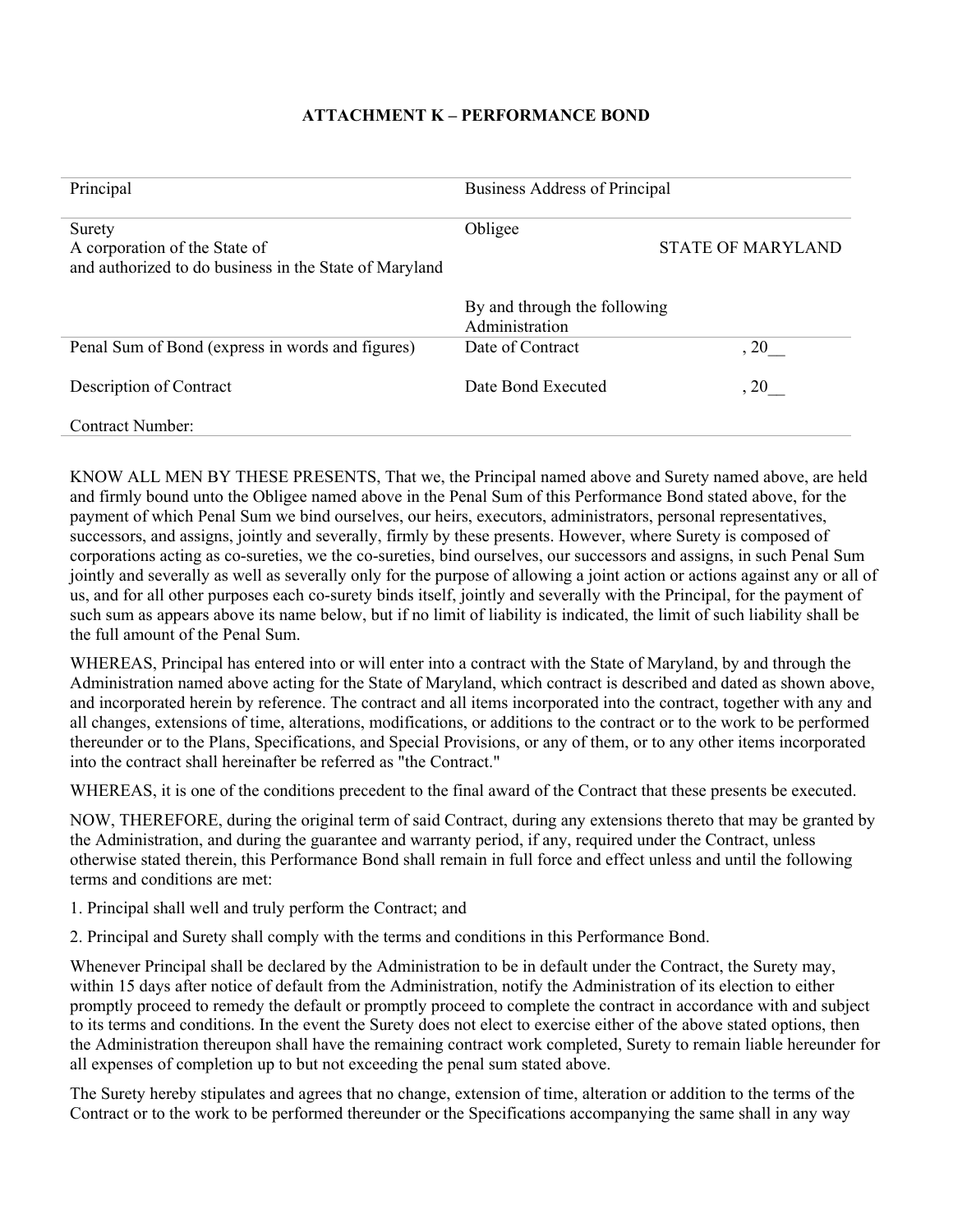affect its obligation on this Performance Bond, and it does hereby waive notice of any such change, extension of time, alteration or addition to the terms of the Contract or to the work or to the Specifications.

This Performance Bond shall be governed by and construed in accordance with the laws of the State of Maryland and any reference herein to Principal or Surety in the singular shall include all entities in the plural who or which are signatories under the Principal or Surety heading below.

IN WITNESS WHEREOF, Principal and Surety have set their hands and seals to this Performance Bond. If any individual is a signatory under the Principal heading below, then each such individual has signed below on his or her own behalf, has set forth below the name of the firm, if any, in whose name he or she is doing business, and has set forth below his or her title as a sole proprietor. If any partnership or joint venture is a signatory under the Principal heading below, then all members of each such partnership or joint venture have signed below, each member has set forth below the name of the partnership or joint venture, and each member has set forth below his or her title as a general partner, limited partner, or member of joint venture, whichever is applicable. If any corporation is a signatory under the Principal or Surety heading below, then each such corporation has caused the following: the corporation's name to be set forth below, a duly authorized representative of the corporation to affix below the corporation's seal and to attach hereto a notarized corporate resolution of power of attorney authorizing such action, and each such duly authorized representative to sign below and set forth below his or her title as a representative of the corporation. If any individual acts as a witness to any signature below, then each such individual has signed below and has set forth below his or her title as a witness. All of the above has been done as of the Date of Bond shown above.

| In Presence of:<br>Witness: |                         | <b>Individual Principal</b>                          |                                                 |
|-----------------------------|-------------------------|------------------------------------------------------|-------------------------------------------------|
|                             | as to                   | (Name)                                               | (SEAL)                                          |
| In Presence of:<br>Witness: |                         | Co-Partnership Principal<br>(Name of Co-Partnership) | (SEAL)                                          |
|                             | as to<br>as to<br>as to | By:                                                  | (SEAL)<br>(SEAL)<br>(SEAL)                      |
| Attest:                     |                         | Corporate Principal                                  |                                                 |
| Corporate Secretary         | as to                   | (Name of Corporation)<br>By:<br>President            | <b>AFFIX</b><br><b>CORPORATE</b><br><b>SEAL</b> |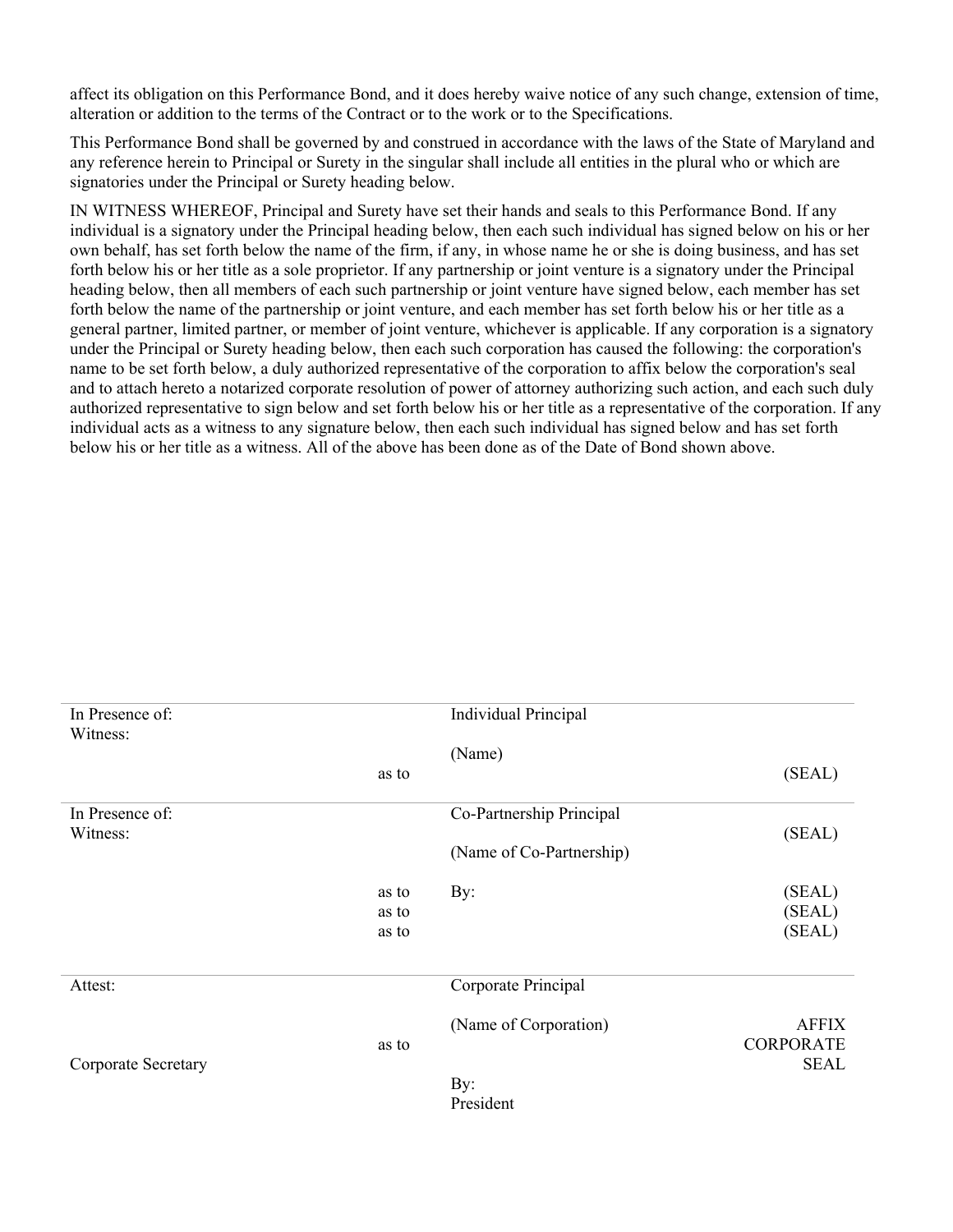| Attest:   | (SEAL) |                                                |             |
|-----------|--------|------------------------------------------------|-------------|
|           |        | (Individual or Corporate Surety)               |             |
| Signature |        | Title                                          | <b>SEAL</b> |
|           |        | (Business Address of Surety)                   |             |
|           |        | Approved as to legal form and sufficiency this | day         |
|           |        | of<br>20                                       |             |
|           |        | Asst. Attorney General                         |             |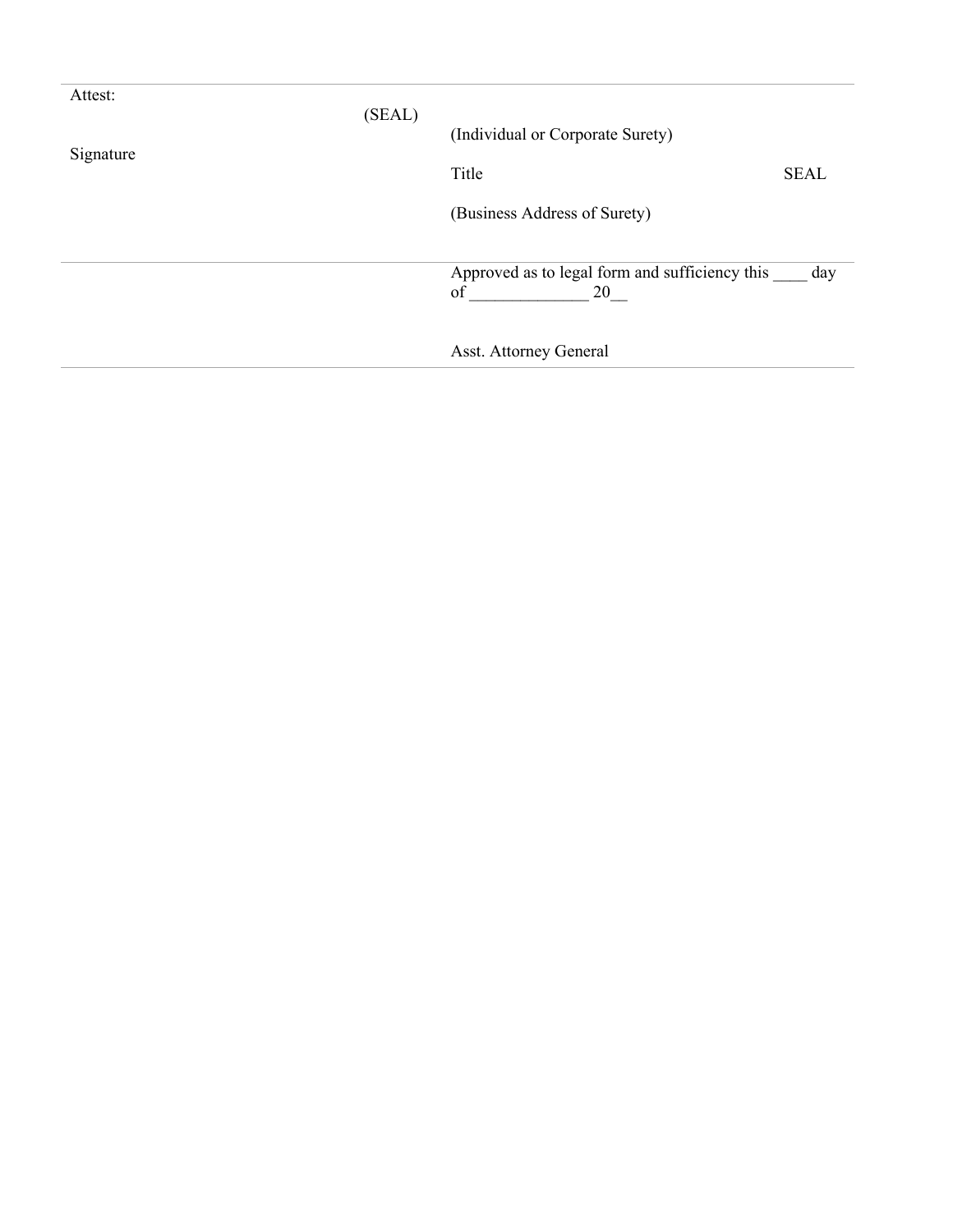# **ATTACHMENT L – BUSINESS ASSOCIATE AGREEMENT BUSINESS ASSOCIATE AGREEMENT**

This Business Associate Agreement ("Agreement") is made by and among the Maryland Health Benefit Exchange ("MHBE"), the Maryland Medical Assistance Program (a unit of the Maryland Department of Health and Mental Hygiene, herein referred to as "Covered Entity") and \_\_\_\_\_\_\_\_\_\_\_\_\_\_\_\_\_\_\_\_\_\_\_\_\_\_\_\_\_\_\_\_\_\_\_\_\_\_\_\_\_\_\_\_\_\_\_\_\_ (hereinafter known as "Business Associate"). MHBE, Covered Entity, and Business Associate shall collectively be known as the "Parties."

WHEREAS, MHBE has a business relationship with Business Associate that is memorialized in a separate agreement (the "Underlying Agreement") which may necessitate Business Associate to be considered a "business associate" of Covered Entity as defined in the Health Insurance Portability and Accountability Act of 1996 including all pertinent regulations (45 CFR Parts 160 and 164), as amended by Subtitle D of the Health Information Technology for Economic and Clinical Health Act (the "HITECH Act"), as Title XIII of Division A and Title IV of Division B of the American Recovery and Reinvestment Act of 2009 (Pub. L. 111-5)(collectively, "HIPAA"); and

WHEREAS, the nature of the contractual relationship between MHBE and Business Associate may involve the exchange of Protected Health Information ("PHI," as that term is defined under HIPAA) between Business Associate and Covered Entity; and

WHEREAS, for good and lawful consideration as set forth in the Underlying Agreement, MHBE, Covered Entity and Business Associate enter into this agreement for the purpose of ensuring compliance with the requirements of HIPAA and the Maryland Confidentiality of Medical Records Act (Md. Ann. Code, Health-General §§ 4-301 *et seq*.) ("MCMRA"); and

NOW THEREFORE, the premises having been considered and with acknowledgement of the mutual promises and of other good and valuable consideration herein contained, the Parties, intending to be legally bound, hereby agree as follows:

# I. DEFINITIONS

- A. Individual. "Individual" shall have the same meaning as the term "individual" in 45 CFR § 164.501 and shall include a person who qualifies as a personal representative in accordance with 45 CFR  $\S$  164.502(g).
- B. Breach. "Breach" shall have the same meaning as the term "breach" in 456 CFR§ 164.402.
- C. Designated Record Set. "Designated Record Set" shall have the same meaning as the term "designated record set" in 45 CFR §164.501.
- D. Privacy Rule. "Privacy Rule" shall mean the Standards for Privacy of Individually Identifiable Health Information at 45 CFR Part 160 and Part 164, Subparts A and E.
- E. Protected Health Information. "Protected Health Information" or "PHI" shall have the same meaning as the term "protected health information" in 45 CFR §164.501, limited to the information created or received by Business Associate from or on behalf of Covered Entity.
- F. Required By Law. "Required By Law" shall have the same meaning as the term "required by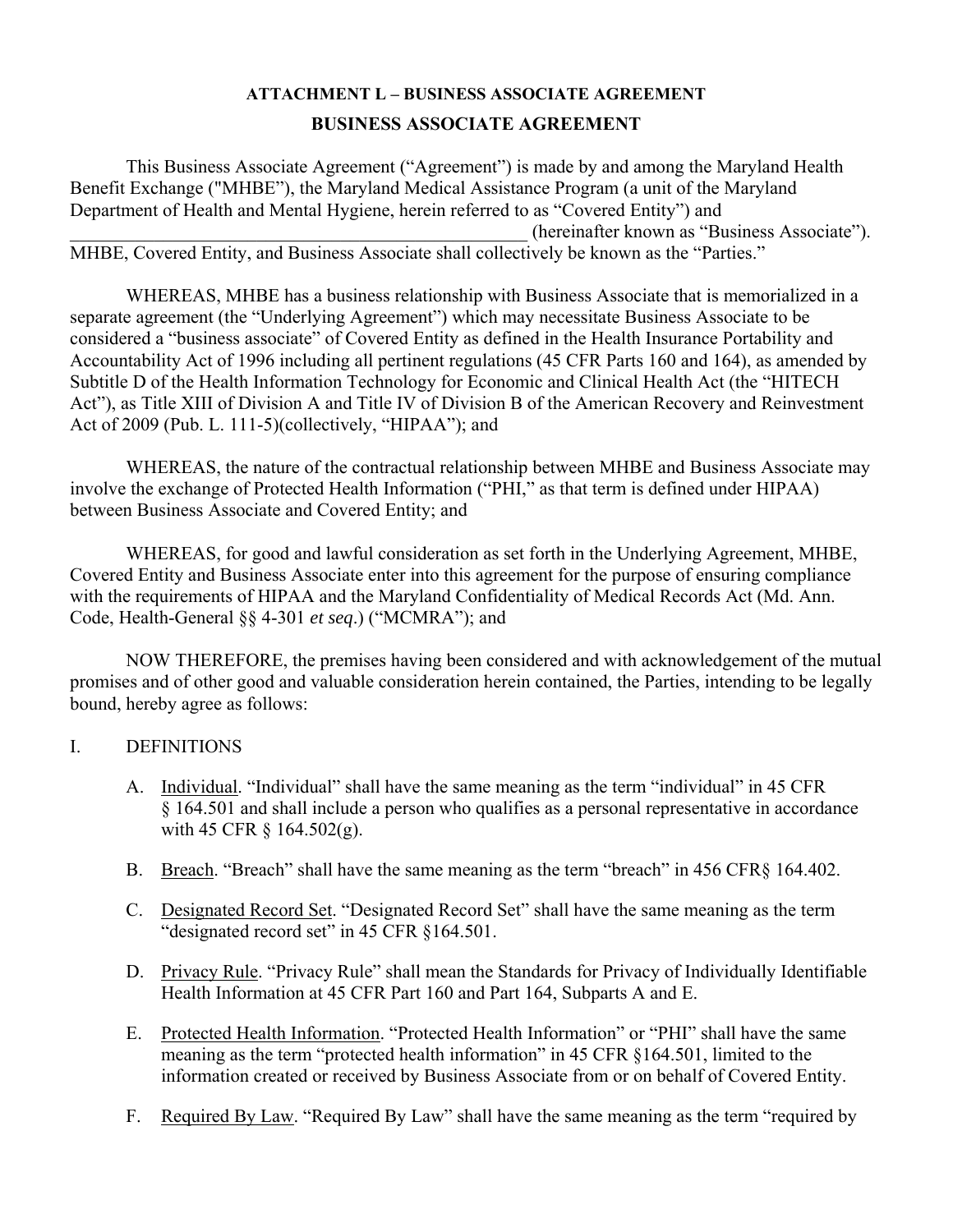law" in 45 CFR §164.501.

- G. Secretary. "Secretary" shall mean the Secretary of the U.S. Department of Health and Human Services or his or her designee.
- H. Unsecured Protected Health Information. "Unsecured Protected Health Information" or "Unsecured PHI" shall mean PHI that is not secured through the use of a technology or methodology specified by the Secretary or as otherwise defined in § 13402(h) of the HITECH Act.

# **II. USE OR DISCLOSURE OF PHI BY BUSINESS ASSOCIATE**

- A. Except as otherwise limited in this Agreement, Business Associate may use or disclose Protected Health Information to perform functions, activities, or services for, or on behalf of MHBE as specified in the Underlying Agreement, provided that such use or disclosure would not violate the Privacy rule.
- B. Business Associate shall only use and disclose PHI if such use or disclosure complies with each applicable requirement of 45 CFR § 164.504(e).
- C. Business Associate shall be directly responsible for full compliance with the relevant requirements of the Privacy Rule to the same extent as Covered Entity.

# **III. DUTIES OF BUSINESS ASSOCIATE RELATIVE TO PHI**

- A. Business Associate shall not use or disclose PHI other than as permitted or required by this Agreement, the MCMRA, or as Required By Law.
- B. Business Associate shall implement administrative, physical, and technical safeguards that reasonably and appropriately protect the confidentiality, integrity, and availability of the electronic PHI that it creates, receives, maintains, or transmits on behalf of Covered Entity.
- C. Business Associate shall immediately notify MHBE and Covered Entity of any use or disclosure of PHI in violation of this Agreement.
- D. In addition to its obligations in Section III.C, Business Associate shall document and notify Covered Entity of a Breach of Unsecured PHI. Business Associate's notification to MHBE and Covered Entity hereunder shall:
	- 1. Be made to MHBE and Covered Entity without unreasonable delay and in no case later than 45 calendar days after the incident constituting the Breach is first known, except where a law enforcement official determines that a notification would impede a criminal investigation or cause damage to national security. For purposes of clarity for this Section III.D.1, Business Associate must notify MHBE and Covered Entity of an incident involving the acquisition, access, use, or disclosure of PHI in a manner not permitted under 45 CFR Part E within 45 calendar days after an incident even if Business Associate has not conclusively determined within that time that the incident constitutes a Breach as defined by HIPAA.
	- 2. Include the names of the Individuals whose Unsecured PHI has been, or is reasonably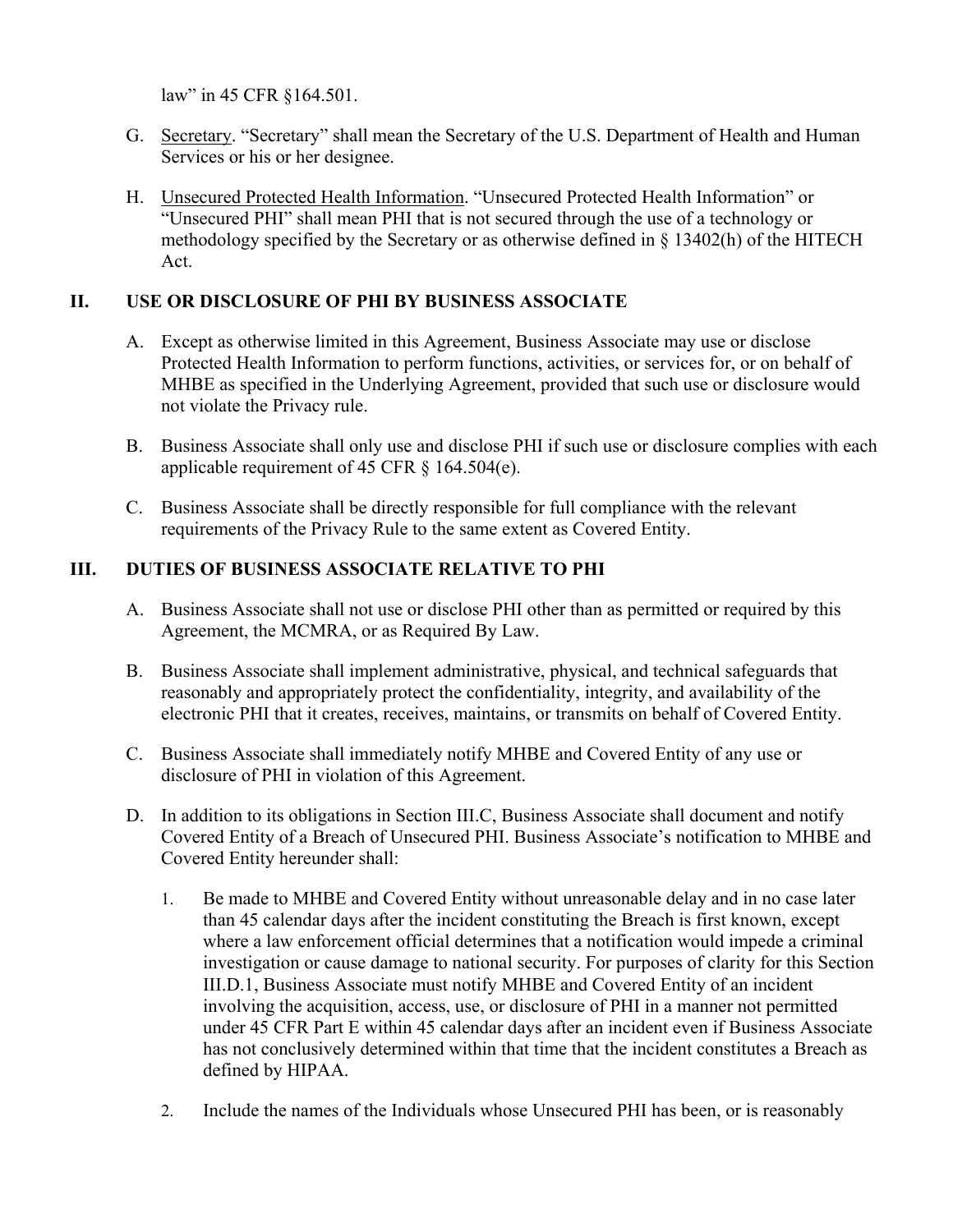believed to have been, the subject of a Breach;

- 3. Be in substantially the same form as Exhibit A hereto; and
- 4. Include a draft letter for MHBE or the Covered Entity to utilize to notify the Individuals that their Unsecured PHI has been, or is reasonably believed to have been, the subject of a Breach that includes, to the extent possible:
	- a) A brief description of what happened, including the date of the Breach and the date of the discovery of the Breach, if known;
	- b) A description of the types of Unsecured PHI that were involved in the Breach (such as full name, Social Security number, date of birth, home address, account number, disability code, or other types of information that were involved);
	- c) Any Steps the Individuals should take to protect themselves from potential harm resulting from the Breach;
	- d) A brief description of what MHBE, the Covered Entity, and the Business Associate are doing to investigate the Breach, to mitigate losses, and to protect against any further Breaches; and
	- e) Contact procedures for Individuals to ask questions or learn additional information, which shall include a toll-free telephone number, an e-mail address, Web site, or postal address.
- E. In the event of an unauthorized use or disclosure of PHI or a Breach of Unsecured PHI, Business Associate shall mitigate, to the extent practicable, any harmful effects of said disclosure that are known to it.
- F. Business Associate agrees to ensure that any agent, including a subcontractor, to whom it provides PHI received from, or created or received by Business Associate on behalf of MHBE or Covered Entity agrees to the same restrictions and conditions that apply through this Agreement to Business Associate with respect to such information.
- G. To the extent applicable, Business Associate shall provide access to PHI in a Designated Record Set at reasonable times, at the request of MHBE or Covered Entity, or, as directed by MHBE or Covered Entity, to an Individual in order to meet the requirements under 45 C.F.R. § 164.524.
- H. To the extent applicable, Business Associate shall make any amendment(s) to PHI in a Designated Record Set that MHBE or Covered Entity pursuant to 45 C.F.R. § 164.526 at the request of MHBE, Covered Entity or an Individual.
- I. Business Associate shall, upon request with reasonable notice, provide MHBE or Covered Entity access to its premises for a review and demonstration of its internal practices and procedures for safeguarding PHI
- J. Business Associate agrees to document such disclosures of PHI and information related to such disclosures as would be required for a Covered Entity to respond to a request by an individual for an accounting of disclosures of PHI in accordance with 45 CFR § 164.528. Should an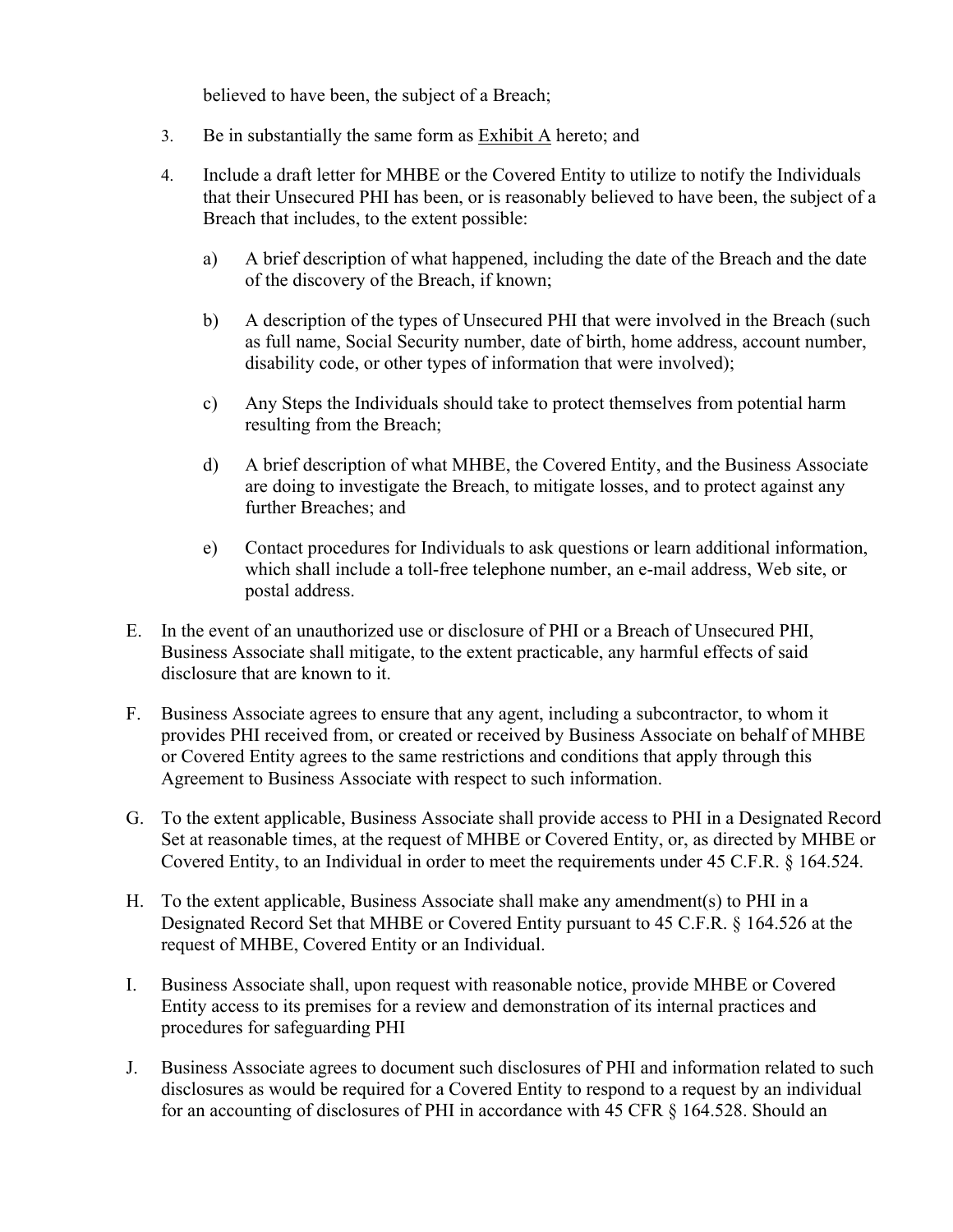individual make a request to MHBE or Covered Entity for an accounting of disclosures of his or her PHI pursuant to 45 CFR § 164.528, Business Associate agrees to promptly provide MHBE or Covered Entity with information in a format and manner sufficient to respond to the individual's request.

- K. Business Associate shall, upon request with reasonable notice, provide MHBE and Covered Entity with an accounting of uses and disclosures of PHI provided to it by Covered Entity.
- L. Business Associate shall make its internal practices, books, records, and any other material requested by the Secretary relating to the use, disclosure, and safeguarding of PHI received from Covered Entity available to the Secretary for the purpose of determining compliance with the Privacy Rule. The aforementioned information shall be made available to the Secretary in the manner and place as designated by the Secretary or the Secretary's duly appointed delegate. Under this Agreement, Business Associate shall comply and cooperate with any request for documents or other information from the Secretary directed to MHBE or Covered Entity that seeks documents or other information held by Business Associate.
- M. Business Associate may use PHI to report violations of law to appropriate Federal and State authorities, consistent with 42 CFR  $\S$  164.502(j)(1).
- N. Except as otherwise limited in this Agreement, Business Associate may disclose PHI for the proper management and administration of Business Associate, provided that disclosures are Required By Law, or Business Associate obtains reasonable assurances from the person to whom the information is disclosed that it will remain confidential and used or further disclosed only as Required By Law or for the purpose for which it was disclosed to the person, and the person notifies Business Associate of any instances of which it is aware in which the confidentiality of the information has been breached.

# **IV. TERM AND TERMINATION**

- A. Term. The Term of this Agreement shall be effective as of \_\_\_\_\_\_\_\_\_\_\_\_\_\_\_\_, and shall terminate when all of the Protected Health Information provided by Covered Entity to Business Associate, or created or received by Business Associate on behalf of MHBE or Covered Entity, is destroyed or returned to Covered Entity, or, if it is infeasible to return or destroy PHI, protections are extended to such information, in accordance with the termination provisions in this Section IV.
- B. Termination for Cause. Upon MHBE or Covered Entity's knowledge of a material breach of this Agreement by Business Associate, MHBE or Covered Entity shall:
	- 1. Provide an opportunity for Business Associate to cure the breach or end the violation and, if Business Associate does not cure the breach or end the violation within the time specified by MHBE or Covered Entity, terminate this Agreement;
	- 2. Immediately terminate this Agreement if Business Associate has breached a material term of this Agreement and cure is not possible; or
	- 3. If neither termination nor cure is feasible, report the violation to the Secretary.
- C. Effect of Termination.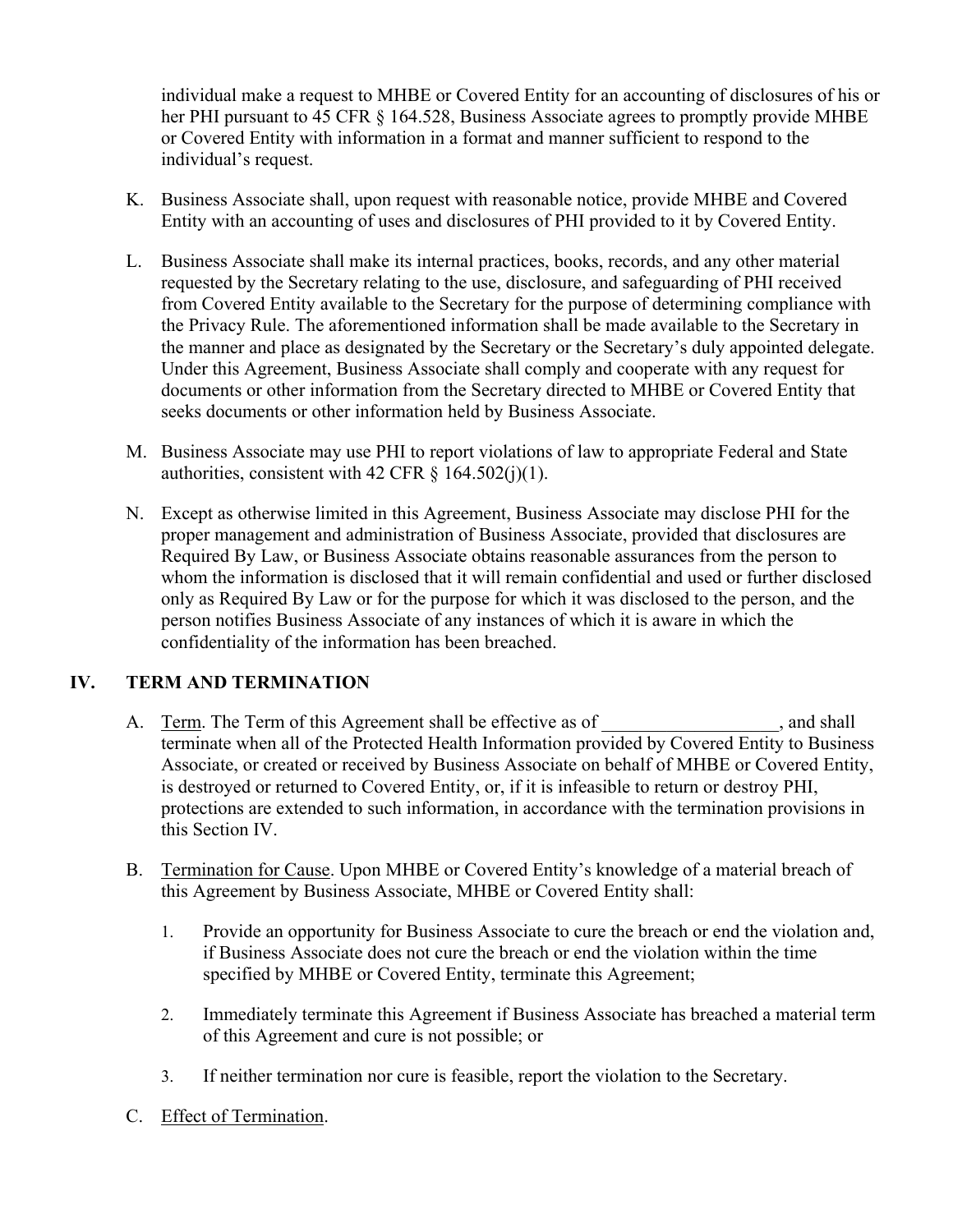- 1. Except as provided in paragraph C(2) of this section, upon termination of this Agreement, for any reason, Business Associate shall return or destroy all Protected Health Information received from Covered Entity, or created or received by Business Associate on behalf of MHBE or Covered Entity. This provision shall apply to PHI that is in the possession of subcontractors or agents of Business Associate. Business Associate shall not retain any copies of the PHI.
- 2. In the event that Business Associate determines that returning or destroying the PHI is infeasible, Business Associate shall provide to MHBE or Covered Entity written notification of the conditions that make return or destruction infeasible. After written notification that return or destruction of PHI is infeasible, Business Associate shall extend the protections of this Agreement to such PHI and limit further uses and disclosures of such PHI to those purposes that make the return or destruction infeasible, for so long as Business Associate maintains such PHI.
- 3. Should Business Associate make an intentional or grossly negligent Breach of PHI in violation of this Agreement or HIPAA or an intentional or grossly negligent disclosure of information protected by the MCMRA, MHBE shall have the right to immediately terminate any contract, other than this Agreement, then in force between the Parties, including the Underlying Agreement.

# **V. CONSIDERATION**

Business Associate recognizes that the promises it has made in this Agreement shall, henceforth, be detrimentally relied upon by Covered Entity in choosing to continue or commence a business relationship with Business Associate.

# **VI. REMEDIES IN EVENT OF BREACH**

Business Associate hereby recognizes that irreparable harm will result to MHBE and Covered Entity, and to the business of MHBE and Covered Entity, in the event of breach by Business Associate of any of the covenants and assurances contained in this Agreement. As such, in the event of breach of any of the covenants and assurances contained in Sections II or III above, MHBE and Covered Entity shall be entitled to enjoin and restrain Business Associate from any continued violation of Sections II or III. Furthermore, in the event of breach of Sections II or II by Business Associate, MHBE and Covered Entity is entitled to reimbursement and indemnification from Business Associate for MHBE and/or Covered Entity's reasonable attorneys' fees and expenses and costs that were reasonably incurred as a proximate result of Business Associate's breach. The remedies contained in this Section VI shall be in addition to (and not supersede) any action for damages and/or any other remedy Covered Entity may have for breach of any part of this Agreement.

# **VII. MODIFICATION; AMENDMENT**

This Agreement may only be modified or amended through a writing signed by the Parties and, thus, no oral modification or amendment hereof shall be permitted. The Parties agree to take such action as is necessary to amend this Agreement from time to time as is necessary for Covered Entity to comply with the requirements of the Privacy Rule and HIPAA.

# **VIII. INTERPRETATION OF THIS AGREEMENT IN RELATION TO OTHER AGREEMENTS BETWEEN THE PARTIES**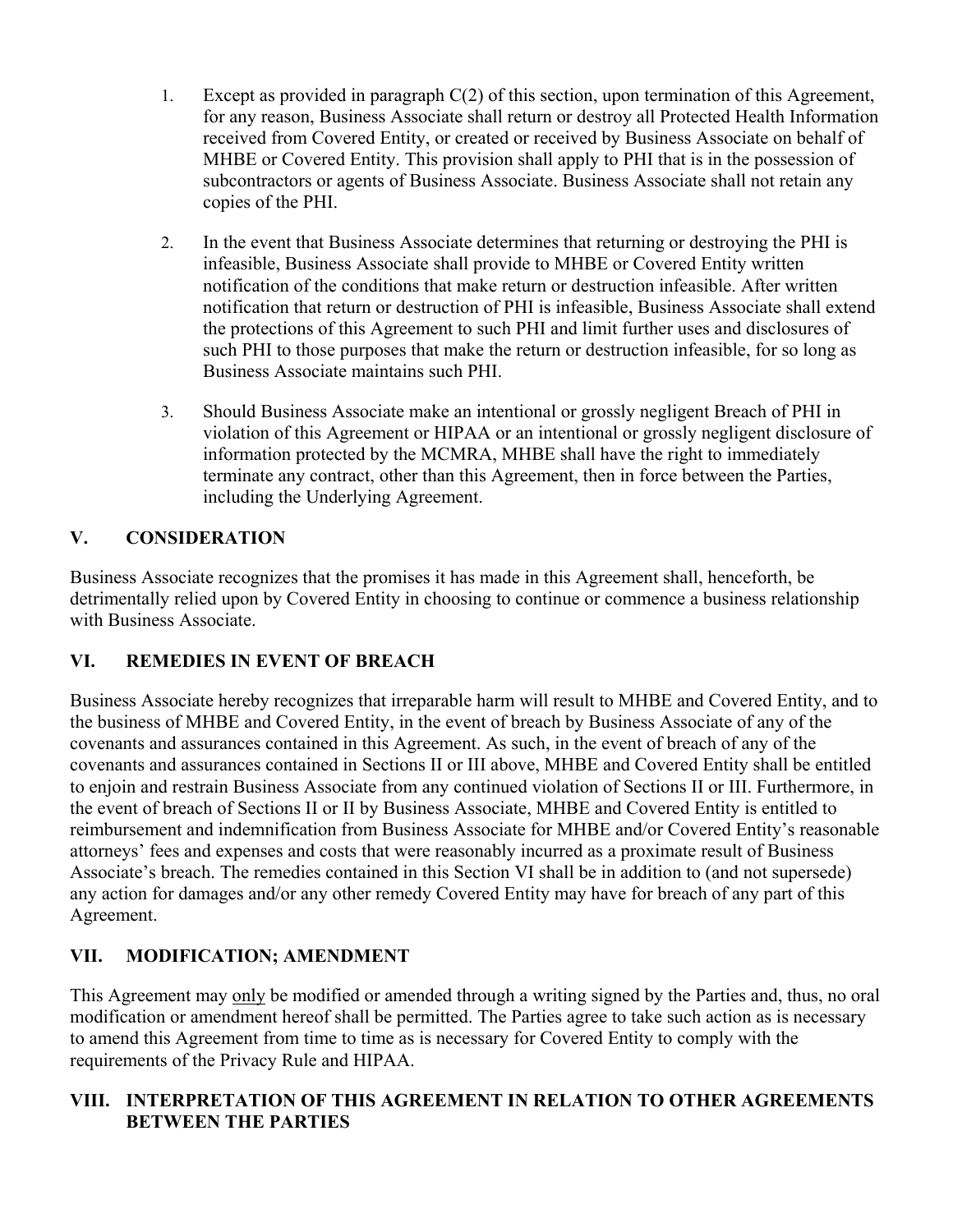Should there be any conflict between the language of this Agreement and any other contract entered into between the Parties (either previous or subsequent to the date of this Agreement), the language and provisions of this Agreement shall control and prevail unless the parties specifically refer in a subsequent written agreement to this Agreement by its title and date and specifically state that the provisions of the later written agreement shall control over this Agreement.

# **IX. COMPLIANCE WITH STATE LAW**

The Business Associate acknowledges that by accepting the PHI from Covered Entity, it becomes a holder of medical information under the MCMRA and is subject to the provisions of that law. If the HIPAA Privacy or Security Rules and the MCMRA conflict regarding the degree of protection provided for PHI, Business Associate shall comply with the more restrictive protection requirement.

# **X. MISCELLANEOUS**

- A. Ambiguity. Any ambiguity in this Agreement shall be resolved to permit Covered Entity to comply with the Privacy and Security Rules.
- B. Regulatory References. A reference in this Agreement to a section in the HIPAA Rules means the section as in effect or as amended.
- C. Notice to MHBE. Any notice required under this Agreement to be given Covered Entity shall be made in writing to:

Caterina Pañgilinan Chief Compliance Officer Maryland Health Benefit Exchange 750 E. Pratt Street, 16<sup>th</sup> Floor Baltimore, MD 21202 Phone: (410) 547-1838

D. Notice to Covered Entity. Any notice required under this Agreement to be given Covered Entity shall be made in writing to:

[Designated DHMH Representative] Department of Health & Mental Hygiene 201 W. Preston Street Baltimore, MD 21201-2301 Phone:

E. Notice to Business Associate. Any notice required under this Agreement to be given Business Associate shall be made in writing to:

Address: \_\_\_\_\_\_\_\_\_\_\_\_\_\_\_\_\_\_\_\_\_\_\_\_\_\_\_\_\_\_\_\_

Attention: Phone: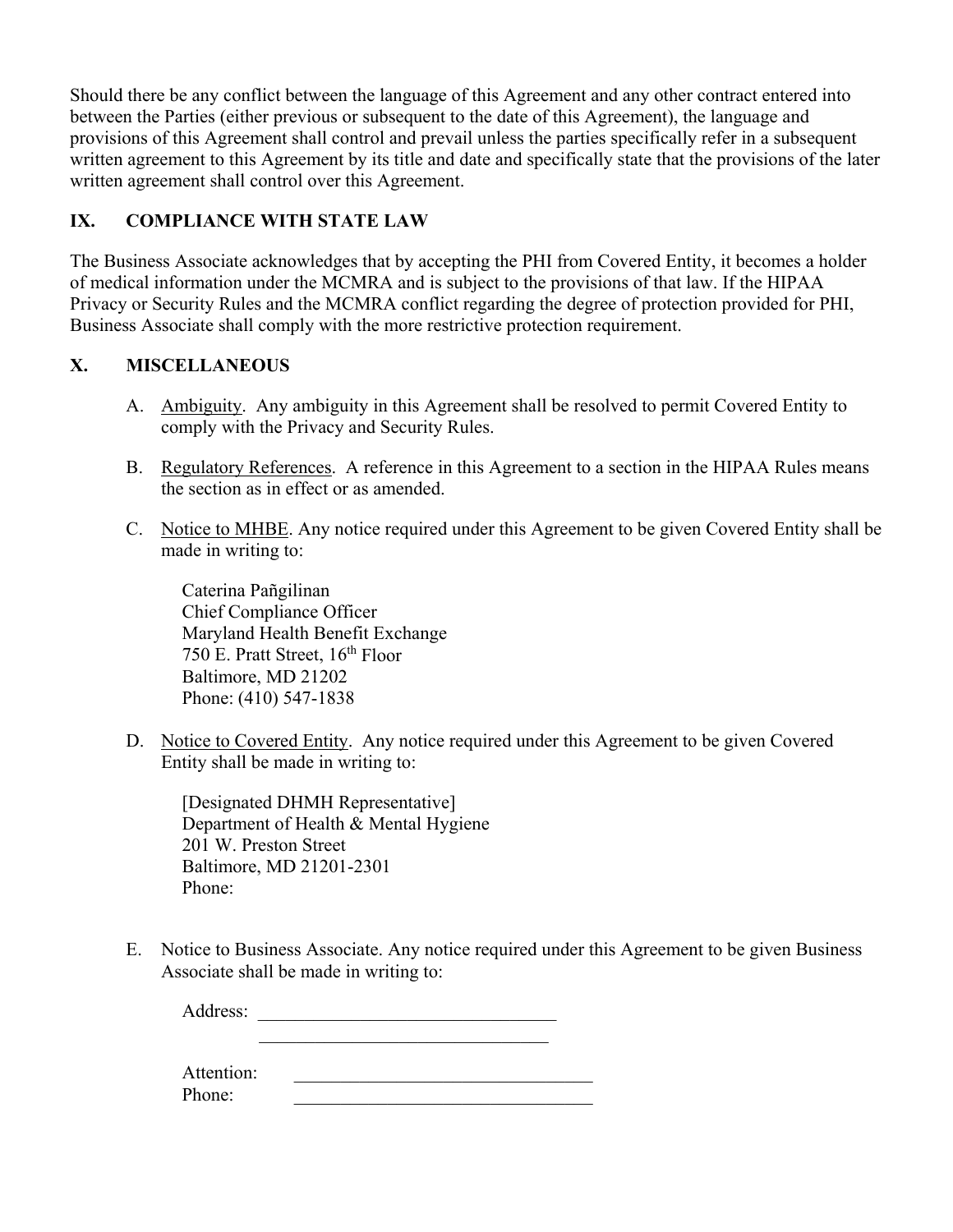- F. Survival. Any provision of this Agreement which contemplates performance or observance subsequent to any termination or expiration of this contract shall survive termination or expiration of this Agreement and continue in full force and effect.
- G. Severability. If any term contained in this Agreement is held or finally determined to be invalid, illegal, or unenforceable in any respect, in whole or in part, such term shall be severed from this Agreement, and the remaining terms contained herein shall continue in full force and effect, and shall in no way be affected, prejudiced, or disturbed thereby.
- H. Terms. All of the terms of this Agreement are contractual and not merely recitals and none may be amended or modified except by a writing executed by all parties hereto.
- I. Priority. This Agreement supersedes and renders null and void any and all prior written or oral undertakings or agreements between the parties regarding the subject matter hereof.

IN WITNESS WHEREOF and acknowledging acceptance and agreement of the foregoing, the Parties affix their signatures hereto.

| <b>COVERED ENTITY:</b>                                                                                                        | <b>BUSINESS ASSOCIATE:</b>                                                                         |
|-------------------------------------------------------------------------------------------------------------------------------|----------------------------------------------------------------------------------------------------|
| By:<br><u> 1989 - Johann John Stone, martin de Brasilia (h. 1989).</u>                                                        | By: $\qquad \qquad$                                                                                |
| Name:<br><u> 1989 - Johann John Stone, mars eta bainar eta bainar eta baina eta baina eta baina eta baina eta baina eta b</u> | Name:<br>the control of the control of the control of the control of the control of the control of |
| Title:<br><u> 1989 - Johann Barbara, martxa alemaniar a</u>                                                                   | Title:                                                                                             |
| Date:                                                                                                                         | Date:                                                                                              |

# MARYLAND HEALTH BENEFIT EXCHANGE:

 $\mathbf{By:}$ 

Name: \_\_\_\_\_\_\_\_\_\_\_\_\_\_\_\_\_\_\_\_\_\_\_\_\_\_\_\_\_\_\_\_\_\_\_

Title: \_\_\_\_\_\_\_\_\_\_\_\_\_\_\_\_\_\_\_\_\_\_\_\_\_\_\_\_\_\_\_\_\_\_\_\_

Date: \_\_\_\_\_\_\_\_\_\_\_\_\_\_\_\_\_\_\_\_\_\_\_\_\_\_\_\_\_\_\_\_\_\_\_\_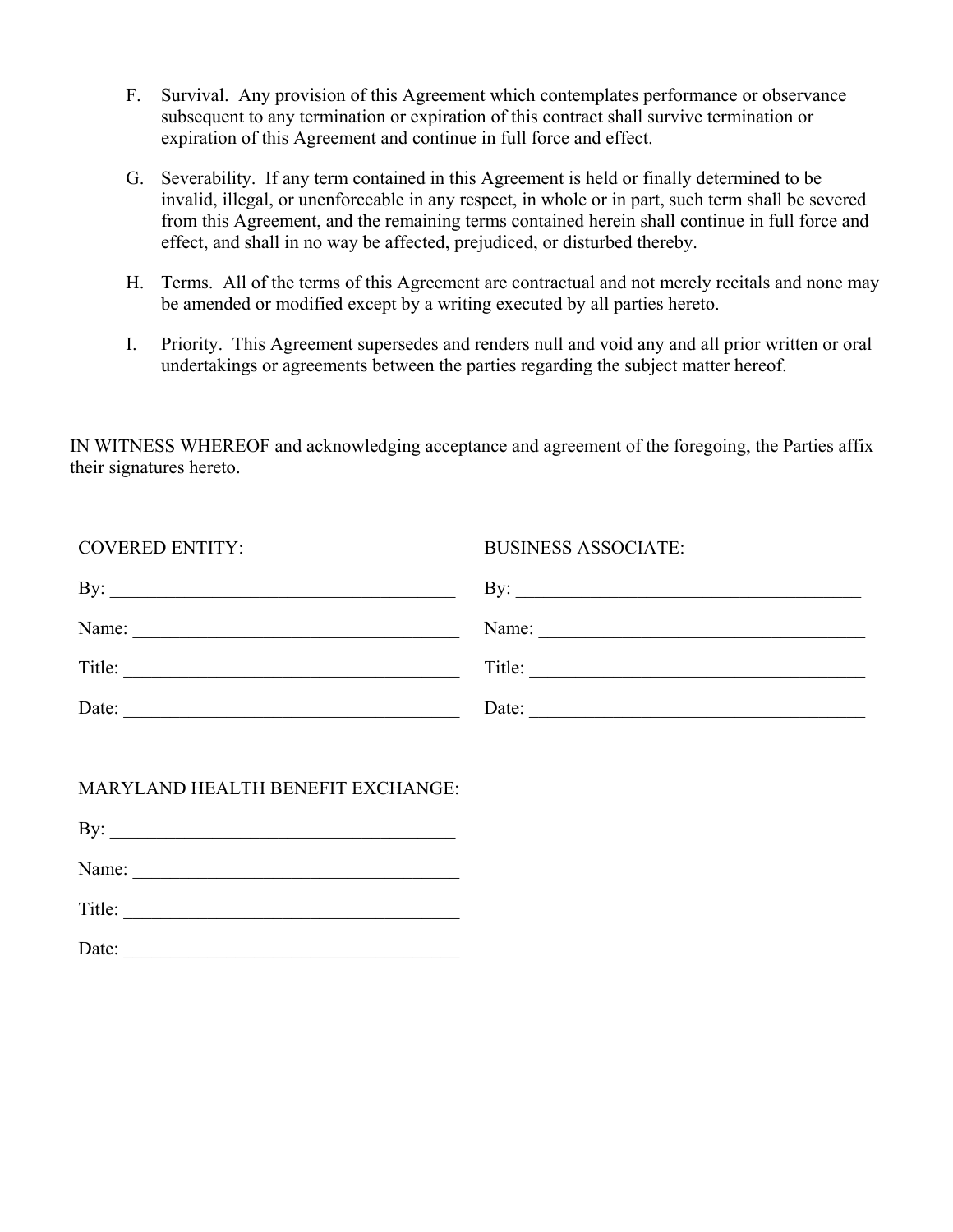## **ATTACHMENT L-1 BUSINESS ASSOCIATE NOTIFICATION FORM OF ACTUAL OR POTENTIAL HIPAA PRIVACY – IT SECURITY INCIDENT**

Date Reported to MHBE and Covered Entity:

This notification is made pursuant the Business Associate Agreement between the MARYLAND HEALTH BENEFIT EXCHANGE, a public corporation and independent unit of State government ("MHBE") and reporting  $\blacksquare$  The set of the set of the set of the set of the set of the set of the set of the set of the set of the set of the set of the set of the set of the set of the set of the set of the set of the set of the set name").

Business Associate hereby notifies MHBE that there has been an actual or potential breach of unsecured protected health information ("PHI") that Business Associate has used or has had access to under the terms of the Business Associate Agreement. Please provide as much detail as possible.

1) Description of the breach:

2) Were documents inappropriately loaded into wrong account?  $\Box$  Yes  $\Box$  No If "yes," into wrong account, Full Name of Account Owner Application ID Document ID(s) (First) (Middle) (Last) 3) Was breach identified from work list or in application while assisting a customer?  $\Box$  Yes  $\Box$  No 4) Date of discovery of the breach: Date of the breach:  $\Box$ 5) Does the breach involve 500 or more individuals? Yes/No 6) Number of individuals "affected" (read: Number whose PHI was exposed) by the breach: 7) Name(s) of individuals "affected" by the breach (read: whose PHI was exposed): (attach list if over 5) .1\_\_\_\_\_\_\_\_\_\_\_\_\_\_\_\_\_\_\_\_\_\_\_\_\_\_\_\_\_\_\_\_\_\_\_\_\_\_\_\_\_ Application ID\_\_\_\_\_\_\_\_\_\_\_\_\_\_\_\_\_\_\_\_\_\_\_\_\_\_\_\_\_ .2 Application ID  $\text{Application ID}$ .4 Construction ID .5 Application ID

(Please Complete Next Page)